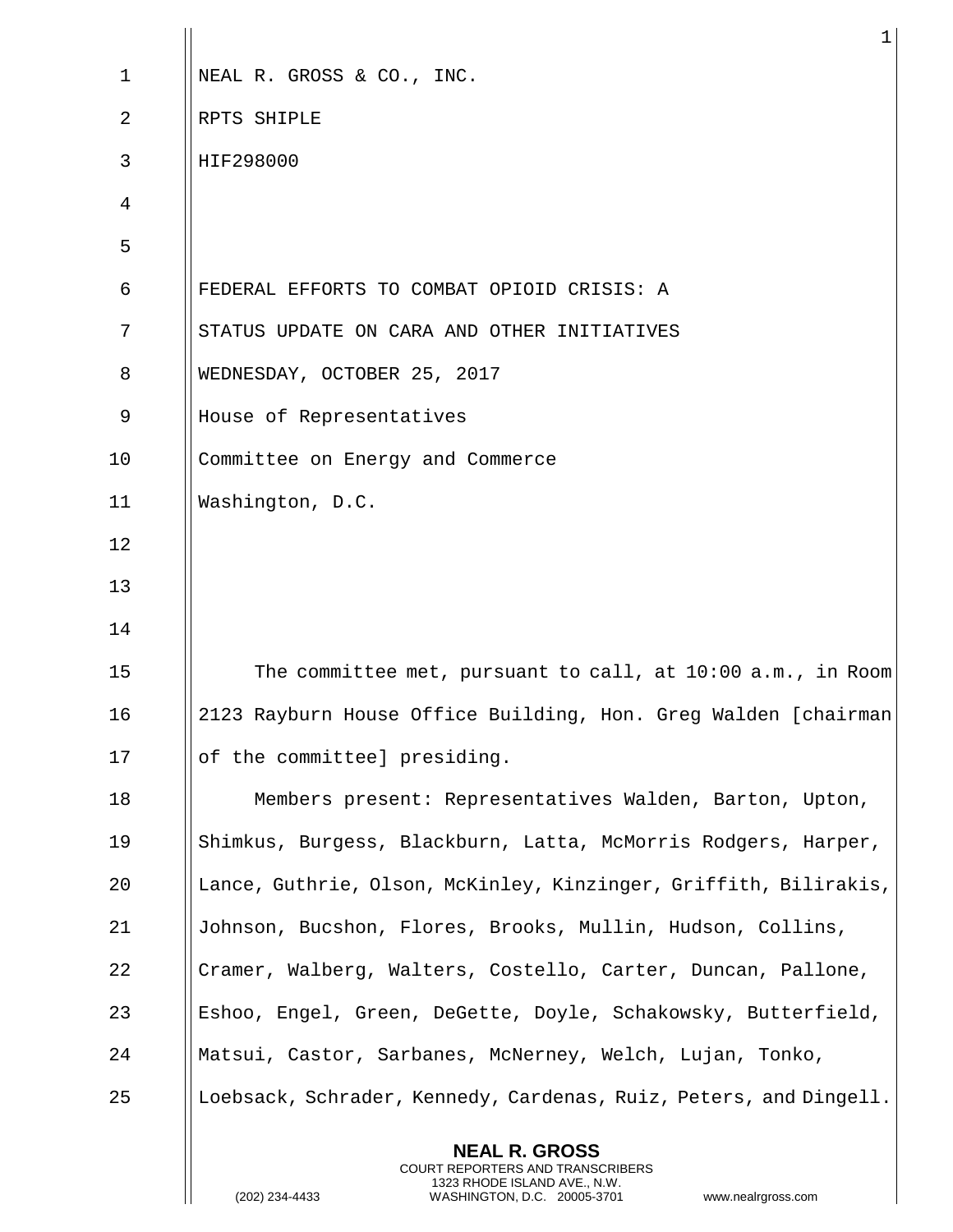Staff present: Jennifer Barblan, Chief Counsel, Oversight and Investigations; Ray Baum, Staff Director; Mike Bloomquist, **Deputy Staff Director; Adam Buckalew, Professional Staff Member,**  Health; Karen Christian, General Counsel; Kelly Collins, Staff Assistant; Zachary Dareshori, Staff Assistant; Jordan Davis, Director of Policy and External Affairs; Paul Edattel, Chief Counsel, Health; Adam Fromm, Director of Outreach and Coalitions; 33 Caleb Graff, Professional Staff Member, Health; Jay Gulshen, 34 I Legislative Clerk, Health; Brittany Havens, Professional Staff, 35 | | Oversight and Investigations; Zach Hunter, Director of Communications; Peter Kielty, Deputy General Counsel; Alex Miller, Video Production Aide and Press Assistant; Christopher 38 Santini, Counsel, Oversight and Investigations; Kristen Shatynski, Professional Staff Member, Health; Jennifer Sherman, Press Secretary; Alan Slobodin, Chief Investigative Counsel, Oversight and Investigations; Danielle Steele, Counsel; Christina Calce, Minority Counsel; Jeff Carroll, Minority Staff Director; Waverly Gordon, Minority Health Counsel; Tiffany Guarascio, Minority Deputy Staff Director and Chief Health Advisor; Chris Knauer, Minority Oversight Staff Director; Jourdan Lewis, Minority Staff Assistant; Miles Lichtman, Minority Policy 47 | Analyst; Jessica Martinez, Minority Outreach and Member Services Coordinator; Kevin McAloon, Minority Professional Staff Member; Tim Robinson, Minority Chief Counsel; Samantha Satchell, Minority Policy Analyst; Andrew Souvall, Minority Director of

> **NEAL R. GROSS** COURT REPORTERS AND TRANSCRIBERS 1323 RHODE ISLAND AVE., N.W.

(202) 234-4433 WASHINGTON, D.C. 20005-3701 www.nealrgross.com

 $\mathfrak{D}$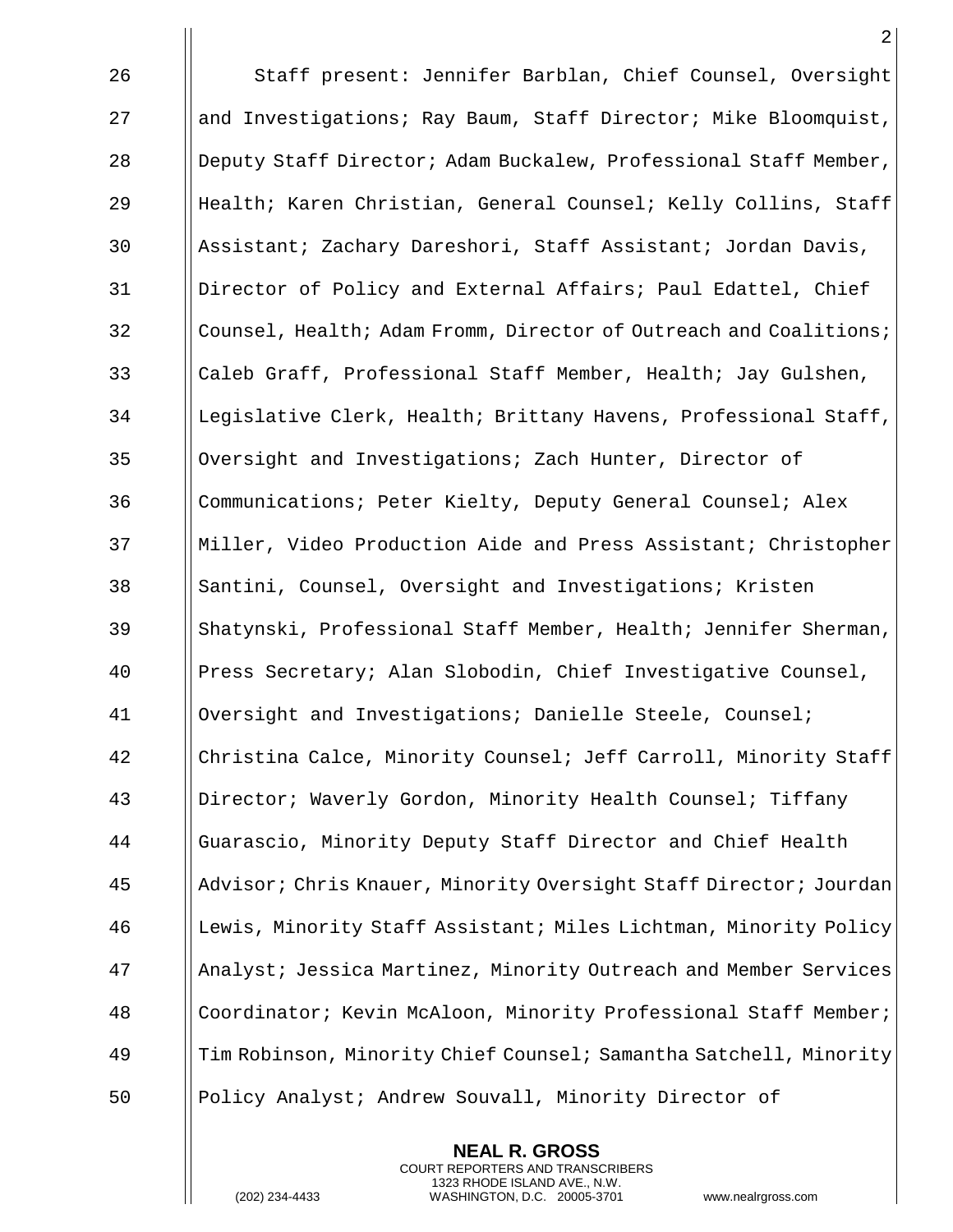|    |                |                                                             |                    | $\mathfrak{Z}$ |
|----|----------------|-------------------------------------------------------------|--------------------|----------------|
| 51 |                | Communications, Outreach and Member Services; and Kimberlee |                    |                |
| 52 |                | Trzeciak, Minority Senior Health Policy Advisor.            |                    |                |
|    |                |                                                             |                    |                |
|    |                |                                                             |                    |                |
|    |                |                                                             |                    |                |
|    |                |                                                             |                    |                |
|    |                |                                                             |                    |                |
|    |                |                                                             |                    |                |
|    |                |                                                             |                    |                |
|    |                |                                                             |                    |                |
|    |                |                                                             |                    |                |
|    |                |                                                             |                    |                |
|    |                |                                                             |                    |                |
|    |                |                                                             |                    |                |
|    |                |                                                             |                    |                |
|    |                |                                                             |                    |                |
|    |                |                                                             |                    |                |
|    |                |                                                             |                    |                |
|    |                |                                                             |                    |                |
|    |                |                                                             |                    |                |
|    |                |                                                             |                    |                |
|    |                |                                                             |                    |                |
|    |                |                                                             |                    |                |
|    |                |                                                             |                    |                |
|    |                |                                                             |                    |                |
|    |                |                                                             |                    |                |
|    |                |                                                             |                    |                |
|    |                |                                                             |                    |                |
|    |                | <b>NEAL R. GROSS</b><br>COURT REPORTERS AND TRANSCRIBERS    |                    |                |
|    | (202) 234-4433 | 1323 RHODE ISLAND AVE., N.W.<br>WASHINGTON, D.C. 20005-3701 | www.nealrgross.com |                |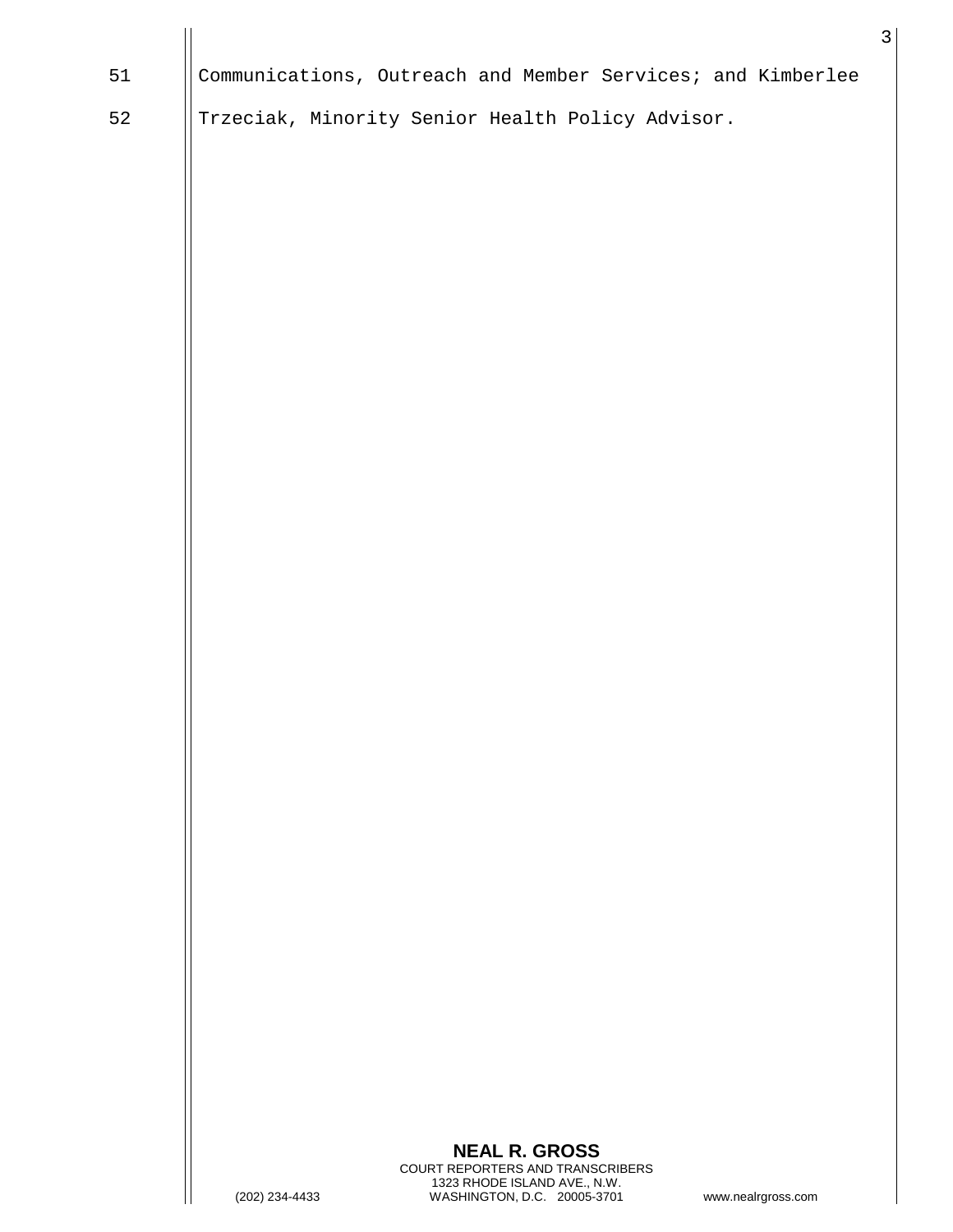The Chairman. If our members and guests would take their ||seats, it is 10 o'clock. We want to get started on time. I want 55 | to thank our witnesses for being here. Before I start, I ||especially want to thank the head of the FDA, Dr. Gottlieb. I 57 Think we are going to have to give you an office you have been 58 here so much this week, the third or fourth time, and we really appreciate your cooperation with our committee and your || assistance in this and many other matters.

 Okay, I will call to order the Energy and Commerce Committee. This is, I think, our first full committee on a matter and I 63 think it points to the concerns we have about this issue as a committee and as a country.

 Each day, more than a thousand people are treated in emergency rooms for misusing prescription opioids. Each day, 91 Americans die from an opioid overdose. In last year alone, opioid overdoses have claimed the lives of more Americans than the entire Vietnam War. In my home state of Oregon, more people died last year from drug overdoses than from car accidents.

 We hear these statistics over and over again at roundtables 72 Introughout my district, most recently in Grants Pass in Southern Oregon and Bend in Central Oregon. I have heard the stories of Oregonians, put names and faces to these data points. Addiction and overdoses are happening at alarming rates in every community in our nation. Just scan the headlines on any given day and you will hear about a life destroyed by addiction or about a raid

> **NEAL R. GROSS** COURT REPORTERS AND TRANSCRIBERS 1323 RHODE ISLAND AVE., N.W.

(202) 234-4433 WASHINGTON, D.C. 20005-3701 www.nealrgross.com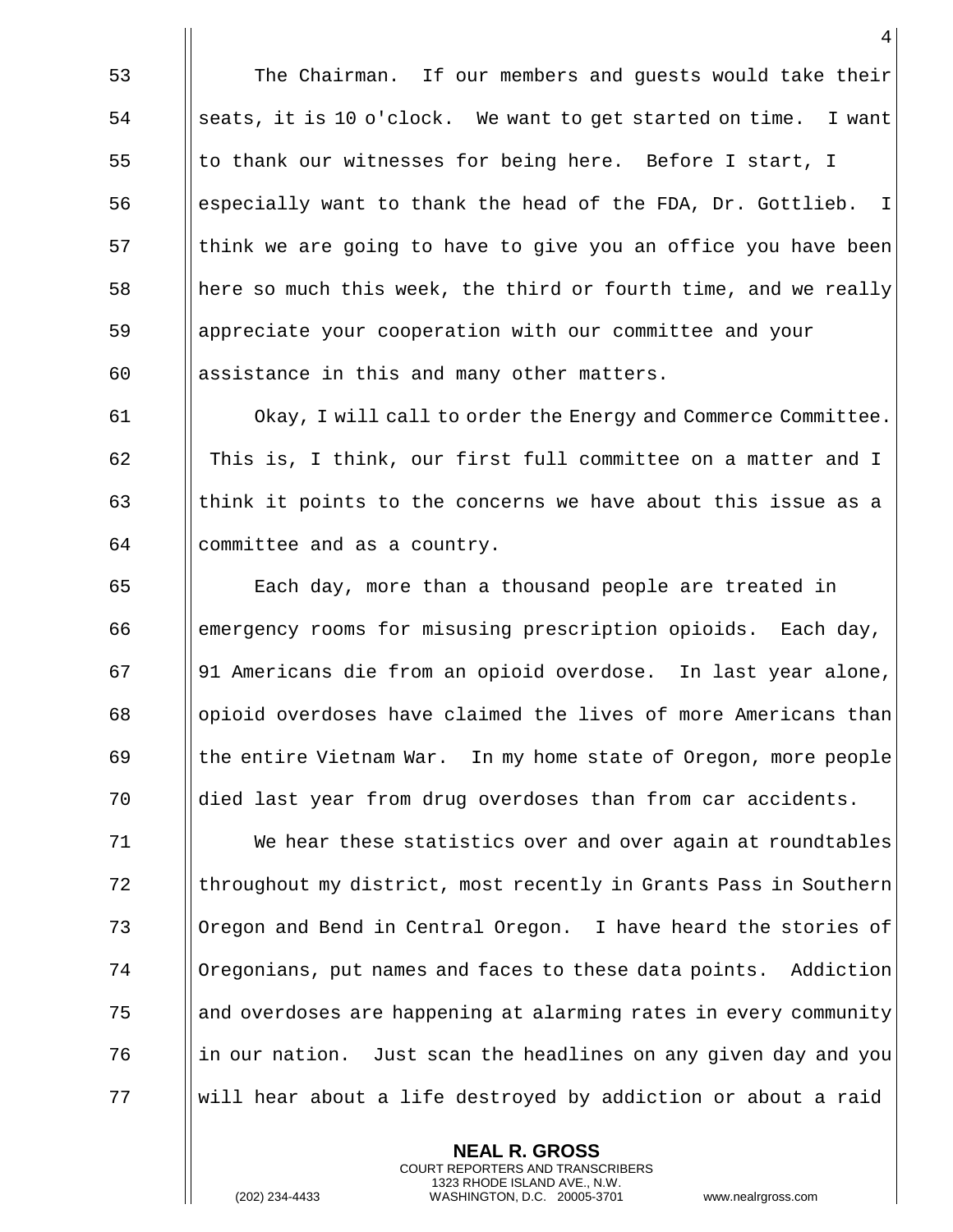78 In that seized obscene quantities of prescription painkillers or 79 illicit drugs.

80 The United States is in the midst of a crisis that has become  $81$  || a national emergency. The number of individuals dying from 82 Solutional over also has reached epidemic proportions and even more 83 individuals with substance use disorders have become estranged  $84$  || from their families, they are unable to work, or living as shells 85 **of their former selves because of their addiction.** It is truly 86 | heartbreaking.

**The Fourier Energy and Commerce** 87 To respond to this growing epidemic, the Energy and Commerce 88 Committee has held countless conversations and numerous hearings with experts and stakeholders, law enforcement, individuals in recovery, and family members of opioid abuse victims in order 91 Ito improve the prevention and treatment of this terrible **I** addiction.

 From the earliest hearings before our Oversight and Investigation Subcommittee to legislative solutions tested in 95 | our Health Subcommittee, our multiyear, multi-Congress findings have led to bills that are now law, namely the Comprehensive 97 I Addiction and Recovery Act known as CARA, and the 21st Century Cures Act.

99 This year, this committee has initiated multiple bipartisan 100 investigations into allegations of pill dumping in West Virginia 101 and patient brokering schemes elsewhere in the country. We have 102 || held hearings on the growing threat of fentanyl, innovative ideas

> **NEAL R. GROSS** COURT REPORTERS AND TRANSCRIBERS 1323 RHODE ISLAND AVE., N.W.

(202) 234-4433 WASHINGTON, D.C. 20005-3701 www.nealrgross.com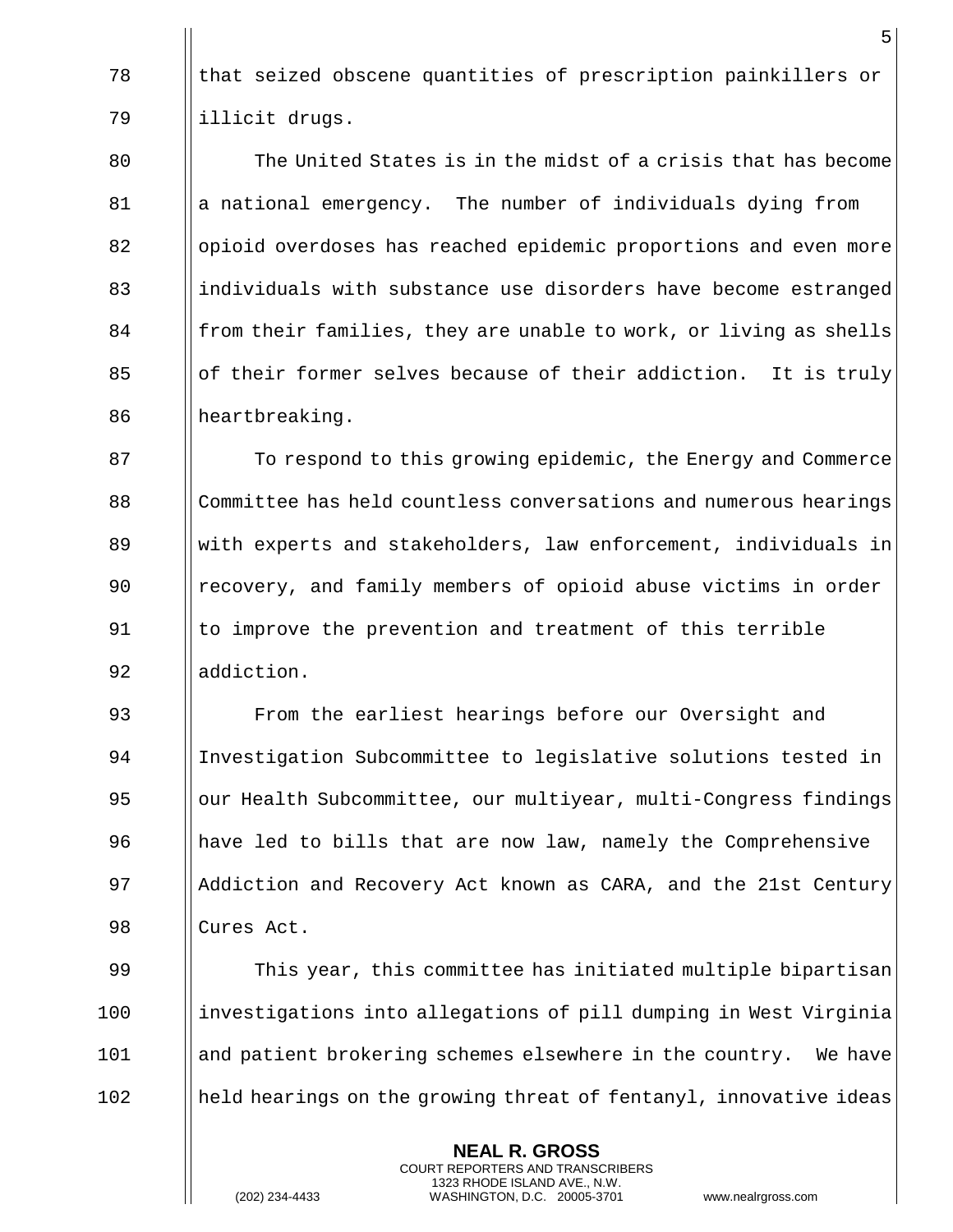103 in the States, we have heard directly from more than 50 members 104 of Congress both on and off this committee just 2 weeks ago, but 105 **more work needs to be done and we must redouble our efforts to** 106 | combat the growing crisis.

107 | The primary purpose of this hearing is to hear from the 108 **follog federal agencies charged with implementing the provisions of CARA** 109 and the 21st Century Cures Act and we appreciate you all being 110 here, but it also allows this committee to have an important 111 | conversation with the DEA, first, to discuss recent news reports 112 Ithat suggested a bipartisan bill that passed through this 113 committee and signed into law by President Obama has negatively 114 impacted the DEA's ability to combat the opioid crisis. Second, 115 we are looking for some long overdue answers to basic questions 116 and requests for data that this committee has made to the DEA 117 | related to our ongoing investigation into alleged pill dumping 118  $\parallel$  in the state of West Virginia.

119 | I am going to be very blunt. My patience is wearing thin. 120 | Our requests for data from DEA are met with delay, excuses and, 121 **f** frankly, inadequate response. People are dying, lives and 122 **follo** families are ruined. It is time for DEA to get to this committee 123  $\parallel$  the information we need and to do it quickly. No more dodges, 124 | no more delays. We look forward to finally hearing directly from 125 | DEA on these matters. In addition to the DEA, we will be hearing 126  $\parallel$  testimony from officials at the Food and Drug Administration, 127 | the Substance Abuse and Mental Health Services Administration,

> **NEAL R. GROSS** COURT REPORTERS AND TRANSCRIBERS 1323 RHODE ISLAND AVE., N.W.

(202) 234-4433 WASHINGTON, D.C. 20005-3701 www.nealrgross.com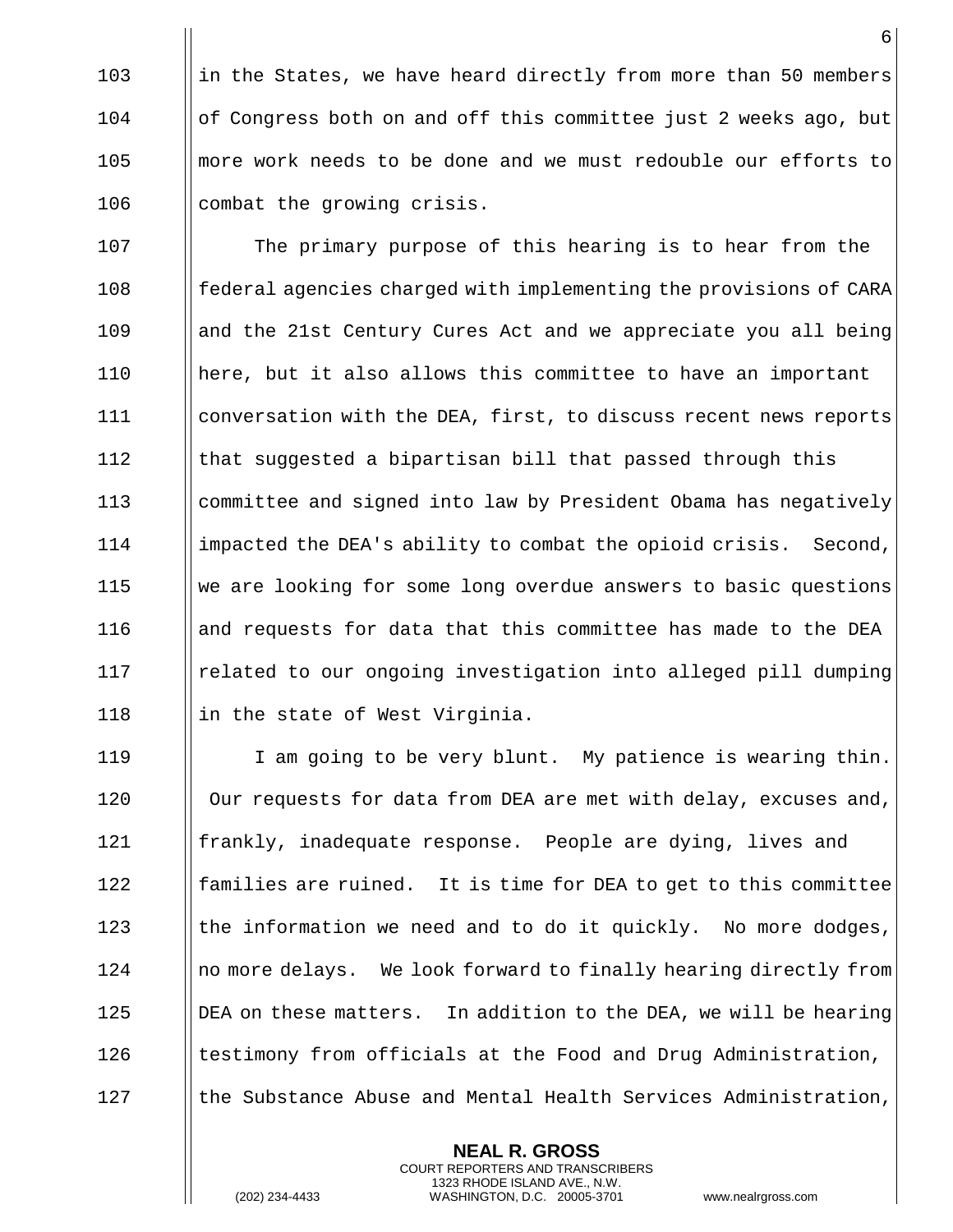128 **the Centers for Disease Control and Prevention, and the National** 129 Institute on Drug Abuse at the National Institutes of Health.

130 | It is our hope that today's testimony will allow us all to 131 | learn more about the government's shared efforts to address this  $\lvert$  132 crisis, allowing us the opportunity to drill deeper to learn about 133 What is working and what is not working. It is our job to always 134 ||do that oversight and fix problems. We will also have an 135 | opportunity to discuss how we can better prevent lawful 136 | prescription use from spiraling into abuse and, more importantly, 137 We will discuss what more we can do to reduce overdoses and save 138 lives.

139 To the witnesses before us today, consider this another call || to action. We need your help as we pursue both our investigative and our legislative work. It is imperative we confront this 142 | problem from every side and it is crucial that everyone remembers we are on the same team. This crisis requires an all-hands-on-deck response.

145 We all want to end this scourge but we must be willing to  $146$  Work together. From the most basic requests for data to crafting 147 | and implementing laws, the lines of communication must be open. 148 I If there are changes we need to make in the law, please tell 149 | us. We have a duty to our constituents and the American people 150  $\parallel$  to combat the epidemic from all angles. Everyone has a stake 151 | in this fight.

152 And with that I yield back the balance of my time and I

**NEAL R. GROSS** COURT REPORTERS AND TRANSCRIBERS 1323 RHODE ISLAND AVE., N.W.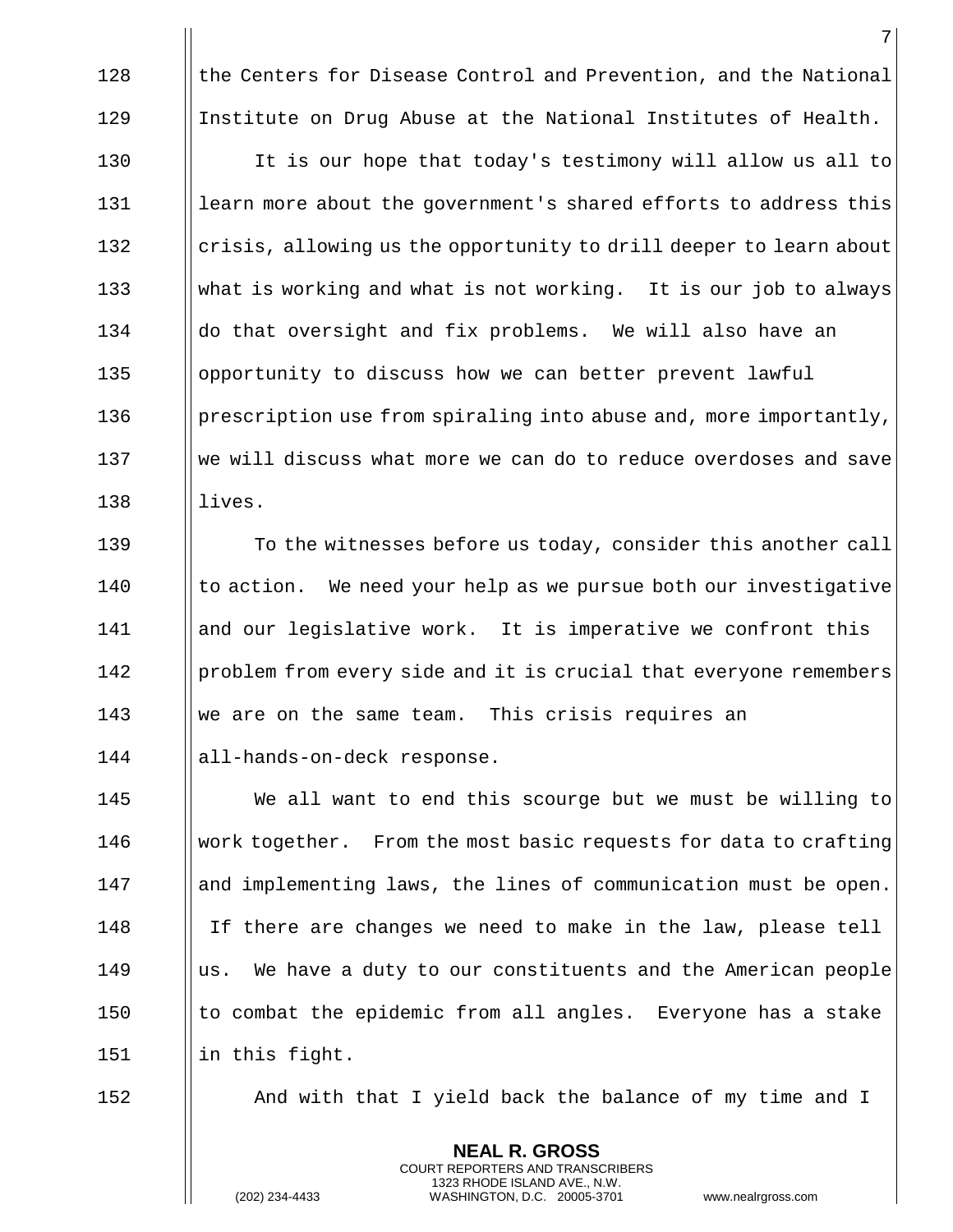153 || recognize my friend from New Jersey, the ranking member of the 154 | committee, Mr. Pallone, for an opening statement. Mr. Pallone. Thank you, Mr. Chairman, for calling today's hearing. It  $\parallel$  provides the opportunity to hear from several agencies within  $\|\cdot\|$  the Department of Health and Human Services as well as the Drug Enforcement Administration about the opioid abuse epidemic and the status of federal efforts to combat the crisis, including 160 || the implementation of CARA and 21st Century Cures.

161 **While I am pleased to hear from the witnesses before us today**, 162 I I am disappointed that you did not invite the Centers for Medicare 163 and Medicaid Services or CMS. Most people access substance abuse 164 I treatment through their health insurance coverage and it is a 165 **fundamental link and one without the other leaves the millions** 166 | | | | of people of all ages that struggle with this addiction out in  $167$  || the cold.

168 **Between Medicare, Medicaid, CHIP, and the ACA marketplace,**  $169$  ||it is well over a third of the population receives health insurance 170 In through the programs that CMS oversees. Medicaid alone is the 171 Single largest payor for behavioral health services in the U.S. 172 Put simply, a full and appropriate review of this issue requires 173 | the presence of CMS.

174 Unfortunately, we all are too familiar with the tragic 175 consequences of the opioid crisis. Ninety one Americans lose 176 their lives to opioid overdose every day and millions more are 177 | battling this chronic and potentially deadly health condition.

> **NEAL R. GROSS** COURT REPORTERS AND TRANSCRIBERS 1323 RHODE ISLAND AVE., N.W.

(202) 234-4433 WASHINGTON, D.C. 20005-3701 www.nealrgross.com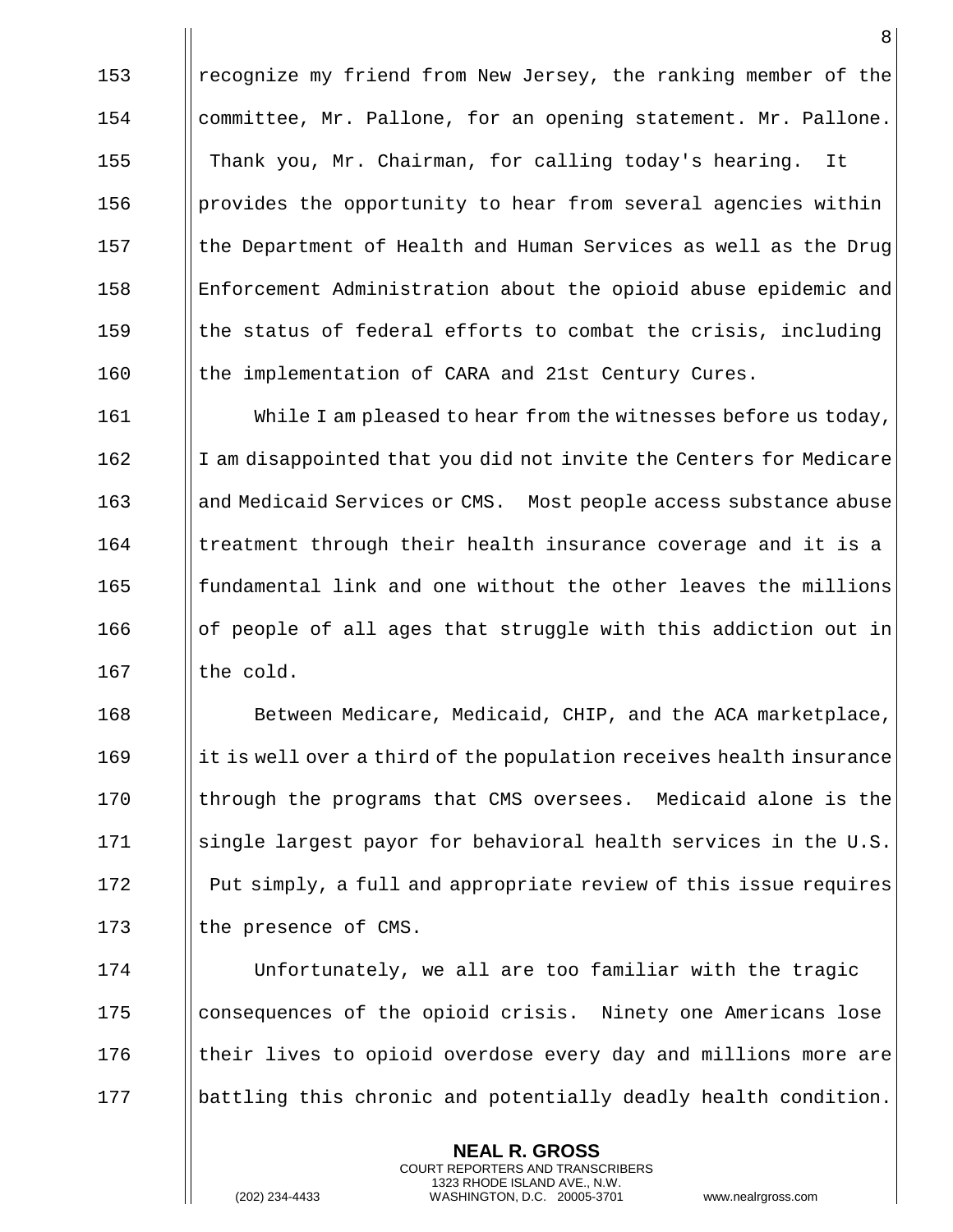178 | No community is immune. I know that like me each member here 179  $\|\cdot\|$  today has heard far too many tragic stories about lives cut short, 180 families torn apart, and people left with few places to turn as 181 |  $\|$  they struggle to find treatment.

182 | In New Jersey, more than 1,900 people died from opioids last 183  $\|\$  year. The crisis has taken such a toll in my community that we 184 | are hearing cries for help from some unlikely places. Earlier 185 this year, Peter Kulbacki, the owner of the Brunswick Memorial 186 Funeral Home in East Brunswick, New Jersey, published a blog on 187 Iche funeral home's website expressing his frustration with the 188 in || monthly calls he receives telling him that someone has passed 189 | away from an opioid overdose.

190 I would like to share a brief excerpt from his blog because 191 I think it helps capture the true toll of this epidemic on 192 **families, and I quote, I am witness to the parents left with** 193 inexplicable grief. I am witness to the spouses left to carry  $194$  || the emotional and economic burden of raising a family alone. 195 I  $\parallel$  I am witness to the children who are left wondering why, and 196 experiences like this reinforce the need for federal action to 197 || address this crisis.

198 I am happy that last year we were able to work together on 199 **a** a bipartisan basis to pass CARA and 21st Century Cures. These 200 laws are expanding access to treatment and recovery support 201 Services as well as advancing efforts to prevent the misuse and 202  $\parallel$  abuse of opioids. For example, New Jersey is using the \$13

> **NEAL R. GROSS** COURT REPORTERS AND TRANSCRIBERS 1323 RHODE ISLAND AVE., N.W.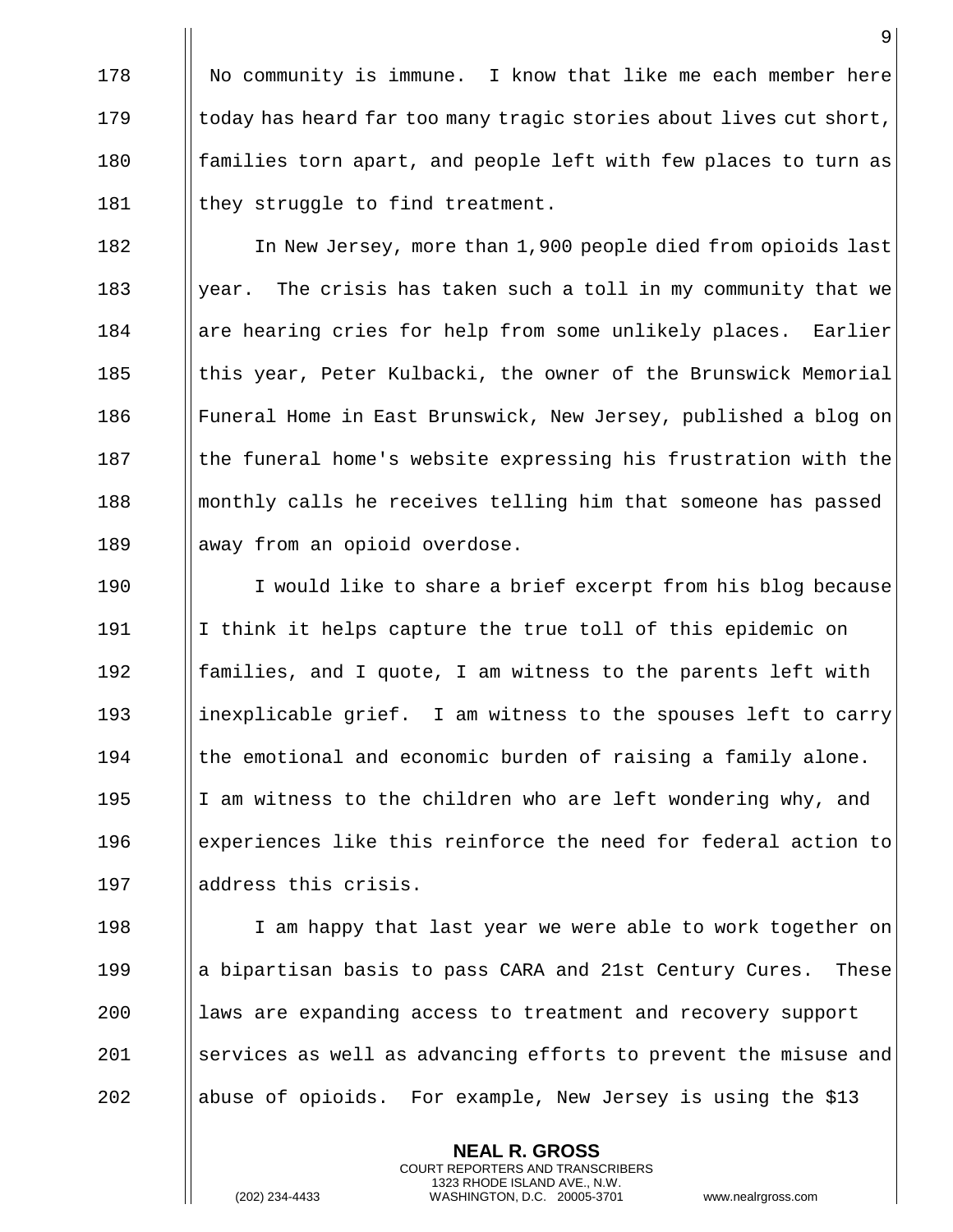||million it received as part of the larger CURES law to expand | treatment and support services, invest in primary and secondary prevention and training. Through CARA we also took steps to  $\parallel$  reduce the amount of opioids in circulation by permitting for 207 In the partial fill of controlled substance subscriptions and 208 Supporting the expansion of drug disposal sites for unwanted 209 | prescriptions.

 These were positive steps in the right direction, but committee Democrats have repeatedly stated that they were never 212 enough and, sadly, the growing epidemic proves that today. These **laws were a down payment on the types of efforts and increased Funding that Congress must support to respond and eventually end** || this epidemic.

 In addition to supporting positive bipartisan laws and 217 increase funding for substance abuse initiatives, Republicans must end their pursuit of taking away health coverage for millions of Americans. This is the very thing that ensures people can actually access treatment. Republicans have spent all year sabotaging the Affordable Care Act and attempting to gut the Medicaid program by more than \$800 billion.

 This week, House Republicans including most on this committee will support a budget that includes these cuts and more. 225 I If successful, these actions by Republicans would have an ||immediate and harsh impact on those struggling with addictions  $\parallel$  and I will continue to fight these efforts. Advancing

> **NEAL R. GROSS** COURT REPORTERS AND TRANSCRIBERS 1323 RHODE ISLAND AVE., N.W.

(202) 234-4433 WASHINGTON, D.C. 20005-3701 www.nealrgross.com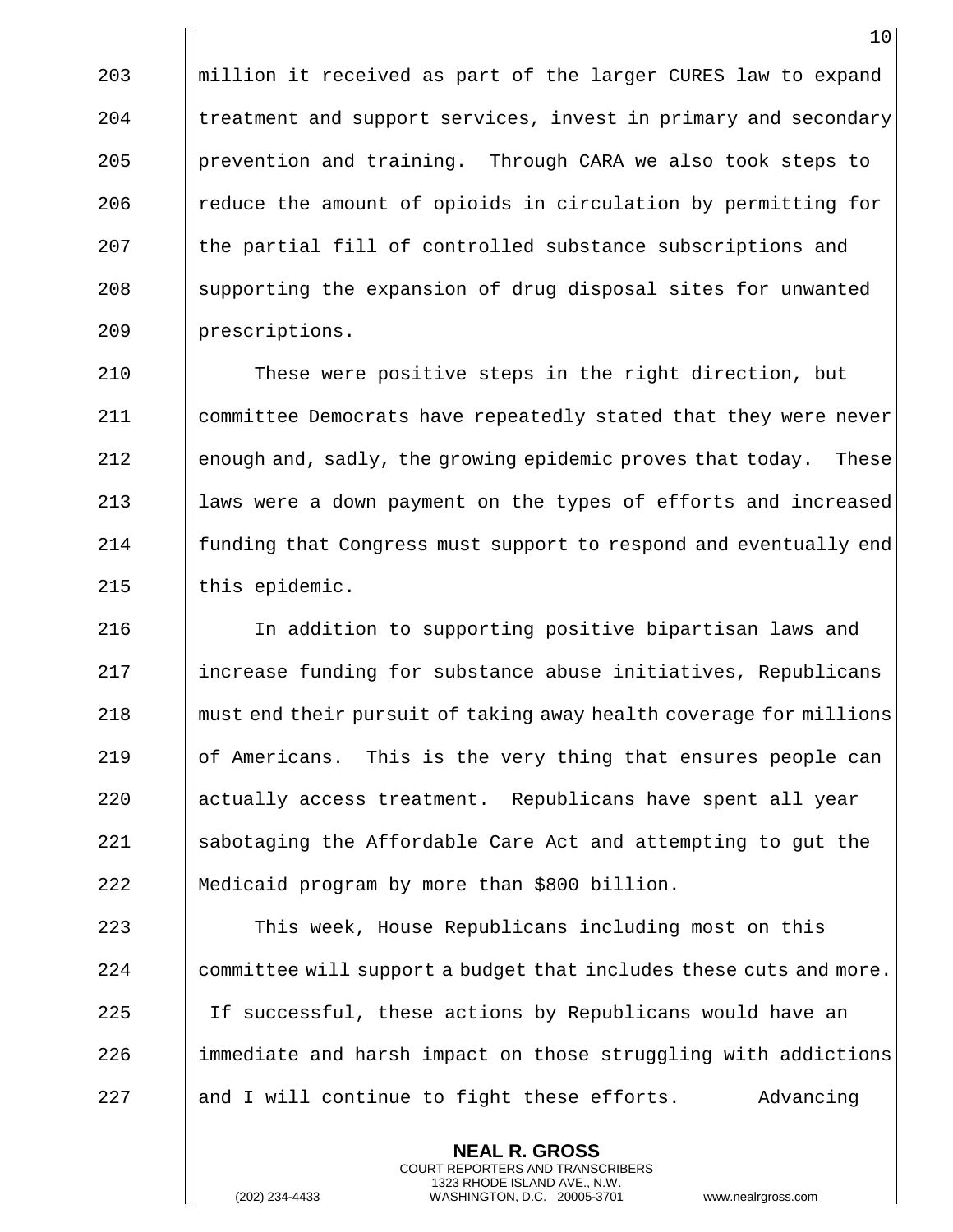228  $\|\$ efforts to respond to this crisis also means Congress has a 229 **e** responsibility to figure out what went wrong, how it went wrong, 230  $\parallel$  and how to make sure something like this never happens again. 231 | That is why this committee is conducting a bipartisan 232 investigation into the role drug distributors may have played  $\begin{array}{c|c|c|c|c} \hline \end{array}$  in the ongoing opioid crisis and what systems failed to protect 234 communities.

 The committee has sent a number of letters to several distributors and DEA requesting information about drug distribution practices including the amount of opioids shipped 238 into certain communities. Unfortunately, however, up to this 239 | point we have had difficulty getting answers from DEA. In fact, 240 I asked a number of follow-up questions to DEA following a committee hearing in March about opioid distribution in rural West Virginia.

**After 6 months, DEA** just last night sent us the responses  $\parallel$  to these questions. Of course there are also still many questions ||in our letters to DEA that remain unanswered and DEA has pledged 246 its cooperation to work with the committee. So I hope, moving || forward, they can help us determine what systems failed in West Virginia and what needs to be done to make sure other communities || are protected from such abusive practices.

 $250$   $\parallel$  So it is clear, Mr. Chairman, the nation is in crisis and 251 Congress must do more to address the opioid epidemic. And I thank  $252$  || you and yield back. The Chairman. The gentleman yields back.

> **NEAL R. GROSS** COURT REPORTERS AND TRANSCRIBERS 1323 RHODE ISLAND AVE., N.W.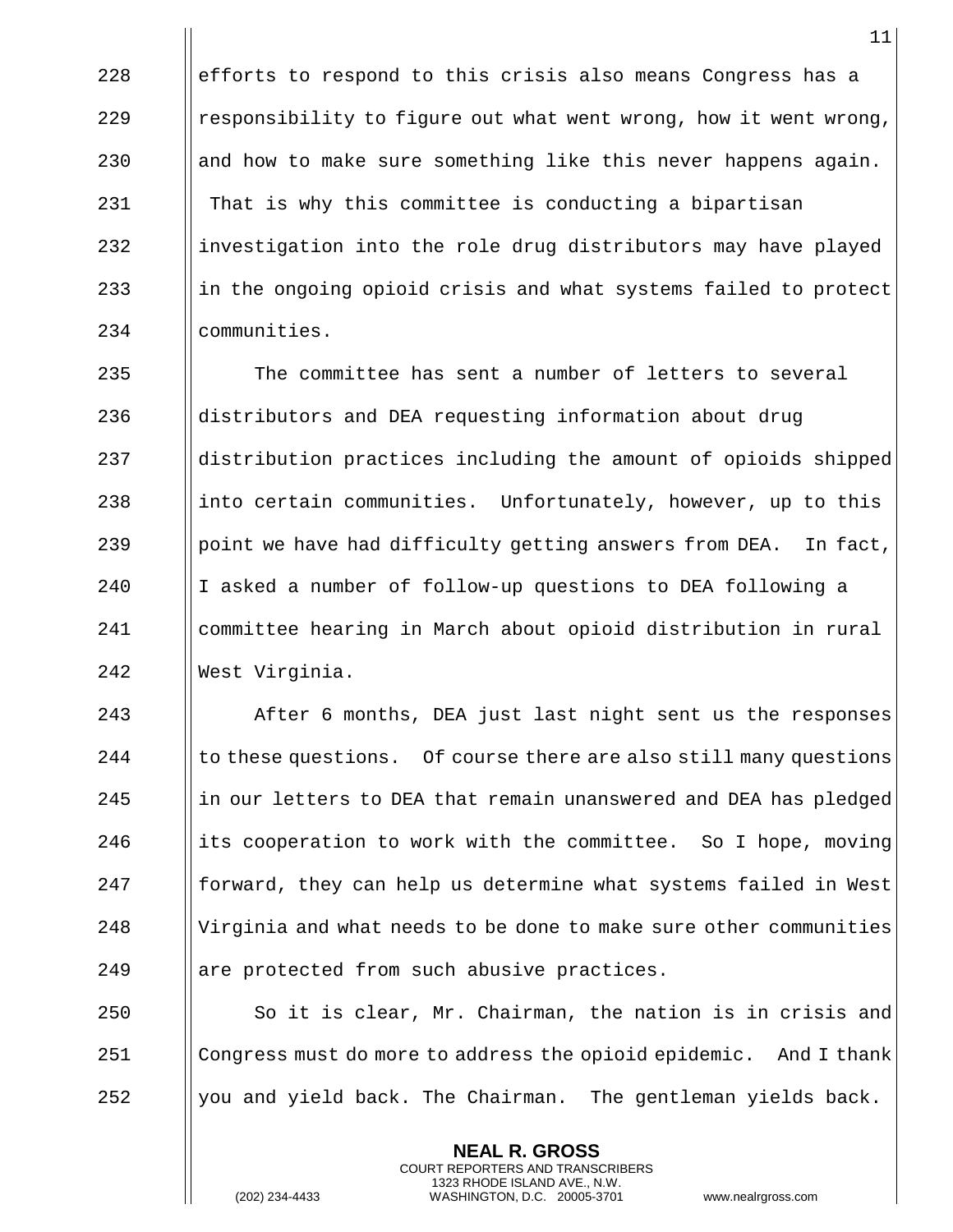We now go to our witnesses. Full committee hearing, only The Chairman and the ranking member give opening statements just for || our committee's benefit, so now we go to our witnesses. We want  $\parallel$  to thank you all for being here today and taking time to testify before the committee. Each witness will have the opportunity || to give an opening statement followed by a round of questions 259 | from members.

260 | So today we will hear from Dr. Elinore McCance-Katz, assistant secretary for Mental Health and Substance Abuse and Mental Health Services Administration, easily known as SAMHSA; Dr. Anne Schuchat, principal deputy director, Centers for Disease Control and Prevention at CDC; Dr. Nora Volkow, I believe -- is  $\parallel$  it Volkow? -- who is the director of National Institute on Drug 266 Abuse, NIDA, at National Institutes of Health, NIH; and Dr. Scott Gottlieb, commissioner of Food and Drug Administration, FDA; and Mr. Neil Doherty, deputy assistant administrator, Office of Diversion Control, Drug Enforcement Administration.

 We appreciate you being here today and we look forward to 271 | your testimony. We will start at this end of the table with the gentleman who has been here at least one other time this week 273 | and maybe more.

 Dr. Gottlieb, thank you for your work with our committee. We greatly value your work there and at FDA and we look forward  $\parallel$  to hearing your testimony this morning on this matter, sir.

> **NEAL R. GROSS** COURT REPORTERS AND TRANSCRIBERS 1323 RHODE ISLAND AVE., N.W.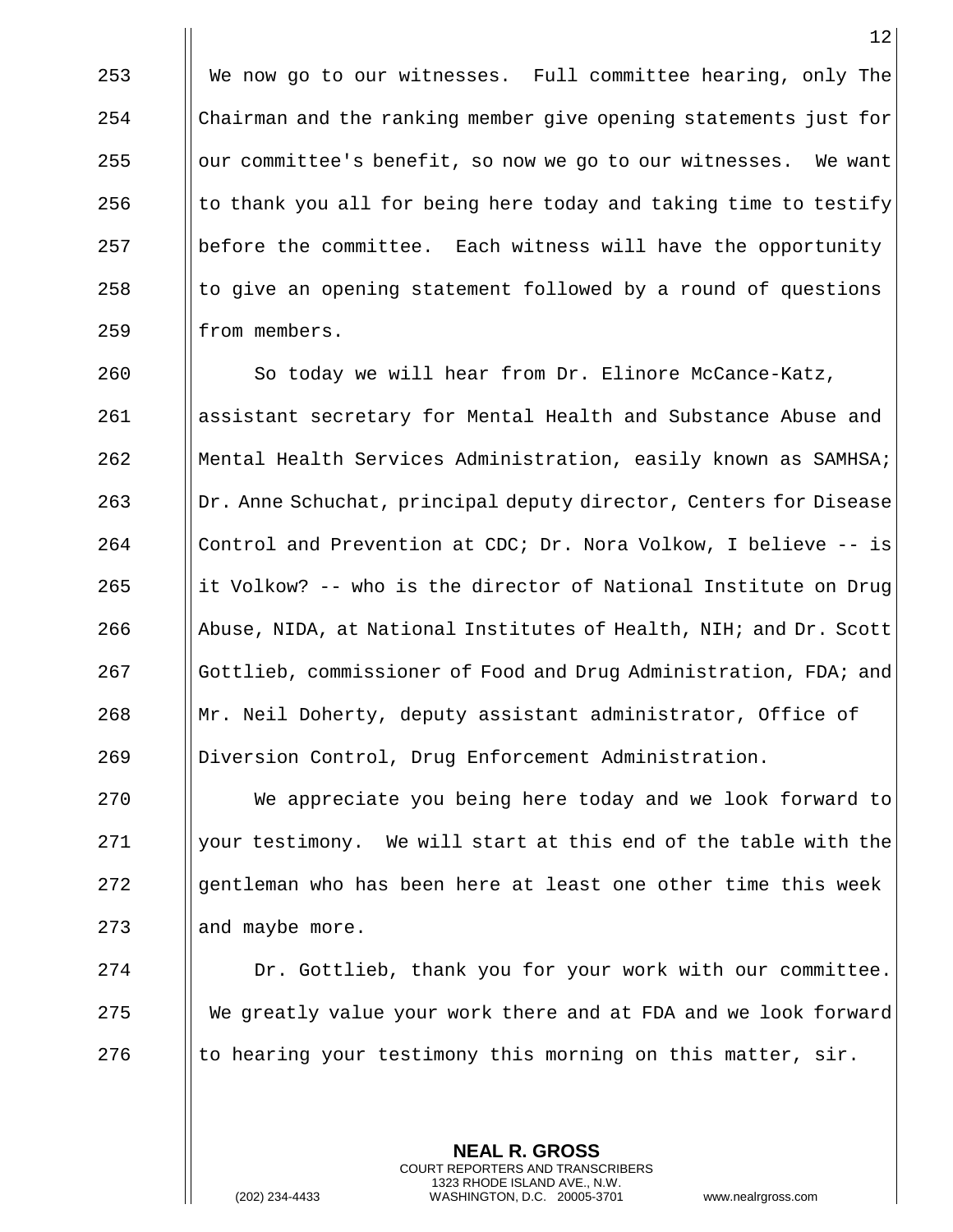277 STATEMENTS OF SCOTT GOTTLIEB, M.D., COMMISSIONER, FOOD AND DRUG 278 | ADMINISTRATION; ELINORE MCCANCE-KATZ, M.D., ASSISTANT SECRETARY 279 **FOR MENTAL HEALTH AND SUBSTANCE USE, SUBSTANCE ABUSE AND MENTAL** 280 HEALTH SERVICES ADMINISTRATION; ANNE SCHUCHAT, M.D., PRINCIPAL 281 DEPUTY DIRECTOR, CENTERS FOR DISEASE CONTROL AND PREVENTION; NORA 282 | VOLKOW, M.D., DIRECTOR, NATIONAL INSTITUTE ON DRUG ABUSE, 283 || NATIONALS INSTITUTES OF HEALTH; AND, NEIL DOHERTY, DEPUTY 284 || ASSISTANT ADMINISTRATOR, OFFICE OF DIVERSION CONTROL, DRUG 285 | ENFORCEMENT ADMINISTRATION.

286

## 287 STATEMENT OF SCOTT GOTTLIEB

 Dr. Gottlieb. Thank you, Chairman Walden, Ranking Member  $\parallel$  Pallone. Thank you for the opportunity to testify today before || the committee. The epidemic of opioid addiction that is devastating our nation is the biggest crisis facing public health officials, FDA included. As this crisis grew many of us didn't **Property** recognize the consequence of this threat. In the past we missed opportunities to stem its spread so we find ourselves at a tragic crossroad.

 We have a crisis of such massive proportion that the actions 297 We need to take are going to be hard. We will need to touch || clinical practice in ways that may make certain parties uncomfortable. This may include steps such as restrictions on prescribing or mandatory education on providers. Long ago we 301 || ran out of straightforward options.

> **NEAL R. GROSS** COURT REPORTERS AND TRANSCRIBERS 1323 RHODE ISLAND AVE., N.W.

(202) 234-4433 WASHINGTON, D.C. 20005-3701 www.nealrgross.com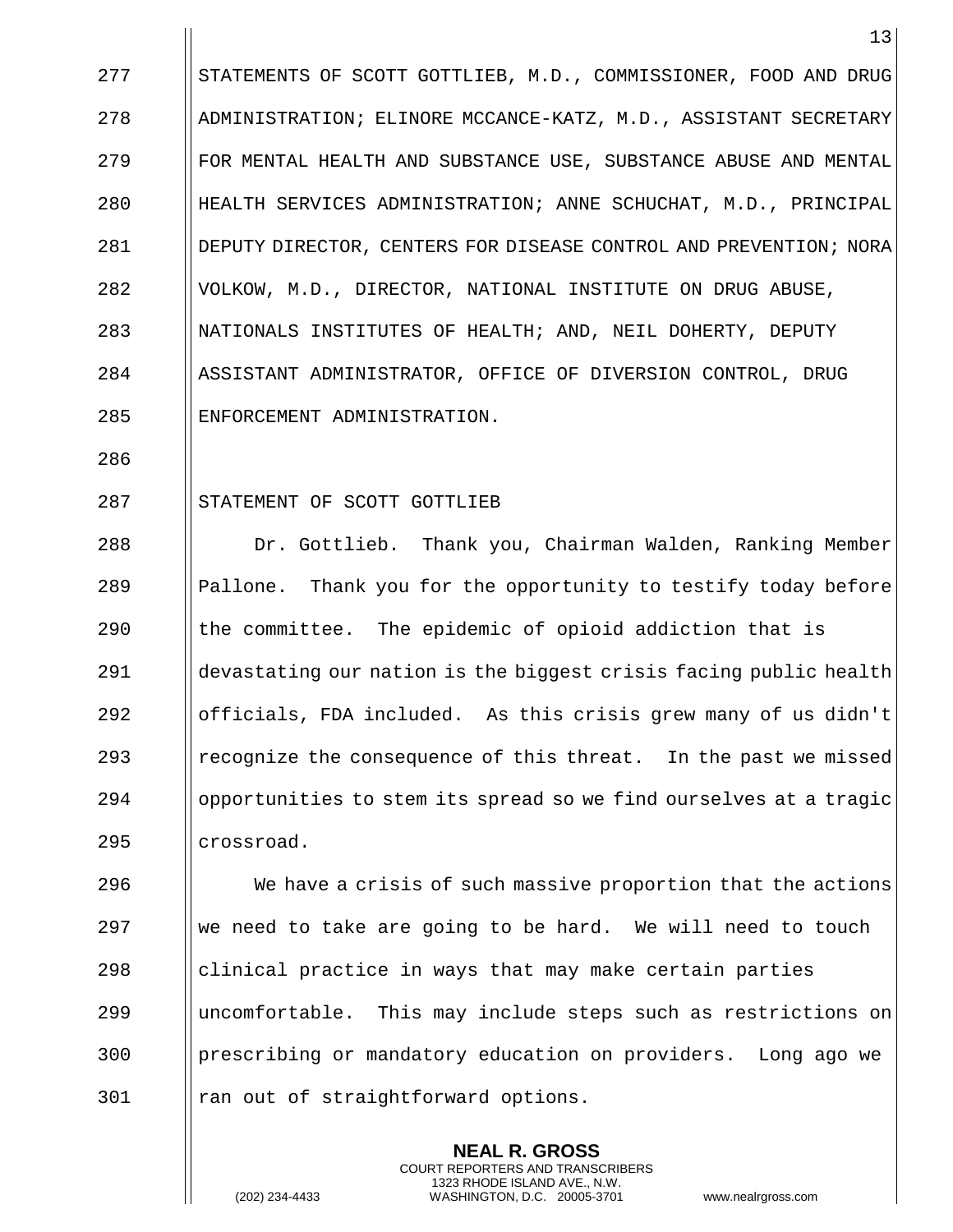302 | At FDA we are working across the full scope of our regulatory obligations to impact this crisis. That means updating and extending the risk management plans and educational requirements || that we impose on sponsors as a condition of a product's approval. 306 It means doubling our efforts to promote the development of new, || less addictive pain remedies as well as opioids that are harder || to manipulate and abuse. It means updating our risk benefit framework to take measure of the risks associated with misuse and abuse of opioids and using this information to inform our decisions, including recommending that products be withdrawn from I the market.

 These steps and others are needed to prevent new addiction, but given the scale of this epidemic with millions of Americans already affected, prevention is not enough. We must also help those who are suffering from addiction by expanding access to 317 || lifesaving treatment. I would like to announce three new steps || today towards this goal.

 First, FDA will issue guidance for product developers as || a way to promote the development of new addiction treatments. As part of this guidance we will clearly lay out our interest ||in the development and use of novel, non-abstinence-based endpoints as part of product development. We also want to make ||it easier to develop new products that address the full range || of symptoms of addiction such as craving.

326 | Second, FDA will take steps to promote more widespread use

**NEAL R. GROSS** COURT REPORTERS AND TRANSCRIBERS 1323 RHODE ISLAND AVE., N.W.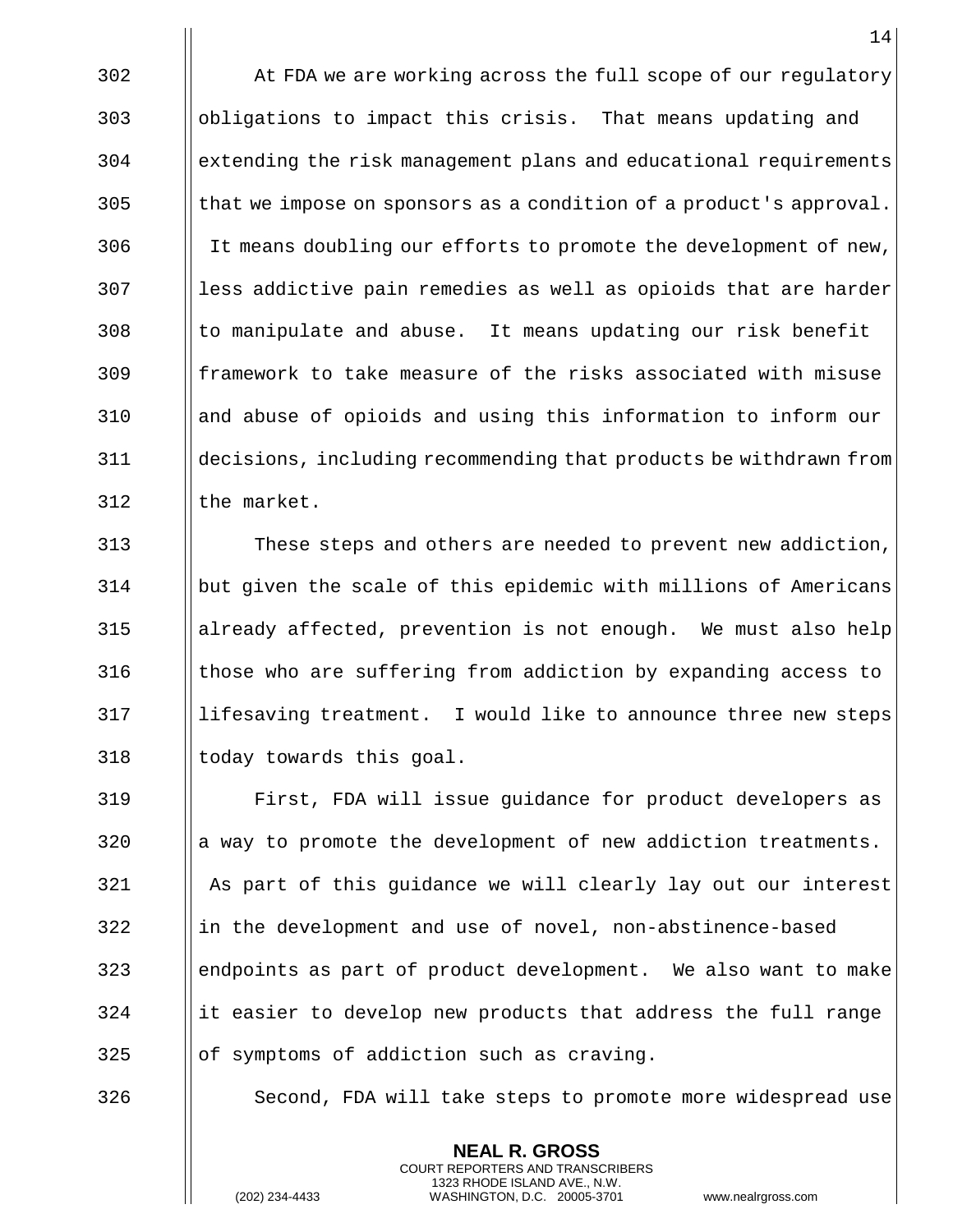|| of existing, safe and effective, FDA-approved therapies to help 328 combat addiction. There are several FDA-approved treatments. All of these treatments work in combination with counseling and 330 | psychological support. Everyone who seeks treatment deserves || the opportunity to be offered all three options as a way to allow patients and providers to select the treatment best suited to || the needs of each individual patient.

334 Unfortunately, far too few people who are addicted to opioids 335 || are offered an adequate chance for treatment that uses 336 medications. In part, this is because insurance coverage for 337 I treatment with medications is often inadequate. To tackle the 338 I treatment gap, FDA plans to convene experts to discuss the 339 evidence of treatment benefits at the population level such as 340 Studies that show community-wide reductions in overdose following 341 expansion of access to therapy.

 There is a wealth of information supporting the use of these medications. We are focusing on the data and the drug labeling 344 || that can help drive broader appropriate prescribing, so one || concept that FDA is actively pursuing is the research necessary || to support a label indication for medication-assisted treatment **for everyone who presents with an overdose based on data showing**  || a reduction in death at a broader population level. Such an  $\|\$ effort would be a first for FDA. We believe that granting such an indication can help promote more widespread use of and coverage 351 | for these treatments.

> **NEAL R. GROSS** COURT REPORTERS AND TRANSCRIBERS 1323 RHODE ISLAND AVE., N.W.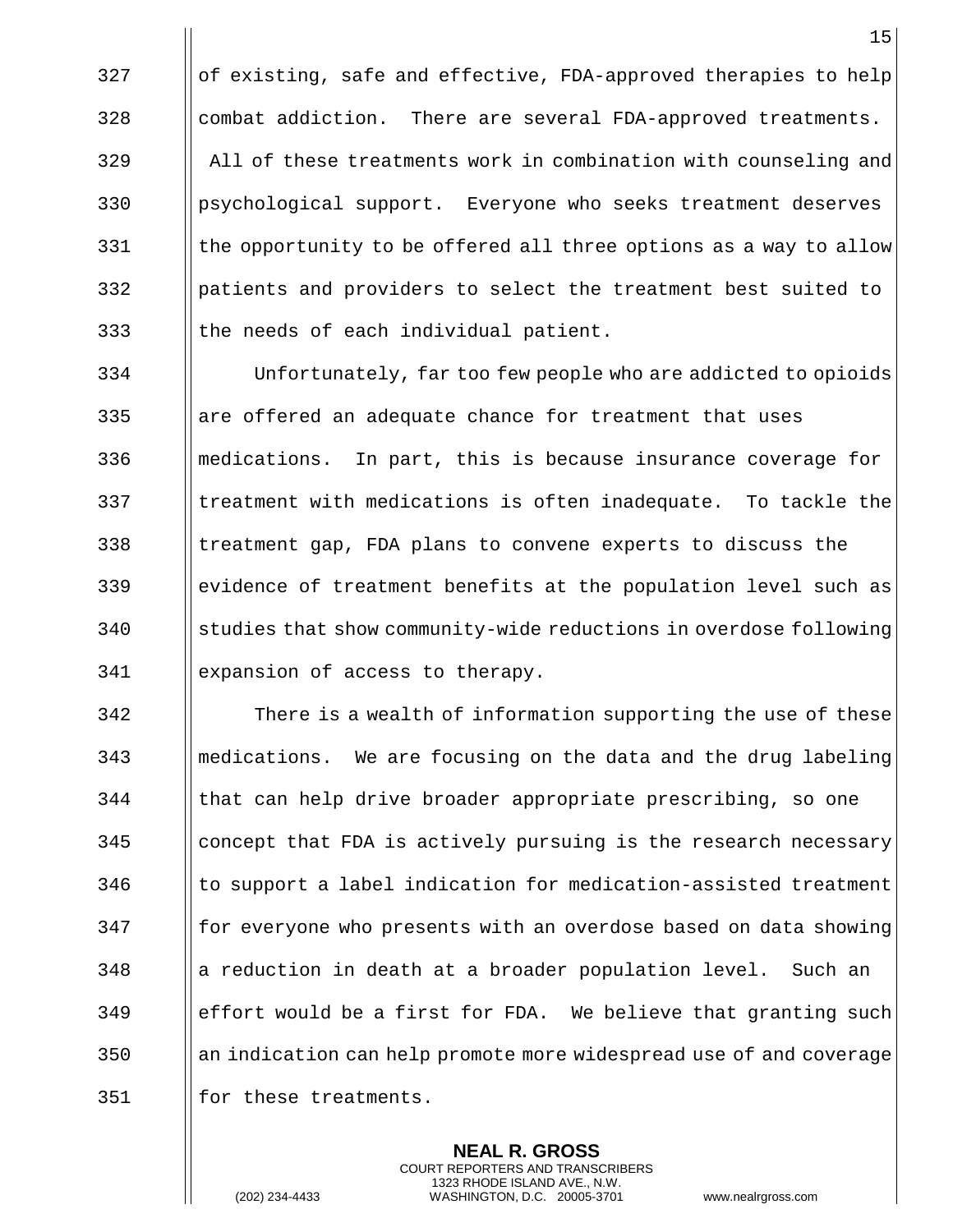|| A common question that arises with treatment is the proper duration of medical therapy. Clinical evidence shows that people may need treatment with medications for long periods of time to || achieve a sustained recovery. Some may even need a lifetime of || treatment. Recognizing this, FDA is revising the labels of these medical products to reflect this fact.

 Now I know all this may make some people uncomfortable. || That is why the third step I am announcing today is that FDA will  $\frac{1}{10}$  join efforts to break the stigma associated with medications used for addiction treatment. This means taking a more active role ||in speaking about the proper use of these drugs. It is part of our existing public health mandate to promote the appropriate use of medicine.

 Misunderstanding around the profile of these products enables stigma to attach to their use. This stigma serves to keep many Americans who are seeking a life of sobriety from ||reaching their goal. In this case, in the setting of a public health crisis, we need to take a more active role in challenging these conventions around medical therapy. This stigma reflects || a view some have that a patient is still suffering from addiction even when they are in full recovery just because they require medication to treat their illness. This attitude reveals || a flawed interpretation of science. It stems from a key misunderstanding that many of us have about the difference between || a physical dependence and an addiction. Because of the biology

> **NEAL R. GROSS** COURT REPORTERS AND TRANSCRIBERS 1323 RHODE ISLAND AVE., N.W.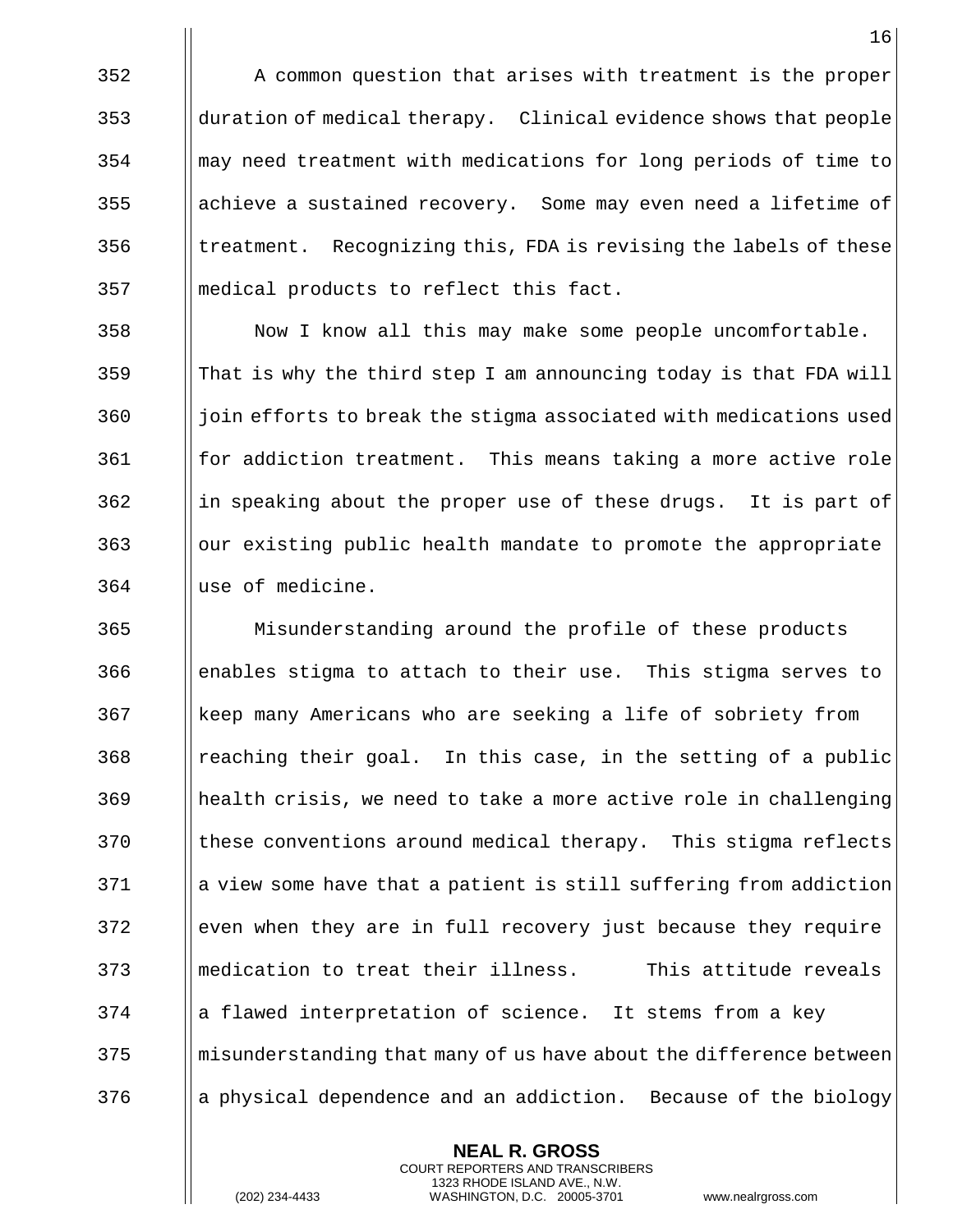|| of the human body, everyone who uses opioids for any length of Itime develops a physical dependence, meaning there are withdrawal | symptoms after the use stops. Even a cancer patient requiring || long-term treatment for the adequate treatment of metastatic pain develops a physical dependence to the opioid medication. That || is very different than being addicted.

 Addiction requires the continued use of opioid despite the harmful consequences. Addiction involves a psychological craving above and beyond a physical dependence. Someone who 386 Ineglects his family, has trouble holding a job, or commits crimes || to obtain the opioids has an addiction. But someone who is  $\frac{388}{\text{physically dependent on optical}}$  as a result of the treatment of 389 | pain but is not craving more or harming themselves or others is 390 | not addicted.

 The same principle applies to medications used to treat opioid addiction. Someone who requires long-term treatment for opioid addiction with medication including those that cause a physical dependence is not addicted to those medications. Here ||is the bottom line. We should not consider people who hold jobs,  $\frac{1}{2}$   $\left\vert \frac{1}{2} \right\vert$  re-engage with their families, and regain control over their lives ||through treatment that uses medications to be addicted.

 Committee members, we need to embrace long-term treatment With proven therapies to address this crisis. At FDA we will 400 Step up our efforts to do our part to promote these goals. I look forward to discussing these issues with the committee and

> **NEAL R. GROSS** COURT REPORTERS AND TRANSCRIBERS 1323 RHODE ISLAND AVE., N.W.

(202) 234-4433 WASHINGTON, D.C. 20005-3701 www.nealrgross.com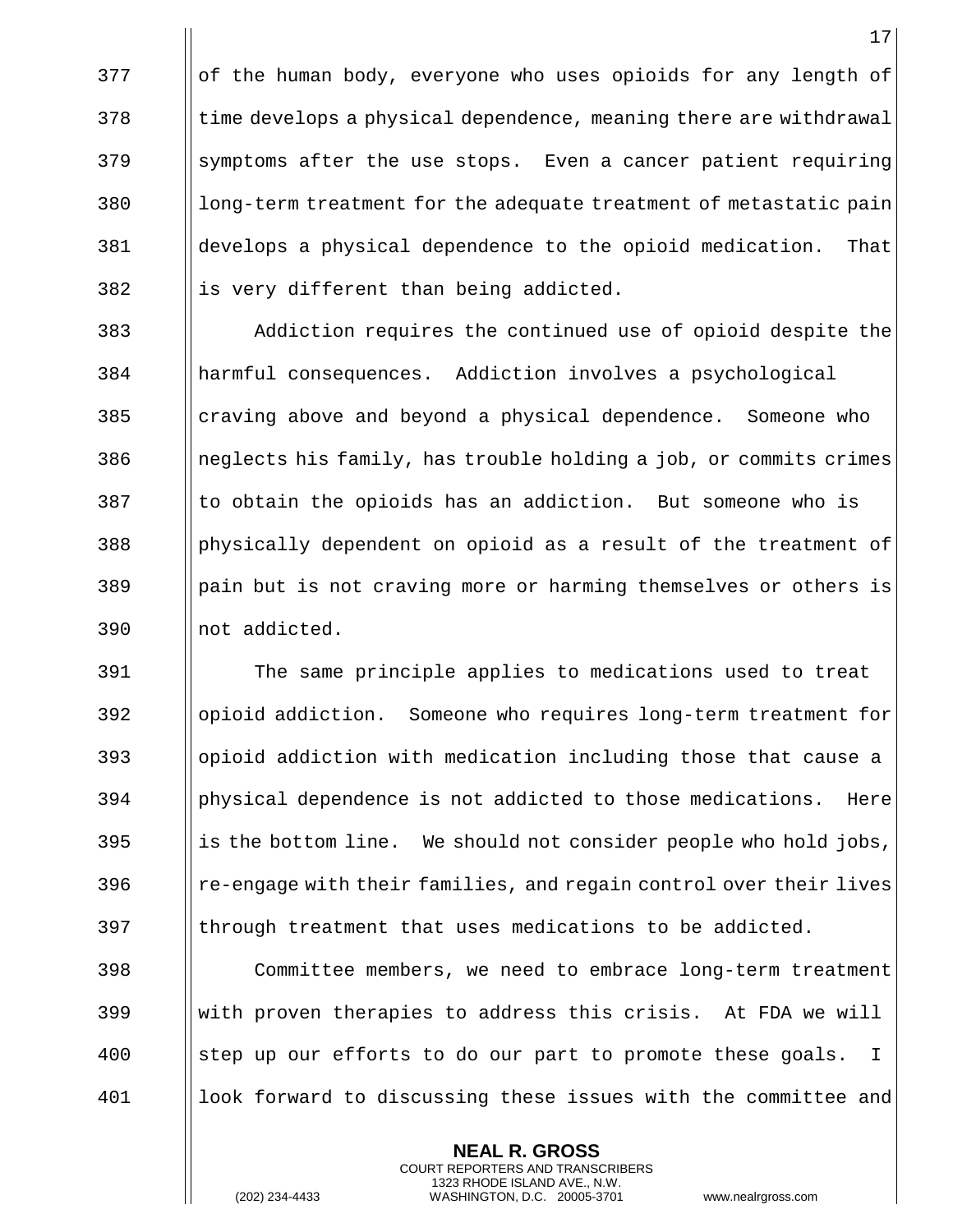|     | 18                                                             |
|-----|----------------------------------------------------------------|
| 402 | appreciate the opportunity to be hear today.                   |
| 403 | The Chairman. Dr. Gottlieb, thank you for your testimony       |
| 404 | and your good work at FDA.                                     |
| 405 | We will now go to Dr. Elinore McCance-Katz, assistant          |
| 406 | secretary for Mental Health and Substance Use, Substance Abuse |
| 407 | and Mental Health Services Administration, SAMHSA.             |
| 408 | Dr. McCance-Katz, thank you for being here today, please       |
| 409 | go ahead with your opening statement.                          |

 $\mathbf{I}$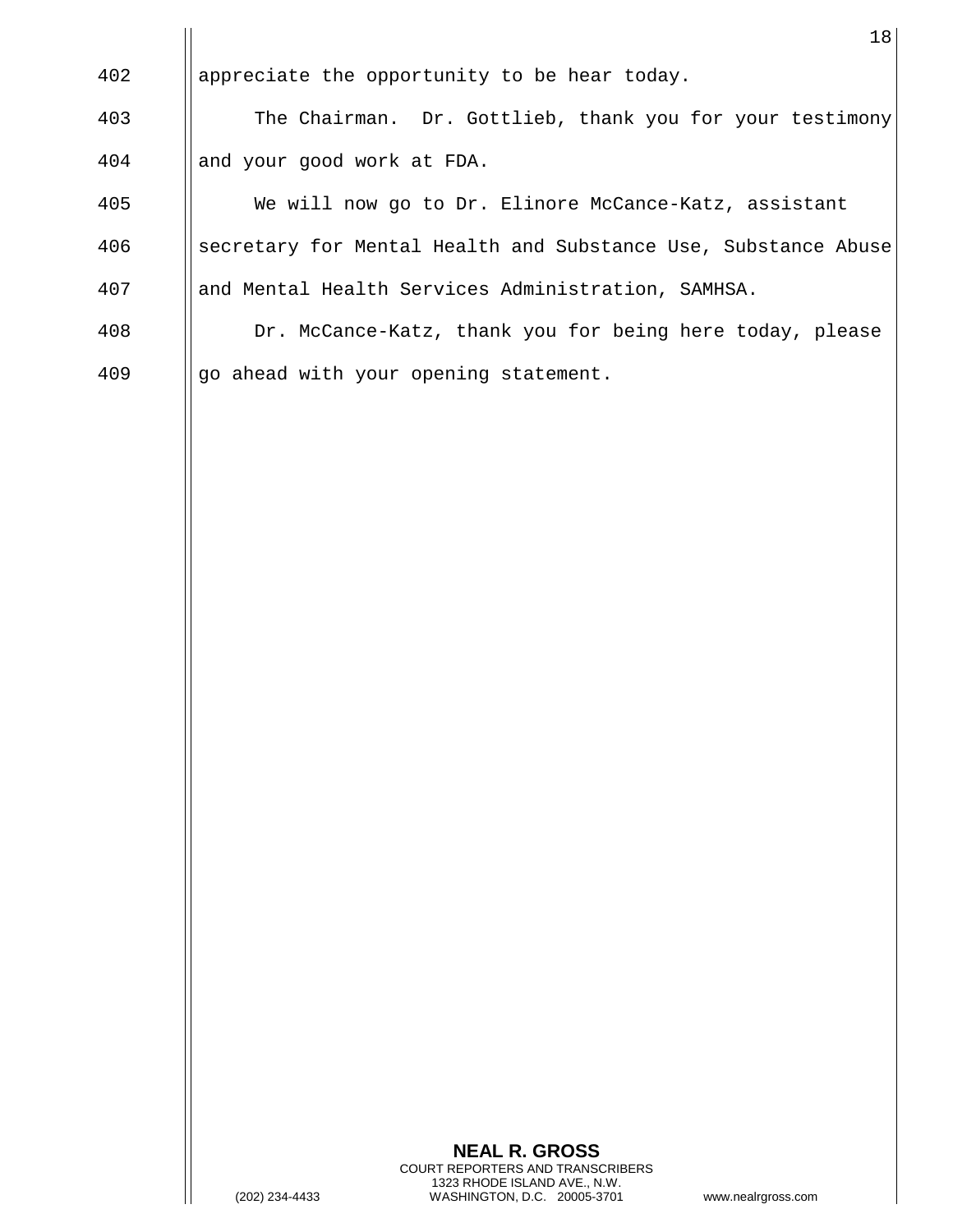STATEMENT OF ELINORE MCCANCE-KATZ

 Dr. McCance-Katz. Thank you. Chairman Walden, Ranking Member Pallone, and members of the House Energy and Commerce Committee, thank you for inviting me to testify at this important 415 | hearing. I am honored to testify today along with my colleagues **follow** from the Department of Health and Human Services and the Drug Enforcement Administration on federal efforts to combat the 418 | opioid crisis, a status update on CARA, and other initiatives. Over the past 15 years, communities across our nation have been devastated by increasing prescription and illicit opioid abuse, addiction, and overdose. In 2016, over 11 million Americans misused prescription opioids, nearly one million used heroin, and 2.1 million had an opioid use disorder due to prescription opioids or heroin. Most alarming are the continued 425 increases in overdose deaths, especially the rapid increase in 426 deaths involving illicitly made fentanyl and other highly potent synthetic opioids since 2013.

**The Trump administration is committed to bringing everything**  || the federal government has to bear on this health crisis. HHS is implementing five specific strategies that are guiding our response.

 The comprehensive, evidence-based strategy aims to improve 433 access to treatment and recovery services to prevent the health, 434 Social, and economic consequences associated with opioid

> **NEAL R. GROSS** COURT REPORTERS AND TRANSCRIBERS 1323 RHODE ISLAND AVE., N.W.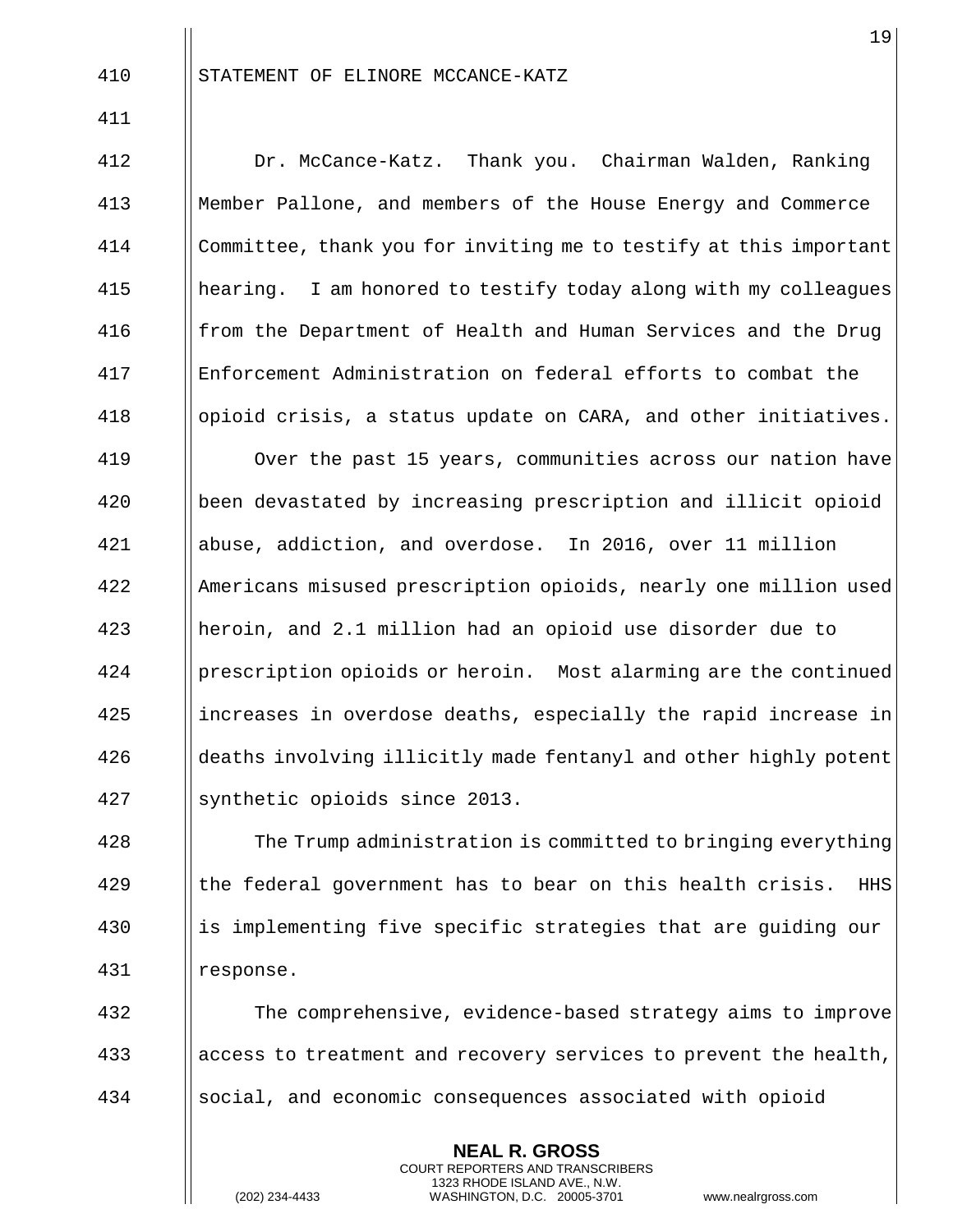435 addiction and to enable individuals to achieve long-term 436 **e** || recovery; to target the availability and distribution of these 437 drugs and ensure the broad provision of overdose-reversing drugs 438  $\parallel$  to save lives; to strengthen public health data reporting and 439 Collection to improve the timeliness and specificity of data and  $440$  || to inform a real-time public health response as the epidemic 441 evolves; to support cutting edge research that advances our 442 | understanding of pain and addiction and leads to the development 443 || of new treatments and identifies effective public health 444 interventions to reduce opioid related health harms; and to 445 advance the practice of pain management to enable access to high  $446$  ||quality, evidence-based pain care that reduces the burden of pain 447 **for individuals, families, and society while also reducing the** 448 | inappropriate use of opioids and opioid-related harms.

 HHS appreciates Congress' dedication to this issue as evidenced by passage of the 21st Century Cures Act and the Comprehensive Addiction and Recovery Act. In my role as Assistant Secretary for Mental Health and Substance Use at HHS, I lead the Substance Abuse and Mental Health Services Administration. I appreciate the opportunity to share with you a portion of SAMHSA's portfolio of activities in alignment with HHS's five strategies and how SAMHSA is implementing CARA and 457 | the 21st Century Cures Act.

458 SAMHSA is administering the Opioid State Targeted Response 459 Grants program created by the 21st Century Cures Act. By

> **NEAL R. GROSS** COURT REPORTERS AND TRANSCRIBERS 1323 RHODE ISLAND AVE., N.W.

(202) 234-4433 WASHINGTON, D.C. 20005-3701 www.nealrgross.com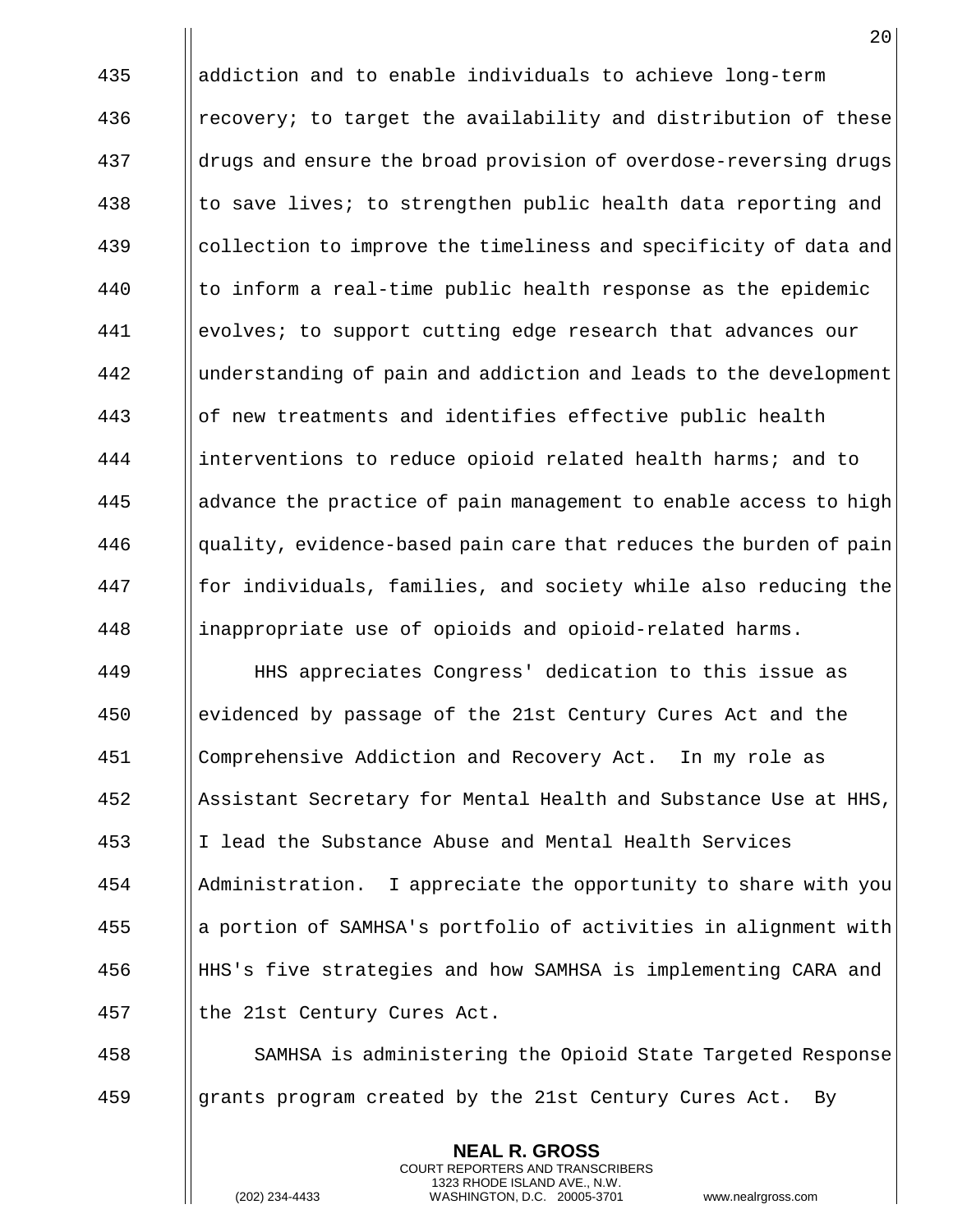providing \$485 million to states in fiscal year 2017, this program  $\left\| \right\|$  is increasing access to treatment, reducing unmet treatment need, and reducing opioid overdose-related deaths through the provision of prevention, treatment, and recovery services. HHS is working I to ensure the future funding allocations and policies are as clinically sound and evidence-based, effective, and efficient  $\parallel$  as they can be.

 SAMHSA has several initiatives aimed at advancing the utilization of medication-assisted treatment for opioid use disorder. For example, in the past 4 years, more than 62,000 medical professionals have participated in online or in-person SAMHSA-funded trainings on medication-assisted treatment for opioid use disorders. SAMHSA regulates opioid treatment programs and provides waivers to providers that prescribe buprenorphine. Last year, SAMHSA published a final rule allowing qualified physicians to obtain a waiver to treat up to 275 patients. SAMHSA has also implemented the CARA provision that allows nurse practitioners and physician assistants to prescribe buprenorphine.

 SAMHSA has been actively implementing new initiatives to 480 address the opioid crisis made possible by CARA. In September, SAMHSA awarded \$4.6 million over 3 years in the Building 482 Communities of Recovery grant program created by CARA. Last month, SAMHSA also awarded \$9.8 million over 3 years for new State Pilot Pregnant and Postpartum Women grants authorized by the CARA

> **NEAL R. GROSS** COURT REPORTERS AND TRANSCRIBERS 1323 RHODE ISLAND AVE., N.W.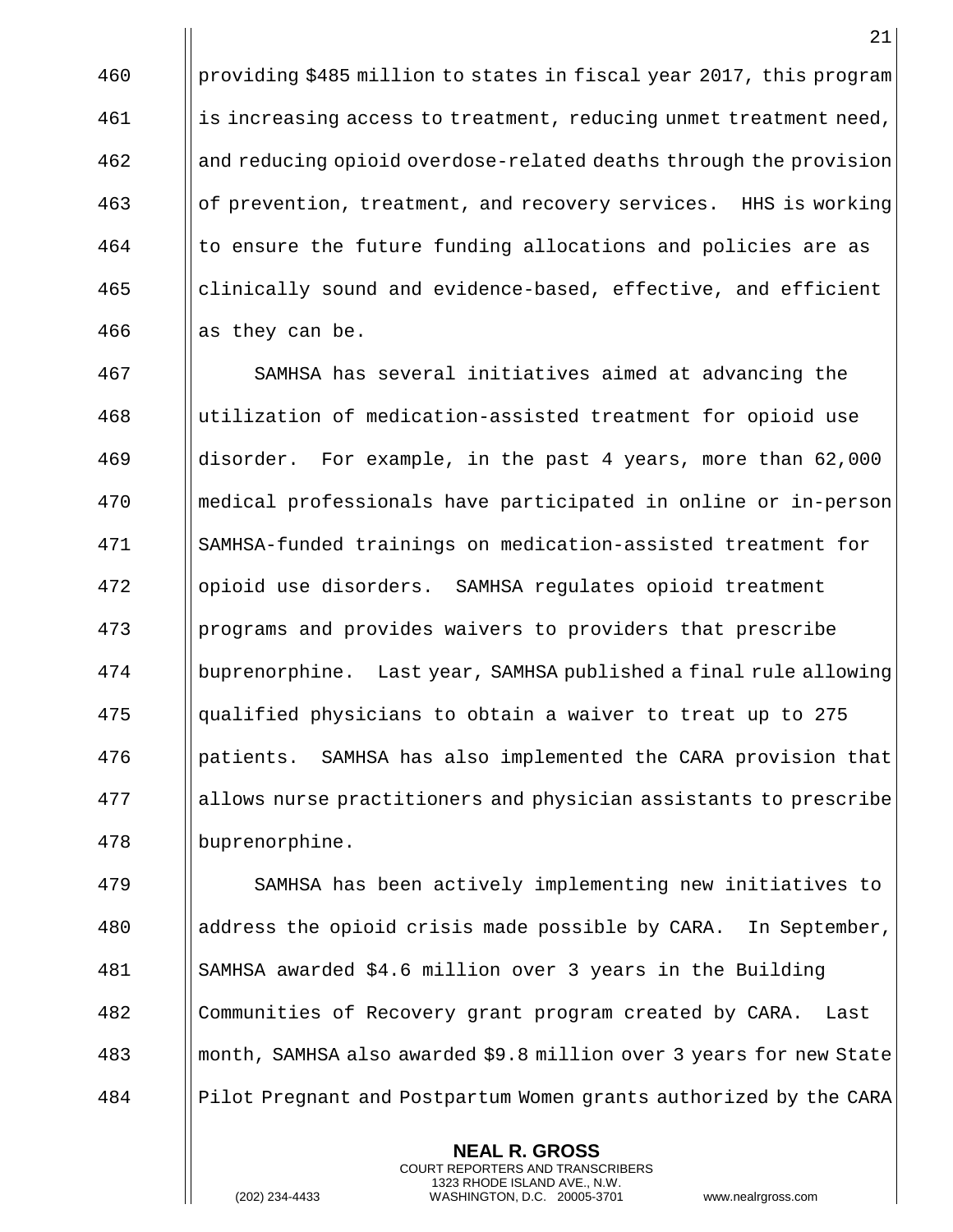||act and \$49 million over 5 years in new service grants to help pregnant and postpartum women and their children.

 SAMHSA has been a leader in efforts to reduce overdose deaths by increasing the availability and use of naloxone to reverse 489 Section 189 overdose. SAMHSA is currently providing grants to prevent opioid 490 | | overdose related deaths which are being used to train first responders as well as to purchase and distribute naloxone. In September, SAMHSA awarded additional grants authorized by CARA including almost \$46 million over 5 years to grantees in 22 states 494 I to provide naloxone and related resources to first responders and treatment providers. SAMHSA's National Survey on Drug Use and Health provides key national and state level data and is a vital part of the surveillance effort related to opioids.

 Thank you again for the opportunity to share with you our work to combat the opioid epidemic and I look forward to answering || any questions you may have.

 The Chairman. Thank you very much. We appreciate your || testimony. We are going to stay on the healthcare side of this 503 and go to Dr. Anne Schuchat now, the principal deputy director, Centers for Disease Control and Prevention, CDC.

 Dr. Schuchat, thank you very much for being here and the good work you do. Please go ahead with your statement. You might || pull the microphones a little closer. Thank you.

> **NEAL R. GROSS** COURT REPORTERS AND TRANSCRIBERS 1323 RHODE ISLAND AVE., N.W. (202) 234-4433 WASHINGTON, D.C. 20005-3701 www.nealrgross.com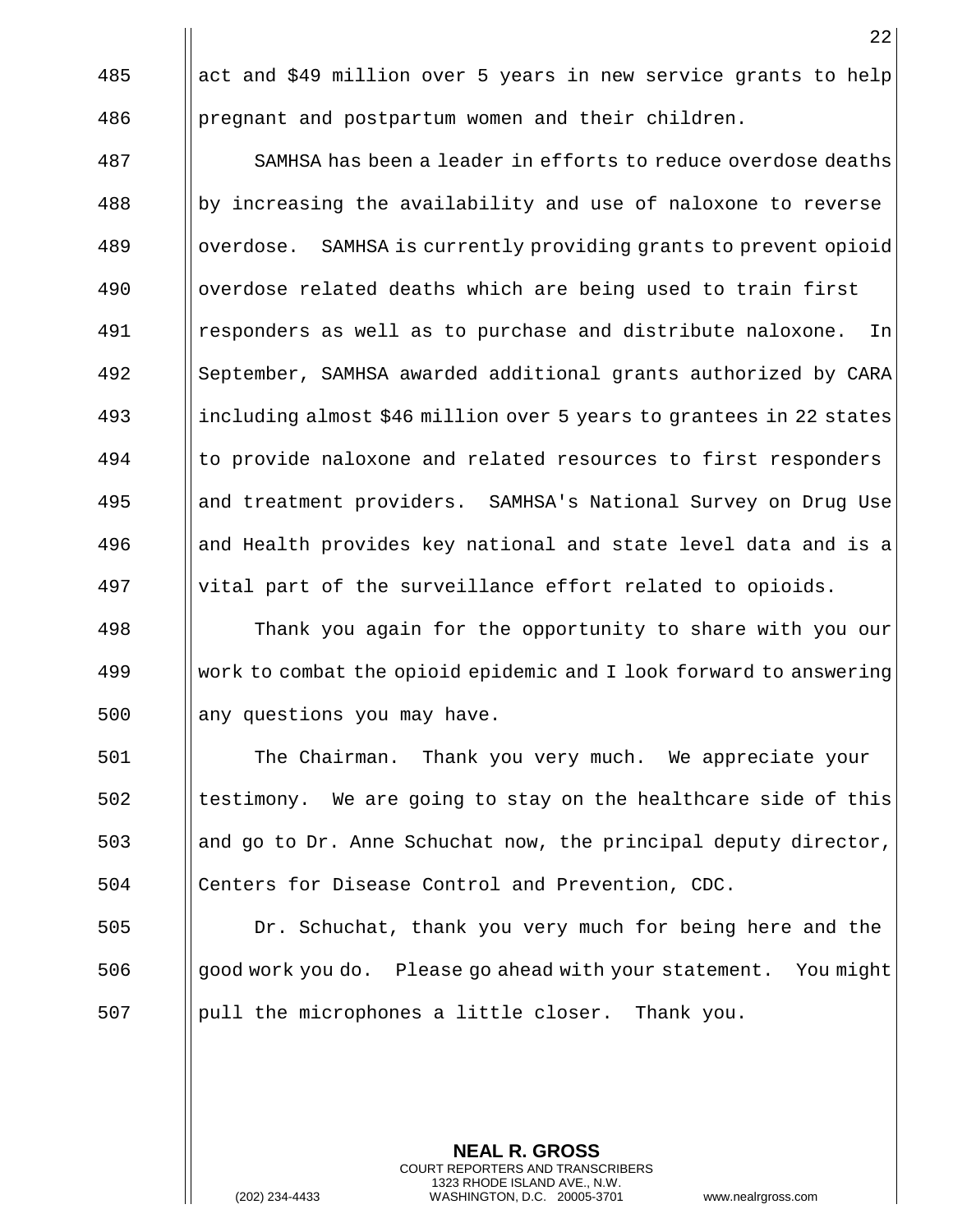| 508 | I STATEMENT OF ANNE SCHUCHAT |  |  |  |
|-----|------------------------------|--|--|--|
|-----|------------------------------|--|--|--|

 Dr. Schuchat. Good morning Chairman Walden, Ranking Member Pallone, and members of the committee. CDC has vast experience in defending Americans against epidemics and I appreciate the opportunity to be here today to speak about the issues surrounding || the opioid crisis facing our nation. CDC's expertise as the nation's public health and prevention agency is essential in 516 | reversing the opioid overdose epidemic. CDC is focused on 517 | preventing people from becoming addicted in the first place. 518 CDC has the unique role of leading prevention by addressing opioid prescribing, tracking trends, and driving community-based prevention activities.

 America's opioid overdose epidemic affects people from every || community and it is one of the few public health problems that 523 is getting worse instead of better. Drug overdoses have dramatically increased, nearly tripling over the last 2 decades. 525 The opioid overdose crisis has led to a number of other problems 526 including increases in babies born withdrawing from narcotics || and a drop in life expectancy for the first time since the AIDS epidemic in 1993. But today's overdose fatalities are just the  $\parallel$  tip of the iceberg.

 $\parallel$   $[{\rm Chart.}]$ 

 Dr. Schuchat. For every one person who dies of an opioid overdose, over 60 more are already addicted to prescription

> **NEAL R. GROSS** COURT REPORTERS AND TRANSCRIBERS 1323 RHODE ISLAND AVE., N.W.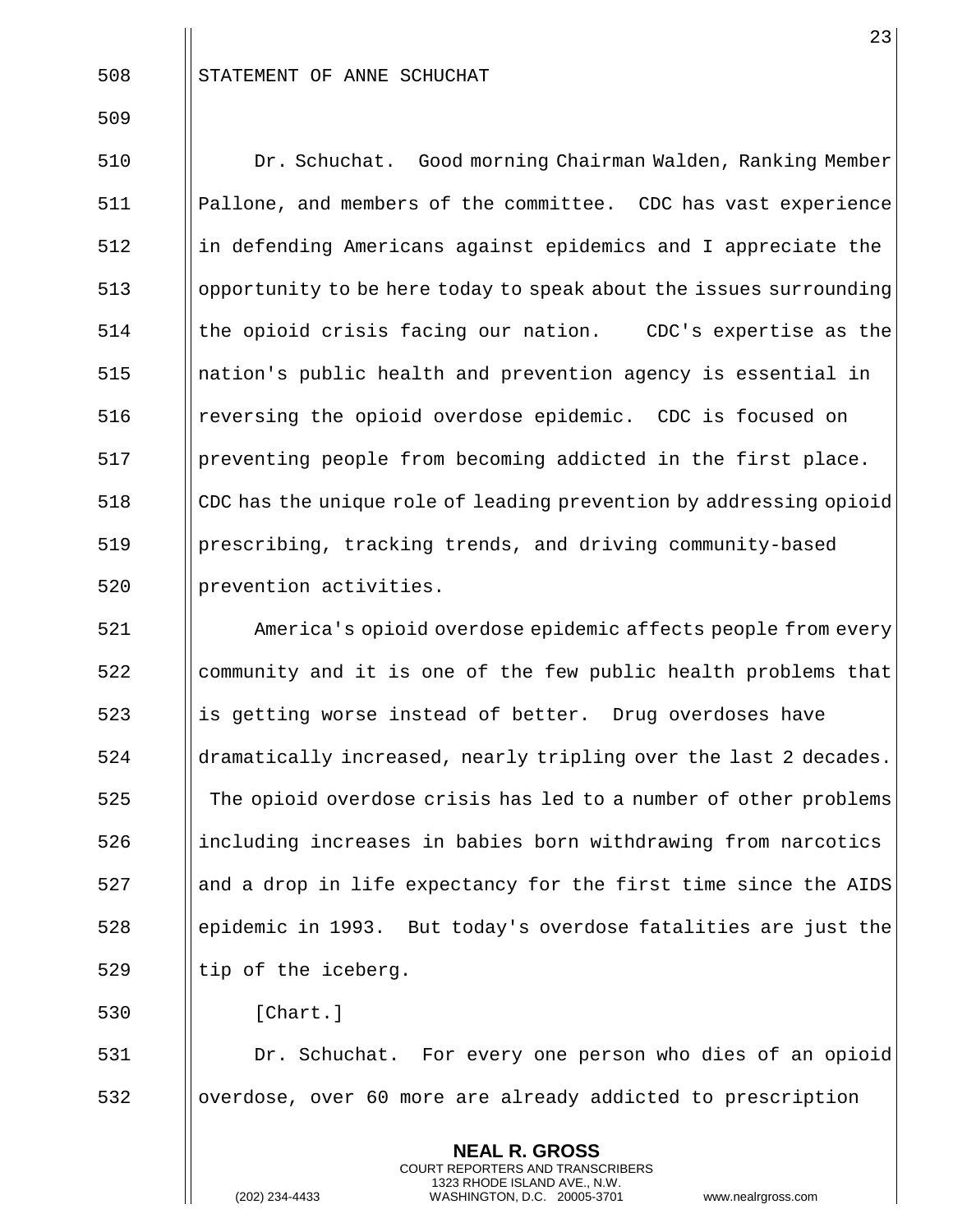533 | opioids. Almost 400 misuse them, and nearly 3,000 have taken  $534$  || one. Using a comprehensive approach as outlined in the HHS 535 | priorities, we will work together to stop this epidemic.

536 | CDC has been on the front lines since the beginning. Over a decade ago, after hearing alarming news from medical examiners ||about increases in overdose deaths and after an outbreak investigation in North Carolina, CDC scientists made the connection to prescription opioids. Today, we are working closely with state health departments and providing guidance on best practices so states can rapidly adapt as we learn what works 543 | best in this evolving epidemic.

 CDC now funds 45 states and Washington, D.C., to advance prevention in key areas at the community level including improving 546 | prescription drug monitoring programs, improving prescribing practices, and evaluating policies. In Kentucky, prompts were added to the prescription drug monitoring program to alert to high doses, which resulted in a 25 percent reduction in opioid prescribing to youth. Illinois has expanded efforts to integrate patient health information into their prescription drug monitoring programs improving the completeness of data available to prescribers and leading to much greater PDMP use.

 These are just a few examples of the great work being done.  $\begin{array}{c|c|c|c|c} \text{These are the kind of improvements that can literally save lives.} \end{array}$  $\Box$  CDC is also leading improvements to the public health data we ||rely on to understand the crisis. We are now releasing

> **NEAL R. GROSS** COURT REPORTERS AND TRANSCRIBERS 1323 RHODE ISLAND AVE., N.W.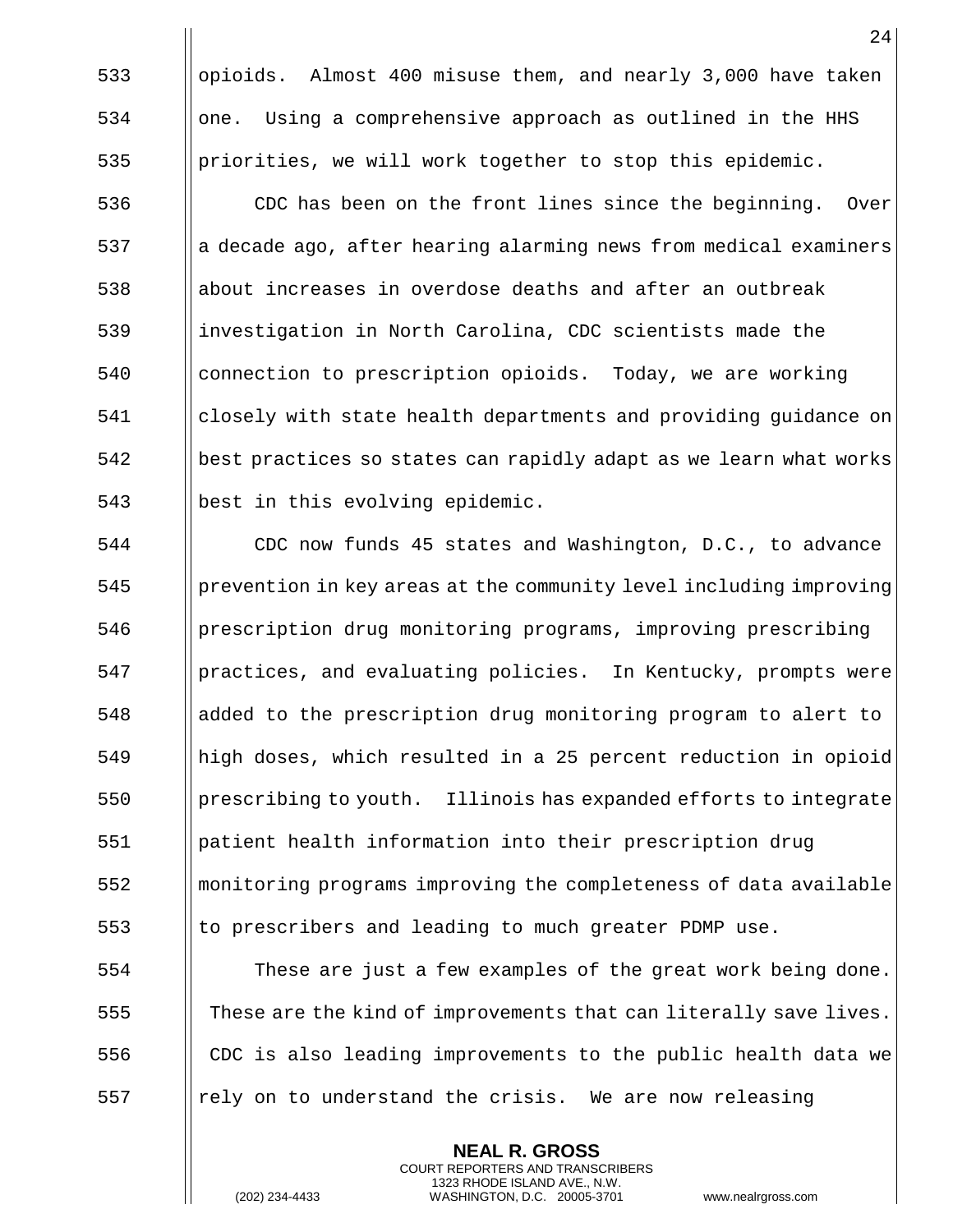preliminary overdose death data and have improved reporting

**As part of our funding to states, we are ramping up efforts**  $\begin{bmatrix} 561 \end{bmatrix}$  to get more reliable and timely data from emergency rooms, medical examiners, and coroners through our enhanced surveillance program. For the first time, we are tracking non-fatal opioid || overdoses so that we have a better understanding of the changing epidemic so that states can respond accordingly.

559  $\parallel$  significantly from a lag of 2 years down to a lag of 7 months.

 This is the value of nimble public health. States call on 567 CDC to provide on-the-ground assistance when they experience an opioid-related crisis. We helped Massachusetts identify that  $\begin{bmatrix} 569 \end{bmatrix}$  a surge in opioid deaths was caused by fentanyl and we assisted 570 Indiana to identify and contain an HIV and hepatitis C outbreak related to injections of prescription opioids.

 We truly appreciate the support we received from this committee for our guideline for prescribing opioids for chronic pain which we released last March 2016. Now we are focused on 575 I making the guideline easy for clinicians to implement through ||interactive trainings, mobile apps, and other ways. We are also **follogies** focusing on patients and their families. Just last month, CDC released Rx Awareness, a communication campaign aimed to raise awareness about the risk of prescription opioids. The campaign 580 features real-life stories like the one you described, accounts of individuals living in recovery, and those who have lost someone || to an overdose.

> **NEAL R. GROSS** COURT REPORTERS AND TRANSCRIBERS 1323 RHODE ISLAND AVE., N.W.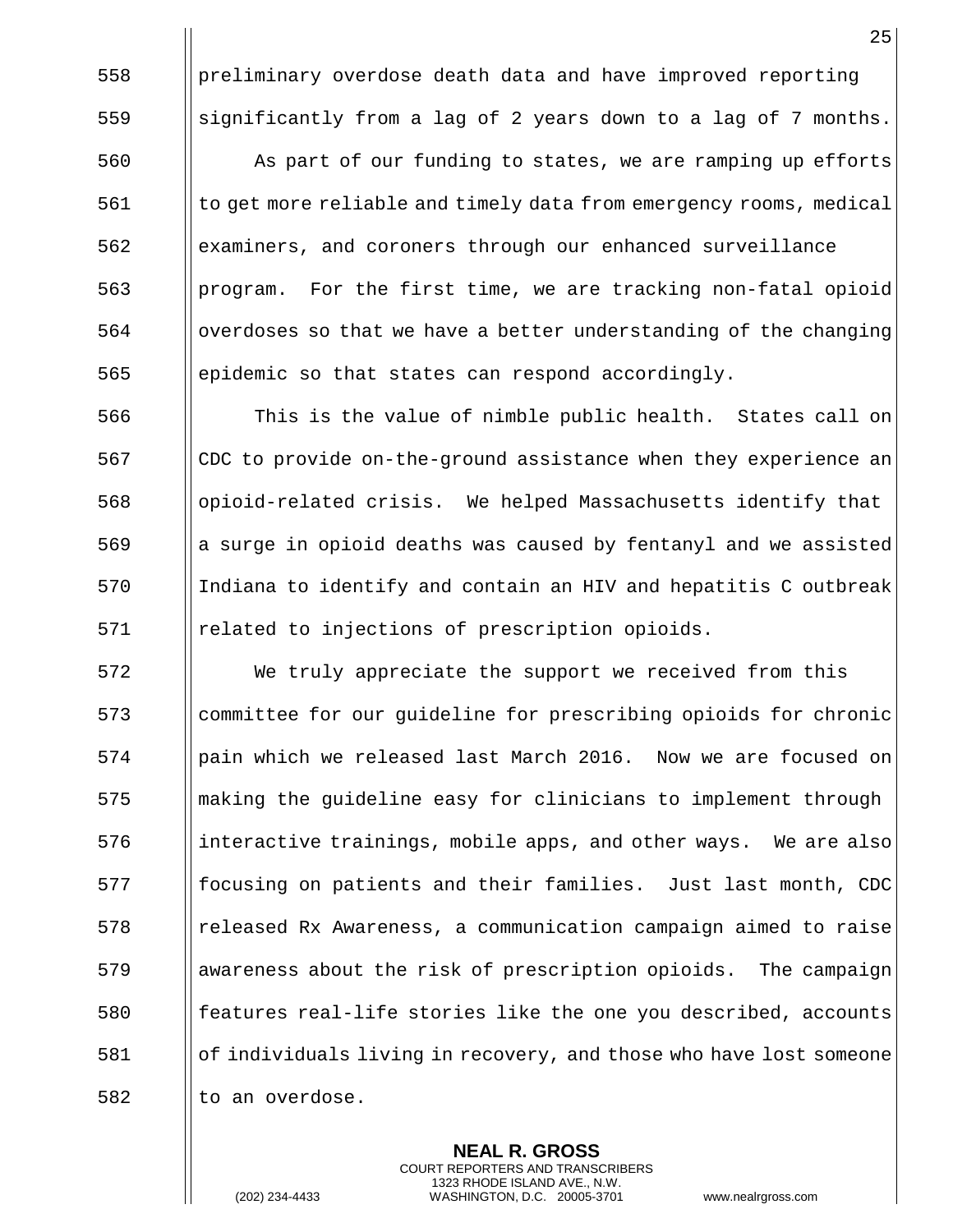CDC's unique approach to surveillance and prevention will be key in reducing the opioid epidemic. We continue to be committed to the comprehensive priorities outlined in the HHS 586 Strategy and to saving the lives of those touched by this epidemic. || Thank you.

 The Chairman. Thank you, Doctor. We appreciate your **the Interpol** testimony. Now we go to Dr. Nora Volkow, director, National Institutes on Drug Abuse in the National Institutes of Health. Doctor, thank you for being with us as well, please go ahead with your opening statement. Well, you need to push the little button there. There you go.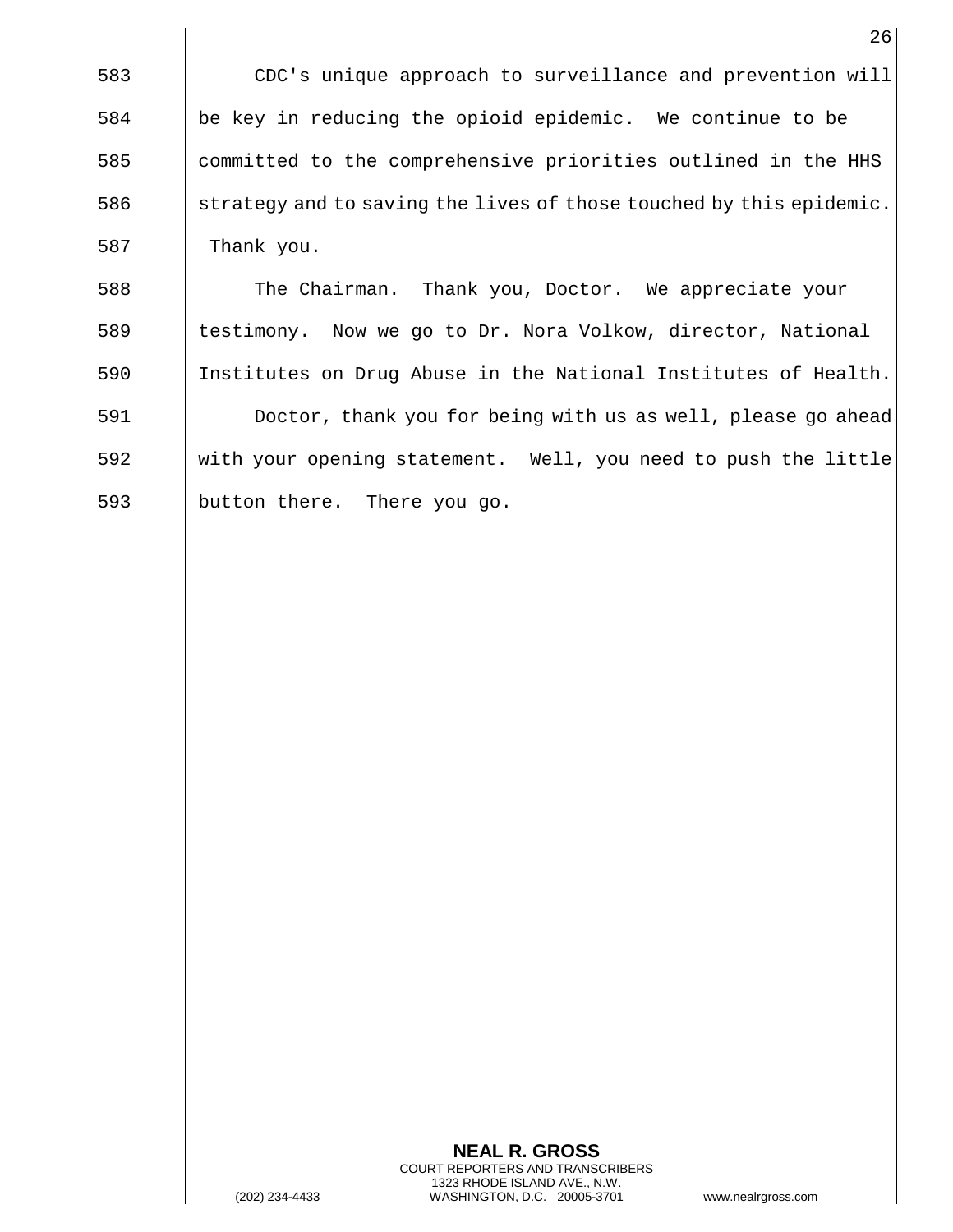Dr. Volkow. So good morning, everybody. Chairman Walden, Ranking Member Pallone, and distinguished members of the committee, I am extremely grateful for your support and commitment || to addressing the opioid crisis and for having me here along with ||my colleagues to actually try to integrate our efforts. You have already heard about the devastating scope of the opioid epidemic. Today, I would like to discuss how science is helping us address | this crisis.

 The story of a patient named Jeff illustrates the impact 605 Fesearch can make in the lives of those suffering from addiction. Jeff developed a heroin use disorder after returning from serving ||in the war in Afghanistan. He ended up homeless in the streets of Seattle and eventually sought treatment. NIDA-funded researchers at the VA in Seattle enrolled him a pilot buprenorphine treatment program. Unlike traditional treatment programs with long waiting lists, Jeff was started right away on oral buprenorphine which immediately helped him stop using heroin. The treatment helped Jeff recover. He has not used heroin since for several months, he is no longer homeless, and  $\parallel$  now has a regular job.

 Unfortunately, Jeff's story is not typical. Most people who suffer from an opioid addiction do not receive treatment and 618 When they do it is frequently not evidence-based. Jeff's story

> **NEAL R. GROSS** COURT REPORTERS AND TRANSCRIBERS 1323 RHODE ISLAND AVE., N.W.

(202) 234-4433 WASHINGTON, D.C. 20005-3701 www.nealrgross.com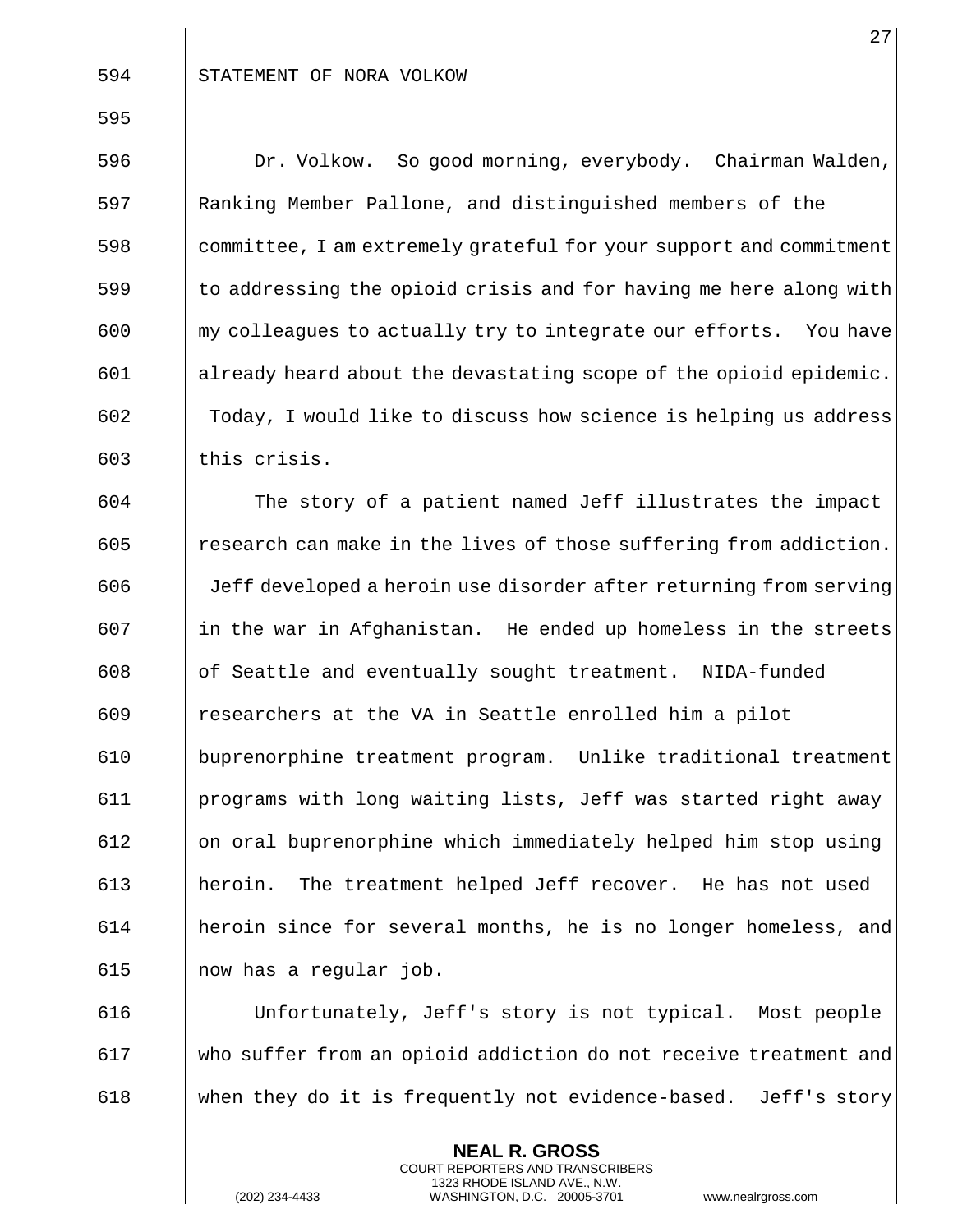619 illustrates how implementing research findings can significantly 620 | improve treatment outcomes.

 Addiction is a brain disease that is associated with ||disruption of brain sequence that make it progressively more  $\parallel$  difficult to stop using drugs even at the risk of losing one's || own life. When people suffering from addictions seek help, we || owe it to them and their families to provide the treatments that || research has proven most effective.

 Thanks in part to NIDA support there are now three FDA-approved medications for opioid use disorders: buprenorphine, methadone, naltrexone. While significantly 630 improving outcomes, these medications are vastly underutilized and relapse rates are still too high. Thus, more research is || needed to develop new treatments so we can reduce relapse rates  $\parallel$  in all patients.

634 | NIDA has a successful record of partnering with industry  $\begin{array}{c|c} \hline \end{array}$  (1 to develop new treatments. For example, NIDA and the FDA partner 636 Weith Lightlake and other pharma to develop a user-friendly 637 || naloxone. Anyone can use this and it will deliver very rapidly,  $\frac{1}{2}$   $\frac{1}{2}$  very high concentrations of naloxone into the bloodstream which  $639$  ||is what you need in order to reverse an overdose. This product 640 Which was done in partnership with pharmaceutical, as I mentioned, 641 was taken from concept into a product in basically 3 years. So 642 we can do it.

643 In the face of this opioid crisis, NIH wants to expand on

**NEAL R. GROSS** COURT REPORTERS AND TRANSCRIBERS 1323 RHODE ISLAND AVE., N.W.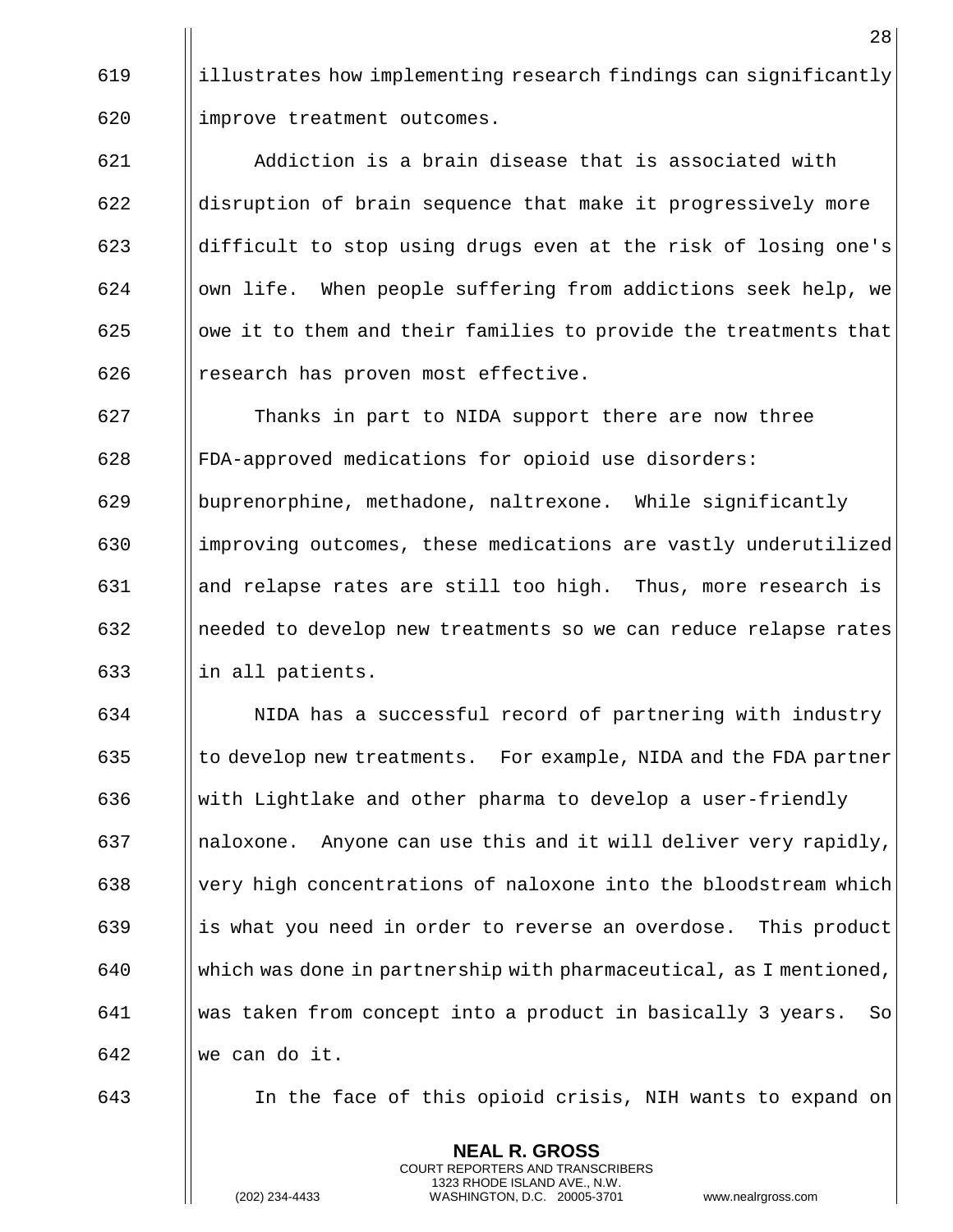|| these alliances and is working on establishing a public-private partnership in collaboration with the FDA, academic research || centers, and the pharmaceutical industry that will focus on two major goals: Goal number one, to develop effective non-addictive pain medications to prevent Americans from developing opioid use disorders while providing them relief from the pain condition  $\parallel$  that they suffer.

 The second goal is to expand medication options to treat opioid addictions and to prevent and reverse overdoses. A short-term focus will be the development of new formulations of existing medications to facilitate compliance and the treatment of hard-to-reach populations. Weekly and monthly depot formulations of buprenorphine have already been submitted to FDA approval. It would be a real gamechanger especially for people who live in rural communities and face significant logistical challenges accessing treatment. Other research is building on our growing understanding of the neurobiology of addiction to identify potential targets for treating it. This includes not only medications, but also known pharmacological therapies 663 | including vaccines.

 In parallel and in collaboration with SAMHSA, we are expanding services and implementation research to develop new  $\begin{array}{c|c} 666 & \text{ | } \text{strategies for delivery of addition treatment across healthcare} \end{array}$  and criminal justice settings. An example is a story that ||recently showed that initiating buprenorphine in the emergency

> **NEAL R. GROSS** COURT REPORTERS AND TRANSCRIBERS 1323 RHODE ISLAND AVE., N.W.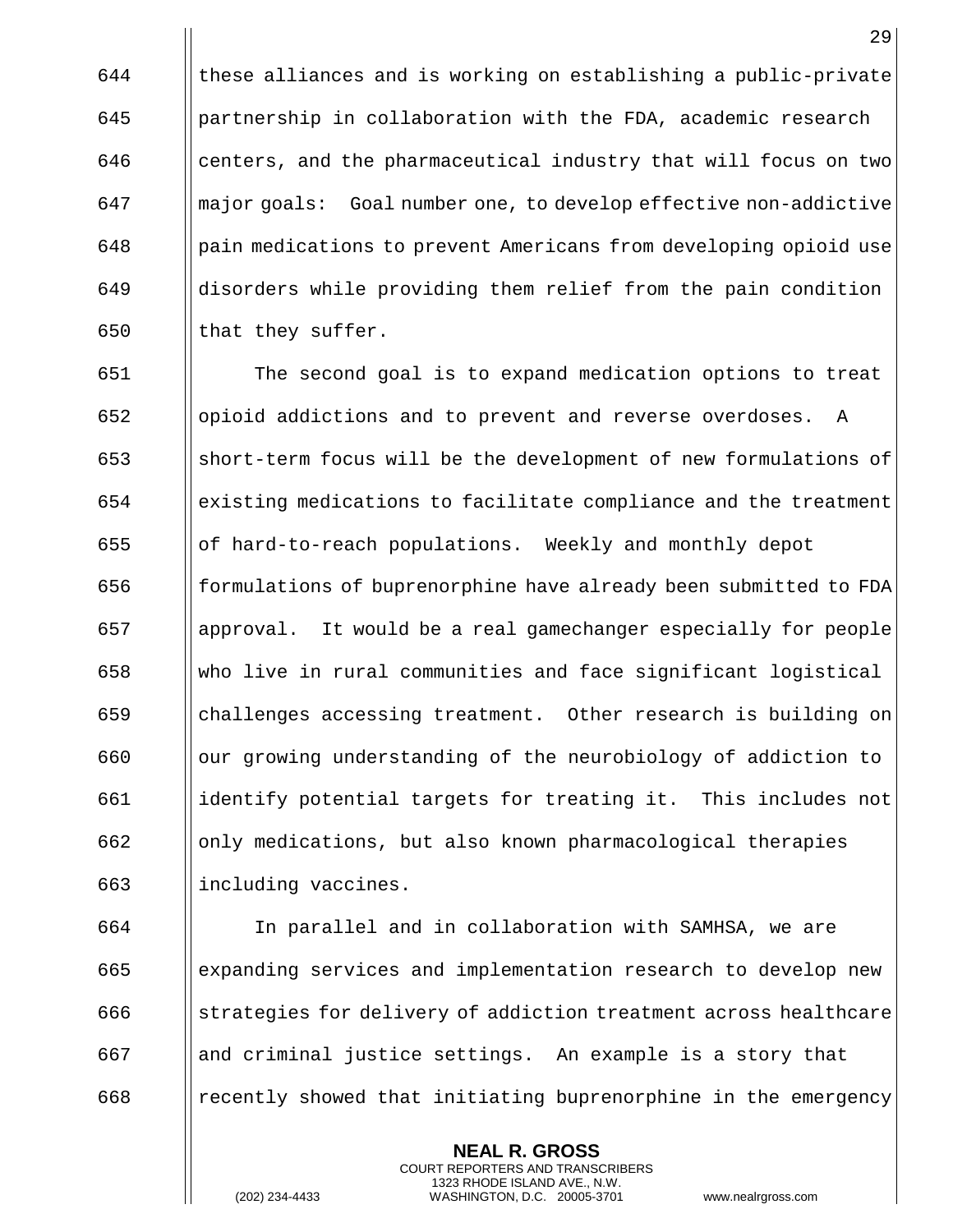|     | 30                                                                 |
|-----|--------------------------------------------------------------------|
| 669 | room to help ensure people will prevent them from overdoses and    |
| 670 | effectively engage them in ongoing treatment.                      |
| 671 | We have an urgent crisis and as stated by the Chairman, an         |
| 672 | all-hands-on-deck approach is needed to solve it. NIH and NIDA     |
| 673 | are fully committed to integrate our efforts with those from other |
| 674 | federal agencies, industry, community organizations, patients      |
| 675 | and their families, and Congress to solve it. Thanks very much.    |
| 676 | [The prepared statement of Dr. Gottlieb, Dr. McCance-Katz,         |
| 677 | Dr. Schuchat, Dr. Volkow and Mr. Doherty follows: ]                |
| 678 |                                                                    |
| 679 | ********** INSERT<br>1 * * * * * *                                 |

 $\mathbf{I}$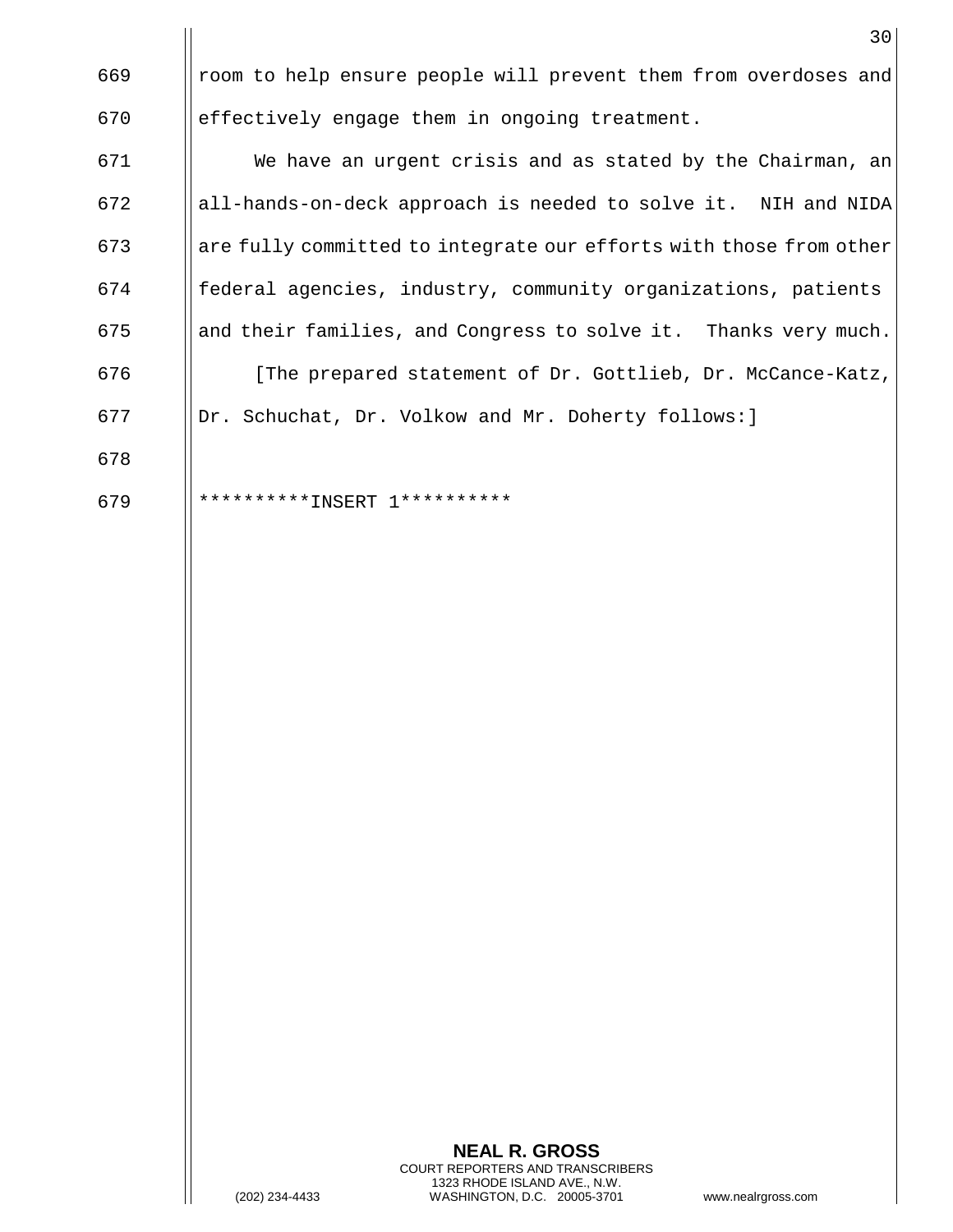|     | 31                                                            |
|-----|---------------------------------------------------------------|
| 680 | The Chairman. Thank you, Doctor.                              |
| 681 | And now our final witness, Mr. Neil Doherty, deputy assistant |
| 682 | administrator, Office of Diversion Control, Drug Enforcement  |
| 683 | Administration. We appreciate your being here as well.        |
| 684 | Mr. Doherty, please go ahead with your opening statement.     |
|     |                                                               |

 $\mathbf{I}$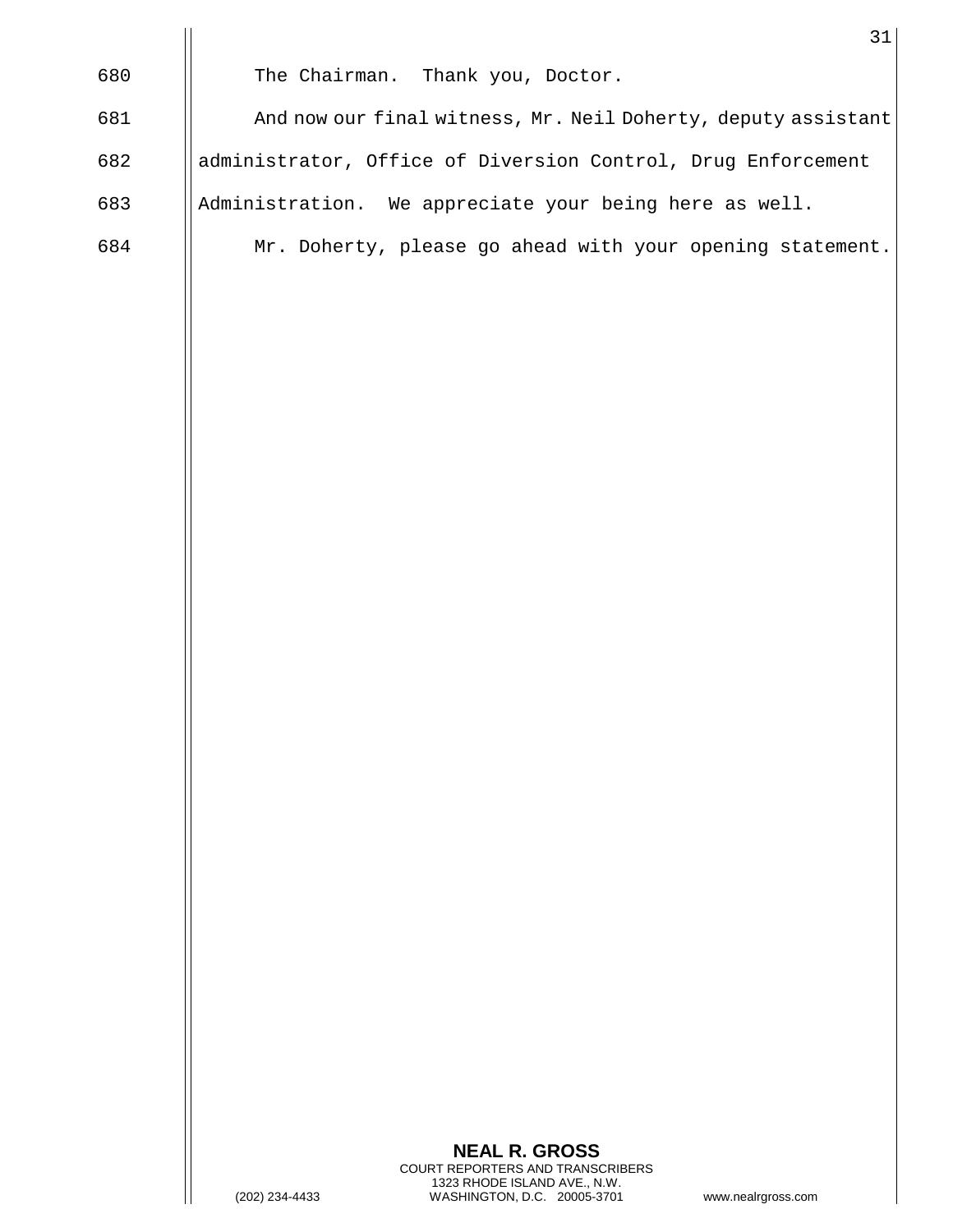685 | STATEMENT OF NEIL DOHERTY

 Mr. Doherty. Chairman Walden, Ranking Member Pallone, and distinguished members of the committee, thank you for holding  $\parallel$  this hearing today to discuss the opioid epidemic and DEA's  $\begin{bmatrix} 690 \end{bmatrix}$  response to this ongoing threat. For DEA, the opioid is the top drug threat facing our nation. This unprecedented epidemic includes not only prescription opioids otherwise known as controlled prescription drugs, or CPDs, but also the proliferation of heroin and fentanyl trafficking, ultimately || leading to record levels of overdose deaths.

 || I believe that all of us at this table are collectively making  $\begin{bmatrix} 697 \end{bmatrix}$  progress on CPDs, but I fear we are witnessing a fundamental shift ||towards cheaper, easier to obtain heroin and fentanyl. With 699 illicitly produced fentanyl you have substances up to 50 times more potent than heroin, sold as heroin, mixed with heroin, and increasingly and often with a fatal result, pressed into pill **form** by criminal networks as counterfeit prescription painkillers. Of the estimated 64,000 Americans who overdosed ||in 2016, 54 percent died of an opioid overdose. That is one life 705 || taken every 15 minutes. Mexican cartels are continuing to exploit the opioid use epidemic and are continuing to produce 707 and transport heroin across the Southwest border. These cartels are aggressively purchasing illicitly produced fentanyl from China, shipping it into Mexico, mixing it with heroin and other

> **NEAL R. GROSS** COURT REPORTERS AND TRANSCRIBERS 1323 RHODE ISLAND AVE., N.W.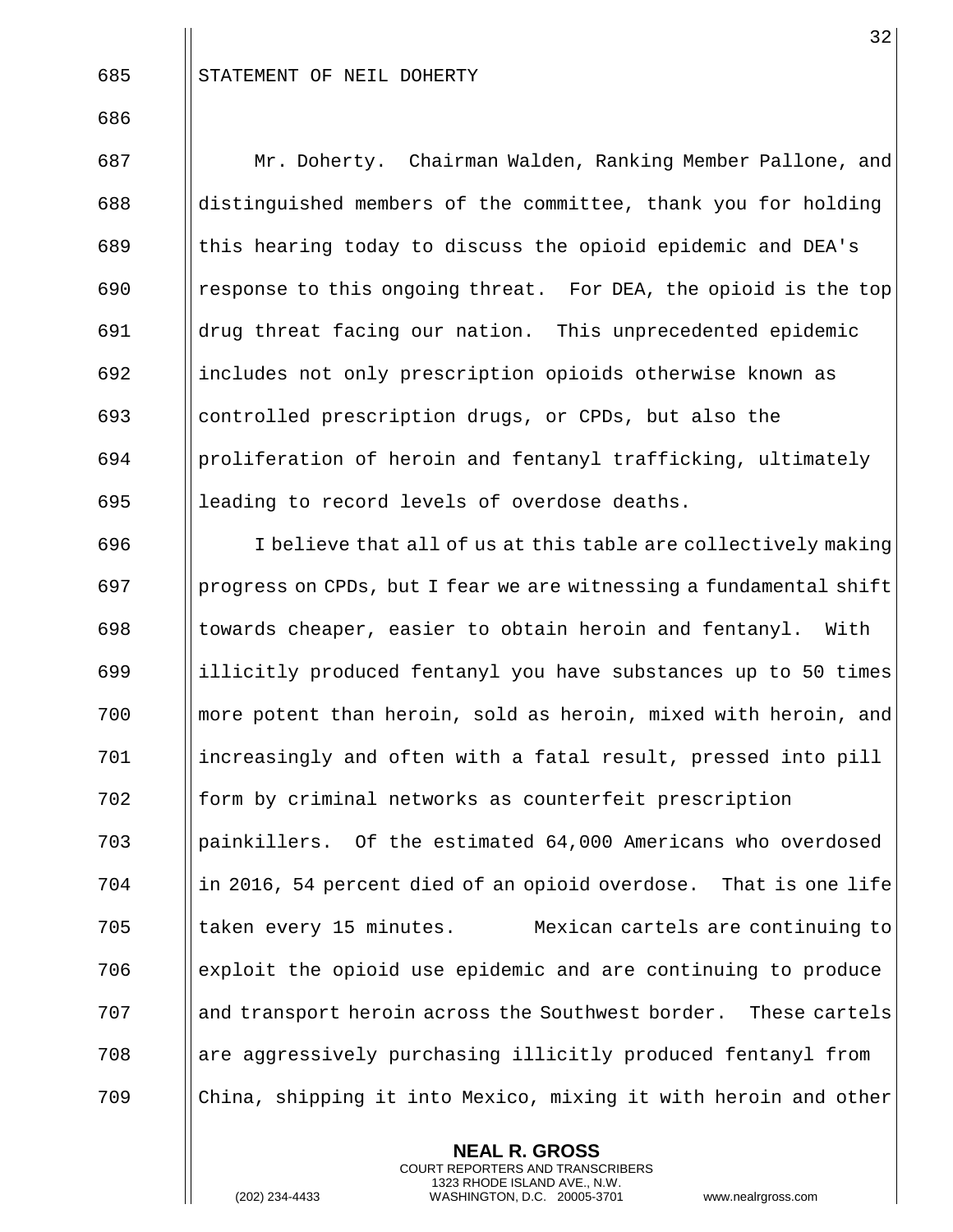substances, pressing it into pill form, and shipping it into the  $\parallel$  U.S. through established distribution networks.

 What is the motivation behind the often deadly tactics employed by the cartels regarding fentanyl? In a word, profit. Fentanyl and associated analogues provide criminal 715 | | organizations with highly elevated margins for illicit revenue. For example, one kilogram of fentanyl in China costs between || 3- and \$5,000, yet yields approximately 1.5 million on the streets 718 | of the United States.

 DEA stands with our interagency partners including those 720 | represented here today to combat this epidemic across all fronts. For DEA and our federal, state, and local partners to be || successful in dealing with this threat we need a balanced, whole of government approach, one that attacks supply and also works || to reduce demand. We need to continue to lean forward and use ||all available tools to identify, infiltrate, indict, capture, 726 and and convict all members of these organizations, foreign and domestic. With 221 domestic offices, 21 field divisions, and 92 foreign offices in 70 countries, DEA is well positioned to engage in this fight. Foreign-based fentanyl manufacturers 730 and domestic distributors often operate with impunity as they exploit loopholes in the analogue provisions of the Controlled 732 Substance Act and capitalize on the lengthy, resource-intensive process to temporarily or permanently control these dangerous || substances. Every day, criminal chemists in foreign countries

> **NEAL R. GROSS** COURT REPORTERS AND TRANSCRIBERS 1323 RHODE ISLAND AVE., N.W.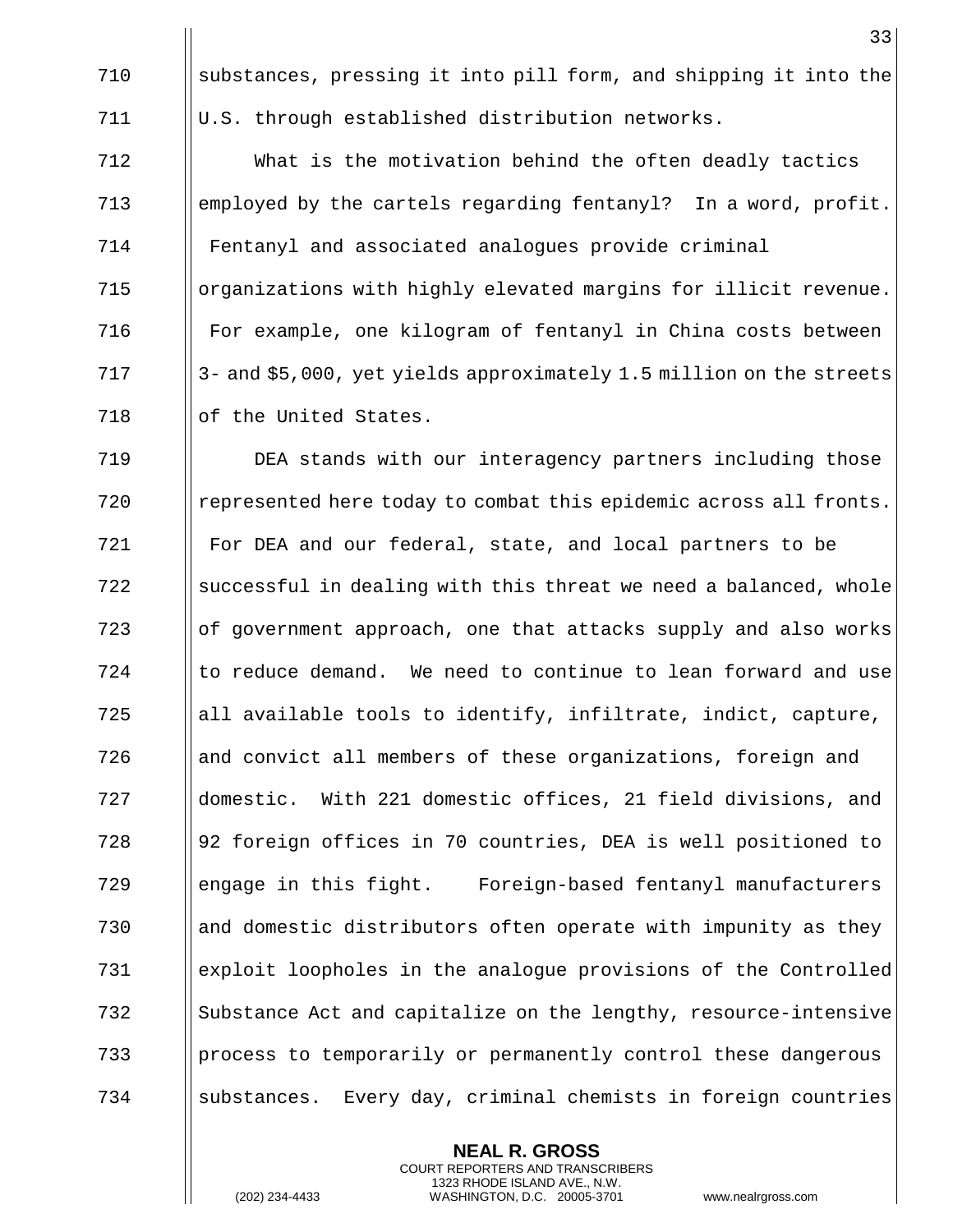|| are altering the molecular structure of different fentanyl analogues keeping the same dangerous pharmacological properties  $\begin{array}{c} 737 \\ \end{array}$  as the substances that are already controlled.

 Despite these challenges there is good news. Our partnership with our counterparts in China has resulted in the scheduling of 128 new pyschoactive substances since October 2015 including numerous fentanyl and fentanyl analogues. In addition, you probably heard last week that two Chinese nationals were indicted as part of an investigation conducted by DEA and ||other agencies and these individuals were designated as CPOTs, 745 | Consolidated Priority Organization Targets, the designation | reserved for the most prolific drug traffickers in the world. Our investigators remain relentless in their pursuit to dismantle these organizations and bring those responsible to 749 iustice. DEA along with our global network of enforcement | partners will go after these types of criminals wherever they operate. The DEA will continue to address these threats by ||investigating and bringing to justice not those suffering from

 $\begin{array}{c|c} \hline \end{array}$  opioid use disorders, but those who are exploiting human frailty | for profit.

 DEA will use all criminal and regulatory tools available  $\|\cdot\|$  to identify, target, disrupt, and dismantle organizations and individuals responsible for the diversion and illicit distribution of pharmaceutical controlled substances in  $\parallel$  violation of the CSA. We will also work to reduce demand with

> **NEAL R. GROSS** COURT REPORTERS AND TRANSCRIBERS 1323 RHODE ISLAND AVE., N.W.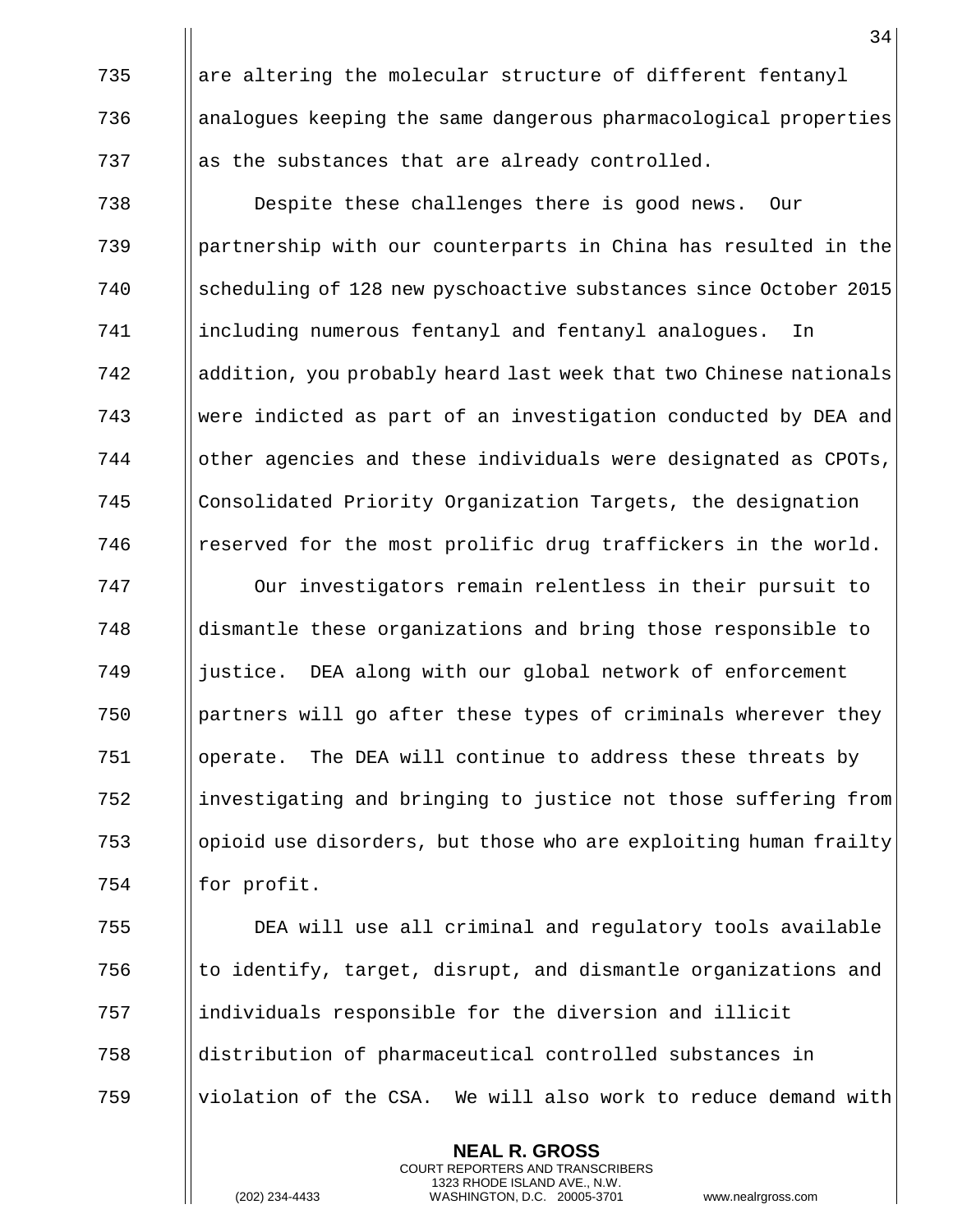760 | our community outreach and prevention efforts throughout the 761 country.

 One example of such efforts is the DEA 360 Strategy which brings together three distinct pillars of law enforcement aimed ||at addressing the opioid, heroin, and violent crime crisis: traditional enforcement, diversion control, and community 766 | outreach. Now in its 2nd year, this strategy has been deployed || to some of the hardest hit communities in the nation.

768 The brave men and women of the DEA remain committed to doing 769 everything they can to address this threat. One pill is enough;  $770$  || one life is worth it. Every pill that we stop from hitting the 771 Street through diversion or counterfeiting potentially stops it  $772$  || from getting into the hands of a young American and saves them  $\begin{array}{c|c} \hline \end{array}$  from opioid dependency, heroin use, and possibly a fatal overdose. 774 Thank you for the opportunity to appear before you today 775 and I look forward to answering any questions you may have.

776 **I** [The prepared statement of Mr. Doherty follows:]

777

778 \*\*\*\*\*\*\*\*\*\*INSERT 2\*\*\*\*\*\*\*\*\*\*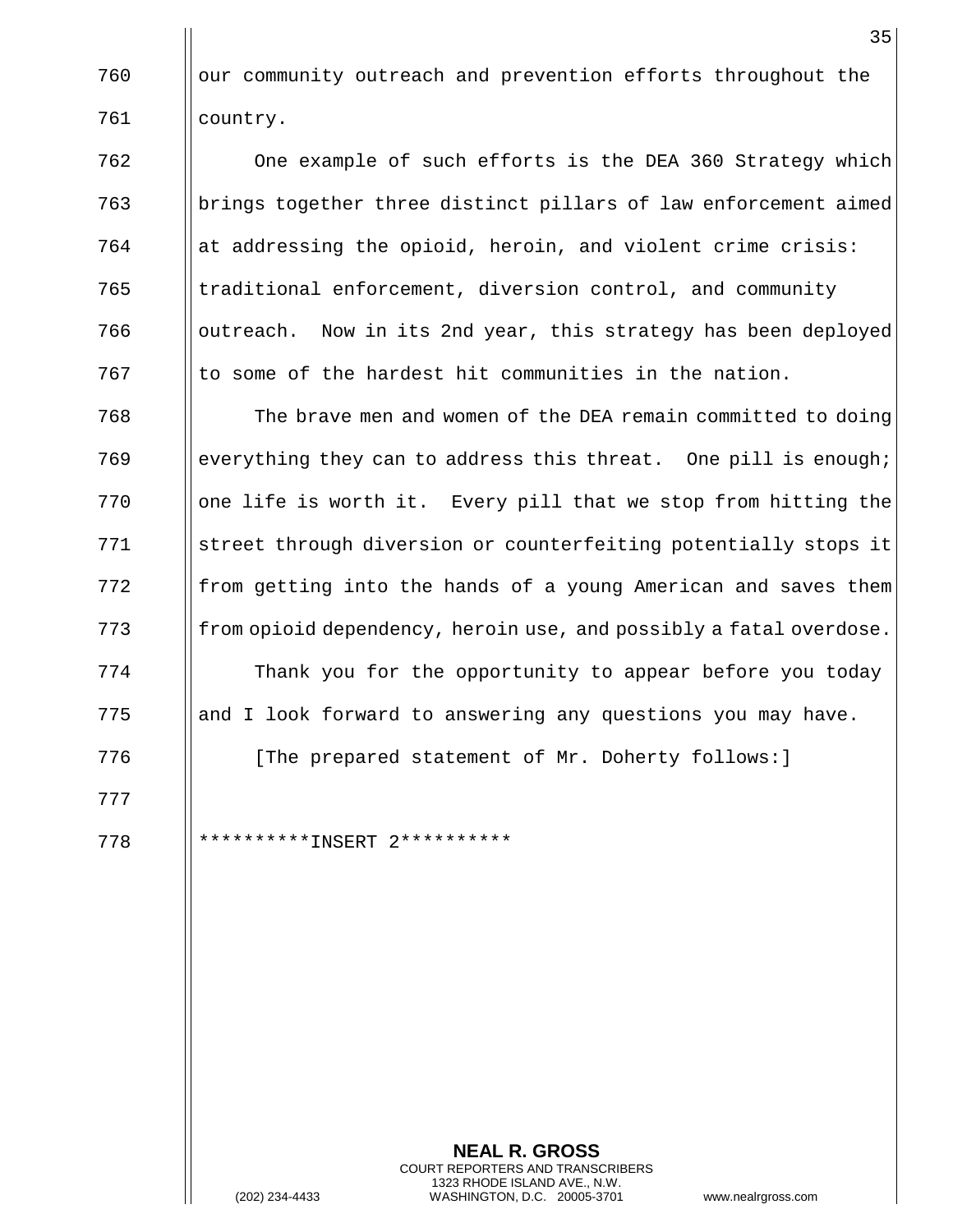The Chairman. Mr. Doherty, thank you. We certainly appreciate the work that your agents and you all do in this cause and they have dangerous work and it is important work and we do  $\parallel$  appreciate what they do.

 I do want to start with you, however, with a simple question || that this committee has been asking the DEA for months. Which companies supplied the pharmacy in Kermit, West Virginia that **Fig.** The million opioid pills in 2 years, and the pharmacy  $\frac{1}{10}$  in Oceana, West Virginia that received 600 times as many oxycodone pills as another pharmacy just eight blocks away between 2005 789 || and 2016? Can you give us the names of those companies?

790 Mr. Doherty. Thank you for that question, Chairman. 791 Currently, we are reviewing the request from the committee and 792  $\parallel$  I do not have that data with me today. I apologize.

 The Chairman. So we have asked for this information in a meeting. We have asked for this information in an email. We || have asked this information in a letter and we have asked this ||information now in a hearing. If you needed to get this 797 information for enforcement action, I suspect and hope you would 798 get it very quickly, right, within hours or days?

799 The bipartisan letter this committee sent to your agency 800 earlier this month asked the DEA to produce data and documents 801 answering this question and others that we asked by this Friday. 802 I Is the DEA going to give us this information and documents that 803  $\parallel$  we have requested by Friday?

> **NEAL R. GROSS** COURT REPORTERS AND TRANSCRIBERS 1323 RHODE ISLAND AVE., N.W.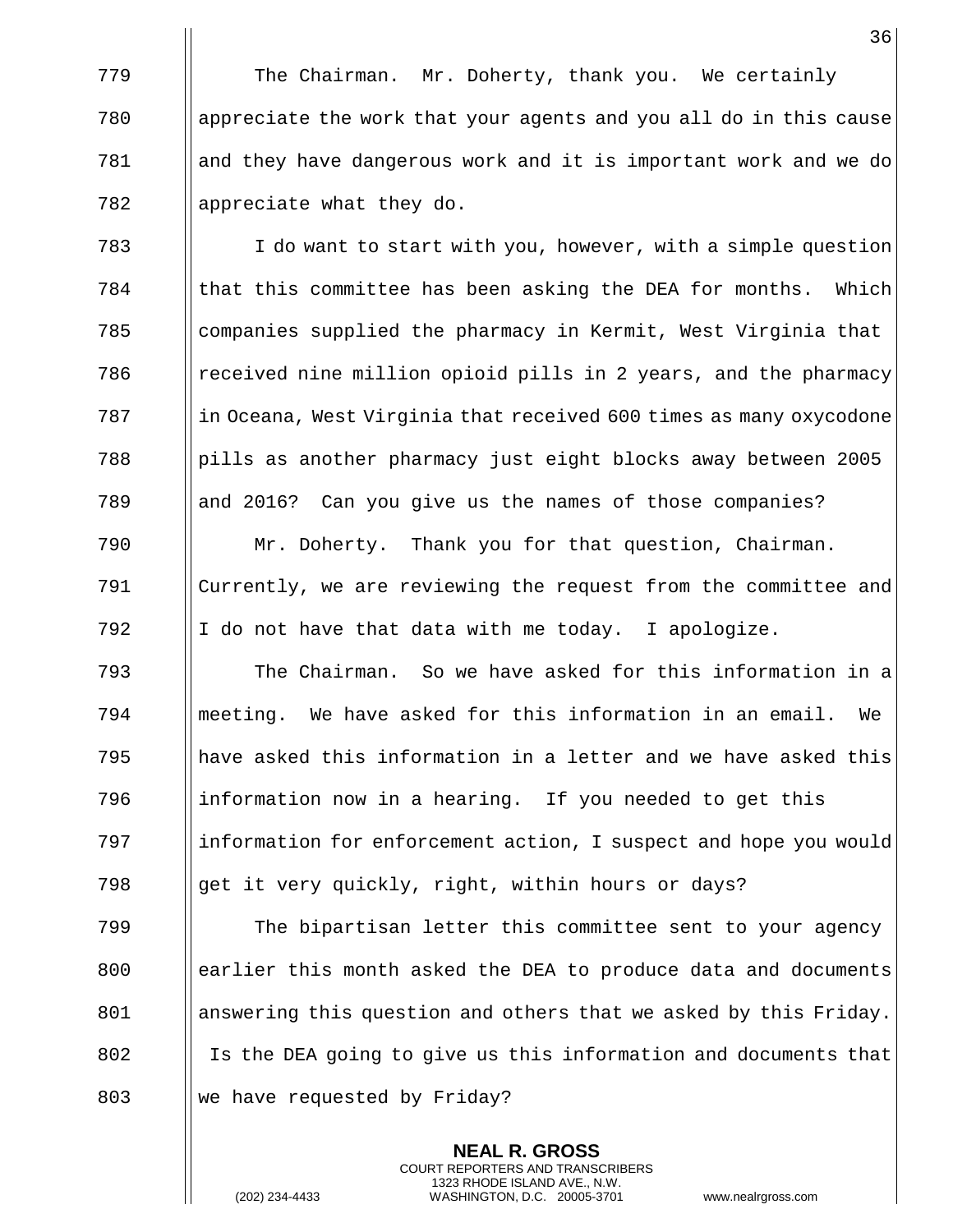37 804 Mr. Doherty. Sir, thank you for the follow-up. To your 805 | point, sir, the DEA, we realize the importance of all the requests 806  $\parallel$  from the committee and we treat them as such in light of the opioid 807 Solumber 1 epidemic. With respect to the questions, for the record, we did 808  $\parallel$  turn those over last night, sir. 809 | The Chairman. Questions from April, I think, right? 810 | Mr. Doherty. Yes, sir. And in terms of a May 8th letter, 811 we have been providing the answers on a rolling basis as to not 812 delay an overall lengthy response. Those have been provided to 813 Ithe committee on a rolling basis and we continue to work on the 814 **follo** few outstanding questions. And to your point, sir, the most 815 | recent letter, we are in receipt of that and we are preparing  $816$  || a response. 817 **The Chairman.** So I hope you can appreciate our frustration  $818$  ||on this side. We have been trying to get to the bottom of this 819 | pill dumping issue. 820 | Can we please silence our phones? 821 We have been trying to get to the pill dumping issue in West 822 | Virginia for a very long time. To me, this is a pretty basic  $823$  ||question, who are the suppliers? Just yesterday, we finally 824 **Produce** answers to the questions as you mentioned that we asked 825 **for back in April.** We still don't have all the answers to the 826 | bipartisan letter we sent in May. 827 Some of the responses the DEA provided, frankly, are not 828 adequate. For example, in the May letter we asked the DEA to

> **NEAL R. GROSS** COURT REPORTERS AND TRANSCRIBERS 1323 RHODE ISLAND AVE., N.W.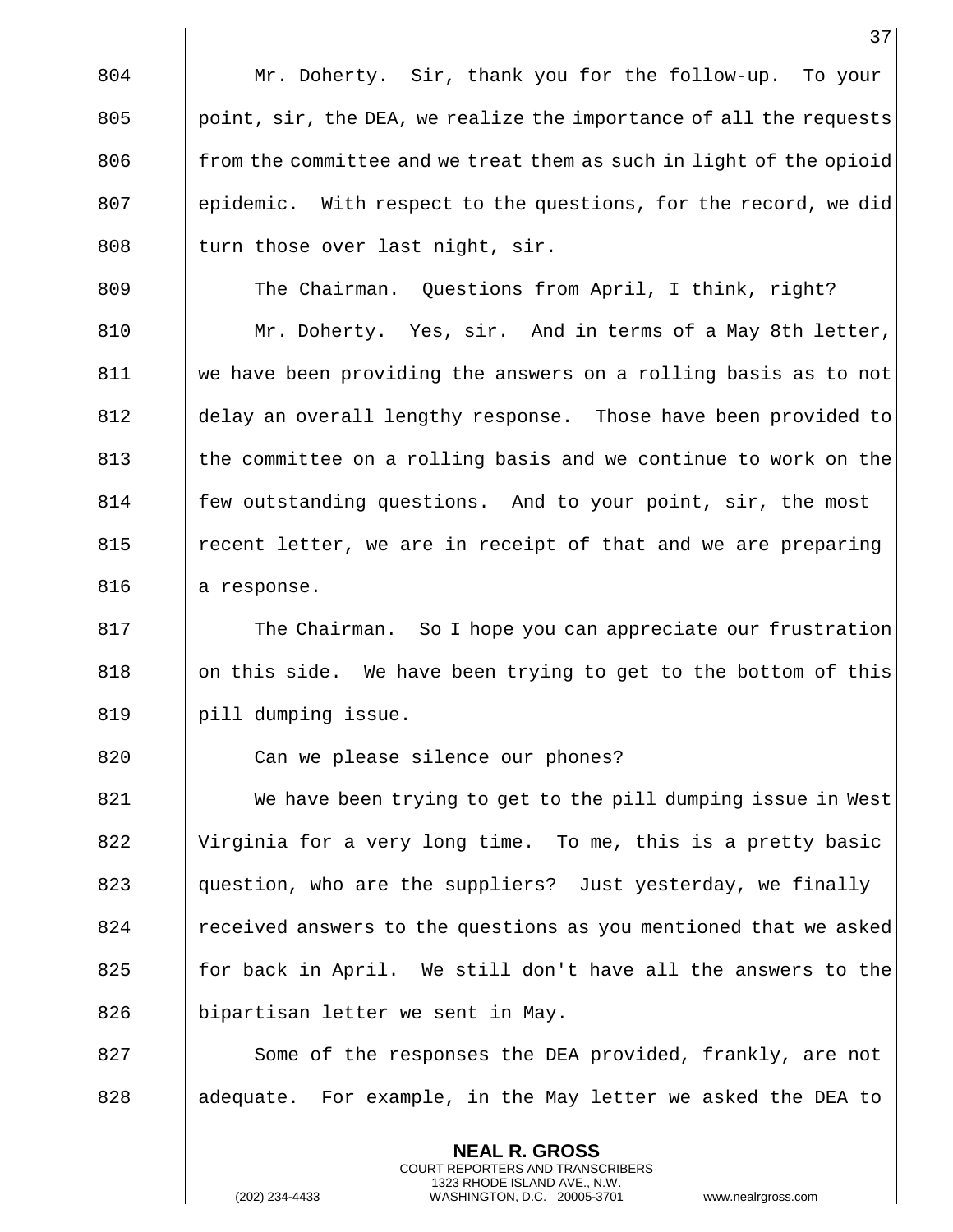$829$  ||produce documents about delayed or blocked enforcement actions. 830 **Do** you know how many documents your agency has produced? The 831 | answer is zero. The agency responded and this is a direct quote, 832 DEA is unaware of documents related to the delayed or blocked 833 enforcement actions and suspension orders, close quote.

**We obtained from another source a whole bunch of documents**  $\vert$  that look pretty responsive to our request, and yet from the agency We are told you are unaware of documents related to delayed or blocked enforcement actions and suspension orders. This is a 838 | problem. Enough is enough. Will you on behalf of the DEA commit 839 (boday to producing the documents and information we have requested 840 || and soon, or do I simply need to issue a subpoena because we are done waiting?

842 **Mr. Doherty.** Sir, we appreciate your concern and absolutely 843 We are treating it with the utmost importance as it should be 844 I treated. There is no reason for the extended delay of the 845 questions for the record which is now in the possession of the 846 committee. We will make every effort to expedite every request  $847$  || that is outstanding to the committee.

848 | The Chairman. I mean just for members' awareness on both 849 Solution States of the aisle, the committee received yesterday a set of 850 documents from an anonymous source. Bipartisan committee staff 851 | are now reviewing these documents.

852 Mr. Doherty, I have one more question before I move on. 853 Have you or anyone at the DEA that you are aware of received any

> **NEAL R. GROSS** COURT REPORTERS AND TRANSCRIBERS 1323 RHODE ISLAND AVE., N.W.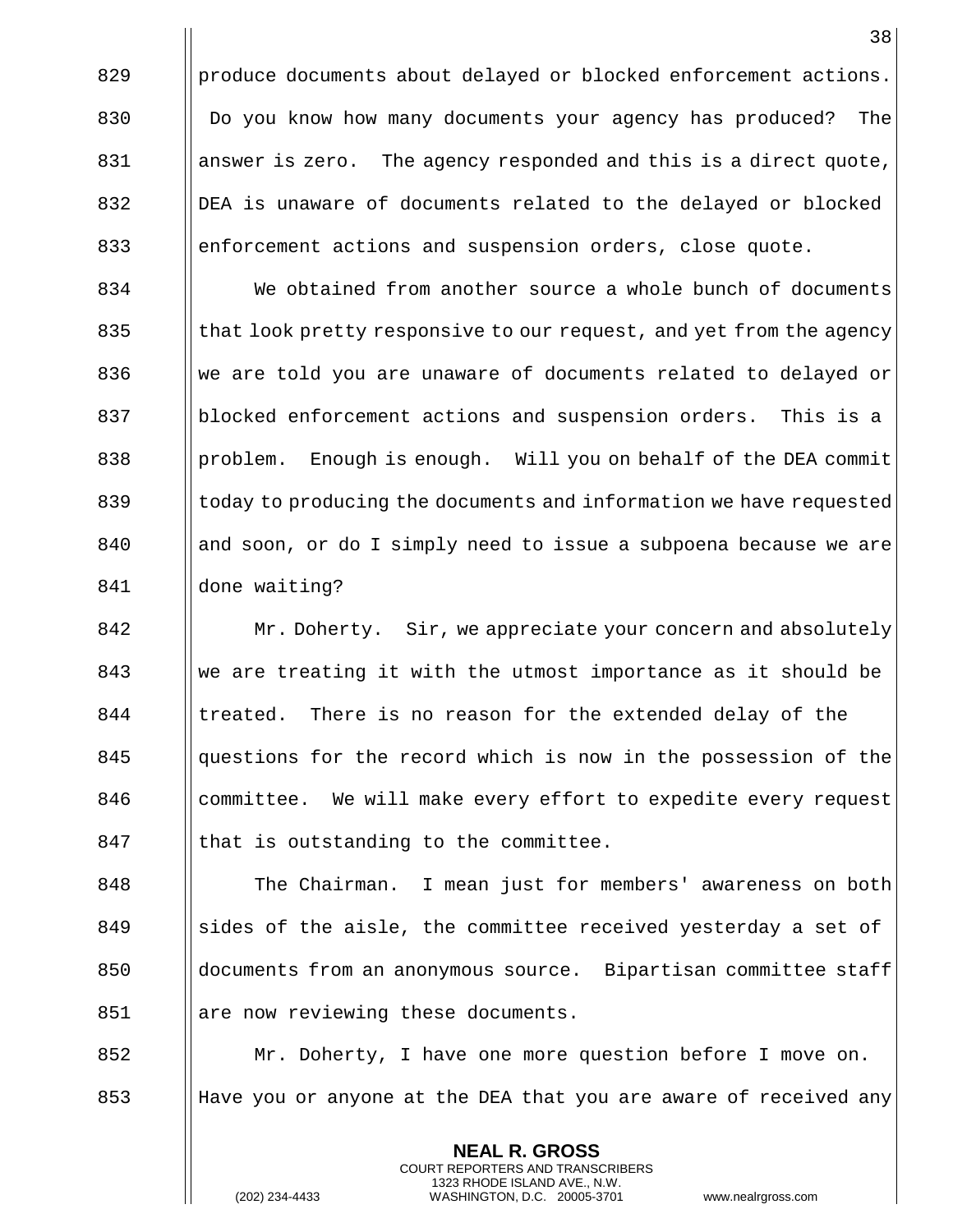854 instructions or directives to erase emails or otherwise destroy 855 **documents on this matter or any others?** 

856 | Mr. Doherty. No, sir. I am not aware of that nor have I  $857$  || been involved in any conversation relative to that matter.

858 The Chairman. Dr. McCance-Katz, let me move to you. Given 859 SAMHSA's central role in much of the federal government's efforts  $860$  || to combat the opioid epidemic, it is imperative that you and your  $861$  Staff have all of the tools necessary to perform these duties. 862 Are there currently any obstacles or barriers hindering you and 863 || your staff's ability to respond effectively to this crisis and,  $864$  ||if so, what can Congress do to help?

865 | Dr. McCance-Katz. Thank you, Chairman Walden. We have --866 We are very grateful, actually, for the legislation that has 867 **Proving the Precently been passed by Congress in the 21st Century Cures Act** 868 and in CARA that adds to the armamentarium that SAMHSA had 869 and available to it to work with states and communities on issues 870 | related to mental disorders and substance use disorders, and so 871 at this point we are in the process of implementing the laws and  $872$  || are looking to have feedback to then determine whether we need  $873$  || more than what we have.

 $874$  We have, as you know, through the Cures Act made \$500 million, 875  $\parallel$  each of 2 years, available to the states. We are working with 876 | the states to develop their plans for evidence-based 877 interventions and treatments in their communities and we are 878 following up with them to determine outcomes. We collect data

> **NEAL R. GROSS** COURT REPORTERS AND TRANSCRIBERS 1323 RHODE ISLAND AVE., N.W.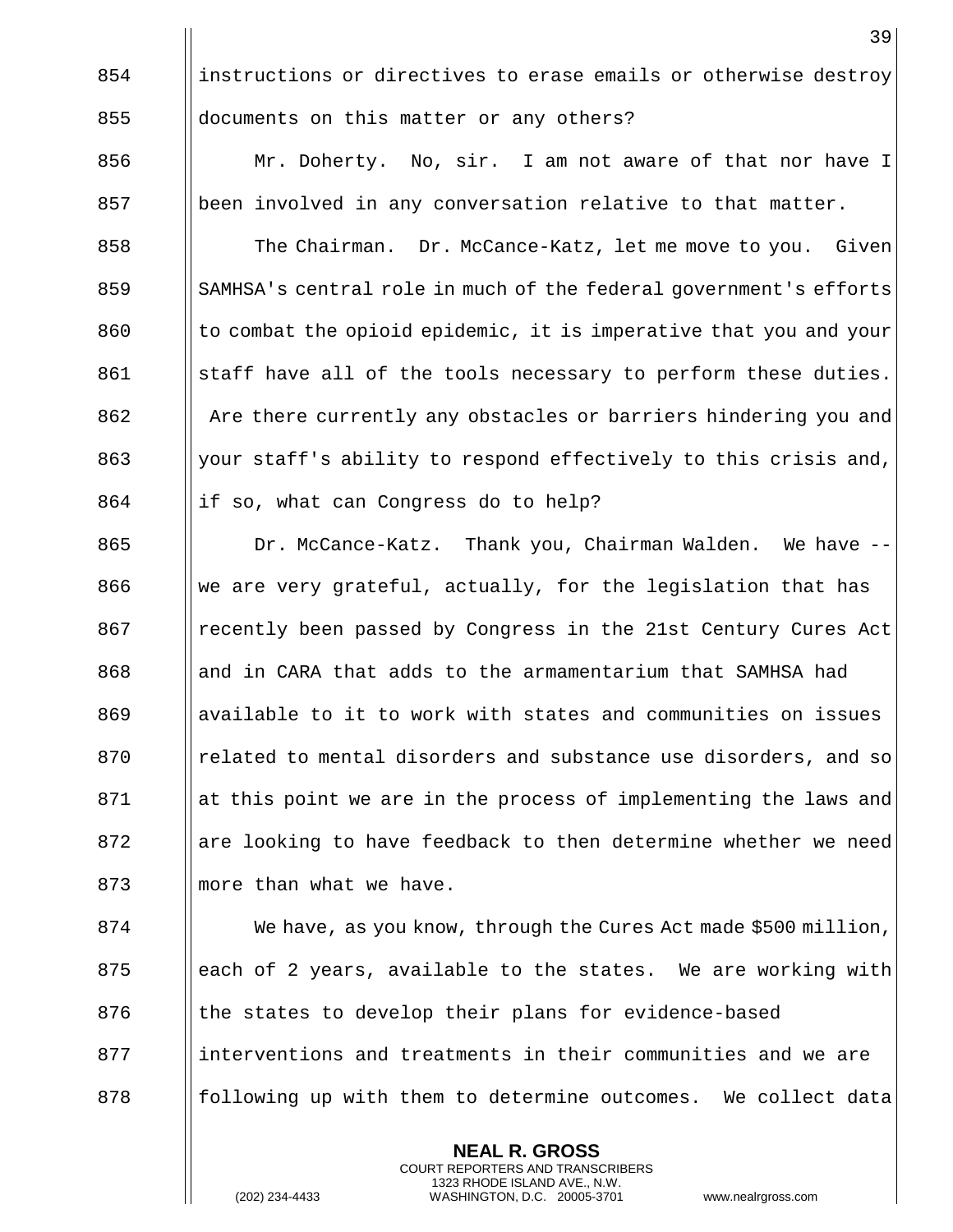|     | 40                                                                  |
|-----|---------------------------------------------------------------------|
| 879 | as required by law and as we get that data we will be looking       |
| 880 | at it to determine if more is needed.                               |
| 881 | The Chairman. Thank you very much.                                  |
| 882 | Ms. DeGette. Mr. Chairman?                                          |
| 883 | The Chairman. For what purpose does the gentlelady from             |
| 884 | Colorado --                                                         |
| 885 | Ms. DeGette. I have a unanimous consent request.                    |
| 886 | The Chairman. -- seek recognition? Proceed with your                |
| 887 | request.                                                            |
| 888 | Ms. DeGette. Mr. Chairman, I would ask unanimous consent            |
| 889 | to place two letters into the record. One is the May 8th, 2017      |
| 890 | letter that you referred to which the DEA gave incomplete           |
| 891 | responses in particular documents to that was signed by you, Mr.    |
| 892 | Pallone, Mr. Murphy, me, and Mr. McKinley. And then I would also    |
| 893 | ask unanimous consent to put the October 13, 2017 letter in the     |
| 894 | record. That is the one that was signed by you and Mr. Pallone      |
| 895 | and Mr. McKinley and me which you referred to under which we have   |
| 896 | received none of the documents that are referenced in that letter.  |
| 897 | And I just think it would be really useful to this hearing          |
| 898 | if the witnesses and the public would know that we have been trying |
| 899 | to get these documents out of the DEA for quite some number of      |
| 900 | months now.                                                         |
| 901 | Without objection, those letters will be<br>The Chairman.           |
| 902 | entered into the record.                                            |
| 903 | [The information follows:]                                          |

**NEAL R. GROSS** COURT REPORTERS AND TRANSCRIBERS 1323 RHODE ISLAND AVE., N.W.

 $\mathsf{I}$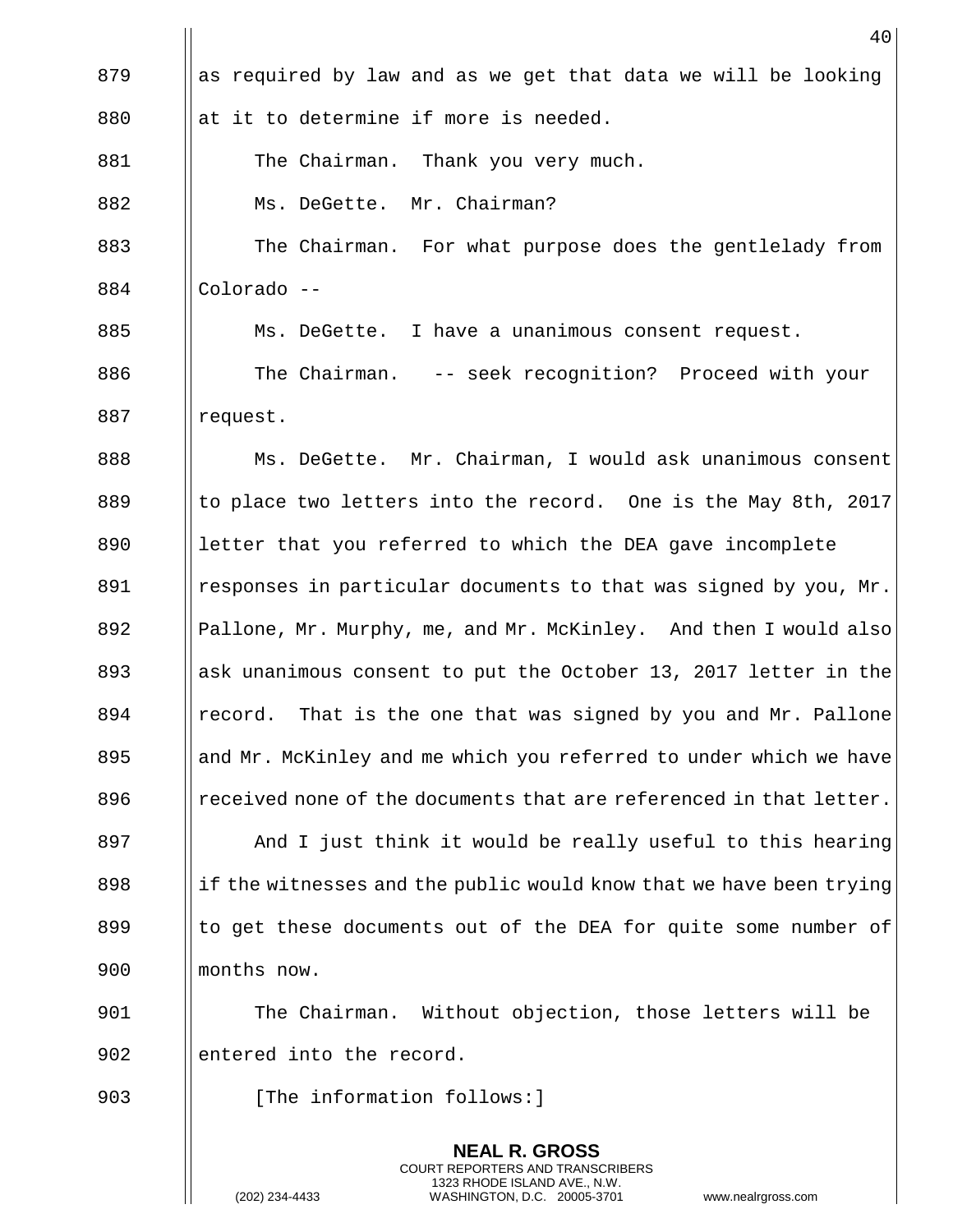| ۰,<br>v | ۰. |  |
|---------|----|--|
|---------|----|--|

905 || \*\*\*\*\*\*\*\*\*\*COMMITTEE INSERT 3\*\*\*\*\*\*\*\*\*\*

## **NEAL R. GROSS** COURT REPORTERS AND TRANSCRIBERS 1323 RHODE ISLAND AVE., N.W. (202) 234-4433 WASHINGTON, D.C. 20005-3701 www.nealrgross.com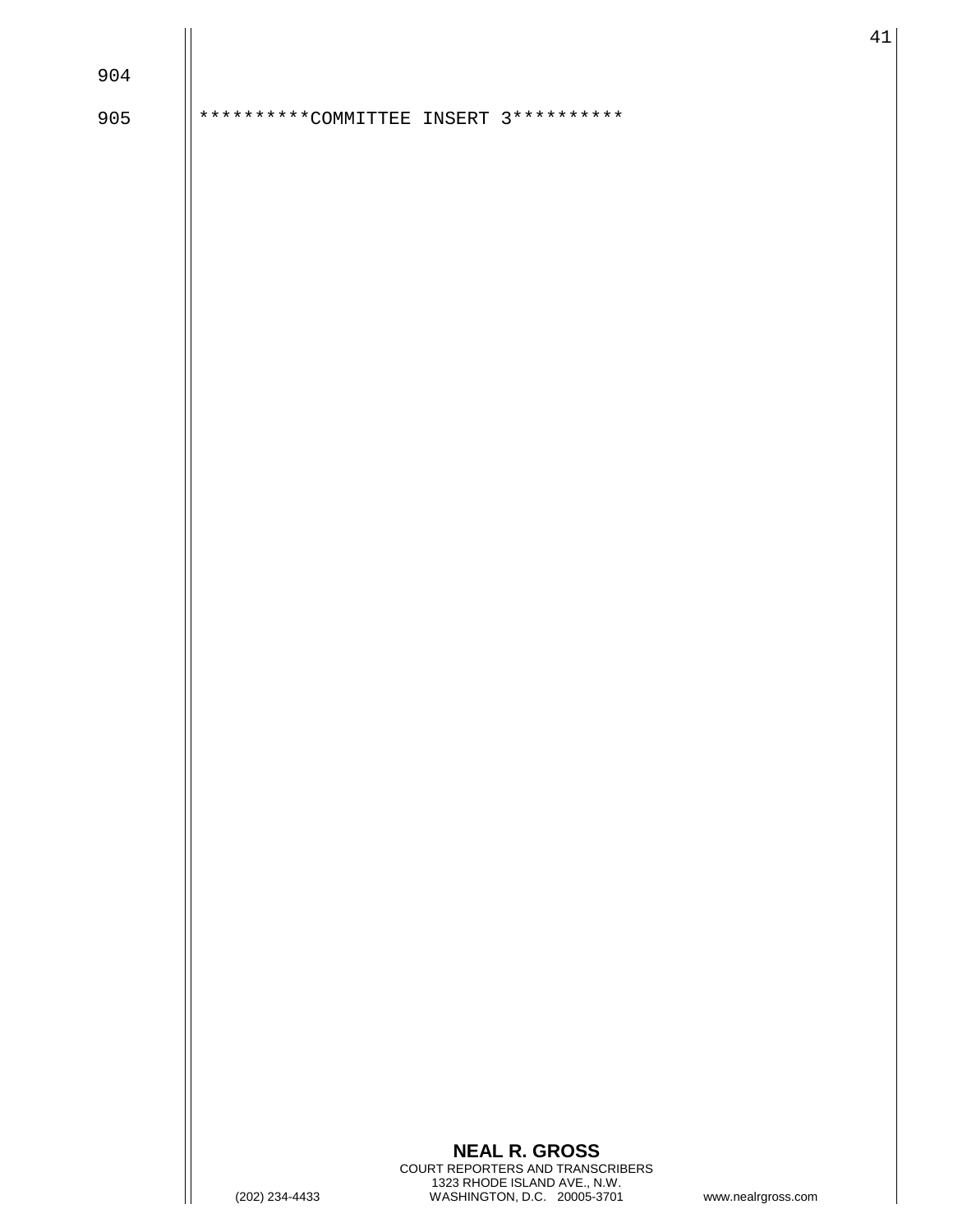The Chairman. And I would encourage our colleagues and  $\parallel$  others to avail themselves of those letters. I think they ask 908 | pretty specific questions that shouldn't be this difficult to || qet answers to.

910  $\parallel$  Now I would turn to Mr. Pallone from New Jersey for 5 minutes 911 | for questions.

912 Mr. Pallone. Thank you, Mr. Chairman. And let me just 913 Investerate again representing the Democrats in support of what 914 Chairman Walden has been saying that we have sent these bipartisan 915 || letters to DEA requesting specific information, but we have had 916 **a very difficult problem in getting any answers.** So I guess I 917  $\parallel$  just wanted to start out, Mr. Doherty, by getting a commitment 918 | that you will provide the committee with timely information and 919 answers to our questions as we move forward because I totally 920 **a**  $\theta$  agree with everything that The Chairman has said. I just -- yes 921 | | or no, please.

922 Mr. Doherty. Ranking Member Pallone, you have our 923 commitment that we will take every request from this committee 924 Seriously. We will review it carefully and we will try to make 925 every effort whatsoever to respond in a timely, timely fashion. 926 Yes, sir.

927 Mr. Pallone. Thank you. Now I wanted to move to another  $928$  ||issue here. Coverage of the response to the epidemic often  $929$  focuses on expanding access to treatment and increasing the 930 availability of naloxone and, however, there are two elements

> **NEAL R. GROSS** COURT REPORTERS AND TRANSCRIBERS 1323 RHODE ISLAND AVE., N.W.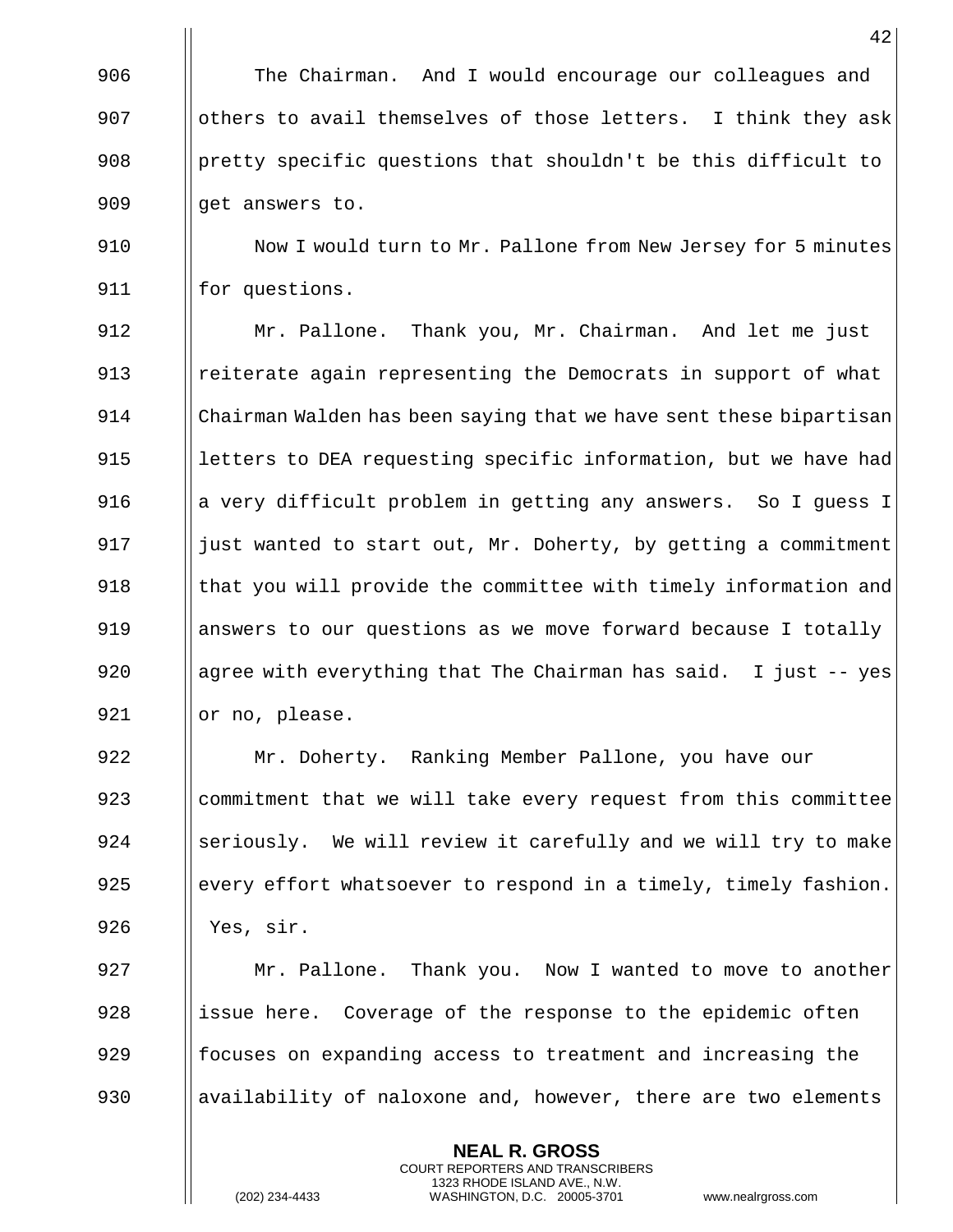931  $\|\cdot\|$  that must fit into a larger more comprehensive response. 932 | Let me go to Dr. McCance-Katz. Could you briefly discuss 933  $\|\cdot\|$  the importance of deploying a comprehensive response to this 934 | epidemic spanning the entire spectrum from prevention to 935 || recovery?

936 | Dr. McCance-Katz. Yes, Ranking Member Pallone. What I can 937  $\parallel$  say is that there are issues that we need to address in terms 938 | of prevention, prevention in terms of working with children and 939 **foll** families around education, prevention that is targeted to 940 individuals at risk for opioid overdose that includes making 941 available the antidote naloxone widely available. It also 942 includes providing training to first responders and to family 943 members and to getting to physicians and other prescribers to 944 help them understand who is at risk given medications they may 945  $\vert$  be receiving in the course of treatment, and co-prescribing 946 | naloxone when needed.

947 | In addition, when people develop opioid use disorders they 948 also may be at high risk for overdose. They are at risk for 949  $\vert\vert$  overdose death and they also need access to the naloxone antidote. 950 We address this in a number of ways. We do that through our 951 | treatment programs that provide medication-assisted treatment 952 for opioid use disorder. And by the way that is a great way for 953 demand reduction. We need to increase access to treatment so 954 I that people have less demand for illicit opioid use.

955 Mr. Pallone. Let me just -- I am just running out of time.

**NEAL R. GROSS** COURT REPORTERS AND TRANSCRIBERS 1323 RHODE ISLAND AVE., N.W.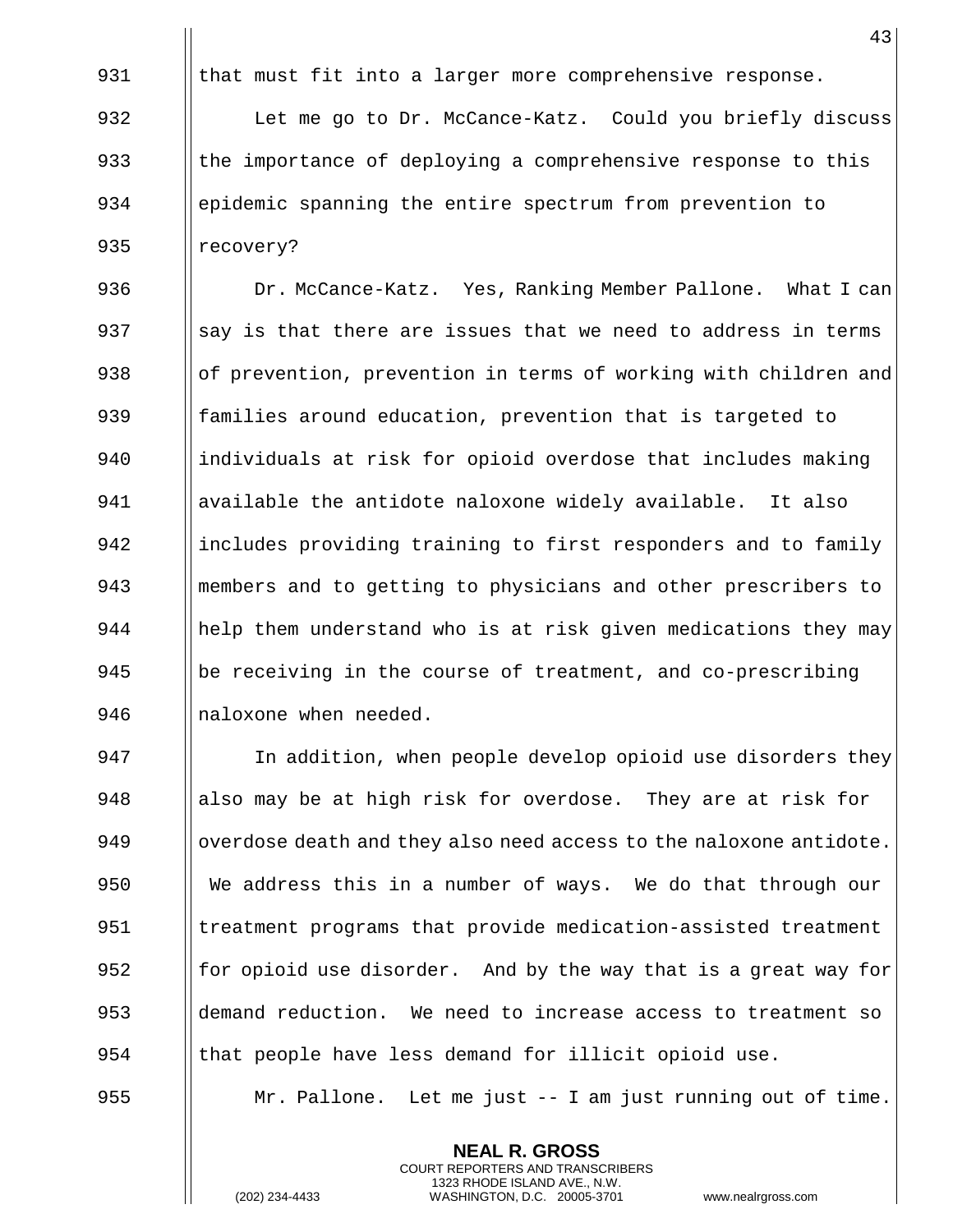956 | Dr. McCance-Katz. Oh, sorry. Mr. Pallone. Look, let me just say this. I know you **mentioned CARA, you mentioned the grants that had been available** 959 With the 21st Century Cures bill, and obviously as I have said,  $\parallel$  you know, I consider these down payments. I still think we need 961 a lot more funding for some of these things that you are mentioning 962 and that you know, we shouldn't just see those as down payments. I know, tomorrow, the President is having an event at the White House and he is going to talk about establishing a national 965 emergency, but I really think that we have to talk about more **funding for some of these things.** Not just the grants that are ||already out there, which are great, don't get me wrong, but there || just needs to be a lot more.  $\parallel$  Let me just get to the second question, and this is my only  $\parallel$  other question but I will ask it to you as well as to Dr. Volkow. As previously mentioned, treatment must be part of our 972 | comprehensive respond efforts. Could you discuss how limiting 973 access or creating barriers to treatment could hinder our ability  $\parallel$  to respond to the crisis? I will ask you and then I will ask  $\vert \vert$  Dr. Volkow the same question.  $\parallel$  Dr. McCance-Katz. Individuals who have opiate addiction, which means they are physically dependent on opioid as well as

> **NEAL R. GROSS** COURT REPORTERS AND TRANSCRIBERS 1323 RHODE ISLAND AVE., N.W.

978 | have the behavioral dysfunction associated with addiction, are

979  $\parallel$  at risk for overdose and death and cannot live productive lives.

980 If they cannot get access to evidence-based treatment, which

(202) 234-4433 WASHINGTON, D.C. 20005-3701 www.nealrgross.com

44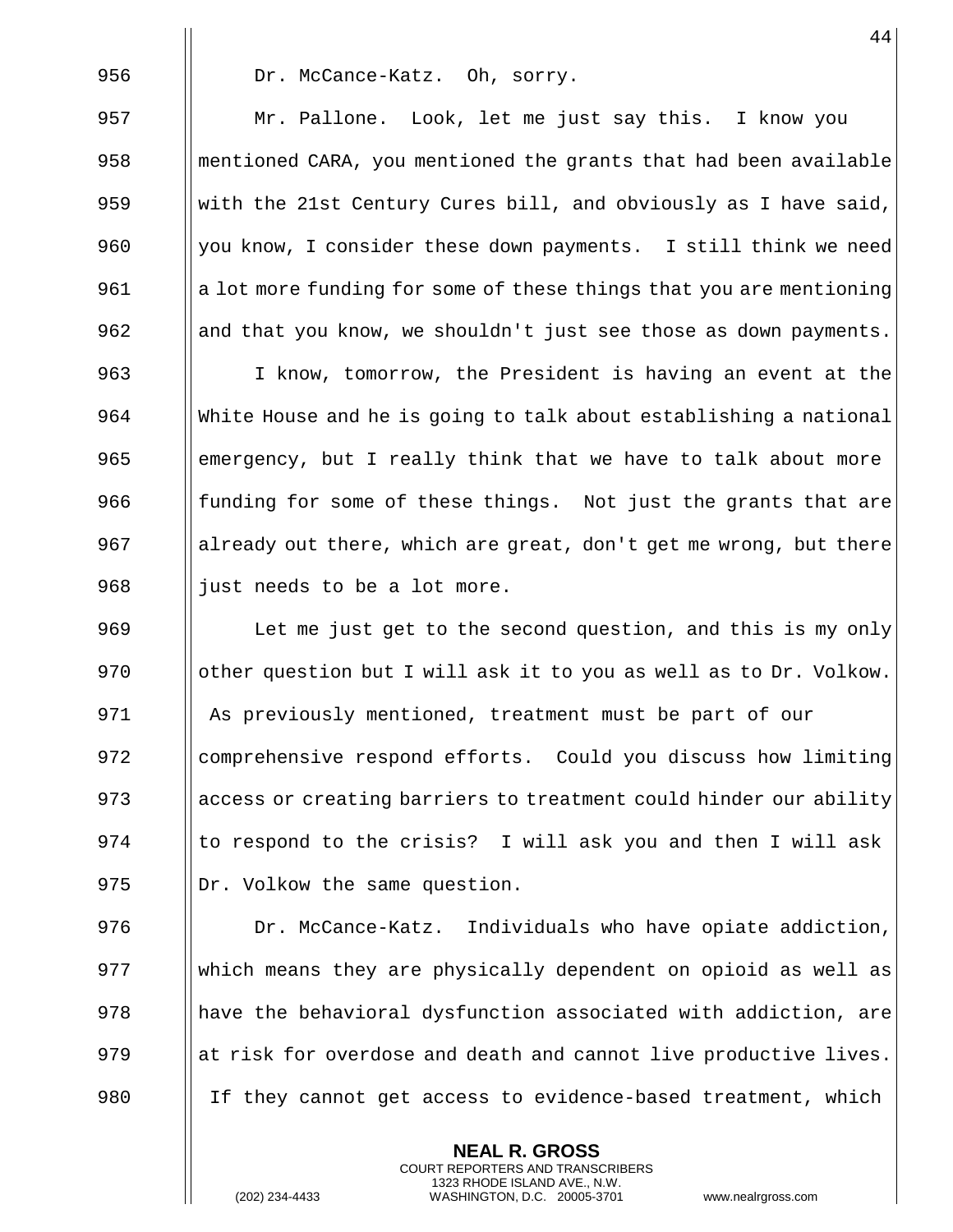981 includes medication-assisted treatment and psychosocial 982 interventions, then that places them at greater risk and it is, 983 I  $\parallel$  I will just say it is very near impossible to recover without 984 Separation assistance in the form of these evidence-based 985 linterventions.

986 And by evidence-based interventions I do mean medication 987 and psychosocial services and one of the problems that we see 988 is that too often people do not get all of the components of 989  $\parallel$  treatment that they need to recover.

990 | Mr. Pallone. Dr. Volkow, did you want to add to that? 991 | Dr. Volkow. Yes. No, I agree with Dr. McCance. And there 992 are three, I would add three things. One of them has to do with 993 || the notion of how do you get access to medication-assisted 994  $\parallel$  treatment? One of them is stigma, the other one is lack of 995  $\parallel$  sufficient treatment programs to be able to deliver it, and the 996  $\parallel$  third one is actually the lack of reimbursement for these 997 | treatments.

 And I think that there are unique opportunities to change  $\parallel$  these and in particular, for example, one of the aspects that We are very much invested in partnership with SAMHSA is engaging || the healthcare system in the expansion of the treatment of individuals with substance use disorders. And also I think an **c** opportunity is to actually create policy to ensure that individuals are offered, as was mentioned earlier by Dr. Gottlieb,  $\parallel$  the opportunity of having access of to any one of the three

> **NEAL R. GROSS** COURT REPORTERS AND TRANSCRIBERS 1323 RHODE ISLAND AVE., N.W.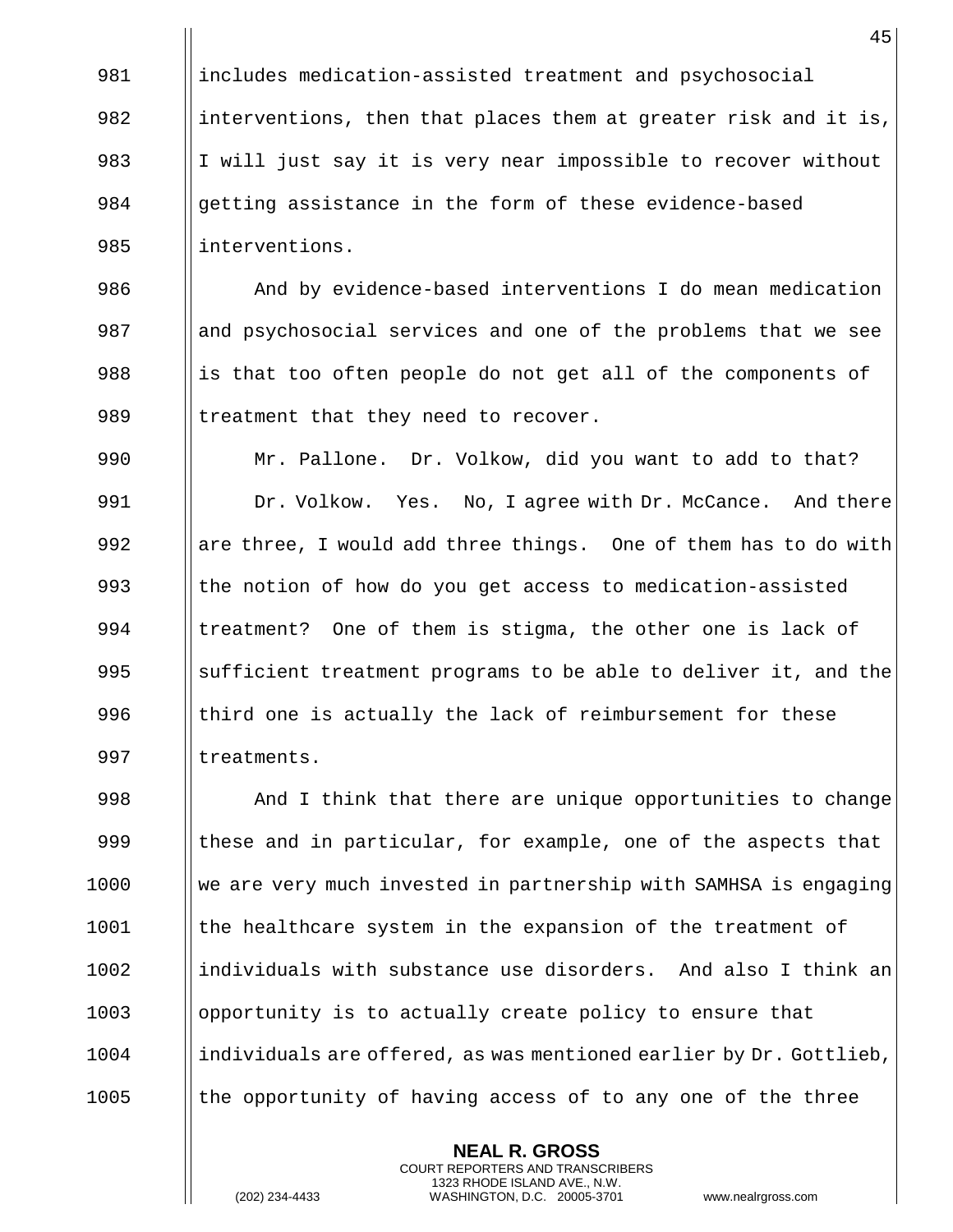1006  $\blacksquare$  medications and that they will be reimbursed for them and there 1007 will be no place of limitations on that time that these medications  $1008$  || are actually prescribed.

1009 Mr. Pallone. I thank you.

1010 | And Mr. Chairman, just let me say again that my concern 1011 | continues to be that if the effort continues on the Republican  $1012$  | side to repeal or sabotage the ACA or cut back on Medicaid that 1013  $\parallel$  this type of treatment will be even more difficult for people 1014 | to access. But thank you, Mr. Chairman.

1015 **The Chairman.** The chair now recognizes the vice chair of 1016  $\parallel$  the full committee, Mr. Barton, for 5 minutes.

1017 | Mr. Barton. Thank you, Mr. Chairman.

 I wasn't aware until I listened to your questions the difficulty the committee has had in receiving answers to questions || on a bipartisan basis, so I am going to direct what would normally 1021 | be my question period and opening statement to Mr. Doherty.

1022 | We represent the people of the United States. When you get 1023 a la letter or your agency gets a letter from this committee that 1024 is signed by the chairman and the ranking member and maybe the 1025 Subcommittee chairman you are supposed to answer it. You are 1026 | not supposed to dodge it. Now I am a former subcommittee chairman 1027 Iof this committee and I am a former full committee chairman of  $1028$  I this committee. I have issued subpoenas with the support of the 1029 minority to members of an administration of my own political 1030 **party.** I have had confrontations with cabinet secretaries, with

> **NEAL R. GROSS** COURT REPORTERS AND TRANSCRIBERS 1323 RHODE ISLAND AVE., N.W.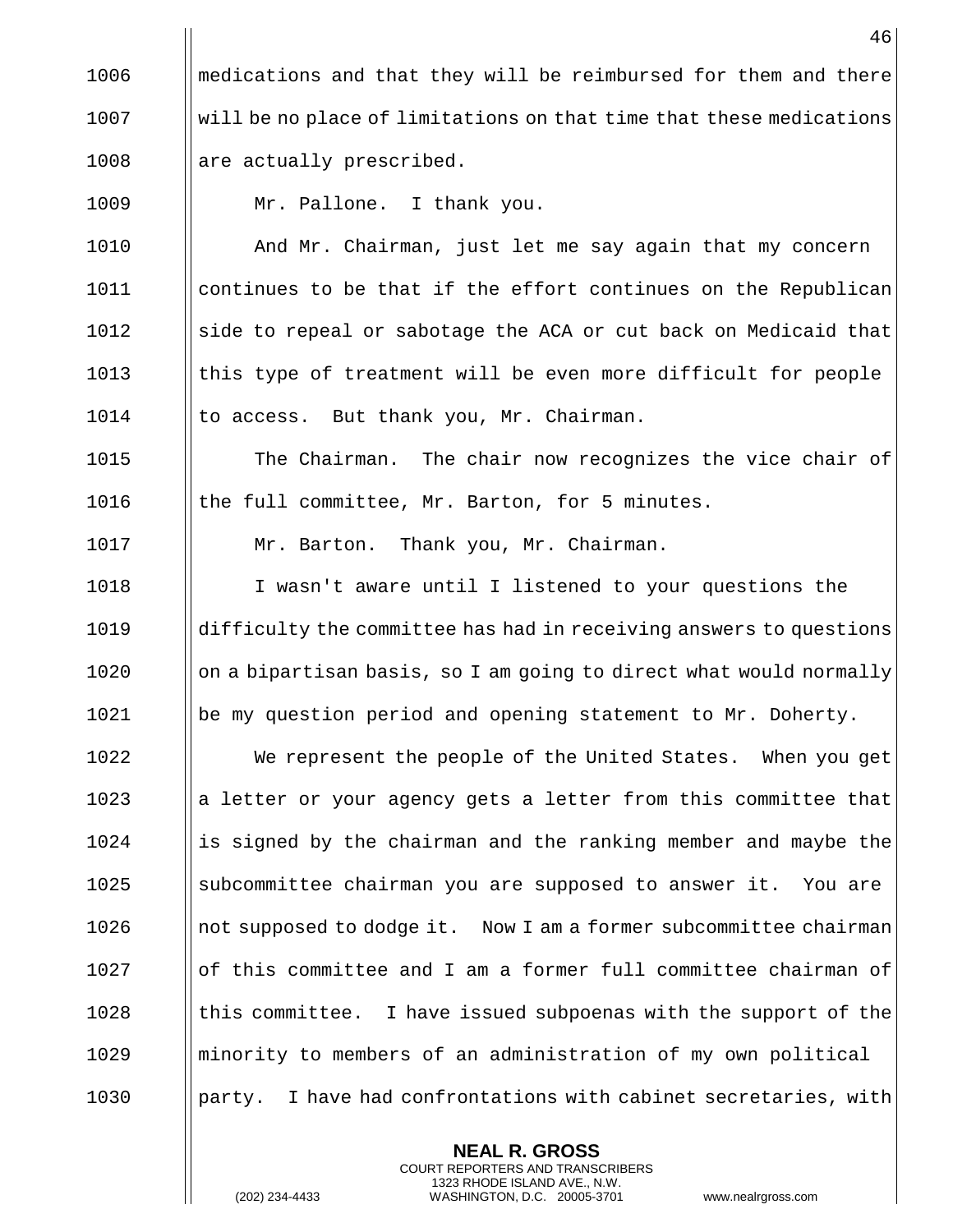1031 directors of agencies that were appointed by Presidents of my 1032 | | own political party.

1033 It is absolutely unacceptable to listen with a straight face  $1034$  || to your answers to our chairman. Now if I were you I would go 1035  $\parallel$  back, get the answers in plain English as quickly as possible. 1036 If you don't -- and I know you are just the spear carrier you 1037 are not the decision maker, it is your agency  $-$  I am going to 1038 **I** recommend to the chairman that we bring the wrath of this committee 1039 down on DEA. It is inexcusable when people are dying every day  $1040$  || from opioid overdoses that we have got apparently a 3-month, 1041 4-month running dodge from the Trump administration.

1042 | Now our Chairman is much more polite than I am, you know, 1043 but you look up the definition of subpoena, the Constitution of  $1044$  || the United States and the American people, and get the answers. 1045 Can you say yes sir to that? I don't want a dodge answer, I 1046 | want a yes or no answer. Are you going to go back and tell whoever 1047 is running the show to get the answers our committee chairman 1048 on a bipartisan basis wants, yes or no? 1049 | Mr. Doherty. Yes, sir. 1050 | Mr. Barton. Thank you. We will follow up on that. 1051 | Now I want to go to Dr. Gottlieb. What percentage of the 1052 | opioid crisis is prescription drugs versus illegal drugs? Which

1054 Dr. Gottlieb. I will defer to my colleague from SAMHSA for  $1055$  || the current data. It has shifted a lot.

> **NEAL R. GROSS** COURT REPORTERS AND TRANSCRIBERS 1323 RHODE ISLAND AVE., N.W.

 $1053$   $|| - -$ 

(202) 234-4433 WASHINGTON, D.C. 20005-3701 www.nealrgross.com

47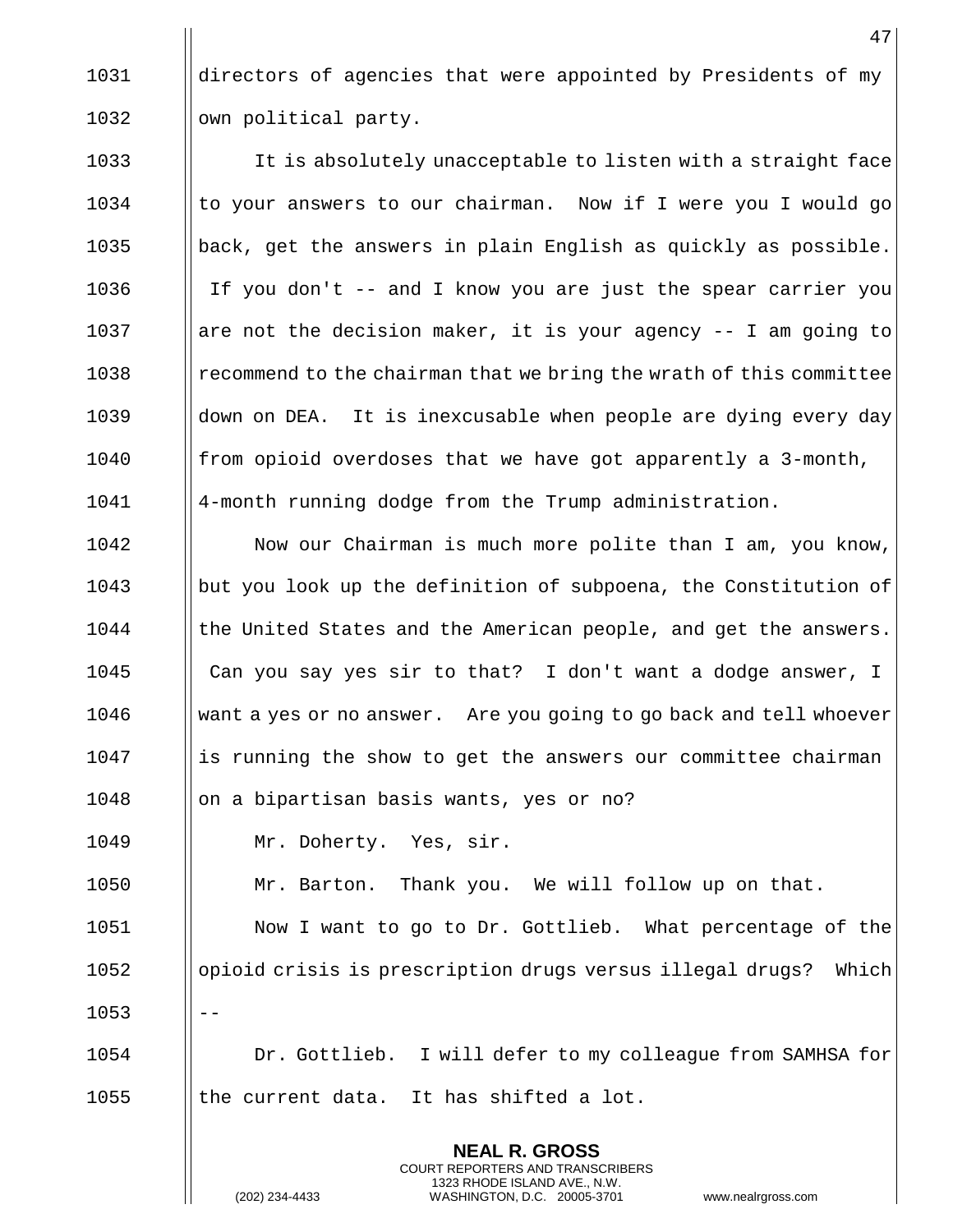|      | 48                                                                |
|------|-------------------------------------------------------------------|
| 1056 | Dr. McCance-Katz. So if we look at the most recent NSDUH          |
| 1057 | data from 2016 there are about 11.5 million opioid misusers in    |
| 1058 | the country, about 948,000 are heroin users. So that --           |
| 1059 | Mr. Barton. So it is kind of 10 to 1?                             |
| 1060 | Dr. McCance-Katz. Yes, sir.                                       |
| 1061 | Mr. Barton. Okay. On the legal prescriptions should we            |
| 1062 | on this committee consider criminalizing the prescription, the    |
| 1063 | prescribing of legal opioid prescriptions if it is considered     |
| 1064 | excessive? Should that become a federal criminal act?             |
| 1065 | Dr. Gottlieb. I don't know who the question is directed,          |
| 1066 | I mean that would fall within the context of the Controlled       |
| 1067 | Substances Act. We don't have jurisdiction over the               |
| 1068 | criminalization of prescribing in that context.                   |
| 1069 | Mr. Barton. Well, we know we have a problem on the illegal        |
| 1070 | side and we have been dealing or not dealing with it successfully |
| 1071 | for a number of years. But this excessive use of legal            |
| 1072 | prescription drugs, at some point in time the finger points to    |
| 1073 | the doctor that is prescribing the drug and that is currently     |
| 1074 | not an illegal act. Should we make that an illegal act?<br>When   |
| 1075 | Chairman Walden says some pharmacy in West Virginia gets 11       |
| 1076 | million pills or 9 million pills, somebody is prescribing those   |
| 1077 | excessively. Should that be a criminal act, federal criminal      |
| 1078 | act?                                                              |
| 1079 | Dr. McCance-Katz. So if I could, if there is excessive            |
| 1080 | prescribing and there is harm to a patient or death of a patient  |
|      | <b>NEAL R. GROSS</b>                                              |

COURT REPORTERS AND TRANSCRIBERS 1323 RHODE ISLAND AVE., N.W.

 $\begin{array}{c} \hline \end{array}$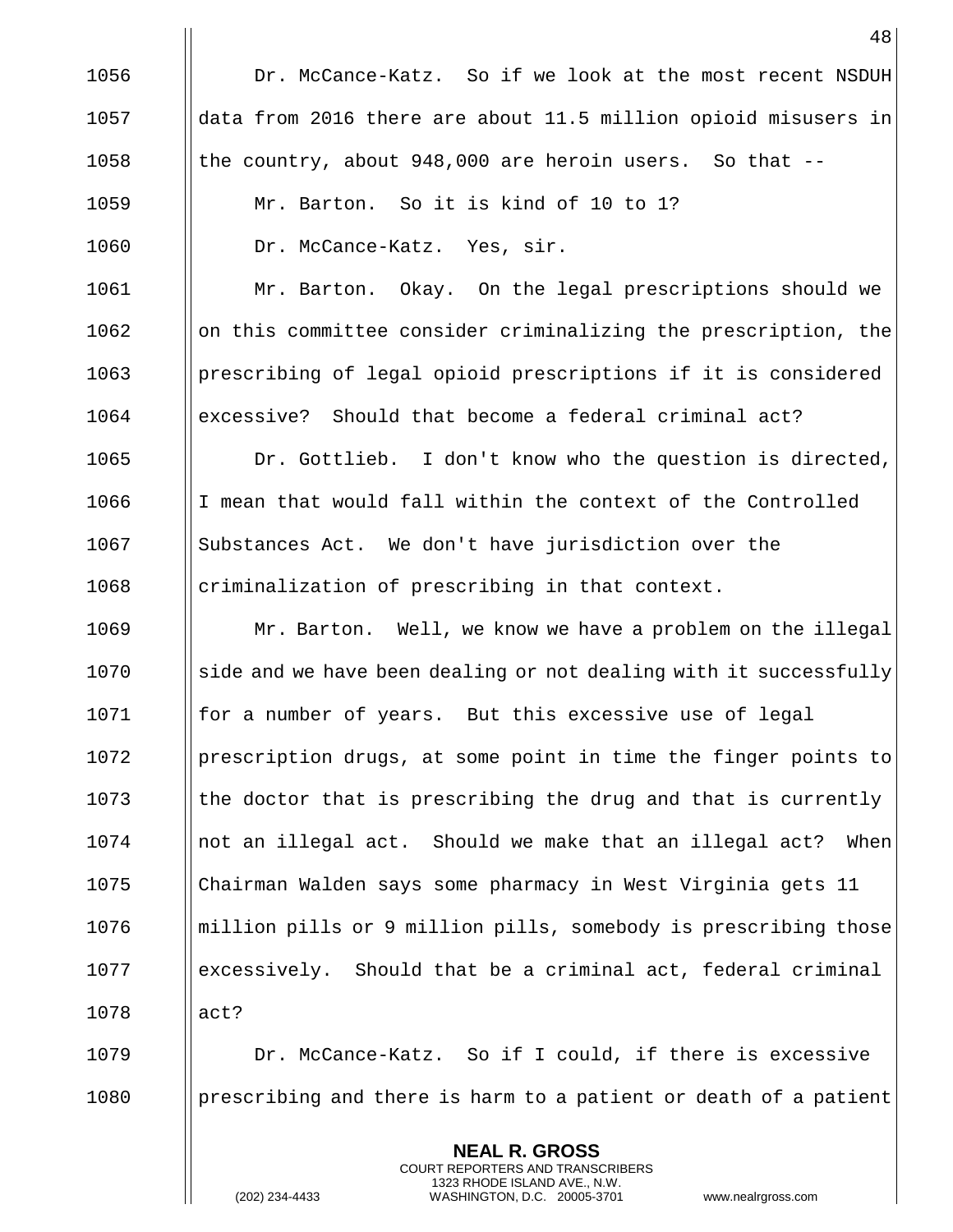|      | 49                                                                 |
|------|--------------------------------------------------------------------|
| 1081 | that does become a criminal act. If it is found to be excessive    |
| 1082 | and negligent it can be charged as a criminal act. There have      |
| 1083 | been many prescribers who have been prosecuted under current law.  |
| 1084 | The difficulty becomes people who are not dying or having those    |
| 1085 | kinds of adverse events that really get to public attention and    |
| 1086 | so that excessive prescribing that puts you at risk for addiction. |
| 1087 | Mr. Barton. My time is expired. I know on an individual            |
| 1088 | basis it is difficult to determine what is excessive prescription  |
| 1089 |                                                                    |
| 1090 | Dr. McCance-Katz. Yes.                                             |
| 1091 | Mr. Barton. -- you know, in terms of the patient.<br>But           |
| 1092 | the prescriber, if you have a prescriber who is routinely          |
| 1093 | prescribing a hundred times opioid prescriptions to the average    |
| 1094 | doctor in the area that is somebody I believe we ought to look     |
| 1095 | With that Mr. Chairman, I yield back.<br>at.                       |
| 1096 | The Chairman. I think Dr. Schuchat wanted to --                    |
| 1097 | Dr. Schuchat. I just wanted to say that quite a lot of the         |
| 1098 | overprescribing is not at that very extreme level, but we are      |
| 1099 | really just at the beginning of getting clinicians to do better    |
| 1100 | prescribing. It is only a year and a half since the CDC quidelines |
| 1101 | on prescribing for chronic pain and in places that are             |
| 1102 | implementing them we are seeing pretty rapid changes in            |
| 1103 | prescribing. So I think we need to do a lot with prescribing       |
| 1104 | that was sort of within the range of practice.                     |
| 1105 | The Chairman. All right, thank you. We will now go to my           |

**NEAL R. GROSS** COURT REPORTERS AND TRANSCRIBERS 1323 RHODE ISLAND AVE., N.W.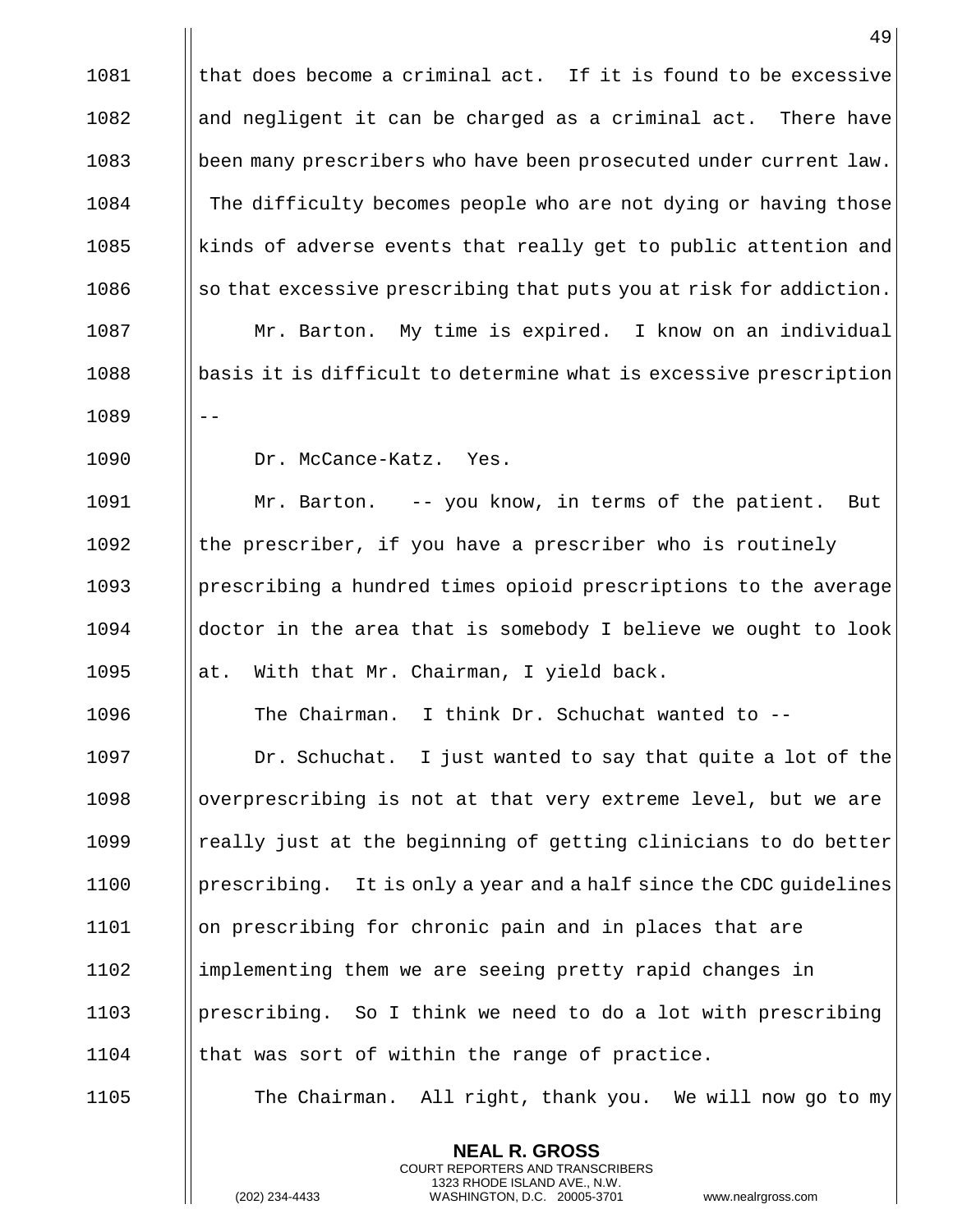1106  $\parallel$  friend from California, the gentlelady Ms. Eshoo, for 5 minutes  $1107$  | for questions.

1108 **Ms. Eshoo.** Thank you, Mr. Chairman. Thank you to all of  $1109$  || the witnesses. I read your testimony very carefully last night 1110 | and I am left with the following observations. We have passed 1111 || laws to address the opioid crisis in our country and those two  $1112$  | laws have been mentioned. We have all of the respective agencies 1113 **b** | before us working on it. We have a raft of statistics that are 1114  $\parallel$  the horrible of horribles in terms of what this is doing to the 1115 | country, how many people are addicted, how it is ravaging 1116 | families, communities, et cetera, et cetera.

**How much of the crisis is due to opioids being prescribed** 1118 Is income legally? I know that CDC handed this out and I think it tells 1119 | part of the story. For every one prescription or illicit opioid  $\parallel$  overdose death in 2015, there were -- and then it goes through 1121 || all of these numbers. But what I am trying to figure out is, are we a nation that is just almost hopelessly addicted to heroin  $\parallel$  -- and just say that out loud. How much is due what is legally **prescribed for pain management, whatever, and versus how much**  $\parallel$  is due to illegal use?

 And I ask that question because I think we need to direct what we are doing. If we are going to put in place new laws or See how the laws are already working we need to know this. So  $\parallel$  who can answer that question just very briefly?

1130 | Dr. Schuchat. Yes. This is not an either/or situation.

**NEAL R. GROSS** COURT REPORTERS AND TRANSCRIBERS 1323 RHODE ISLAND AVE., N.W.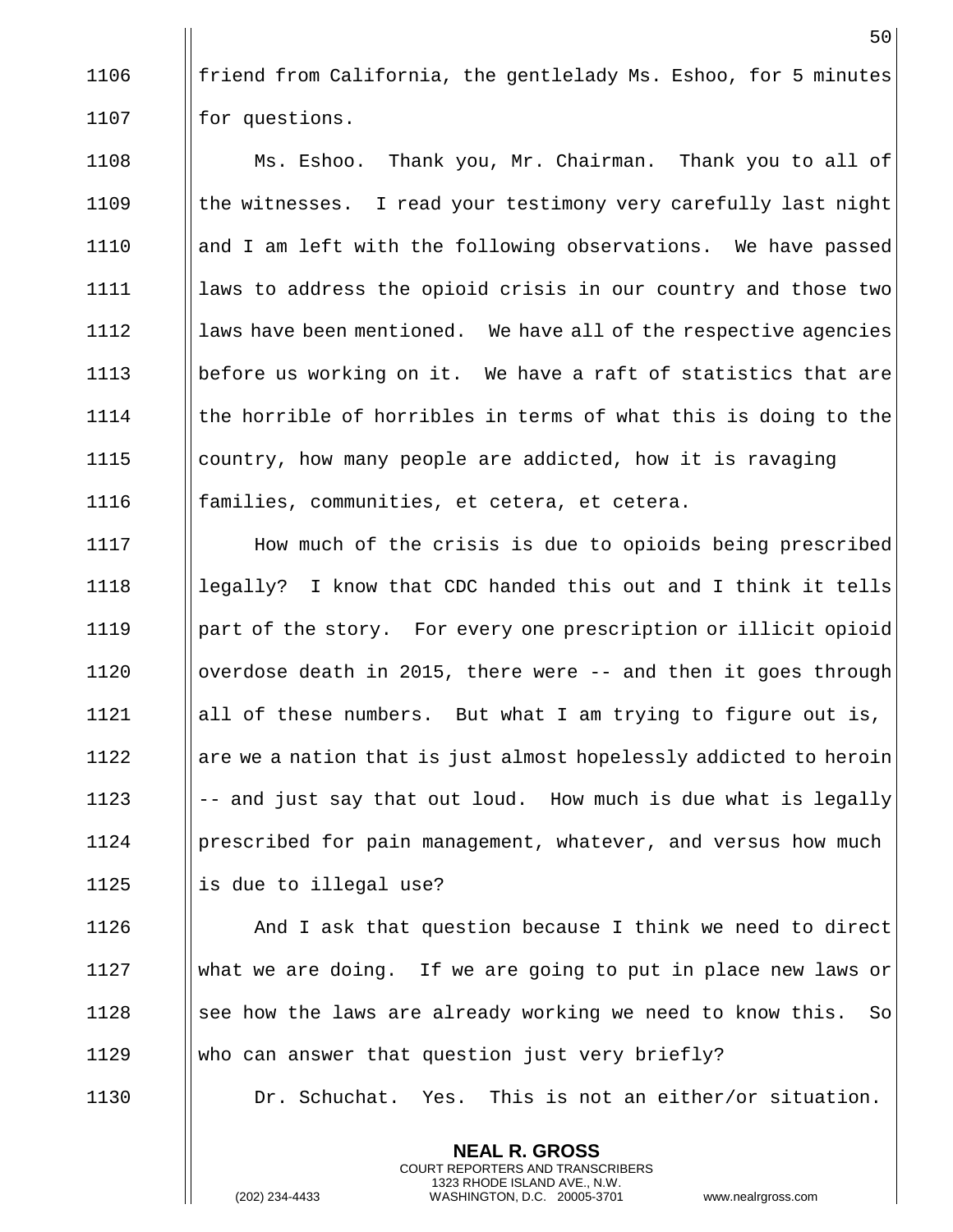|      | 51                                                                 |
|------|--------------------------------------------------------------------|
| 1131 | Ms. Eshoo. I am not presenting it that way.                        |
| 1132 | Dr. Schuchat. But to say that --                                   |
| 1133 | Ms. Eshoo. But I want to understand it better.                     |
| 1134 | Dr. Schuchat. Sure.                                                |
| 1135 | Ms. Eshoo. I mean is it tilted towards just prescriptions          |
| 1136 | that are written?                                                  |
| 1137 | Dr. Schuchat. We got into this issue with the prescribing.         |
| 1138 | Ms. Eshoo. Pardon me?                                              |
| 1139 | Dr. Schuchat. We got into this issue with prescribing of           |
| 1140 | opiates. We prescribe three times higher levels.                   |
| 1141 | Ms. Eshoo. No, I understand that. I want to know what the          |
| 1142 |                                                                    |
| 1143 | Dr. Schuchat. And most people --                                   |
| 1144 | Ms. Eshoo. -- where the dividing line is. Is it 10                 |
| 1145 | percent prescription drugs and 90 percent people that love heroin? |
| 1146 | Dr. Schuchat. Over the last 2 years we had a spike in illicit      |
| 1147 | drug related overdose deaths.                                      |
| 1148 | Ms. Eshoo. But can you tell me what the numbers are?               |
| 1149 | Dr. Schuchat. And that was --                                      |
| 1150 | Ms. Eshoo. Does anyone know?                                       |
| 1151 | Dr. Schuchat. Yes. Well, we had 65,000 deaths in 2016.             |
| 1152 | Ms. Eshoo. I know about the deaths.                                |
| 1153 | Dr. Schuchat. About 49,000 of them were --                         |
| 1154 | Ms. Eshoo. I want to know what is bringing it about though         |
| 1155 |                                                                    |
|      | <b>NEAL R. GROSS</b>                                               |

COURT REPORTERS AND TRANSCRIBERS 1323 RHODE ISLAND AVE., N.W.

 $\prod_{i=1}^{n}$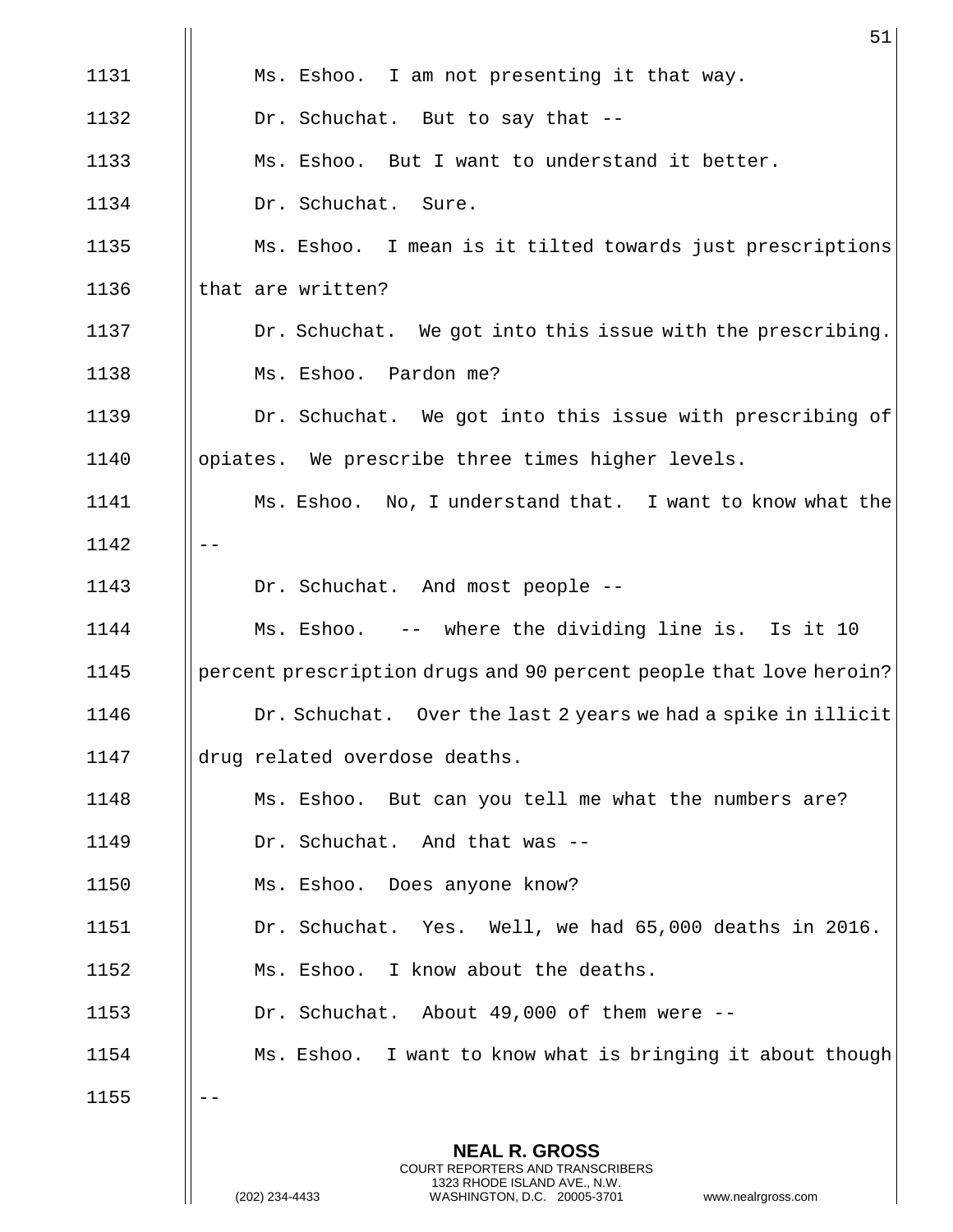1156 | Dr. Schuchat. -- related to --1157 | Ms. Eshoo. -- in terms of usage. 1158 Dr. Schuchat. Yes. The increase in 2016 was fentanyl 1159  $\parallel$  illicit laced with heroin. So the increase is the illicit drugs, 1160  $\parallel$  but most of the people who are using illicit drugs became addicted 1161 | through prescribing, through prescription opioids. That was 1162  $\parallel$  their initial addictive product.

1163 **Ms. Eshoo.** Have the agencies come together to examine, set 1164 down the, you know, CARA and the 21st Century Act and what was 1165 all contained in them kind of as an overlay on this whole issue on 1166 | opioids and made any kind of determination as to the early 1167 effectiveness of these laws; do we know? We don't know. 1168 | Dr. Volkow. No. We don't know, but we know that --1169 **Ms. Eshoo.** We don't know because it is too early? 1170 | Dr. Volkow. It is too early.

1171 | Ms. Eshoo. It is too early to know. In the area of 1172 Itreatment how much in terms of federal health insurance programs 1173 I contain the money for this for treatment overall, does anyone 1174 know? Well, maybe someone can respond later in writing. It 1175  $\parallel$  would be good to know, because if we are busy cutting and 1176 undermining that then it upends the underlying purpose of this 1177 hearing. I mean we can talk and talk and talk. We know we have 1178 a tremendous problem. People are dying daily. But if we are 1179 undermining the treatment at the same time, I think we need to 1180 | have that documented.

> **NEAL R. GROSS** COURT REPORTERS AND TRANSCRIBERS 1323 RHODE ISLAND AVE., N.W.

(202) 234-4433 WASHINGTON, D.C. 20005-3701 www.nealrgross.com

52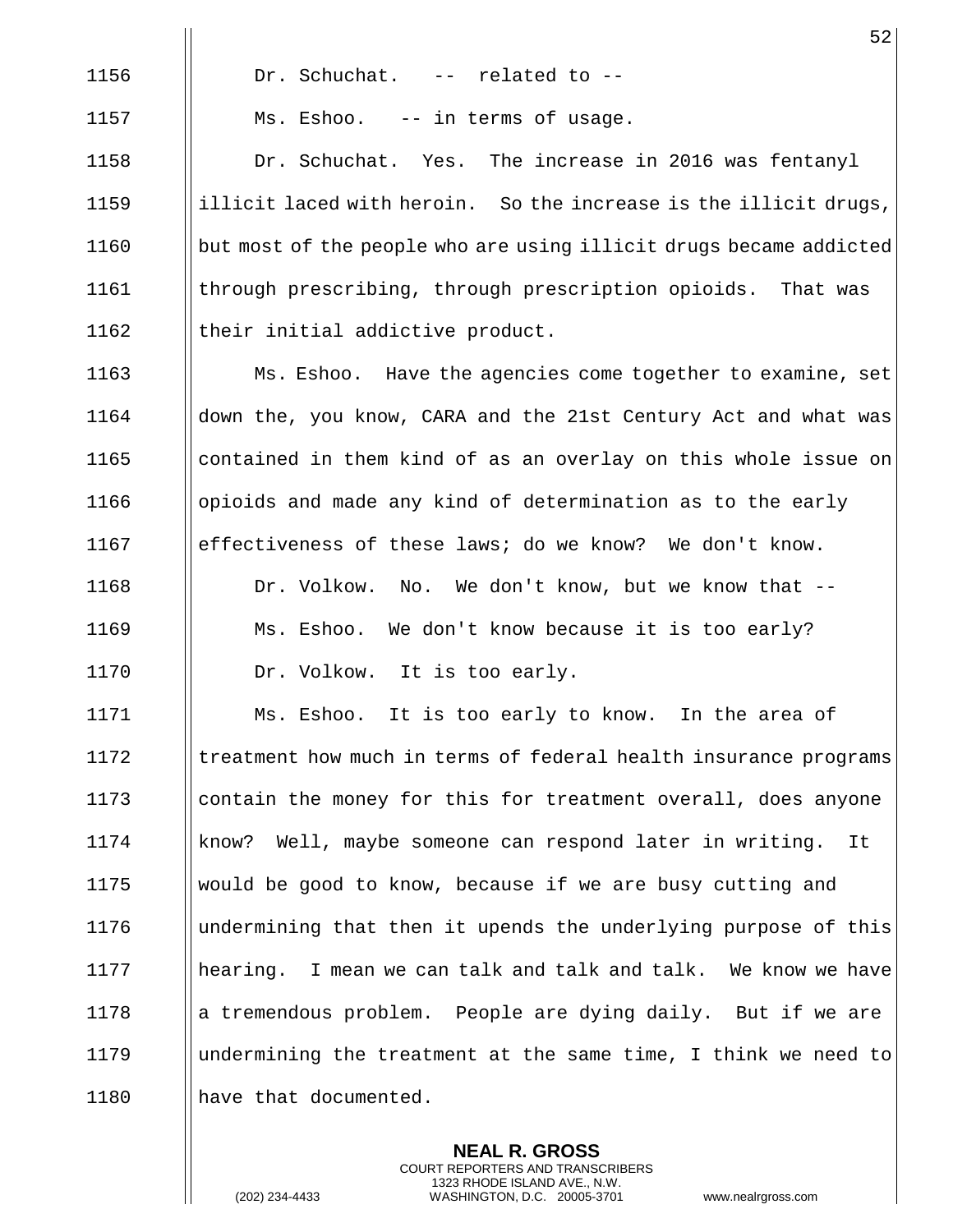|      | 53                                                                                                                                      |
|------|-----------------------------------------------------------------------------------------------------------------------------------------|
| 1181 | Mr. Doherty, how many -- you testified that your agency is                                                                              |
| 1182 | doing everything you can possibly do, overwhelming commitment,                                                                          |
| 1183 | et cetera, et cetera. I believe you or I would like to believe                                                                          |
| 1184 | you. How many opioid-related cases have actually been                                                                                   |
| 1185 | successfully adjudicated and how many open, active cases are there                                                                      |
| 1186 | coming out of your agency and its work doubling down on the opioid                                                                      |
| 1187 | crisis in our country?                                                                                                                  |
| 1188 | Mr. Doherty. Ma'am, historically, in the --                                                                                             |
| 1189 | Ms. Eshoo. No, I don't want to know historically.<br>I want                                                                             |
| 1190 | to know up to date.                                                                                                                     |
| 1191 | Mr. Doherty. Well, ma'am, during the last year there have                                                                               |
| 1192 | been approximately 2,000 arrests made with respect to diversion                                                                         |
| 1193 | control cases and that would represent approximately 1,600 cases                                                                        |
| 1194 | that were initiated. Those represent sweeping enforcement                                                                               |
| 1195 | actions such as a week-long action that took place this past July                                                                       |
| 1196 | in partnerships with HHS and the FBI, the National Health Care                                                                          |
| 1197 | Fraud Takedown initiative.                                                                                                              |
| 1198 | This was the first year the DEA was a full partner, 120 of                                                                              |
| 1199 | the 412 --                                                                                                                              |
| 1200 | Ms. Eshoo. Does it include the companies that you haven't                                                                               |
| 1201 | identified yet?                                                                                                                         |
| 1202 | Mr. Doherty. I am sorry, ma'am?                                                                                                         |
| 1203 | Ms. Eshoo. Does it include the companies that you have not                                                                              |
| 1204 | identified yet?                                                                                                                         |
| 1205 | Mr. Doherty. That did not include companies. These were                                                                                 |
|      | <b>NEAL R. GROSS</b>                                                                                                                    |
|      | COURT REPORTERS AND TRANSCRIBERS<br>1323 RHODE ISLAND AVE., N.W.<br>(202) 234-4433<br>WASHINGTON, D.C. 20005-3701<br>www.nealrgross.com |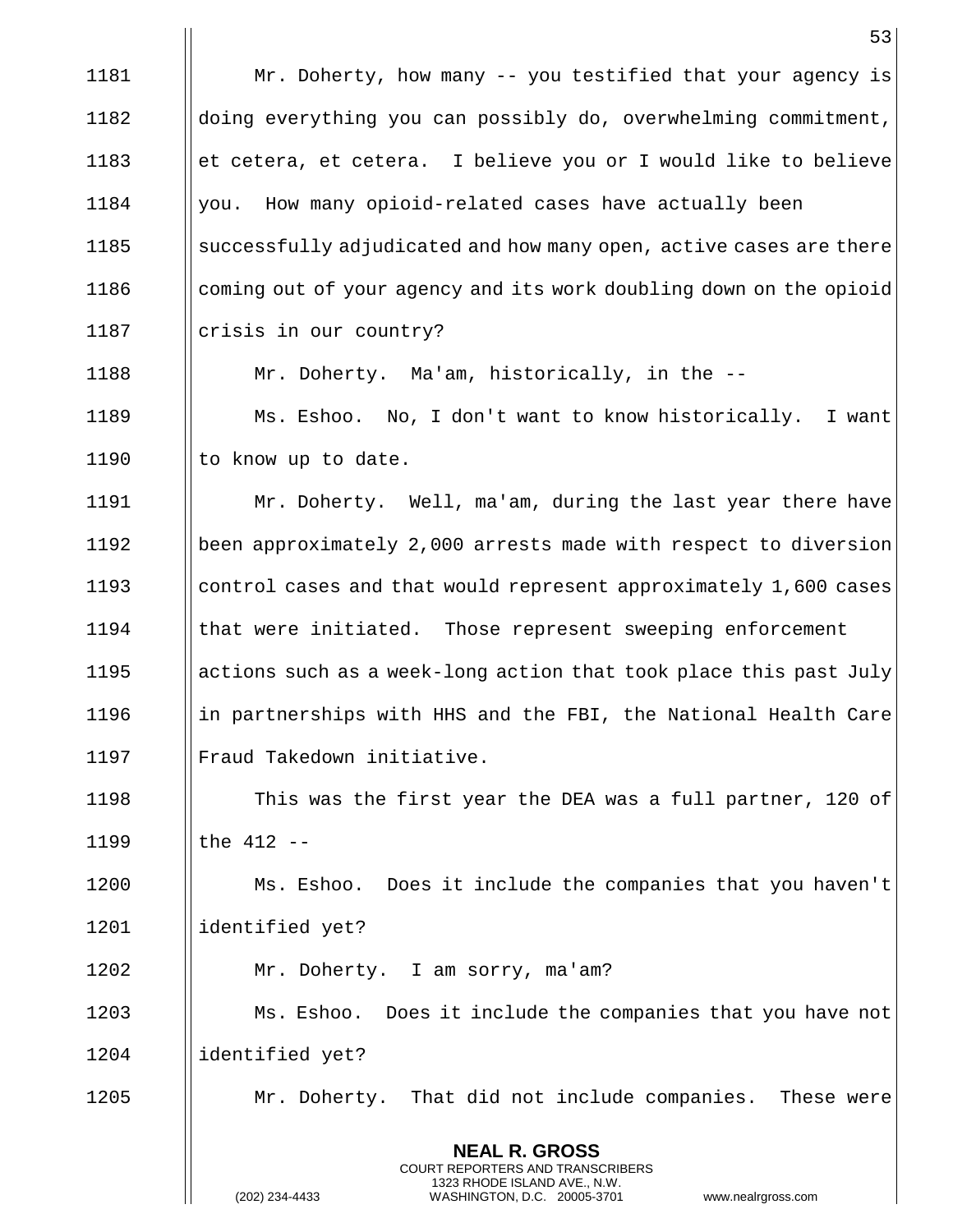1206 120 individuals prescribing opioids of which 115 of the 412 were 1207 medical professionals.

1208 **Ms. Eshoo.** I am way over my time. Thank you, Mr. Chairman. 1209 | The Chairman. Thank you. We now go to the gentleman from 1210 | Illinois, Mr. Shimkus, for 5 minutes on questions.

1211 | Mr. Shimkus. Thank you, Mr. Chairman. Thanks for the 1212 || hearing. Thank you all for being here.

1213 I am going to shift some of the tone. Just a couple days 1214 **a**  $\parallel$  ago I tweaked my back. I was in pain. When we went through this  $1215$  | process last Congress, I was visited by a lot of patient groups 1216 Who were just concerned that the pendulum would shift. And we 1217 Isse the term chronic pain you know people who have it forever 1218 and I want to make sure that we don't lose them in this debate, 1219 | people who wouldn't be able to get out of bed without some 1220 | assistance.

1221 | So I do have a statement for the record, Mr. Chairman, I 1222 Would ask unanimous consent, from the American Physical Therapy  $1223$  | Association addressing this.

1224 | The Chairman. Without objection.

1225 | The information follows:

1226

1227 \*\*\*\*\*\*\*\*\*\*COMMITTEE INSERT 4\*\*\*\*\*\*\*\*\*\*

**NEAL R. GROSS** COURT REPORTERS AND TRANSCRIBERS 1323 RHODE ISLAND AVE., N.W. (202) 234-4433 WASHINGTON, D.C. 20005-3701 www.nealrgross.com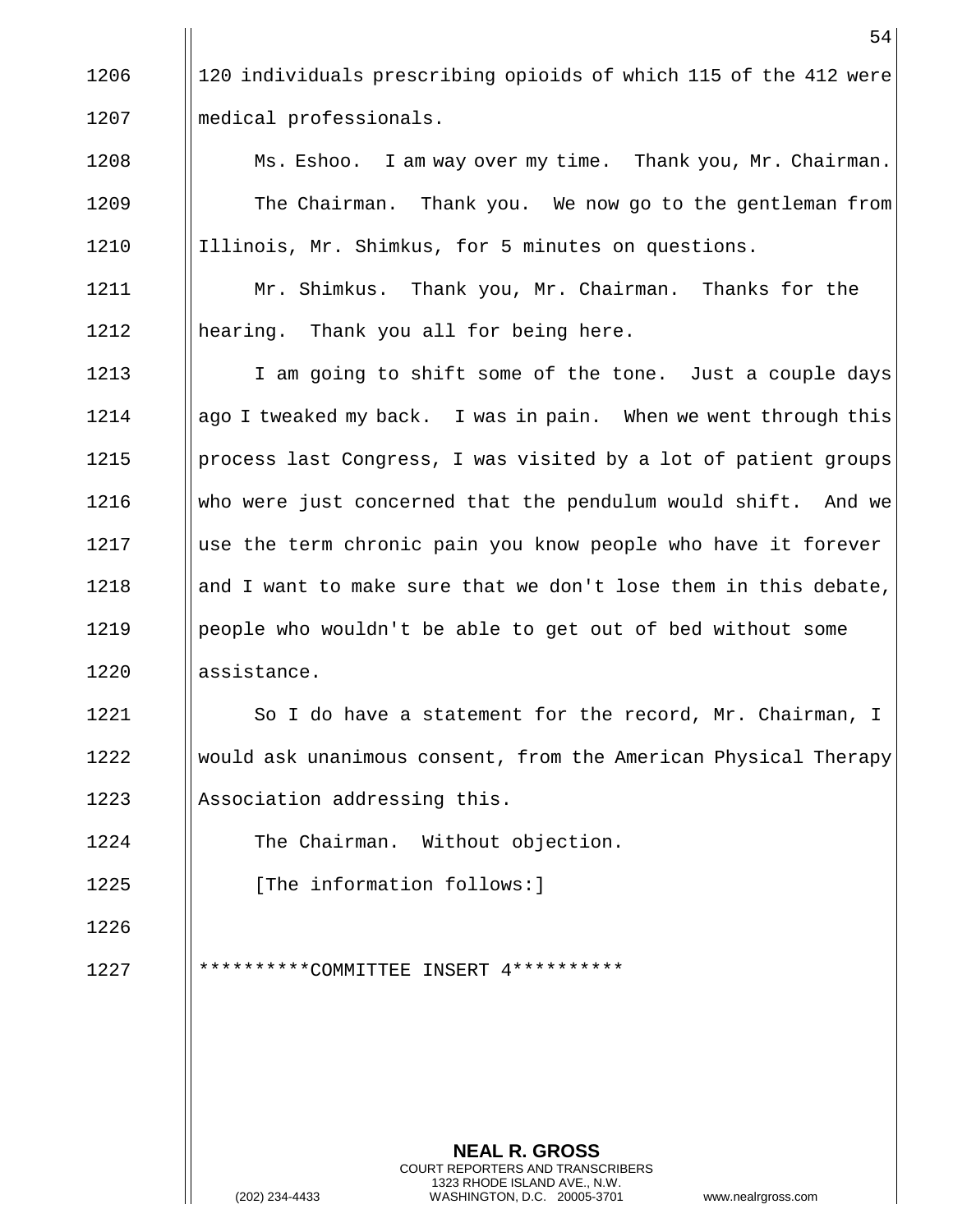1228 | Mr. Shimkus. Because then it goes into my first question **for Dr. McCance-Katz.** In your question and answer and some of  $\parallel$  your comments you talked about all of the components of treatment, which as I am getting more educated in this process it seems to  $\parallel$  me that we are not always considering all of the components, or **Maybe physicians, they may get stovepiped into one delivery** 1234 System. And every patient is different, every pain issue, and  $\parallel$  that is kind of where the physical therapists are saying, hey,  $\parallel$  this should be part of some treatment.

1237 So can you for the sake of all of us kind of talk about the 1238 difference between naltrexone, Suboxone and methadone, just 1239 | briefly?

1240 Dr. McCance-Katz. I will try. Yes, so naltrexone is an 1241 opioid antagonist. What that means is that it will block the 1242 effects of an opiate. So if somebody is opiate-addicted and they 1243 are withdrawn from those opioids and then started on naltrexone  $1244$  || and then they use an opioid again they will not get the effect 1245  $\parallel$  that they were expecting, so it will block them from getting high.  $1246$  || So that is the value of naltrexone. It is often seen as a 1247 medication that gives a person a chance to get back to counseling 1248 because they may relapse while they are in their regular using 1249 Ilenvironments --

1250 Mr. Shimkus. Okay, just pushing you -- Suboxone. 1251 | Dr. McCance-Katz. I am sorry? Oh, you want me to go on. 1252 | Mr. Shimkus. Just pushing you.

> **NEAL R. GROSS** COURT REPORTERS AND TRANSCRIBERS 1323 RHODE ISLAND AVE., N.W.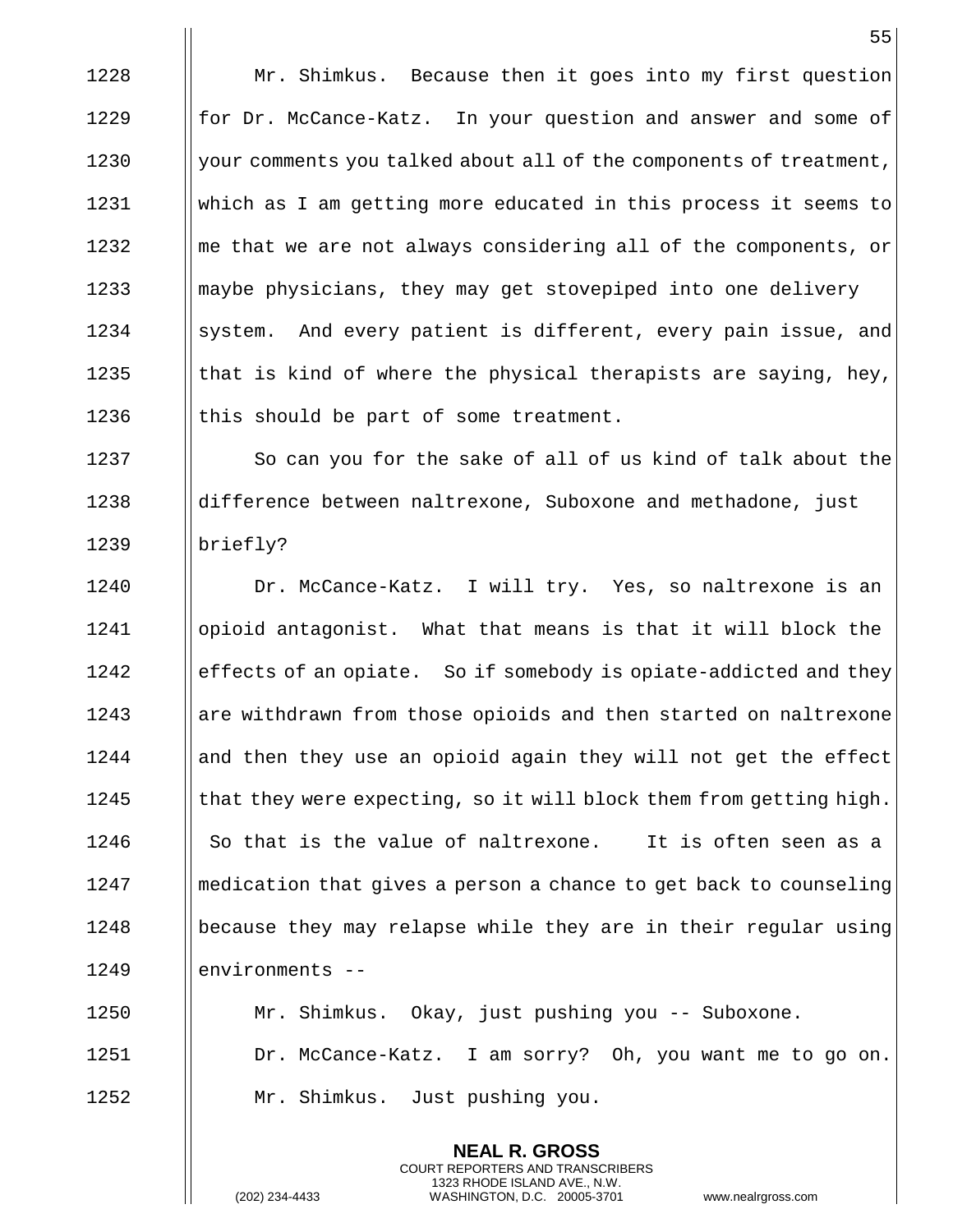56 1253 | Dr. McCance-Katz. Okay, here you go. Suboxone is what we  $1254$  | call an opioid partial agonist, and what that means is that it  $1255$  || has lower abuse liability and has less potency in terms of euphoric  $1256$  || effects --1257 | Mr. Shimkus. Okay, methadone. 1258 | Dr. McCance-Katz. -- than does methadone which is what  $1259$  We call a full agonist and it is a medication that is only available  $1260$  || for the treatment of opioid use disorder through federally 1261 | regulated opioid treatment programs which my agency regulates. 1262 Mr. Shimkus. Okay, let me go to Dr. Schuchat. How does 1263 CDC inform evidence-based best practices? So if you are using 1264 these three different things how do you collect that data? 1265 | Dr. Schuchat. CDC is working to evaluate the 1266 **medication-assisted treatment and counseling efforts that SAMHSA**  $1267$  || has right now, so we actually have a study in the field with these 1268 ||different modalities, look at outcomes --1269 | Mr. Shimkus. So then the information can get out and people 1270 1271 | Dr. Schuchat. Right, so that we can share --1272 | Mr. Shimkus. -- can make better determinations. 1273 | Okay, let me go to Mr. Doherty. This will be a friendly 1274 | question. Category II or III what is the difference? 1275 Mr. Doherty. Schedule? 1276 Mr. Shimkus. Schedule, yes, Schedule II or III on the drug 1277 | listing.

> **NEAL R. GROSS** COURT REPORTERS AND TRANSCRIBERS 1323 RHODE ISLAND AVE., N.W.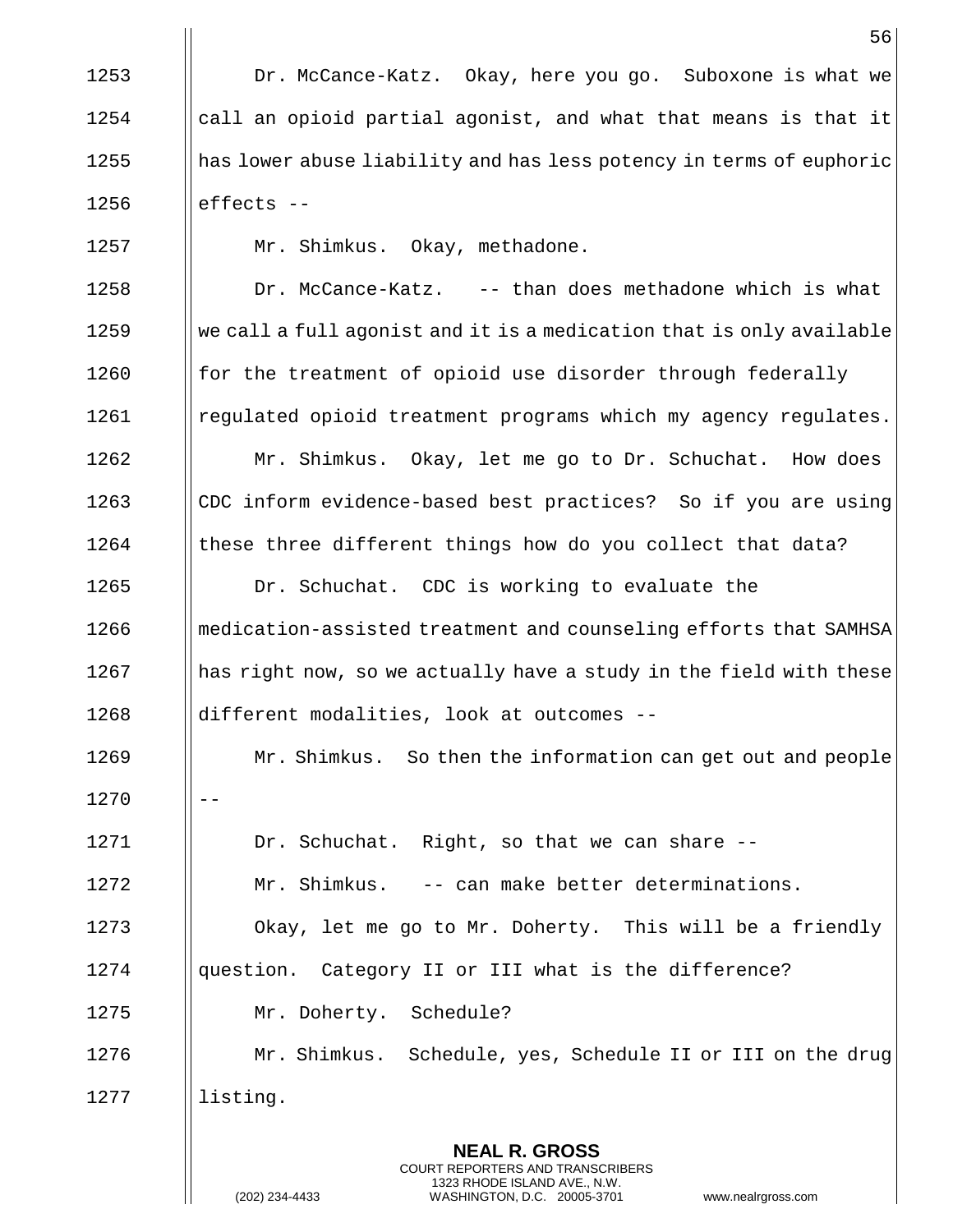|      | 57                                                               |
|------|------------------------------------------------------------------|
| 1278 | Mr. Doherty. Yes, sir. So with respect to Schedule II,           |
| 1279 | for instance, those are controlled prescription pain medications |
| 1280 | in the oxycodone, hydrocodone family and we certainly, they go   |
| 1281 | in a range from III, IV, and so on.                              |
| 1282 | Mr. Shimkus. So what is the difference between a II and          |
| 1283 | a III?                                                           |
| 1284 | Mr. Doherty. The difference is, sir, is that it is more          |
| 1285 | strictly controlled within DEA on the schedule.                  |
| 1286 | Mr. Shimkus.<br>Why?                                             |
| 1287 | Mr. Doherty. Based on the scientific dependency of it too.       |
| 1288 | Mr. Shimkus. Okay, dependency, what else?                        |
| 1289 | Mr. Doherty. Danger for abuse.                                   |
| 1290 | Mr. Shimkus. Danger for abuse.                                   |
| 1291 | Okay, let me go to Dr. Gottlieb, FDA black box labeling.         |
| 1292 | It is my understanding there is no communication based upon      |
| 1293 | Schedule and what might be labeled. Now you see where my whole   |
| 1294 | thrust of these questions is more information, more different    |
| 1295 | practices, and then that would also go to labeling. If DEA says  |
| 1296 | Schedule III is less addictive, shouldn't that maybe be listed   |
| 1297 | on the label?                                                    |
| 1298 | Dr. Gottlieb. I could certainly take it back to the agency.      |
| 1299 | There is labeling language that reflects some of the qualities   |
| 1300 | of the drugs that relate to their abuse potential currently.     |
| 1301 | Mr. Shimkus. Do you agree that there may or, I mean I would      |
| 1302 | hope that we would talk together and that our agencies would     |
|      | <b>NEAL R. GROSS</b>                                             |

COURT REPORTERS AND TRANSCRIBERS 1323 RHODE ISLAND AVE., N.W.

 $\prod_{i=1}^{n}$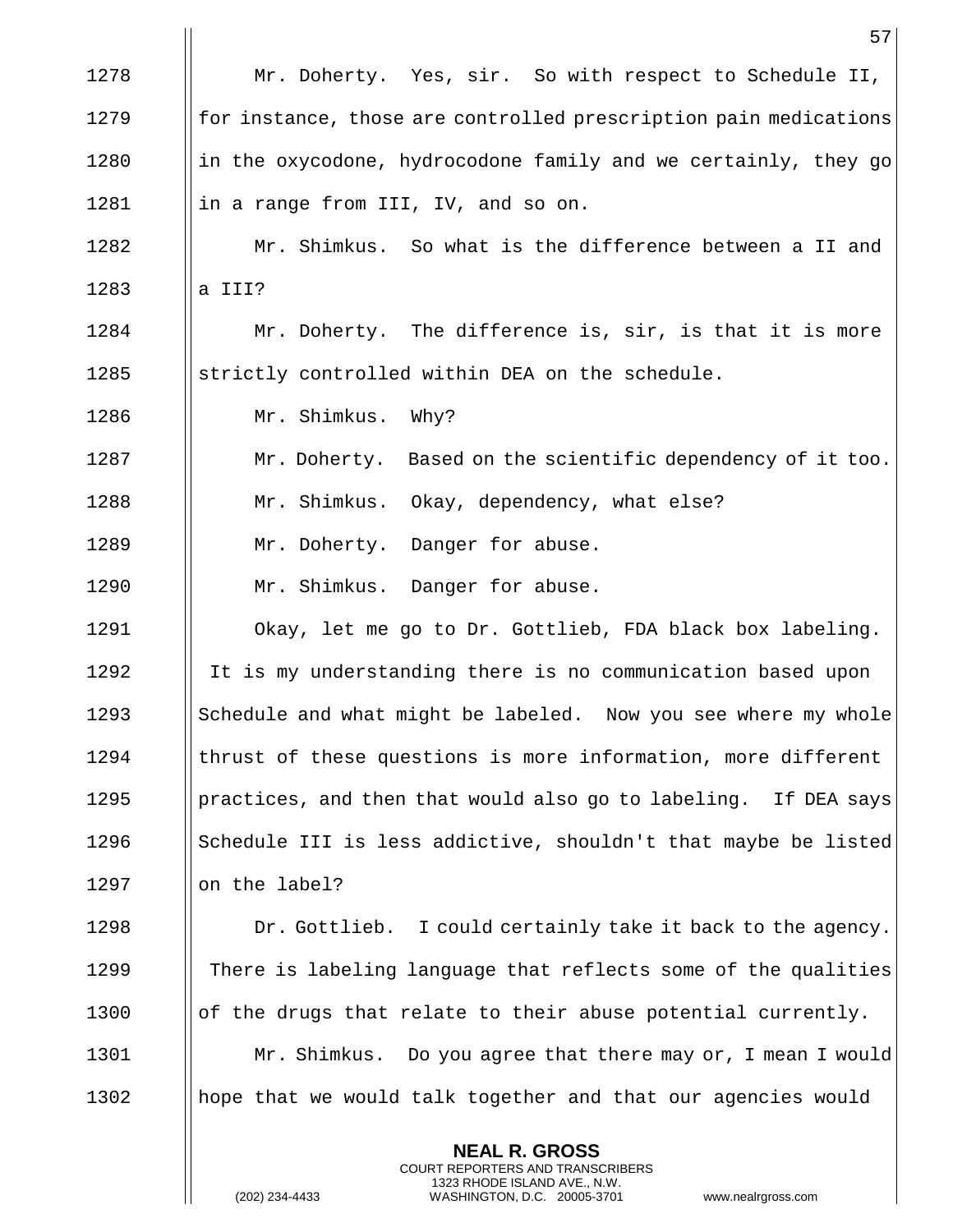1303  $\parallel$  communicate that. That might give the practitioners a little 1304 Ilmore information.

1305 | Mr. Chairman, my time is expired. I yield back.

1306  $\parallel$  The Chairman. I thank the gentleman's comments. It is 1307 | interesting in Oregon, I think through the Oregon Health Plan, 1308  $\parallel$  they actually often give the antidote naloxone with the 1309 | prescription for opioids, which the people in the roundtables 1310 I have been in sends a real signal of seriousness about what people 1311 are being given to take, the opiates, because here is the antidote 1312 | because it may kill you. And they tell me that gets the attention 1313 || of those receiving the prescription.

1314 | With that we will turn to the gentleman from New York, Mr. 1315 | Engel, for 5 minutes for questions.

1316 Mr. Engel. Thank you, Mr. Chairman and Mr. Pallone for 1317 | convening today's hearing.

1318 **The Stude Exerc** in stouched so many people in each of our 1319 districts in so many ways, so I would like to talk about the 1320 Specific challenges in my district facing Westchester County in 1321 | New York and the Bronx in New York City. I represent a large 1322 | portion of Westchester where opioid-related deaths shot up more 1323 **than 200 percent between 2010 and 2015, but that changed in 2016** 1324 When the rate of opioid-related deaths in Westchester fell nearly 1325  $\parallel$  30 percent and evidence suggests this was thanks to the overdose 1326 **I** reversal drug naloxone. Naloxone. That is why I didn't go to 1327 || medical school, law school was easier.

> **NEAL R. GROSS** COURT REPORTERS AND TRANSCRIBERS 1323 RHODE ISLAND AVE., N.W.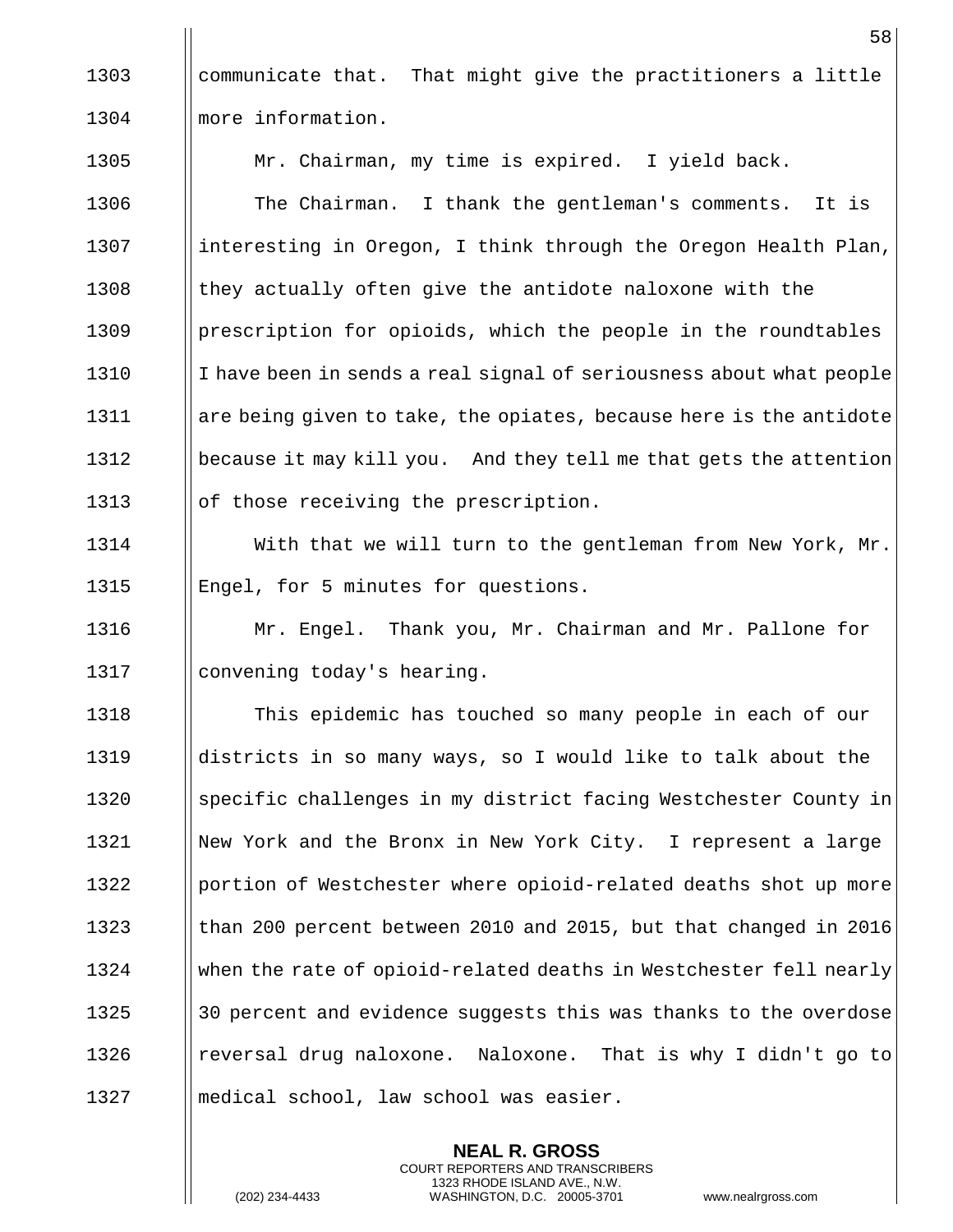**Between 2015 and 2016, Westchester EMS workers and law e** enforcement began using this medication much more frequently **following state and local efforts to make it more accessible and ensure first responders know how to use it, so I believe this**  ||shows what is possible when we afford communities the resources  $\parallel$  they need. So Congress must continue to invest the necessary funds to respond to the opioid epidemic and support proven public 1335 | health approaches spanning the entire spectrum from prevention  $\parallel$  all the way to recovery.

1337 I I am so encouraged to see a devastating trend reversed in 1338 Westchester, but this battle obviously is far from over. 1339 | Naloxone is certainly a lifesaver but it could also be a 1340 Igamechanger, and if we can connect people with treatment after 1341 | they have overdosed we might even save more lives.

1342 | So Dr. McCance-Katz, how are we doing as a country with 1343 **Fame I** respect to connecting Americans with treatment after they have 1344 overdosed and how can Congress help us do even better?

1345 | Dr. McCance-Katz. Yes. Thank you for that question.

**And so we have, SAMHSA has a number of programs that are**  demonstration programs across the country that address issues **around the need for naloxone as an antidote.** Treatment in EDs 1349 and what we are doing in the models that we are working with include 1350 bringing peers, people with lived experience of opiate addiction into the emergency departments so that they can talk with people who have experienced an overdose and provide them some guidance

> **NEAL R. GROSS** COURT REPORTERS AND TRANSCRIBERS 1323 RHODE ISLAND AVE., N.W.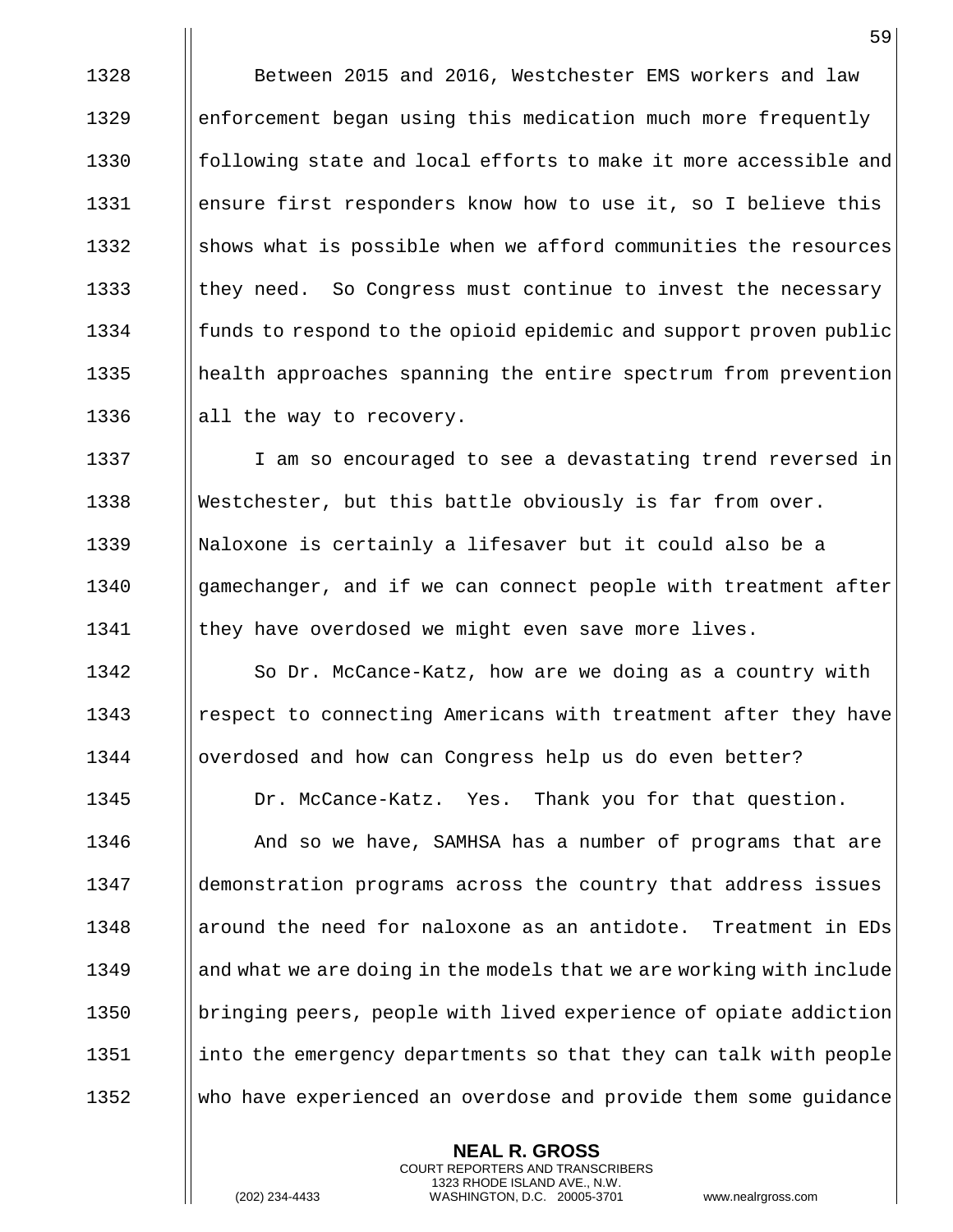1353  $\parallel$  and help and support to get them to treatment. And we are in 1354  $\parallel$  the process of having these programs under -- they are ongoing 1355  $\parallel$  right now and we will be evaluating those programs.

1356 I will tell you though I am from Rhode Island. I come to 1357 federal service having been a practicing physician, a 1358 **paragelerist in Rhode Island, and was involved with the opioid** 1359 epidemic in Rhode Island. And one of the things that we observed 1360 in Rhode Island was that a lot of times when people are reversed 1361 | they are not comfortable, that sometimes they will experience 1362 | | opiate withdrawal when they are given naloxone and they are not 1363 **random** ready. They are not ready to commit to treatment at that time.

**And so what we started doing was getting consent from people**  $\|\$  so that our peers could follow up with them in communities. And  $\Box$  we think this is going to be a key piece of connecting people  $\parallel$  to treatment and we will be expanding those kinds of models at  $\blacksquare$  SAMHSA.

1369 | Mr. Engel. Well, thank you. And let me say the other part 1370  $\|\circ\|$  of my district is the Bronx. We are not seeing, unfortunately, 1371 | the same signs of hope there. More New Yorkers die of overdoses 1372 in the Bronx than in any other city borough last year. Eighty 1373  $\parallel$  five percent of those deaths involved opioids.

**And despite the proximity and attached to each other,**  Westchester and the Bronx have many differences. On average, 1376 I communities in the Bronx have fewer resources, the uninsured rate || is higher, and communities are more diverse. So the disparity

> **NEAL R. GROSS** COURT REPORTERS AND TRANSCRIBERS 1323 RHODE ISLAND AVE., N.W.

(202) 234-4433 WASHINGTON, D.C. 20005-3701 www.nealrgross.com

60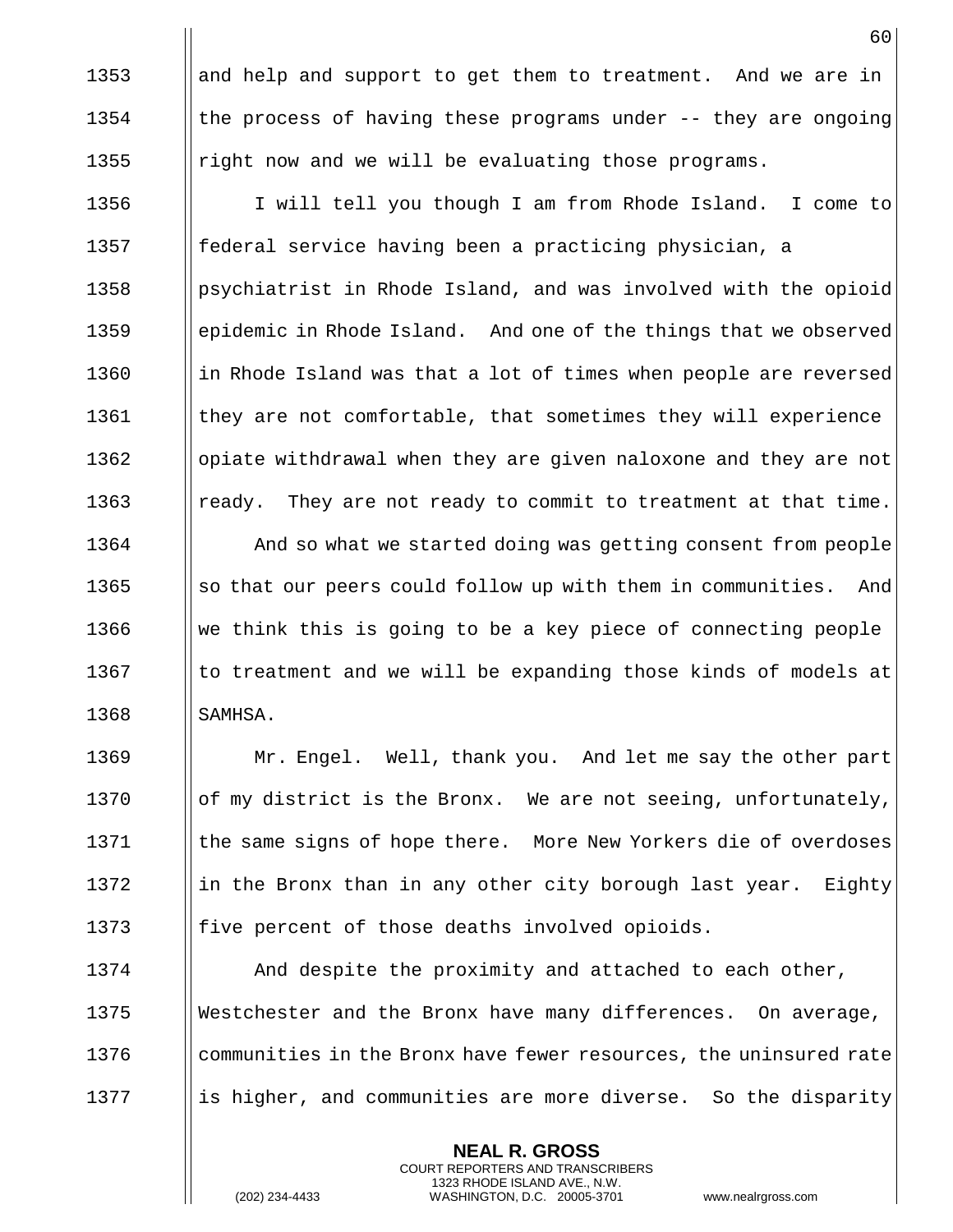$\parallel$  that we are seeing and the trajectory of these counties' opioid epidemics is also an economic disparity and a racial disparity.  $\parallel$  So the consequences of this disparity are really heartbreaking. 1381 | Your ZIP Code should not determine your health or what you get  $\parallel$  to make you better. We need to do better.

1383 So on the basis of that statement, let me ask Dr. Schuchat **and Dr. McCance-Katz again, how can Congress address these**  $\Box$  disparities and ensure that every person regardless of sex, race,  $\parallel$  location, or income has the same ability to get treatment?

1387 | Dr. McCance-Katz. I will just say SAMHSA has an Office for 1388 Behavioral Health Equity. We are very involved in monitoring 1389 those kinds of issues and we work very hard to provide guidance 1390 I to states and communities on culturally appropriate, culturally 1391 Sensitive interventions, and we will be continuing that work. 1392 Mr. Engel. Dr. Schuchat?

1393 **Dr. Schuchat.** Yes. And one of the things CDC was able to 1394 | do with the increased funding this past year was strengthen the 1395 Supermic surveillance goal from 12 states to 32. And what that 1396 || has allowed is better data on where the problems are, hotspots 1397 | or inequities can be followed up and so you can get more resources. 1398 Even the naloxone distribution can be targeted to where the 1399  $\parallel$  overdoses are highest and expanding services into those areas. 1400 I I know in the New York area, in New York City area that has 1401 been done, trying to figure out where the need is and get the

> **NEAL R. GROSS** COURT REPORTERS AND TRANSCRIBERS 1323 RHODE ISLAND AVE., N.W.

 $1402$  | clinical services closer to those hotspots.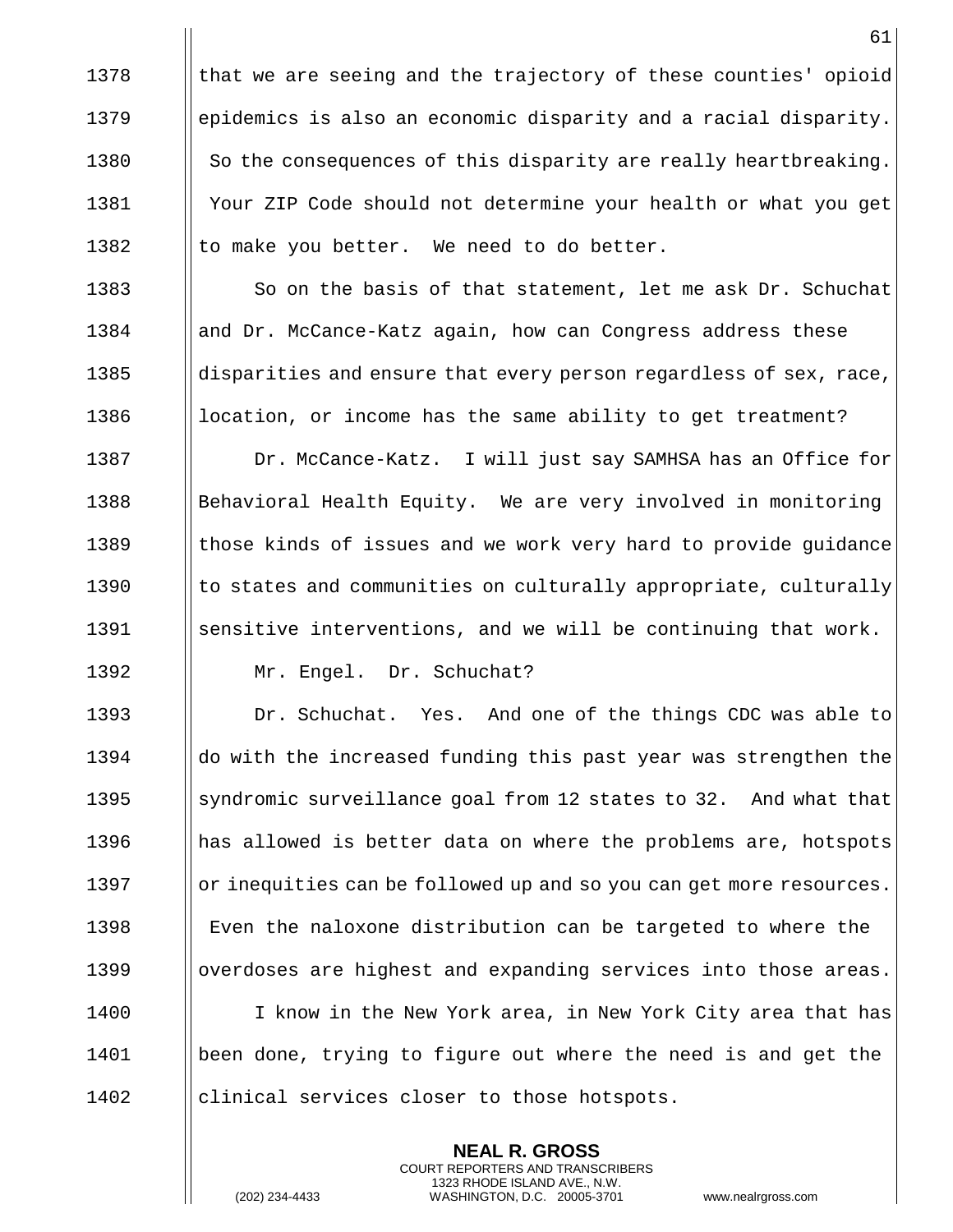|      | 62                                                             |
|------|----------------------------------------------------------------|
| 1403 | Mr. Engel. Thank you both. Thank you, Mr. Chairman.            |
| 1404 | The Chairman. Thank you, Mr. Engel. We will now go to the      |
| 1405 | chairman of the Subcommittee on Health, the doctor from Texas, |
| 1406 | Dr. Burgess.                                                   |
| 1407 | Mr. Burgess. Thank you, Mr. Chairman, and thanks for           |
| 1408 | holding this hearing. First off, I am going to ask unanimous   |
| 1409 | consent to my opening statement being made part of the record. |
| 1410 | The Chairman. Without objection.                               |
| 1411 | [The information follows:]                                     |
| 1412 |                                                                |
| 1413 | **********COMMITTEE<br>5**********<br>TNSERT                   |
|      |                                                                |

 $\mathbf{I}$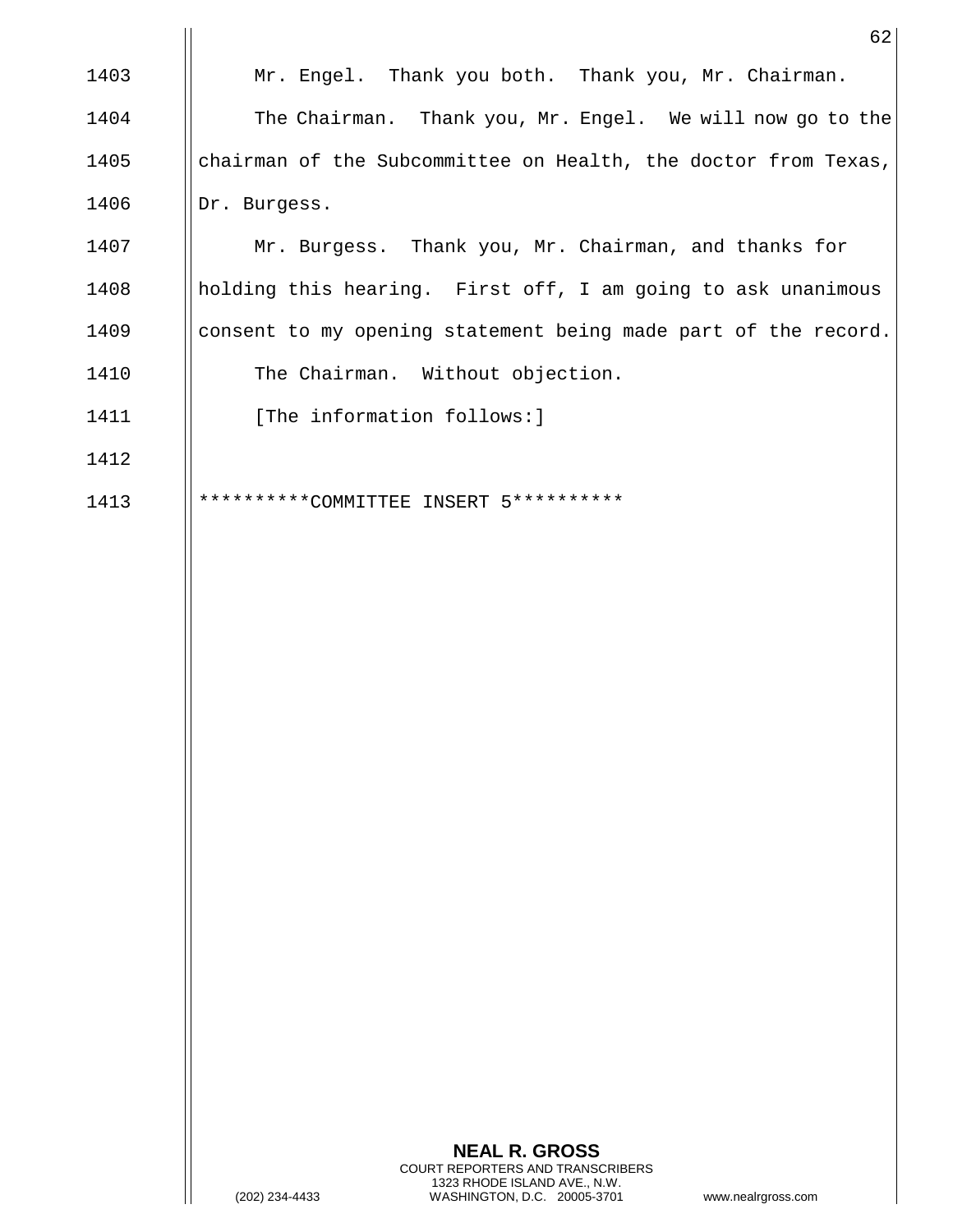1414 **Mr. Burgess.** And I will point out that your attention to 1415  $\parallel$  this issue has been important. At the subcommittee level as you 1416 **know we heard from over 50 members, not just from on the committee** 1417 | but throughout the Congress, 50 members. We held a Members' Day 1418 | on problems that people were having with opiate abuse back in  $1419$  | their districts and we did hear that it literally touches every 1420 | part of the country.

1421 | I am going to ask questions of the doctors on the panel. 1422 I I have been on this committee long enough to remember when we 1423 had a hearing on the underprescribing of pain medicine in 2005, 1424  $\parallel$  so just for those of you who are still in practice, what is a 1425  $\parallel$  doctor to do? You have a patient that has a condition that is 1426 Ipainful and you want to alleviate that suffering. How do you 1427 Inow approach that? Are you not going to use an opiate where you 1428 **marge 1428** might have otherwise thought it was appropriate?

**Dr.** Gottlieb, you referenced that it is going to cause us  $\parallel$  to think in some uncomfortable ways because we have run out of reasonable options. So starting with you I would just like to  $\parallel$  go down the panel and hear from you.

**Dr. Gottlieb.** Thank you for the question, Congressman. There is a role for these medications in medical practice and  $\parallel$  there is patients who have acute pain conditions where these **medications can be effective.** There are some patients with  $\Box$  chronic conditions like metastatic cancer pain that are going  $\parallel$  to require long-term treatment with opioids. But I do think that

> **NEAL R. GROSS** COURT REPORTERS AND TRANSCRIBERS 1323 RHODE ISLAND AVE., N.W.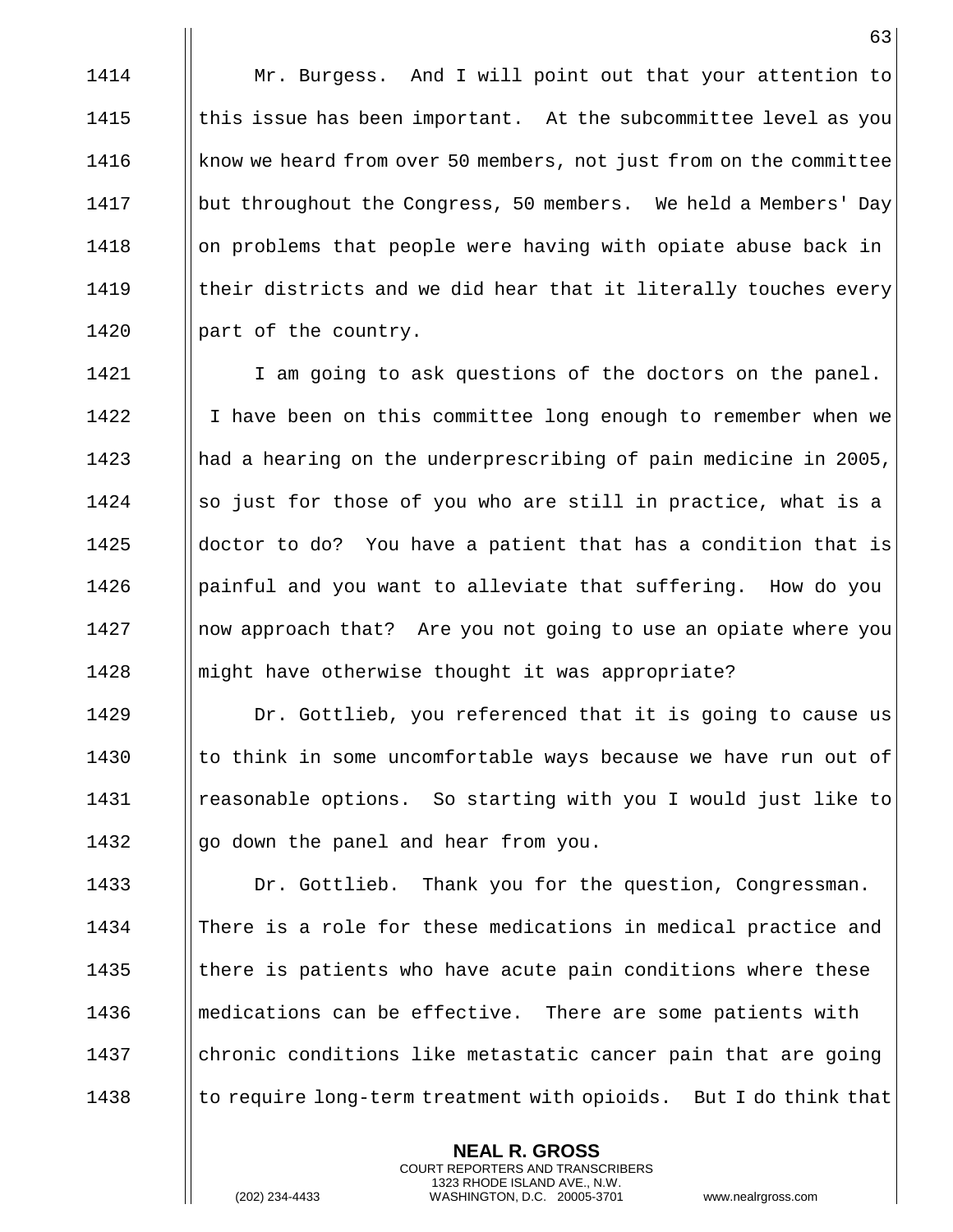1439  $\parallel$  there was a generation of physicians trained, and I think it was 1440 **m** my generation of physicians trained, to make more indiscriminate 1441 | use of these drugs than we should have. I remember when I 1442 was practicing in the hospital as a resident and that is not too 1443 **long ago, every patient had a standing order for Percocet.** Every 1444 | 6 hours a patient had a standing order for two tabs of Percocet 1445  $\parallel$  that could be prescribed at the nurse's discretion, almost every 1446 **patient.** That wasn't good medical practice we now know. That 1447 Sensitized a lot of patients who were hospitalized for 5 or 6 1448 days to round-the-clock immediate release formulations of opioids 1449 | and some of those patients left the hospital addicted.

**So I** think we need to rethink how we use these drugs and  $\parallel$  I think we are in the process of doing that. But that is going || to also require to reeducate a generation of physicians and that  $\parallel$  is what we are doing.

 Mr. Burgess. Since you brought up your residency I will  $\parallel$  bring up mine. My generation of doctors was able to put a refill || on a prescription that we sent home with the patient and somewhere 1457 along the line that ended. Now I realize those are state laws,  $\parallel$  but the inability to refill a prescription, and really this is **for any of you, the inability to refill a prescription without**  || going back and seeing the doctor and having that face-to-face encounter, I mean it seems to me that human behavior might dictate  $\parallel$  that a doctor would -- I don't want to get calls for a refill  $\Box$  on a pain medicine so I will write it for twice the amount that

> **NEAL R. GROSS** COURT REPORTERS AND TRANSCRIBERS 1323 RHODE ISLAND AVE., N.W.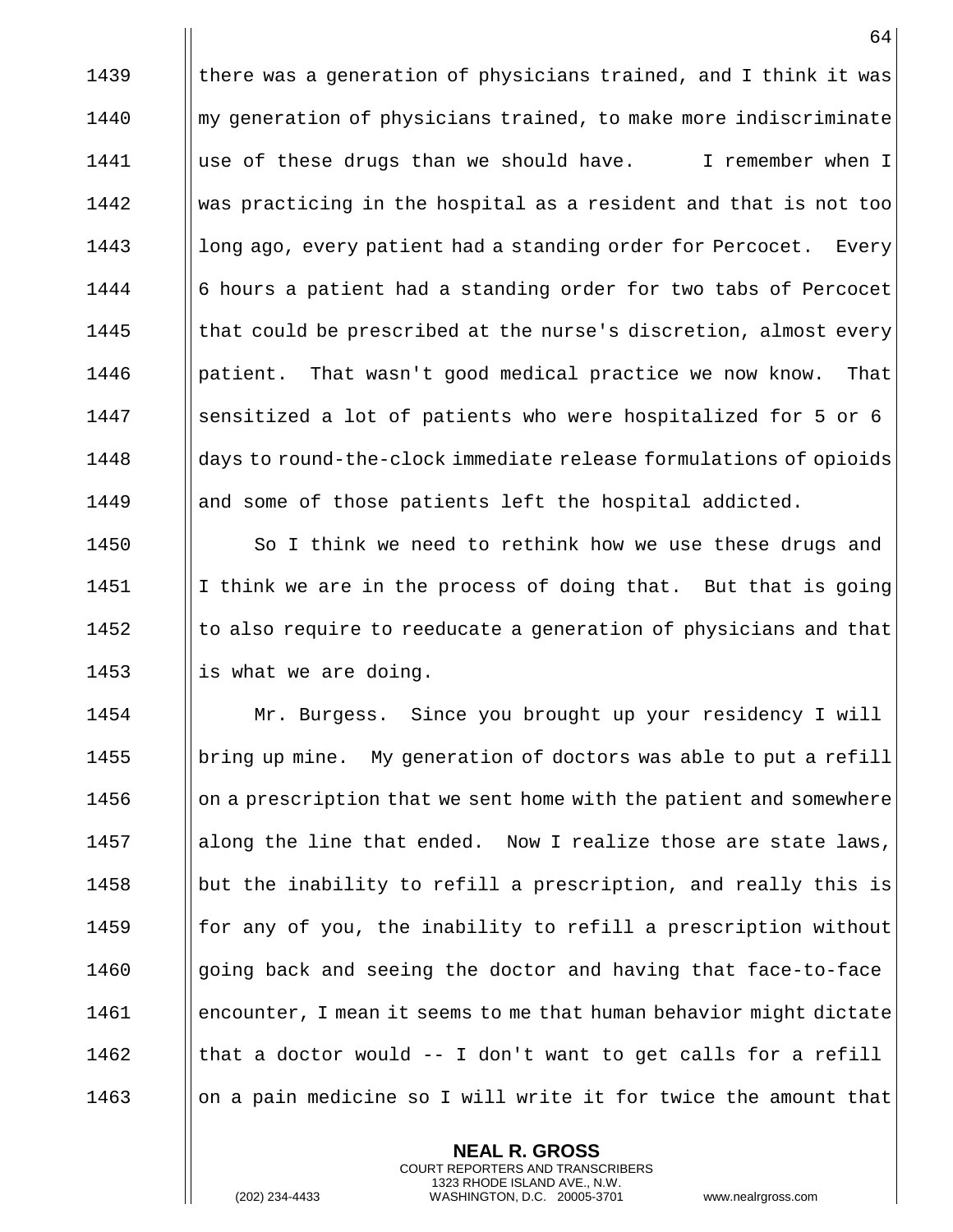1464  $\parallel$  I used to write it for. Does that happen? 1465 | Dr. Gottlieb. Look, I will defer to my colleagues who have 1466 **more substantive data on these issues.** But when we look at the

 epidemiology we see too many 30-day prescriptions being written  $\parallel$  for indications for which, you know, the proper course would be a 4- or 5-day prescription. You have dental procedures, minor 1470 Surgical procedures, so we do see that happening.

**And to the extent that we believe that addiction correlates** 1472 With exposure, and one of the keys to solving the new addiction 1473 Icrisis is to reduce overall exposure to opioid drugs, you would want to encourage approaches that make it easier if not try to || create more direct incentives to prescribe shorter duration uses. That includes packaging. It includes proper education. These || are things we are looking at doing.

 Mr. Burgess. Sure. I am going to have to jump ahead so 1479 I I am going to ask all of you to respond to that question in writing  $\parallel$  to me if you would, because I do need to ask Mr. Doherty a question  $\parallel$  on -- you used a term that I was not familiar with, the CPOT;

1482  $\parallel$  is that right?

1483 | Mr. Doherty. That is correct, sir.

1484 | Mr. Burgess. And that stood for?

1485 **Mr. Doherty.** CPOT stands for Consolidated Priority 1486 | Organization Target, and it is a Department of Justice term 1487 and designated for our most prolific trafficking organizations in  $1488$  || the world.

> **NEAL R. GROSS** COURT REPORTERS AND TRANSCRIBERS 1323 RHODE ISLAND AVE., N.W.

(202) 234-4433 WASHINGTON, D.C. 20005-3701 www.nealrgross.com

65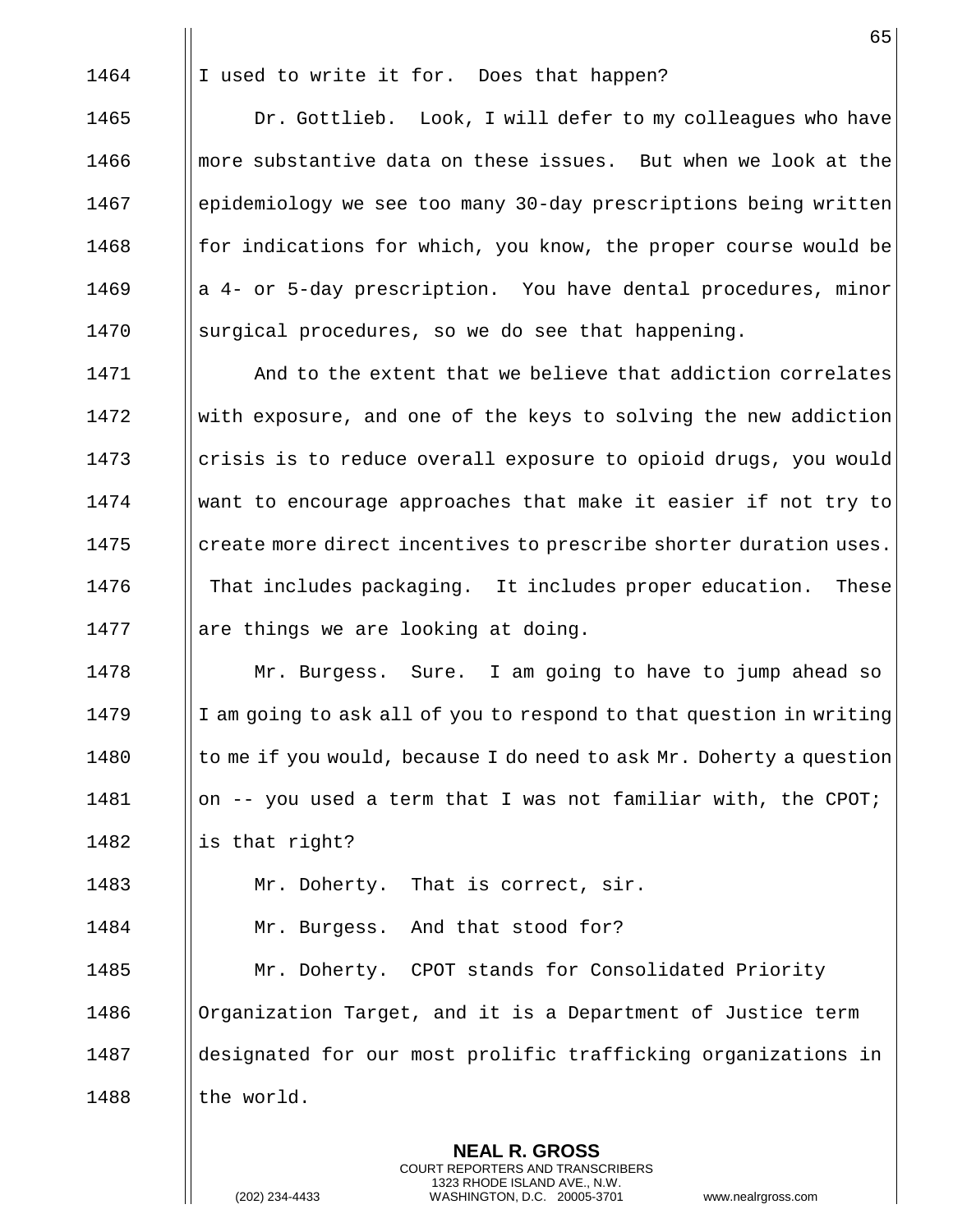66 1489 **Mr. Burgess.** And what legal tools do you have? When you 1490 **a** arrest a CPOT and bring a successful prosecution what are you 1491 charging them with, just the drug laws or are you able to charge 1492  $\parallel$  them with injury to a person or murder? 1493 **Mr. Doherty.** Well, with respect to your question, sir, and  $1494$  | thank you, the CPOT designation is typically affiliated with 1495 | organizations, mainly international organizations, our large 1496  $\parallel$  target list in China, our target list in Mexico. So to point 1497 | out the press release last week of the two Chinese nationals that 1498 | I mentioned in my opening statement --1499 | Mr. Burgess. Right. 1500 Mr. Doherty. -- these individuals are prolific in nature 1501 shipping massive amounts of fentanyl to our country. 1502 | Mr. Burgess. So if you are successful in prosecuting them, 1503 what statute are they prosecuted under? 1504 **Mr.** Doherty. Sir, they would be prosecuted under a variety 1505 | of violations, importation. 1506 | Mr. Burgess. So how long do they go away for? 1507 | Mr. Doherty. Sir, I can't comment on that particular case. 1508 Mr. Burgess. But in general what would the sentencing 1509 || quidelines be? 1510 Mr. Doherty. Generally speaking, if we were to go after 1511 || a CPOT and either arrest him in the United States or have him 1512 extradited, potentially, hypothetically he could stand RICO 1513 | charges. He could stand murder charges. He could stand money

> **NEAL R. GROSS** COURT REPORTERS AND TRANSCRIBERS 1323 RHODE ISLAND AVE., N.W.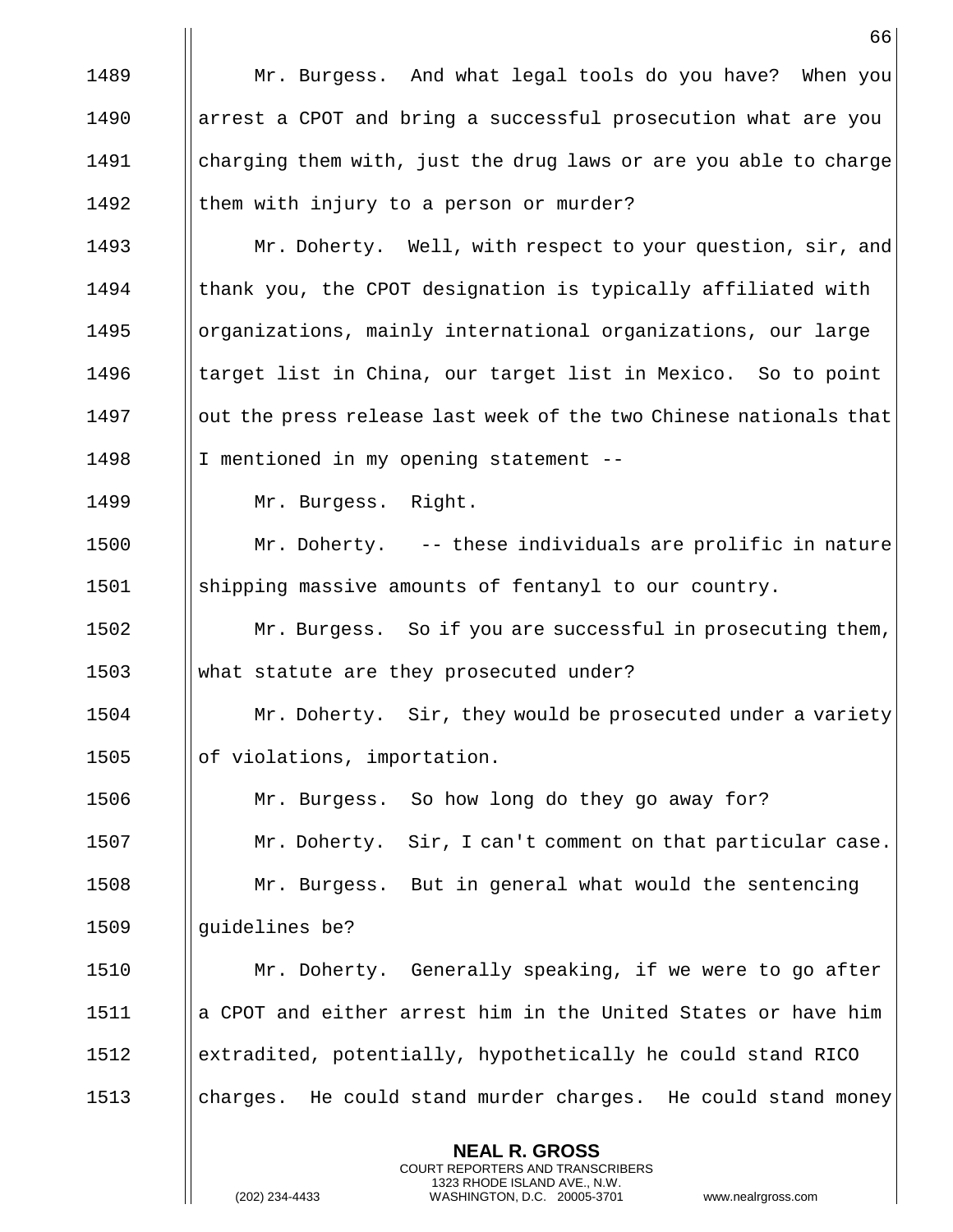|      | 67                                                                 |
|------|--------------------------------------------------------------------|
| 1514 | laundering charges. He could stand wire fraud charges.<br>So       |
| 1515 | really --                                                          |
| 1516 | Mr. Burgess. Is it theoretically possible to bring murder          |
| 1517 | charges against someone in that situation?                         |
| 1518 | Mr. Doherty. If we can definitely prove, and again I realize       |
| 1519 | this is a hypothetical situation.                                  |
| 1520 | Mr. Burgess. Sure.                                                 |
| 1521 | Mr. Doherty. If we can definitively prove that either he           |
| 1522 | was directly involved, he or she was directly involved in murder   |
| 1523 | or supplied fentanyl to individuals in this country that overdosed |
| 1524 | and died, we would definitely, unequivocally, bring murder         |
| 1525 | charges, death resulting charges on these individuals.             |
| 1526 | Mr. Burgess. And I would make that widely known and                |
| 1527 | dispersed. Thank you, Mr. Chairman. Thank you, sir.                |
| 1528 | The Chairman. Thank you, Mr. Chairman. And one of those            |
| 1529 | folks, an Oregonian overdosed related to that case where the       |
| 1530 | indictments came down, so it is personal to our state. We will     |
| 1531 | go now to the gentleman from Texas, Mr. Green, for 5 minutes.      |
| 1532 | Thank you, Mr. Chairman and our ranking member<br>Mr. Green.       |
| 1533 | for this really important hearing today. The 21st Century Cures    |
| 1534 | Act contained a billion dollars to fight the opioid epidemic.      |
| 1535 | This is substantial but certainly not enough to win the fight.     |
| 1536 | Dr. Schuchat, can you talk about how this funding is being         |
| 1537 | used on the ground?                                                |
| 1538 | Dr. Schuchat. Well, the 21st Century Cures Act didn't              |
|      | <b>NEAL R. GROSS</b>                                               |

COURT REPORTERS AND TRANSCRIBERS 1323 RHODE ISLAND AVE., N.W.

 $\prod_{i=1}^{n}$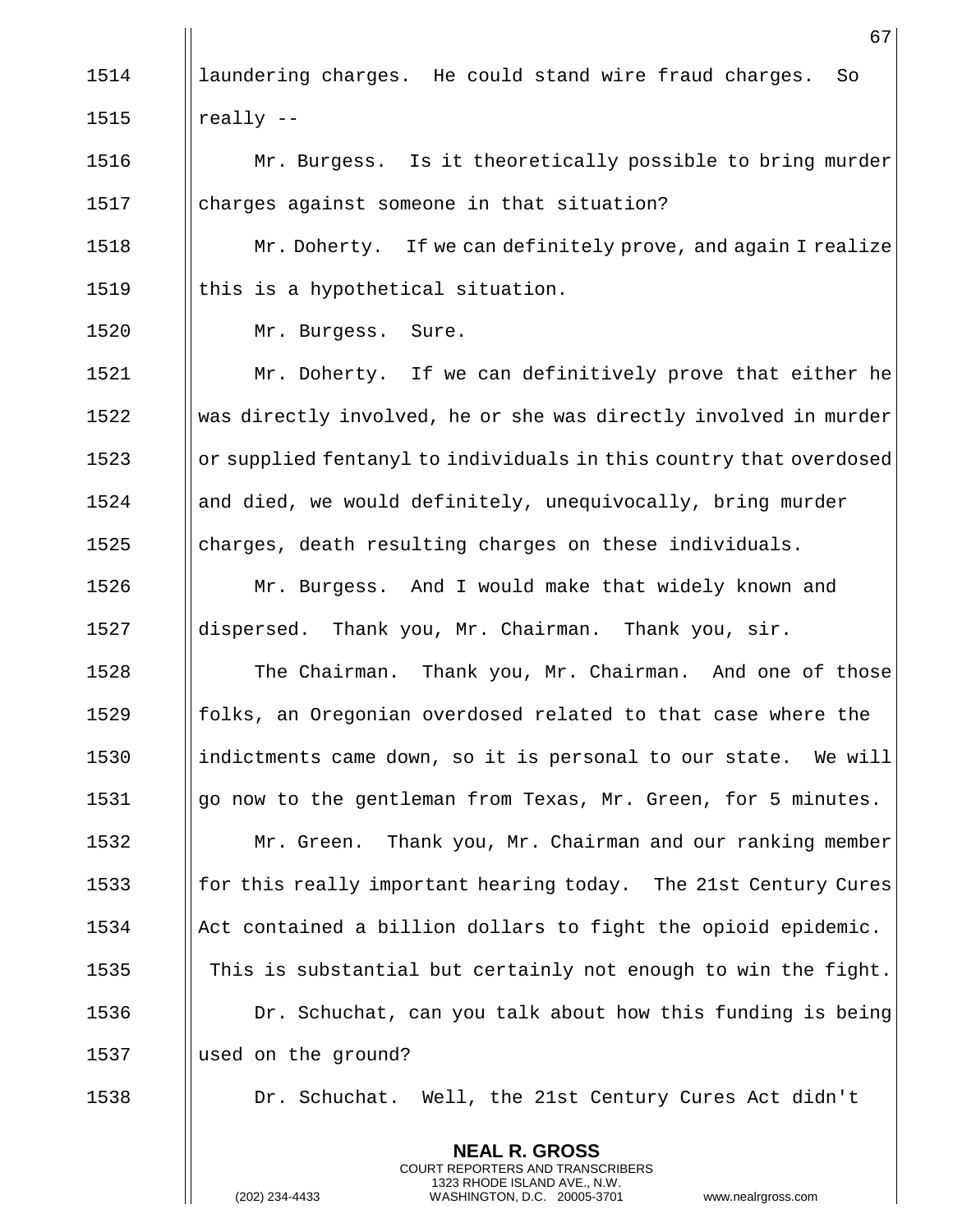$\parallel$  actually provide funding to the CDC, so I probably want to let my colleagues talk about that. The committee in last year's 2017 appropriation did give, separately give CDC a \$50 million increase which has been incredibly helpful in our reaching out to more 1543 States to speed up the timing of the quality data that helps them | know what they are doing and to increase the consumer awareness 1545 With the communication effort.

1546 **But I** should probably let my colleagues talk about the 1547 | funding.

 Mr. Green. Whichever has the information, I was wondering 1549 What the outreach was. You know, it is relatively soon for even  $\parallel$  though the bill was passed, but what are we seeing changed now because of that?

 Dr. McCance-Katz. Yes. So SAMHSA is responsible for the  $\parallel$  State Targeted Response. This is the 500 million a year for each || of 2 years. The first year was allocated to the states. We have 1555 been working with the states on developing their plans based on their assessments of their communities and their needs related  $\|\cdot\|$  to prevention, treatment, and recovery services.

 We review those. We make sure that evidence-based practices are being used and then the states will procure the services that  $\parallel$  they need to implement those plans and we are at that point right now, sir.

1562 Mr. Green. Okay. I would hope you would continue because, 1563  $\parallel$  you know, we want to see where this -- and you are learning I

> **NEAL R. GROSS** COURT REPORTERS AND TRANSCRIBERS 1323 RHODE ISLAND AVE., N.W.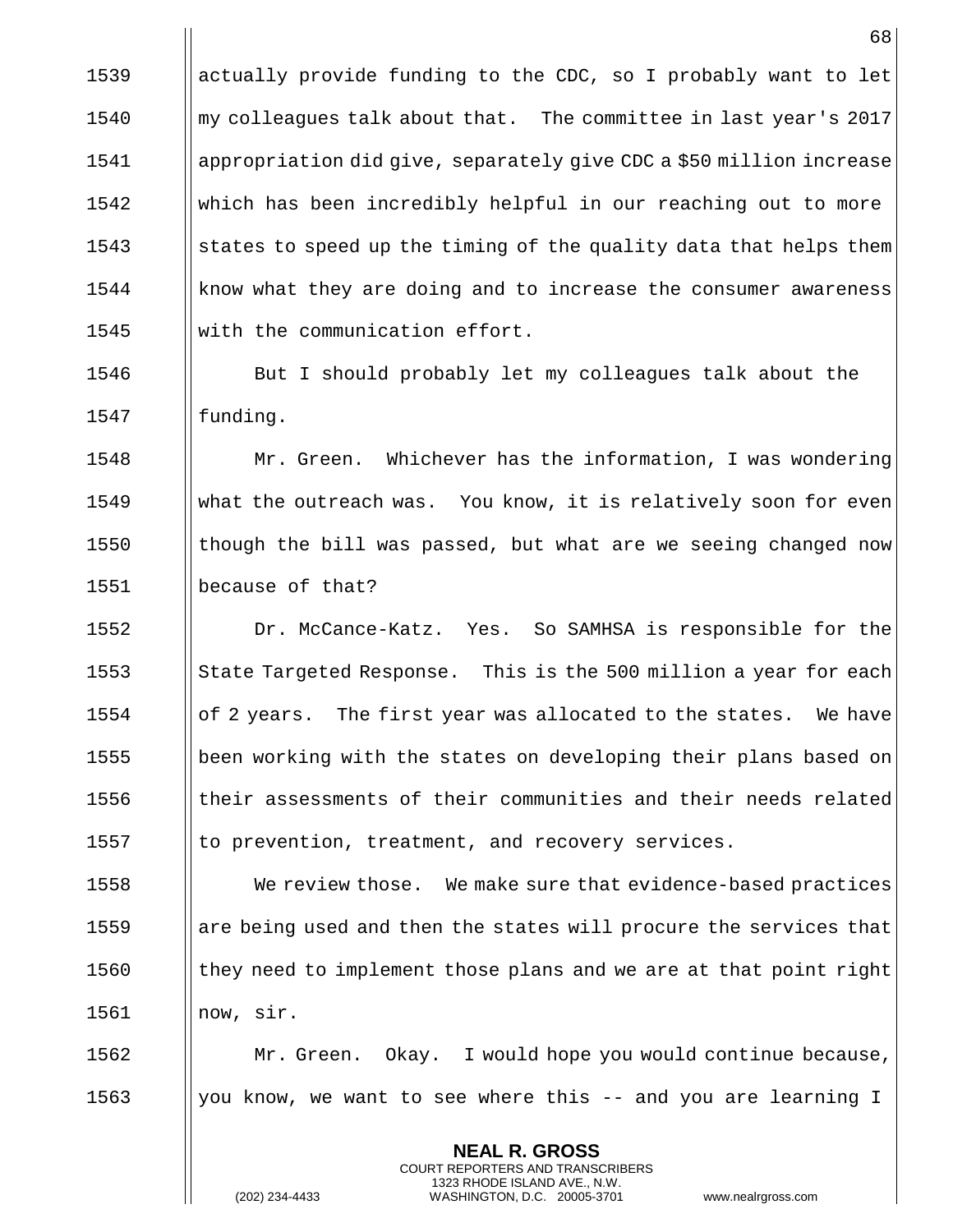$\parallel$  quess from different states on what works and what doesn't. **Dr. McCance-Katz.** Yes. And we would be happy to provide  $\parallel$  additional information as time goes on to this committee. 1567 | Mr. Green. Okay, thank you.

**Dr. Volkow, I understand that NIH is partnering public and**  private stakeholders to accelerate the research in the  $\parallel$  non-opioid, non-addictive therapies. I also understand that Dr. Gottlieb has taken proactive steps to provide information and || to reshape the provider behaviors as it relates to prescribing || practices for opioid.

**This panel would be the experts who are actively engaged**  in fighting the public health battle, so I want to ask you what 1576 I I believe is a key question on the strategy going forward. How  $\parallel$  do we elevate the value and utilization of alternatives of the opioids across the healthcare system? Some alternatives do exist 1579 I today and are we hearing more are in the development?

**But given the rampant rate of prescribing and use of opioids**  how do we change that part of the problem? And that was any -- 1582 | Dr. Volkow. Yes. No, and I think that the point has to  $\parallel$  do with how do you change the practice of clinicians that have been overrelying on the utilization of opiate medications for || a variety of reasons to treat severe pain and become actually  $\parallel$  to treat not so severe pain.

1587  $\Box$  So one of the big challenges is how do you implement the 1588 CDC guidelines, number one. And number two, among one of the

> **NEAL R. GROSS** COURT REPORTERS AND TRANSCRIBERS 1323 RHODE ISLAND AVE., N.W.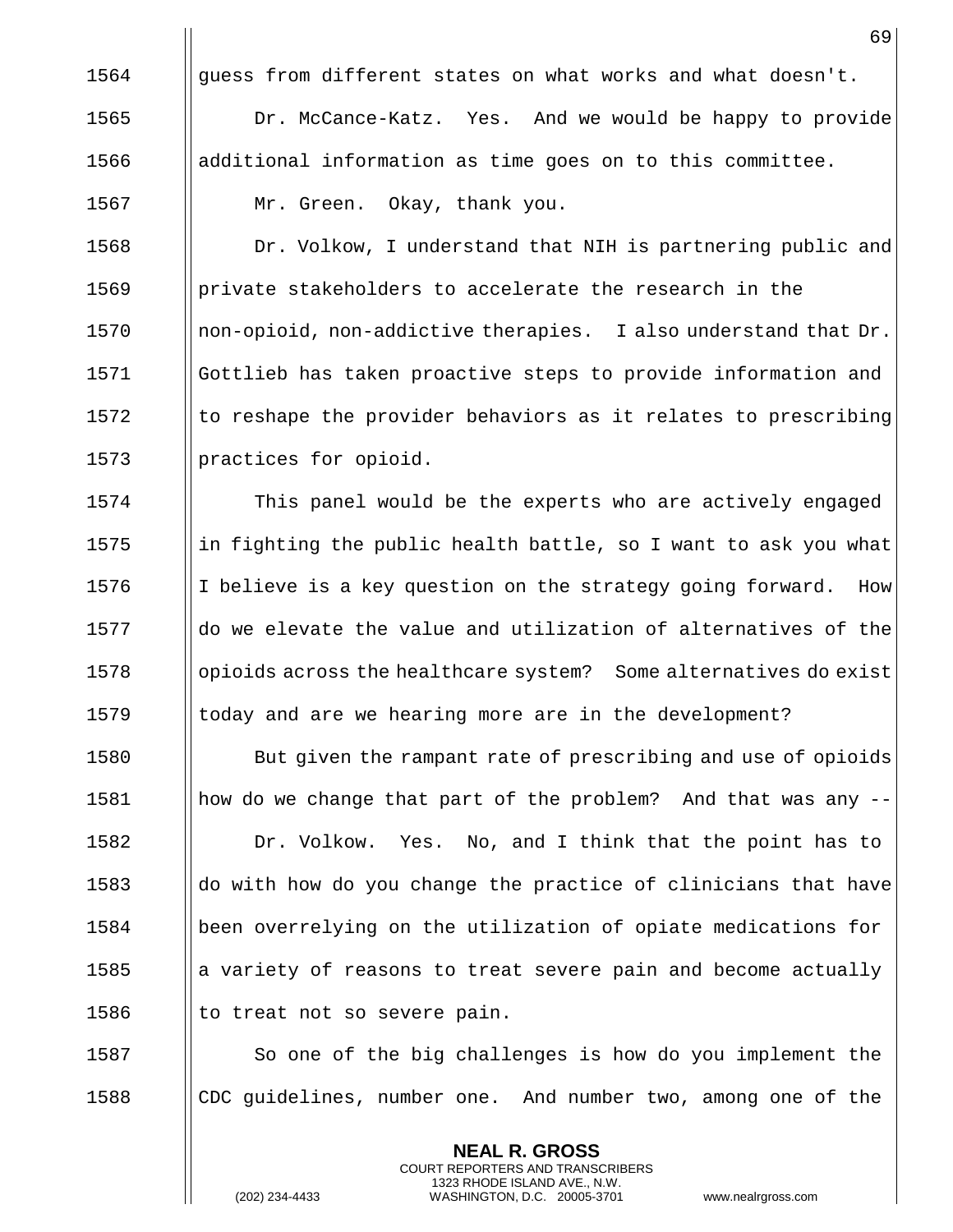$\parallel$  challenges is to ensure that physicians will be reimbursed for **actually following the quidelines.** Because what they recommend  $\|\cdot\|$  is a multi-pronged approach for the management of pain, integrated **I** response that is much more expensive than what it would cost to  $\parallel$  give you an opioid prescription.

1594 | So as we are discussing the notion of changing and educating 1595 **and incurrent** physicians on the use of prescription opioids and 1596 **management of pain, we need to change the structure of** 1597 **I** reimbursement so that the doctors can do the right thing for their 1598 |  $\Box$  | patients and get reimbursed for it.

**Dr.** Gottlieb. I will just, I can pick up just to add that we do see innovations in the pipeline that could provide alternatives to opioids and provide opioids that are harder to manipulate in ways that could help defeat abuse. We see || technologies that where the opioid-like drugs but are biased at | the mu-opioid receptor in ways that might not have the same 1605 addictive potential. We see second and third generation abuse eterrent formulations that are potentially much harder to abuse, | things like prodrugs in development. So there are very 1608 interesting, very promising technologies available that could 1609 | potentially treat chronic and acute pain in ways that don't lead || to the same addiction.

1611 And I would also offer that there is a lot of medical device 1612 alternatives. We have approved about 200 different medical 1613 **devices that have components that treat pain, about ten of those** 

> **NEAL R. GROSS** COURT REPORTERS AND TRANSCRIBERS 1323 RHODE ISLAND AVE., N.W.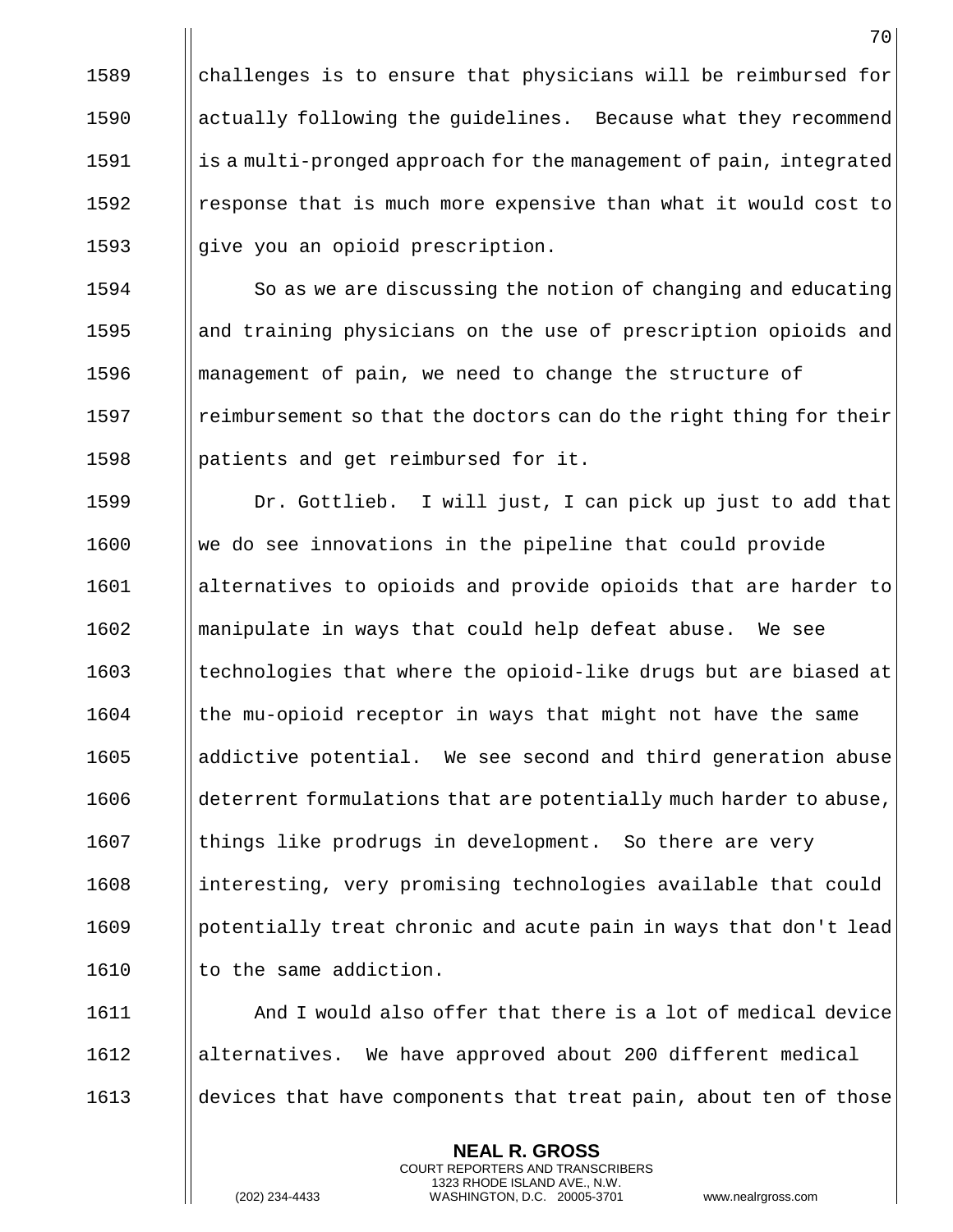**NEAL R. GROSS** || are very novel devices. And so we see a lot of opportunity looking **a** across the continuum of medical devices as well to help address **painful syndromes locally rather than systemically.** 1617 | So there is a lot of opportunity and we have fast tracked Some of these products. These products would be also eligible **for the breakthrough therapy designation that this committee made**  $\parallel$  available to the agency. 1621 | Mr. Green. Thank you, Mr. Chairman. Mr. Burgess. [Presiding.] The gentleman's time has expired. The gentleman yields back. The chair recognizes the **gentlelady from Tennessee, 5 minutes for questions, please.** 1625 | Mrs. Blackburn. Thank you, Mr. Chairman. We appreciate  $\parallel$  that all of you are here. As you have heard from everybody, this || is work we have been working on for years and trying to figure ||out how to best get a handle on this issue and end this epidemic || and it is so important that we hear from you. 1630 | What I want to start with, and this is to each of you on || this panel, are there any existing statutes that prevent your agency, your respective agencies, from effectively responding || to the opioid crisis? Dr. Gottlieb. Well, Congresswoman, we would be delighted  $\parallel$  to work with the committee to look across the range of our  $\parallel$  different authorities and what more we can be doing. The one  $\Box$  that I would just point out in response to your question is where We are trying to take some new steps to think about how we step

> COURT REPORTERS AND TRANSCRIBERS 1323 RHODE ISLAND AVE., N.W.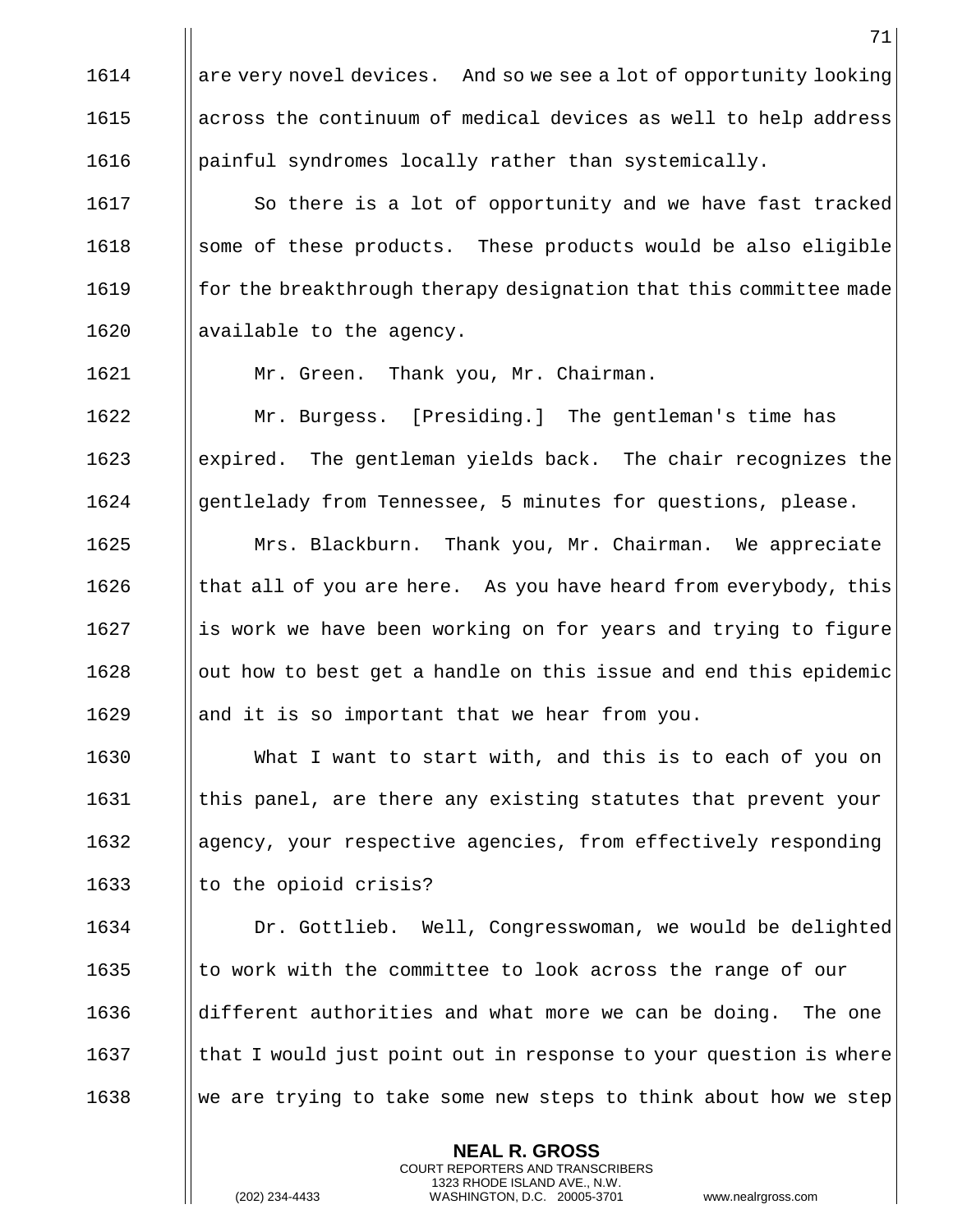|      | 72                                                                |
|------|-------------------------------------------------------------------|
| 1639 | up our oversight in the international mail facilities to target   |
| 1640 | synthetic drugs coming in through the mail. And in this regard    |
| 1641 | we have worked very closely with Customs and Border Patrol, the   |
| 1642 | commissioner there has been a very good colleague to FDA.         |
| 1643 | But there is the potential that we might want to take a look      |
| 1644 | at some point at some of the seizure authority we have --         |
| 1645 | Mrs. Blackburn. Okay.                                             |
| 1646 | Dr. Gottlieb. -- to perhaps make it more efficient to             |
| 1647 | operate inside those IMFs.                                        |
| 1648 | Mrs. Blackburn. Okay, anyone else have any existing statute       |
| 1649 | that is an impediment?                                            |
| 1650 | Mr. Doherty. Ma'am, from DEA's standpoint, and I will             |
| 1651 | address what was recently reported in the media, one of our       |
| 1652 | administrative tools, an immediate suspension order recently came |
| 1653 | under report in the media.                                        |
| 1654 | We would be happy to work with Congress and we look forward       |
| 1655 | to working with Congress with Department of Justice oversight     |
| 1656 | to ensure that from an enforcement, criminal enforcement          |
| 1657 | perspective, a civil sanction perspective, and an administrative  |
| 1658 | perspective, which are all tools that we use to prevent the       |
| 1659 | diversion of illicit pharmaceuticals, we would be more than happy |
| 1660 | to work, as I said, with Congress with Department of Justice      |
| 1661 | oversight to ensure that we have the most updated and applicable  |
| 1662 | tools moving forward to attack the opioid crisis.                 |
| 1663 | Mrs. Blackburn.<br>Okay, anyone else?                             |

**NEAL R. GROSS** COURT REPORTERS AND TRANSCRIBERS 1323 RHODE ISLAND AVE., N.W.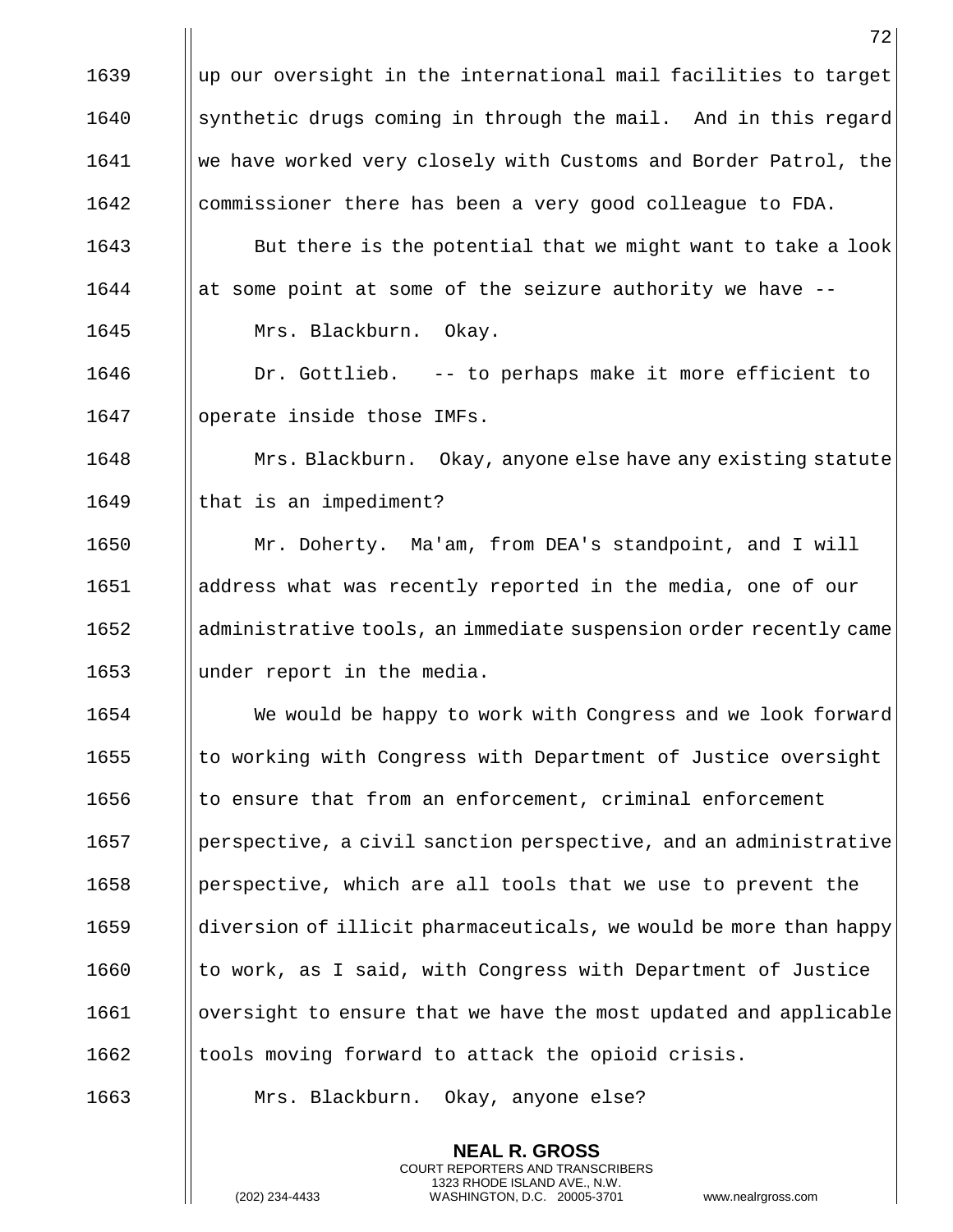1664 | Dr. Volkow. Well, I think that on following my DEA  $\Box$  colleague, I think one of the issues that becomes very important ||on the aspect of research is our ability to work with substances  $\parallel$  that are being abused, illicit substances that are very, very | dangerous. And that is important because if we don't understand 1669 it from microbiological properties we cannot actually develop | treatments. And one of the aspects on it is that because they 1671 are Schedule I substances then it can become very, very difficult  $\parallel$  to actually do research on them.

1673 | So being able to generate the category that allows us to **protect the public from these substances what allows us to do**  Is that research would facilitate our ability to respond to this. **Mrs. Blackburn.** Okay. That is great. And if any of you would like to submit something to us in writing that would be helpful.

 And Dr. McCance-Katz, you mentioned and I will just ask you  $\parallel$  to submit this in writing, you talked about implementation of 21st Century Cures. If you will give us your timeline for where  $\parallel$  you are on that because, and you can just give it to us in writing. Dr. McCance-Katz. I will.

 Mrs. Blackburn. We are all interested in that because that | is getting the money out to our states and that is an imperative  $\blacksquare$  if or us.

 $\parallel$  Mr. Doherty, I am coming back to you on the Ensuring Patient 1688 Access and Effective Drug Enforcement Act. It required, it

> **NEAL R. GROSS** COURT REPORTERS AND TRANSCRIBERS 1323 RHODE ISLAND AVE., N.W.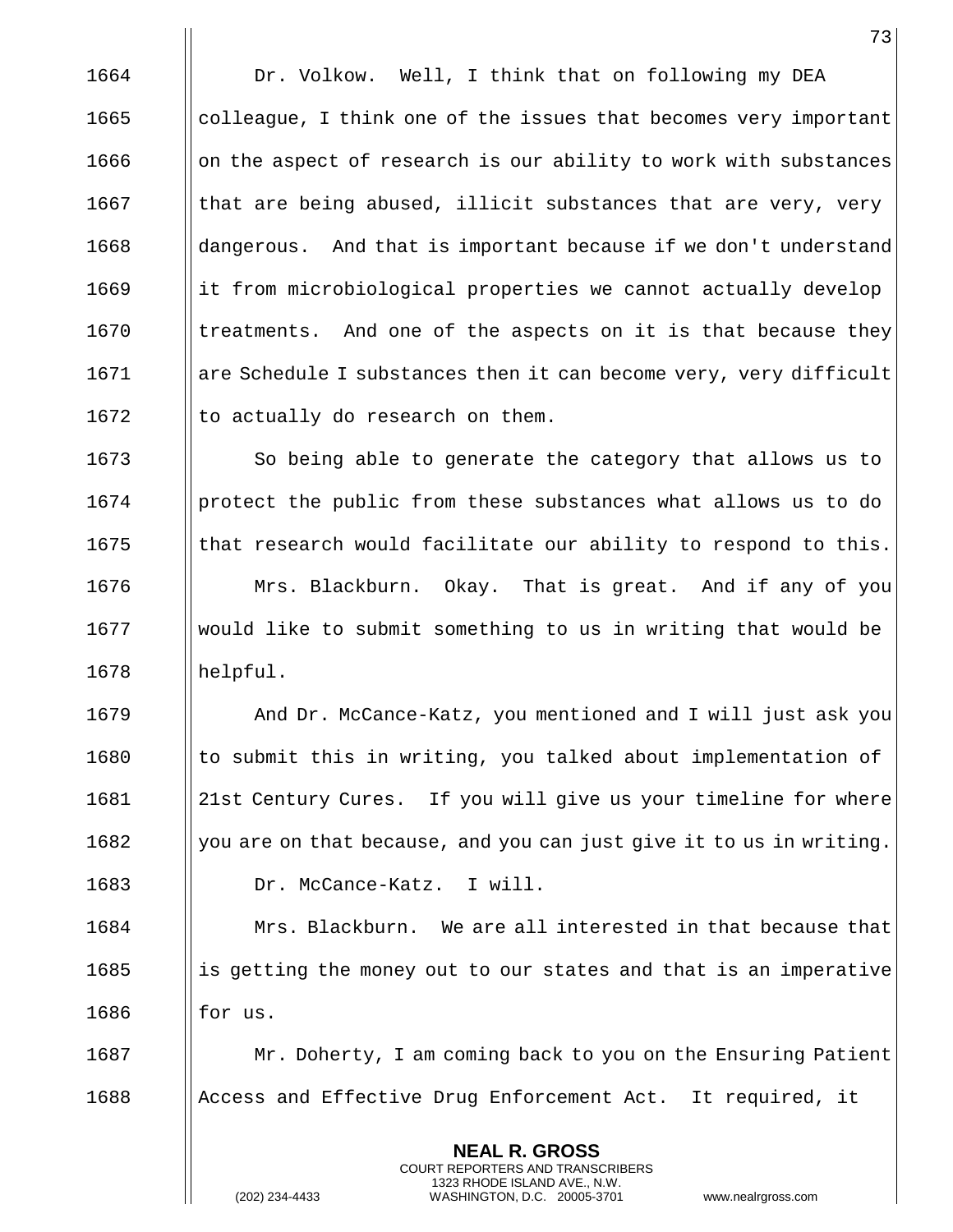|      | 74                                                                  |
|------|---------------------------------------------------------------------|
| 1689 | required the DEA and HHS to submit a report to Congress identifying |
| 1690 | current issues with diversion efforts including information on      |
| 1691 | whether coordination between the industry and law enforcement       |
| 1692 | has helped. And that report was due to us in April, so it is        |
| 1693 | now 6 months late.                                                  |
| 1694 | I sent a letter over this week asking about this report,            |
| 1695 | so why don't you -- and Mr. Chairman, I would like to submit for    |
| 1696 | the record the letter that was sent over requesting the delayed     |
| 1697 | report.                                                             |
| 1698 | Mr. Burgess. Without objection, so ordered.                         |
| 1699 | [The information follows:]                                          |
| 1700 |                                                                     |
| 1701 | **********COMMITTEE<br>INSERT 6**********                           |
|      |                                                                     |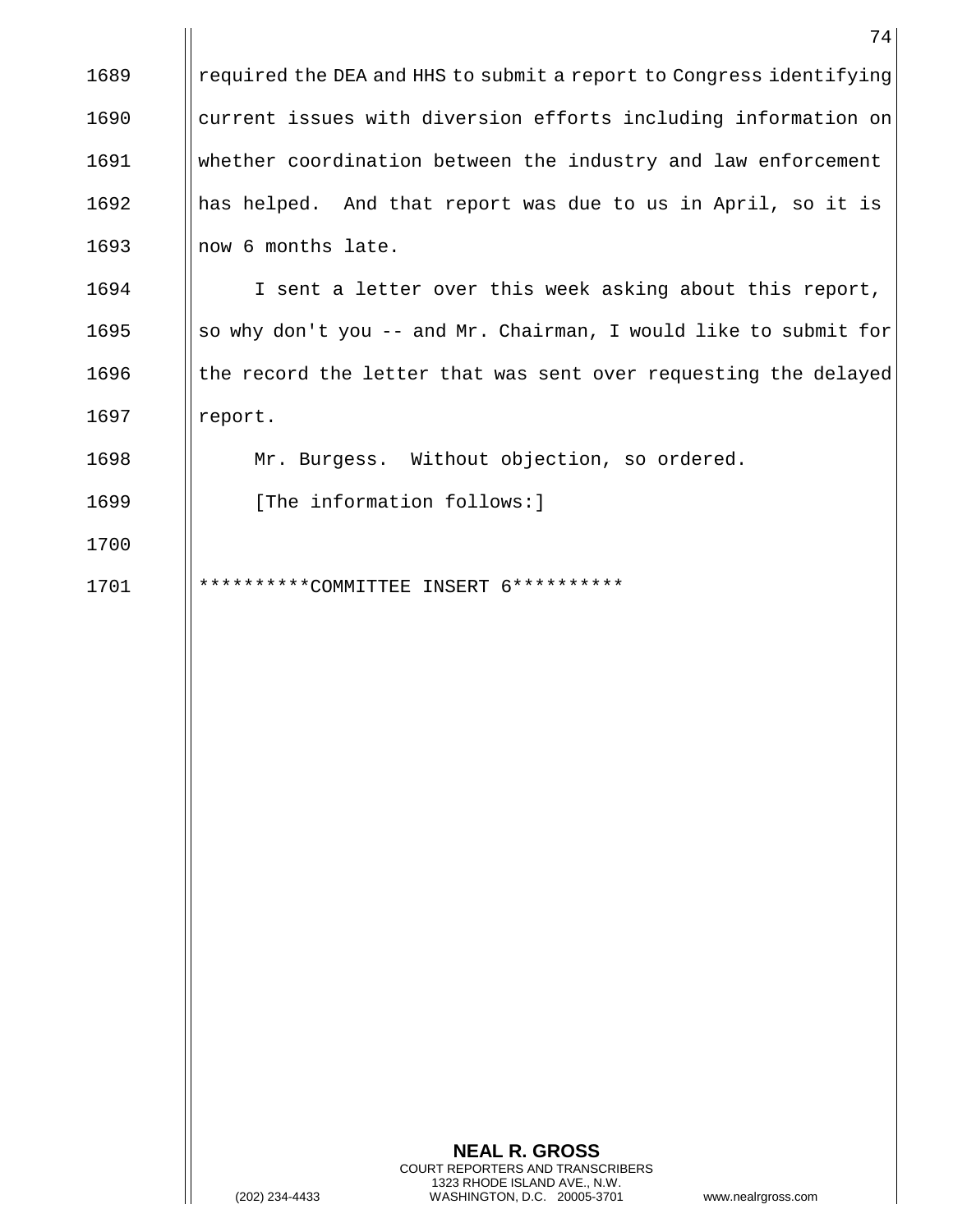**NEAL R. GROSS** 1702 **Mrs. Blackburn.** And what I would like to hear from you is 1703 What is the status of that report? You have heard the frustration 1704 with this panel for not getting information we need from the DEA, 1705  $\|\$  so we are adding this to the list. Where is the report? What 1706  $\parallel$  is the status of it, when should we receive it? 1707 | Mr. Doherty. Congresswoman, thank you for that question. 1708 **And with respect to the report that you mentioned, DEA has engaged** 1709  $\parallel$  with Health and Human Services on that report and it is my --1710 | Mrs. Blackburn. Engaging isn't getting a report to us that 1711 | is now 6 months late. So when do we get the report? 1712 Mr. Doherty. It is my understanding, ma'am, that HHS has  $1713$  || the lead on this report that you reference. 1714 Mrs. Blackburn. Have you all submitted your needed 1715 | information to HHS to write this report? 1716 **Mr.** Doherty. I believe we have and we have been actively 1717 working on our part of the report with them. 1718 | Mrs. Blackburn. Okay, thank you, yield back. 1719 | Mr. Burgess. The chair thanks the gentlelady. The 1720 Superminiclady yields back. The chair recognizes the gentlelady from 1721 Colorado, Ms. DeGette, for 5 minutes for questions, please. 1722 | Ms. DeGette. Thank you, Mr. Chairman. 1723 **Mr.** Chairman, we have been talking today about 21st Century 1724 I Cures and the billion dollars that Fred Upton and I were pleased 1725  $\|\cdot\|$  to put into that bill for state funding to develop opioid 1726 **prevention programs.** Just for the record, in Colorado we have

> COURT REPORTERS AND TRANSCRIBERS 1323 RHODE ISLAND AVE., N.W.

(202) 234-4433 WASHINGTON, D.C. 20005-3701 www.nealrgross.com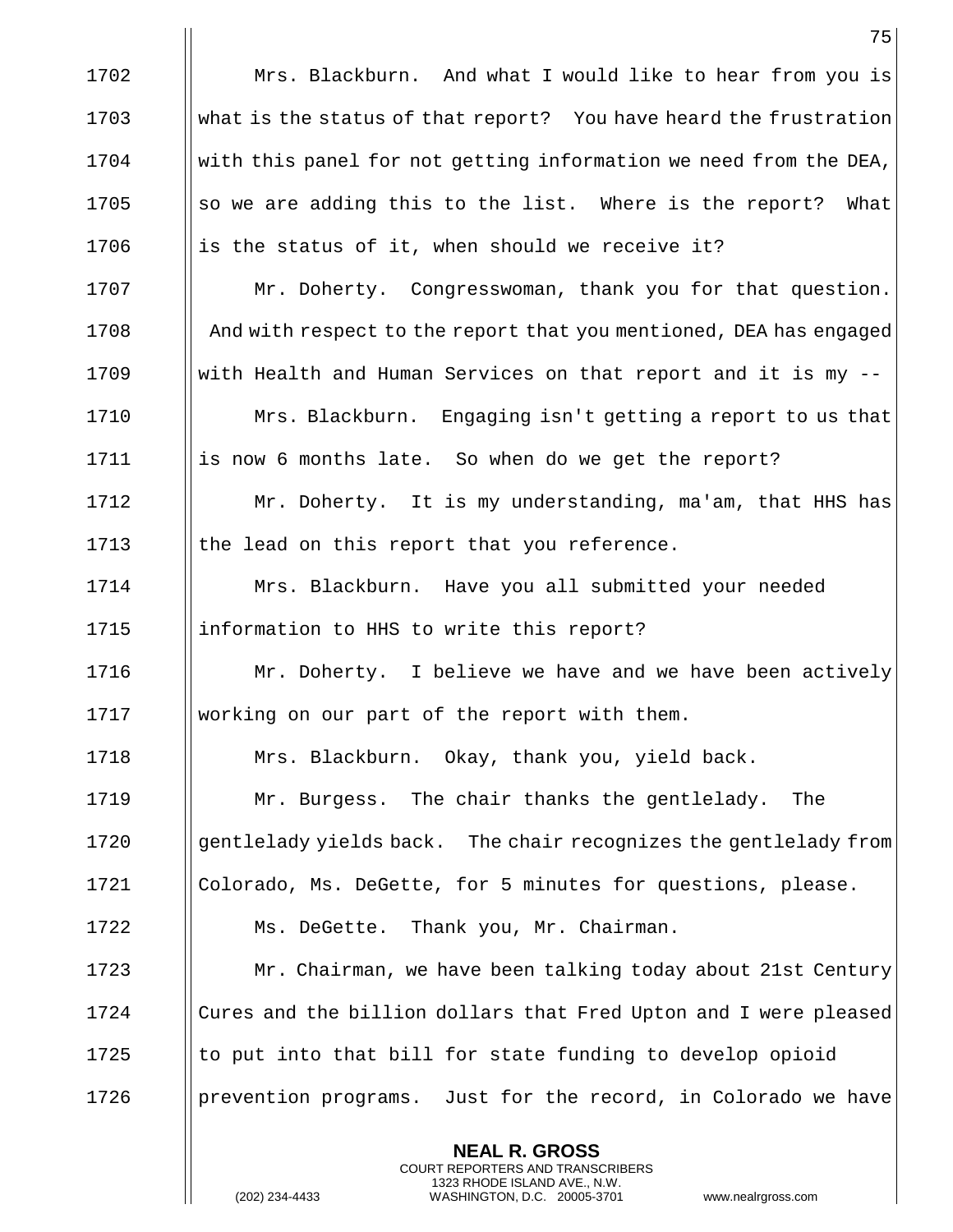1727 a a program called the Consortium for Prescription Drug Abuse 1728 Prevention. They are already taking this money from Cures and 1729  $\parallel$  they are already doing work to reduce overdose deaths. It is 1730 **really important that we do this on a state-by-state level because** 1731  $\parallel$  the states have different needs, and I would hope that we would 1732 Work as a committee to extend that funding out past 2018 because 1733  $\parallel$  it expires in 2018.

1734 | I want to, Mr. Doherty, I just want to follow up -- I am 1735  $\Box$  over here. I want to follow up on a couple of the Chairman's 1736 **questions and others.** We have been talking to you about that 1737  $\blacksquare$  May and that October letter that we sent to the DEA asking for 1738 I responses and documents. Were you aware that the Chairman and 1739 Several other members also met with the acting director of the 1740 IDEA in July, on July 28th of this year? Were you aware of that 1741 meeting?

1742 Mr. Doherty. Yes, ma'am.

1743 **Ms. DeGette.** And were you aware that at that meeting we 1744 | also asked him to provide that documentation and those answers  $1745$  || and he said he would?

1746 | Mr. Doherty. Ma'am, I am generally aware of the meeting. 1747 | I am not sure what was discussed at the meeting.

1748 Ms. DeGette. Okay. Well, I will tell you that is what happened. Now I also want to ask you, as the Chairman said we have been investigating reports of shipments of large amounts of opioids to Kermit, West Virginia. Can you tell us today which

> **NEAL R. GROSS** COURT REPORTERS AND TRANSCRIBERS 1323 RHODE ISLAND AVE., N.W.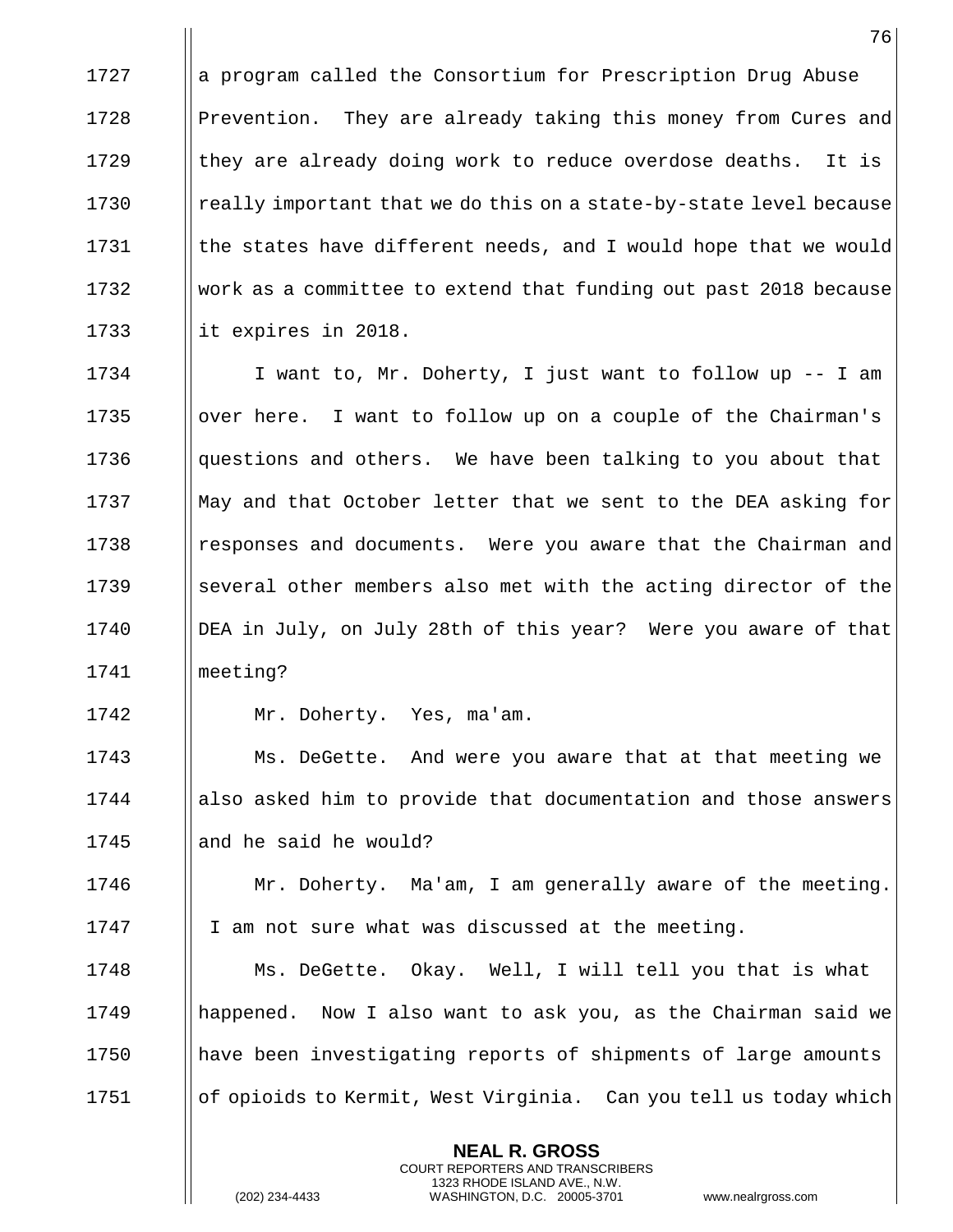|      | 77                                                               |
|------|------------------------------------------------------------------|
| 1752 | distributor, or distributors, supplies those large amounts of    |
| 1753 | opioids to the pharmacies in Kermit, West Virginia?              |
| 1754 | Mr. Doherty. Ma'am, as I said before I don't have that           |
| 1755 | information with me.                                             |
| 1756 | Ms. DeGette. When can we expect to get that information          |
| 1757 | from you?                                                        |
| 1758 | Mr. Doherty. And we will expedite that information and           |
| 1759 | after the hearing.                                               |
| 1760 | Ms. DeGette. 1 week, 1 month, 1 year; when can we expect         |
| 1761 | to get it?                                                       |
| 1762 | Mr. Doherty. Ma'am, I would not be able to put a timetable       |
| 1763 | on that.                                                         |
| 1764 | Ms. DeGette. You are not going to tell me.                       |
| 1765 | Mr. Doherty. I will --                                           |
| 1766 | Ms. DeGette. Chairman, I think that subpoenas may be really      |
| 1767 | considered in this point.                                        |
| 1768 | Let me ask you another question. On the October 13th letter      |
| 1769 | which I put into the record a little awhile ago, the committee   |
| 1770 | using DEA's collected ARCOS data looked at the amount of         |
| 1771 | hydrocodone and oxycodone that went into the various regions of  |
| 1772 | West Virginia and they show that from 2000 to 2010 there were    |
| 1773 | dramatic increases in the distribution of opioids to the regions |
| 1774 | examined by the committee. Would you agree that some of these    |
| 1775 | trends are troubling?                                            |
| 1776 | Mr. Doherty. Yes, ma'am. I would.                                |
|      | <b>NEAL R. GROSS</b>                                             |

COURT REPORTERS AND TRANSCRIBERS 1323 RHODE ISLAND AVE., N.W.

 $\frac{1}{2}$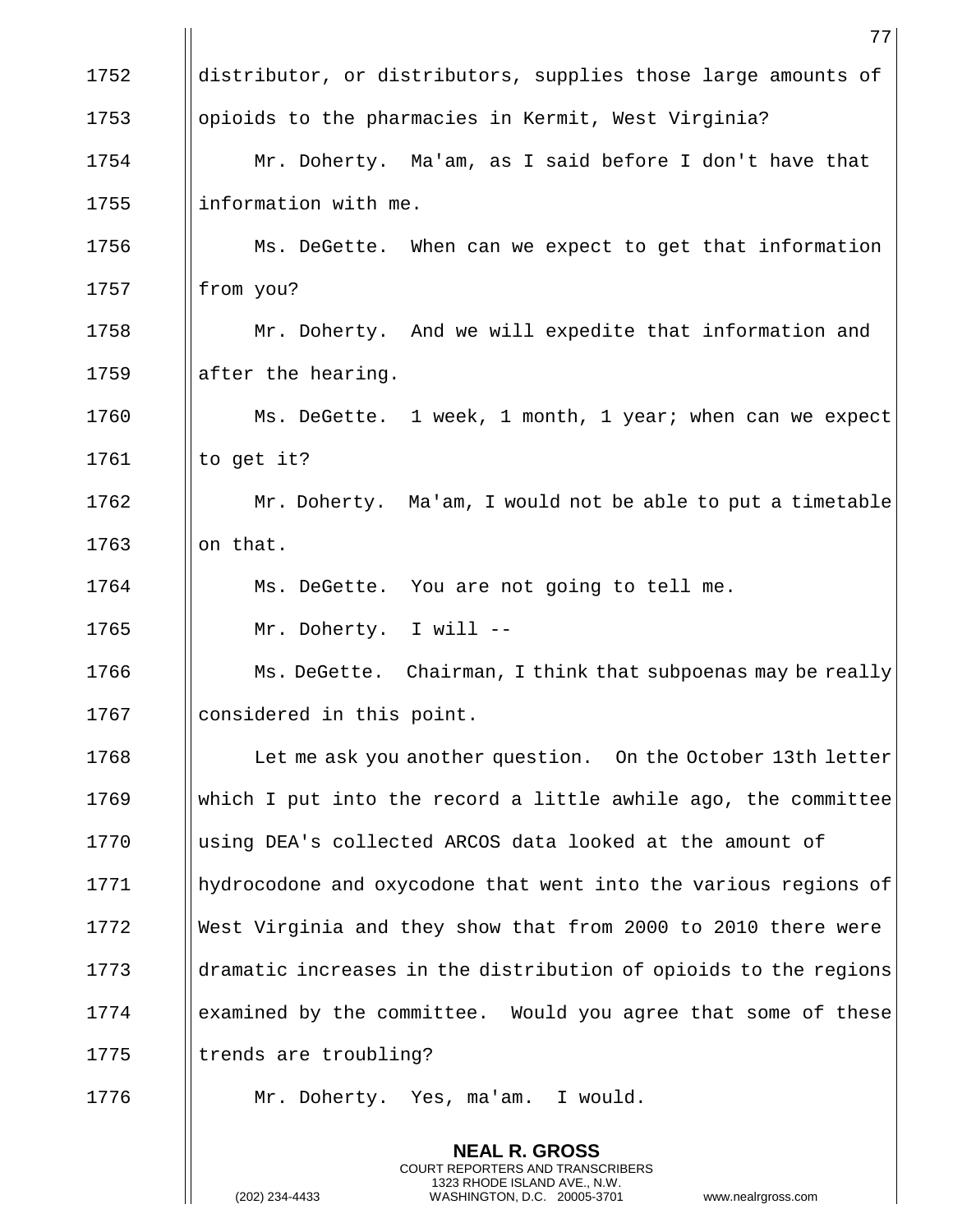|      | 78                                                                                                                                                              |
|------|-----------------------------------------------------------------------------------------------------------------------------------------------------------------|
| 1777 | Ms. DeGette. Okay. And has the DEA conducted its on                                                                                                             |
| 1778 | analysis of its ARCOS data regarding the trends in West Virginia                                                                                                |
| 1779 | and does the DEA know which distributors were responsible for                                                                                                   |
| 1780 | this?                                                                                                                                                           |
| 1781 | Mr. Doherty. Ma'am, the DEA has upgraded our office --                                                                                                          |
| 1782 | Ms. DeGette. I think yes or no will work. Do you know who                                                                                                       |
| 1783 | did this?                                                                                                                                                       |
| 1784 | Mr. Doherty. Ma'am, with respect to the shipments, the                                                                                                          |
| 1785 | ARCOS data provides information and we are currently unable to                                                                                                  |
| 1786 | determine definitively --                                                                                                                                       |
| 1787 | Ms. DeGette. So you don't know.                                                                                                                                 |
| 1788 | Mr. Doherty. It is my understanding currently that we have                                                                                                      |
| 1789 | information relative to companies involved and we are reviewing                                                                                                 |
| 1790 | that data to determine what we can legally --                                                                                                                   |
| 1791 | Ms. DeGette. And I assume we will get that answer too,                                                                                                          |
| 1792 | correct?                                                                                                                                                        |
| 1793 | Mr. Doherty. Yes, ma'am.                                                                                                                                        |
| 1794 | Ms. DeGette. Okay.                                                                                                                                              |
| 1795 | Dr. Volkow, I wanted to ask you a question about the naloxone.                                                                                                  |
| 1796 | You had a really snappy spray of the naloxone that you used,                                                                                                    |
| 1797 | but I think you can probably tell us that most of the people who                                                                                                |
| 1798 | are distributing naloxone cannot afford that; isn't that                                                                                                        |
| 1799 | accurate?                                                                                                                                                       |
| 1800 | Dr. Volkow. Thanks for the question because I think it is                                                                                                       |
| 1801 | very important.                                                                                                                                                 |
|      | <b>NEAL R. GROSS</b><br>COURT REPORTERS AND TRANSCRIBERS<br>1323 RHODE ISLAND AVE., N.W.<br>(202) 234-4433<br>WASHINGTON, D.C. 20005-3701<br>www.nealrgross.com |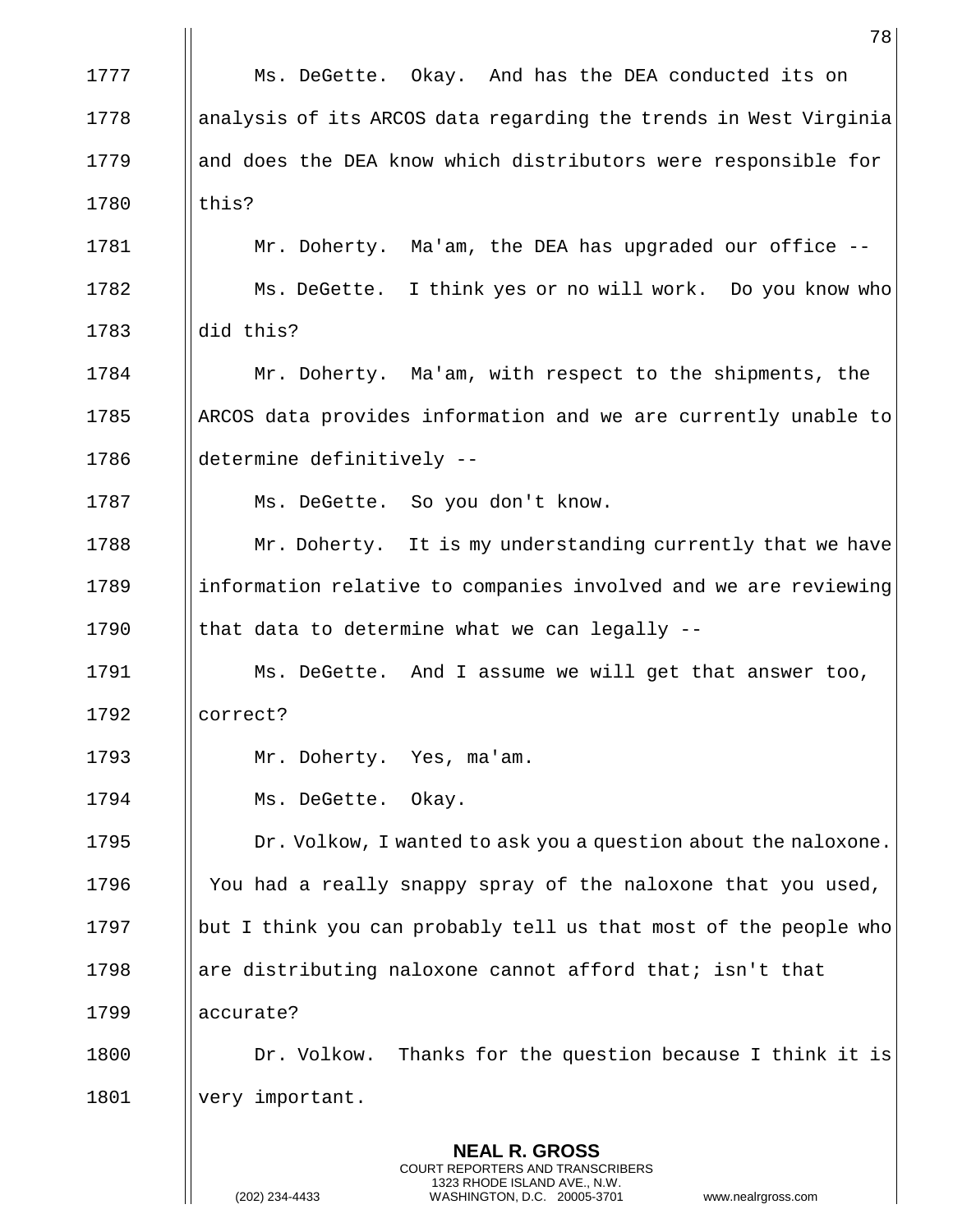|      | 79                                                                |
|------|-------------------------------------------------------------------|
| 1802 | Ms. DeGette. Okay.                                                |
| 1803 | Dr. Volkow. We can have very fancy scientific tools that          |
| 1804 | are so expensive that nobody can afford it.                       |
| 1805 | Ms. DeGette. Right.                                               |
| 1806 | Dr. Volkow. This thing costs \$37.50.                             |
| 1807 | Ms. DeGette. Well, unfortunately, I -- what is the                |
| 1808 | manufacturer of that?                                             |
| 1809 | Dr. Volkow. This is Opiant and it is in partnership with          |
| 1810 | the Adapt Pharma, so.                                             |
| 1811 | Ms. DeGette. Okay. So the Adapt price in 2016 according           |
| 1812 | to the New England Journal of Medicine was \$150. And in fact,    |
| 1813 | in the August recess this year, I went over to the Harm Reduction |
| 1814 | Center in Denver. I actually got trained how to use naloxone      |
| 1815 | and they gave me some naloxone that they give out to people.      |
| 1816 | They told me they can't afford to use that. And what they gave    |
| 1817 | me was this little vial of chemicals and they gave me a syringe   |
| 1818 | and another little vial which I actually learned how to inject    |
| 1819 | somebody, and the reason they use that is because that one costs  |
| 1820 | only \$39.50. And so my point to you and the point I want to      |
| 1821 | make to the chairman, we are going to have to do some more        |
| 1822 | investigation in this committee. This is where it intersects      |
| 1823 | with the increase in prescription drug prices. Because the auto   |
| 1824 | injector was \$690 and now it is \$4,500, the one that you have   |
| 1825 | got there it is \$150. Even the one I have here, between I think  |
| 1826 | 2014 and 2016 has gone up to 39.60.                               |

**NEAL R. GROSS** COURT REPORTERS AND TRANSCRIBERS 1323 RHODE ISLAND AVE., N.W.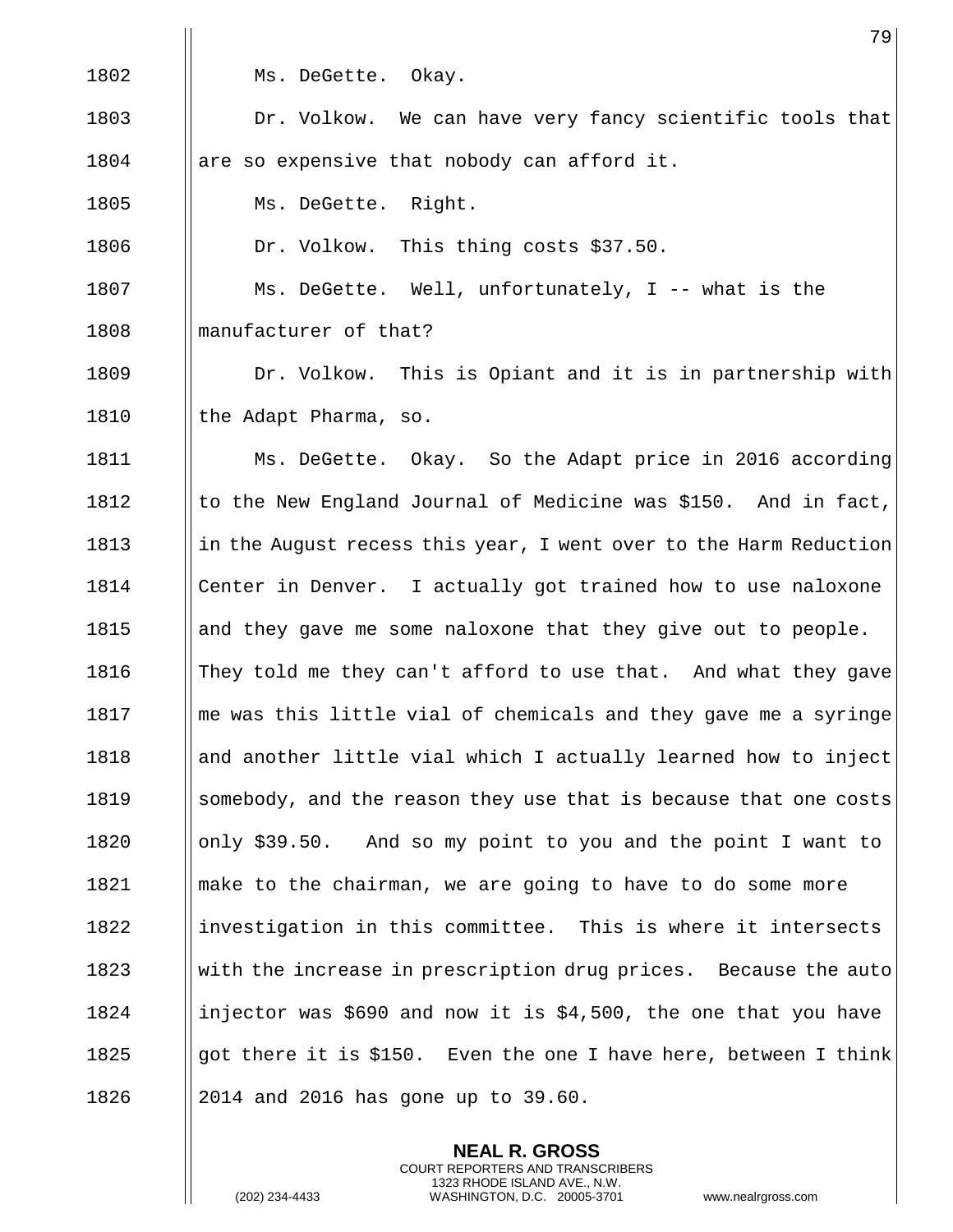1827 | So it is great to have naloxone for people, but if you don't || have something that is easy to administer because the prices are  $\parallel$  just going up, then it is not going to be usable. **Dr. Volkow.** And I completely resonate with you we want to

 $\parallel$  do things that are affordable. But I want to comment on the notion  $\parallel$  that this implementing the syringe does not deliver naloxone at  $\parallel$  sufficiently high concentrations because it is very diluted.  $\|\$ So we not only have to give something that is affordable, but  $\parallel$  we need to give something that is effective.

1836 Ms. DeGette. You are totally right. I agree, thank you. 1837 | Thanks, Mr. Chairman.

1838 Mr. Burgess. The chair thanks the gentlelady. The 1839 Igentlelady yields back. The chair recognizes the gentleman from 1840 | Ohio, Mr. Latta, 5 minutes for questions, please.

1841 | Mr. Latta. Well, thank you very much, Mr. Chairman. And  $1842$  || thank you very much to our panel today. We really appreciate 1843  $\parallel$  you being here and this is a very, very important hearing that 1844 we are having today. Ohio, in 2015, we lost 3,050 people because 1845  $\|\circ\|$  of opioid overdoses and last year that total went up to 4,050. 1846 And our county coroners are now predicting that unfortunately 1847 We are on a pace to exceed the 2016 numbers.

1848 And I have my second opioid forum and that was held last 1849 Week and, you know, when you are talking about these statistics 1850  $\|\circ f\|$  3,050 or 4,050 people losing their lives, you know, those are 1851  $\parallel$  the statistics but you put a face with them. And I talked with

> **NEAL R. GROSS** COURT REPORTERS AND TRANSCRIBERS 1323 RHODE ISLAND AVE., N.W.

(202) 234-4433 WASHINGTON, D.C. 20005-3701 www.nealrgross.com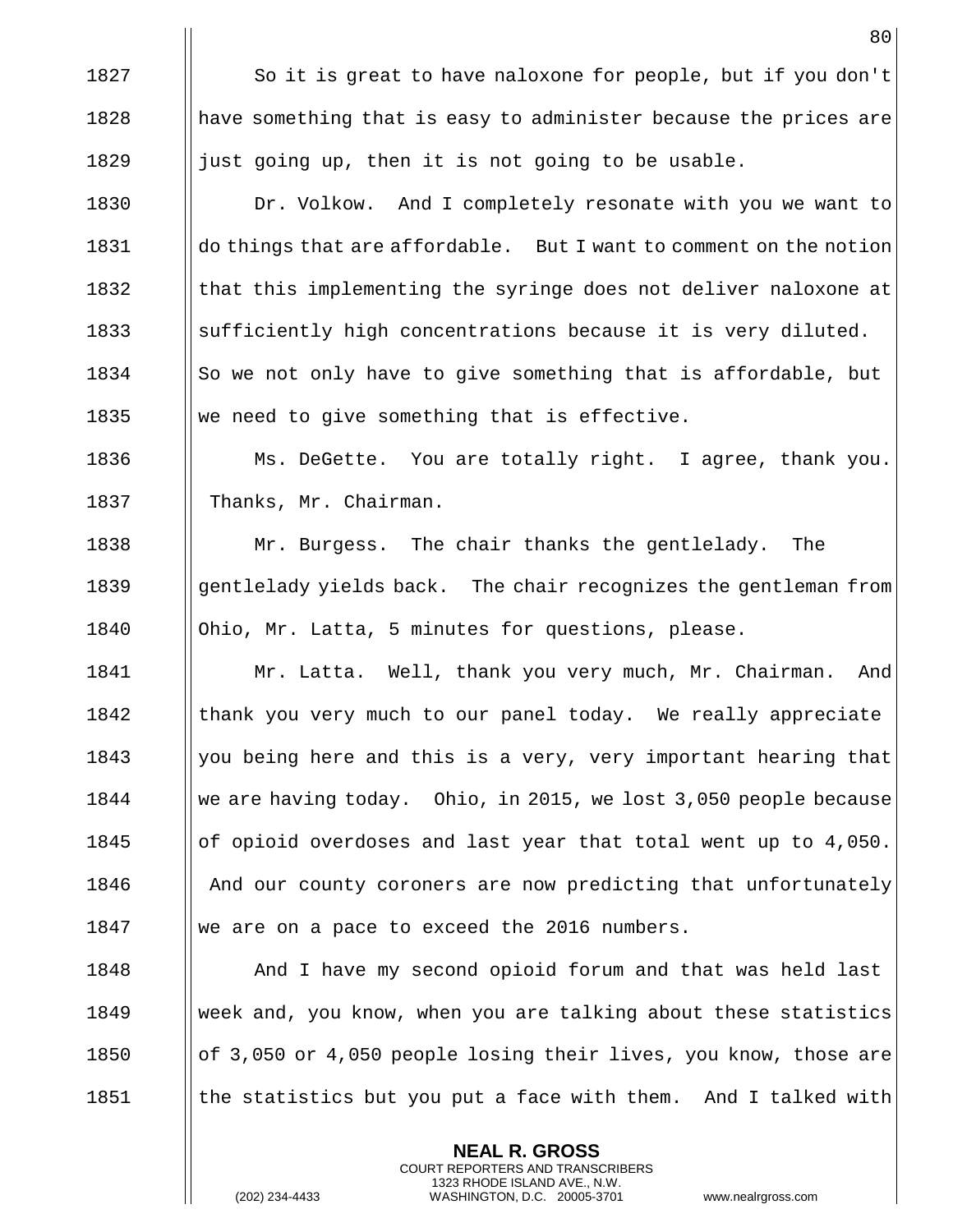1852  $\|\cdot\|$  a parent who had lost a child because of opioid overdose and it 1853 is, you know, it is heartbreaking. And so I am very happy that  $1854$  | you are here today because this is a very important subject and 1855 We are in an epidemic across this country.

**And Dr. McCance-Katz, if I can start with you, CARA provided** 1857 Subsetignificant funding for states to expand substance use disorder ||treatment through grants administered by SAMHSA. In addition, CARA required that grantees submit data that will be posted online || and easily searchable. Can you provide us with a status update 1861 | | of those requirements?

1862 | Dr. McCance-Katz. Yes. So SAMHSA has awarded grants under 1863 I | the CARA initiative, the legislative requirements. Some of those we call this our MAT-PDOA program which is focused on **medication-assisted treatment specifically for prescription dependent** opioids and heroin users. And so we are collecting data and that ||data will be available at the end of the program and it will be **a** | available to individuals to easily analyze, yes.

1869 **Mr. Latta.** Let me follow up too. And what accountability 1870 measures is SAMHSA requiring to make sure of states to make sure  $1871$  || that that grant money is being wisely spent out there?

1872 **Dr. McCance-Katz.** Yes. Thank you for that question. What 1873 is required is that they submit to SAMHSA their plans for their  $1874$  States and what practices they intend to use. We review those. 1875 We provide quidance to them. And in the terms and conditions  $1876$  || of grant award they are required to use evidence-based practices

> **NEAL R. GROSS** COURT REPORTERS AND TRANSCRIBERS 1323 RHODE ISLAND AVE., N.W.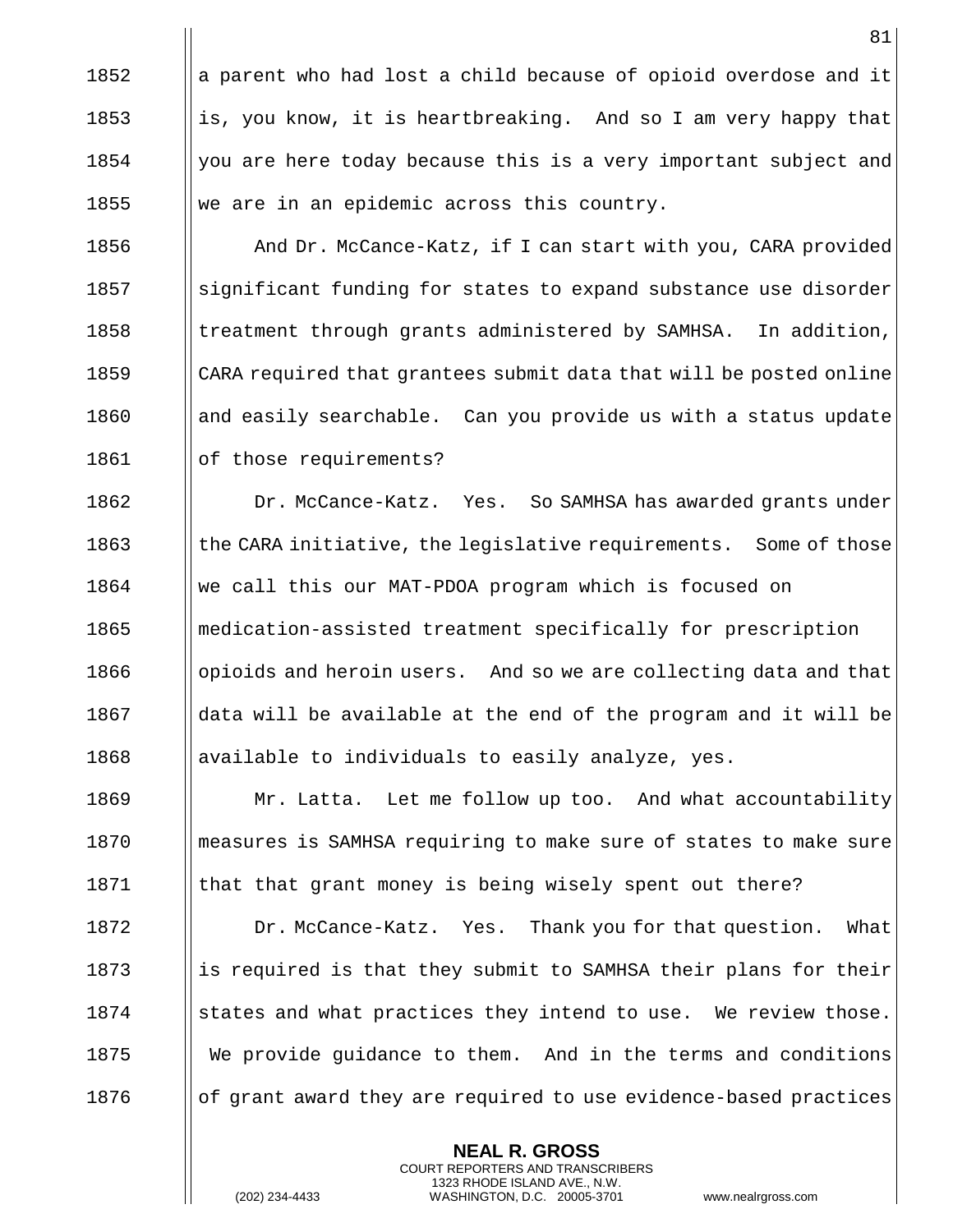1877  $\|\$ going forward and so we will be working very closely with them.  $1878$   $\parallel$  Now that requires that we provide them technical assistance 1879 || and so that they can make determinations of what evidence-based 1880 **practices are best for their communities, every state being** 1881 different of course. And we are developing a new program of 1882 enhanced technical assistance where we will help states to get 1883 experts from the various fields that provide care in substance 1884 use disorder treatment -- psychiatrists, addiction medicine 1885 Specialists, advanced practice nurse practitioners, physician  $1886$  ||assistants, social workers, peers -- that will be available to 1887  $\parallel$  states to help them as they think through their needs and put 1888 evidence-based practices in place.

1889 Mr. Latta. Well, thank you. And when we had the forum last 1890 Week in my district one of the things that came up, and this will 1891 | pretty much be a yes or no answer for all of the panel that is 1892  $\parallel$  here today, part of the issue is for a lot of the folks out there  $1893$  || is a lack of reliable information and data that is available out  $1894$  || there and it is difficult for many of especially smaller 1895 **communities to find funding streams and access information on** 1896 how effective government programs have been to combat opiate 1897 abuse. I am working on a bill right now that would create a  $1898$  | publicly accessible electronic database to help mitigate these 1899 | problems.

1900 **And I** would just like to ask each of you real quickly if 1901  $\parallel$  yes or no would you all be, as we are working on this legislation

> **NEAL R. GROSS** COURT REPORTERS AND TRANSCRIBERS 1323 RHODE ISLAND AVE., N.W.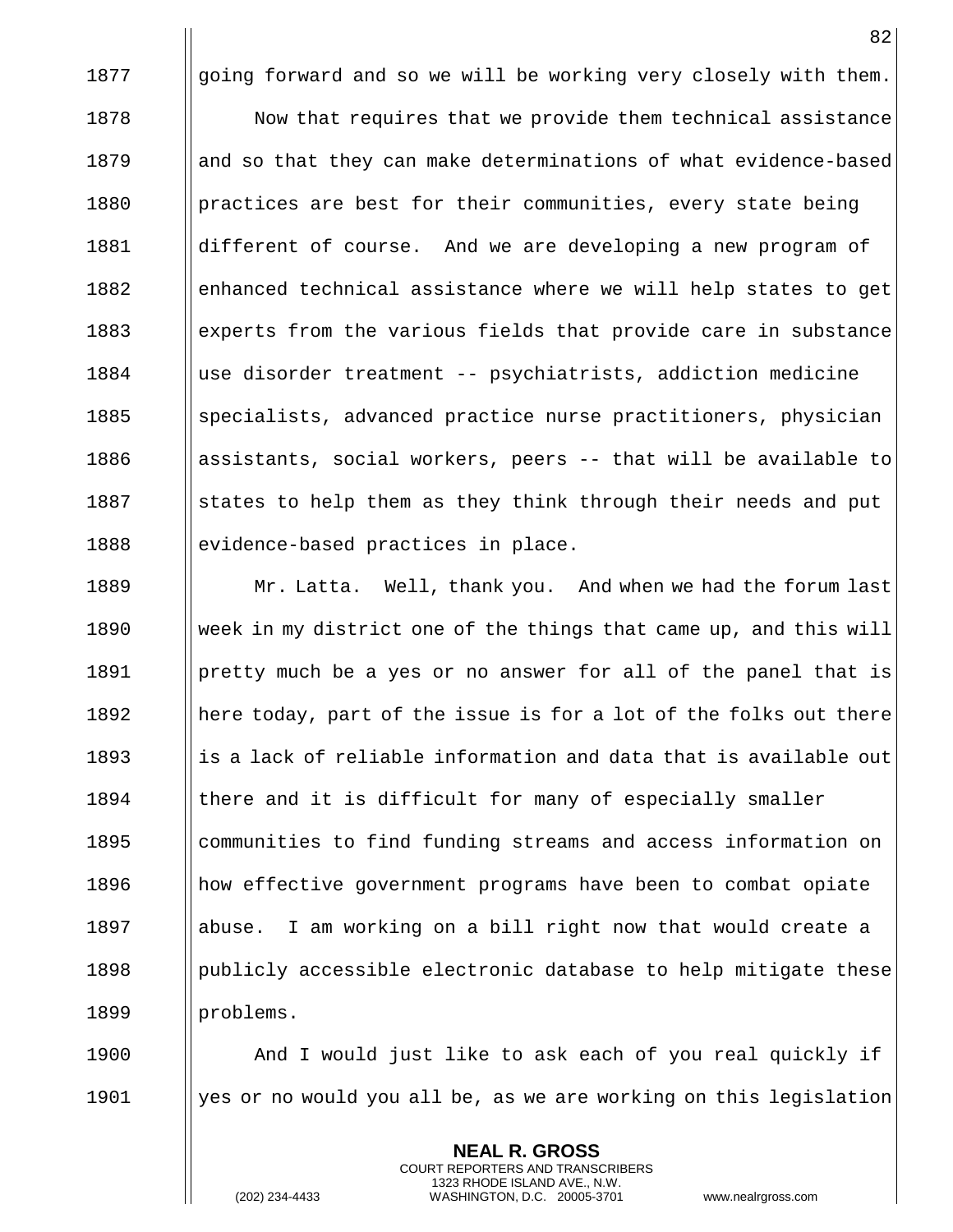|      | 83                                                                                                                                                              |
|------|-----------------------------------------------------------------------------------------------------------------------------------------------------------------|
| 1902 | to collaborate with me to make sure we can get this information                                                                                                 |
| 1903 | out there to the public, because again it is a very, very difficult                                                                                             |
| 1904 | thing for the smaller communities, smaller agencies to do.<br>So                                                                                                |
| 1905 | if I could just go right down the line, if I could ask for your                                                                                                 |
| 1906 | cooperation on that.                                                                                                                                            |
| 1907 | Dr. Gottlieb. Yes, sir, Congressman.                                                                                                                            |
| 1908 | Dr. McCance-Katz. Yes, happy to do that.                                                                                                                        |
| 1909 | Mr. Doherty. Yes, sir. We would be happy to work on that.                                                                                                       |
| 1910 | Dr. Schuchat. Absolutely.                                                                                                                                       |
| 1911 | Dr. Volkow. We would be delighted.                                                                                                                              |
| 1912 | Mr. Latta. Well, thank you very much. And maybe if I can                                                                                                        |
| 1913 | just follow up with the remaining time that I have with FDA.                                                                                                    |
| 1914 | You know, when we were talking and you mentioning, Doctor, about                                                                                                |
| 1915 | that you know what we have with the epidemic we have in the United                                                                                              |
| 1916 | States, but looking around the world, do other countries have                                                                                                   |
| 1917 | the same situation that we have with this opioid epidemic?                                                                                                      |
| 1918 | Dr. Gottlieb. I would defer to my colleague from SAMHSA,                                                                                                        |
| 1919 | but my experience with the data is no, Congressman, and                                                                                                         |
| 1920 | prescribing in other countries isn't as rampant as it is here                                                                                                   |
| 1921 | in the United States.                                                                                                                                           |
| 1922 | Mr. Latta. So you are saying it is on the prescribing side                                                                                                      |
| 1923 | because of where we have gone.                                                                                                                                  |
| 1924 | Maybe I could, Mr. Chairman, I am a little bit over my time                                                                                                     |
| 1925 | $but --$                                                                                                                                                        |
| 1926 | Dr. Gottlieb. Certainly that started on the prescribing                                                                                                         |
|      | <b>NEAL R. GROSS</b><br>COURT REPORTERS AND TRANSCRIBERS<br>1323 RHODE ISLAND AVE., N.W.<br>(202) 234-4433<br>WASHINGTON, D.C. 20005-3701<br>www.nealrgross.com |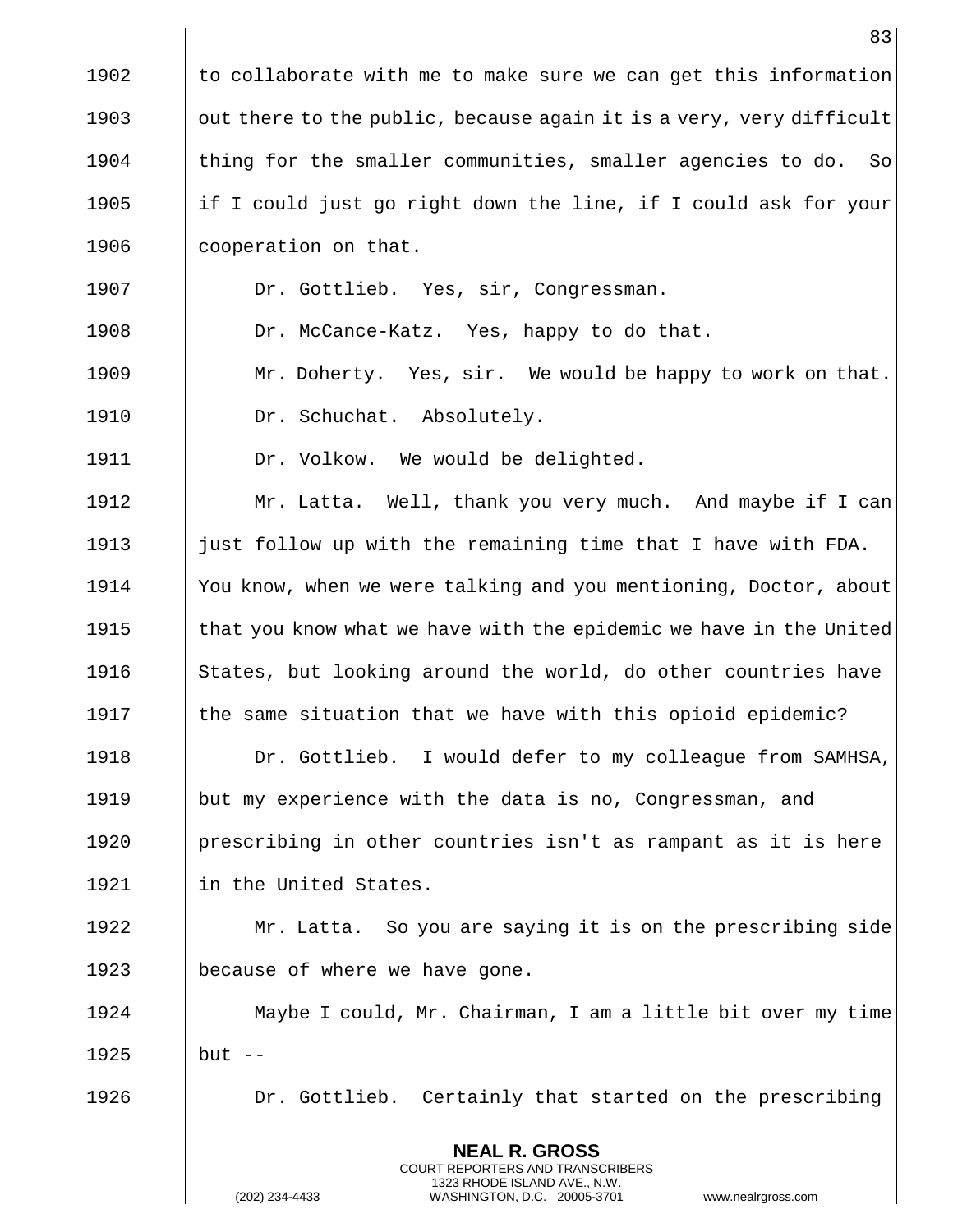1927  $\|\$  side. We still have, I think it is a fair assessment we still 1928 || have too many prescriptions being written particularly for the 1929 IR formulations of these drugs, 190 million prescriptions a year 1930 | represents 90 percent of all the prescriptions that are written 1931 **for opioids.** But increasingly, it is shifting to a problem of 1932  $\parallel$  illicit drugs and low-cost alternatives which are the heroins 1933  $\parallel$  and the synthetic fentanyls.

1934 Mr. Latta. Well, thank you very much, Mr. Chairman. My 1935  $\parallel$  time is expired.

1936 | Mr. Burgess. The gentleman is correct, his time has 1937 expired. The chair recognizes the gentleman from Pennsylvania, 1938  $\parallel$  Mr. Doyle, 5 minutes for questions, please.

1939 | Mr. Doyle. Thank you, Mr. Chairman.

1940 Based on CDC data in 2015, over 4,200 individuals age 15 1941  $\parallel$  to 24 died of drug-related overdose deaths. This is an increase 1942 | of almost 200 percent since 2000 when the number was less than 1943 1943 1,500. So we know that children, adolescents, and young adults 1944  $\parallel$  are part of this epidemic. Not just because they are losing 1945 **parents and being sent to foster care, but because they are using** 1946 **drugs, getting addicted, and dying.** The Children's Hospital of 1947 Pittsburgh has screened more than 31,000 children in the first 1948 3 months of their new program rollout and has already found 60 1949 Ichildren to be at high risk for or at levels of substance abuse. 1950  $\parallel$  So my question for the panelists, and I would start with 1951 | Dr. McCance-Katz, what resources are being directed across the

> **NEAL R. GROSS** COURT REPORTERS AND TRANSCRIBERS 1323 RHODE ISLAND AVE., N.W.

(202) 234-4433 WASHINGTON, D.C. 20005-3701 www.nealrgross.com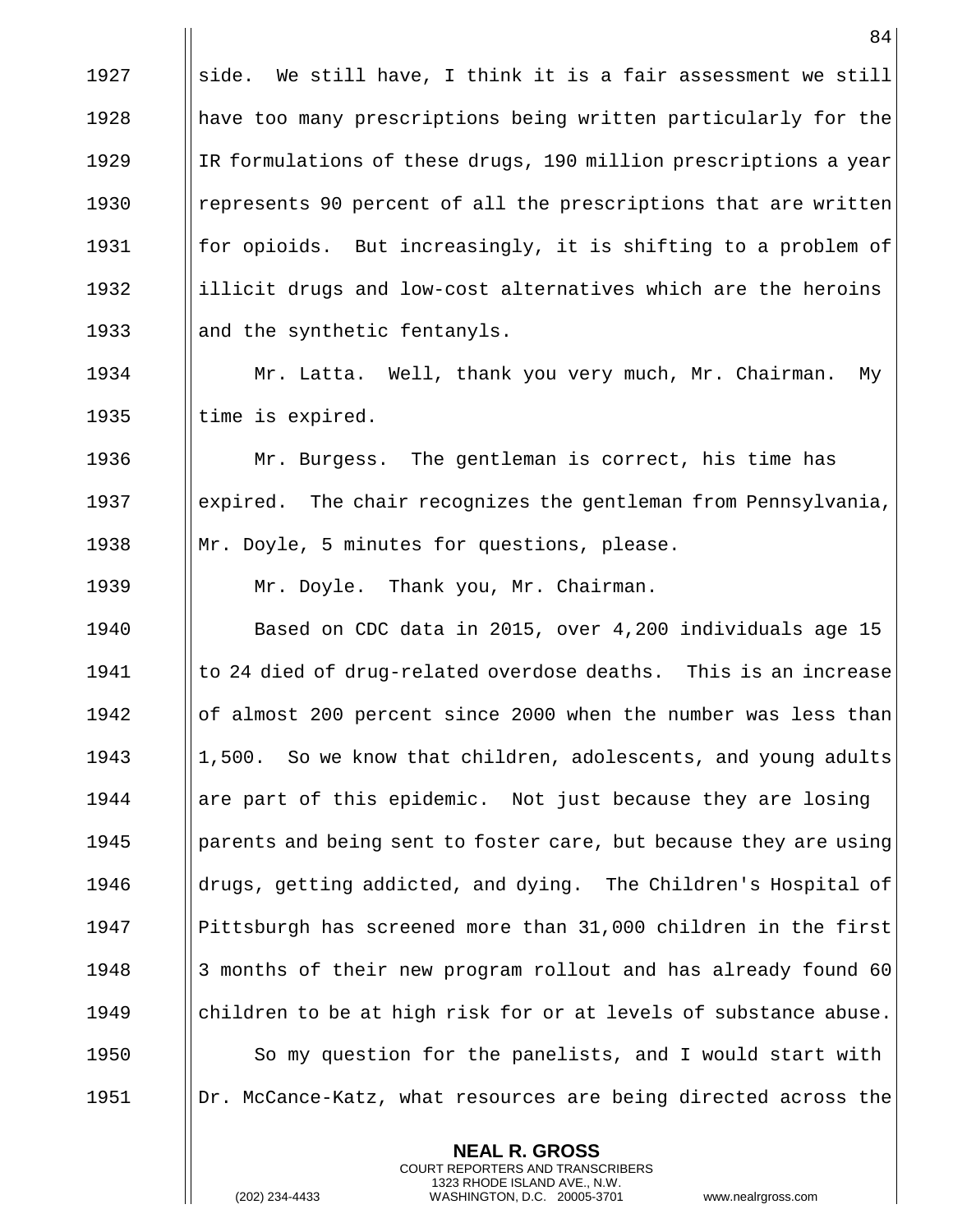1952 agency to the prevention and treatment of substance use disorder 1953 | in children and adolescents?

 Dr. McCance-Katz. We have a number of initiatives that address substance abuse and substance abuse prevention in  $\Box$  children and adolescence and I will just start with pregnant women 1957 Who are opioid-dependent and we have programs to assist them with  $\parallel$  treatment. We also make technical assistance available to **providers so that they can provide the best care to women and**  $\parallel$  their infants who may be born physically dependent on opioids 1961 and need treatment. We also have a program that has just recently Started that will address issues and what we call transitional || age youth.

**And so the age group that you are speaking of and this would**  $\Box$  | be 18 to 25 year olds is a difficult group to treat.  $\blacksquare$  Traditionally, they are more difficult to engage in treatment. 1967 We don't have a lot of information as we do in older, in adults 1968 as to what works best for them. And so we are bringing experts 1969 into SAMHSA to give us information about how to work best with  $\parallel$  this age group and to provide that guidance then to states and communities.

1972 I In addition, we are also putting together a workgroup that 1973 Will look at the effects of opioids on the developing fetus, and  $1974$  ||so what kinds of issues could be expected in terms of development 1975  $\Box$  of children who have been opioid-exposed in utero. That is an 1976 | ongoing project.

> **NEAL R. GROSS** COURT REPORTERS AND TRANSCRIBERS 1323 RHODE ISLAND AVE., N.W.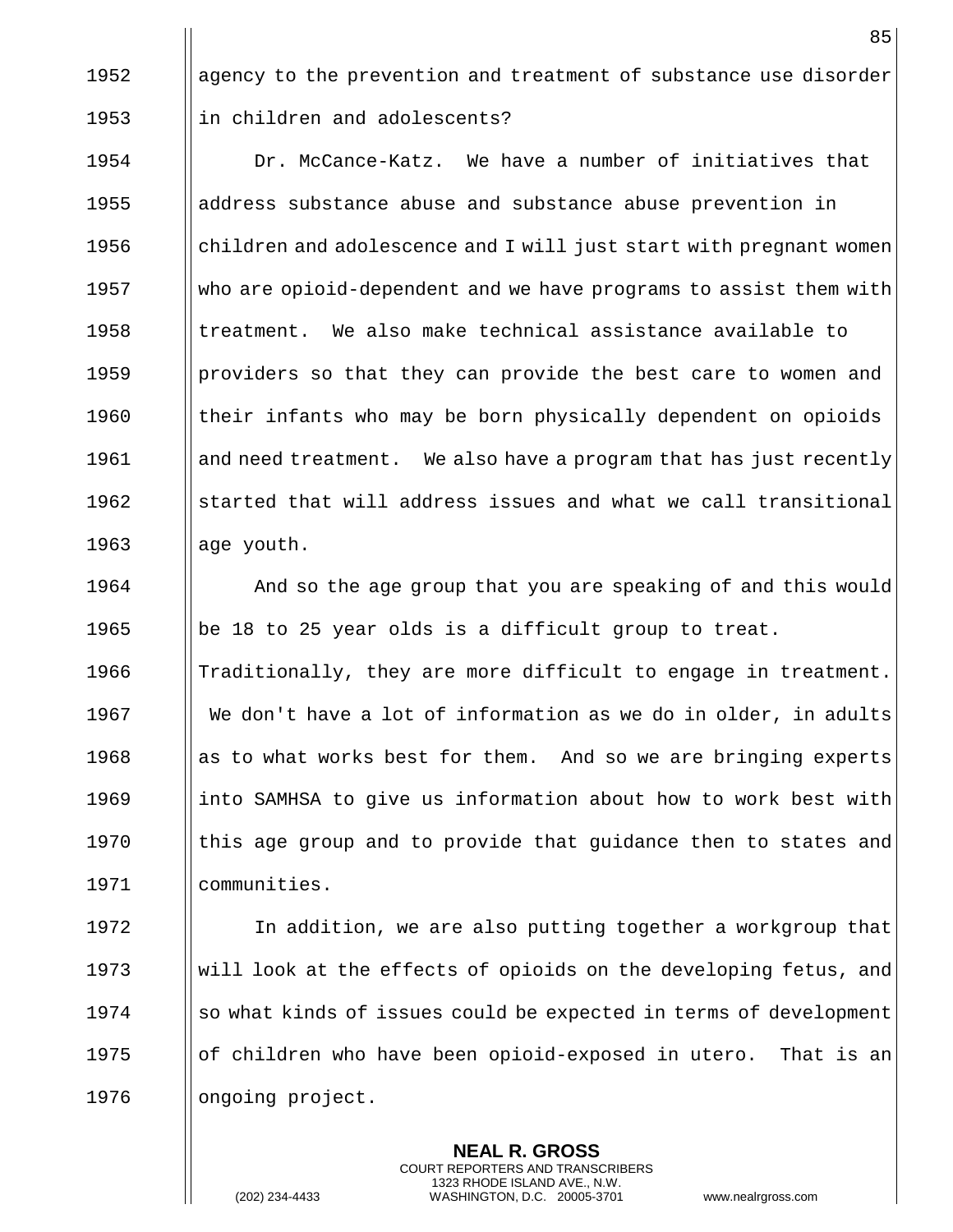1977 | I might though ask my colleague Dr. Volkow to mention some 1978  $\|\circ\|$  of the initiatives and research they are doing, some excellent 1979  $\parallel$  research at NIH on these issues as well.

1980 | Dr. Volkow. I want to highlight only one because I think  $\parallel$  that the issue of preventing the drug use among teenagers and  $\parallel$  young individuals is one of the most impactful things that we  $\parallel$  can do. So one of our main initiatives in partnership with other ||institutes is that a story that will be prospectively following 1985 10,000 children as they transition into adulthood and  $\parallel$  periodically assessing them for their brain development in order || to understand how exposure to drugs actually influences the 1988 all development and architecture of the brain.

**And that is very important, because if we understand it then**  $\parallel$  that we can tailor intervention to try to reverse them, to reverse 1991 | them and provide resilience for those that may have **Vulnerabilities.** So this is one of our top priorities, to  $\parallel$  actually protect that adolescent from getting exposed to drug  $\parallel$  and if they get exposed how do we actually restructure it into  $\Box$  one intervention that will provide them with resilience.

1996 Mr. Doyle. Yes.

 Dr. Schuchat. Maybe I could just say some of the CDC **initiatives really do target that age group.** In terms of improved **prescribing, we know that a lot of people who become addicted's first prescriptions were for, you know, youth sports-related** problems for instance. Our consumer-facing communication

> **NEAL R. GROSS** COURT REPORTERS AND TRANSCRIBERS 1323 RHODE ISLAND AVE., N.W.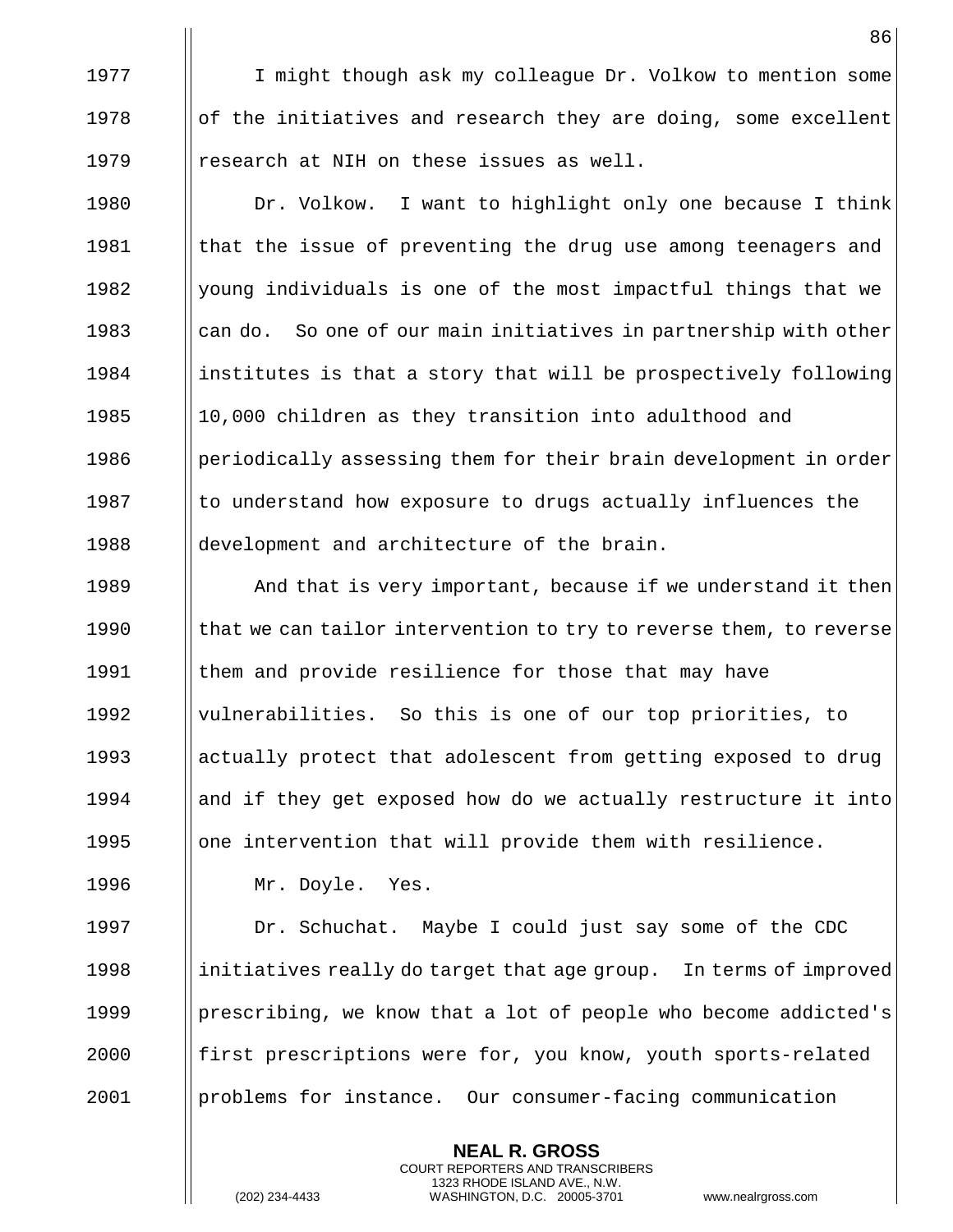$\parallel$  campaign really targets the families of survivors, the parents who have lost a child.

 | And then the last thing I would mention is a technical package || that CDC released about efforts that can intervene against the **problem of youth suicide which has an overlap with the opioid** issue.

**Mr.** Doyle. Thank you. I would just like to, you know, I | appreciate all these answers, but I would just like to add that  $\parallel$  it seems a lot of what is being discussed also needs to be tied into children having health insurance and access to care.

 And in my state in Pennsylvania, over 1.2 million kids rely || on Medicaid and CHIP for their health care and as we all know, we have spent a lot of time this year talking about huge cuts | to Medicaid and this body, unfortunately, has yet to come to an agreement on how to fund CHIP. So I guess it really begs the question how much do all of these programs matter if children 2018 | don't have basic health insurance.

 Mr. Chairman, with that I see my time is expired and I will yield back.

**Mr. Burgess.** The gentleman yields back. The chair thanks the gentleman. The chair recognizes the gentleman from Kentucky, Ithe vice chairman of the Health Subcommittee, 5 minutes for 2024 || questions.

 Mr. Guthrie. Thank you, Mr. Chairman. Thank you for ||yielding. I appreciate everybody being here, this is important.

> **NEAL R. GROSS** COURT REPORTERS AND TRANSCRIBERS 1323 RHODE ISLAND AVE., N.W.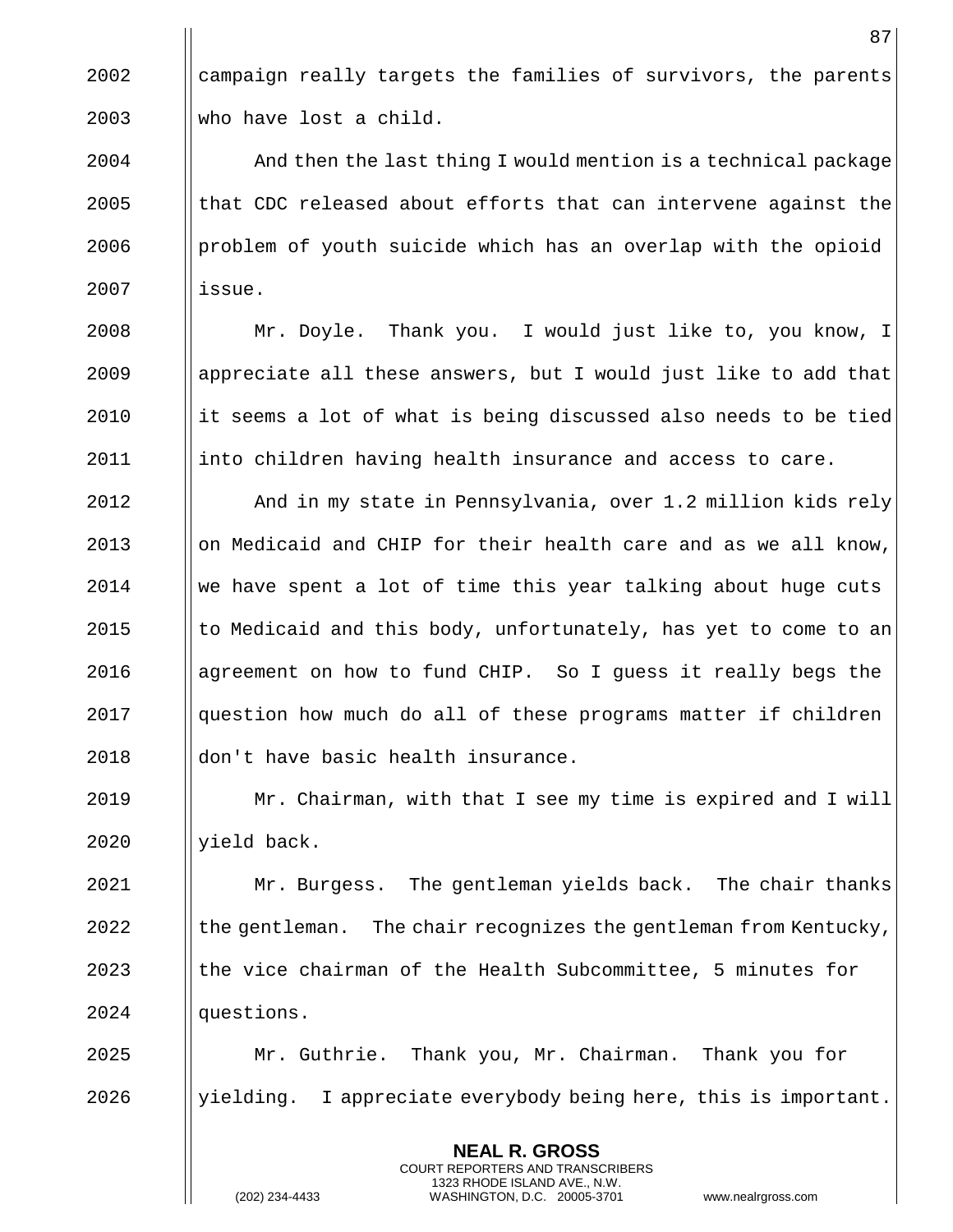2027 | Kentucky is like a lot of states has had its share of || tragedies through the heroin and opioid overdoses. Our state || legislators, our governor, and everybody is working very hard, 2030 | our physicians, trying to move forward, and our Drug Task Force  $\parallel$  folks, I mean it is all-out effort and it is still a very, very  $\parallel$  serious problem as that is why we are here today.

**Dr. McCance-Katz, I wanted to ask you a question.** A behavioral health provider in my district reported that it is ||not uncommon -- not uncommon, I guess that means it is a little || less than common, but not uncommon -- for some of the managed | care organizations to request up to 70 pages of authorizing paperwork from their board-certified addiction specialists to || treat one patient with medication-assisted treatment. This **provider stated that it can require** 2 to 3 hours of staff time | to submit the requested paperwork to treat one patient.

 In your testimony you mentioned the Medication Assisted Treatment for Prescription Drug and Opioid Addiction grants within SAMHSA. Would you please elaborate on this program and inform me of what SAMHSA is currently doing to evaluate and ensure patients receive timely treatment and quality providers are able || to deliver care to their patients?

 Dr. McCance-Katz. So SAMHSA has a number of initiatives to bring people to medical attention early on. We have a program  $\parallel$  that has been in place for a number of years. Not the program I that you are speaking of, but it is called our SBIRT program which

> **NEAL R. GROSS** COURT REPORTERS AND TRANSCRIBERS 1323 RHODE ISLAND AVE., N.W.

(202) 234-4433 WASHINGTON, D.C. 20005-3701 www.nealrgross.com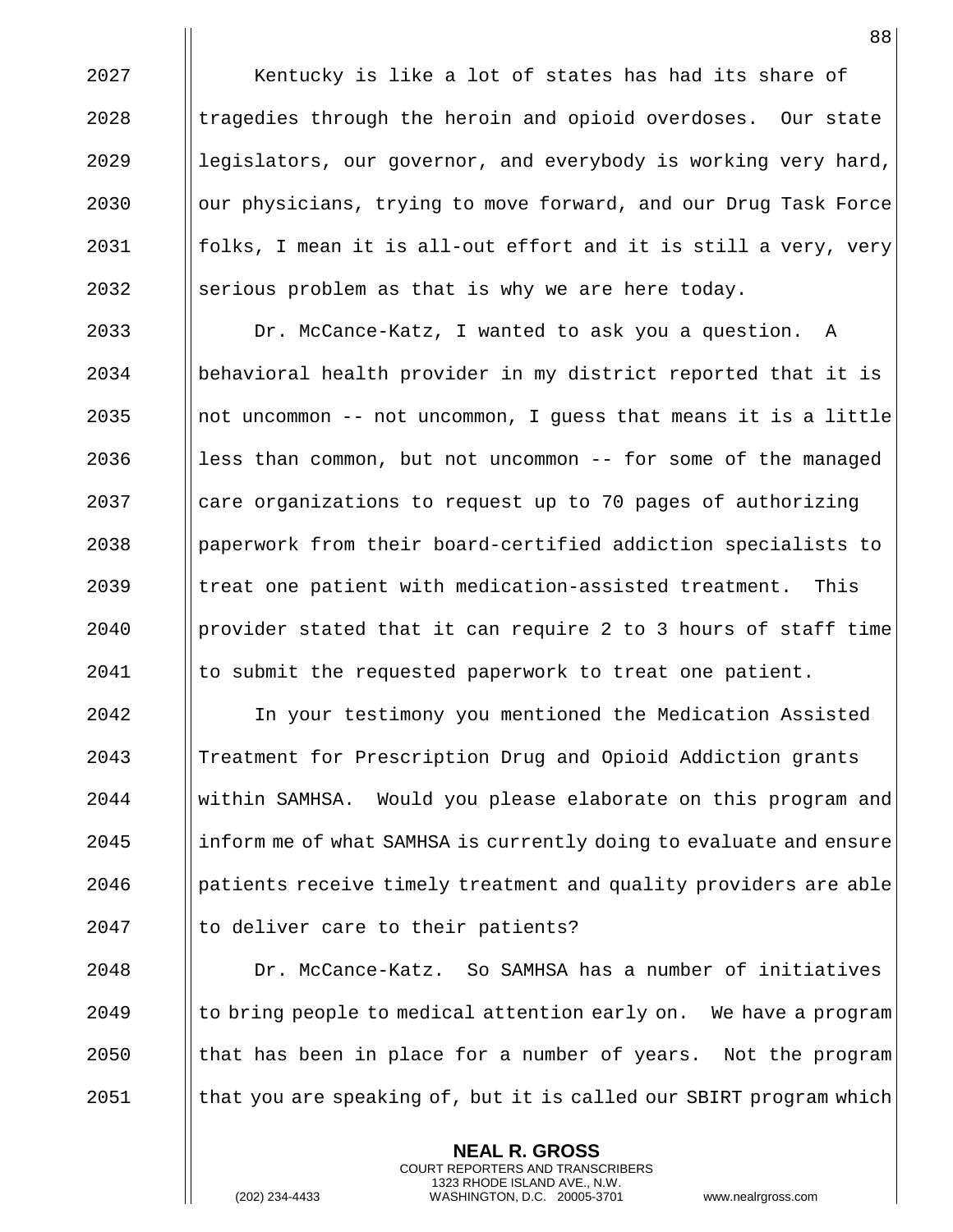|| is Screening, Brief Intervention, and Referral to Treatment. This is a paradigm that involves training primary care providers on how to screen for hazardous substance use or use that has evolved into a use disorder and get people to appropriate | treatment. So we do a lot of work in that area.

 In addition, we have our what I said was our MAT-PDOA, Medication Assisted Treatment program that is funded through the  $\parallel$  CARA act and this is a program that allows states to develop programs that focus on medication-assisted treatment to getting | that to their community. States can do this in any number of ways.

 In fact, before I had this position I had one of those MAT-PDOA grants in Rhode Island and what we did was we put together what we called a center of excellence for the treatment of opioid  $\Box$  use disorder to stabilize people coming into treatment for serious 2067 | opioid addiction and then to transfer them to community providers 2068 Who were willing to take on this care. They previously were not Willing to do that because, because they were concerned that they ||didn't have the skill set needed to deal with all of the aspects | that addiction brings to care.

**And so every state will do this differently, but those are**  $\parallel$  the types of programs and there are different iterations. We | call them sort of hub and spoke models where you have  $-$  well, | I will stop there.

 $\parallel$  Mr. Guthrie. Okay, thanks. Well, I think we agree that

**NEAL R. GROSS** COURT REPORTERS AND TRANSCRIBERS 1323 RHODE ISLAND AVE., N.W.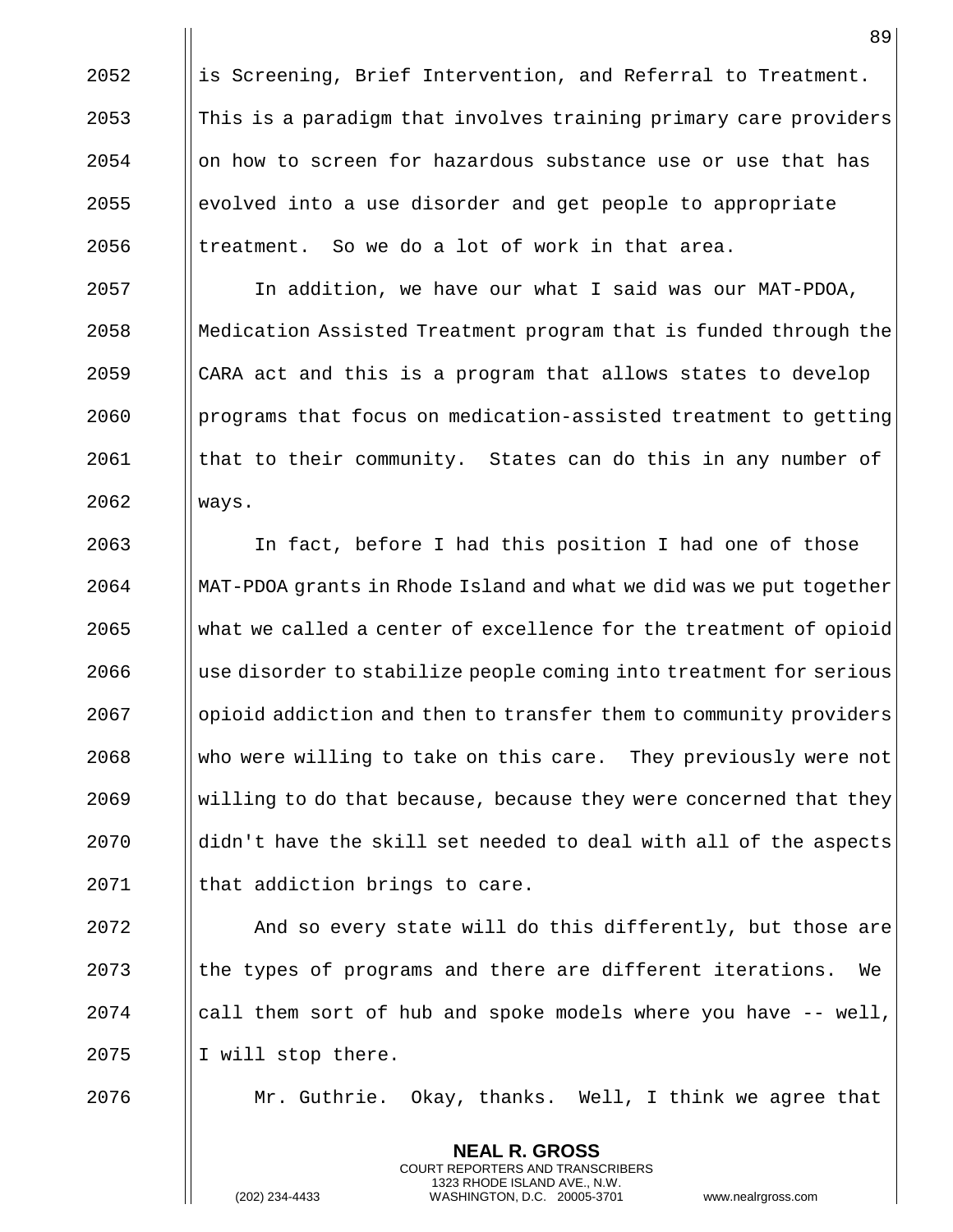|      | 90                                                                 |
|------|--------------------------------------------------------------------|
| 2077 | patients have to receive timely treatment.                         |
| 2078 | Dr. McCance-Katz.<br>Yes.                                          |
| 2079 | Mr. Guthrie. And at the facility in my district they found         |
| 2080 | that in 1-year follow up the majority of patients on               |
| 2081 | medication-assisted treatment are still actively involved in the   |
| 2082 | treatment and these individuals are less likely to be incarcerated |
| 2083 | and to relapse, and to be employed. So, you know, it is important. |
| 2084 | One more question for you then. One of the recommendations         |
| 2085 | of the interim report of the President's opioid commission was     |
| 2086 | to repeal the prohibition of Medicaid paying for services for      |
| 2087 | some patients in an institution for mental diseases or IMD         |
| 2088 | exclusion as we all refer to it here. I have heard from many       |
| 2089 | that we should dial back this limitation in certain instances,     |
| 2090 | if not entirely, particularly in the midst of a national opioid    |
| 2091 | epidemic where only a small percentage of individuals who need     |
| 2092 | treatment are getting it.                                          |
| 2093 | Do you support some kind of repeal of the IMD exclusion and        |
| 2094 | if so what should it look like?                                    |
| 2095 | Dr. McCance-Katz. What I would say is that this is an issue        |
| 2096 | for the President and Congress to deal with, and at HHS we would   |
| 2097 | be happy to implement whatever you decide on in that area.         |
| 2098 | Mr. Guthrie. Okay. One of the issues that when we deal             |
| 2099 | with this repeal of the IMD exclusion has been the subject of      |
| 2100 | a lot of debate for a couple years and the greatest barrier that   |
| 2101 | is preventing is the cost to the federal government.<br>In 2016,   |

**NEAL R. GROSS** COURT REPORTERS AND TRANSCRIBERS 1323 RHODE ISLAND AVE., N.W.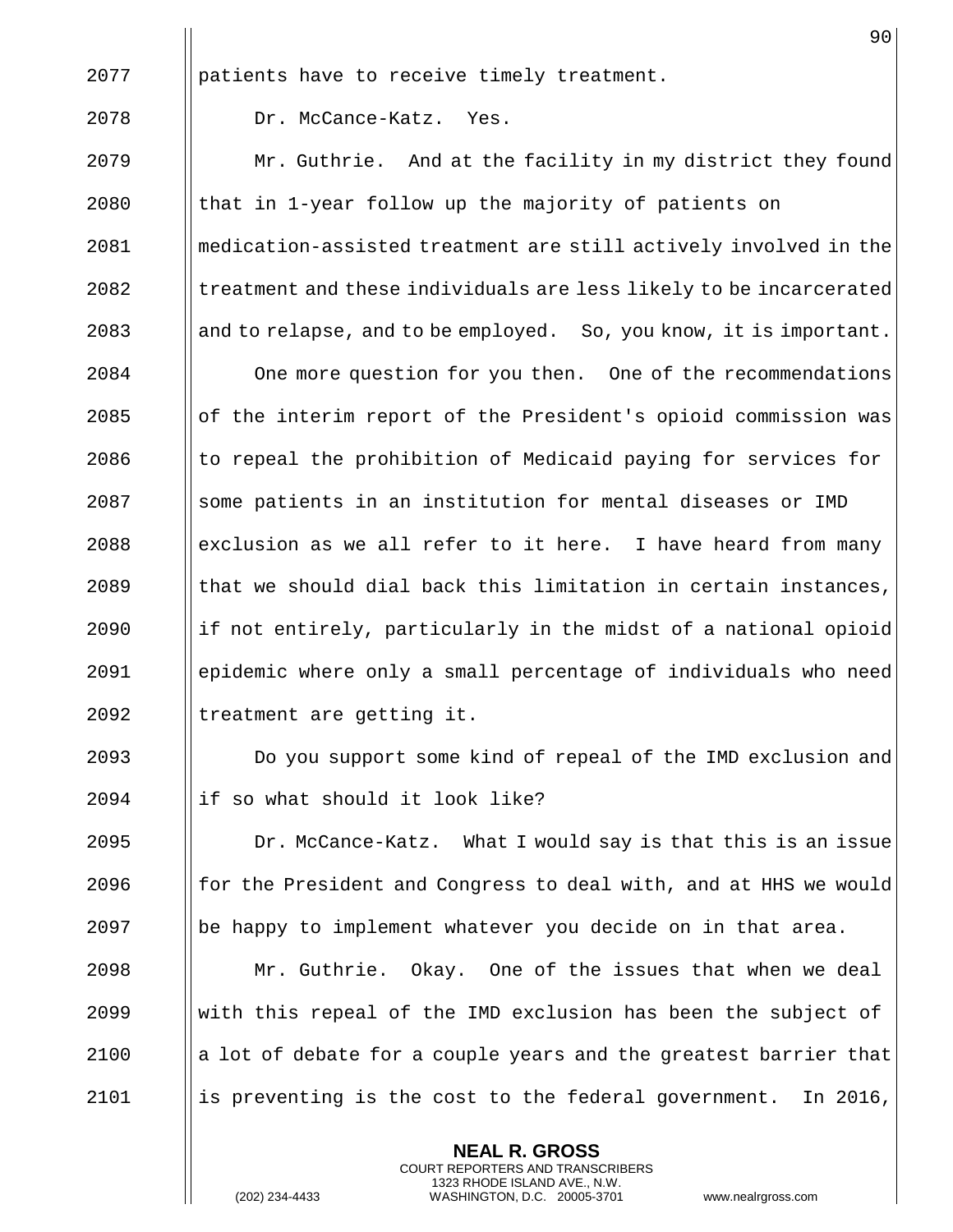$\parallel$  CBO estimated a 40 to 60 billion year cost over 10 years. What 2103 do you think Congress and CMS and SAMHSA or the states could do  $\parallel$  to try to counter this major cost increase? Dr. McCance-Katz. Again this is not an area that the  $\parallel$  Administration has a position on that I can provide to you today,  $\Box$  but certainly we would be happy to work with you on those kinds  $\|\circ f\|$  issues. But I will say one thing. Not everything with addiction needs to be in an inpatient setting and in fact most people can be treated very effectively on an outpatient basis with medication-assisted treatment, psychosocial supports, and 2112 | community supports. **Mr. Guthrie.** Okay, thank you very much. I appreciate those answers and I appreciate your position. And my time is expired 2115 || and I yield back. Thanks. Mr. Burgess. The chair thanks the gentleman. The gentleman yields back. The chair recognizes the gentlelady from California, Ms. Matsui, 5 minutes for questions, please. Ms. Matsui. Thank you, Mr. Chairman, and I want to thank || the witnesses for being here today. We all know the opioid epidemic affects us all and certainly  $\parallel$  no community is immune to this disorder. This committee has done important work to begin addressing the epidemic but I must **e** reiterate the point that we can't talk about this crisis without

> **NEAL R. GROSS** COURT REPORTERS AND TRANSCRIBERS 1323 RHODE ISLAND AVE., N.W.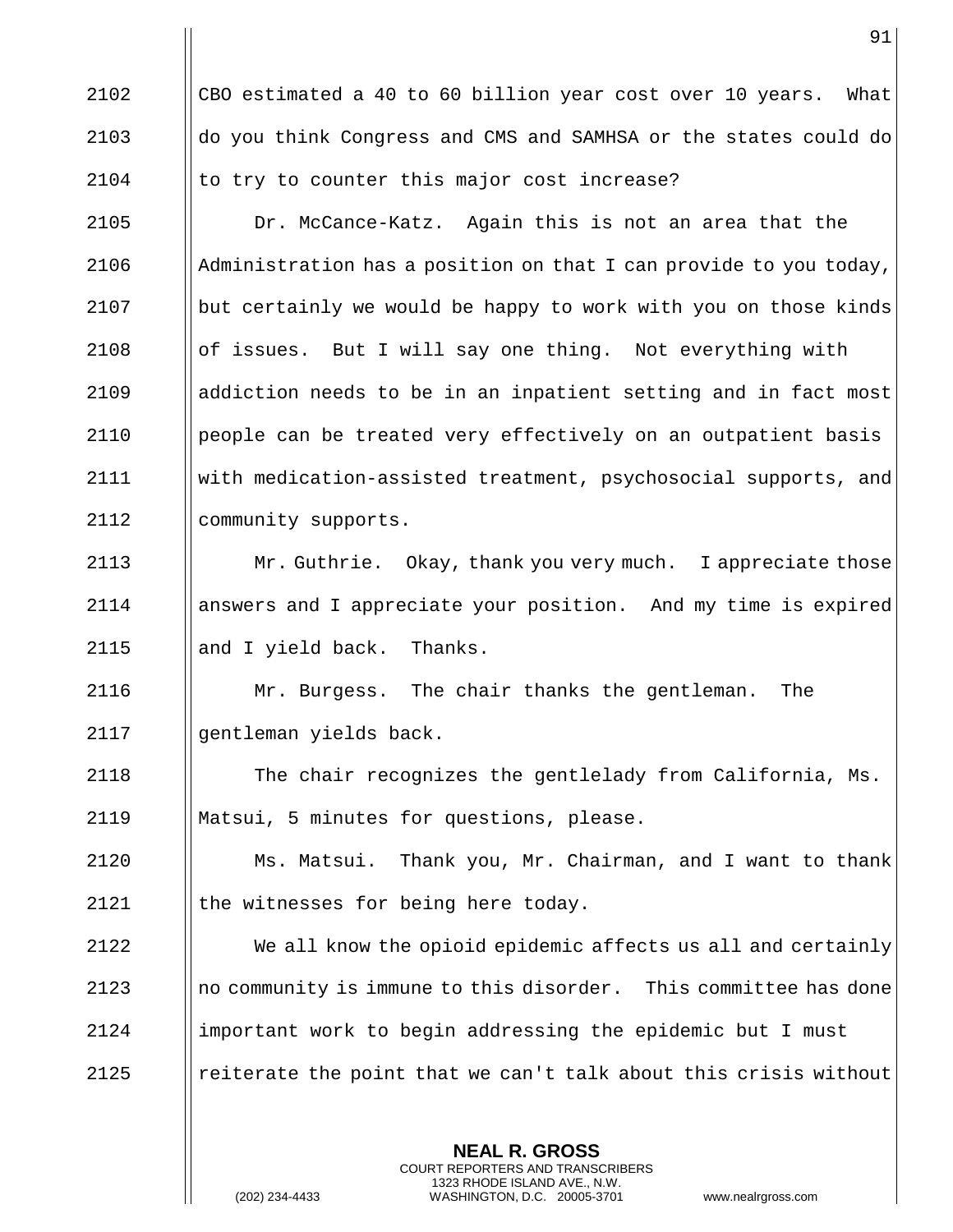acknowledging the importance of protecting Medicaid. Addiction **i** is a medical condition and requires treatment. And for many,  $\parallel$  that treatment is made available through the Medicaid program, which the ACA expanded to millions more adults in need. Taking  $\parallel$  away those critical services will certainly take us backwards. 2131 | The Prevention and Public Health Fund created by the ACA  $\|\cdot\|$  to make targeted investments in prevention programs in our 2133 Nation's public health infrastructure now funds 12 percent of 2134 CDC's annual budget. If the Prevention Fund were to be repealed,  $\parallel$  states would lose billions of dollars to spend on programs in | communities, including programs to address the opioid crisis. 2137 | Dr. Schuchat, can you discuss the work that CDC has done ||on public health research and infrastructure relating to the 2139 || opioid epidemic? Dr. Schuchat. CDC is really focused on strengthening prevention by improving prescribing implementation of our 2142 Inteatment guidelines for chronic pain, the use of opioids and chronic pain with efforts to find out how can we best implement | them, making it easy for clinicians, doctors, pharmacists, nurse 2145 | practitioners to prescribe carefully. We are also focused on evaluating the medication-assisted I treatment that we hear about to understand what works best for different circumstances and evaluating the naloxone distribution 2149 | program that SAMHSA has as well.

> **NEAL R. GROSS** COURT REPORTERS AND TRANSCRIBERS 1323 RHODE ISLAND AVE., N.W.

(202) 234-4433 WASHINGTON, D.C. 20005-3701 www.nealrgross.com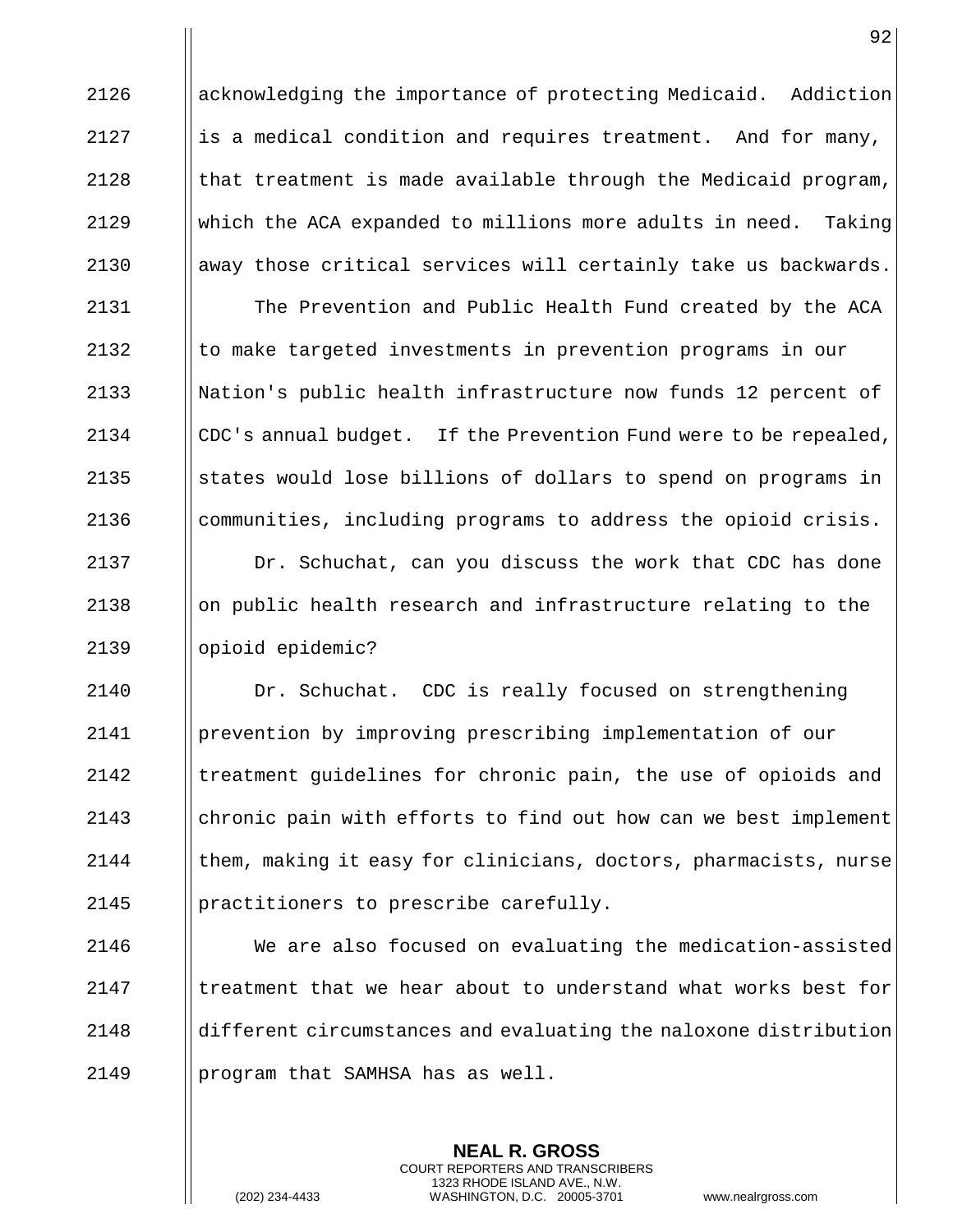2150 | Lastly, we are focused on this consumer-facing campaign, evaluating its impact as we try to scale it up. Right now, we have been able to fund four states to launch the campaign and  $\parallel$  22 of the states that receive funding from CDC will be using their  $\parallel$  funds to mount it but we really hope that that will be able to  $\parallel$  go nationwide and reach the public.

2156  $\parallel$  Ms. Matsui. Well would that be affected if CDC funding were 2157  $\vert$  cut by 12 percent across the board?

2158 | Dr. Schuchat. No. Every dollar that goes for prevention 2159  $\parallel$  is lifesaving and cost-saving. And so we will work with Congress 2160  $\parallel$  with the resources that we get to do the most good.

 Ms. Matsui. Okay, in order to truly address the opioid crisis, we will need to build up our behavioral health system  $\|\$ so that everyone has access to prevention and treatment in their **communities.** That is the goal of the Excellence in Mental Health Demonstration Project that my colleague, Representative Lance 2166 and I worked to create and that is now being administered by SAMHSA || in eight states.

 Dr. McCance-Katz, can you give us an update on the implementation of Certified Community Behavior Health Clinics? 2170 | Dr. McCance-Katz. Yes, I can. So those funds have been  $\parallel$  released to the states that were -- the eight states as you || mentioned that were selected. These states are putting together what we call Certified Community Behavioral Health Centers, which

> **NEAL R. GROSS** COURT REPORTERS AND TRANSCRIBERS 1323 RHODE ISLAND AVE., N.W.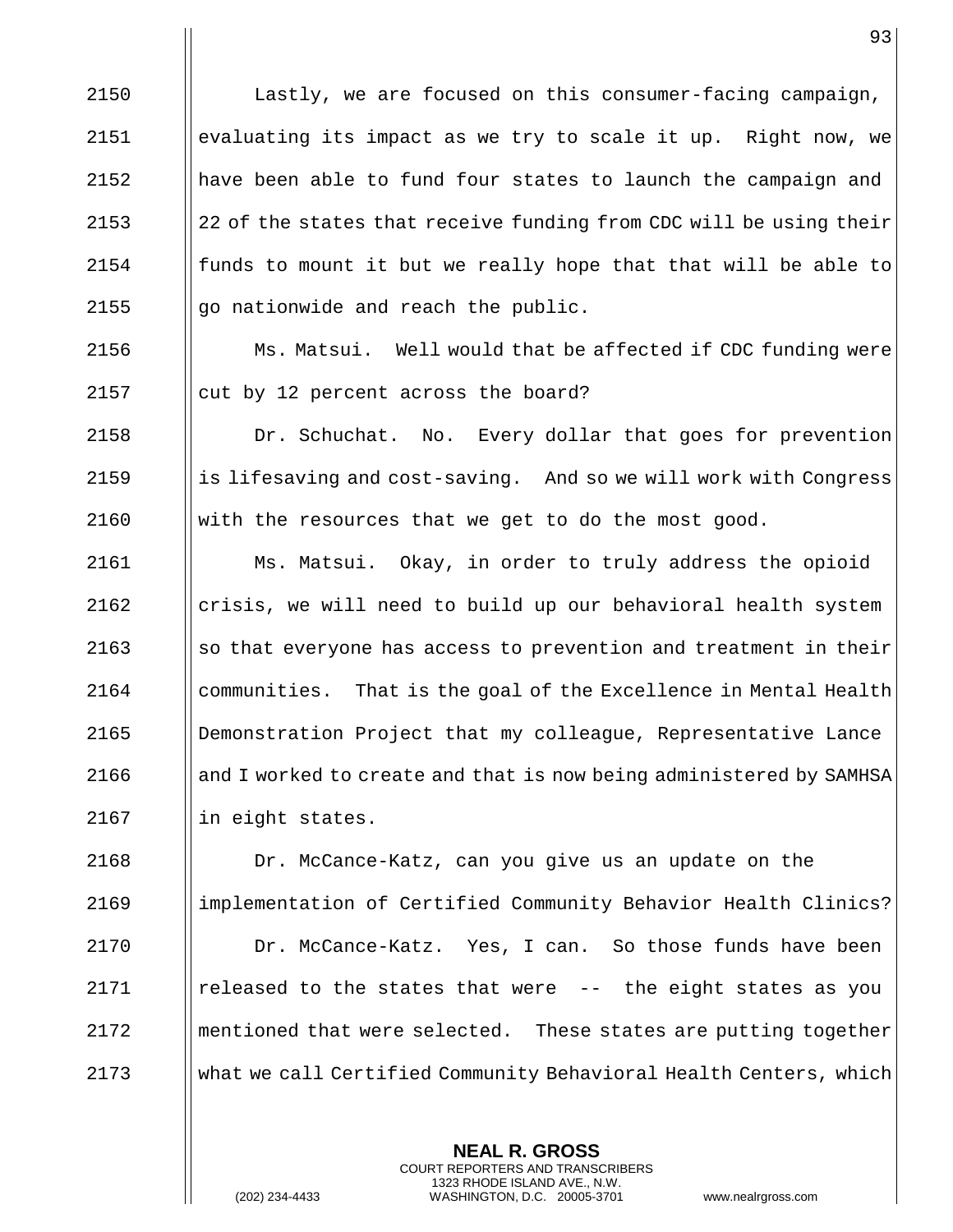bring together the elements of treatment, evidence-based Itreatment for serious mental illness and for substance use  $\parallel$  disorders so that an individual can get all of the care they need 2177 | because we know that co-occurring disorders are quite common in || one place.

 We think the model is quite nice. It is a model that is  $\parallel$  not a standard fee for service model but it is a bundle payment 2181 Similar to what goes on in community health centers. We are very hopeful that that is going to be a model that will yield positive 2183 || results and we hope can be sustained.

Ms. Matsui. Well, we hope so, too, absolutely.

 Now, in addition to the short-term funding we provided in 2186 218t Century Cures, we authorized additional funding for a variety of programs intended to address the mental health and substance ||use treatment system in a more long-term manner. For example, 2189 We authorized additional funding for treatment and recovery for homeless individuals, behavioral health integration and community health centers, mental health awareness training, and more.

 Dr. McCance-Katz, can you provide an update on some of these programs authorized or reauthorized in 21st Century Cures? Dr. McCance-Katz. So we are working with Federal partners  $\|\cdot\|$  to address issues of behavioral health and primary care. We have 2197 | a strong alliance with HRSA. And as you know, HRSA just released

> **NEAL R. GROSS** COURT REPORTERS AND TRANSCRIBERS 1323 RHODE ISLAND AVE., N.W.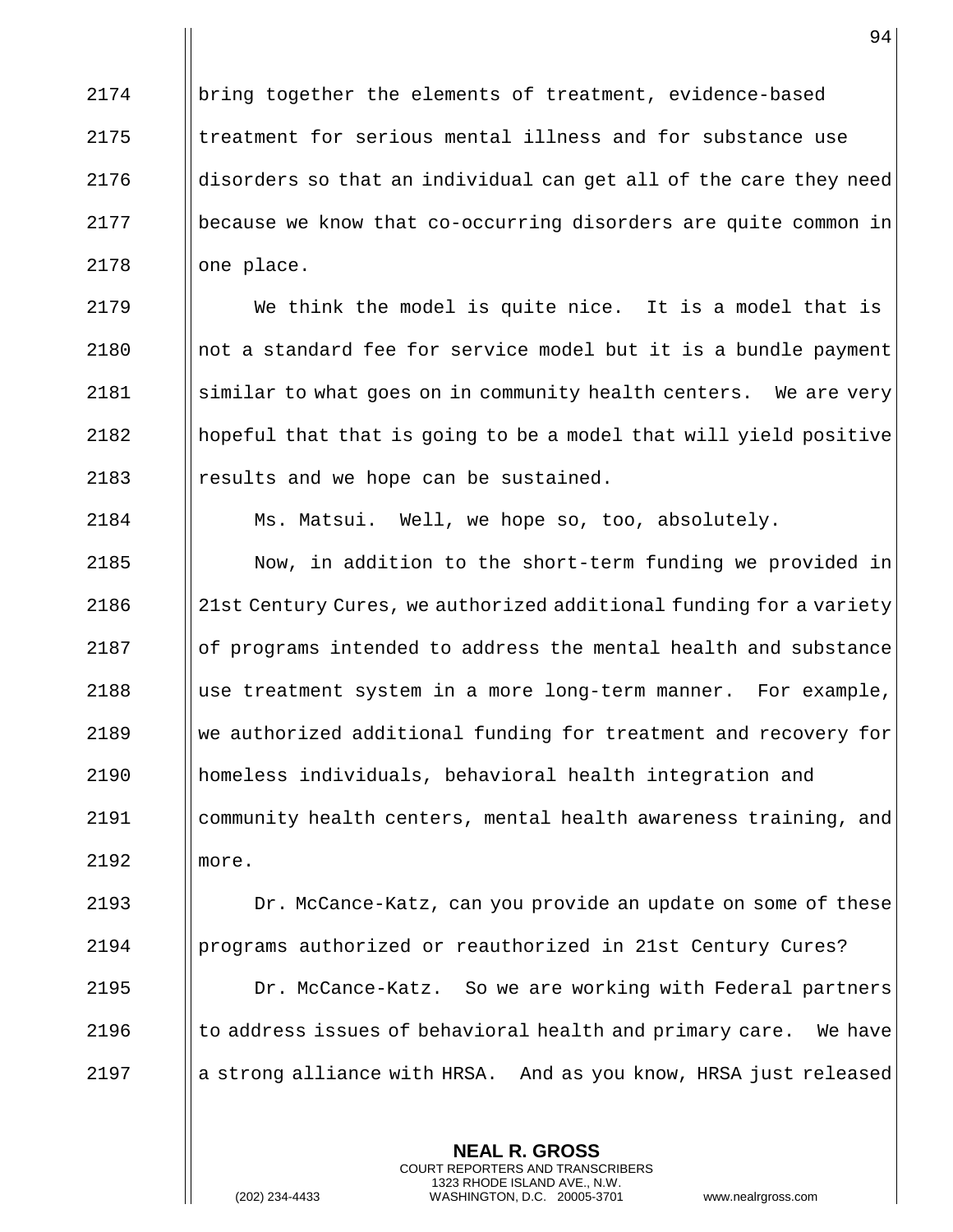|      | 95                                                               |
|------|------------------------------------------------------------------|
| 2198 | \$200 million in new grant funding to integrate substance abuse  |
| 2199 | treatment into community health centers. SAMHSA works with them  |
| 2200 | on technical assistance to assure that evidence-based practices  |
| 2201 | are being used.                                                  |
| 2202 | We also continue our homeless grant initiatives at SAMHSA        |
| 2203 | and we could get you the data if you would like to have it but   |
| 2204 |                                                                  |
| 2205 | Ms. Matsui. That would be lovely.                                |
| 2206 | Dr. McCance-Katz. -- we see very positive results in             |
| 2207 | getting people stably housed.                                    |
| 2208 | Ms. Matsui. Okay, thank you very much and I see my time          |
| 2209 | has expired. Thank you.                                          |
| 2210 | The Chairman. The chair now recognizes the gentleman from        |
| 2211 | New Jersey, Mr. Lance, for 5 minutes.                            |
| 2212 | Mr. Lance. Thank you, Mr. Chairman and good afternoon to         |
| 2213 | the panel.                                                       |
| 2214 | Congresswoman Matsui and I are a tag team on the                 |
| 2215 | demonstration projects in the eight states and I am sure you are |
| 2216 | shocked to learn that New Jersey and California are two of the   |
| 2217 | eight states.                                                    |
| 2218 | Now I am increasingly of the view that fee for services is       |
| 2219 | outdated and outmoded. To Dr. McCance-Katz, do we have analysis  |
| 2220 | yet on the bundled payment system for the eight states?          |
| 2221 | Dr. McCance-Katz. No, sir, we don't. We don't but we will        |
|      |                                                                  |
|      | <b>NEAL R. GROSS</b>                                             |

COURT REPORTERS AND TRANSCRIBERS 1323 RHODE ISLAND AVE., N.W.

 $\prod$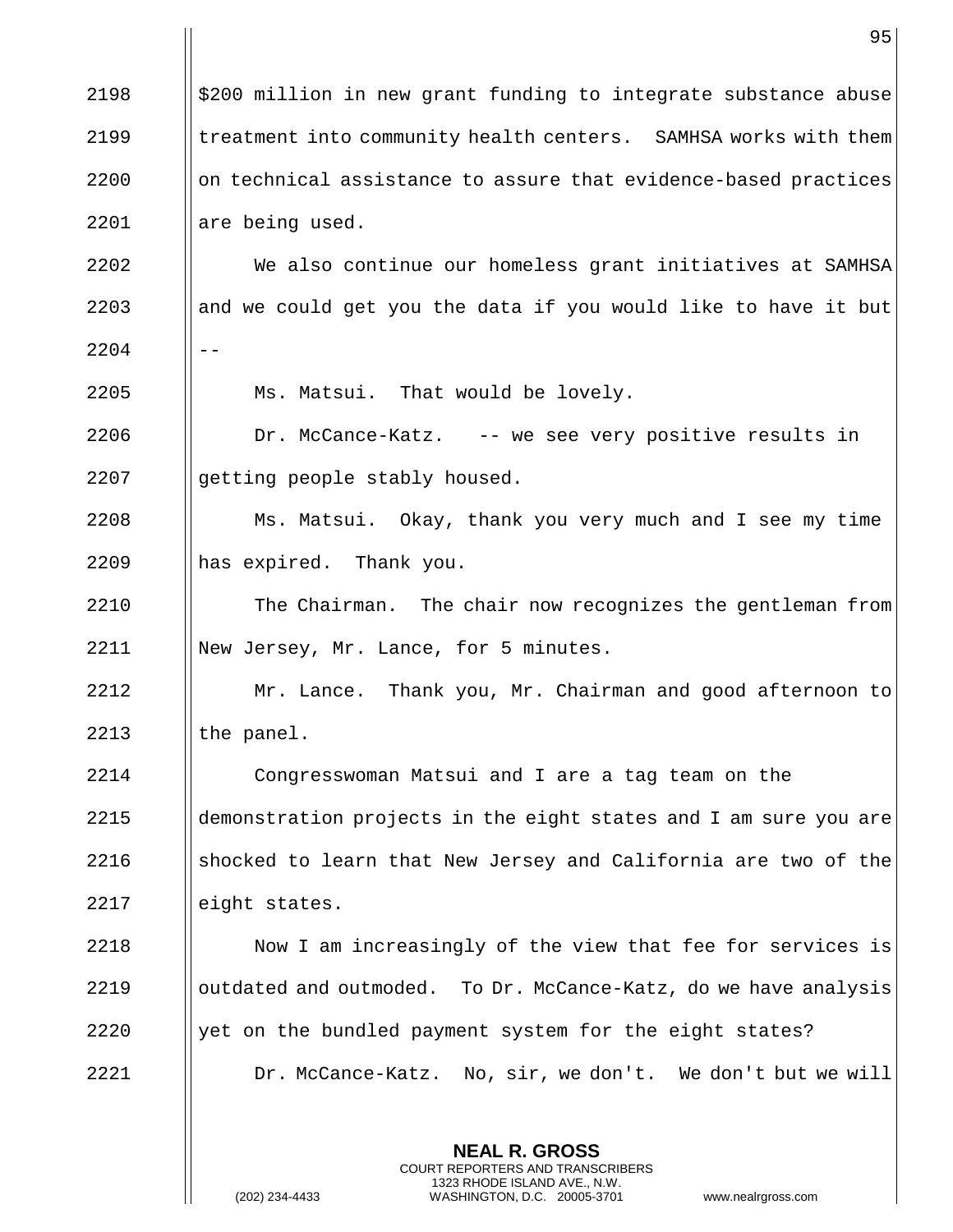$\|\$ be following that very closely and happy to share when we get  $2223$  ||it. 2224 | Mr. Lance. Do you have any indication when that might be  $\parallel$  within the next year or -- $\parallel$  Dr. McCance-Katz. I think within a year but this has  $-$ 2227 || really it has just started. And so I would say in a year, yes. Mr. Lance. Thank you. And the Congresswoman and I are  $\parallel$  working on expanding that program. I think we are both of the  $\Box$  belief that this is the wave of the future and, certainly, I will continue to work with my colleagues in that area. 2232 According to CMS, the Medicare population has among the 2233 || highest and fastest growing rates of diagnosed opiate use  $\parallel$  disorder; if I understand it, currently six of every one thousand 2235 Beneficiaries. But CMS policy appears to be blocking access for || our Nation's senior citizens to receive treatment for their Substance use disorder with two primary treatment modalities, 2238 | buprenorphine and methadone. 2239 I I know this is not your agency, Dr. McCance-Katz, but in what ways, in your judgment, could CMS work with SAMHSA and other Federal partners to ensure that senior citizens utilizing Medicare who need treatment can get the help they need? Dr. McCance-Katz. Yes, so we do work collaboratively with ||all of our sister agencies within HHS, CMS being one of them. And SAMHSA has the ability to provide CMS any information on

> **NEAL R. GROSS** COURT REPORTERS AND TRANSCRIBERS 1323 RHODE ISLAND AVE., N.W.

(202) 234-4433 WASHINGTON, D.C. 20005-3701 www.nealrgross.com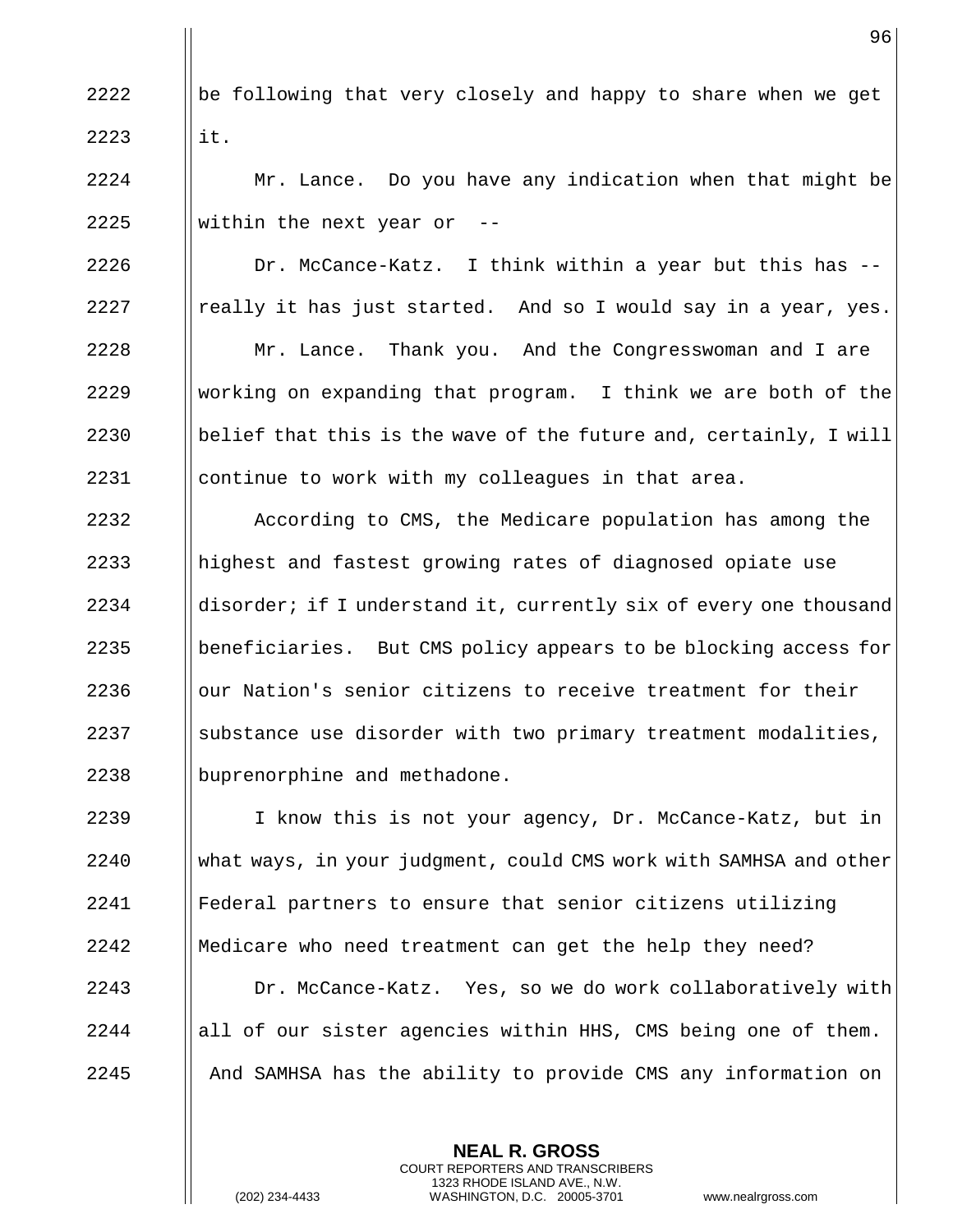$\parallel$  the effectiveness of these treatments in all age groups and we would advocate for that.

2248 | Mr. Lance. Thank you very much.

 Mr. Doherty, my understanding is, as the legal prescription  $\parallel$  drug supply is constrained the use of street heroin increases.  $\parallel$  I suppose this is logical because addicts seek to get the drugs,  $\parallel$  they, unfortunately, are addicted, and regardless of the source  $\parallel$  or the medium.

 Is there a direct statistical correlation between the || availability of prescription opioids and increased usage rates || of illegal heroin?

2257 | Mr. Doherty. Yes, sir. As you correctly point out and we | appreciate your question, the statistics show that 80 percent  $\|\circ\|$  first initiate heroin users, so 80 percent of first-time heroin  $\parallel$  users are now getting to that dark place through the use of prescription opioid pain killers.

Mr. Lance. Eighty percent?

 Mr. Doherty. Eighty percent of first-time heroin users. **Four out of five first-time heroin users are now using heroin**  || and turning to cheaper heroin. And with the advent of fentanyl coming into our country in pill form, many times these individuals are playing Russian roulette. They truly do not know what they are getting and they truly are taking their own lives in their hands. And DEA is committed to not only stopping counterfeit

> **NEAL R. GROSS** COURT REPORTERS AND TRANSCRIBERS 1323 RHODE ISLAND AVE., N.W.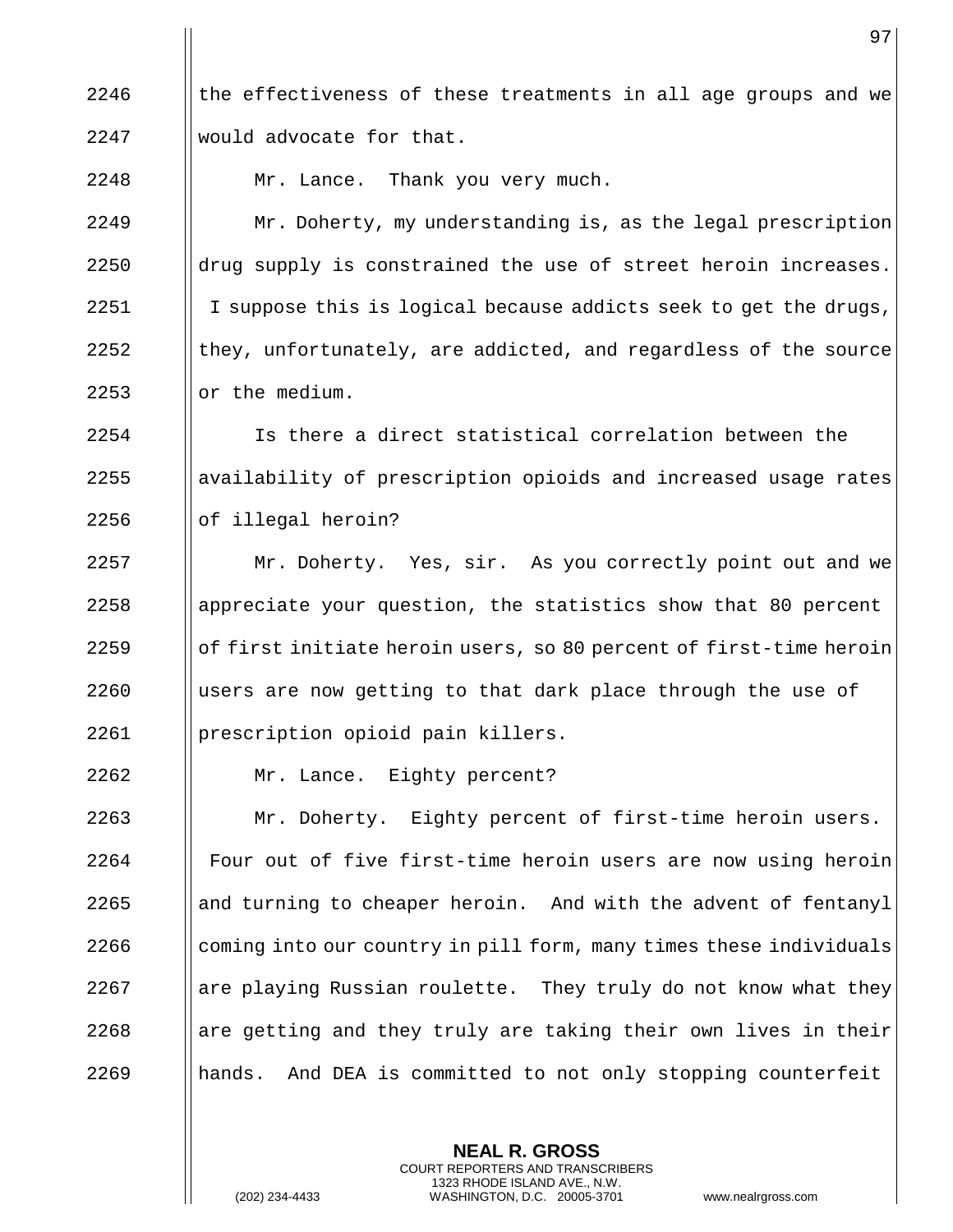2270 | prescription pill manufacturing but also elicit importation of fentanyl, as I mentioned in my opening statement. | Mr. Lance. Is there a way that we can use advanced data ||metrics to predict where users will seek illegal heroin so that 2274 We can direct interdiction resources to those places? 2275 | Mr. Doherty. Sir, we have many programs currently initiated || that normally use data analytics but also use investigative || resources across the spectrum to show where places will eventually 2278 | have heroin imported to. 2279 | So in other words, our DEA 360 Strategy has hit some of the **hardest communities in the country that have been plagued by this**  disease and this opioid scourge. **Mr.** Lance. Where would some of those places be in the || country, the hardest hit places? **Mr. Doherty.** Dayton, Ohio; Albuquerque, New Mexico; Manchester, New Hampshire. These are places that our DEA 360 Strategy has been deployed to. It is a three-prong strategy. We use traditional enforcement, data analytics, diversion ||control, and community outreach in bringing the communities back. **Mr. Lance.** So you mentioned Dayton, for example. So these || are just average American cities with the same challenges that I the rest of the country has. Mr. Doherty. Well, yes, sir. And certainly the opioid 2293 epidemic is exasperated by the controlled prescription drugs now

> **NEAL R. GROSS** COURT REPORTERS AND TRANSCRIBERS 1323 RHODE ISLAND AVE., N.W.

(202) 234-4433 WASHINGTON, D.C. 20005-3701 www.nealrgross.com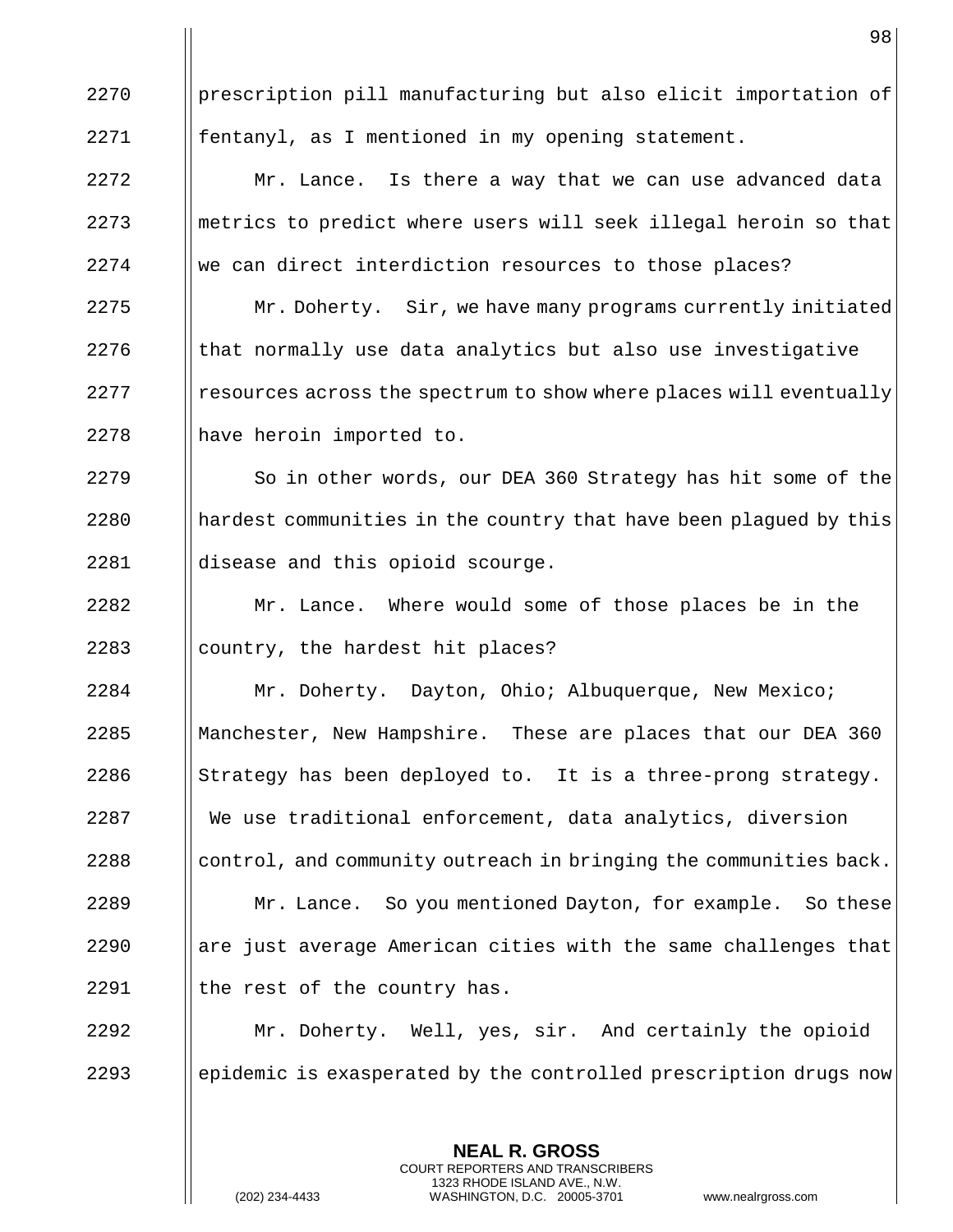|      | 99                                                              |
|------|-----------------------------------------------------------------|
| 2294 | getting people to the point where they have an opioid disorder, |
| 2295 | switching to cheaper heroin and now really playing, as I said   |
| 2296 | Russian roulette with respect to content.                       |
| 2297 | Mr. Lance. And my time has expired. I yield back.               |
| 2298 | Thank you, Mr. Chairman.                                        |
| 2299 | The Chairman. The chair thanks the gentleman. The chair         |
| 2300 | recognizes the gentleman from California, Mr. McNerney, for 5   |
| 2301 | minutes.                                                        |
| 2302 | Mr. McNerney. Well I thank the chair and I thank the            |
| 2303 | witnesses.                                                      |
| 2304 | Ms. McCance-Katz, how would limiting access to treatment        |
| 2305 | impact the opioid epidemic? So how is that going to affect it,  |
| 2306 | limiting treatment?                                             |
| 2307 | Dr. McCance-Katz. Well if treatment were limited, people        |
| 2308 | would have more serious adverse events, deaths, inability to    |
| 2309 | function in society, all of the fallout of opioid addiction.    |
| 2310 | Mr. McNerney. What about limiting early intervention care?      |
| 2311 |                                                                 |
| 2312 | Dr. McCance-Katz. I am sorry?                                   |
| 2313 | Mr. McNerney. Early intervention.                               |
| 2314 | Dr. McCance-Katz. Early intervention.                           |
| 2315 | Mr. McNerney. Same story, right?                                |
| 2316 | Dr. McCance-Katz. Yes, sir.                                     |
| 2317 | Mr. McNerney. Well the Affordable Care Act and Medicaid         |
|      |                                                                 |

**NEAL R. GROSS** COURT REPORTERS AND TRANSCRIBERS 1323 RHODE ISLAND AVE., N.W.

 $\mathsf{I}$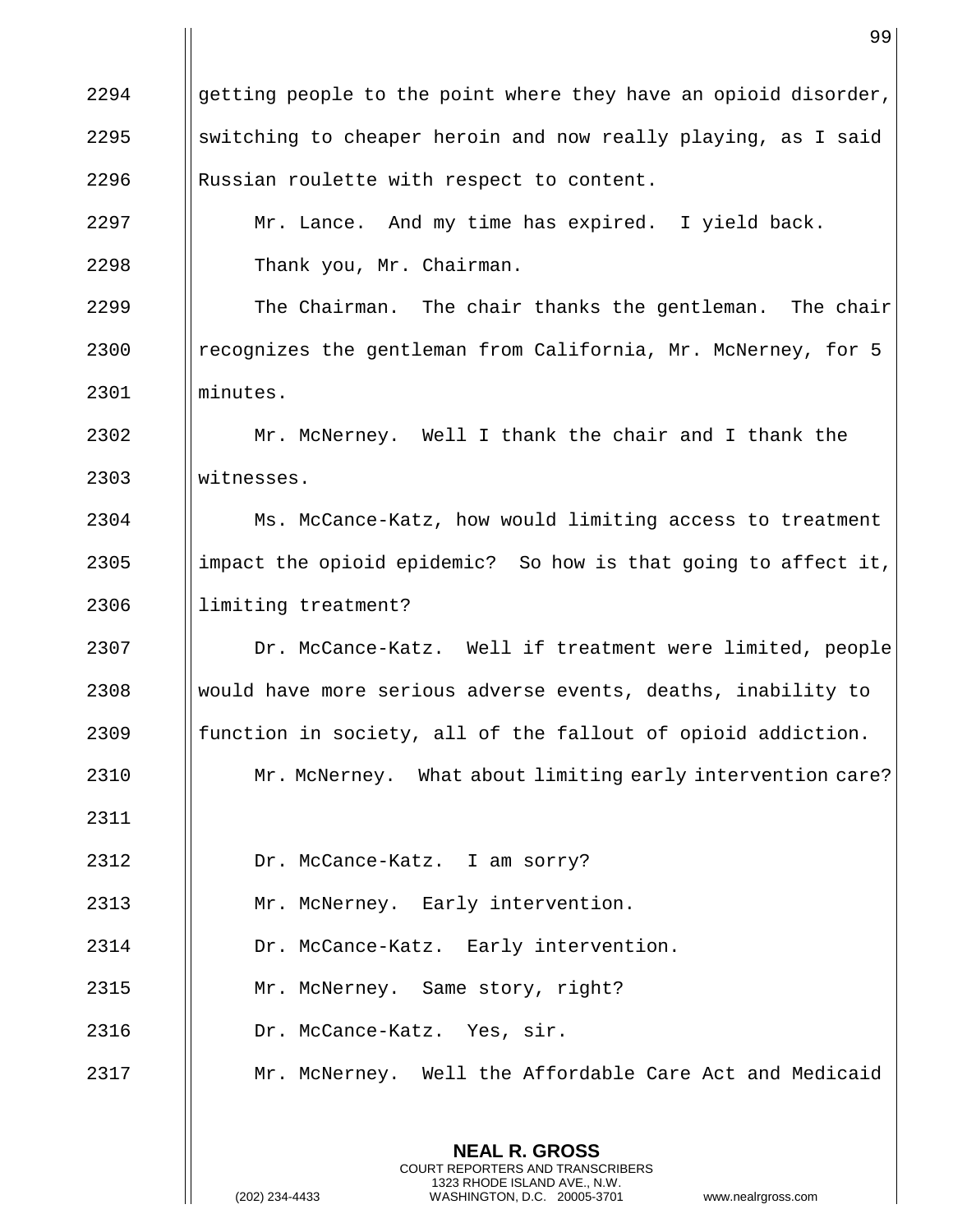**expansion have been crucial for treatment for those with opioid**  $\parallel$  use disorders and also for providing early intervention care.  $\parallel$  I know this has been the case in my district, which includes  $\parallel$  Stockton, California, a city where opioid overdoses up to six  $\parallel$  times higher than the State average.

 $\parallel$  So I am very disappointed that instead of focusing on finding | solutions to address the opioid epidemic, Republicans have been  $\parallel$  engaged in an nonstop effort to repeal Affordable Care Act, which Would have a devastating impact on people struggling with opioid || use disorders and would be catastrophic for combating the opioid | epidemic.

2329 | So, Ms. Volkow, your written testimony mentions the HHS  $\parallel$  5-Point Opioid Strategy. The fourth pillar of the strategy is | to support cost -- support cutting-edge research that advances || our understanding of pain and addiction. What are some examples || of recent developments in this area of non-addictive pain management that resulted from your research?

**Dr. Volkow.** This is quite extensive. And as Dr. Gottlieb was mentioning, in the area of pain, for example, one of our partnerships has been to develop abuse deterrent formulations  $\Box$  of opioid medication so that the person cannot divert them and 2339 abuse them and there are several drugs already approved by the 2340 FDA.

2341 We are also working with pharmaceuticals to develop

**NEAL R. GROSS** COURT REPORTERS AND TRANSCRIBERS 1323 RHODE ISLAND AVE., N.W.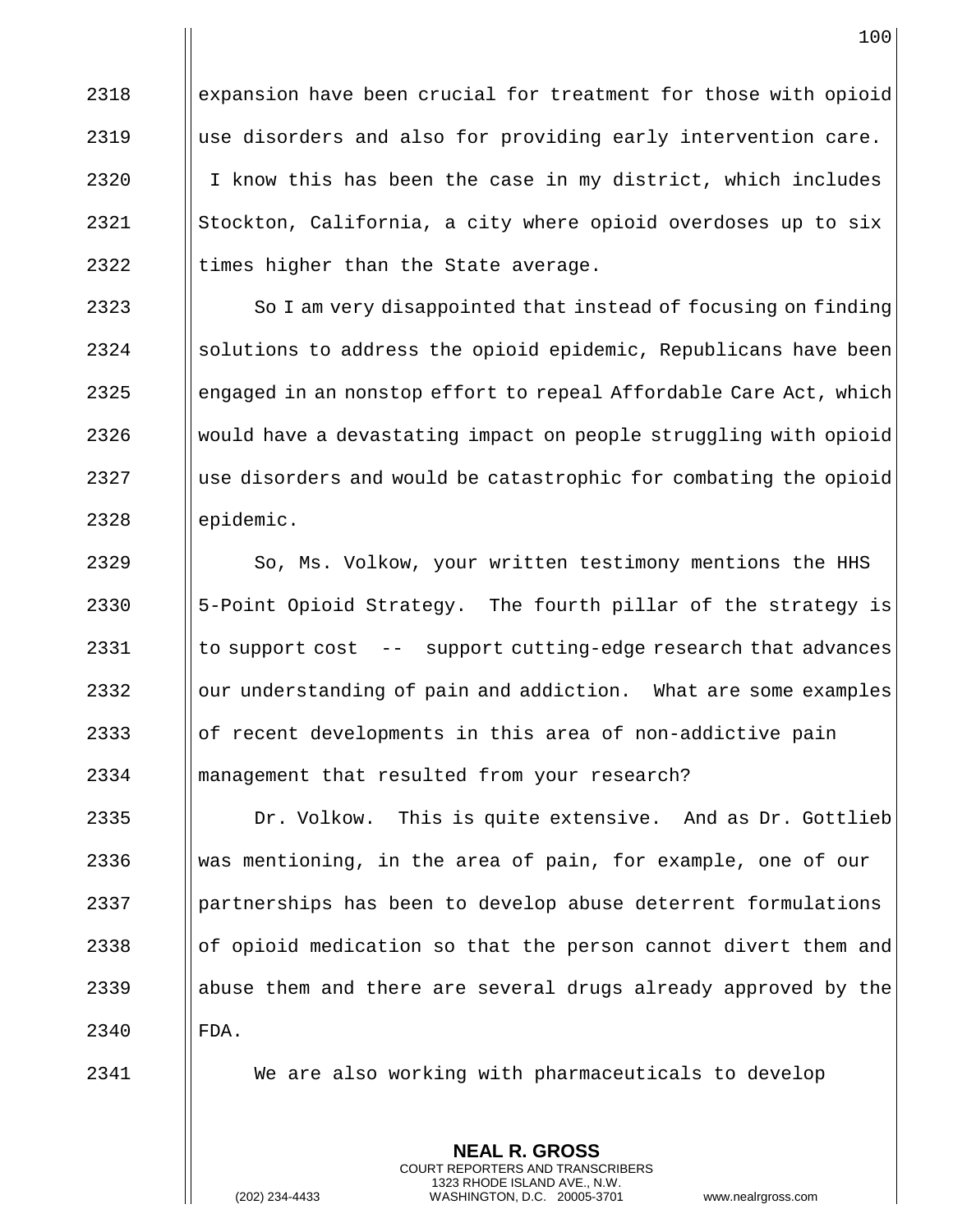$2342$  || non-opioid based medications that are going to be effective in 2343 || addressing pain.

2344 | And in the field of opioid use disorder, for example, we 2345 || have partnered with pharmaceuticals to develop extended release 2346  $\parallel$  formulation such that the patient does not need to go to the clinic  $2347$  || on a daily basis to get their medication but can go every week, 2348 every month, every 6 months and that improves compliance. And 2349 as a result of compliance, they are also protecting them from 2350 || actually overdosing.

2351 | So these are some of the examples in terms of successful 2352 **partnerships that are developing treatments for those that need**  $2353$  ||them.

2354 Mr. McNerney. So what are the ultimate goals of this  $2355$  || partnership, then?

**Dr. Volkow.** To accelerate and incentivize pharmaceutical ||industry to get into these spaces. Pharmaceutical industry has ||not been traditionally engaged in developing medications for 2359 || addictions. Addictions are too stigmatized. It was felt that  $\vert\vert$  they wouldn't recover their investment. So we have to reach them, 2361 by being a Federal agency to reach those products and then present 2362 it to pharmaceuticals so that they can bring them to the market. || In the pain space, also, there is a need of energizing pharmaceuticals because they have been decreasing their **indellarge increases in the investment** on medications for brain-related diseases, including

> **NEAL R. GROSS** COURT REPORTERS AND TRANSCRIBERS 1323 RHODE ISLAND AVE., N.W.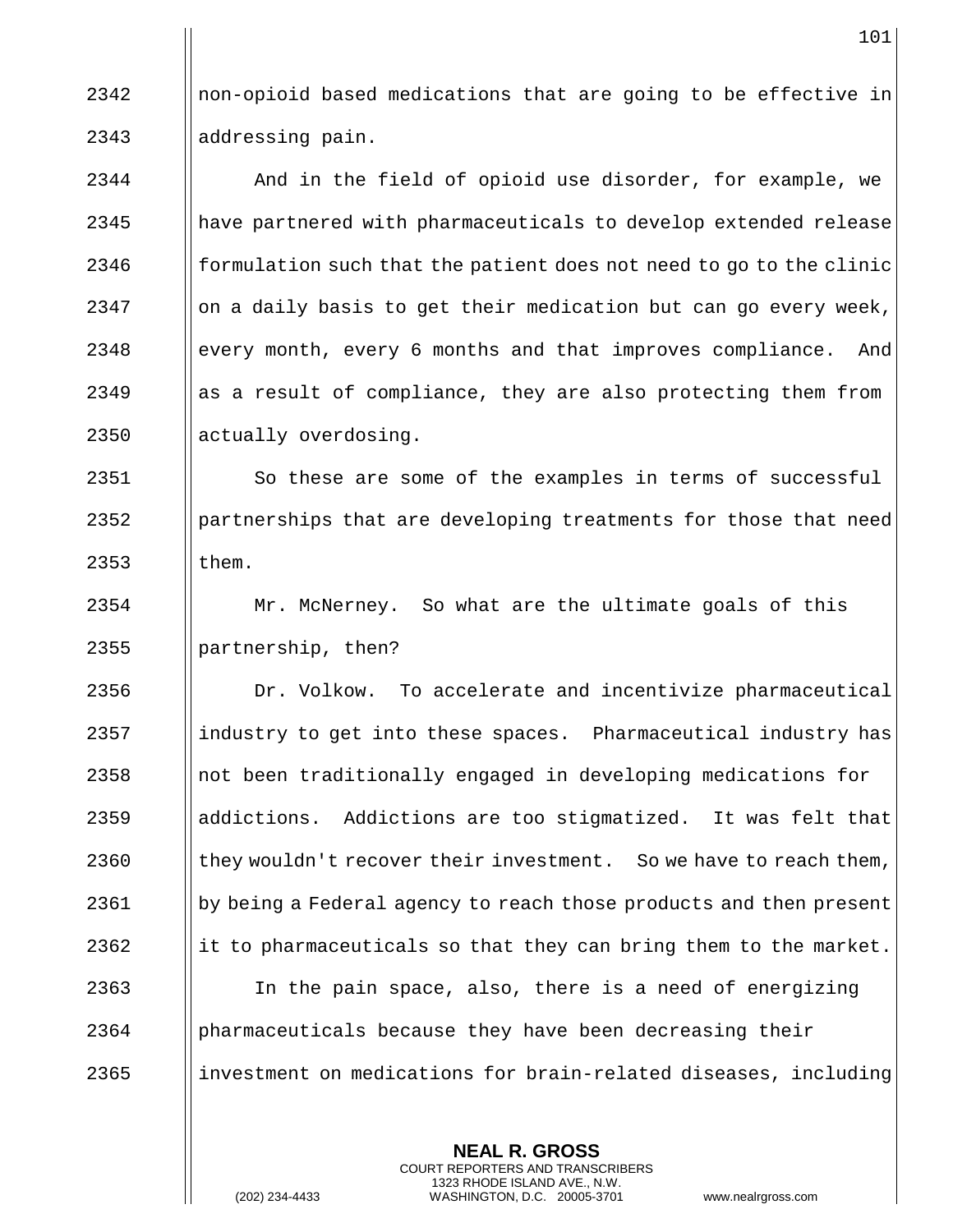|      | 102                                                                |
|------|--------------------------------------------------------------------|
| 2366 | pain. So how do we create a partnership engaging also FDA to       |
| 2367 | ensure that they see an incentive to move forward and develop      |
| 2368 | pain treatments? Because right now, of course, they are making     |
| 2369 | already a lot of money from selling opioid medications. So it      |
| 2370 | is a little bit they are in competition with themselves.<br>So how |
| 2371 | do you incentivize them to go beyond that?                         |
| 2372 | Mr. McNerney. So it sounds like we would have -- Congress          |
| 2373 | would have a role in --                                            |
| 2374 | Dr. Volkow.<br>Yes.                                                |
| 2375 | Mr. McNerney. -- developing those practices.                       |
| 2376 | Dr. Volkow. And, indeed, there are ways in which Congress          |
| 2377 | can help develop, facilitate. I mean for example, in terms of      |
| 2378 | how do you make an incentive for a pharmaceutical to go into the   |
| 2379 | development of medications for addiction, could you not treat      |
| 2380 | them like you treat for example developmental vaccines?<br>So can  |
| 2381 | you get them expansion of their paths? Can you give them priority  |
| 2382 | evaluation?                                                        |
| 2383 | So the Institute of Medicine did an analysis on how actually       |
| 2384 | changes in policy could lead to incentivizing pharmaceuticals      |
| 2385 | to help us develop better treatments for opioid addiction.         |
| 2386 | Mr. McNerney. Thank you.                                           |
| 2387 | Ms. Schuchat, do you think that high school sports are a           |
| 2388 | significant role in opioid addiction?                              |
| 2389 | Dr. Schuchat. What I would say is I don't know.<br>I think         |
|      |                                                                    |

**NEAL R. GROSS** COURT REPORTERS AND TRANSCRIBERS 1323 RHODE ISLAND AVE., N.W.

(202) 234-4433 WASHINGTON, D.C. 20005-3701 www.nealrgross.com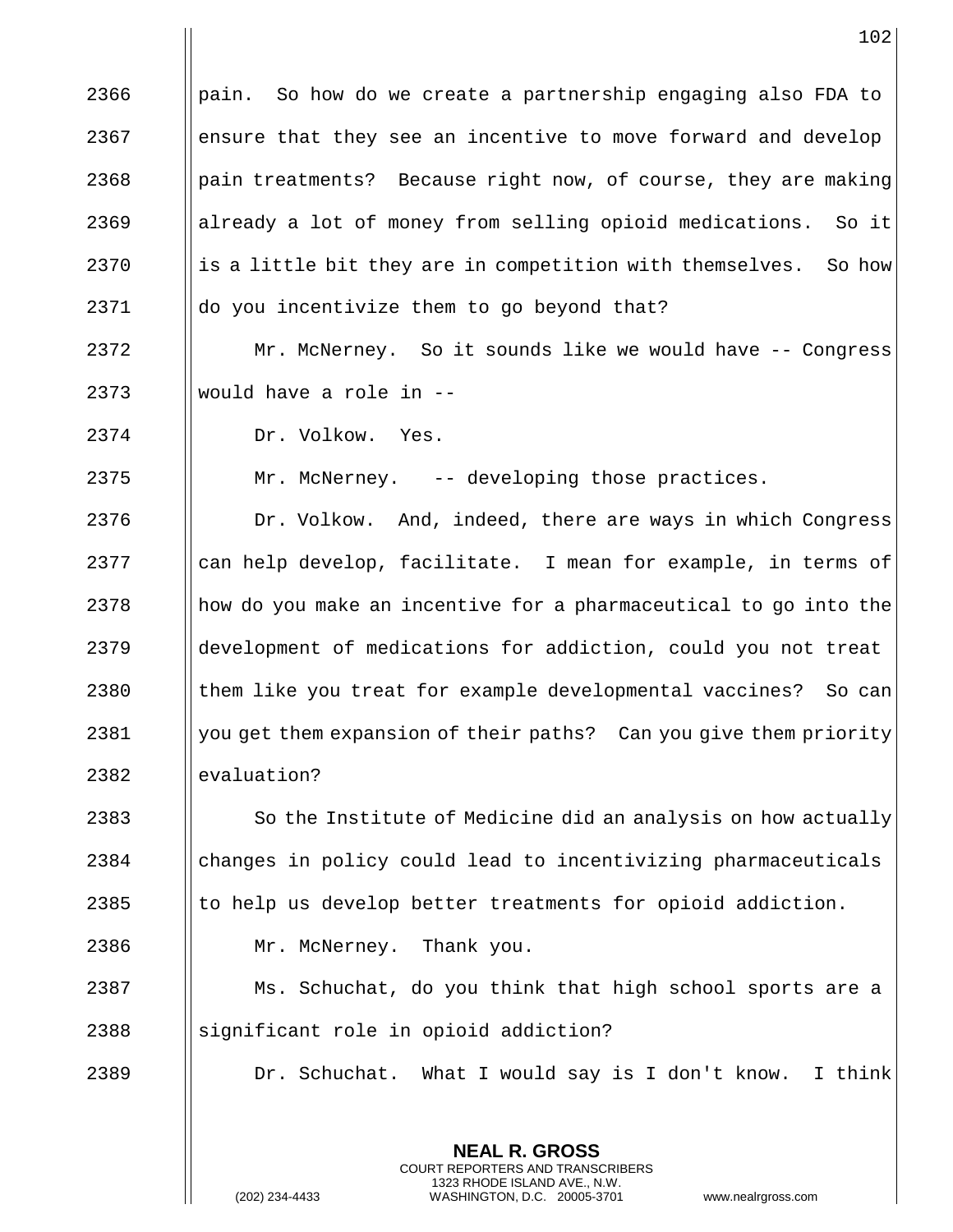$\parallel$  that the principle issue is to change the culture in the doctor's **Solut** of the nurse practitioner's office to help people follow || our recommendations about chronic pain. We say think twice 2393 || before starting an opioid. Start low. Go slow, if you are  $\parallel$  increasing it. And follow-up regularly about whether the goals  $\Box$  of treatment are being met.  $\parallel$  A lot of our history as docs over the past 15 years or so  $\parallel$  has been to begin with opioids, where we really don't think that  $\parallel$  is a good idea. Mr. McNerney. Thank you. Mr. Chairman, I yield back. 2401 | The Chairman. I thank the gentleman. 2402 | I now recognize the gentleman from Mississippi, Mr. Harper, || for 5 minutes. **Mr.** Harper. Thank you, Mr. Chairman and thanks to each of 2405 | you for being here on this very critical subject. I mean the opioid epidemic is certainly destroying our country and we see this every single day and how it is impacting 2408 lives and families. You know you have seen families that have 2409 || been lost and destroyed because we haven't been able to provide 2410 Iperhaps the resources, perhaps the right action to take. And | I know we have made great resources in making  $-$  great strides ||in making those resources available. But one of the biggest **concerns that I have -- and I will say this.** I think this may

> **NEAL R. GROSS** COURT REPORTERS AND TRANSCRIBERS 1323 RHODE ISLAND AVE., N.W.

(202) 234-4433 WASHINGTON, D.C. 20005-3701 www.nealrgross.com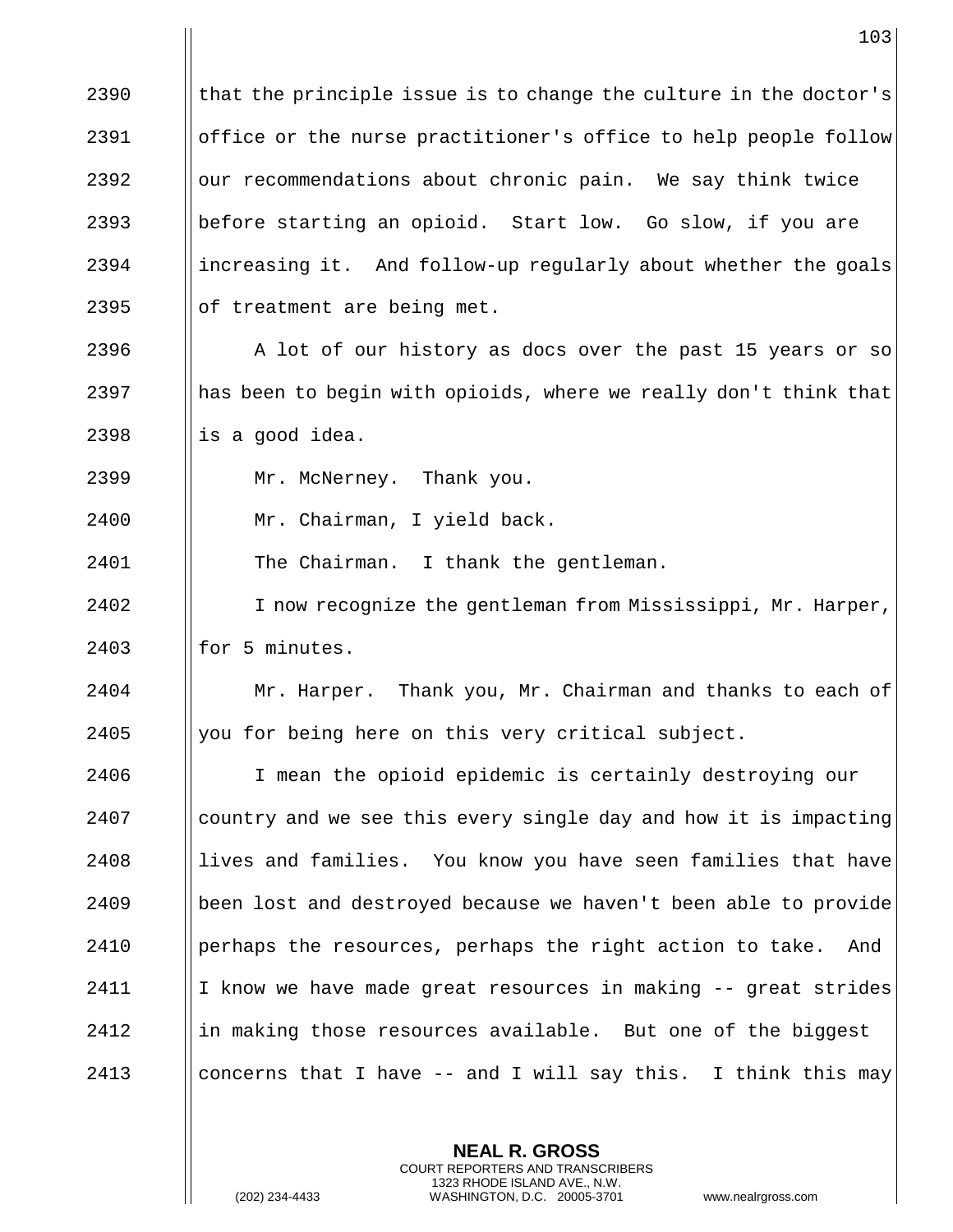2414  $\Box$  be some of the most important work that our committee is going 2415  $\parallel$  to do this year is to try to assist and provide some quidance 2416  $\parallel$  and those resources here.

2417 | But one of the biggest problems that we see on the ground 2418 is how do you get those resources that we put out to the local 2419 **level, particularly predominantly this country is still rural**  $2420$  || in most of our geography. So how do you get that to rural America?  $2421$  | How do we do that?

**Because you know when you have, perhaps, a county with some**  ||small cities or municipalities, law enforcement is stretched so Ithin that these groups can operate with impunity on selling and 2425 | destroying those lives.

 $2426$   $\parallel$  So that would be my question is, How do we get this down  $2427$  || to rural America? And I would like each of you to give me your 2428  $\parallel$  quick thoughts on that.

2429 Dr. Gottlieb. I would defer to my colleague from SAMHSA 2430 | on that, Congressman, but I would echo the need to get the 2431 | treatments into those settings.

**Dr. McCance-Katz.** Yes, and so we have to use technologies I to reach rural communities and we have a couple of programs at 2434 SAMHSA that address rural health directly. One of those is  $\parallel$  telehealth. That is an evolving way of providing care so that  $\parallel$  you can really extend the reach of a single practitioner who may 2437 be a distance away from where they are providing care but that

> **NEAL R. GROSS** COURT REPORTERS AND TRANSCRIBERS 1323 RHODE ISLAND AVE., N.W.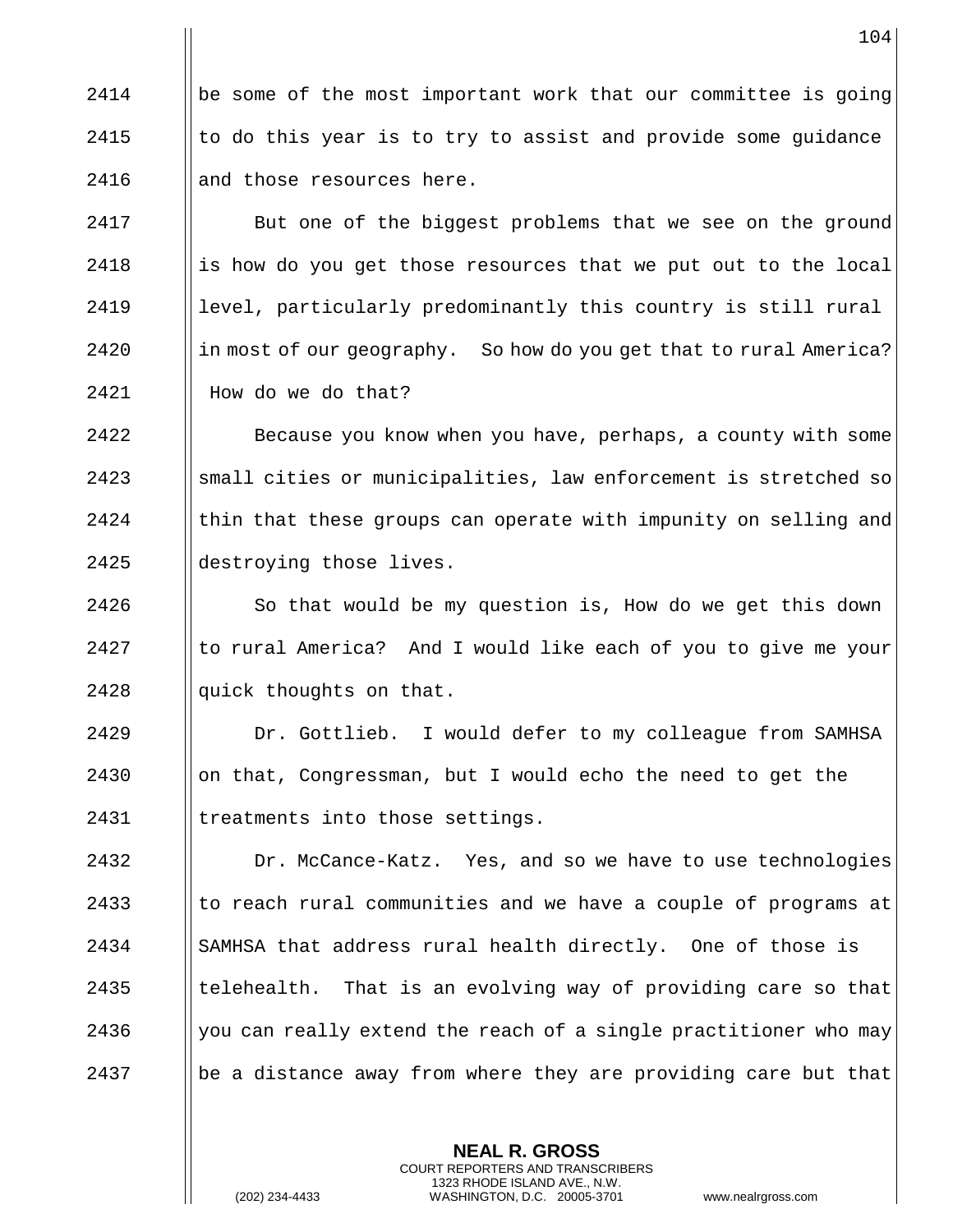2438  $\parallel$  is a model that we are very much working on at SAMHSA with partners 2439  $\parallel$  in various states and we are supporting efforts in developing 2440 | those models.

2441 | And the other way that we do this is through some of our  $\parallel$  training programs. We have a lot of very effective training | programs that SAMHSA sponsors and one of them is something called **Project ECHO.** What that is is a program where at a site you will  $\parallel$  have experts that get together and will be able to do conferencing, | conference calls, video conferencing, and be able to talk with 2447 | clinicians in distant areas about problems that they are having || and how to provide care to patients.

2449 | Mr. Harper. You mentioned telehealth, which obviously is an amazing item and certainly very important in my home State of Mississippi because University of Mississippi Medical Center has been one of leading proponents of that for almost 15 years  $\parallel$  that have developed that in a great way.

 But then we are talking about rural America. So yes, we || have telehealth but then we also have problems with broadband access in those same rural areas that are stretched for resources. || So we have got to come up with a plan here that actually will || help not only in law enforcement and prosecution. And while these  $\parallel$  things are here, usually you see these people after they have **entered into a problem and are looking for treatment and help.** 2461 | We want to stop this before it can happen and so that is

> **NEAL R. GROSS** COURT REPORTERS AND TRANSCRIBERS 1323 RHODE ISLAND AVE., N.W.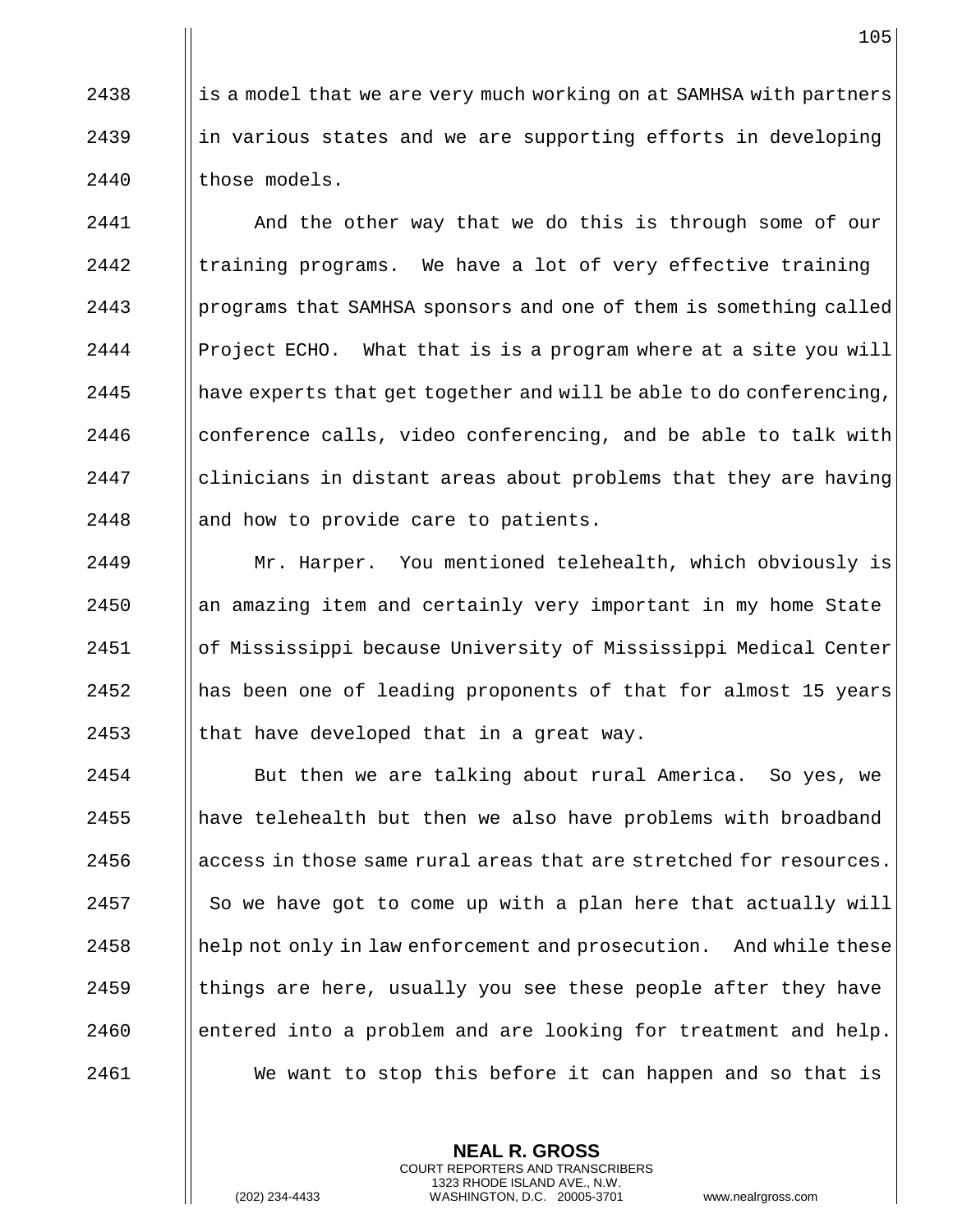2462 Why I think we are in a great need there.

2463 We are very limited on time. Dr. Schuchat, why don't you 2464 || give me your response?

2465 | Dr. Schuchat. Yes, just to say that CDC is funding 45 states 2466 and D.C. right now. And in many of those states, it is the rural  $2467$  | populations that are being harder hit with the opioid epidemic. 2468 We just did a report on that in our Morbidity and Mortality Weekly 2469 Report.

**But we have injury control research centers, for instance**  ||in West Virginia, that have been doing rural pilots of distribution of naloxone, the Kentucky coalitions that are really || looking at what works in those rural communities that have been || hardest hit. I think we heard it before that every State is ||different and there are different solutions but we have really | been trying to get resources out there to the front line so that Ithe solutions will make sense for the communities.

 Mr. Harper. And you have had a rollout of communications | program, obviously, that I know you have discussed. Is that having the right impact? Is that going to be something that will help on that preventive end?

2482 **Dr. Schuchat.** It is just beginning and the four states that 2483 We have just launched it in were hard-hit states, including 2484 | Kentucky, New Mexico, Ohio, and Massachusetts. Those are areas 2485  $\parallel$  that high burden. We are hoping, though, that it will get rolled

> **NEAL R. GROSS** COURT REPORTERS AND TRANSCRIBERS 1323 RHODE ISLAND AVE., N.W.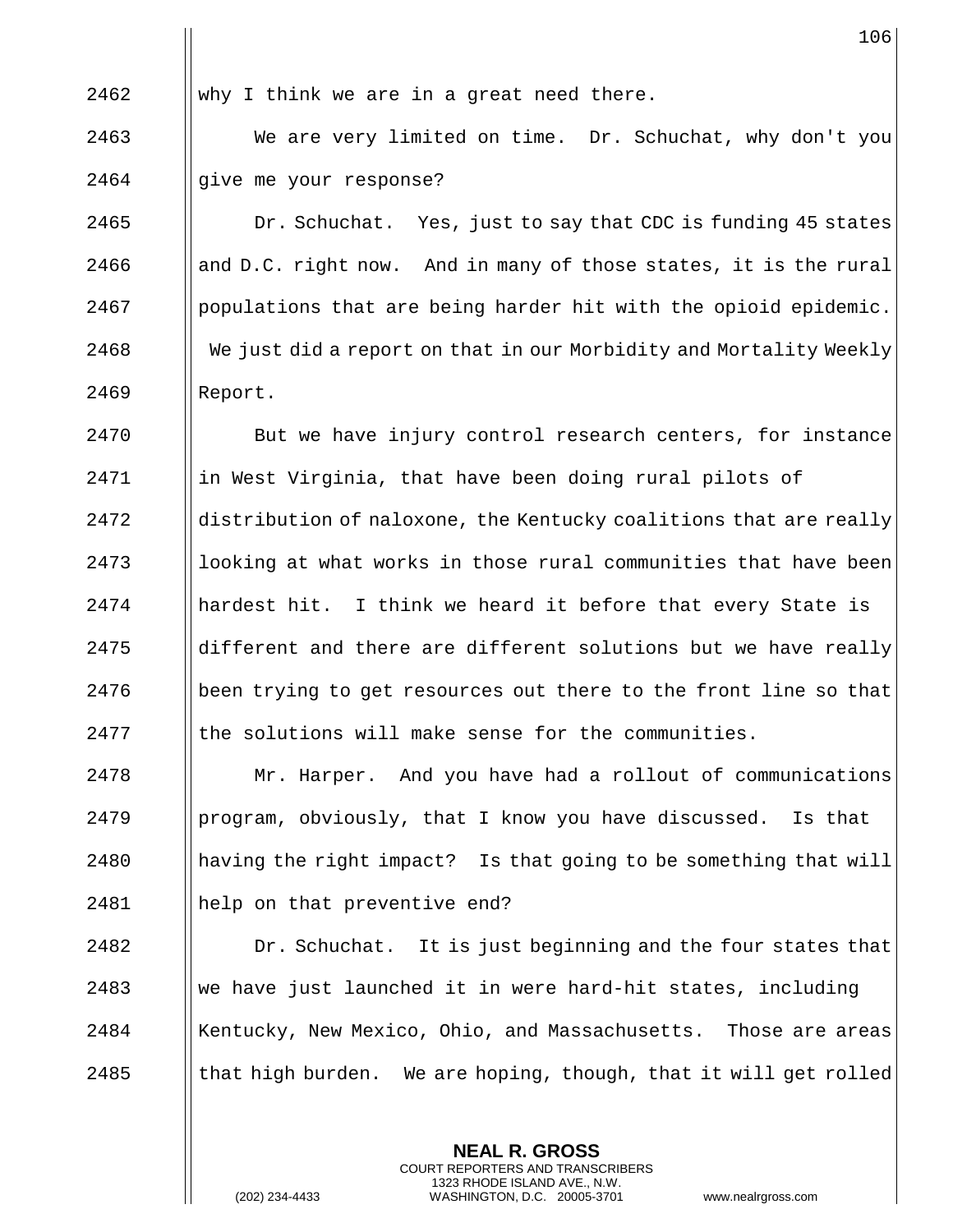|      | 107                                                               |
|------|-------------------------------------------------------------------|
| 2486 | out much more widely.                                             |
| 2487 | Mr. Harper. And we look forward to seeing the impact of           |
| 2488 | that.                                                             |
| 2489 | With that, I yield back.                                          |
| 2490 | The Chairman. I thank the gentleman.                              |
| 2491 | I now turn to the gentleman from Vermont, Mr. Welch, for          |
| 2492 | 5 minutes.                                                        |
| 2493 | Mr. Welch. Thank you very much. I am delighted to have            |
| 2494 | you here and I want to talk to Mr. Doherty from the DEA.          |
| 2495 | All of us on this panel were involved in hearings on the          |
| 2496 | Ensuring Patient Access and Effective Drug Enforcement Act and    |
| 2497 | it passed out of this committee unanimously. I was one of the     |
| 2498 | co-sponsors, along with Mrs. Blackburn and Mr. Costello.<br>And   |
| 2499 | that was the subject of a commentary or a report by 60 Minutes    |
| 2500 | and the Washington Post, both respected journalistic              |
| 2501 | organizations.                                                    |
| 2502 | And those of us who supported the bill, and that is all of        |
| 2503 | us here, were very concerned and we want to get to the bottom     |
| 2504 | of it. In fact, I have sent a letter to Mr. Walden, the chairman, |
| 2505 | asking for a full investigation allowing the whistle blower to    |
| 2506 | come in, allowing the DEA to get in because bottom line, we are   |
| 2507 | on the same page. We want to do everything we can to stem the     |
| 2508 | tide of illegal opioids and we want to pass legislation that by   |
| 2509 | no means handcuffs the ability of your organization to do its     |
|      |                                                                   |

**NEAL R. GROSS** COURT REPORTERS AND TRANSCRIBERS 1323 RHODE ISLAND AVE., N.W.

 $\prod$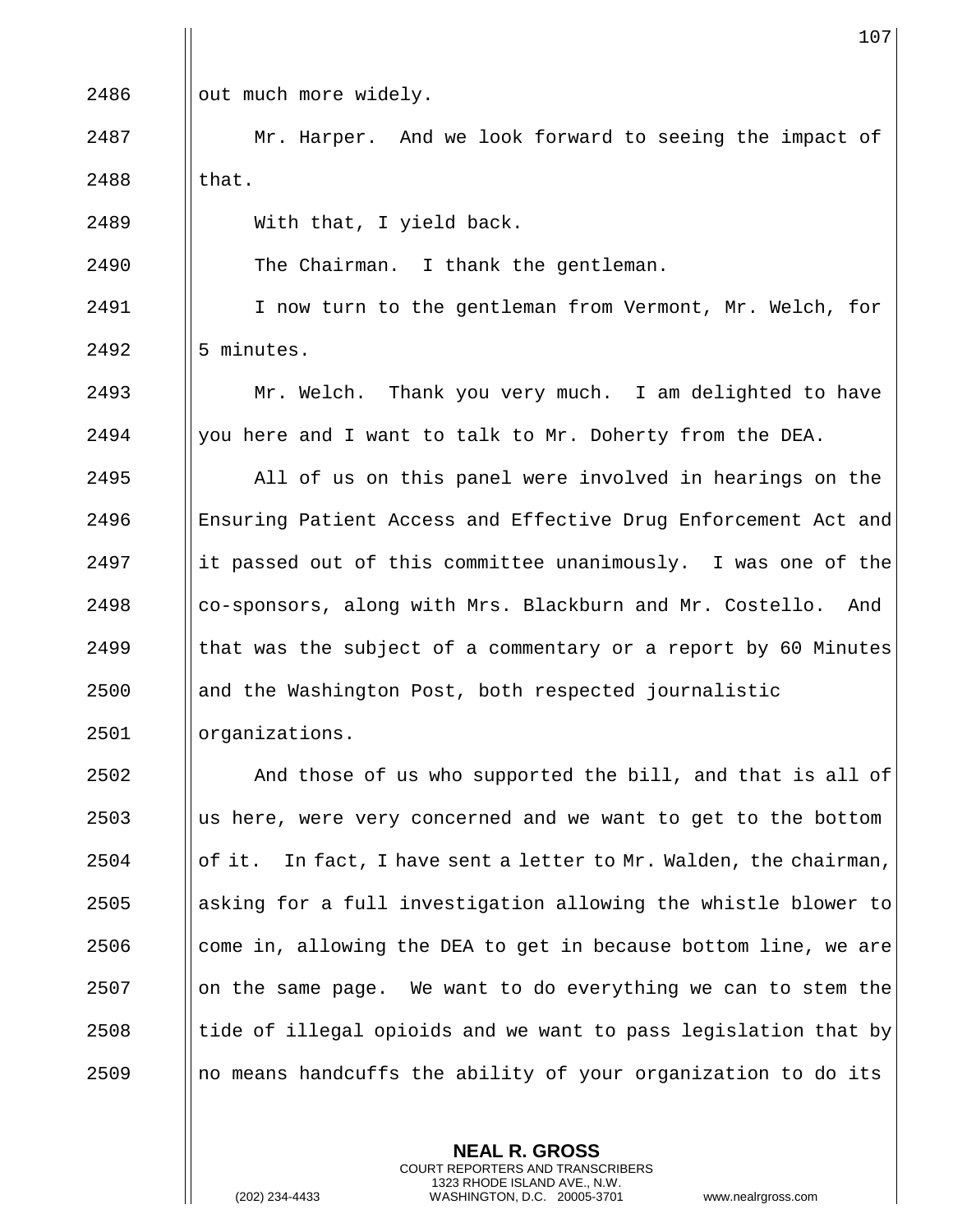$\parallel$  iob.

  $\parallel$  But I have got a chart here because I want to ask a couple | of questions. The focus of that report had to do with the falloff ||in the use of immediate suspension orders. And as I understand ||it, that order was one where pretty much on any suspicion that  $\parallel$  the DEA had, they could close down a distributor. But if you  $\parallel$  look at the chart, the reduction went from 65 immediate suspension | orders in 2011 down to five. That was a low point and that was in 2015, correct?

Mr. Doherty. Yes, sir.

 Mr. Welch. And it went up to nine in 2016. So the law that we supported was signed into law in 2016. So here is my question. 2522 | Unless the effect of the law occurred before the passage of the || law, the law that we passed was after there had been already a ||decline in the use of that tool, one of many tools by the DEA. 2525 | Is that correct?

| Mr. Doherty. That is absolutely correct, sir.

 | Mr. Welch. So is it fair to say, because I think that we || need some reassurance on this, that the law we passed, whatever ||its issues and I want to get to those, was not responsible for || the preexisting decline in the use of that tool, the immediate 2531 || suspension order.

 Mr. Doherty. Sir, to answer your question, the law that Was passed in April of last year, it is too early to tell what

> **NEAL R. GROSS** COURT REPORTERS AND TRANSCRIBERS 1323 RHODE ISLAND AVE., N.W.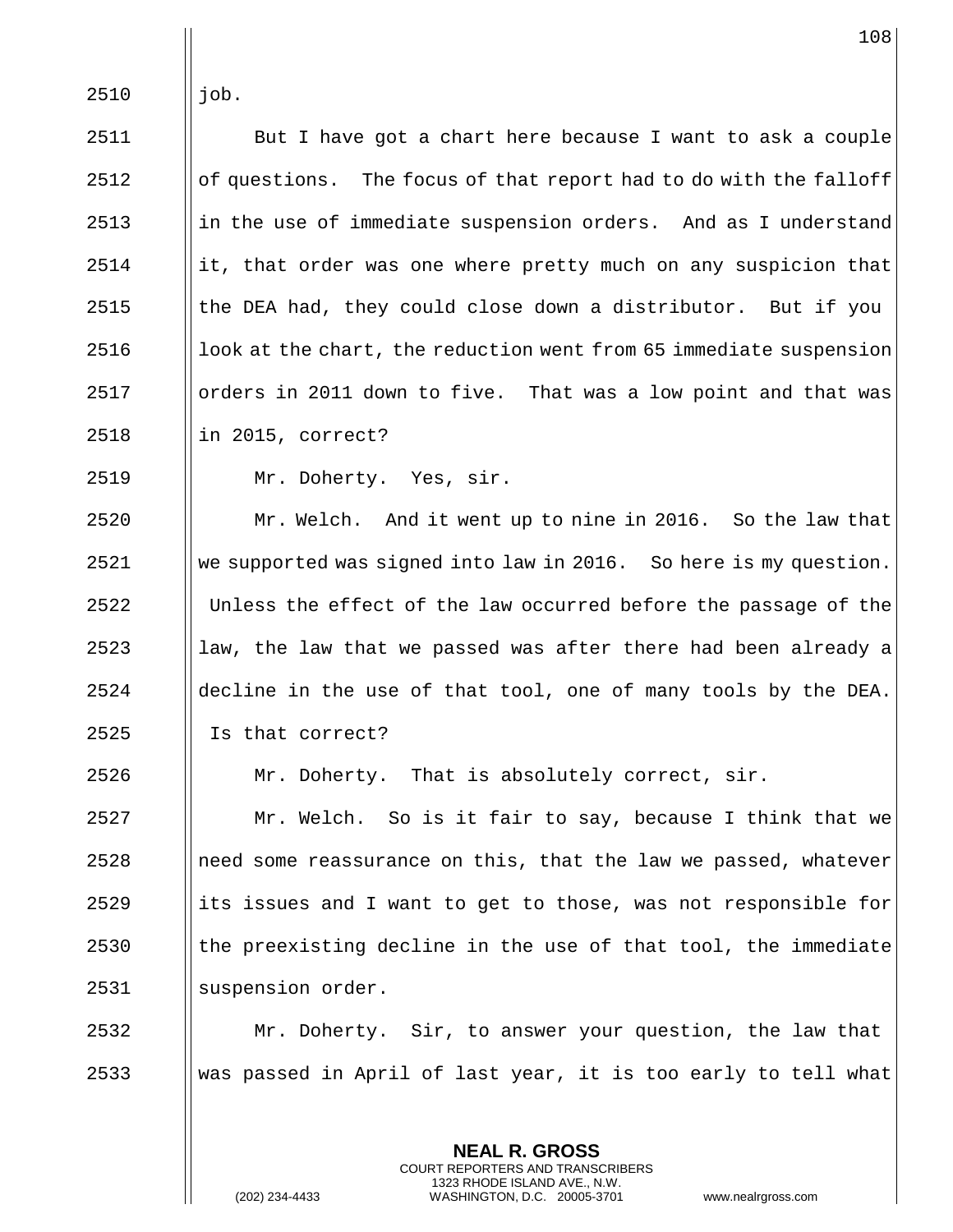|      | 109                                                              |
|------|------------------------------------------------------------------|
| 2534 | the demonstrative impact of the --                               |
| 2535 | Mr. Welch. No, wait. I am asking something else because          |
| 2536 | I want to get to that.                                           |
| 2537 | Mr. Doherty. Yes, sir.                                           |
| 2538 | Mr. Welch. But isn't it irrefutable that the demonstrable        |
| 2539 | impact on immediate suspension orders, that those started        |
| 2540 | declining before the law was in effect in 2016? You went from    |
| 2541 | 65 to 5 before the law had passed.                               |
| 2542 | Mr. Doherty. That is correct.                                    |
| 2543 | Mr. Welch. So the law, obviously, was not what caused the        |
| 2544 | decline in the use of that tool. You had many other tools and    |
| 2545 | were using them vigorously. Thank you. Correct?                  |
| 2546 | Mr. Doherty. We have many tools. You are correct, sir,           |
| 2547 | yes, we are using --                                             |
| 2548 | Mr. Welch. Right but the immediate suspension -- because         |
| 2549 | this is the heart of the question and we really have to know.    |
| 2550 | We have to know. All of us have to know. That law that we passed |
| 2551 | occurred after immediate suspension orders had already declined  |
| 2552 | from 65 down to 5, right?                                        |
| 2553 | Mr. Doherty. That is correct.                                    |
| 2554 | Mr. Welch. And then after the law was passed, it went up         |
| 2555 | to nine.                                                         |
| 2556 | Mr. Doherty. That is correct.                                    |
| 2557 | Mr. Welch. Okay. So we all want to help. And do you have         |
|      | <b>NEAL R. GROSS</b>                                             |

 $\prod_{i=1}^{n}$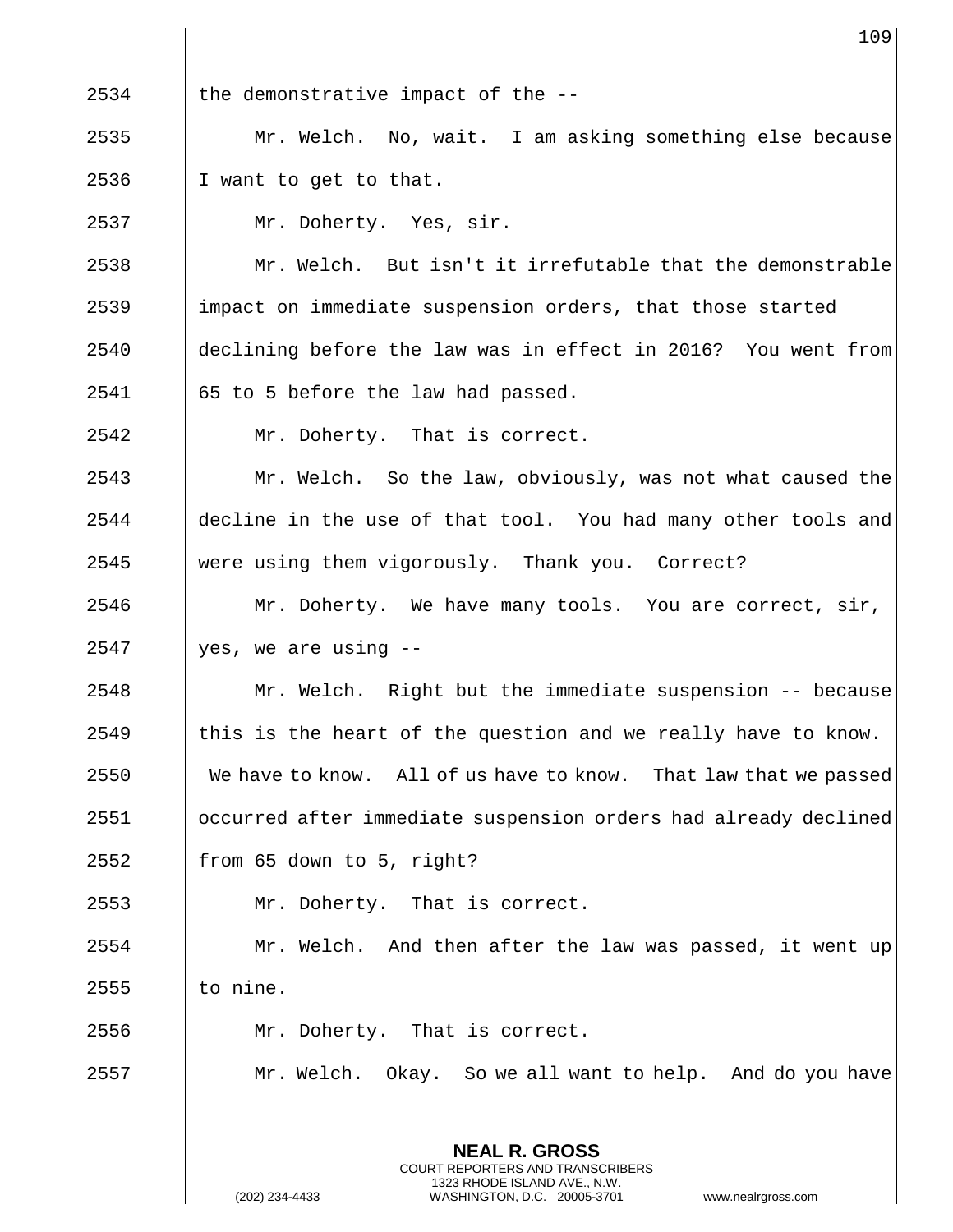Some specific legislative recommendations for our committee that We could take that would give additional authority within the Constitution to assist you in getting your job done? Mr. Doherty. Sir, thank you for that follow-up. And let ||me say from the diversion control perspective, we use a variety || of tools. The tool you mentioned is an administrative action and we certainly look forward to working with Congress with Department of Justice oversight to ensure we have the most || up-to-date tools. Mr. Welch. Look, you have got a very important job. We Support it. Do you have recommendations, including any specific

 || things you suggest we should do to amend the law we passed or || even repeal the law we passed?

 Mr. Chairman, I bet I speak for every single member of this | committee. We want to know that information because we would || take that up immediately.

 Mr. Doherty. Yes, sir, and DEA shares your concern. And || that matter is under coordination with the Department of Justice || as we speak.

 Mr. Welch. All right. We need a date certain. I mean time || is marching on. This story shocked folks and rightly so because everybody in America is just devastated by what is happening to || friends, to family, to loved ones. Okay? So, we are ready to  $\vert \vert$  qo.

> **NEAL R. GROSS** COURT REPORTERS AND TRANSCRIBERS 1323 RHODE ISLAND AVE., N.W.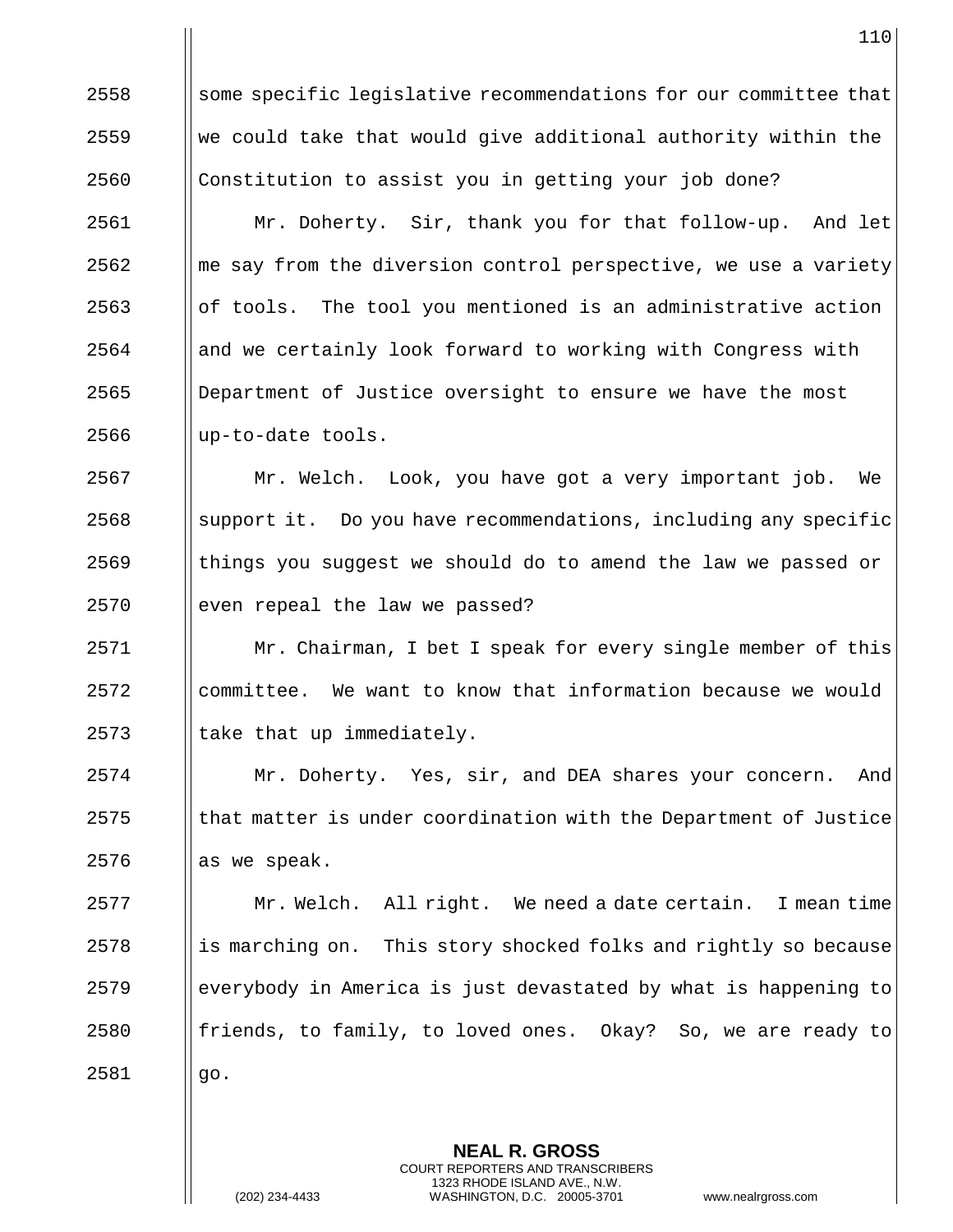$\parallel$  And Mr. Chairman, I will leave it up to you but we are having a hard time, at times, getting the responses back. And now that | this question is out there about a law where the suggestion is We did harm, not good, I think all of us want to correct that. 2586 | The Chairman. Correct.

|| Mr. Welch. I will leave it to you.

 The Chairman. Yes, Mr. Welch. And on behalf of the ||committee, my view has always been, when we pass a bill that is  $\parallel$  just the starting place. By the way, that is why we are having || the hearing today is to look at is CARA working. Is 21st Century Cures Working? You need to go back and do the oversight and see What is working. And if something is not working, we need to | know so that we can fix it.

 My question is, What led to the decline in use of what you  $\Box$  showed there on the graph? Was there an internal decision that 2597 led to that? Are there people that are upset about it? I mean  $\vert\vert$  because that clearly all happened, as you point out, the law ever was passed, unanimously, by the way, House, Senate, President 2600 | Obama signed it.

 So the question is, Why did the agencies stop using that || tool or dramatically reduce use of that tool? That is the heart of the matter here. Who made those decisions? But when we can't even get basic information about who is supplying a pharmacy or  $\parallel$  two in West Virginia nine million pills in 2 years, it leads me

> **NEAL R. GROSS** COURT REPORTERS AND TRANSCRIBERS 1323 RHODE ISLAND AVE., N.W.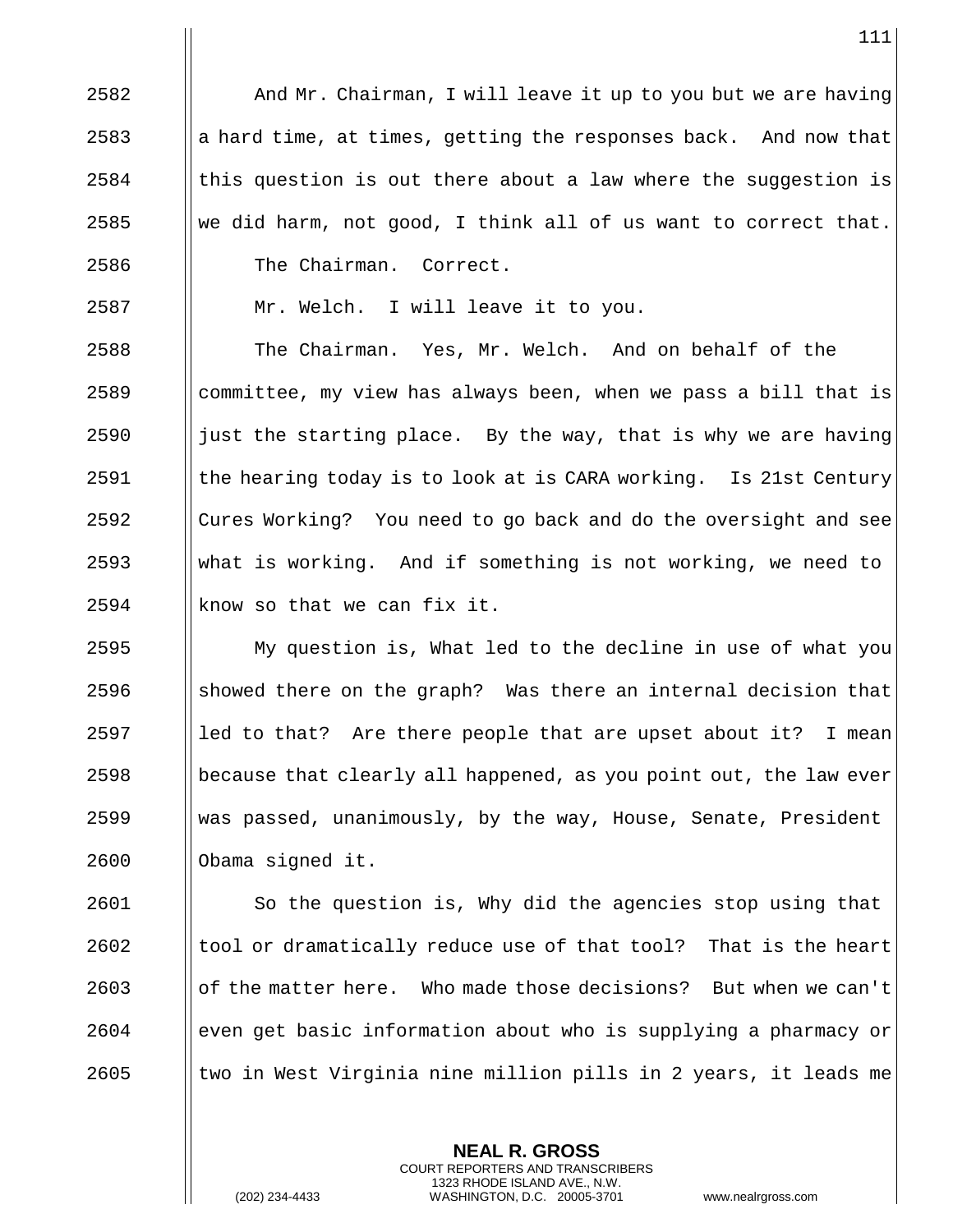|| to believe we have much bigger issues at stake here we also have || to deal with.

2608 | So we look forward to working in partnership with you on || this, Mr. Welch.

 I will now go to the gentleman from Texas, Mr. Olson for | 5 minutes.

 $\parallel$  Mr. Olson. I thank the chair and welcome to our witnesses. **Mr.** Chairman, this may be the most important hearing this committee has in the 115th Congress because we are dealing with | life and death. Life and death. I will bet someone in this room | knows someone who has been addicted to prescription opiates. 2617 Some in this room may know someone who has died from the addiction. 2618 | Some in this room may know someone who is addicted to illicit 2619 | opiates. I guarantee you the people watching on C-SPAN know these | people and they are hurting.

 My first question is for you, Mr. Doherty. You mentioned || that the opioid prescription crisis is now expanding to other ||illicit drugs, mostly heroin. It is roaring back with a vengeance With a new synthetic sidekick cousin, fentanyl. I have been told || a piece of fentanyl the size of a grain of salt can be lethal || to a human being. It is that dangerous.

**The cartels, as you mentioned, are mixing up down there with**  || heroin with stuff coming from China. There is no quality assurance. It is the cartels. That poison is coming to America.

> **NEAL R. GROSS** COURT REPORTERS AND TRANSCRIBERS 1323 RHODE ISLAND AVE., N.W.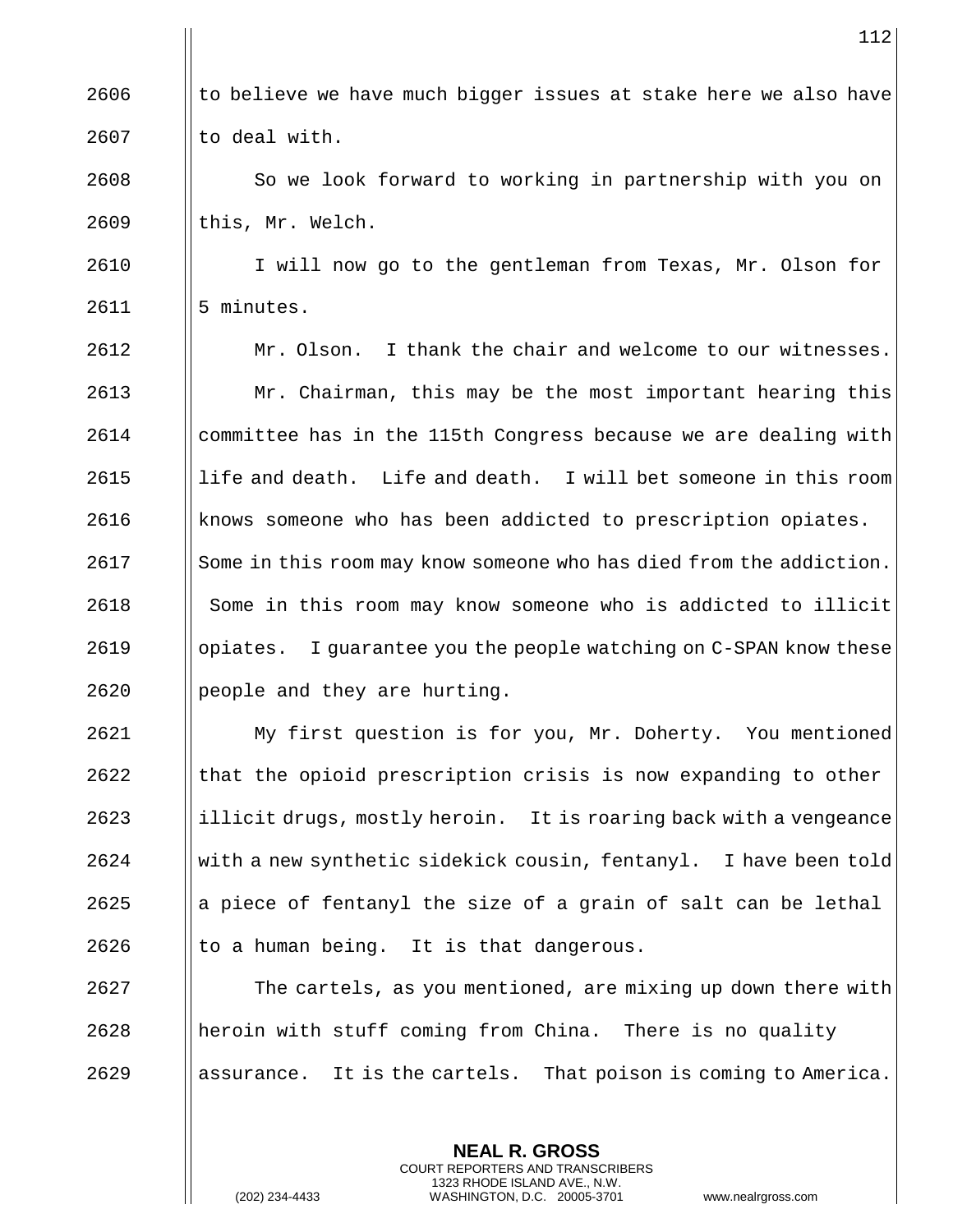2630  $\parallel$  And that means it is coming across the southern border, my own 2631 || State of Texas.

2632 | I talked to our Border Patrol yesterday about their  $2633$  | enforcement actions. They say right now they capture about 50  $2634$  | percent of the traffic coming across our border. They can do 2635 better. They will do better with more resources and support from  $2636$  | Congress.

**But the cartels, they are good at adapting.** When I was in Ithe Navy, we were trying to get them down in Panama. And I would ||see submarines. They would come up here, go across, come up Northern Mexico, go across by San Diego, pop up at night. You 2641 | can't see them. They dig tunnels. They can get over.

2642 | So my question is, What is DEA doing to combat the opioid 2643 crisis coming across the border working with CBP, probably some 2644 of the Drug Task Forces, and also local authorities? What are 2645 Wellyou doing right now to stop drugs from coming across, the fentanyl 2646 mixed with illicit opiates?

 Mr. Doherty. Congressman, thank you for that question. I would point directly to our Special Operations Division, our **Fentanyl Heroin Task Force.** It is a multi-agency task force that collates, coordinates, and deconflicts information across all | of the United States and all over the world, quite frankly. And 2652 We work closely with CBP and all of our Federal, State, and local 2653 | partners.

> **NEAL R. GROSS** COURT REPORTERS AND TRANSCRIBERS 1323 RHODE ISLAND AVE., N.W.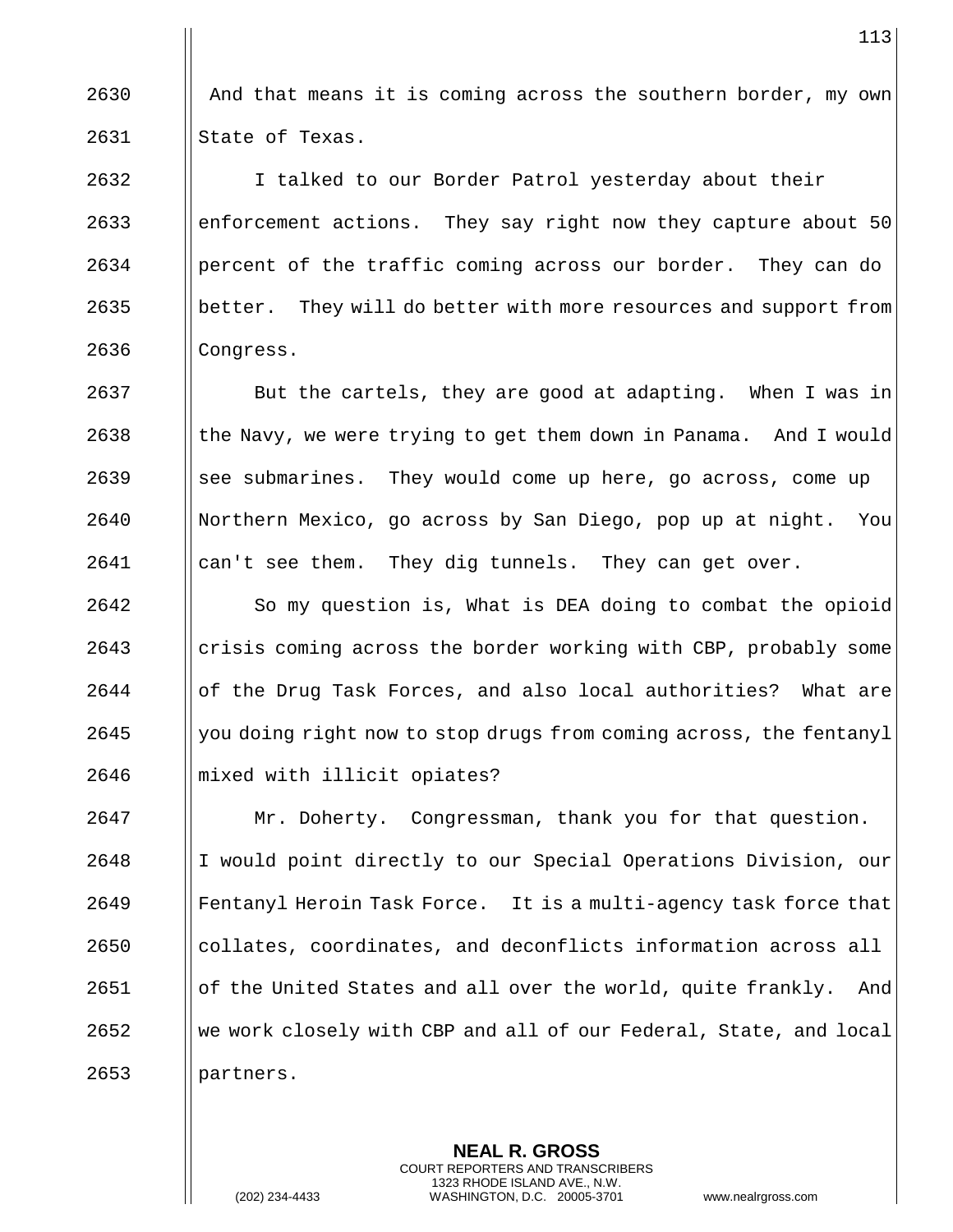**However, as a command and control targeting center, our SOD,**  Special Operations Division, is specifically designed to look 2656 at actel activity, and to target them at the appropriate level, || and then, obviously, bring those seizures to bear, and follow up on leads within the domestic United States. We stand with ||all of our Federal partners in combatting this and share ||information on a routine basis.

2661 I I truly believe it is a whole of government approach in that DEA partnered with Federal, State, and local agencies. We need to redouble all of our efforts. We can do better and we should  $\parallel$  do better.

2665 | Mr. Olson. Another question. What is DEA doing to combat || online sales of fentanyl and new psychoactive substances via the 2667 | dark web, online sales, getting around the border? Mr. Doherty. Thank you for the follow-up, Congressman. With respect to online pharmaceutical sales, fentanyl sales, NPS, new psychoactive substances, DEA has been very aggressive in this area.

2672 | Just last month, there was a joint takedown of AlphaBay, || the world's largest dark net network for criminal activity, however, selling fentanyl and other dangerous drugs. It was estimated that this network earned approximately \$1 billion || annually. It was a sweeping investigation with DEA, and the FBI, and others. And we think that DEA, in partnership with other

> **NEAL R. GROSS** COURT REPORTERS AND TRANSCRIBERS 1323 RHODE ISLAND AVE., N.W.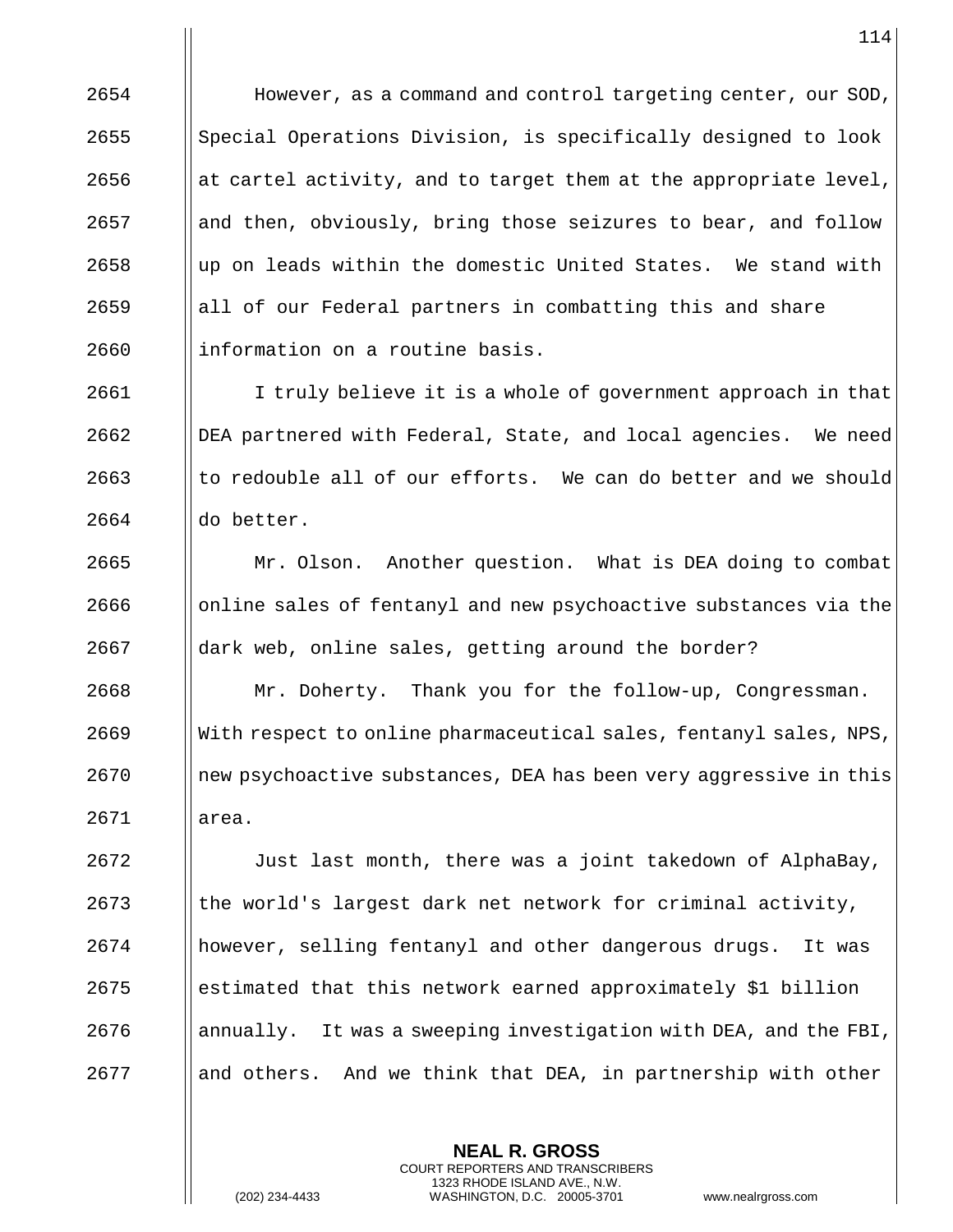||Federal agencies, in concert with our state and local agencies | can make a difference with respect to dark net trafficking and ||internet trafficking. And we will stand with all of our partners || in doing so.

**Mr. Olson.** Thank you. I am out of time. I want to conclude by saying the fact that thousands of Americans have died with || these prescription drugs, illicit drugs is a collective failure || of American society. And Americans know that failure is not an | option. It never has been. It never will be. Let's get this || fixed ASAP.

I yield back.

2689 | The Chairman. The gentleman yields back. The chair 2690 | recognizes Mr. Tonko for 5 minutes.

 Mr. Tonko. Thank you, Mr. Chair. Thank you to our witnesses for your work on this critical issue.

2693 | Something that keeps me up at night when thinking about this epidemic is the so-called treatment gap, the idea that when ||someone is struggling with the disease of addiction has that moment of clarity and attempts to get help, that they will be || met with a closed door and a waiting list.

 This idea is not simply theoretical. Last year I toured || and addiction clinic in my district, where I spoke to a person Who had waited over a year to get off of the waiting list to access | treatment. Nationwide, we know that only 20 percent of those

> **NEAL R. GROSS** COURT REPORTERS AND TRANSCRIBERS 1323 RHODE ISLAND AVE., N.W.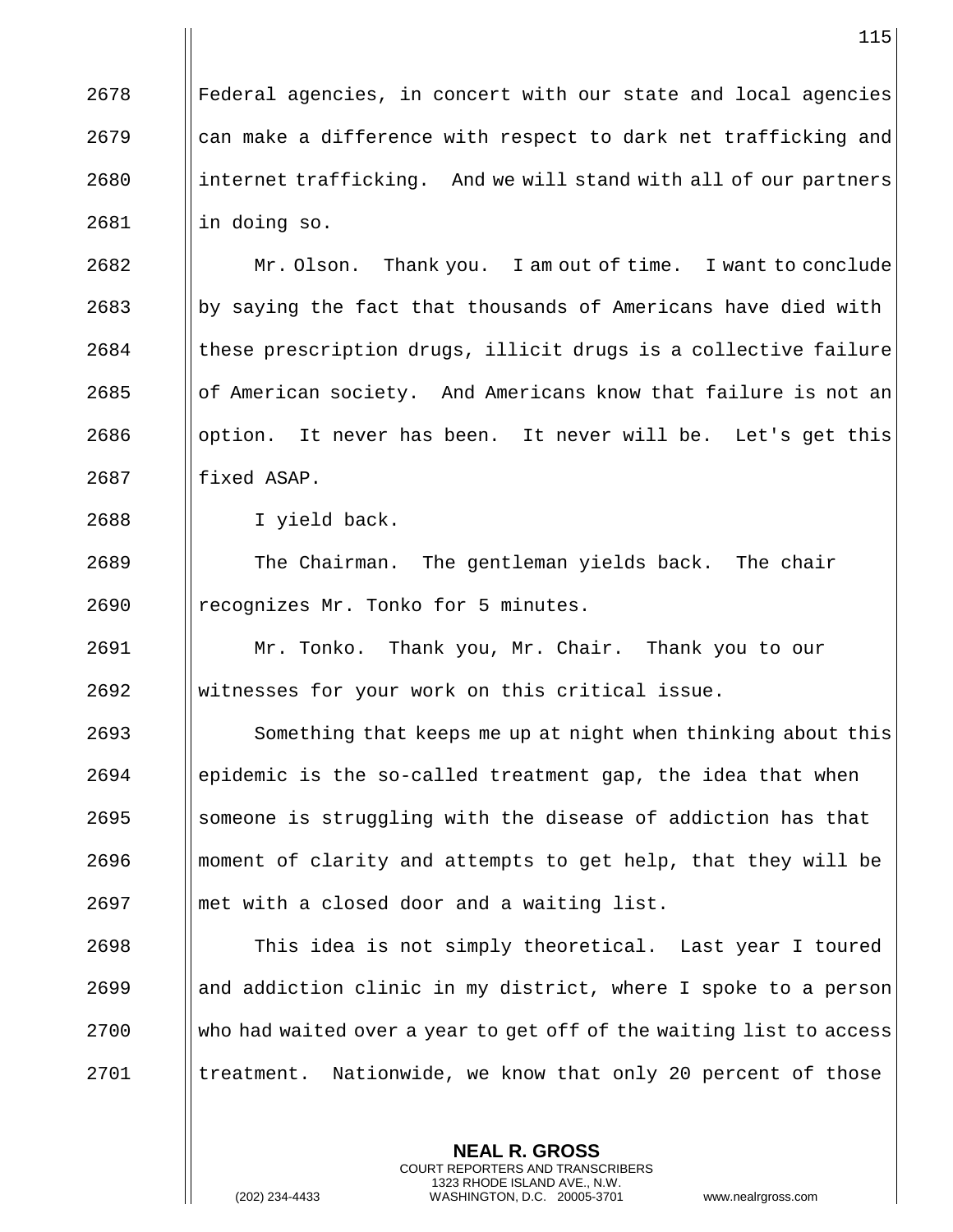With opioid use disorder are engaged in any form of treatment. These delays are deadly. Our Nation wouldn't tolerate a diabetic having to wait 1 year to get insulin and we can't tolerate | this delay.

2706 | Now, this committee took some good first steps to address  $\parallel$  this issue last Congress by passing legislation offered by Dr. Bucshon and myself to expand buprenorphine prescribing privileges || to nurse practitioners and physician assistants, an option that  $\Box$  almost 4,000 NPs and PAs have utilized to date, however, I believe 2711 | we need to do more.

2712 | So Dr. McCance-Katz, would you agree that we currently lack  $\parallel$  the treatment capacity that we need as a nation to take care of everyone who is seeking help from this deadly disease without delay?

Dr. McCance-Katz. I would agree with that.

 Mr. Tonko. Thank you. And with the passage of CARA and 2718 1.1 | the new DATA 2000 regulations promulgated by SAMHSA IN 2016, NPs **and PAs are now able to treat patients with buprenorphine and**  $\parallel$  certain doctors are able to treat up to 275 patients at a time. **How has the healthcare work force responded to these new a** | authorities? And has SAMHSA heard any feedback from the provider || community about barriers that still exist which are preventing additional providers from seeking a DATA 2000 waiver?

Dr. McCance-Katz. So we do have some data. What I can tell

**NEAL R. GROSS** COURT REPORTERS AND TRANSCRIBERS 1323 RHODE ISLAND AVE., N.W.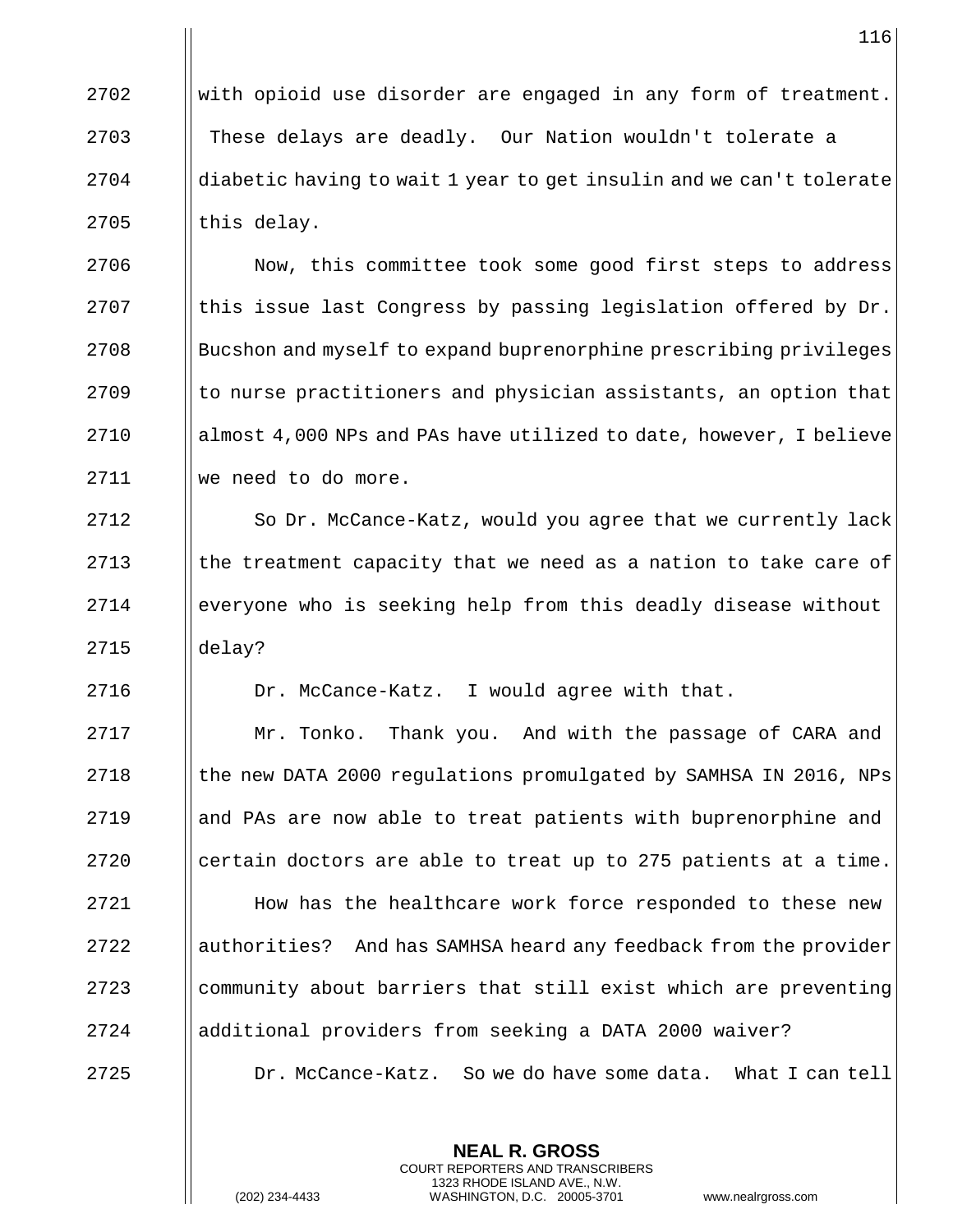2726  $\parallel$  you is we checked. As of yesterday, we have 3,656 physicians 2727 Who have asked for a waiver to prescribe to up to 275 patients. 2728  $\parallel$  We have had over 3,000 nurse practitioners get the DATA waiver. 2729 | And a little over 800 physician assistants get the waiver.

**There are multiple reasons that people in the healthcare**  | professions don't get the waiver. There is still a lot of stigma  $\parallel$  attached to the treatment. We don't do a lot of training in medical and pre-graduate programs for advance practice clinicians ||in the area of addiction medicine and so we need to increase our 2735 || workforce.

2736 | Mr. Tonko. I thank you for that.

2737 | I have heard from other advanced nursing professions, such || as certified nurse-midwives who are willing and able to provide additional medication-assisted treatment capacity but are prevented from doing so under current law. An expansion of DATA 2000 privileges to these professionals would, in particular, help vulnerable populations like pregnant and postpartum women. While this change would ultimately require new legislation to implement, would you commit to working with Congress in helping  $\parallel$  to examine the feasibility of including additional highly-trained medical professionals in the DATA 2000 waiver program? Dr. McCance-Katz. Oh, yes, indeed.

2748 Mr. Tonko. Thank you.

2749 **And shifting gears, quickly, I wanted to talk about another** 

**NEAL R. GROSS** COURT REPORTERS AND TRANSCRIBERS 1323 RHODE ISLAND AVE., N.W.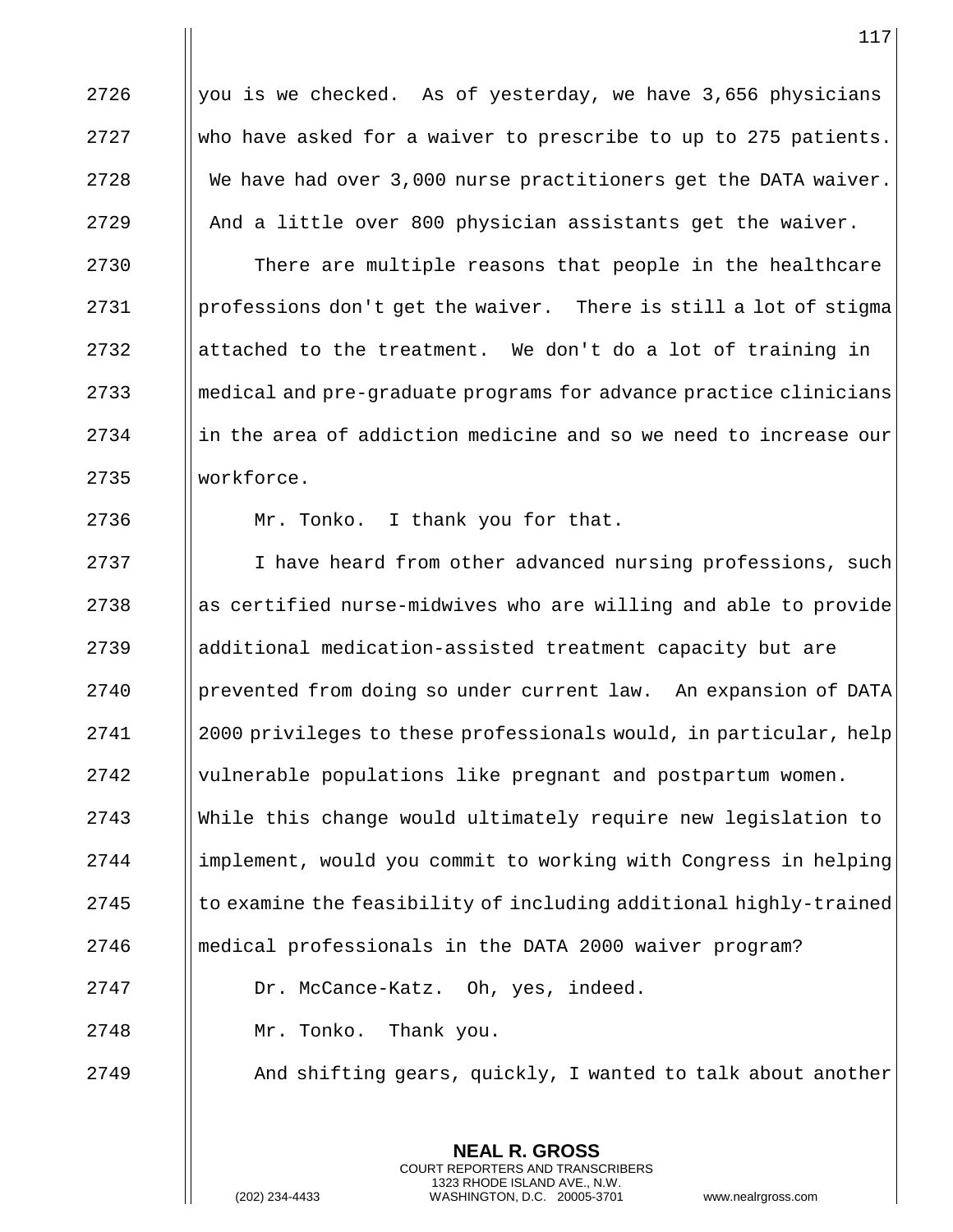| population that is particularly vulnerable to opioid overdose and that is individual reentering society after a stay in jail  $\Box$  or prison. I have read research that indicates that these  $\parallel$  individuals are up to eight times more likely to die of an overdose  $\parallel$  during their first 2 weeks post-release than at other times. 2755 | Can anyone on the panel validate that number and provide  $\parallel$  some context on why these individuals are at such high risk? **Dr. Volkow.** This is correct. And one of the reasons why  $\vert\vert$  they are at greater risk is once you actually have been away from || taking opioids, you lose your tolerance but the addiction still persists unless you have actually attempted to treat it.

2761 | So if you don't treat it, the prisoner leaves jail or prison and then they immediately relapse without the tolerance. And I that is why the risk of overdose is much higher. And that is why we are proposing research that actually implementing the medication-assisted treatment at the time of release from jail  $\Box$  or prison to protect them from overdosing.

Mr. Tonko. Thank you. Anyone else?

 Dr. McCance-Katz. I would just add that SAMHSA has an offender reentry program. That is one of the focuses of that **program.** We are also working with the Bureau of Prisons on 2771 | identification of inmates with opioid use disorder and how to || address when they are about to leave.

 $\parallel$  Mr. Tonko. Okay, might I just add -- I thank you for that.

**NEAL R. GROSS** COURT REPORTERS AND TRANSCRIBERS 1323 RHODE ISLAND AVE., N.W.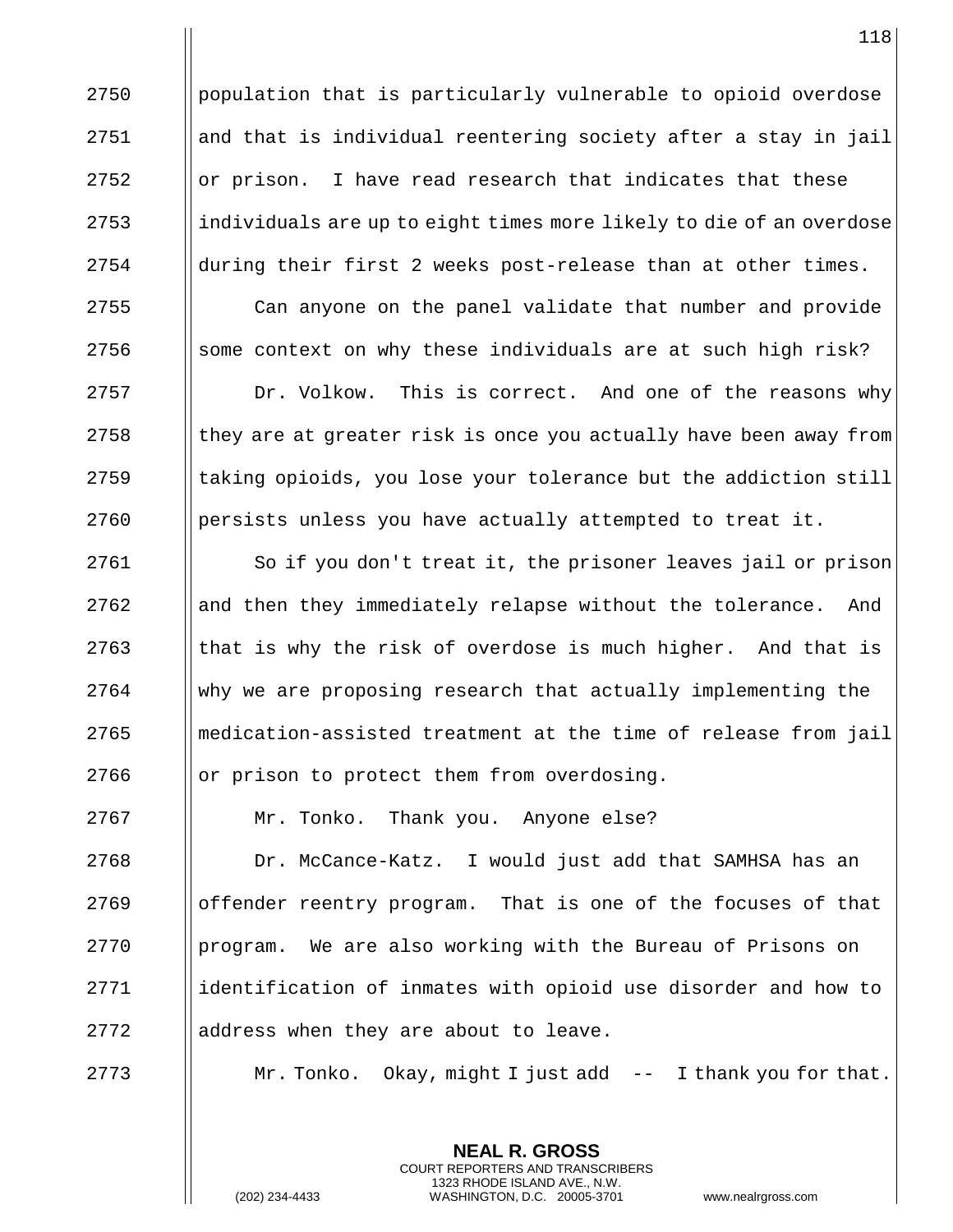|      | 119                                                                                                 |
|------|-----------------------------------------------------------------------------------------------------|
| 2774 | I just want to add that I believe that Medicaid could play a                                        |
| 2775 | key role in improving outcomes during reentry and I hope to work                                    |
| 2776 | with our witnesses and my colleagues on this committee on                                           |
| 2777 | legislation I have introduced to explore this concept further.                                      |
| 2778 | In other words, providing Medicaid coverage 30 days before                                          |
| 2779 | release so that we can get these individuals under some sort of                                     |
| 2780 | structured program before they are released and at such high risk                                   |
| 2781 | of overdose.                                                                                        |
| 2782 | With that, I yield back.                                                                            |
| 2783 | The Chairman. I thank the gentleman.                                                                |
| 2784 | I will now turn to the gentleman from West Virginia, Mr.                                            |
| 2785 | McKinley, for 5 minutes for questions.                                                              |
| 2786 | Mr. McKinley. Thank you, Mr. Chairman.                                                              |
| 2787 | I tried to come up with questions that haven't been raised                                          |
| 2788 | so far with it and my first question primarily would be just how                                    |
| 2789 | much Federal resources are truly being allocated to this issue.                                     |
| 2790 | Do any of you have a grasp of how much money? I am talking from                                     |
| 2791 | NIH, CDC, DOJ, DEA. How much money are we putting into this                                         |
| 2792 | program nationally?                                                                                 |
| 2793 | Dr. Volkow. Well, I can speak for NIH because it is actually                                        |
| 2794 | the agency that I am representing. And from the perspective,                                        |
| 2795 | for example, there are two components to it, one of them addressing                                 |
| 2796 |                                                                                                     |
| 2797 | Mr. McKinley. Can you just give me an amount, an approximate                                        |
|      | <b>NEAL R. GROSS</b><br>COURT REPORTERS AND TRANSCRIBERS                                            |
|      | 1323 RHODE ISLAND AVE., N.W.<br>(202) 234-4433<br>WASHINGTON, D.C. 20005-3701<br>www.nealrgross.com |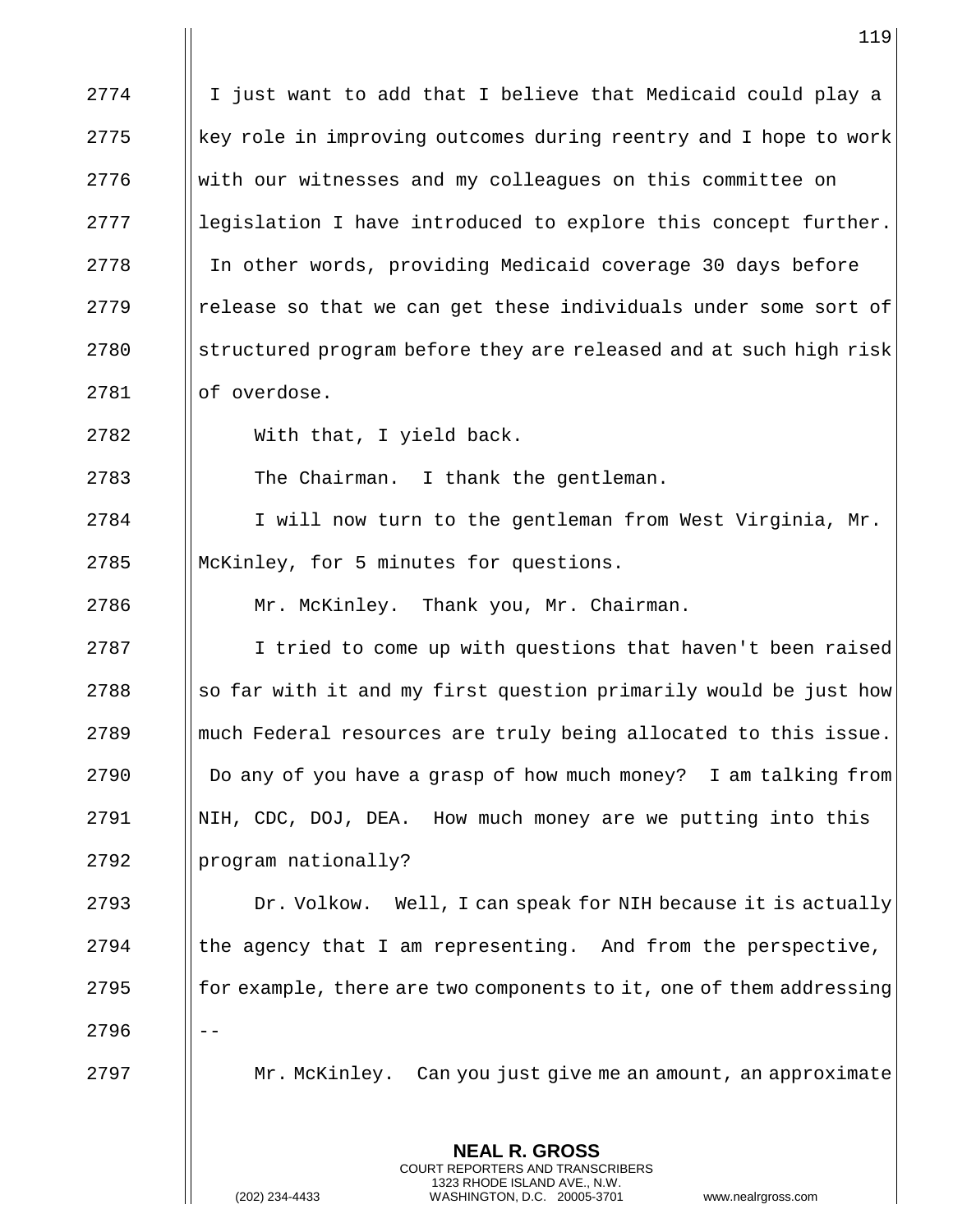|      | 120                                                                 |
|------|---------------------------------------------------------------------|
| 2798 | amount?                                                             |
| 2799 | Dr. Volkow. For paying, we are putting \$500 million on             |
| 2800 | opioid use disorders.                                               |
| 2801 | Mr. McKinley. Collectively. Collectively. We have a                 |
| 2802 | short time. So collectively, are we talking \$2 billion, \$5        |
| 2803 | billion?                                                            |
| 2804 | Dr. McCance-Katz. We have a little over \$2 billion in our          |
| 2805 | block grants for substance abuse, prevention and treatment, plus    |
| 2806 | discretionary.                                                      |
| 2807 | Mr. McKinley. But is there some way that one of you or              |
| 2808 | however can collectively come up with how much money is the Federal |
| 2809 | allocating? Because Mr. Pallone suggested in his testimony --       |
| 2810 | in his comments we need to put more money into it. I don't know     |
| 2811 | how much money we are currently putting into it.                    |
| 2812 | If I could move on to the second -- so if someone could get         |
| 2813 | back to me, maybe from CDC.                                         |
| 2814 | Dr. Schuchat. We just have \$125 million at CDC.                    |
| 2815 | Mr. McKinley. Yes, okay but collectively. Everybody, what           |
| 2816 | priority are we really setting on this issue?                       |
| 2817 | Secondly, I would like to know how much money is coming to          |
| 2818 | West Virginia. We have been asking for over a year. We can't        |
| 2819 | get answers from any of you.                                        |
| 2820 | So here is a chart that shows it. We have opioid-related            |
| 2821 | deaths. We are the highest in the Nation at 41 per 100,000.         |
|      |                                                                     |

 $\mathbf{I}$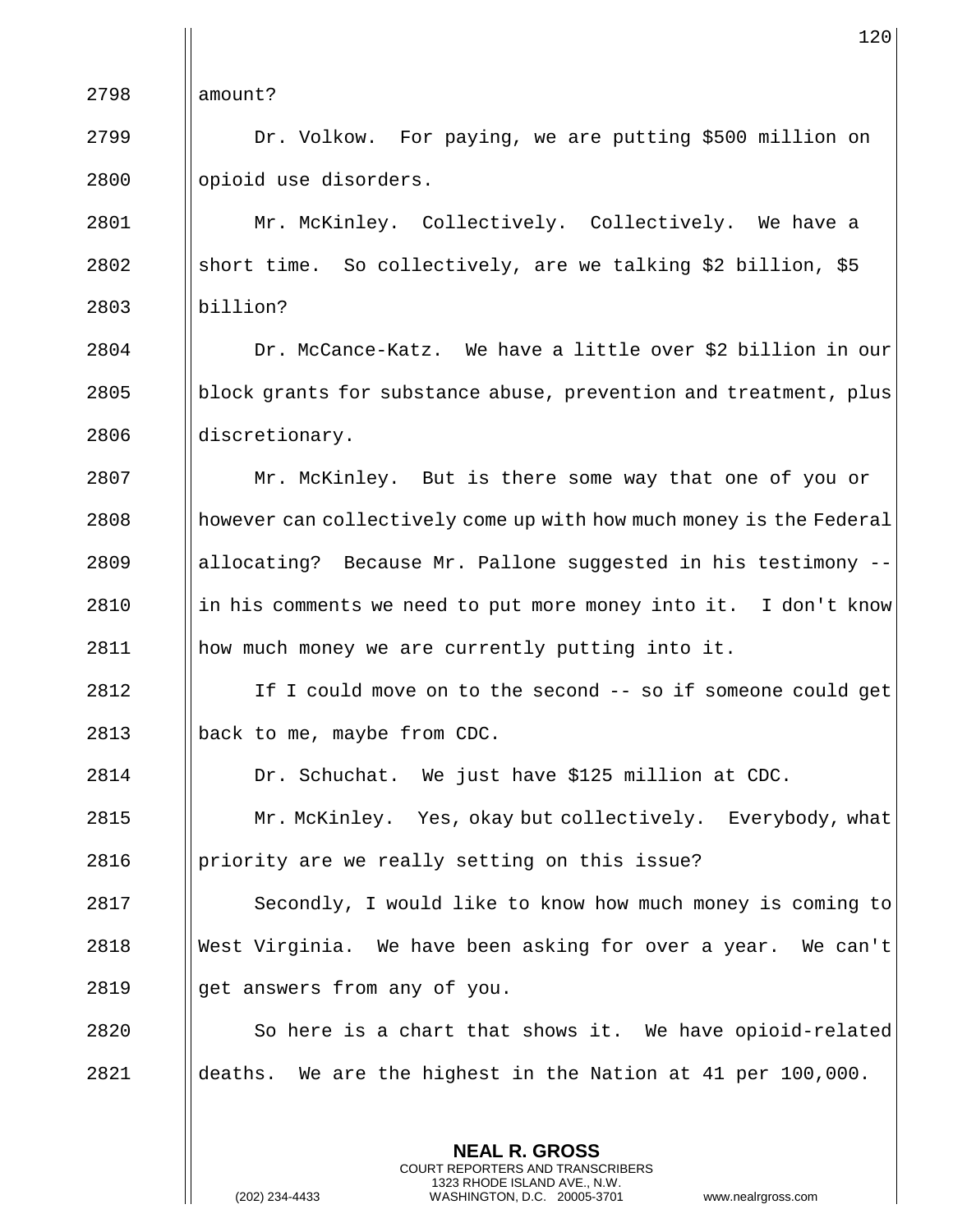$\parallel$  That 30 percent -- 20 percent higher than the number two state **a** almost 40 percent higher than the number three state. It  $\parallel$  is nearly two and a half times the national average. I don't || understand why more resources aren't flowing to help out a rural  $\parallel$  State like West Virginia.

2827 | Let me give you an example, though, on the neonatal births  $2828$  With opioid dependency. The national average is six per thousand 2829  $\parallel$  but in West Virginia it is 140, nearly 25 times worse than the 2830 || national average.

2831 | So when West Virginia applied for a grant from you all, 2832 SAMHSA, they were denied. I would sure like to know why because  $2833$  || you all stood up, sat there and talked about how you are dedicated 2834  $\parallel$  to this issue and here we are with a desperate situation, we are  $2835$  || under water, and we put in a grant and we are turned down. 2836 We also were excluded under their first round of the CARA, 2837  $\frac{1}{2837}$  | \$180 million were supposed to be assured; \$144 million was 2838  $\parallel$  distributed. West Virginia got zero in that first round. 2839 This has got to stop, this idea coming from the Beltway,

 $2840$  | you all sitting back here. We are on the front lines. And I 2841 want to build back on what Harper was talking about in rural 2842 America.

2843 I just came from a county, Taylor County, 27,000 people,  $2844$  | 125 arrests already this year. They have no resources from the 2845  $\parallel$  Federal government for help on this. They have, for 5 years,

> **NEAL R. GROSS** COURT REPORTERS AND TRANSCRIBERS 1323 RHODE ISLAND AVE., N.W.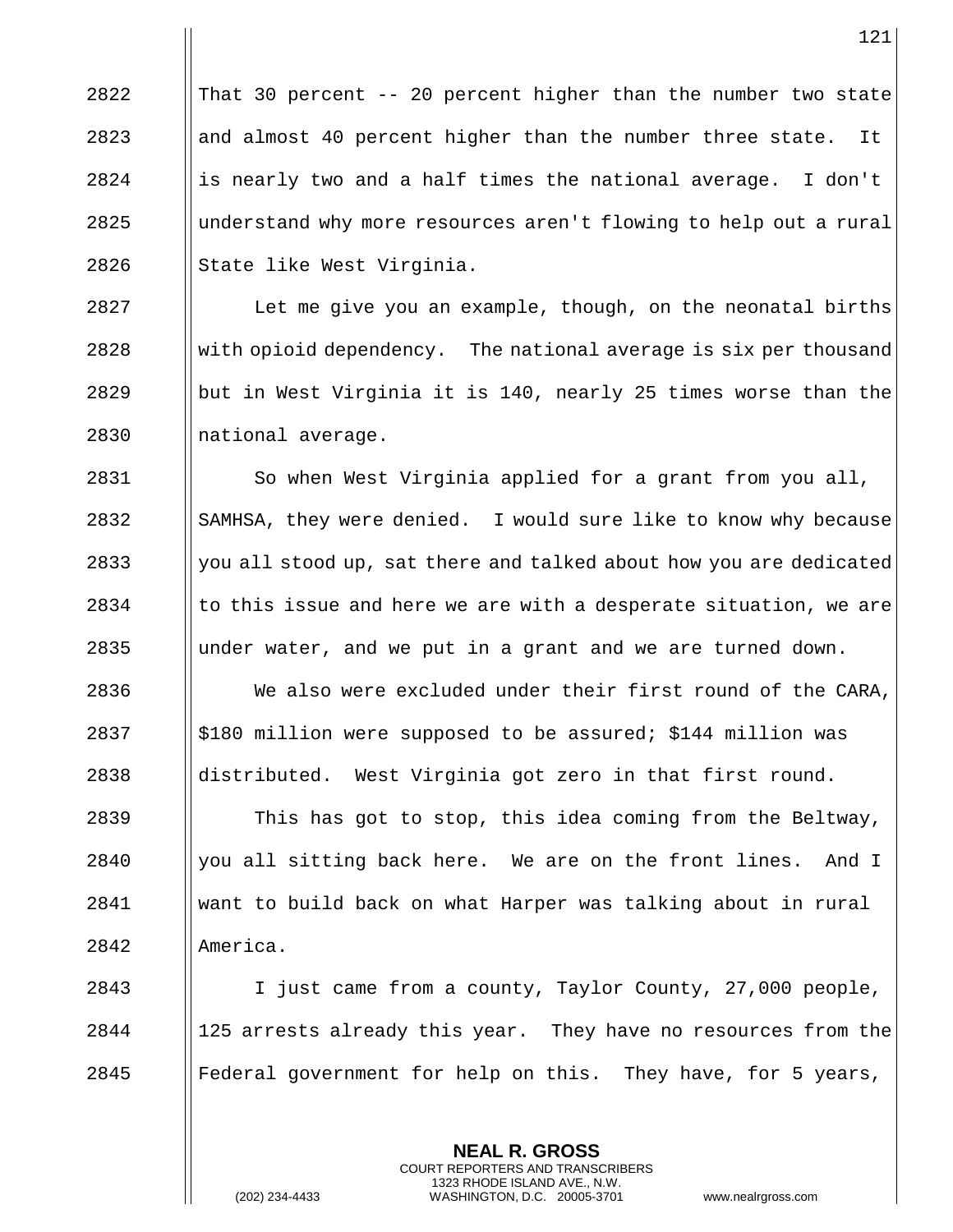2846  $\parallel$  gotten not one dime to help out on the opioid problem they are having in Taylor County with 27,000 people.

**And then I went to another county, Preston County.** Three ||little towns, all collectively, between the three of them have  $\parallel$  less than a thousand people. They don't have the resources to || have a teleconference. They don't have the resources to apply  $\parallel$  for a grant, to seek money. They are getting zero. No money 2853 is going to that rural county because they can't apply for it. I would like to hear how we do this for rural America. Are We telling them you have got to file for an application? We did || and we were denied by your group. What is the other group? Are We telling this little counties or towns that have 200 or 300 | people you have to get a grant writer to submit something for  $\parallel$  you? They can't afford it. They don't know how to do it. What is your suggestion? And get out of the Beltway and come with me back into rural America to find out how this 2862 | physically works in a town of 200 people with an 84-year-old mayor. 2863 How are they supposed to address it when they know, the mayors || talk, they know they are selling drugs in the Post Office parking || lot and they don't have a police officer in that community to **make an arrest?** They physically see it every day drugs being || sold there. How do we stop it? I am sorry, did I miss something?

**Dr.** Schuchat. I can just say that CDC's funding the State

**NEAL R. GROSS** COURT REPORTERS AND TRANSCRIBERS 1323 RHODE ISLAND AVE., N.W.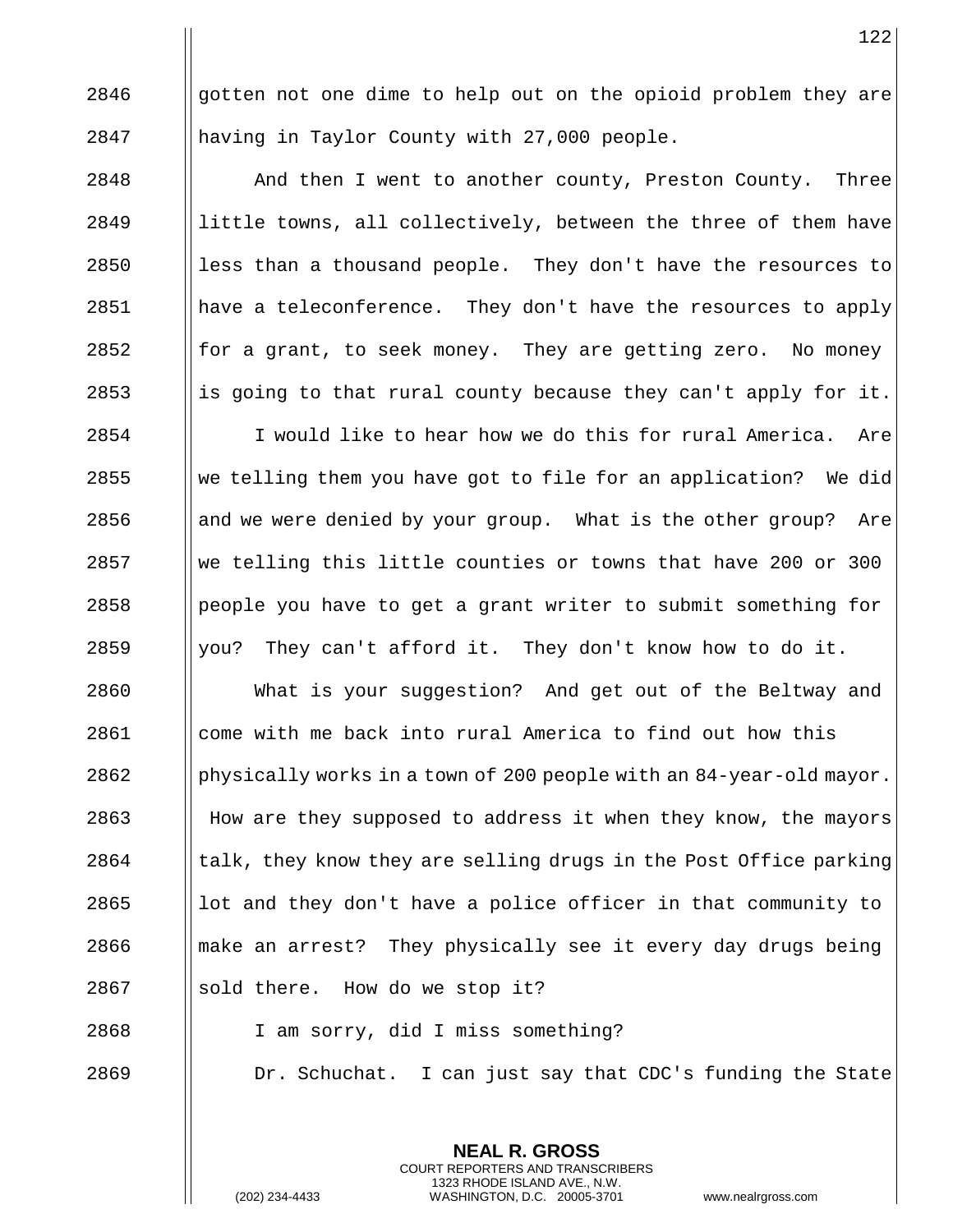| of West Virginia to work with all the counties. I am so sorry I that the people in the towns you have been reaching haven't been 2872 | getting support.

Mr. McKinley. Zero.

 Dr. Schuchat. We need to do better. We are getting \$2.6 ||million to the State of West Virginia to work statewide for -- | Mr. McKinley. We have got the worst situation in the country || and we are saying file applications. Make an application. They don't know how to make an application. They don't have the | resources to do it. There is no grant writer. And then when We did, we were denied. Twenty-five times worse than the national average and we were denied on neonatal. Someone has got to tell  $\parallel$  me what we did wrong or why we don't deserve to have more treatment. Dr. Volkow. And you deserve and I have actually gone to | the communities in West Virginia and Kentucky. I am going to  $\Box$  Ohio. I think that what we are trying to understand is the ||infrastructure and create partnerships.

2887 And also, interestingly, West Virginia learned from what || the communities have developed that actually have been effective || to help other communities with similar problems.

 But you are absolutely right, the needs of rural America 2891 | are some that require special attention.

Mr. McKinley. Thank you. I yield back.

The Chairman. The gentleman's time has expired.

**NEAL R. GROSS** COURT REPORTERS AND TRANSCRIBERS 1323 RHODE ISLAND AVE., N.W.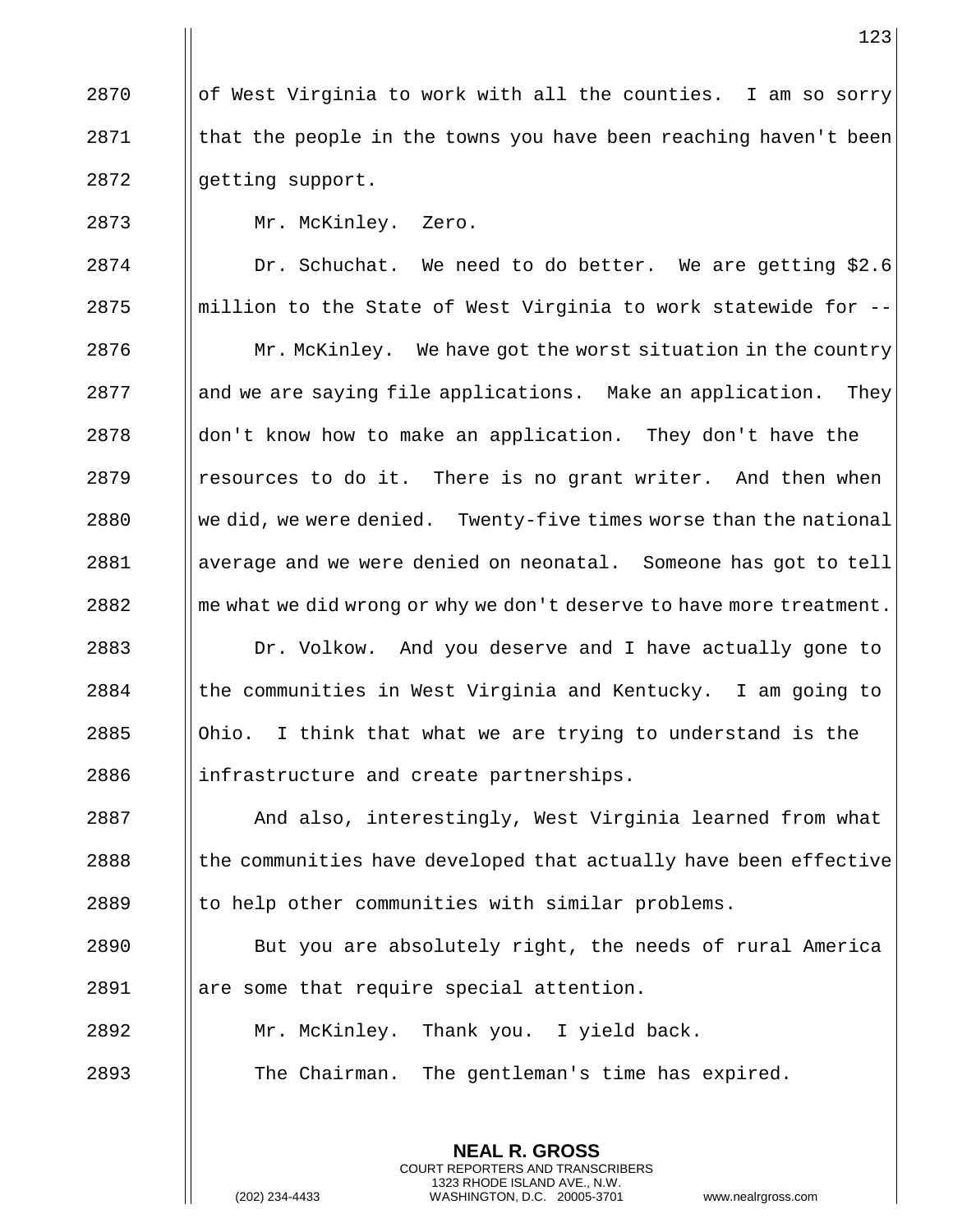$2894$   $\parallel$  The chair recognizes the gentlelady from Michigan, Mrs. 2895 | Dingle for 5 minutes.

 $\parallel$  Mrs. Dingell. Thank you, Mr. Chairman. I want to thank  $\parallel$  all -- I have no voice. I have no voice because I did ten town  $\parallel$  halls in the last district work period on opioid drug addiction. || And I thank all of you for your service.

 $\parallel$  It is a really complicated issue, which we can tell by all  $\parallel$  the questions. And I put a human face on it. My father was a 2902 aldrug addict from prescription drugs before anybody ever talked  $\parallel$  about it or knew what it was. And my sister started young and  $\parallel$  there is nothing that I didn't do. I know what it was like to  $\|\$ go look on the streets to see people selling the drugs, to have || her in and out of drug treatment centers, and ultimately she lost || the battle and died of a drug overdose.

2908 | I am married to a man, who is not going to be happy I am 2909  $\parallel$  saying this publicly, who this room is named after, who has a  $2910$  | legitimate pain need. And I have learned more about pain drugs 2911  $\parallel$  than I ever wanted to do and it is becoming an even more serious 2912 | problem with people with chronic disease.

 And at these town hall meetings because I have said this | is a complicated issue and we have to make sure that the pendulum  $\Box$  doesn't go too far the other way, how do we make sure those who **I** need pain pills and the oncologists are coming out  $-$ - I did a  $\Box$  town hall with Joe Kennedy last week and I have been hearing at

> **NEAL R. GROSS** COURT REPORTERS AND TRANSCRIBERS 1323 RHODE ISLAND AVE., N.W.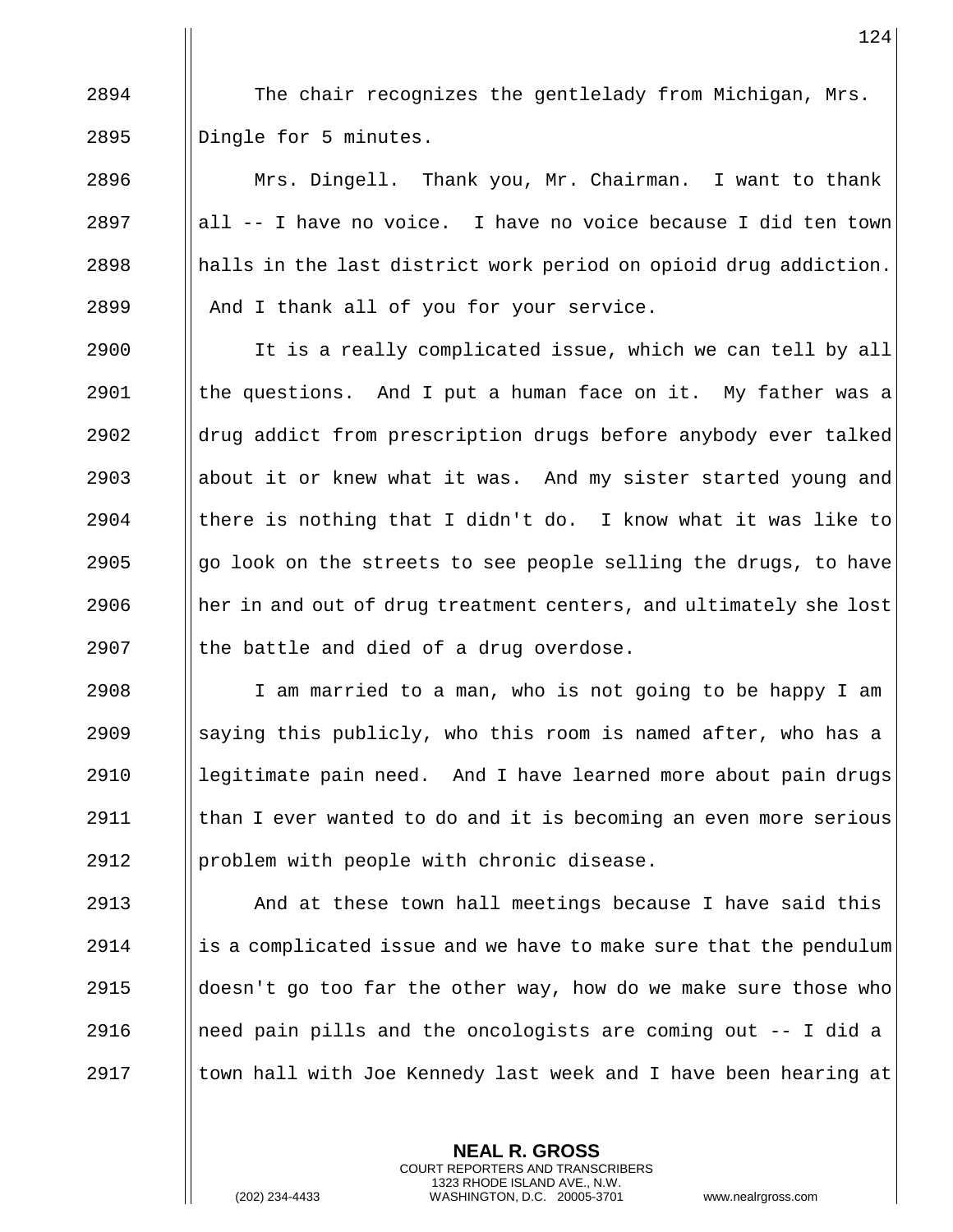$\Box$  every town hall -- and we have started community coalitions, and  $\|\cdot\|$  we have got the law enforcement, and the police, and the hospitals,  $\parallel$  and school teachers, and the kids all part of it. And we have  $\parallel$  all got to be part of it.

2922 **But it is complicated and we all need to understand it is**  $2923$  complicated. But how do we work together to start to address 2924 it?

 $2925$  | So my first question, Dr. Gottlieb, I am going to address 2926 incluit to you because you talked about it a little earlier. In order 2927  $\|\cdot\|$  to mitigate the opioid crisis, we have got to change the paradigm.

 $\parallel$  The other point I will make before asking this question, because there has been very little discussion about mental illness  $\parallel$  today, and the fact of the matter is too many people are self-medicating for anxiety and depression. And I will bet that || half the constituents in West Virginia don't have jobs. They 2933 are turning to that for solace and now they can't get a job. People don't understand that most of the jobs in this country || that are open are going unfilled because people are failing those  $\parallel$  urine tests. We need to start to do some reality but I want to make sure that people who have legitimate pain needs are getting ||treated, too.

2939  $\parallel$  So what are we doing to change the paradigm for treating 2940 **pain and addiction in America?** One way to do this is to advance  $2941$  I the understanding of the biology of pain and addiction in order

> **NEAL R. GROSS** COURT REPORTERS AND TRANSCRIBERS 1323 RHODE ISLAND AVE., N.W.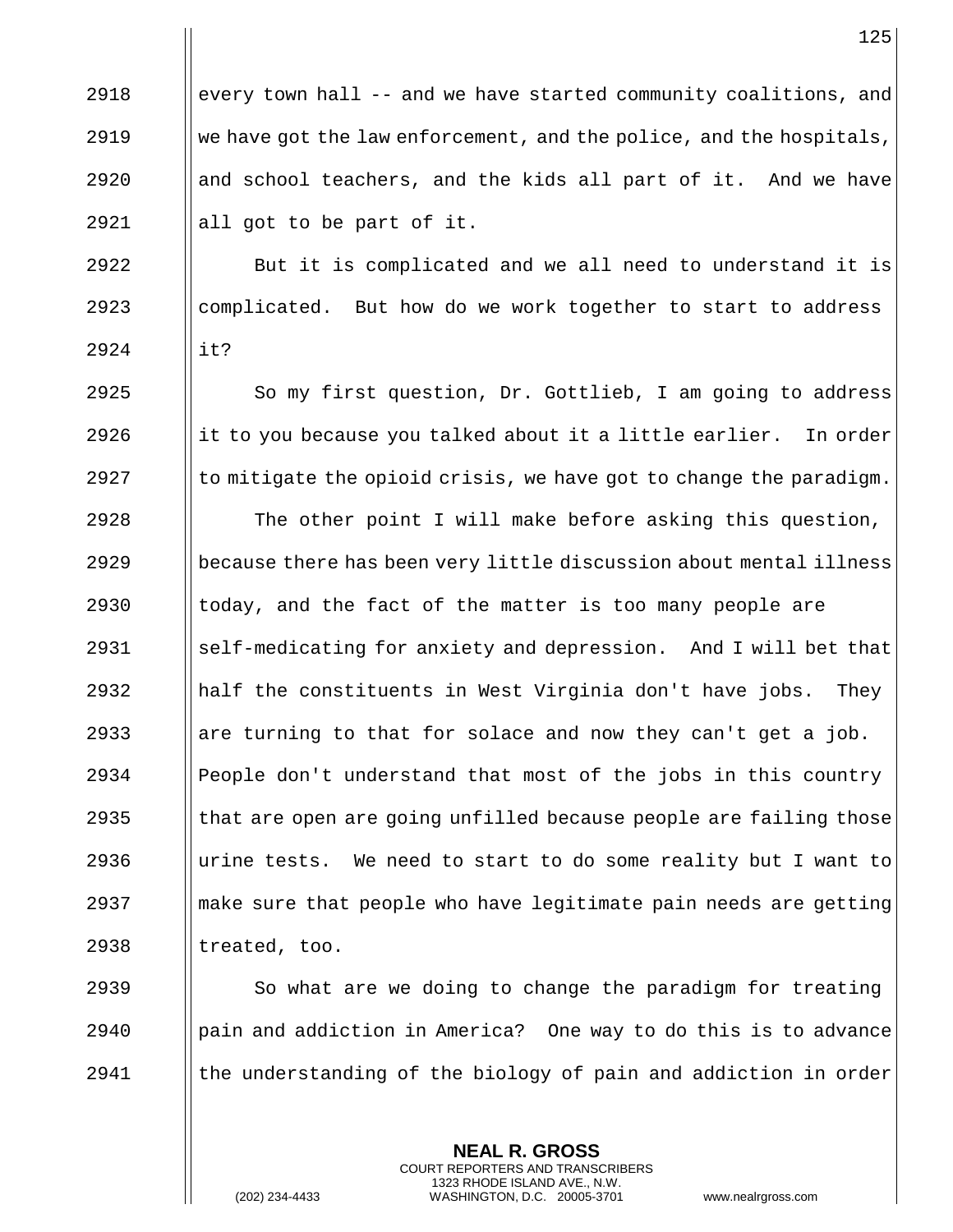|      | 126                                                                |
|------|--------------------------------------------------------------------|
| 2942 | to enable the development of innovative treatments.                |
| 2943 | Dr. Gottlieb, how are you partnering with industry in order        |
| 2944 | to ensure that novel and safer treatments for pain and addiction   |
| 2945 | are being developed?                                               |
| 2946 | Dr. Gottlieb. Thank you, Congresswoman. I will just echo           |
| 2947 | your comments.                                                     |
| 2948 | In economically- and socially-challenged environments where        |
| 2949 | the drugs are abundant and treatment is scarce, I think widespread |
| 2950 | addiction only seems inevitable.                                   |
| 2951 | We announced a series of steps today that we are going to          |
| 2952 | take. Principle among them is trying to look at how we advance     |
| 2953 | the guidelines that we have in place to help innovators and drug   |
| 2954 | developers develop novel treatments for the treatment of           |
| 2955 | addiction. We want to advance the endpoints that we use in those   |
| 2956 | clinical trials to perhaps open up a full range of potential       |
| 2957 | treatments that can address aspects of addiction like craving,     |
| 2958 | and look at novel endpoints like perhaps reduction in overdoses,   |
| 2959 | or hospitalization.                                                |
| 2960 | But I will just close by saying that we also know that the         |
| 2961 | medical treatments, while highly effective, need to be delivered   |
| 2962 | in the context of psychosocial interventions and services that     |
| 2963 | help them be most effective. The evidence shows us that these      |
| 2964 | treatments are most effective when they are delivered in the       |
| 2965 | context of services and also deliver other forms of treatment      |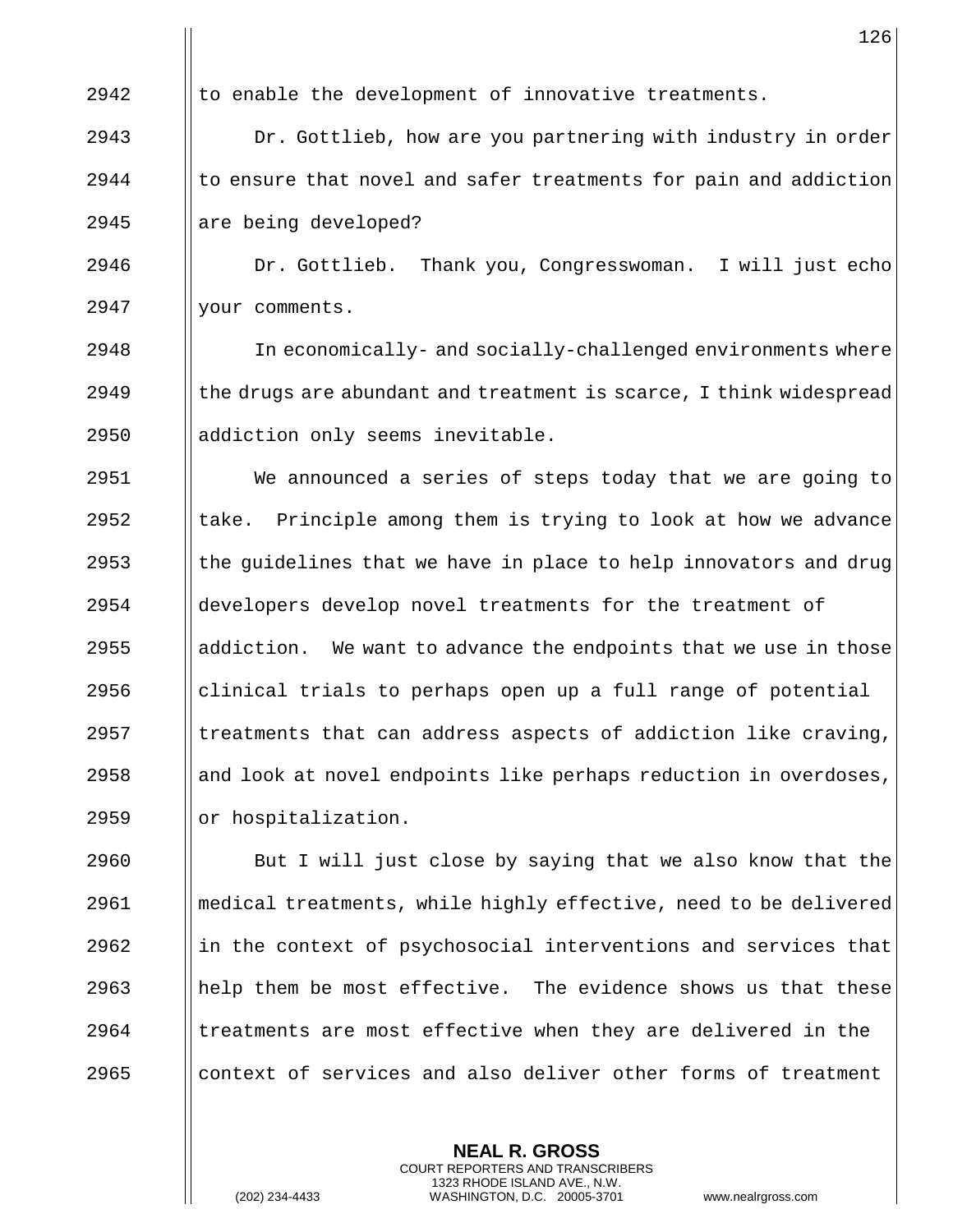|      | 127                                                                |
|------|--------------------------------------------------------------------|
| 2966 | that address some of the psychosocial aspects of addiction.        |
| 2967 | And I would just point to my colleague from SAMHSA, who was        |
| 2968 | a pioneer in developing these kinds of programs in Rhode Island    |
| 2969 | and really developed a model for how this can be done successfully |
| 2970 | nationwide.                                                        |
| 2971 | Mrs. Dingell. I would come back at though and we are talking       |
| 2972 | about the addiction that has happened. We need to be developing    |
| 2973 | new ways to treat pain and come up with alternatives so we are     |
| 2974 | using non-addictive pain medicine.                                 |
| 2975 | Dr. Gottlieb. So I appreciate the question. I might have           |
| 2976 | misunderstood it, Congresswoman.                                   |
| 2977 | Mrs. Dingell. Well, it is both but we need to be talking           |
| 2978 | about that.                                                        |
| 2979 | Dr. Gottlieb. I fully agree with you and you know there            |
| 2980 | are products in development right now and products in the pipeline |
| 2981 | that address aspects of pain through pathways that we think might  |
| 2982 | not have the same addictive potential as opioids.<br>That,         |
| 2983 | obviously, needs to be demonstrated scientifically.<br>We are      |
| 2984 | looking at abuse-deterrent formulations.                           |
| 2985 | I would also just point out to the committee that if you           |
| 2986 | look at the clinical data on NSAID use in arthritic patients,      |
| 2987 | it went down sharply after we imposed some additional warnings     |
| 2988 | related to NSAID use. And I think we have to look at that in       |
| 2989 | the context of the current crisis because it seems intuitive that  |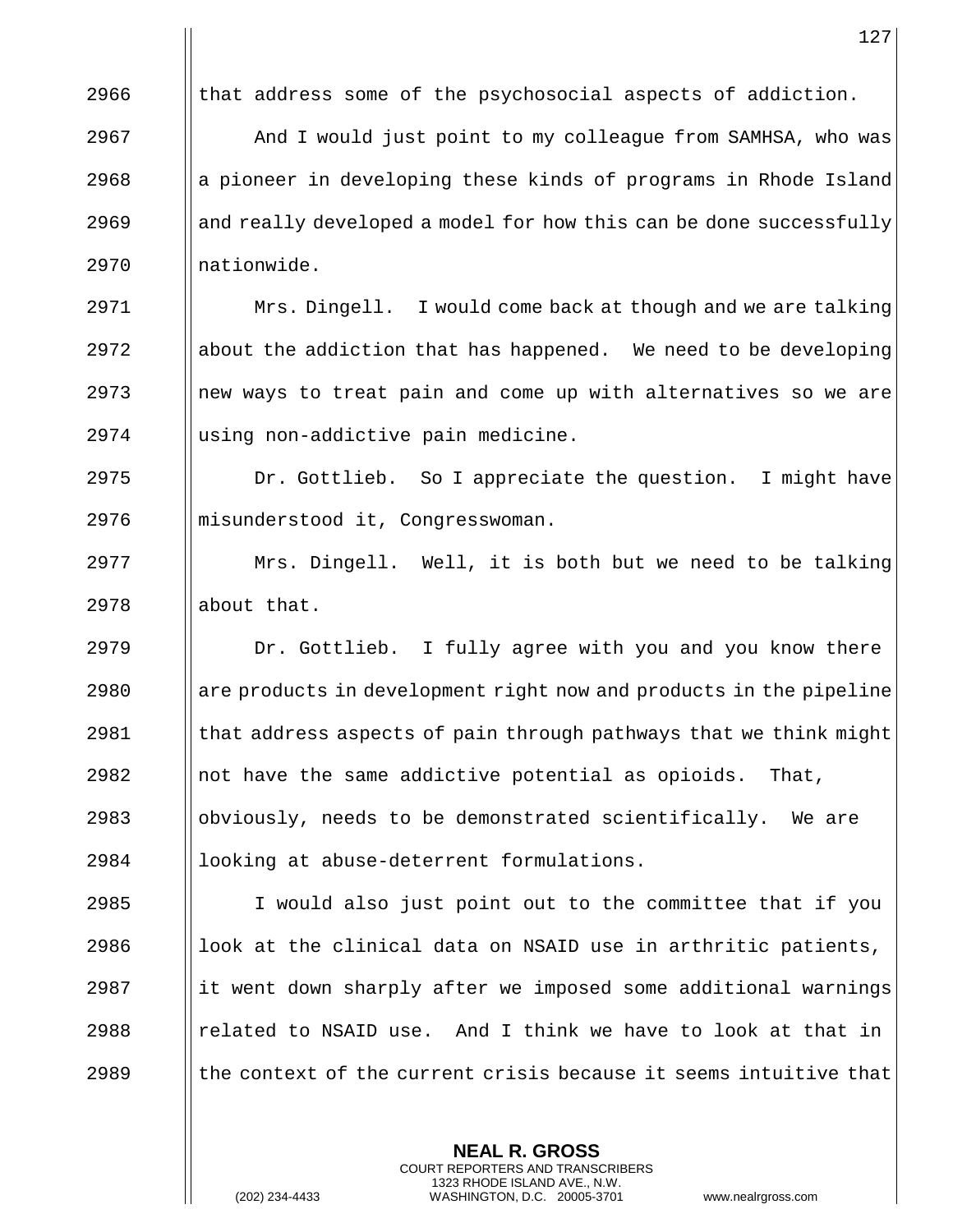2990  $\parallel$  some of those patients who might have been prescribed NSAIDs now were prescribed immediate release formulations of opioids instead.

 $\parallel$  And so I think we need to look at the risk benefit of all  $\parallel$  these drugs in concert. We sought to do that with the blueprint We advanced with respect to new educational requirements for **physicians for the first time asking physicians to be educated**  ||not just on proper prescribing of opioids but proper prescribing  $\Box$  of opioids in the context of all of the available therapy for | treating pain.

Mrs. Dingell. Thank you.

The Chairman. I thank the gentlelady.

 I will now go to the gentleman from Illinois, Mr. Kinzinger || for 5 minutes.

 Mr. Kinzinger. Thank you, Mr. Chairman. Again, all of you, || thank you for being here.

3006 And I want to make it clear you know this is a tough hearing | I think but we know that you guys all want to solve this problem. 3008 And you are working hard to do it whether it is whatever agency. This is something that we wish would go away but there is some difficulty in what we are dealing with.

 You know one of the conundrums we have is the idea that people, as was mentioned, have a legitimate need for pain medicine. Some people find themselves addicted with that. Some

> **NEAL R. GROSS** COURT REPORTERS AND TRANSCRIBERS 1323 RHODE ISLAND AVE., N.W.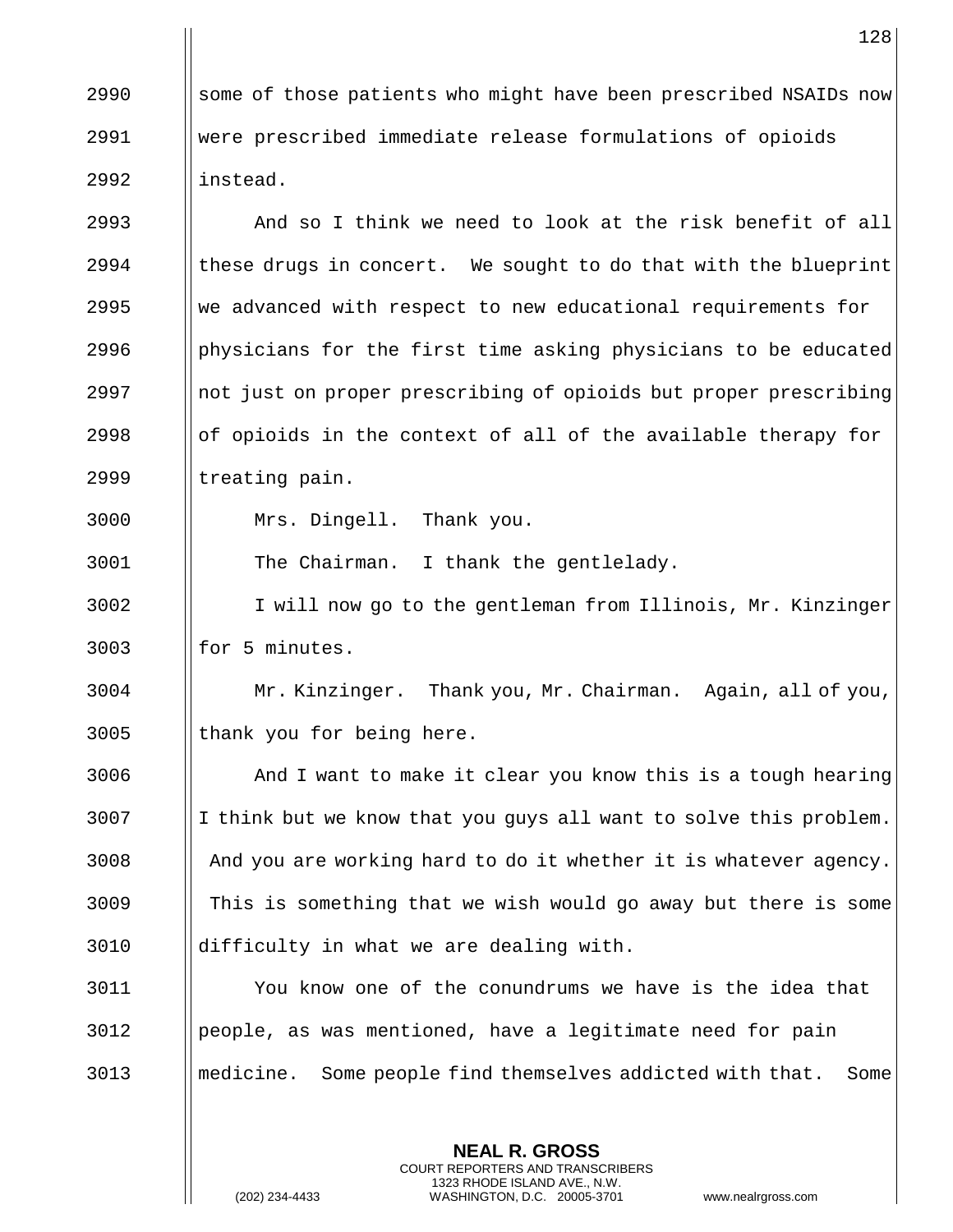| people don't. And then we very strictly regulate how that pain medicine is put out. And in many cases they just transition to heroin, then, because they can't get access to the drugs that hooked them.

3018 | In fact in my district, law enforcement agencies say that heroin is cheaper on the street than marijuana right now, which || is incredible. And that is why you see a lot of what you do.

 I was just, about 3 or 4 weeks ago, I was leaving church going to the gym. And I pulled into the parking lot and there 3023 Weding a wrecked vehicle in the gym parking lot and somebody I knew Was standing outside of it. So I went over and there was a guy, ||probably my age, slumped over in the car in an apparent heroin 3026 | overdose. So EMS came over, we called 911, and they administered Narcan. And he came back and then proceeded to not talk about what happened at all.

 | So I, in fact, as I think we all did, a lot of us did, in || the last district work period, we had these opioid roundtables to hear from people what is going on. And I remember a funeral director in LaSalle County saying that he buried his own son to ||a heroin overdose and that it used to be 20 years ago they would have one death a year related to ODing and now it is one a month.  $\parallel$  And he says every time he has to deal with a family with something ||like this, it like reopens all his old wounds.

And so I hear all these stories. You know but I am hopeful.

**NEAL R. GROSS** COURT REPORTERS AND TRANSCRIBERS 1323 RHODE ISLAND AVE., N.W.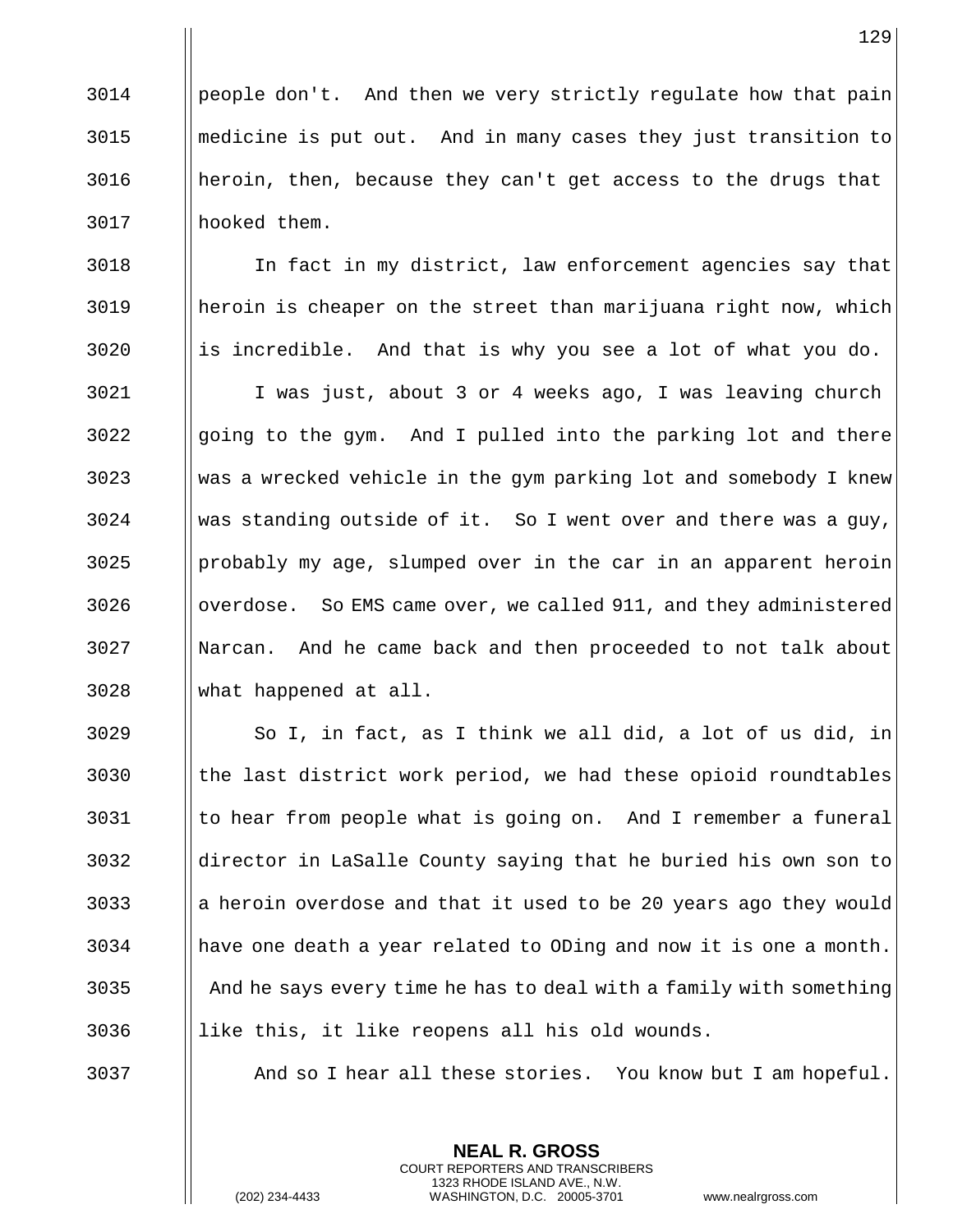**There are groups like The Perfectly Flawed Foundation in LaSalle**, which is a recovery addict that started this to help folks, or Safe Passage, which is a program in Dixon, Illinois run by the police. So I know the communities are rising to the challenge.

 One of the concerns we have, though, is in rural areas like ||my district, the access to treatment facilities. You know usually if somebody wakes up from an overdose, or is pulled out, || or whatever, they have about maybe 30 minutes to an hour where they want to recover. But then once that hour is up, the addiction 3047 | takes back over. And so when you have a massive delay in being ||able to get people treatment, obviously in many cases they choose, || at the time they can finally get in they have either gone back || to drugs or the addiction has just taken back over.

3051 | So I just want to kind of open it to the floor and just say || you know what are your agencies doing to kind of address the unique challenges that are specific to rural communities. And I know this question may have been asked already but if you guys just Weant to take that over, we will start here.

3056 | Dr. Volkow. Yes, from the perspective of research, we are 3057 actually funding researchers to develop new models of care that || actually can address the unique needs of rural communities. And ||one of them is the spokes and hub, for example, where you can have one physician with expertise actually linked with nurse practitioners that deliver the care. The telehealth is another

> **NEAL R. GROSS** COURT REPORTERS AND TRANSCRIBERS 1323 RHODE ISLAND AVE., N.W.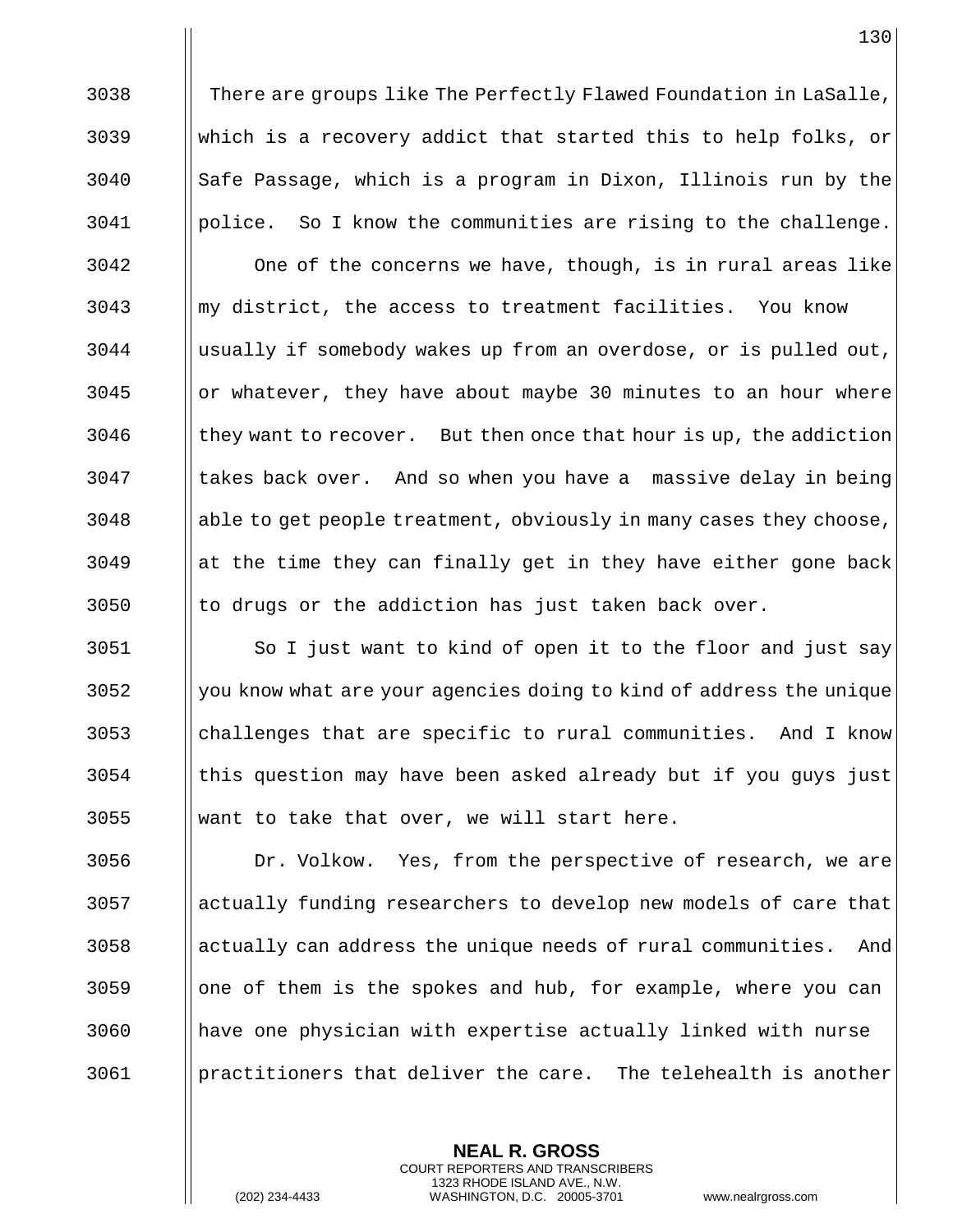||approach that is actually quite widely utilized. We are also evaluating models that will expand our ability | to provide with medication-assisted therapy, for example. In ||Rhode Island, we are funding a project where the pharmacists are || actually not only dispensing the buprenorphine but actually || following it up. And that gives the visibility of touching a || much greater number of individuals. We are  $-$ - Mr. Kinzinger. Could you keep it brief because I want to make sure everybody gets a chance here? Dr. Volkow. So we are taking this, providing these evidence-based treatments in communities and then we try to || transfer them or translate them into other communities. So we || are funding research on those in that model. Mr. McKinley. Okay, next? Dr. Schuchat. Yes, I would just say that the state funding || that we give has a requirement that public health and public safety work closely together. And what that really means is at that || local or town level you have the right people coming together, || like in that parking lot that you were talking about. Mr. Kinzinger. Yes, sir? Mr. Doherty. Sir, from a law enforcement perspective, DEA, 3083 I I would also say a 360 Strategy is effective in the rural areas. We are leveraging our state, local, and district partnerships Weith police departments. We have become adept, more adept, in

> **NEAL R. GROSS** COURT REPORTERS AND TRANSCRIBERS 1323 RHODE ISLAND AVE., N.W.

(202) 234-4433 WASHINGTON, D.C. 20005-3701 www.nealrgross.com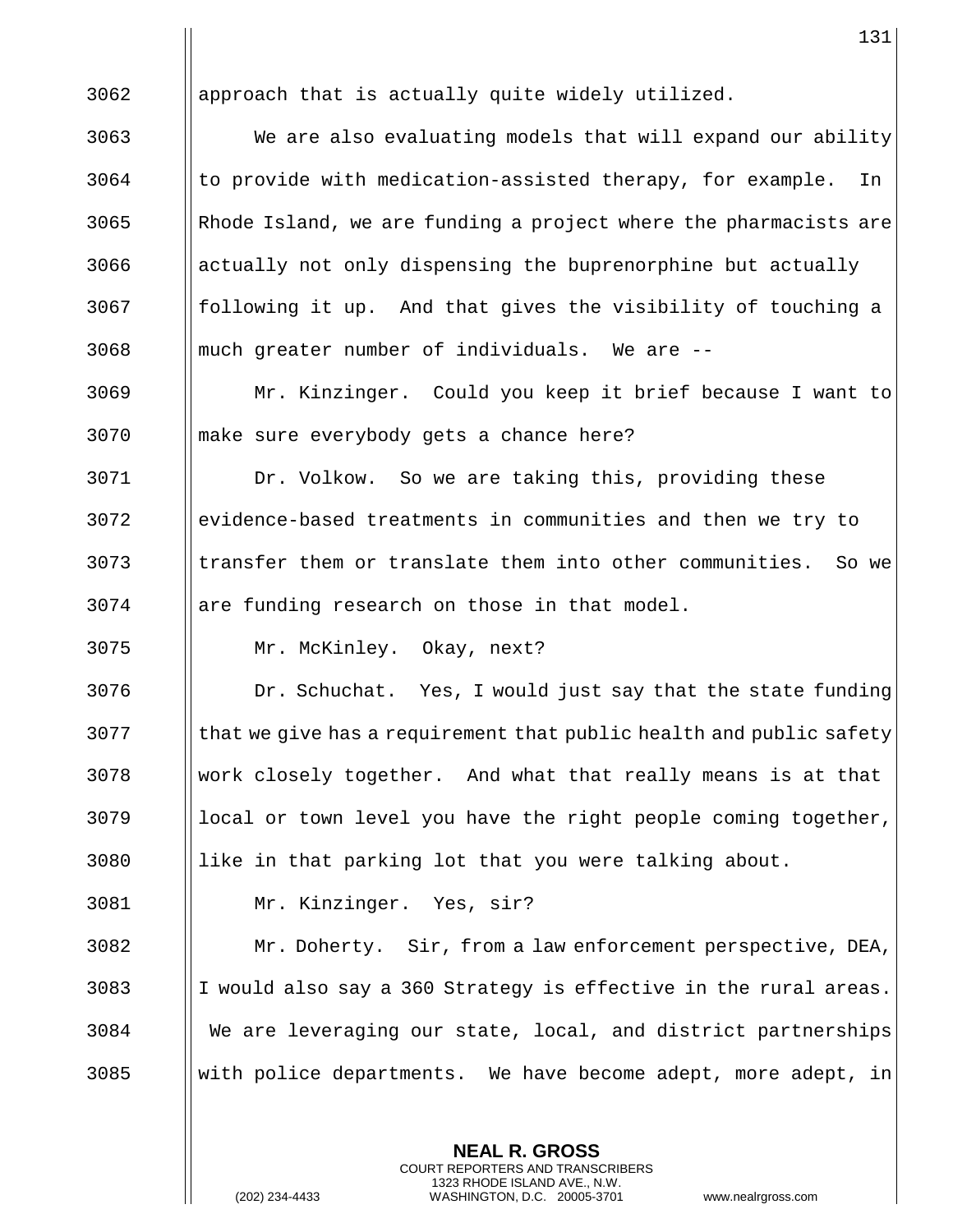momorpopinion, at data analytics. We are putting out threat assessments to all 21 of our field divisions to look at every ||area of potential diversion of pharmaceutical controlled 3089 ||substances.

 DEA, along with HHS, and FBI is part of the Attorney General Opioid Fraud and Detection Unit that is in 12 select districts, Federal districts in this country. So we are getting better at intelligence, sharing intelligence, providing additional resources.

 Mr. McKinley is no longer with us in the room but I wanted || to address his concerns about West Virginia. We have devoted || tremendous resources to West Virginia in the last 2 years, namely, an upgrade in the office in terms of leadership, tactical diversion teams, mobile tactical diversion teams, and data analytics. So we are very concerned, as the committee is, with | respect to rural areas and we are doing all we can. Thank you. Mr. McKinley. Thank you. And let me just conclude by ||saying I am still a pilot in the Air Guard and we do a lot of border stuff. And the amount of drugs coming over the border || is just absolutely mind-blowing. With that, I will yield back.

 The Chairman. I thank the gentleman. 3108 | I will now turn to the gentleman from New Mexico, Mr. Lujan

> **NEAL R. GROSS** COURT REPORTERS AND TRANSCRIBERS 1323 RHODE ISLAND AVE., N.W.

| for 5 minutes. Mr. Chairman?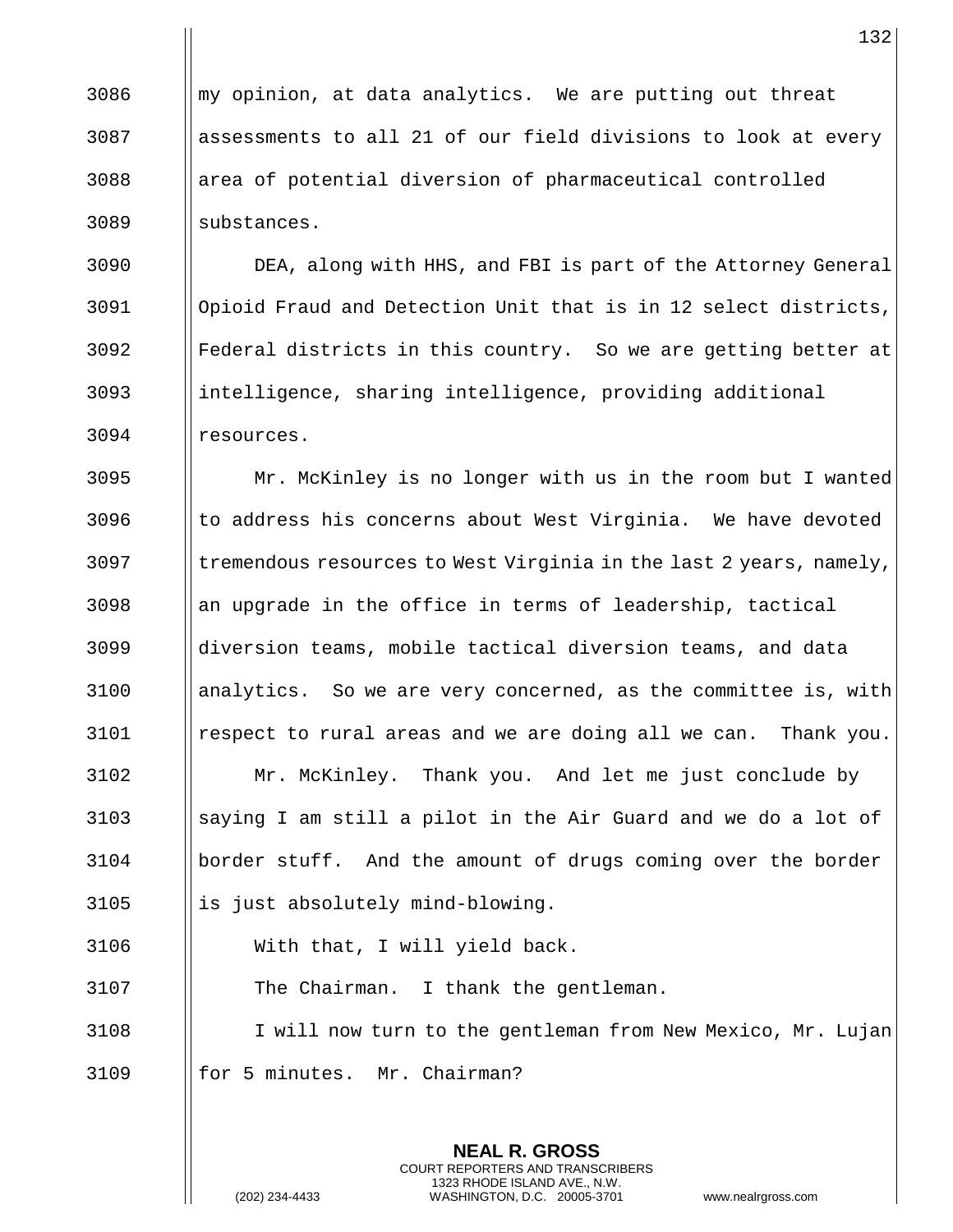Mr. Lujan. Mr. Chairman, thank you very much. I really appreciate you calling this important hearing, Mr. Chairman and 3112  $\|\$ I think I will begin where Mr. McKinley left off.

3113 | I also represent a rural district, 47,000 square miles across | the entire Colorado border, Arizona to New Mexico. I have heard at least two of the witnesses today talk about resources that  $\parallel$  they are taking to the state. We have a problem. And people ||at home don't feel like they are getting help. There is a big concern.

3119 | I would highlight the handout that the CDC gave us today, which those red dots that follow that top brown dot show that  $\parallel$  there is 18 for every one; 18 heroin users for every one that We are also seeing with prescription or illicit opioid deaths || in 2015 alone.

 Even as we take a step back, Mr. Chairman, I think that you know sometimes we need a history lesson, understanding that we || tried to curb opium use and addiction in the 1800s. There was || a response by a drug manufacturer in Germany to come up with morphine. And then in response to the morphine epidemic that we saw across America, a drug manufacturer said well, in 1874, we have another answer and it is called heroin. We will manufacture that and we will ship it to the United States. Then in 1937, another manufacturer said well, we can come up with methadone. And that hit the streets and hit the

> **NEAL R. GROSS** COURT REPORTERS AND TRANSCRIBERS 1323 RHODE ISLAND AVE., N.W.

(202) 234-4433 WASHINGTON, D.C. 20005-3701 www.nealrgross.com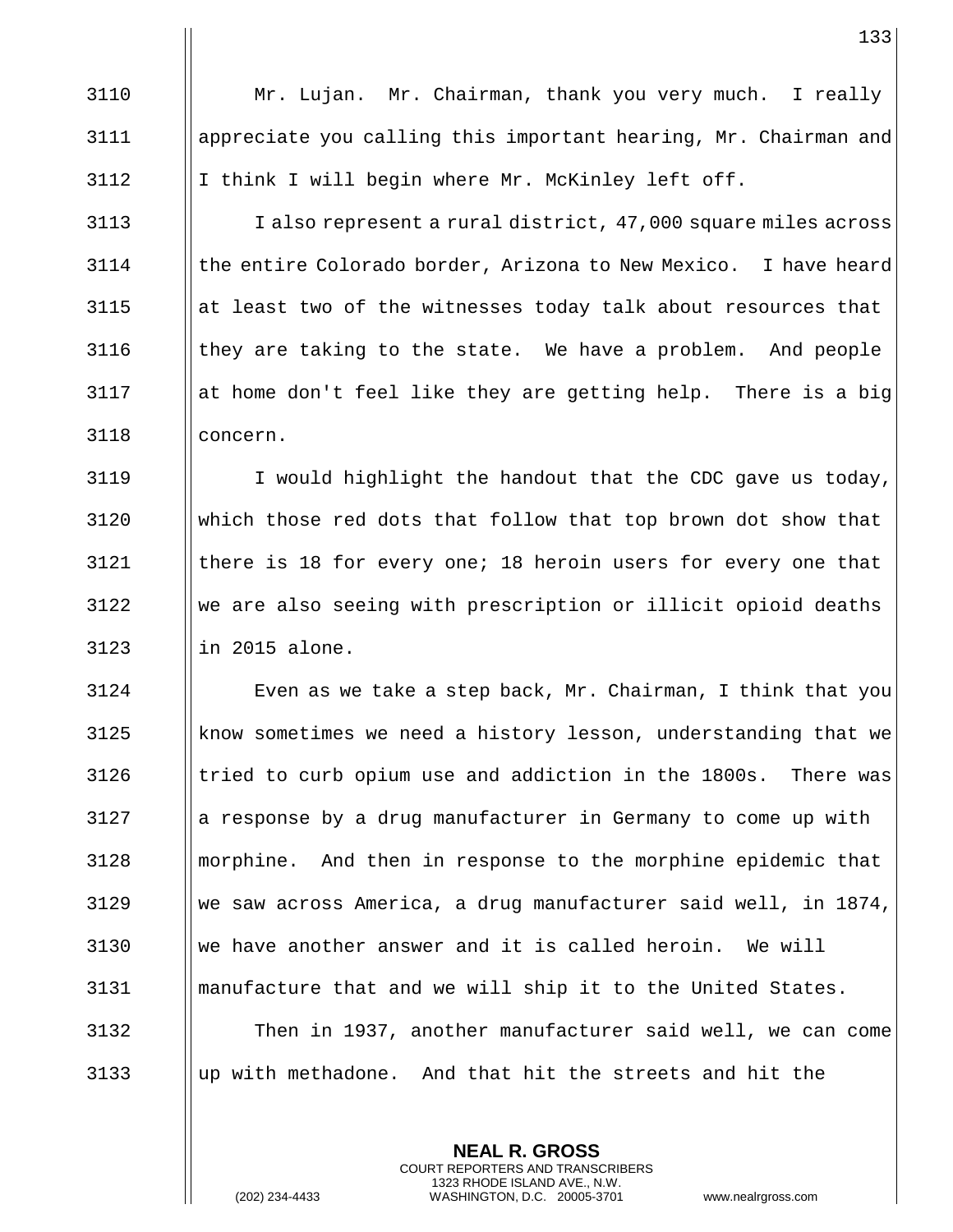communities.

3135  $\parallel$  This isn't a new problem. And I just hope that we are asking || are we doing something different.

 I appreciate the testimony associated with looking at || non-addictive pain treatment. There is a letter, Dr. Gottlieb,  $\parallel$  that I sent to you. I appreciate your testimony today, the work  $\parallel$  that you are doing. I just put that on your radar so that way we can work with your team to get a response. And it is in the area of non-opioid drug products.

 We need to have something game-changing with all that we || are doing in this space. We can't repeat what was done in 1800, || and 1847 to 1850, to 1874, to 1927, and then 1947, and we wonder why people are dying in our communities. They are getting the | same stuff.

**But that heroin that is coming in, we know that 90 percent**  of those poppies are grown in Afghanistan. We know that less || than four percent of that is making its way to the United States. We know that Southeast Asia heroin is coming into the United States as well. We also know about the heroin from Mexico and 3153 || from South America.

 We also know that it is coming in through Canada. It is  $\Box$  not just the southern border. It is the norther border and it || is the ports.

We have a huge problem. And I hope that when we talk about

**NEAL R. GROSS** COURT REPORTERS AND TRANSCRIBERS 1323 RHODE ISLAND AVE., N.W.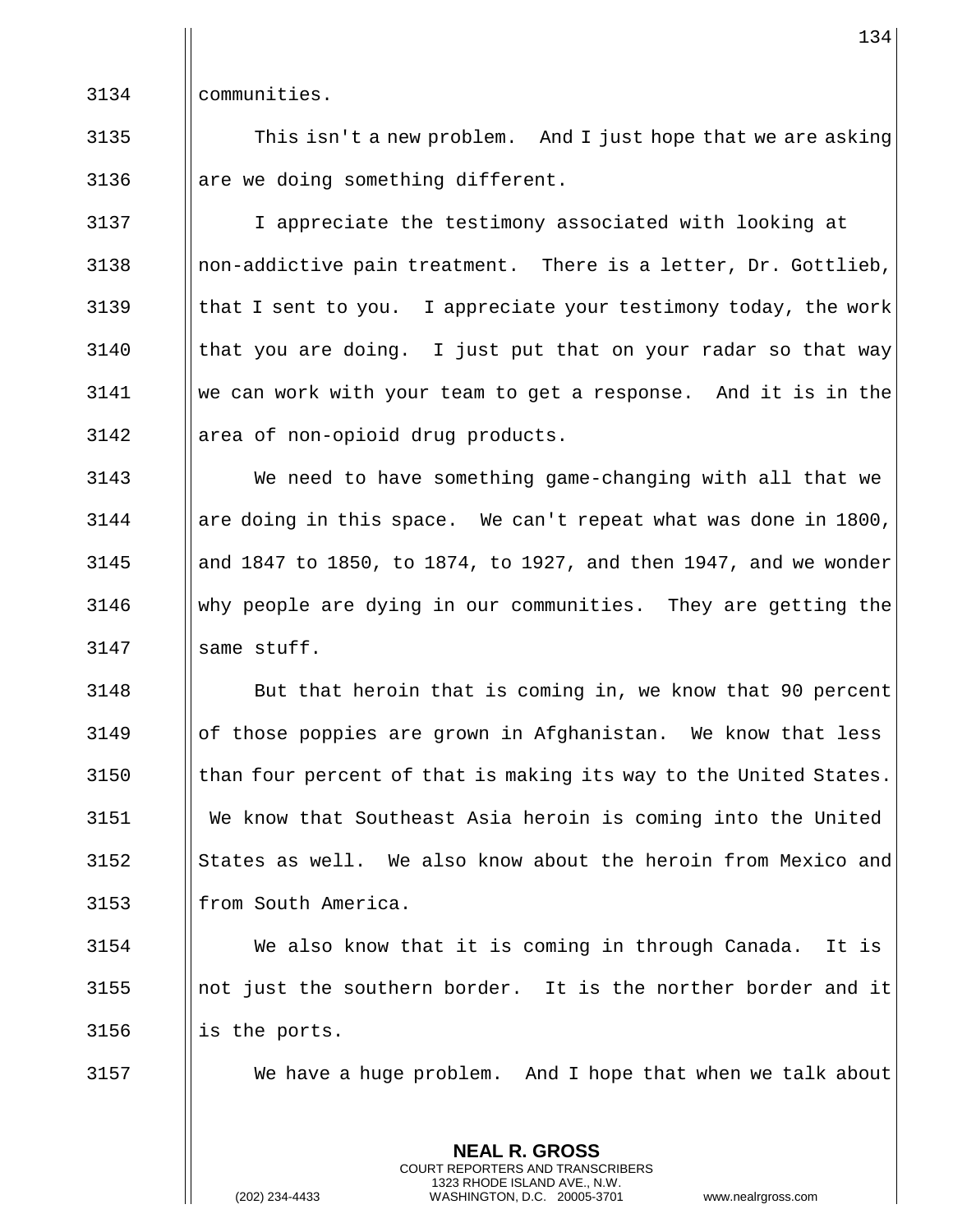$\parallel$  the expansiveness of what we are dealing with that we look at || it through that lens.

 And I just, in the limited time that I have, one question  $\parallel$  that I wanted to bring to your attention is, like many of our ||colleagues, I went to visit a few facilities this last week. 3163 | One is in Espanola, New Mexico in Rio Arriba County. It is called 3164 Hoy Recovery. Some incredible leaders committed to our community ||but, Mr. Chairman, this is going to impact all of us in rural communities.

3167 | They told me about a few of these grants that they were going ||after, one in particular, by the way, that was trying to get 3169 Someone to help them go after additional grants for capacity building but they were told that because they didn't have the person to write the grant that they were trying to get to expand || capacity, that they didn't qualify.

 Another one that said that unless they were serving a community of 100,000 people, that they wouldn't qualify. These || are small rural towns.

 We have got a problem and I am hoping that we can get a commitment to work with you, Dr. McCance-Katz, to work with you || on this issue.

 And then the last question I would ask is the budget that Well submitted to us on behalf of the administration, are you getting what you need to do what we are talking about today?

> **NEAL R. GROSS** COURT REPORTERS AND TRANSCRIBERS 1323 RHODE ISLAND AVE., N.W.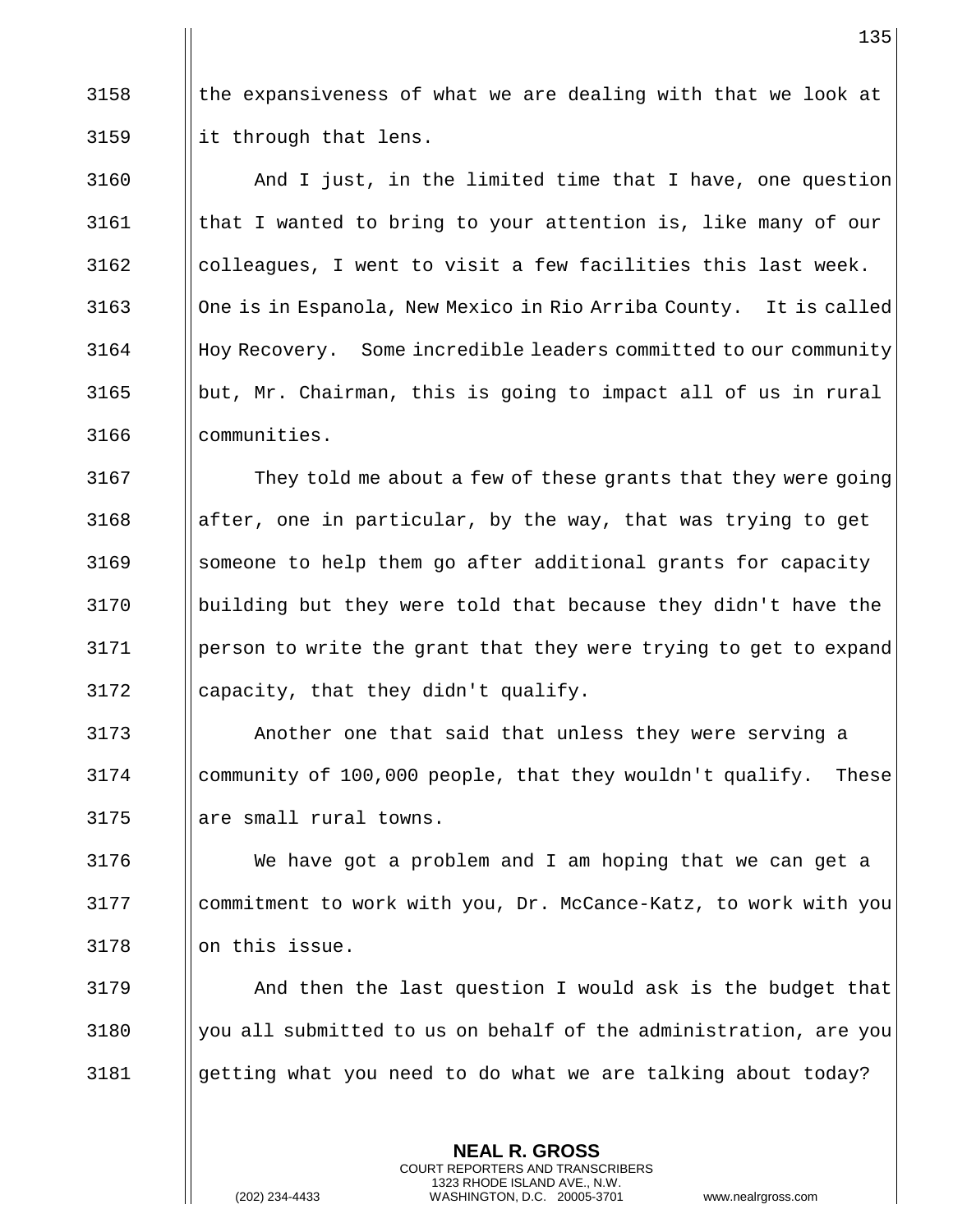Yes, no?

 Mr. Doherty. Sir, from a DEA perspective, we fully support  $\parallel$  the Department of Justice budget that we are a part of. Some || of our major initiatives with respect to cartel infrastructure ||investigation, intelligence initiatives, and the  $-$ -

 Mr. Lujan. Let me just interrupt, Mr. Doherty. It is not || necessarily towards you, sir. This is towards the others around || the table.

 The Trump administration budget cuts HHS by 60 percent. 3191 || The CDC gets cut by 17 percent. The National Institutes of Health || gets cut by 19 percent. The funding for addiction research 3193 | treatment and prevention, even the White House Office on National Drug Control Policy takes a hit.

3195 | So we are talking about not enough out of here. And I know 3196 We need to be smart. These are tough times. I get that. But || as we dig in here and, Mr. Chairman, the impacts to these rural | communities and what we can be doing across the country, this hearing and pulling everyone in here is critically important.

 And I just thank the chairman. I will submit my full statement and all my questions into the record, Mr. Chairman. The Chairman. Without objection.

> **NEAL R. GROSS** COURT REPORTERS AND TRANSCRIBERS 1323 RHODE ISLAND AVE., N.W.

3203 | [The information follows:]

\*\*\*\*\*\*\*\*\*\*COMMITTEE INSERT 7\*\*\*\*\*\*\*\*\*\*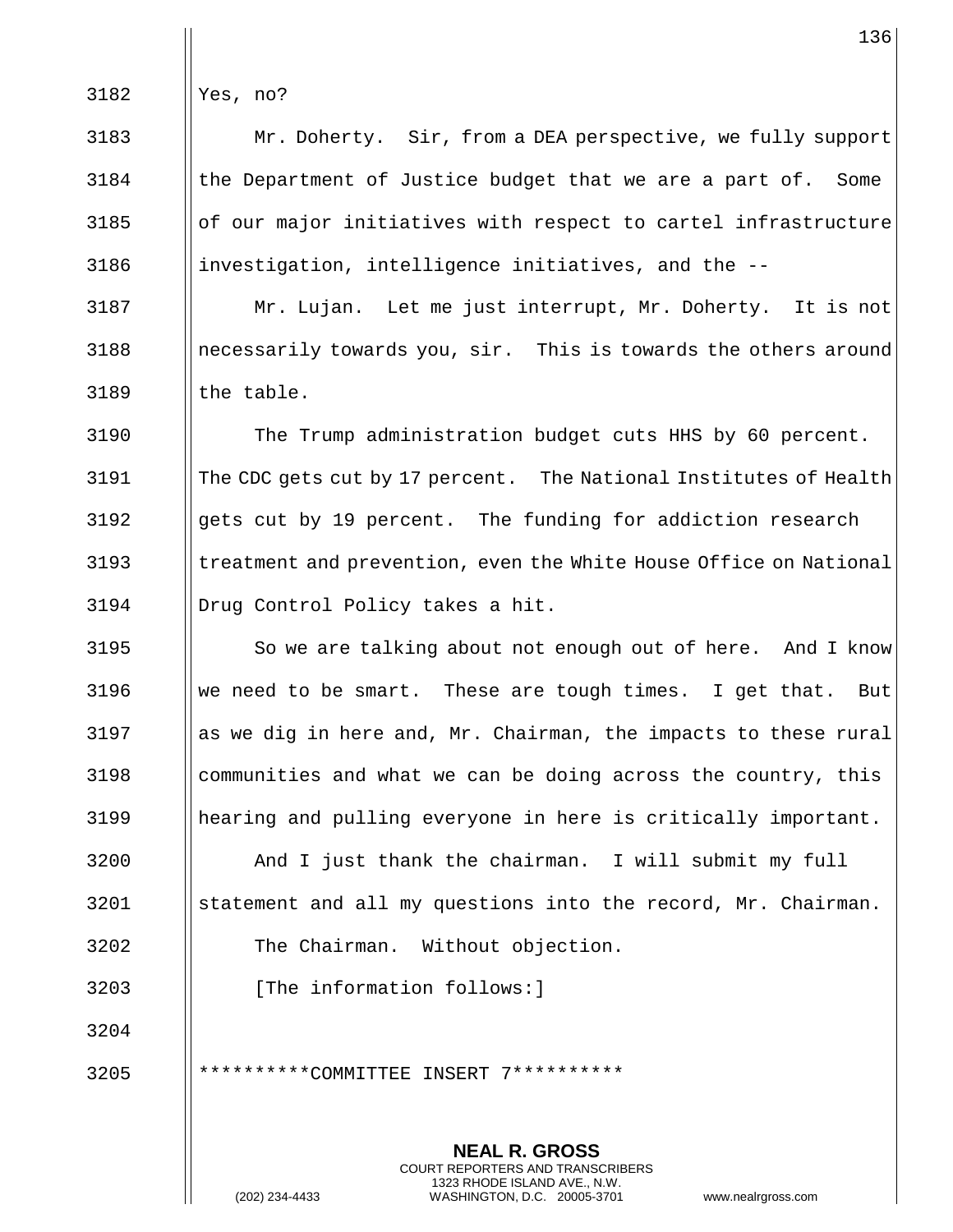|      | 137                                                                                                                                                             |
|------|-----------------------------------------------------------------------------------------------------------------------------------------------------------------|
| 3206 | Mr. Lujan. But please, we need your help in a profound way.                                                                                                     |
| 3207 | The Chairman. The gentleman's time has expired. I thank                                                                                                         |
| 3208 | the gentleman.                                                                                                                                                  |
| 3209 | We will now go to the gentleman from Virginia, Mr. Griffith                                                                                                     |
| 3210 | for 5 minutes.                                                                                                                                                  |
| 3211 | Mr. Griffith. Thank you very much, Mr. Chairman.                                                                                                                |
| 3212 | Mr. Doherty, isn't it true an immediate suspension order                                                                                                        |
| 3213 | is a law enforcement tool that can empower the DEA to freeze                                                                                                    |
| 3214 | suspicious narcotics shipments from companies? Yes or no,                                                                                                       |
| 3215 | please.                                                                                                                                                         |
| 3216 | Mr. Doherty. Yes, sir.                                                                                                                                          |
| 3217 | Mr. Griffith. Thank you. And isn't it also true that a                                                                                                          |
| 3218 | similar enforcement measure would be a show cause order?                                                                                                        |
| 3219 | Mr. Doherty. Yes, sir.                                                                                                                                          |
| 3220 | Mr. Griffith. Thank you. And all these questions are going                                                                                                      |
| 3221 | to be yes or no. Thank you.                                                                                                                                     |
| 3222 | The DEA told this committee, in response to an Oversight                                                                                                        |
| 3223 | request dated May 8, 2017, that the "DEA is unaware of documents                                                                                                |
| 3224 | related to delayed or blocked enforcement actions and suspension                                                                                                |
| 3225 | orders."                                                                                                                                                        |
| 3226 | Over the last 6 years, have there been enforcement actions                                                                                                      |
| 3227 | proposed by DEA personnel that were not approved by DEA; yes or                                                                                                 |
| 3228 | no?                                                                                                                                                             |
| 3229 | Mr. Doherty. Yes.                                                                                                                                               |
|      |                                                                                                                                                                 |
|      | <b>NEAL R. GROSS</b><br>COURT REPORTERS AND TRANSCRIBERS<br>1323 RHODE ISLAND AVE., N.W.<br>(202) 234-4433<br>WASHINGTON, D.C. 20005-3701<br>www.nealrgross.com |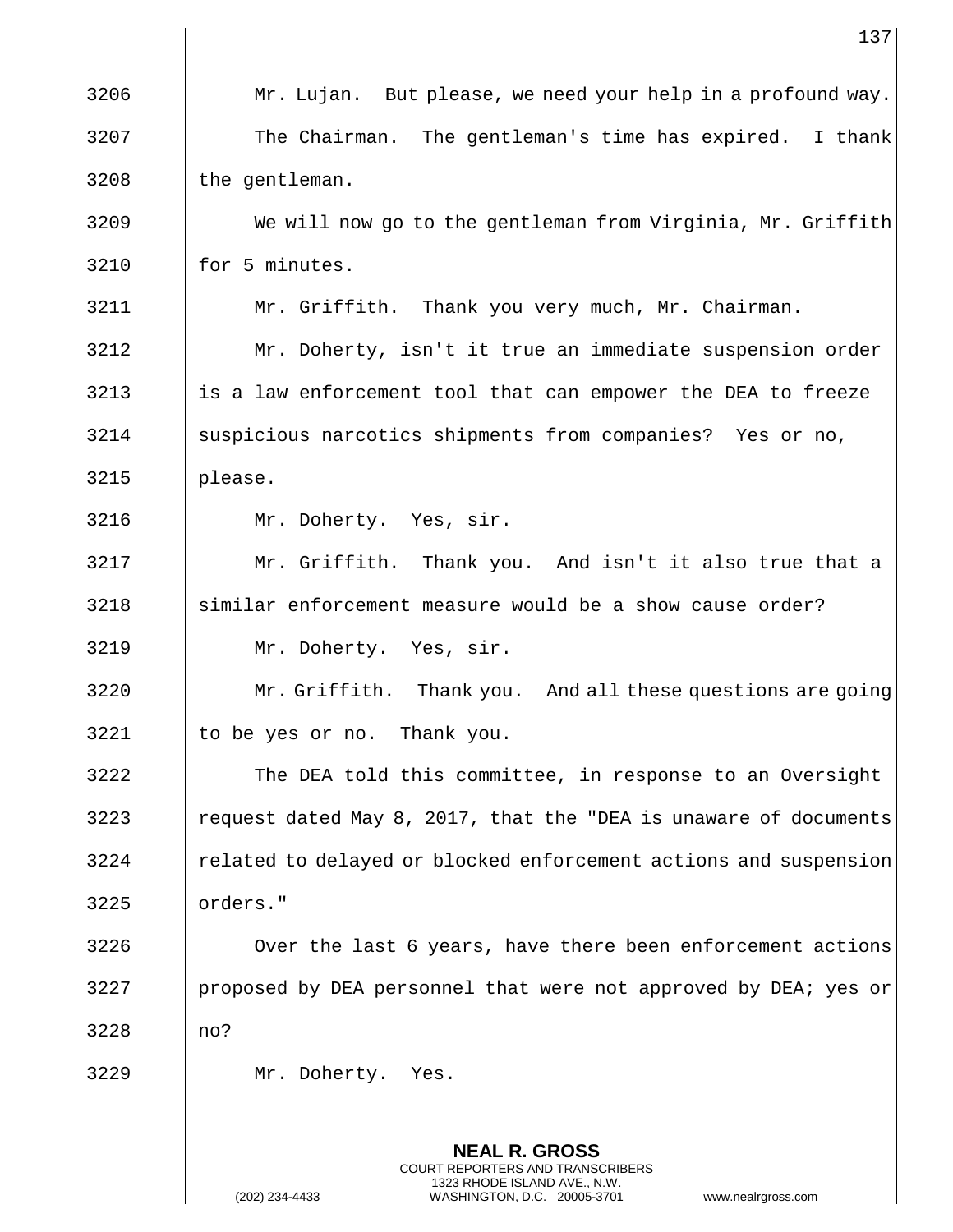|      | 138                                                             |
|------|-----------------------------------------------------------------|
| 3230 | Mr. Griffith. And if you could detail those for me at a         |
| 3231 | later time, I will follow up with that after the hearing.       |
| 3232 | Over the last 6 years, to the best of your knowledge, was       |
| 3233 | there any communication within the DEA about suspension orders; |
| 3234 | yes or no?                                                      |
| 3235 | Mr. Doherty. Yes.                                               |
| 3236 | Mr. Griffith. Likewise, we will want to get copies of those.    |
| 3237 | Thank you.                                                      |
| 3238 | Over the last 6 years, to the best of your knowledge, were      |
| 3239 | there any communications at DEA related to additional evidence  |
| 3240 | needed to support a proposed suspension order that resulted in  |
| 3241 | delays; yes or no?                                              |
| 3242 | Mr. Doherty. I am not sure of that, sir. I would have to        |
| 3243 | check.                                                          |
| 3244 | Mr. Griffith. I would appreciate that.                          |
| 3245 | Over the last 6 years, to the best of your knowledge, as        |
| 3246 | a DEA enforcement official, when a DEA enforcement action is    |
| 3247 | approved or not approved, was such a decision ever communicated |
| 3248 | writing; yes or no?                                             |
| 3249 | Mr. Doherty. I would have to check on that as well, sir.        |
| 3250 | Mr. Griffith. All right.                                        |
| 3251 | Over the last 6 years, to the best of your knowledge, has       |
| 3252 | a DEA enforcement official, when there were discussions by DEA  |
| 3253 | enforcement officials with DEA attorneys about the need for     |

(202) 234-4433 WASHINGTON, D.C. 20005-3701 www.nealrgross.com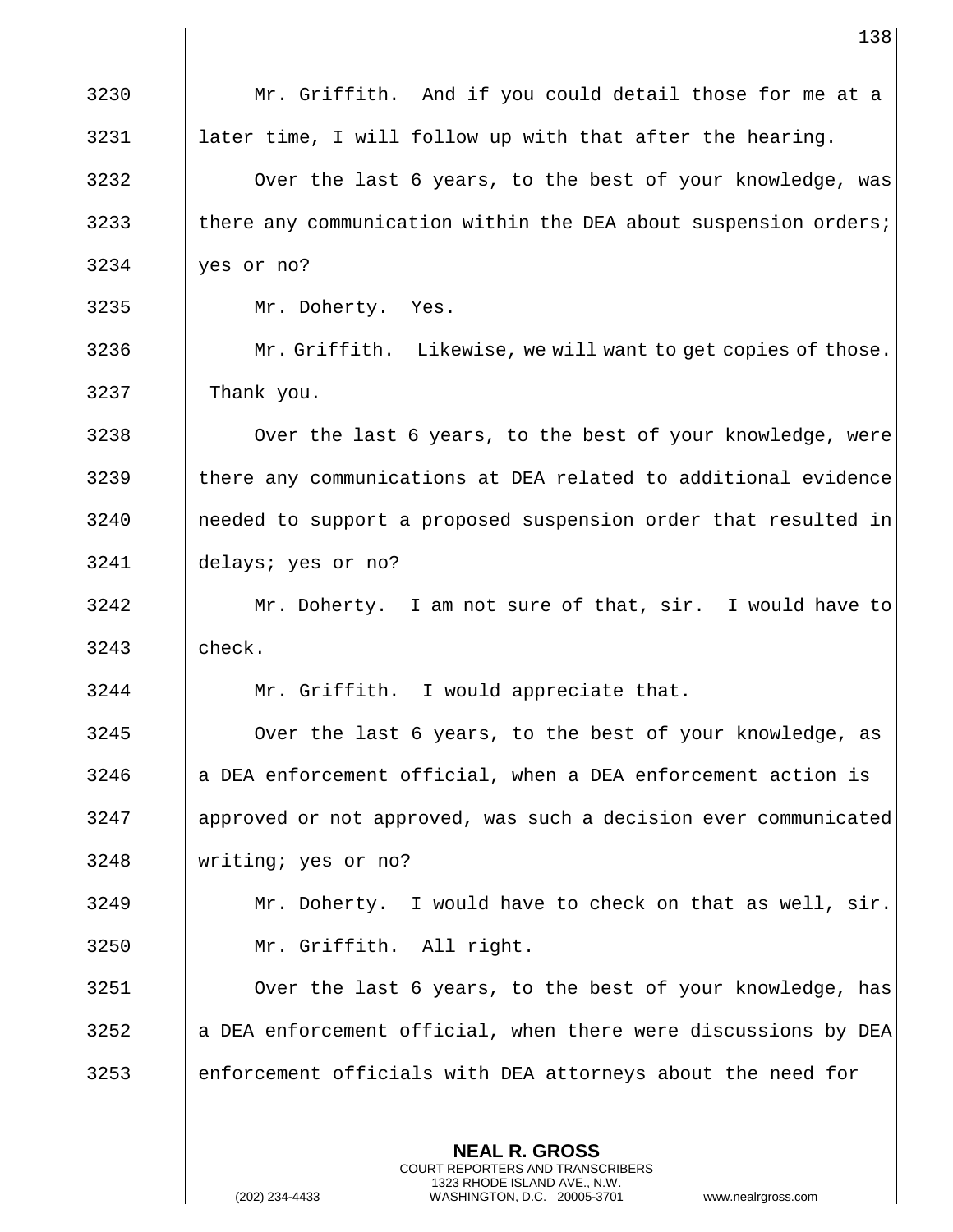|      | 139                                                                                                                                                             |
|------|-----------------------------------------------------------------------------------------------------------------------------------------------------------------|
| 3254 | additional evidence in an enforcement action, would such concerns                                                                                               |
| 3255 | only be conveyed verbally and never in writing; yes or no? Were                                                                                                 |
| 3256 | these communications oral only?                                                                                                                                 |
| 3257 | Mr. Doherty. No.                                                                                                                                                |
| 3258 | Mr. Griffith. No. So there are some written documents is                                                                                                        |
| 3259 | what you are telling me; yes or no?                                                                                                                             |
| 3260 | Mr. Doherty. So are you referring to documents that would                                                                                                       |
| 3261 | request additional evidence, sir?                                                                                                                               |
| 3262 | Mr. Griffith. Yes, sir.                                                                                                                                         |
| 3263 | Mr. Doherty. Yes.                                                                                                                                               |
| 3264 | Mr. Griffith. They were all oral or there are writings?                                                                                                         |
| 3265 | Mr. Doherty. There would be documents --                                                                                                                        |
| 3266 | Mr. Griffith. Thank you.                                                                                                                                        |
| 3267 | Mr. Doherty. -- that would have requested case-related                                                                                                          |
| 3268 | evidence.                                                                                                                                                       |
| 3269 | Mr. Griffith. Thank you.                                                                                                                                        |
| 3270 | Do you an attorney in the DEA by the name of Clifford Reeves;                                                                                                   |
| 3271 | yes or no?                                                                                                                                                      |
| 3272 | Mr. Doherty. Yes, sir.                                                                                                                                          |
| 3273 | Mr. Griffith. And did you ever have any communications with                                                                                                     |
| 3274 | Mr. Reeves about cases brought by the DEA's Diversion Control                                                                                                   |
| 3275 | Office; yes or no?                                                                                                                                              |
| 3276 | Mr. Doherty. Yes, sir.                                                                                                                                          |
| 3277 | Mr. Griffith. And were any of these communications with                                                                                                         |
|      | <b>NEAL R. GROSS</b><br>COURT REPORTERS AND TRANSCRIBERS<br>1323 RHODE ISLAND AVE., N.W.<br>(202) 234-4433<br>WASHINGTON, D.C. 20005-3701<br>www.nealrgross.com |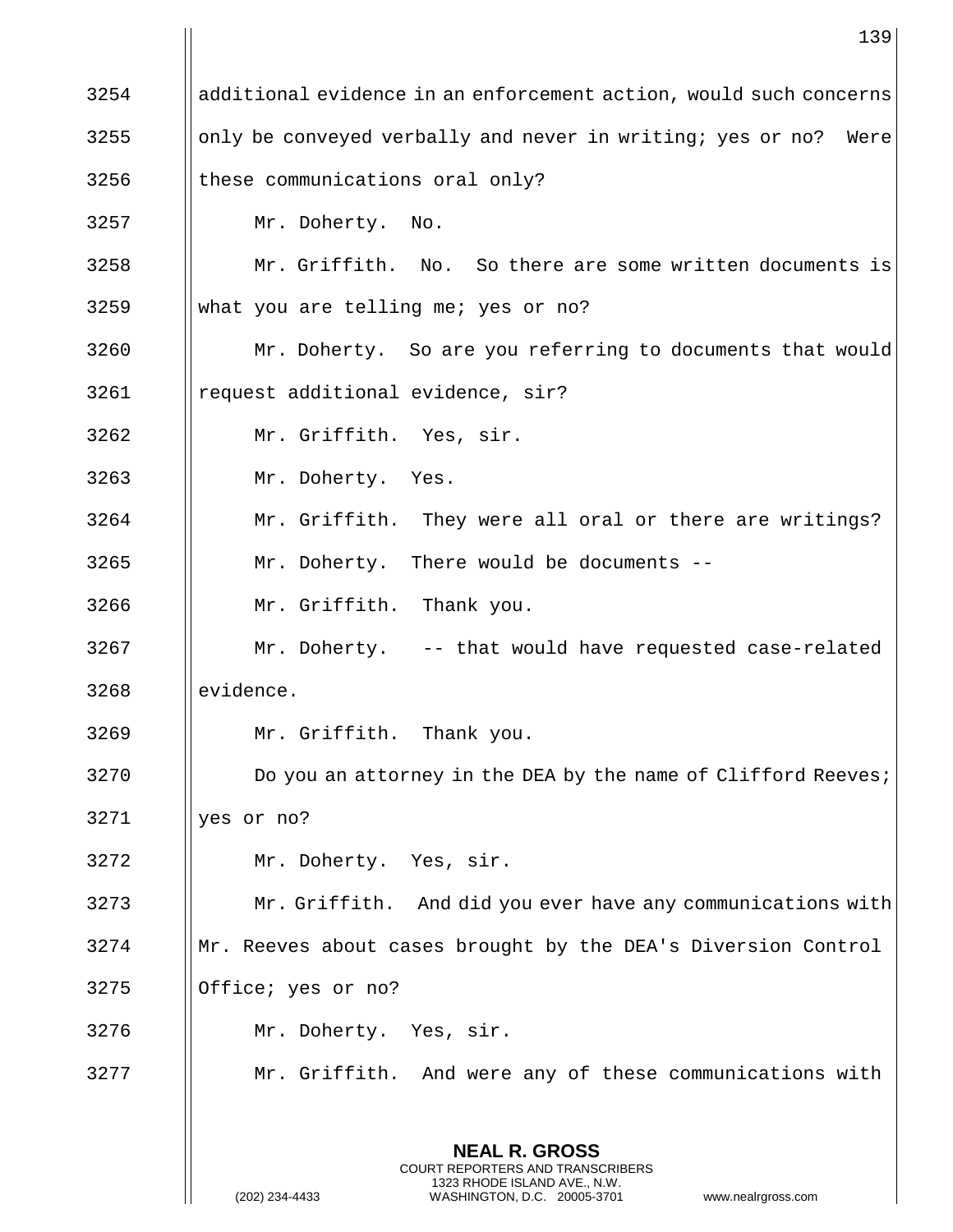|      | 140                                                                |
|------|--------------------------------------------------------------------|
| 3278 | Mr. Reeves in writing; yes or no?                                  |
| 3279 | Mr. Doherty. Yes, sir.                                             |
| 3280 | Mr. Griffith. Is it your experience with DEA lawyers that          |
| 3281 | they never communicate in writing?                                 |
| 3282 | Mr. Doherty. No, sir.                                              |
| 3283 | Mr. Griffith. Thank you.                                           |
| 3284 | Both 60 Minutes TV program and the Washington Post, in their       |
| 3285 | reporting, featured former DEA law enforcement officials such      |
| 3286 | as Mr. Jim Geldhof, who detained their concerns about the handling |
| 3287 | of enforcement cases at the DEA.                                   |
| 3288 | Because of your denial of documents to this committee, should      |
| 3289 | we assume that these officials never put anything in writing about |
| 3290 | their concerns while they were at the DEA; yes or no?              |
| 3291 | Mr. Doherty. Sir, having not been assigned to the Diversion        |
| 3292 | Control Division at that time, I don't know what the               |
| 3293 | correspondence would have been. I don't have the background to     |
| 3294 | answer that question.                                              |
| 3295 | Mr. Griffith. You don't have the correspondence, don't have        |
| 3296 | the background but it would be -- okay, never mind.                |
| 3297 | Are you familiar with DEA's Chief Administrative Law Judge         |
| 3298 | John Mulrooney; yes or no?                                         |
| 3299 | Mr. Doherty. Yes, sir.                                             |
| 3300 | Mr. Griffith. And were you aware that the Washington Post          |
| 3301 | reported that Chief DEA Judge Mulrooney wrote in a 2014 quarterly  |
|      |                                                                    |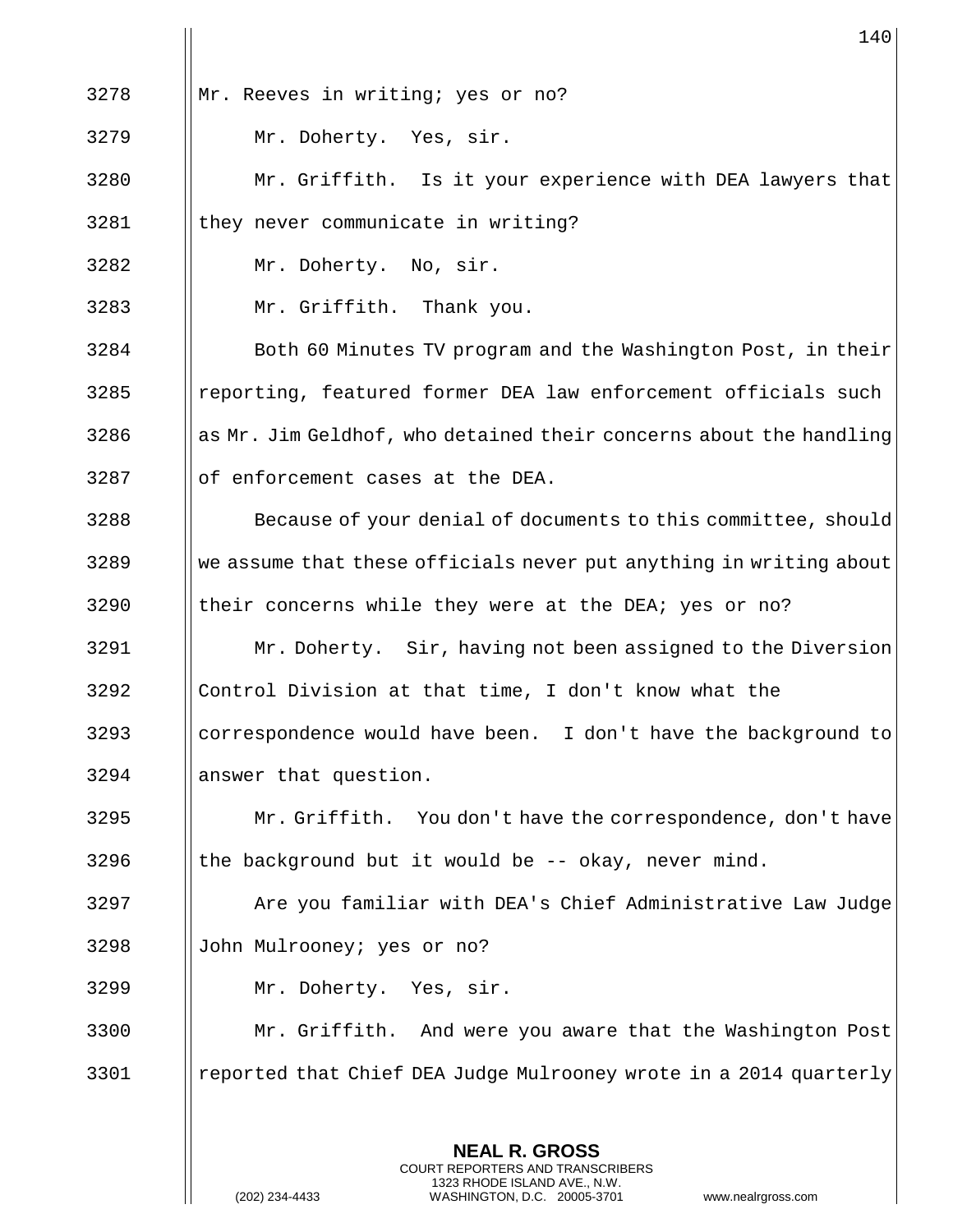|      | 141                                                               |
|------|-------------------------------------------------------------------|
| 3302 | report that there was a decline in the number of orders to show   |
| 3303 | cause or enforcement actions by the DEA?                          |
| 3304 | Mr. Doherty. And what was the date of that, sir?                  |
| 3305 | Mr. Griffith. June 2014.                                          |
| 3306 | Mr. Doherty. I am unaware of that, sir.                           |
| 3307 | Mr. Griffith. You are not aware of that.                          |
| 3308 | Would such a quarterly report be in the form of a written         |
| 3309 | document; yes or no?                                              |
| 3310 | Mr. Doherty. Yes, sir.                                            |
| 3311 | Mr. Griffith. Mr. Doherty, did you play any role in the           |
| 3312 | development or clearance of the answer to the committee that "DEA |
| 3313 | is unaware of documents related to delayed or blocked enforcement |
| 3314 | actions and suspension orders?" Yes or no?                        |
| 3315 | Mr. Doherty. No, sir, that was provided by my staff, by           |
| 3316 | the Diversion Staff.                                              |
| 3317 | Mr. Griffith. By the Diversion -- somebody that works under       |
| 3318 | your division?                                                    |
| 3319 | Mr. Doherty. Someone that works in the Diversion Staff,           |
| 3320 | yes, sir.                                                         |
| 3321 | Mr. Griffith. All right. Mr. Doherty, were you asked to           |
| 3322 | search your documents in your possession to respond to the        |
| 3323 | committee's request; yes or no?                                   |
| 3324 | I don't believe I was asked directly, sir.<br>Mr. Doherty.        |
| 3325 | Mr. Griffith. And do you personally have emails or document       |
|      |                                                                   |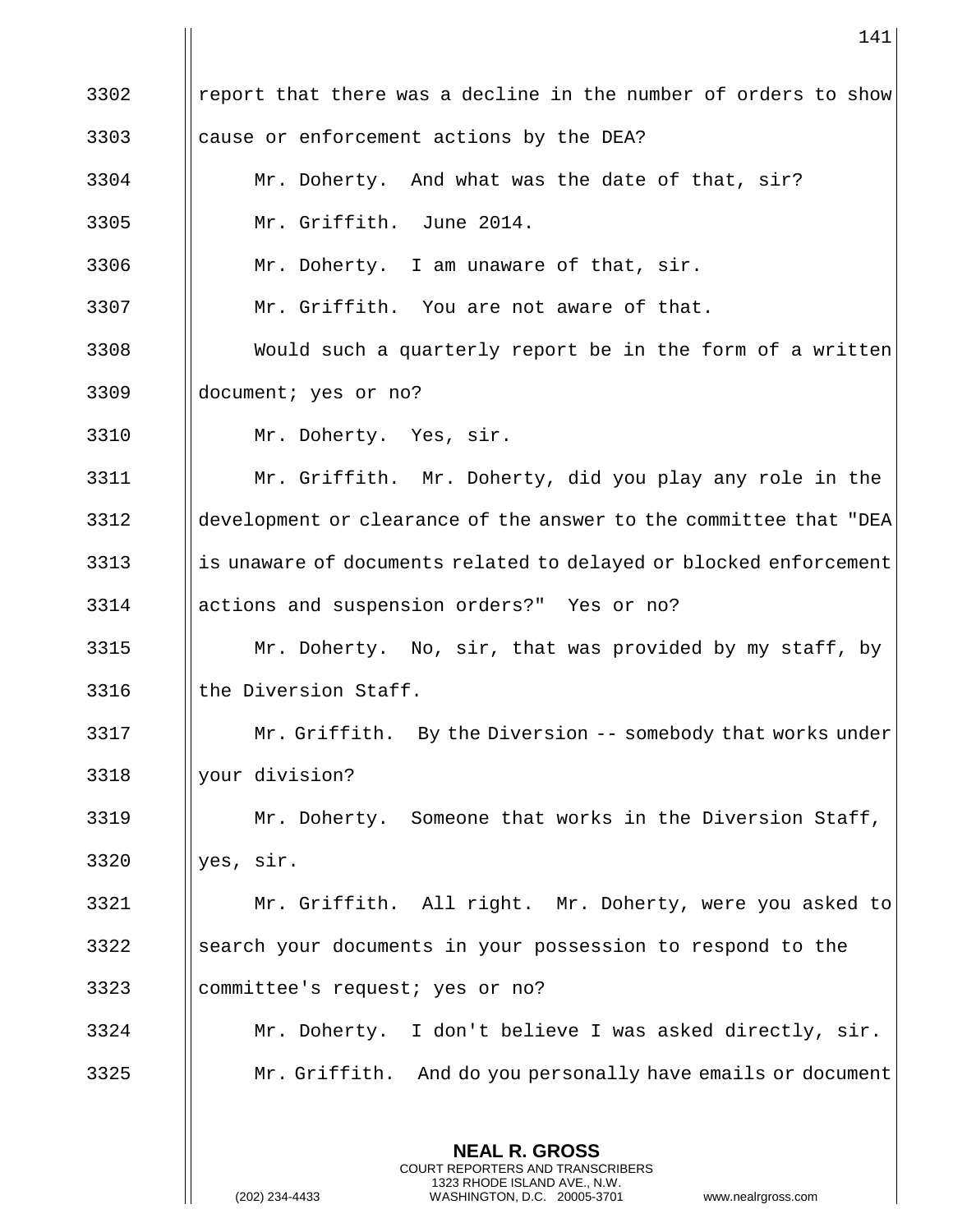|      | 142                                                             |
|------|-----------------------------------------------------------------|
| 3326 | going back to 2011; yes or no?                                  |
| 3327 | Mr. Doherty. Yes, sir, but not on this subject. So I have       |
| 3328 | documents from my employment prior to my assignment to the      |
| 3329 | Diversion Control Division, yes, sir.                           |
| 3330 | Mr. Griffith. All right, thank you.                             |
| 3331 | And do you know if there was -- because former Agent Jim        |
| 3332 | Geldhof told the Washington Post that before Reeves' arrival in |
| 3333 | the DEA Diversion Control Office in December of 2012, DEA       |
| 3334 | investigators had to demonstrate that they had amassed a        |
| 3335 | preponderance of evidence before moving forward with criminal   |
| 3336 | enforcement cases which are administrative not criminal?<br>And |
| 3337 | prior to December 2012, was there a preponderance of evidence   |
| 3338 | standard for enforcement cases on opioid distribution; yes or   |
| 3339 | no?                                                             |
| 3340 | Mr. Doherty. Yes.                                               |
| 3341 | Mr. Griffith. Was that standard later changed to a beyond       |
| 3342 | a reasonable doubt standard; yes or no?                         |
| 3343 | Mr. Doherty. I am not aware of that change, sir, no.            |
| 3344 | Mr. Griffith. All right, I appreciate you answering the         |
| 3345 | question. I see that my time has expired and I yield back.      |
| 3346 | The Chairman. I thank the gentleman.                            |
| 3347 | All right, so we go to Mr. Cardenas next is what I am           |
| 3348 | instructed. So the gentleman from California. I will let you    |
| 3349 | two fight it out but --                                         |
|      |                                                                 |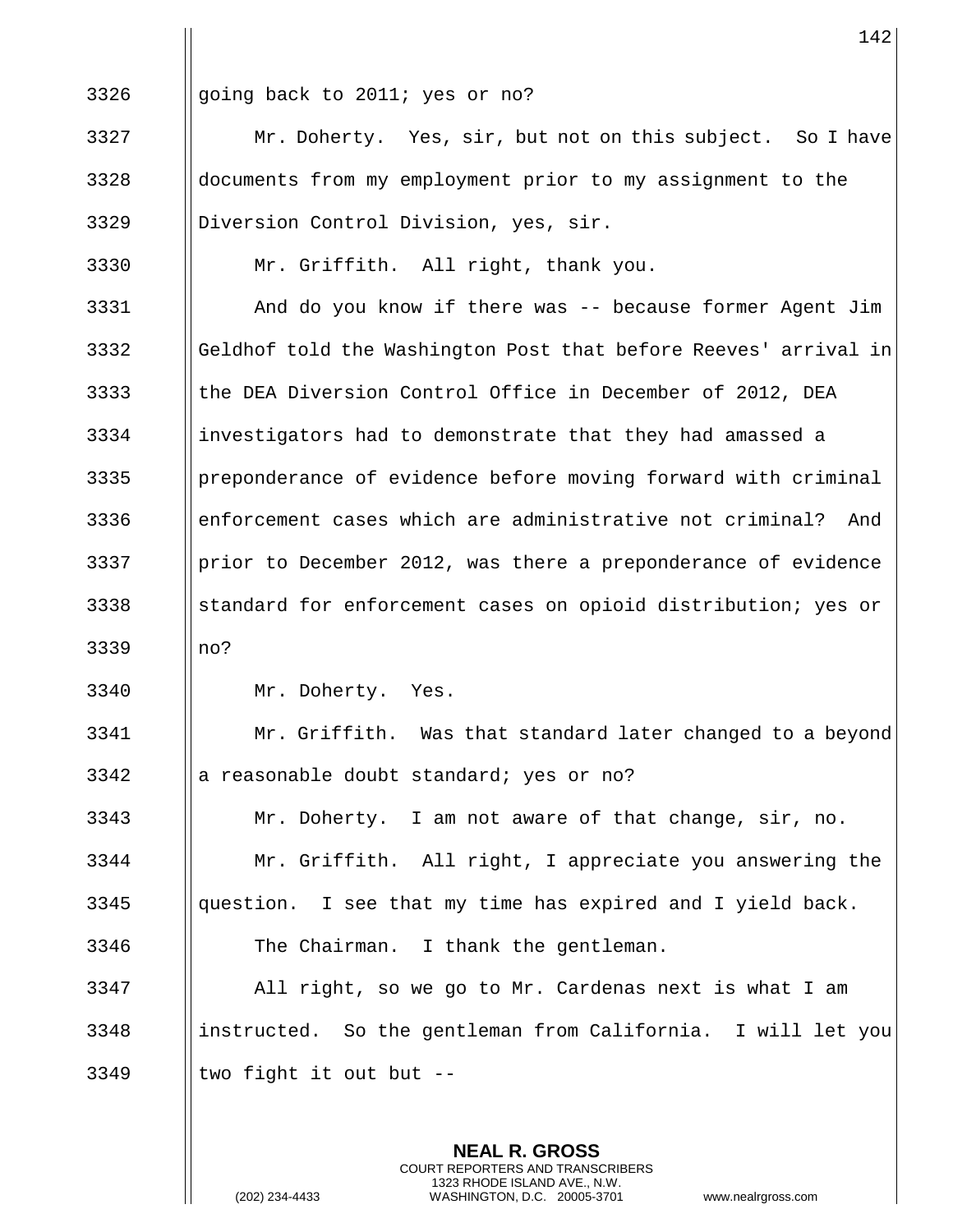|      | 143                                                                 |
|------|---------------------------------------------------------------------|
| 3350 | Mr. Cardenas. We are both from California.                          |
| 3351 | The Chairman. Yes, there you go.                                    |
| 3352 | Mr. Cardenas. Well, thank you, Mr. Chairman. I appreciate           |
| 3353 | this opportunity for us to bring this important issue before the    |
| 3354 | public with so many of our dedicated Federal individuals in         |
| 3355 | various departments who are somehow involved in making sure that    |
| 3356 | we get in front or on top of this epidemic.                         |
| 3357 | My first question is, Is there anybody on the panel that            |
| 3358 | would like to defend whether or not we, in the United States of     |
| 3359 | America, were in front of this issue and on top of this issue       |
| 3360 | and it is already getting under control?                            |
| 3361 | [No response.]                                                      |
| 3362 | Mr. Cardenas. So the answer is no. Okay. So we have much            |
| 3363 | work to do, correct?                                                |
| 3364 | Is part of the effort of making sure that we go from crisis         |
| 3365 | -- I would like to describe it as a crisis. I don't know if anybody |
| 3366 | on the panel is saying that it is not a crisis.                     |
| 3367 | Does anybody on the panel want to defend that it is not a           |
| 3368 | crisis in the United States at the moment, this opioid epidemic?    |
| 3369 | [No response.]                                                      |
| 3370 | Mr. Cardenas. Okay. So that being the case, if we,                  |
| 3371 | Congress, were to reduce the access, or in some way by policy,      |
| 3372 | or allowing the providers of health care out there in the United    |
| 3373 | States to reduce the current level of care, such as mental health   |
|      |                                                                     |

 $\mathsf{I}$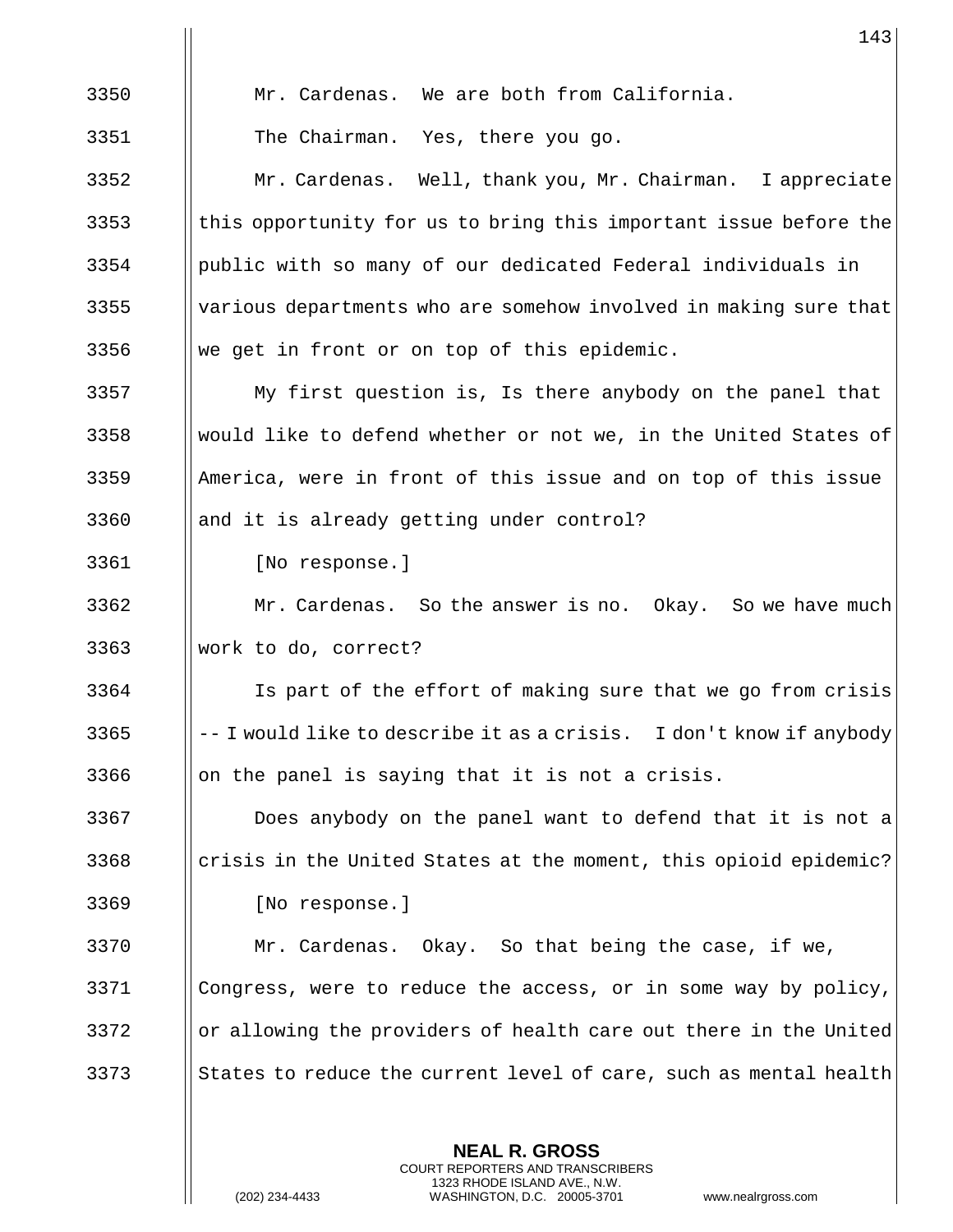and/or substance abuse care that is now afforded individuals since || the ACA has now become law, if we were to reduce that, would that make the situation better or worse in the United States for ||individuals and families who are faced with this crisis?

3378 | Would anybody like to say whether it would be better or worse 3379 if we were to roll back the current status within the ACA law 3380 | that many insurers today are now providing more substance abuse and mental health services today that they were not providing before the ACA?

[No response.]

 Mr. Cardenas. Anybody that would like to say or give me ||an example of whether or not you believe it would be better to 3386 | reduce those benefits to millions of Americans or worse? Please.

3388 | Dr. Volkow. Well I think that evidently we need to address || the treatment needs of those that are suffering from an opioid  $\parallel$  use disorder if we are going to solve the problem and we need to prevent the overdoses. But we also need to look at the Subseture and understand how changes that we are making ultimately 3393 are having an impact and that is where the data is still lacking.

 And I was expecting that there would be a significant ||increase in number of individuals given access to opioid use disorder with the expansion of the insurance to these individuals. And what is surprising is because many of these treatment

> **NEAL R. GROSS** COURT REPORTERS AND TRANSCRIBERS 1323 RHODE ISLAND AVE., N.W.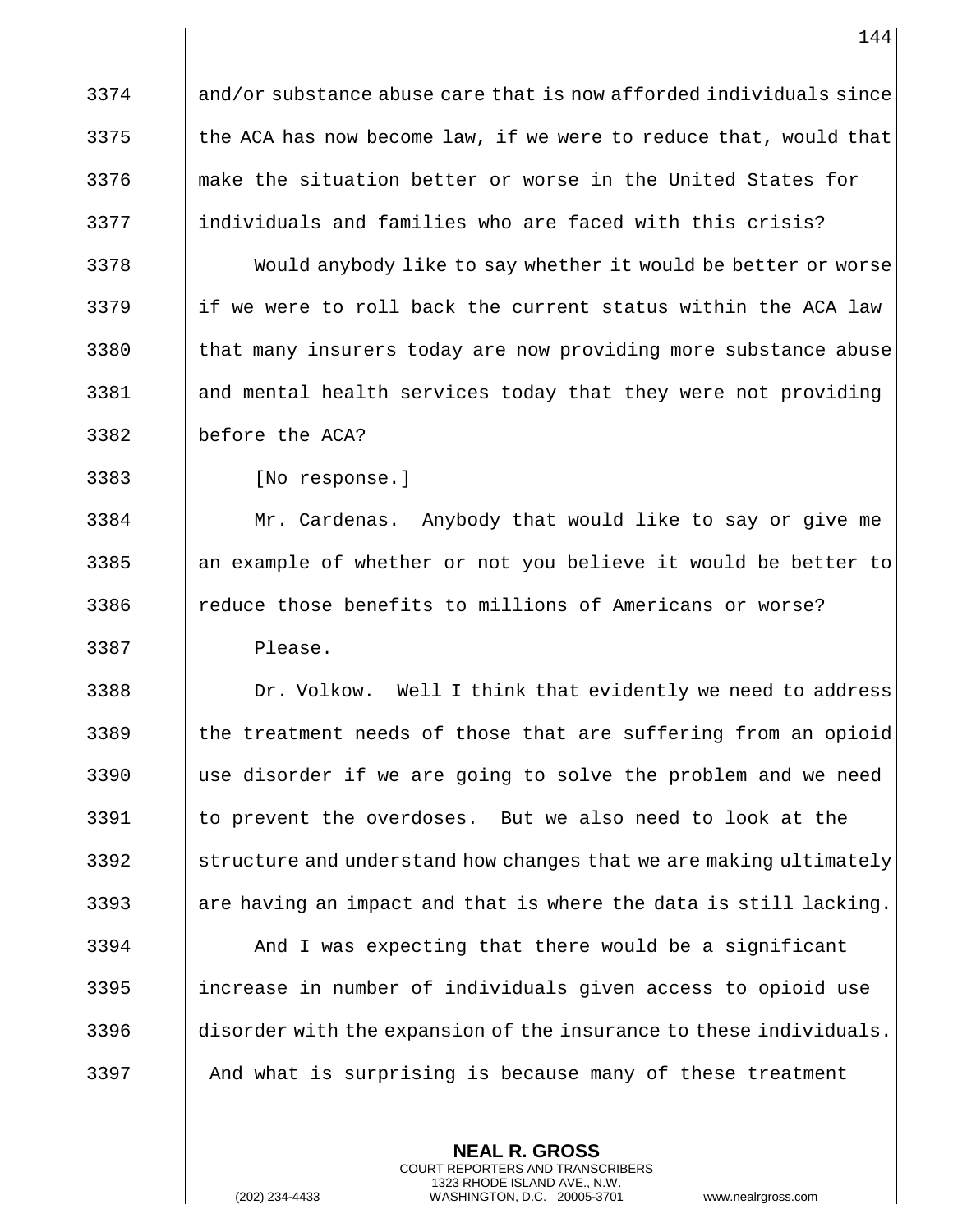|      | 145                                                              |
|------|------------------------------------------------------------------|
| 3398 | programs don't have the knowledge of how to get reimbursement,   |
| 3399 | something as simple as that, they are not taking advantage of    |
| 3400 | it.                                                              |
| 3401 | So my perspective in all of this is that we need to create       |
| 3402 | a structure that will increase the likelihood of people that are |
| 3403 | suffering from the disease to get treatment. That is what we     |
| 3404 | need to achieve.                                                 |
| 3405 | Mr. Cardenas. Okay. So if we were to reduce the access,          |
| 3406 | that would not help, correct?                                    |
| 3407 | Dr. Volkow. Anything that decreases access that does not         |
| 3408 | provide an alternative -- that does not provide an alternative   |
| 3409 |                                                                  |
| 3410 | Mr. Cardenas. Would it make the situation worse?                 |
| 3411 | Dr. Volkow. If it does not provide an alternative.<br>And        |
| 3412 | all evidence, good quality care, if you don't provide that,      |
| 3413 | anything that doesn't provide that will not help us address the  |
| 3414 | crisis.                                                          |
| 3415 | Mr. Cardenas. Will it make it worse; yes or no?                  |
| 3416 | Dr. Volkow. Without, it is --                                    |
| 3417 | Mr. Cardenas. Okay, I am sorry. I only have 1 minute left.       |
| 3418 | I contend that it would make it worse. I contend that it         |
| 3419 | would make it worse. I understand that you went into a bit of    |
| 3420 | a -- tried to go into detail in a limited amount of time as to   |
| 3421 | the some of the issues that we still have yet to tackle.<br>But  |

**NEAL R. GROSS** COURT REPORTERS AND TRANSCRIBERS 1323 RHODE ISLAND AVE., N.W.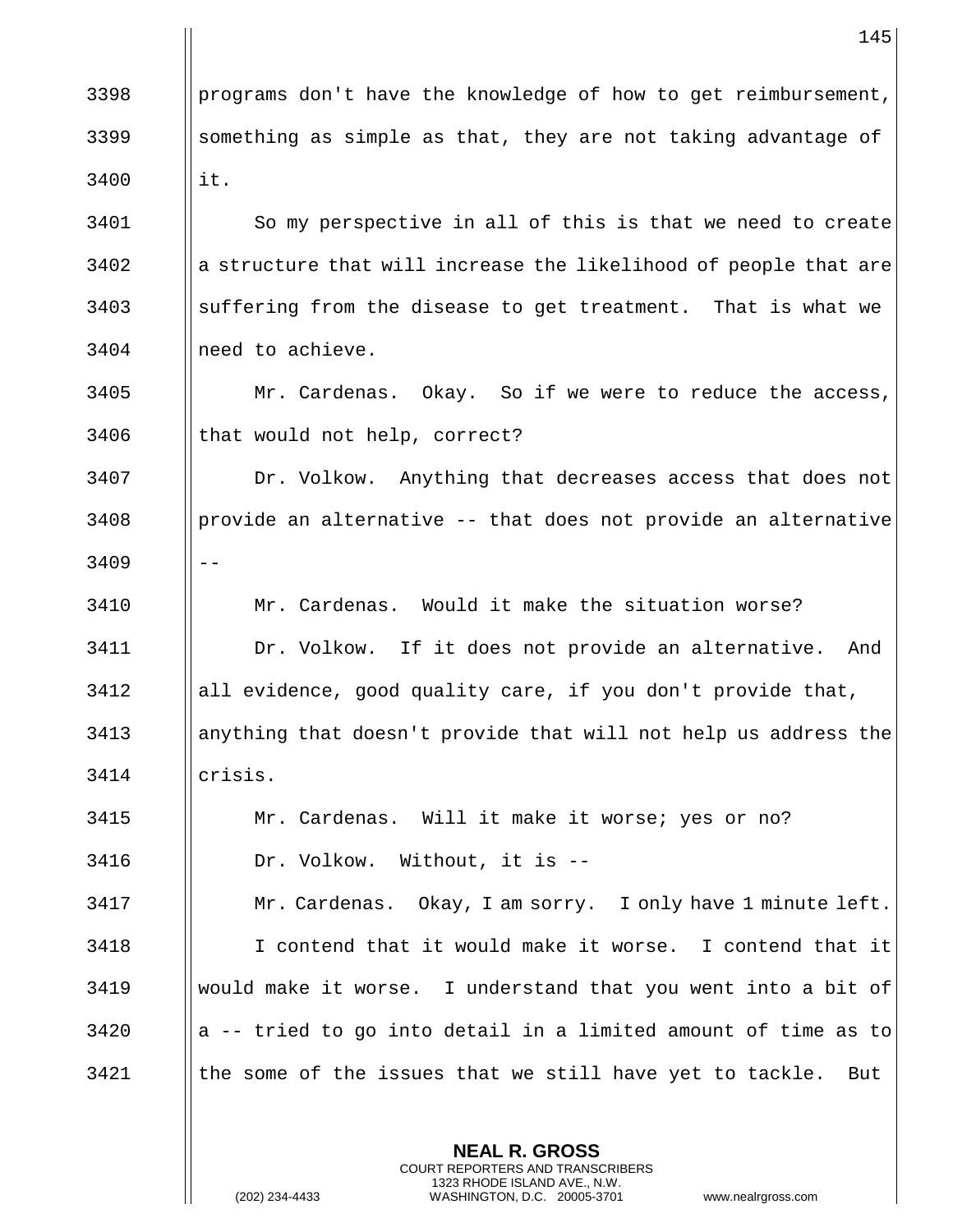||I truly do believe that, for example, by repealing mental and substance -- access to substance abuse disorder coverage, | provisions that are currently in the ACA, this would impact working families across America.

 |  $\blacksquare$  And one last question that I would like to ask in the limited || time. Please point out to me what community in the United States || of America is immune to this crisis. Has this affected every 3429 Strata of the United States' individuals? Are rich people 3430 | immune? Are poor people immune? Are people who work for a living immune? Are people who work on Wall Street immune?

 My point is this, ladies and gentlemen. This is something  $\parallel$  that is affecting every part of America and it is, in fact, a || crisis. And I would venture to say that this was a crisis in what we believed, and we were wrong, we believed that this was || a crisis of poor communities. And this has always been an American crisis and it is about damn time that we are actually || facing this. But Congress a lot of work to do and with it comes || the resources necessary to combat this crisis.

I yield back.

The Chairman. The gentleman yields back.

 The chair recognizes the gentleman from Florida, Mr. Bilirakis, for 5 minutes.

 Mr. Bilirakis. Thank you, Mr. Chairman; I appreciate it. And I really appreciate you holding this hearing. You know I

> **NEAL R. GROSS** COURT REPORTERS AND TRANSCRIBERS 1323 RHODE ISLAND AVE., N.W.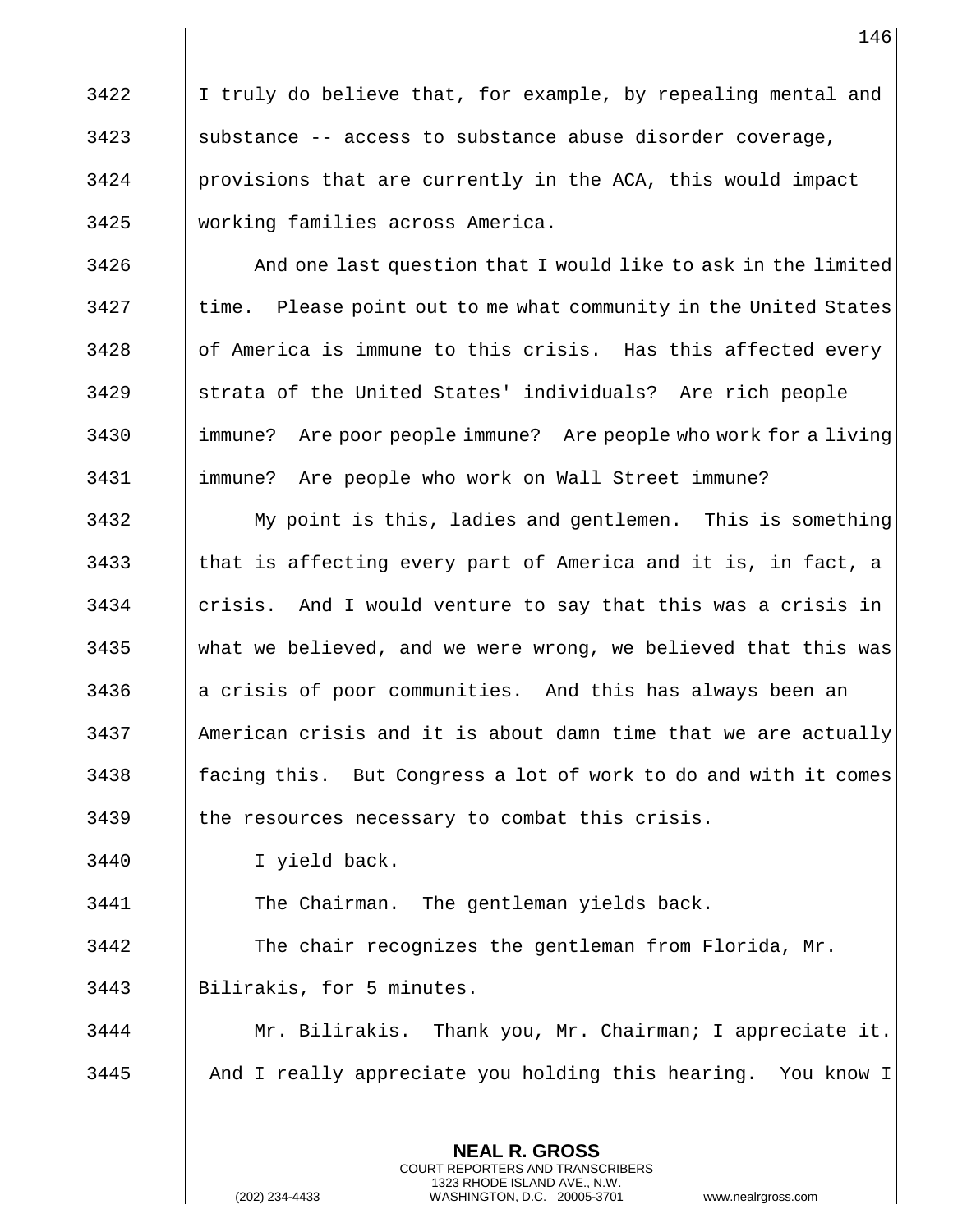|      | 147                                                              |
|------|------------------------------------------------------------------|
| 3446 | am glad for the most part it is a bipartisan hearing and this    |
| 3447 | is a major issue. I can't think of a more important issue to     |
| 3448 | tackle.                                                          |
| 3449 | So but I want to start with Mr. Doherty, if that is okay.        |
| 3450 | The law has been written again about the Ensuring Patient Access |
| 3451 | and Effective Drug Enforcement Act. I want to take the           |
| 3452 | opportunity to ask you a couple of questions. Yes or no, please, |
| 3453 | because of time.                                                 |
| 3454 | Was DEA part of the negotiation for the final language of        |
| 3455 | this particular bill?                                            |
| 3456 | Mr. Doherty. Yes, sir.                                           |
| 3457 | Mr. Bilirakis. Okay. Did DEA recommend that President            |
| 3458 | Obama veto the bill?                                             |
| 3459 | Mr. Doherty. No, sir.                                            |
| 3460 | Mr. Bilirakis. Okay. Has DEA made any communication to           |
| 3461 | this committee, this particular committee, Energy and Commerce   |
| 3462 | Committee, about the need to change statute?                     |
| 3463 | Mr. Doherty. Not to my knowledge, sir, no.                       |
| 3464 | Mr. Bilirakis. Did DEA include any requests for statutory        |
| 3465 | changes in their budget submission this year, dealing with this  |
| 3466 | particular law?                                                  |
| 3467 | Mr. Doherty. Not to my knowledge, sir.                           |
| 3468 | Mr. Bilirakis. Okay. Has DEA's ability to enforce our            |
| 3469 | Nation's drug laws been compromised because of the passage of    |
|      |                                                                  |

**NEAL R. GROSS** COURT REPORTERS AND TRANSCRIBERS 1323 RHODE ISLAND AVE., N.W.

 $\mathsf{I}$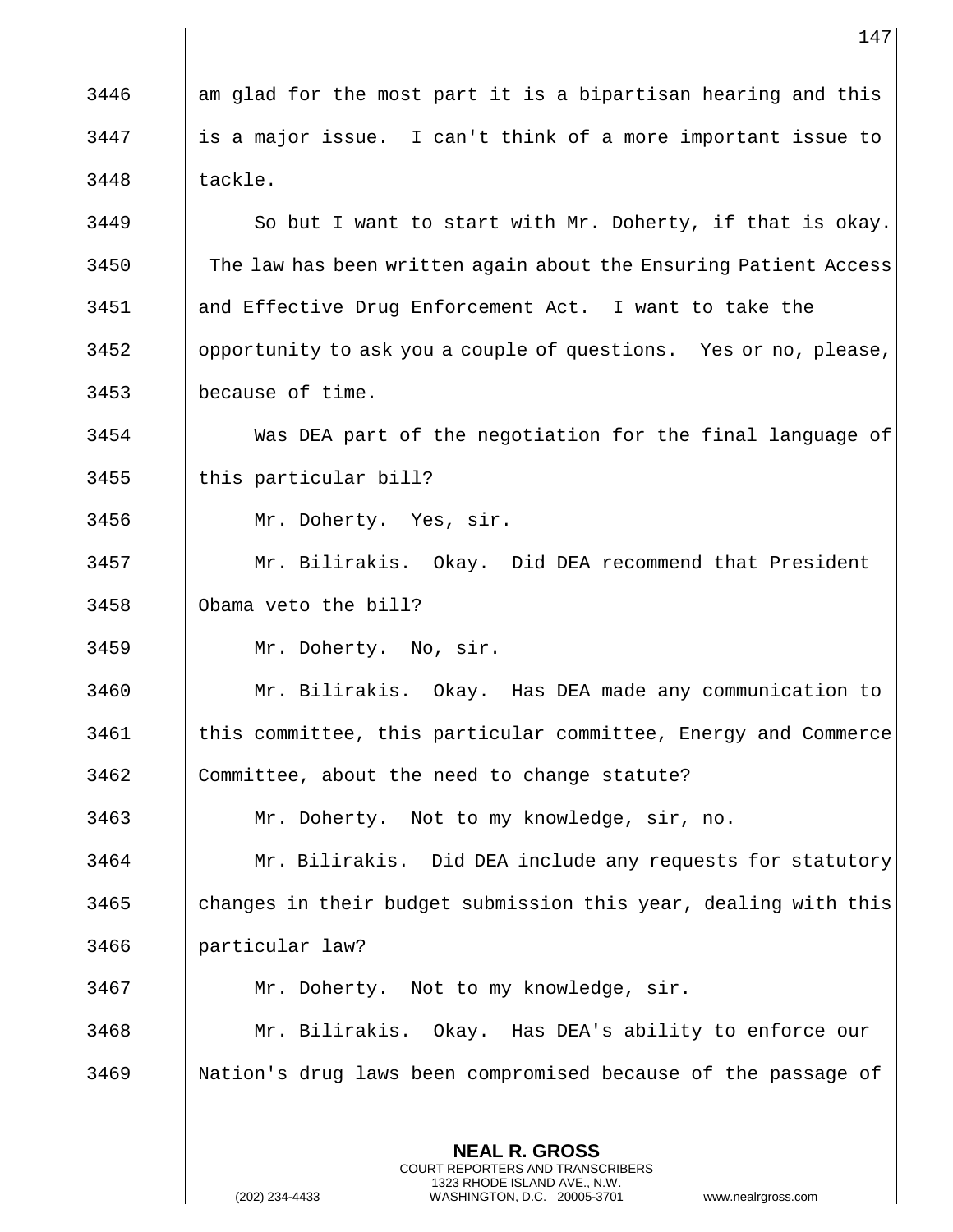| this particular bill?

 | Mr. Doherty. This changes the way we look at the ISO, sir, || but we use an array of other tools.

 Mr. Bilirakis. All right. Let me ask you this briefly because I have other questions.

 Give us suggestions. Talk to us. We want to do the right | thing. We all, everyone on this panel, wants to do the right || thing and solve this public health crisis. I commend the President for addressing it tomorrow, as well.

3479 | So, please, give us suggestions. We need to know the tools | that you need to handle this. We are on the same team with regard || to this. So please, I want you to respond to me, personally, but I am sure every member of the committee, particularly the || chairman, would like a response as well.

 Okay, Dr. McCance-Katz, currently there isn't a clear ||standard for medication-assisted treatment, MAT, prescribing. 3486 And we have heard reports of an increasing number of rogue actors offering MAT. In many cases, these popup clinics actively 3488 | recruit vulnerable client populations to provide substandard 3489 || service with minimal oversight.

 While we support consumer choice and market competition, we also want to balance this with the consumer safeguards to ensure I that this problem improves and not worsens  $-$  so we need to solve Ithis -- and that bad actors are not rewarded via Federal dollars.

> **NEAL R. GROSS** COURT REPORTERS AND TRANSCRIBERS 1323 RHODE ISLAND AVE., N.W.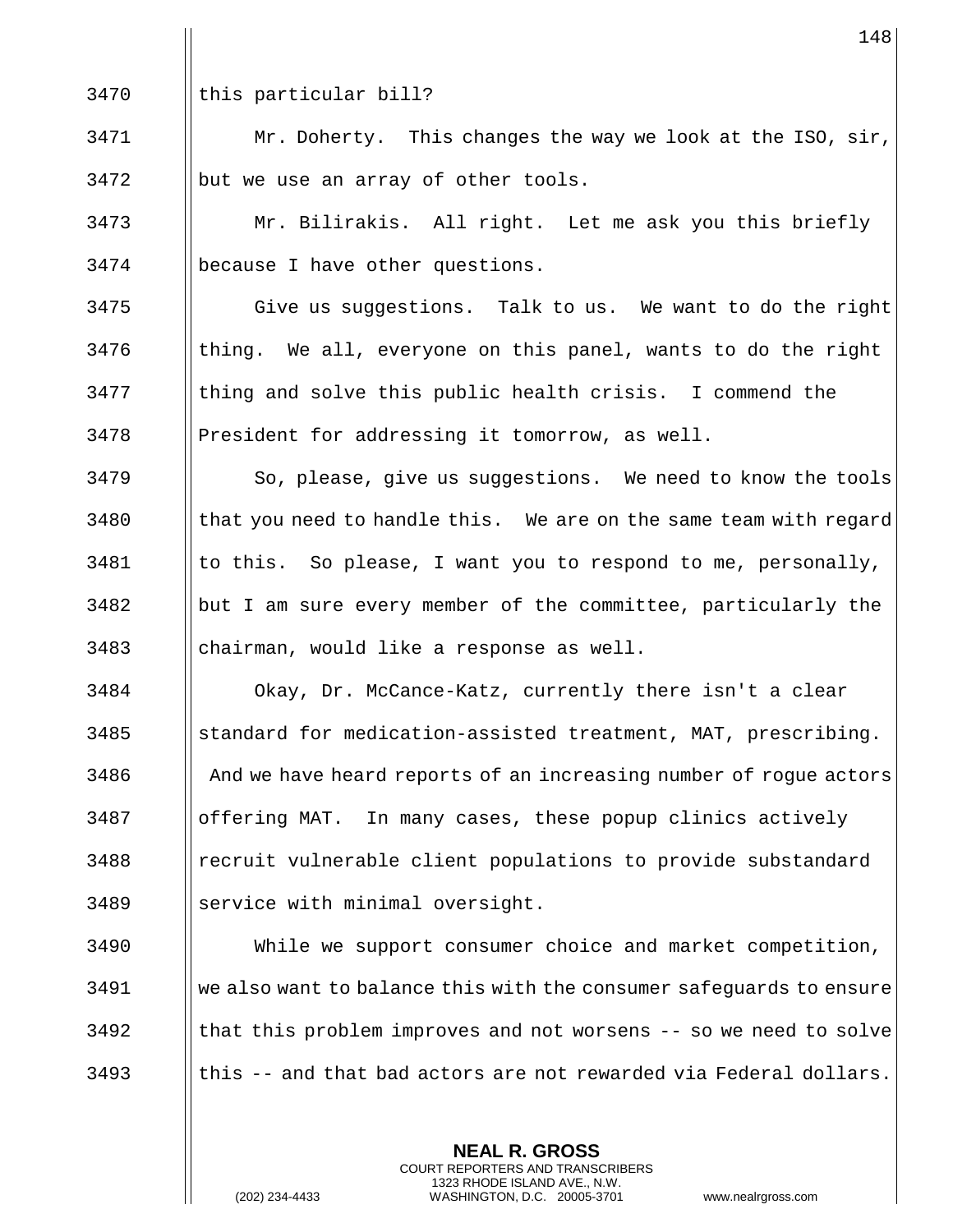Additionally, questions have been raised as to whether States are requiring evidence-based practices to be used in the || STR Grant Program.

**The question is, What is SAMHSA doing to ensure rogue actors**  || are not the recipient of Federal dollars and evidence-based practices are being used so that the funds expended go to providing || the best possible treatment and recovery services?

 Dr. McCance-Katz. So, as I mentioned earlier, we have a program in place to review the State plans. The States make the || decisions about what providers in their states they wish to fund with dollars that SAMHSA has oversight for. And we assist them with determining and making sure that evidence-based practices || are being used.

 In terms of the kinds of rogue providers that you mentioned, 3508 SAMHSA has purview over a couple of things. One, we regulate opioid treatment programs and, two, we also certify physicians and other practitioners named in law that can provide office-based treatment of opioid use disorder, nurse practitioners, physicians' assistants. So we regulate and manage that.

 However, we don't have, we do not have any jurisdiction over | these other types of providers within states. What we do is we ||try to inform states about what constitutes best practices so  $\parallel$  that they can decide how they want to regulate within their boundaries.

> **NEAL R. GROSS** COURT REPORTERS AND TRANSCRIBERS 1323 RHODE ISLAND AVE., N.W.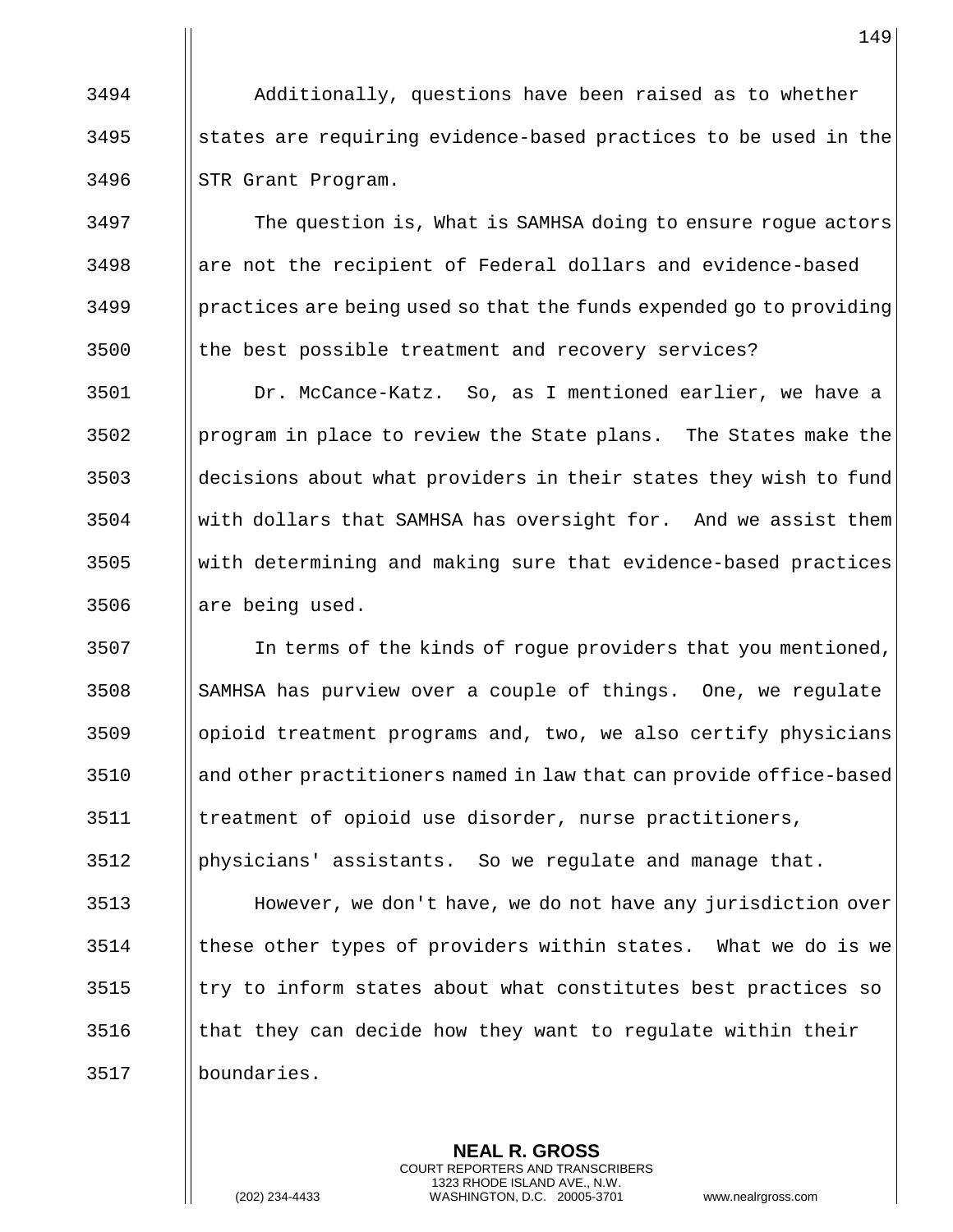Mr. Bilirakis. Thank you.

 A question for Commissioner Gottlieb. Last August, FDA authorized a blog post titled FDA Supports Greater Access to Naloxone to Help Reduce Opioid Overdose Deaths. I know you are || familiar with that.

 Can you provide this committee with an update on the development of any over-the-counter version of naloxone?

 Dr. Gottlieb. We have had conversations with a number of sponsors about naloxone over the counter. And as you know, we || are working on an actual use study, where we would, I think for || the first time, actually publish in the Federal Register the ||specifications, the scientific specifications on how a sponsor 3530 could demonstrate that a product can be properly labeled for the purposes of bring it over the counter.

 $\parallel$  So rather than putting the obligation on the sponsors to ||go out and do that study, we would proactively, effectively publish the specification that they can follow to help facilitate || a more rapid entry of an OTC alternative into the marketplace. 3536 And we are fully committed to that and working pretty actively on it.

 Mr. Bilirakis. I appreciate it. Please, we need to work ||together and solve this problem. It is a real crisis in this country.

> **NEAL R. GROSS** COURT REPORTERS AND TRANSCRIBERS 1323 RHODE ISLAND AVE., N.W.

Thank you very much and I yield back.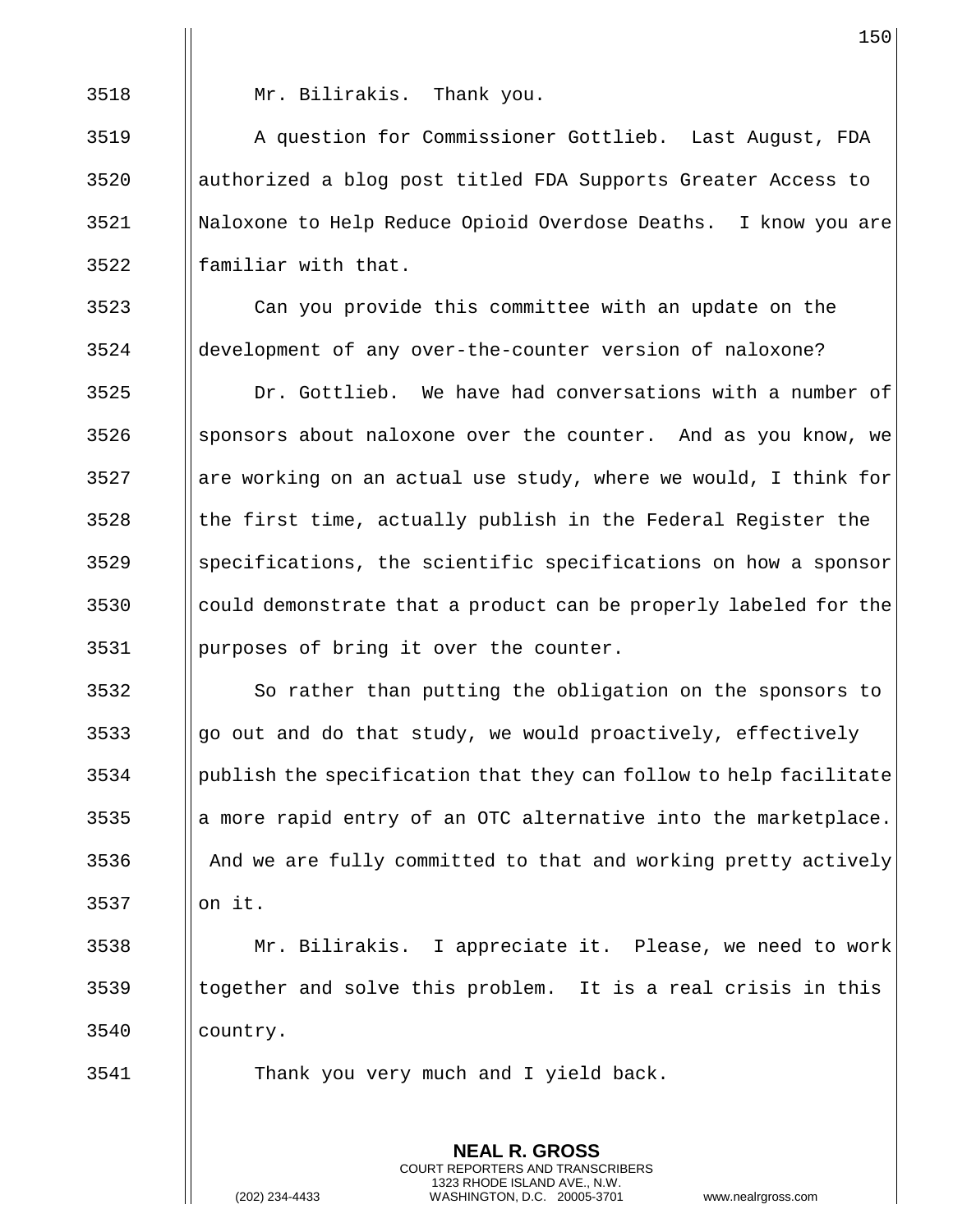The Chairman. The gentleman's time has expired.

 The chair recognizes the gentleman from Iowa, Mr. Loebsack, | for 5 minutes.

3545 | Mr. Loebsack. Thank you, Mr. Chair. This is one of those | rare opportunities that we can take here in Congress, where we ||all have the same concerns, I think. And we may differ about || how to resolve the problems but we share the very same concerns about this crisis.

 You know this epidemic is more than tragic, I think, and 3551 | it has hit every corner of America, rural, urban, suburban areas ||alike. I am in a rural area. I have got 24 counties in my ||district. The chair likes to remind me that his district is bigger than the whole State of Iowa but, nonetheless, I have got || a lot of rural areas.

 And I get around. This weekend, I am going to go with the police chief or one of his deputies, a small town in Iowa, in ||Pella, Iowa. And I hear these stories all the time more and more.  $\parallel$  I have been in -- this is my 11th year now and we really didn't || think too much about opioids at that time but, clearly, we do now.

**Just some quick numbers, according to the University of Iowa.**  In the past 15 years, heroin deaths have increased nine-fold ||in the State of Iowa and prescription opioid overdose deaths in 3565 | Iowa have quadrupled since 1999.

> **NEAL R. GROSS** COURT REPORTERS AND TRANSCRIBERS 1323 RHODE ISLAND AVE., N.W.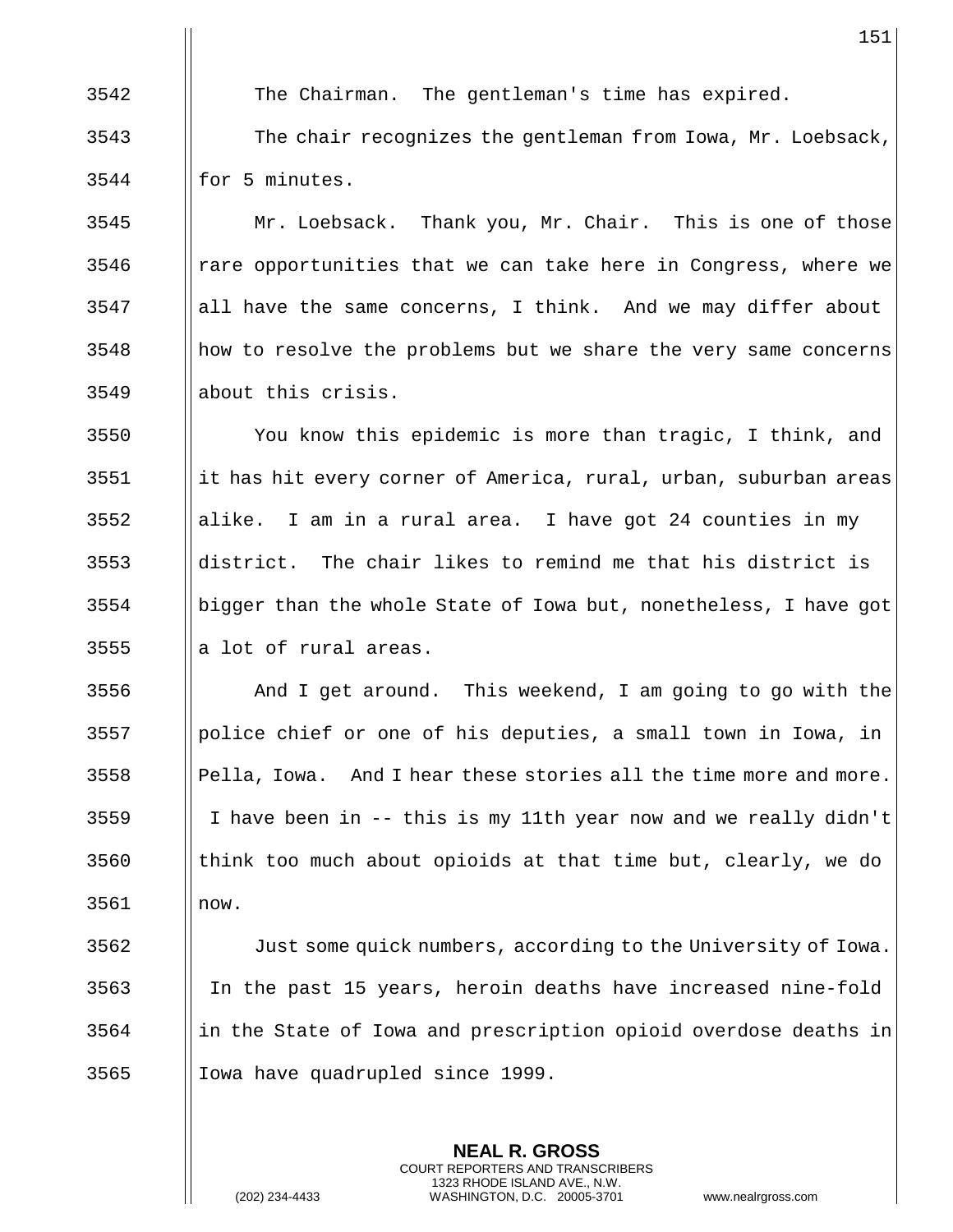3566 | Clearly, we have got to do more about this. And maybe some  $\lvert \rvert$  folks -- I have to go sort in it now, maybe some folks have covered  $\parallel$  kind of the rural aspect of this but given that I represent so much rural area and I do hear of the same concerns in rural America as I do in some of my bigger towns and probably the bigger cities || in the country.

 What are the differences, if there any, and I will open this Up to the whole panel, that you are seeing in the rural opioid crisis compared to urban counterparts? And given the ||differences, if there are any, how do your agencies -- how do | you strategize, if you will, for rural communities? How do your || rural community strategies differ from our urban areas?

 I am going to open that up to whoever wants to answer that question.

 Dr. McCance-Katz. So we know that we have difficulty with getting providers to rural areas.

Mr. Loebsack. Definitely.

 Dr. McCance-Katz. And so we, as I mentioned earlier, we ||try to use innovative ways of reaching individuals by extending  $\parallel$  the ability of a practitioner, say in an urban area, to reach || out to rural areas and provide care.

 We also try, as best we can, to leverage primary care. We do a lot more work now with integration of behavioral health care ||into primary care settings, which rural areas still don't have

> **NEAL R. GROSS** COURT REPORTERS AND TRANSCRIBERS 1323 RHODE ISLAND AVE., N.W.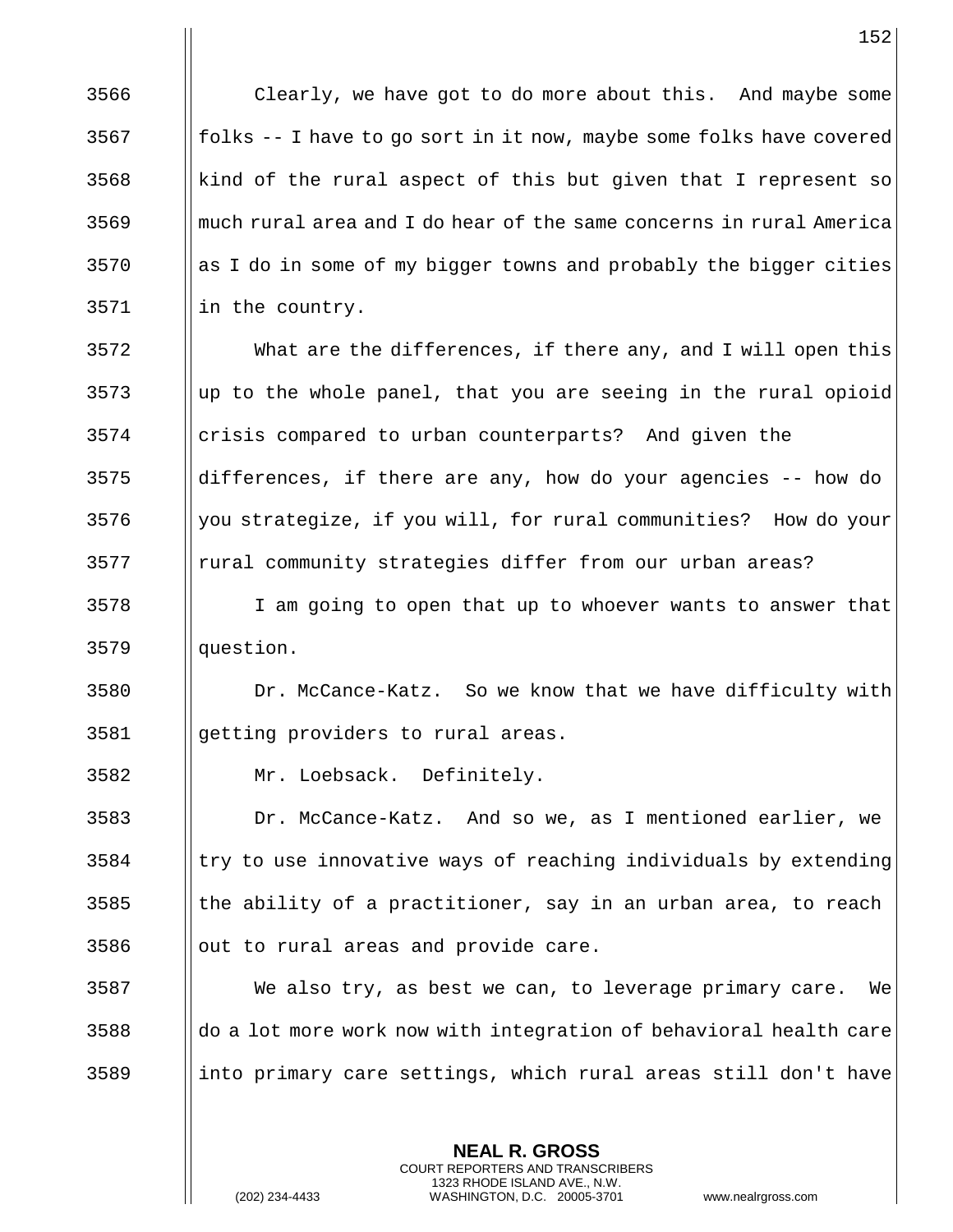|| as much as they need but are much more likely to have primary care services often than they would behavioral health services.  $\parallel$  Mr. Loebsack. And I have a bill that attempts to address || that by providing more behavioral health training for those primary care folks as well.

**Dr. McCance-Katz.** And so that is where I was just going  $\parallel$  to go with that and talk about that we do have programs. We do work very hard to expand those programs as best that we can and We agree that that is one of the keys to providing care to those communities.

3600 | Mr. Loebsack. Thank you. And we did have, unfortunately, have something happen a few years back. Our governor did close down a couple of mental health institutes and one of them also ||dealt with substance abuse. And so that dual purpose is really, || really critical, clearly there.

Yes, anyone else? Yes.

3606 | Dr. Schuchat. Just to say CDC has been doing a series of I tracking the health issues in rural America and there are a number of disparities. The opioid overdose problem has now started to || be worse in rural areas than urban or metropolitan areas and there | are a number of other chronic conditions that are worse off. The solutions are probably going to be different. And one of || the things that we do is support states to get better data that  $\frac{3613}{1}$  is locally granular and to track interventions into the hot spots,

> **NEAL R. GROSS** COURT REPORTERS AND TRANSCRIBERS 1323 RHODE ISLAND AVE., N.W.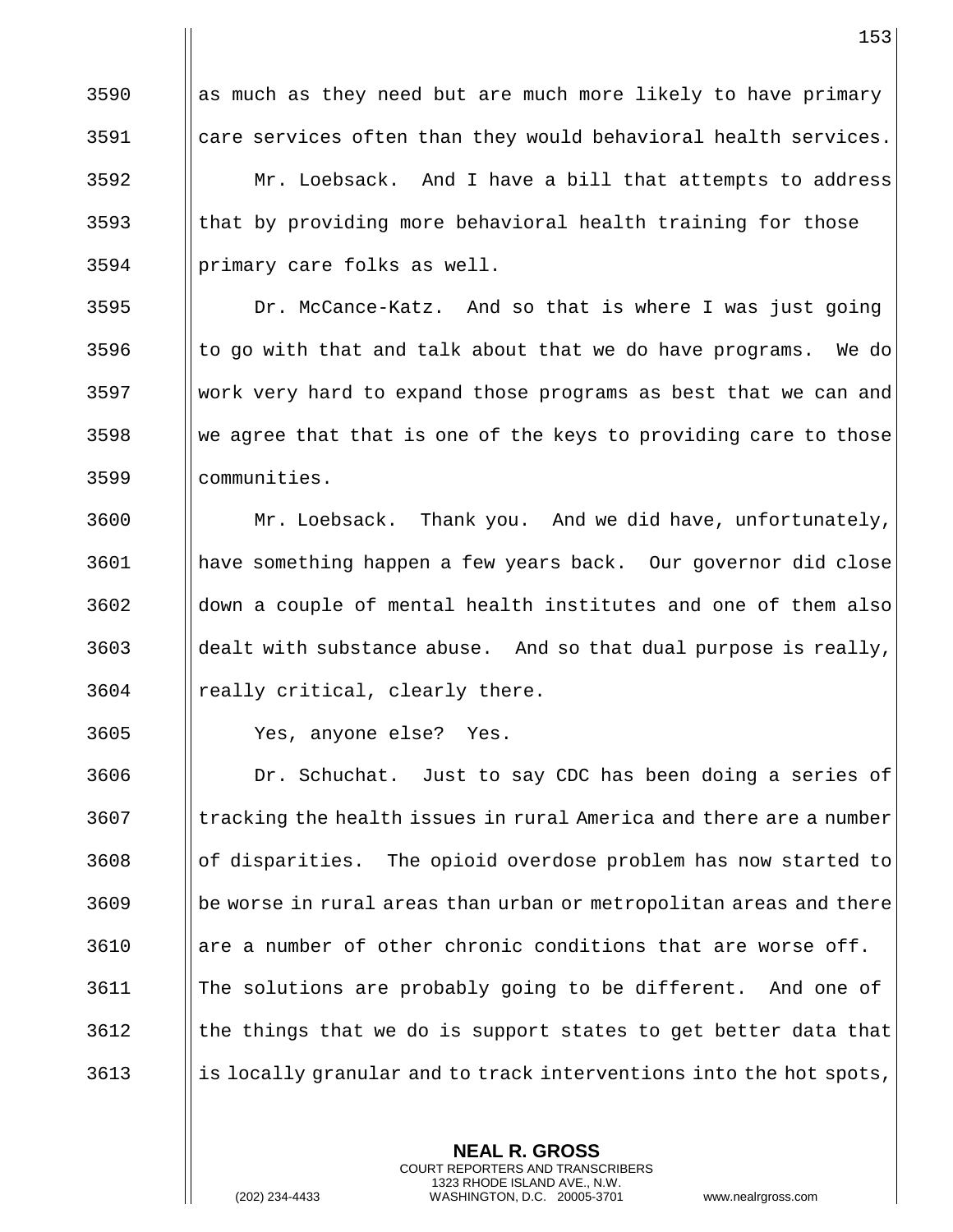||if they are rural, or urban, or suburban.

 Mr. Loebsack. So that is great. We have got to have good data. There is no question about it.

Yes, anyone else?

 Dr. Volkow. So and we are planning also pilot trials to actually address the unique needs of the rural communities in ||places that have been hard hit by the epidemic to try to understand Why the interventions are the most effective.

 Mr. Loebsack. Right. And when meth was -- and meth is still || a problem but when that was a real problem, even greater than ||it is now, it hit rural areas big time. There was a lot of cooking || of meth that was going on at that time, too. We cracked down || on some of that through some state laws but you know, again, we || can't leave out the rural areas. I think that is the important ||thing to keep in mind. We don't hear much about them but it is important for someone like me to continue to voice those concerns. || So thanks to the panel. Thank you, Mr. Chair, I really appreciate it. Thanks, everyone.

 The Chairman. Thank you, Mr. Loebsack, I appreciate it. **The chair now recognizes the gentleman from Ohio, Mr. Johnson** || for 5 minutes.

 Mr. Johnson. Thank you, Mr. Chairman and I thank the || panelists for being here today. This is a critical, critical || issue that we are talking about.

> **NEAL R. GROSS** COURT REPORTERS AND TRANSCRIBERS 1323 RHODE ISLAND AVE., N.W.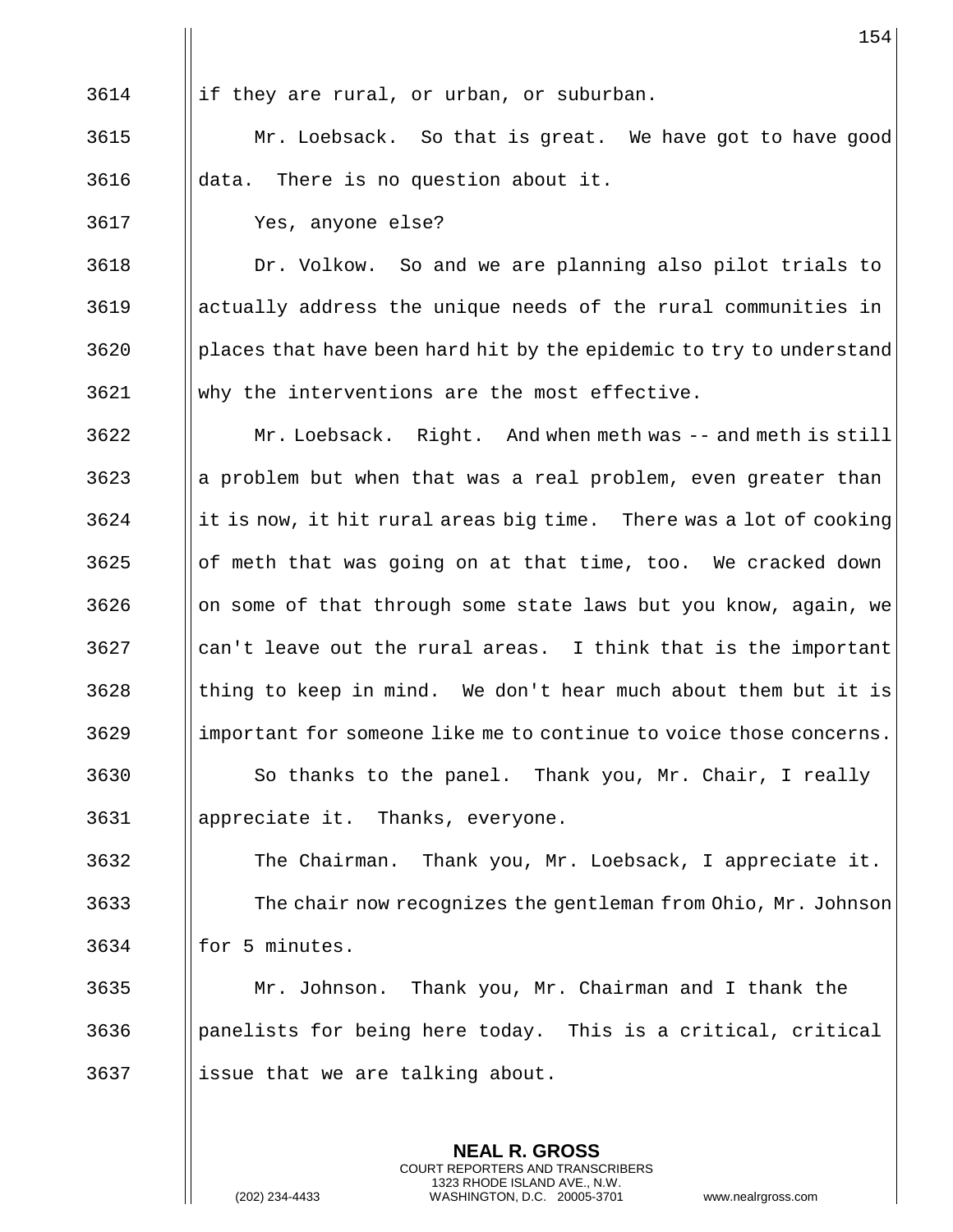| In my district, as in so many communities around the country, the opioid and drug abuse epidemic is a blight that is infecting and engulfing entire communities.

 We here on the Energy and Commerce Committee did some important work when we passed the 21st Century Cures Act and CARA || on a bipartisan basis last year but we can't rest on our laurels. There is a lot more work to do. We must ensure that our efforts empower communities, healthcare providers, patients, and **foll** families to fight back against this vicious cycle of substance abuse.

 I recently visited an organization called Field of Hope. 3649 || It is a facility, a faith-based, nonprofit treatment facility ||in my district. It is founded by a father whose daughter struggled with and eventually overcame addiction herself and now || she works in the facility there.

 And in hearing the stories of the dozens of men, women, and children impacted by the work done by organizations like the Field || of Hope, it becomes glaringly apparent that we are in danger of || losing an entire generation. I mean hundreds of Americans are dying every day as a result of this epidemic and many of those | people are in some of the most impoverished, low-income, high unemployment places around our country.

 Too many people began their slide into addiction as young people, as young as 12 years old, through prescription drugs for

> **NEAL R. GROSS** COURT REPORTERS AND TRANSCRIBERS 1323 RHODE ISLAND AVE., N.W.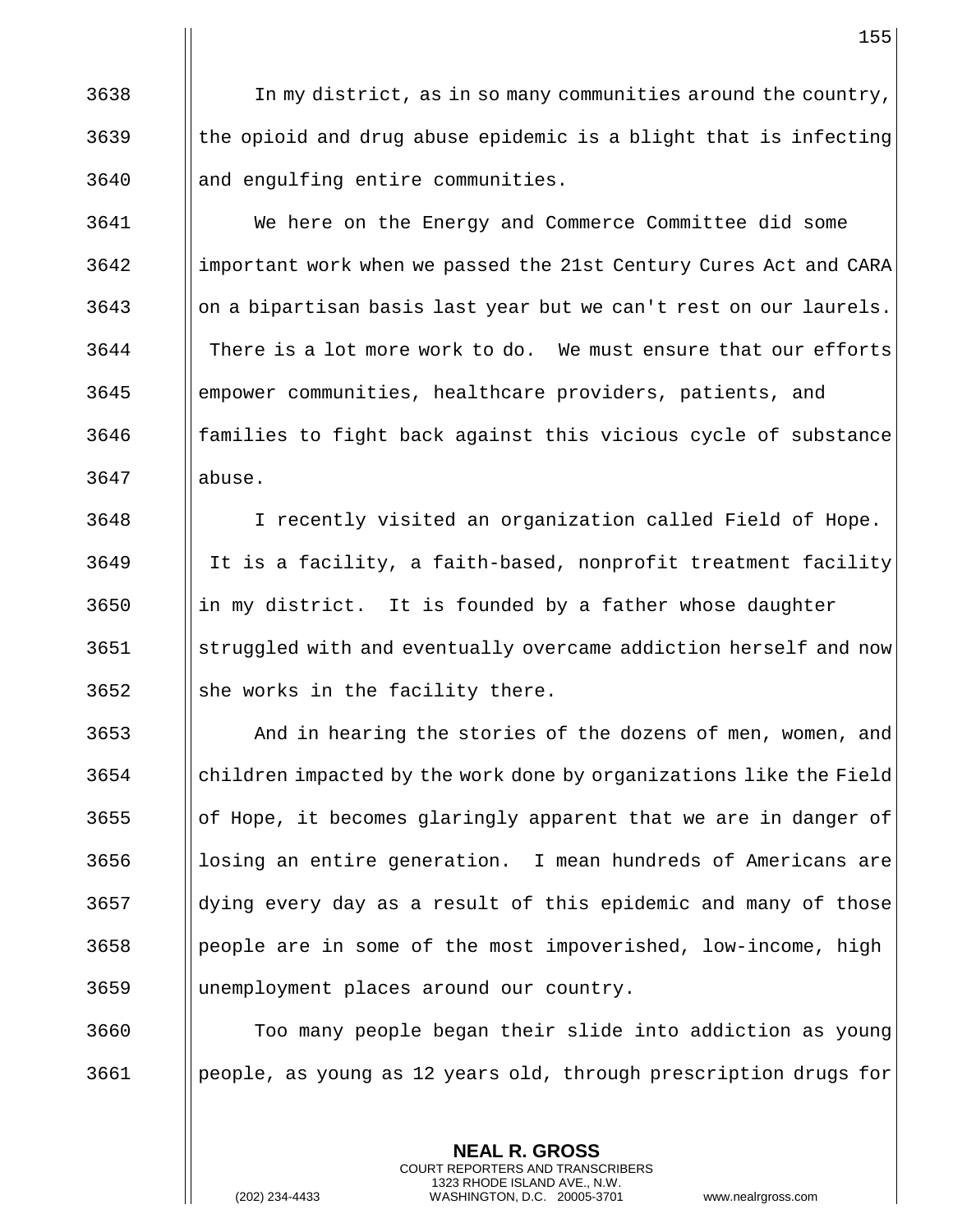a sports injury, or getting in with the wrong crowd, or even taking what parents think are safe medications over the counter for | common cough and cold. We see that happening, too.

3665 | So many of the testimonies document years of unrealized ||potential, frayed or destroyed relationships, and physical, emotional, and spiritual suffering but the testimonies also speak | to the hope and the joy of recovery, if only people have access | to the resources and the support that they need.

 And I am proud of the work that we have done on this committee and I am grateful, Mr. Chairman, for the continued focus that || our committee is putting on it.

3673 | So Dr. Gottlieb and Dr. Volkow, innovative non-opioid  $\parallel$  treatments for pain are being developed that can prevent addiction before it starts. How can we better align the approval process with Federal reimbursement policies for approved medications and devices so that, once new treatments are approved, patients are 3678 including line is accessing them because they are not covered by Medicare, for example?

 Dr. Gottlieb. I can start, Congressman. I echo your sentiment. I think the Nation has weathered epidemics before ||but the current affliction is very different and very pervasive. We don't speak specifically to issues of reimbursement but ||it is the case that a lot of the drugs that are most commonly ||used are now generic drugs and they are very inexpensive. So

> **NEAL R. GROSS** COURT REPORTERS AND TRANSCRIBERS 1323 RHODE ISLAND AVE., N.W.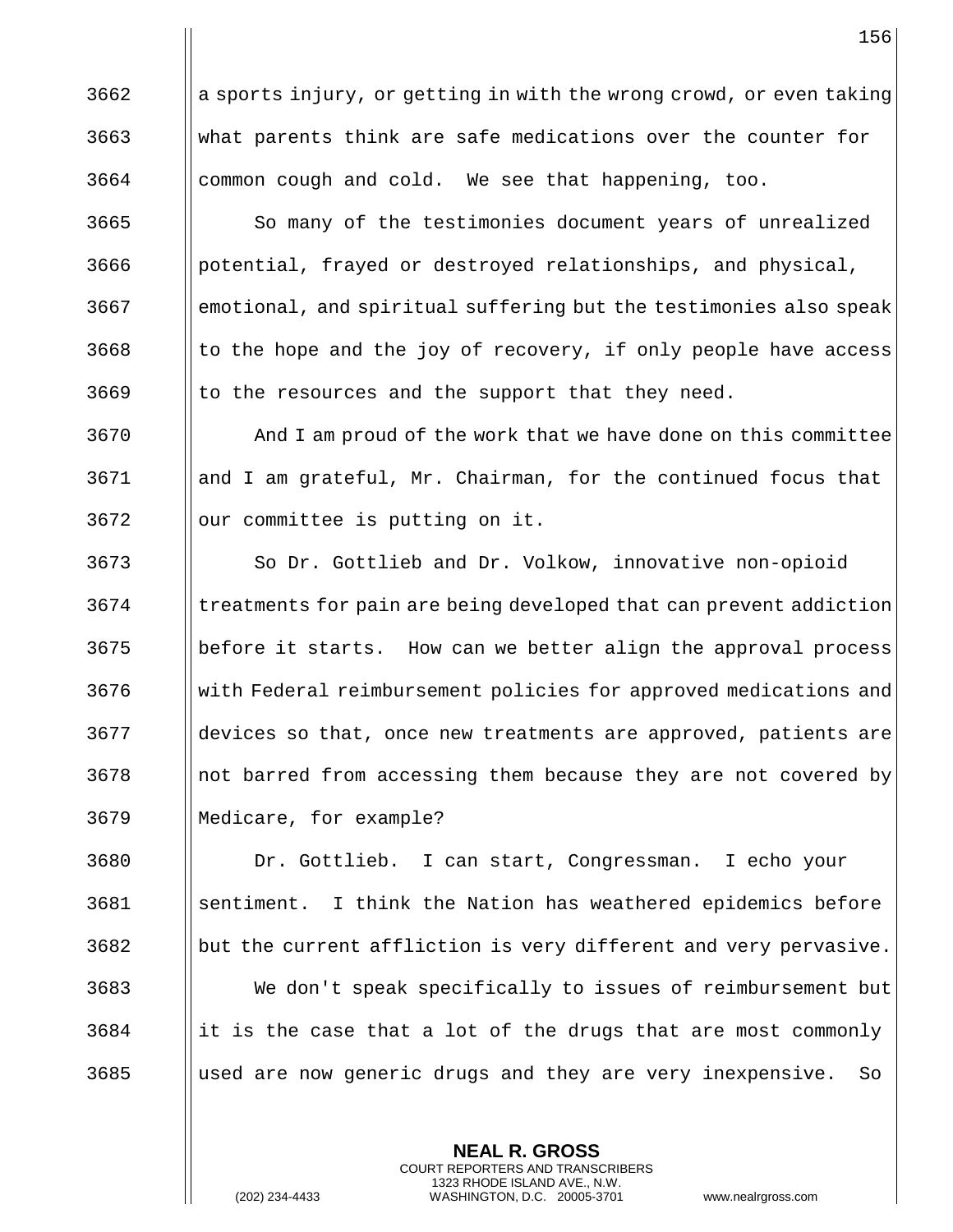| you do see preferential treatments on formularies for some of the drugs that are more addictive, or lack the abuse-deterrent 3688 | formulations.

 We have taken steps recently, we will be issuing a final || guidance document to delineate a more efficient pathway to bring generic versions of abuse-deterrent formulations to the market. || And we have also taken steps to try to facilitate non-addictive forms of pain relievers. But it will be the case that some of those newer drugs will be more expensive than the older || formulations and I think we need to think about how we provide ||incentives for those to be used, perhaps preferentially, if we || think the public health outcome is going to be better.

 Mr. Johnson. Okay, my time has actually expired but can | Dr. Volkow respond as well?

The Chairman. Yes.

 Dr. Volkow. Yes, and I will just echo what Dr. Gottlieb ||said. And that is why in this public-private partnership not 3703 Solutionly are we working very closely with the FDA but it is important 3704 In that we work with CMS. Because it is not just in terms of the patients being prescribed but in order to incentivize 3706 Pharmaceuticals to develop products to invest, they need to have assurance that there will be a mechanism by which they are going || to be able to recover their investments.

**Because if we are going to develop an opioid that has much** 

**NEAL R. GROSS** COURT REPORTERS AND TRANSCRIBERS 1323 RHODE ISLAND AVE., N.W.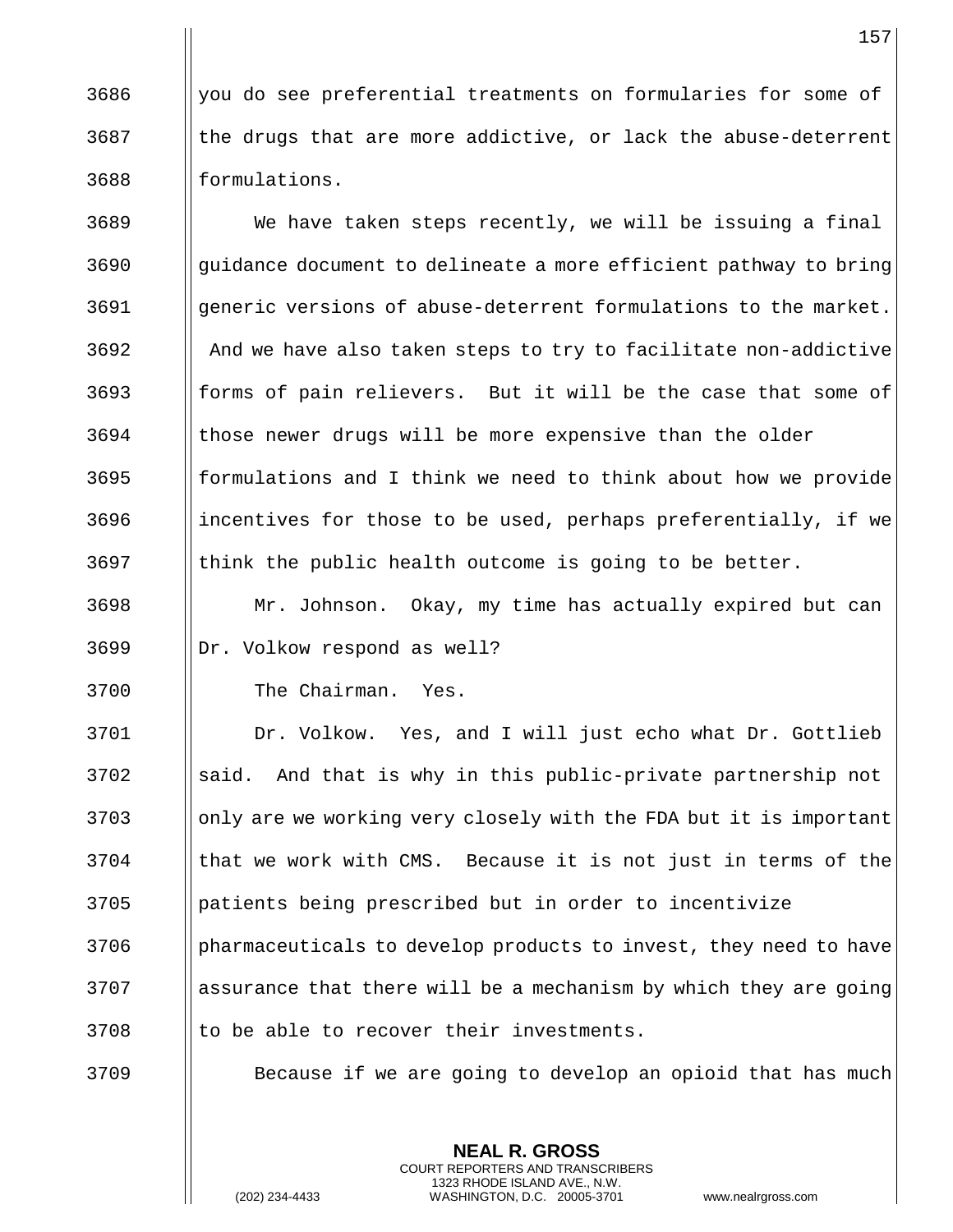|      | 158                                                               |
|------|-------------------------------------------------------------------|
| 3710 | less vulnerability for abuse, diversion, and addiction, this is   |
| 3711 | going to be more expensive but no one is going to cover for it,   |
| 3712 | then they don't even start there. So it is also at the essence    |
| 3713 | of being successful in getting them engaged in development of     |
| 3714 | other medications.                                                |
| 3715 | The Chairman. The gentleman's time has expired.                   |
| 3716 | Mr. Johnson. Thank you, Mr. Chairman.                             |
| 3717 | The Chairman. I recognize the gentleman from Maryland, Mr.        |
| 3718 | Sarbanes, for 5 minutes.                                          |
| 3719 | Mr. Sarbanes. Thank you, Mr. Chairman. I want to thank            |
| 3720 | the panel.                                                        |
| 3721 | Dr. Volkow, I want to thank you for your terrific work.           |
| 3722 | I had the opportunity, as you know, to come out to Bayview and    |
| 3723 | see some of the research that is being done there, particularly   |
| 3724 | with respect to kind of the brain response to these various       |
| 3725 | medications and opioids and so forth and how we can use that      |
| 3726 | research to develop effective responses to it.                    |
| 3727 | I also want to thank you, Ms. McCance-Katz in terms of your       |
| 3728 | describing the importance of making naloxone available.<br>I was  |
| 3729 | proud that we were able to have included in one of the bills that |
| 3730 | we passed here on the Hill, a demonstration program to look at    |
| 3731 | the co-prescribing of naloxone. And that is an important best     |
| 3732 | practice, I think, for physicians to take up. And as more         |
| 3733 | physicians are examining their practices, we can, hopefully, make |
|      |                                                                   |

**NEAL R. GROSS** COURT REPORTERS AND TRANSCRIBERS 1323 RHODE ISLAND AVE., N.W.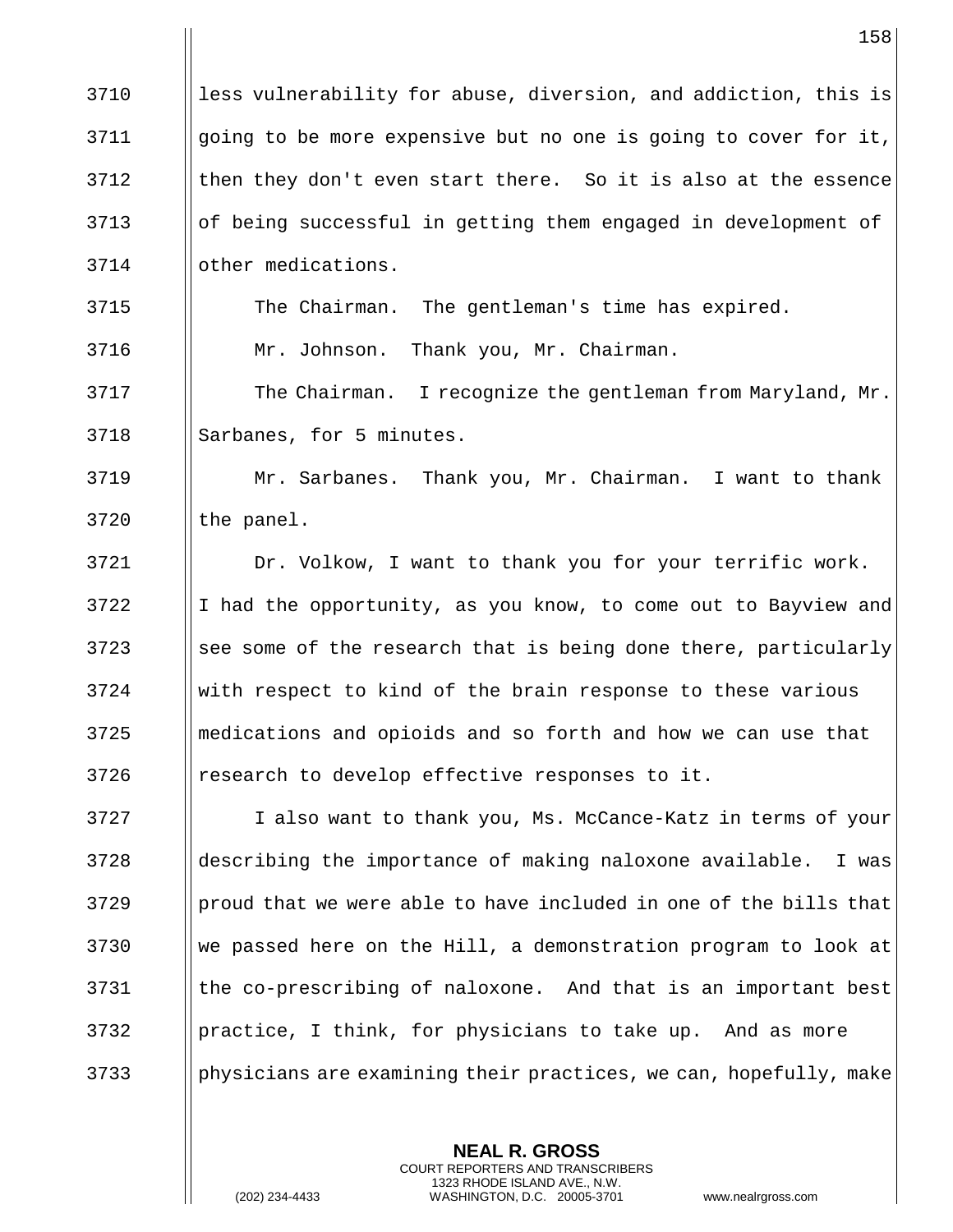|| some progress in addressing this crisis.

  $\parallel$  So thank you for referring to that. And that was a very bipartisan approach I wanted to add.

3737 I I wanted to focus a little bit on the issue of workforce because I have been very focused for many years now on the kind 3739 Iof workforce side of our healthcare system and whether we have adequate people to provide whatever the particular care needs are but in this context, it is around the issue of treatment. And certainly we heard from Commissioner Gottlieb about some 3743 || of the important medication responses that can be undertaken in | response to this crisis and that is a critical component of it. 3745 | But I am interested in hearing from you about what we need to || do with some of these other treatment elements.

 I mean who are the kinds of professionals that need to be deployed as part of robust, meaningful treatment programs that can make a difference? I think, Dr. Volkow, you talked about 3750 | key elements, being addressing the stigma, the lack of treatment slots in a lot of these programs, the lack of reimbursement for || certain kinds of things.

  $\parallel$  So let me ask -- why don't I start here? And then any others who want to come, I invite your perspective on the workforce side || of this. Are there gaps? Are there shortages? Which of the ||kinds of professionals along the care continuum that we need to | respond to this crisis where we have got put more resources,

> **NEAL R. GROSS** COURT REPORTERS AND TRANSCRIBERS 1323 RHODE ISLAND AVE., N.W.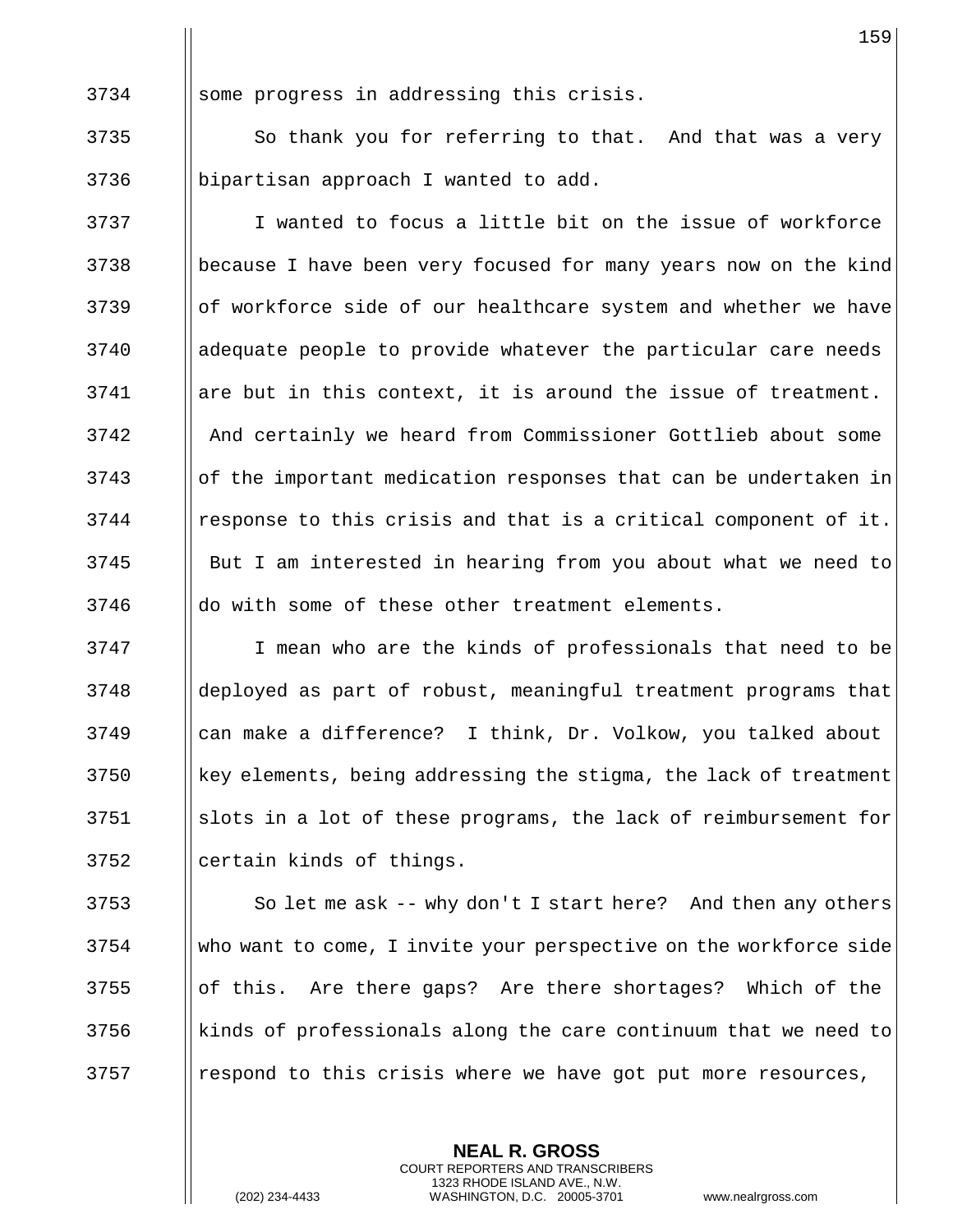| recruit people into this?

 Dr. McCance-Katz. Well there definitely are gaps. We  $\parallel$  have, I don't have the exact number but I will guess around 10,000 physicians who are addiction specialists in this country. We graduate only 1200 psychiatric residents a year to go into | psychiatry, a very high-need area, where a lot of addiction work || is done. We don't have enough advance practice clinicians.

 || But what we need to do, one of the ways we can address this, || is to integrate better addiction curriculum into the pre-graduate || training. I actually wrote about a model that my colleagues and 3768 I I at Brown University developed for our medical school, where 3769 | every medical student will graduate qualified for a DATA waiver. And we do that through the addiction curriculum that we have put into our medical school. This not only makes people eligible || to practice, once they become residents that are fully licensed with the DEA registration, but it also legitimizes addiction 3774 I treatment. It makes addiction treatment a regular part of medical care, regardless of specialty. We need to do that in all medical schools, in all advance practice clinician programs, 3777 and we also need more psychologists, more counselors, more peer ||professionals. We lack all of these and it is one of the reasons- Mr. Sarbanes. I would love to get more information from || you on that initiative.

Dr. Volkow, I am going to run out of time so maybe I will

**NEAL R. GROSS** COURT REPORTERS AND TRANSCRIBERS 1323 RHODE ISLAND AVE., N.W.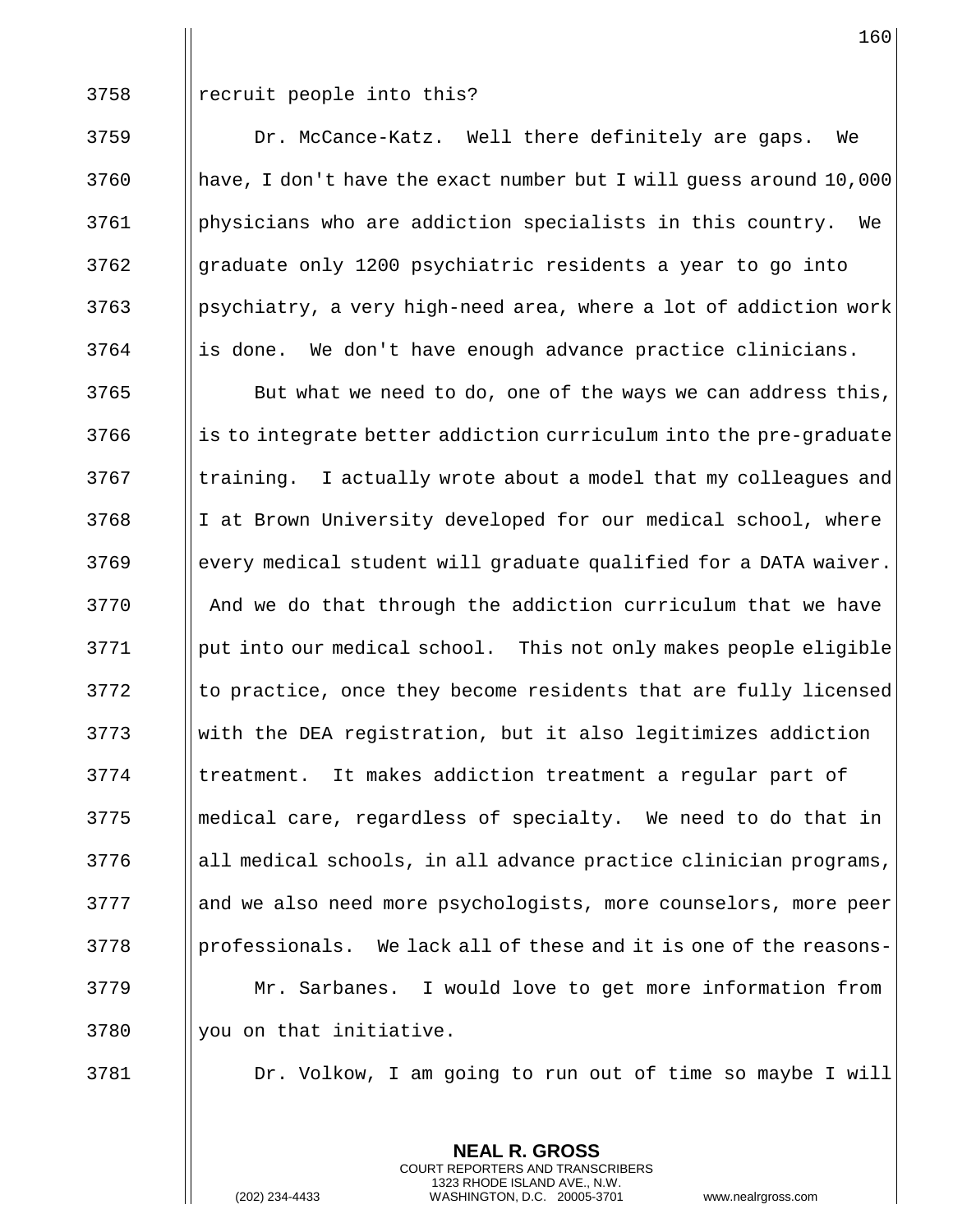| just come to you. You talked about sort of the psycho-social 3783 Services component of the treatment response.

 Can you speak to the needs we have there in terms of the workforce?

**Dr. Volkow.** One of the issues that has been brought up in 3787 Ithe opioid crisis is yes, we over-prescribe opioids in our ||country. But the question is, What allowed it to disseminate ||so rapidly? And there is this concept of addiction being a ||disease of distress, and the fact that we have addiction is very, very frequently comorbid with mental illnesses, and there is some diseases that relate to adverse conditions that make you 3793 || vulnerable.

 So as we are discussing the opioid crisis, we need to be ||mindful that we are going to need to have interventions that address those behavioral needs and psychological and psychiatric || needs that many of these patients have.

Mr. Sarbanes. Thank you. I yield back.

3799 | The Chairman. The gentleman yields back.

 Just for the committee and for our witnesses, who I am sure would appreciate a break here at some point, we are going to go || to Mr. Bucshon for 5 minutes.

 We have votes on the House floor that have been scheduled. 3804  $\parallel$  So we will take a break. I think we have got three or four votes; 3805 || probably  $1/2$  an hour, 45 minutes before we would we would

> **NEAL R. GROSS** COURT REPORTERS AND TRANSCRIBERS 1323 RHODE ISLAND AVE., N.W.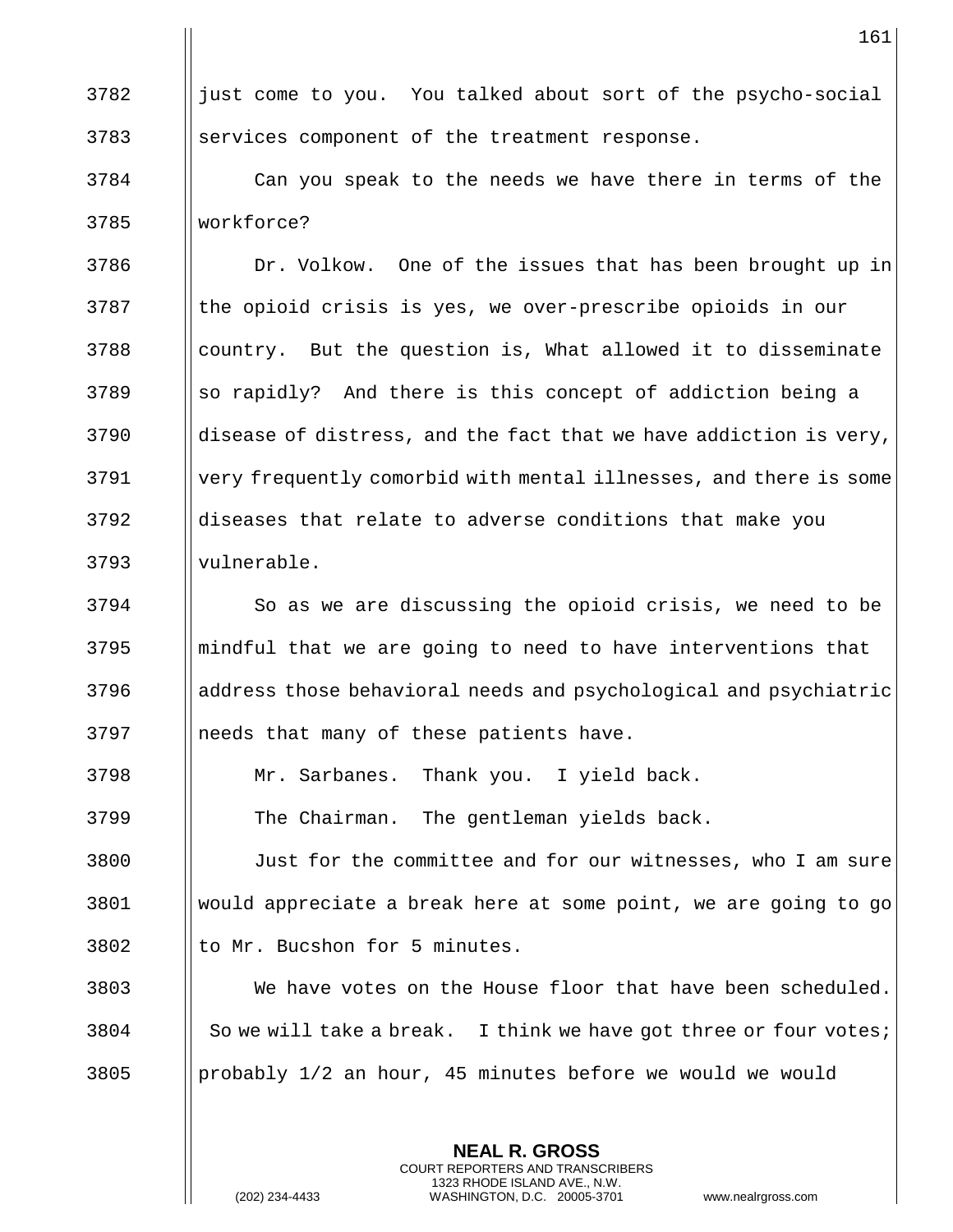3806 | reconvene. Dr. Burgess will take over as subcommittee chair and || run the remainder of the hearing.

  $\parallel$  So there are members I know who want to ask some additional questions. So Mr. Bucshon, we will go with you, then we will | recess, then we will return after the votes.

Mr. Bucshon. Thank you, Chairman.

 The question is for Dr. McCance-Katz. Section 303 of the CARA Act, which I co-authored, requires that all office-based | providers of addiction treatment have, and I quote, "the capacity" || to provide directly, by referral, or in such other manner as determined by the Secretary," all drugs approved by the FDA for || the treatment of opioid use disorder and appropriate counseling and appropriate ancillary services.

 What has been SAMHSA's role in implementing this particular || statute in CARA?

 Dr. McCance-Katz. Yes, so SAMHSA has implemented the required 24 hours of continuing education for nurse practitioners || and physician assistants who wish to obtain a waiver for office-based treatment of opioid use disorder and we manage these. We keep the certifications. We provide that certification to || the practitioners. And we continue to provide ongoing education through our provider clinical support system for medication-assisted treatment.

Mr. Bucshon. Okay, that is not specifically what I asked

**NEAL R. GROSS** COURT REPORTERS AND TRANSCRIBERS 1323 RHODE ISLAND AVE., N.W.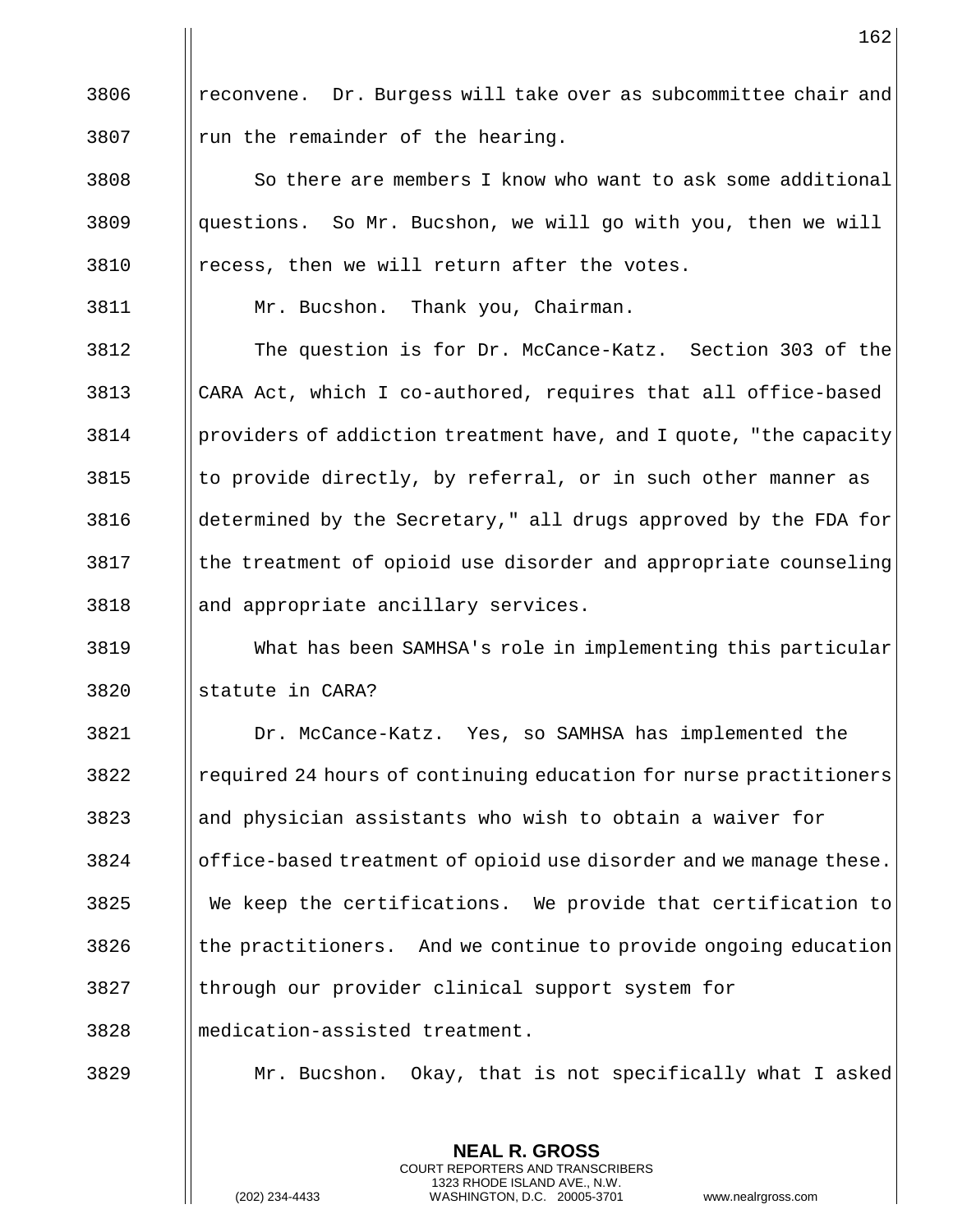|      | 163                                                                |
|------|--------------------------------------------------------------------|
| 3830 | but so what is the current status of fully implementing Section    |
| 3831 | 303?                                                               |
| 3832 | Because you described expanding providers that are available       |
| 3833 | but you haven't implemented what the providers actually have to    |
| 3834 | do. I mean because -- is that true or not true? The capacity       |
| 3835 | to provide direct, by referral, or such other manner determined    |
| 3836 | by the Secretary for all treatment options. Does that make sense?  |
| 3837 | Dr. McCance-Katz. Yes, so the education, the waiver                |
| 3838 | education requires that all forms of approved medication-assisted  |
| 3839 | treatment be taught.                                               |
| 3840 | Mr. Bucshon. Okay because I am just being told that you            |
| 3841 | haven't implemented a lot of Section 303.                          |
| 3842 | Dr. McCance-Katz. We have implemented all of Section 303.          |
| 3843 | Mr. Bucshon. Okay, then I stand corrected.                         |
| 3844 | Within 18 months of enactment, HHS is required to update           |
| 3845 | the practice guidelines for office-based treatment settings so     |
| 3846 | as to conform with Section 303. What is the status of the practice |
| 3847 | guidelines?                                                        |
| 3848 | Dr. McCance-Katz. I got to SAMHSA 2 months ago. I will             |
| 3849 | tell you that I have reviewed that document. That document, in     |
| 3850 | my opinion, needs additional work but it is in the clearance       |
| 3851 | process and we will get that done.                                 |
| 3852 | Mr. Bucshon. Very good to hear that. Thank you very much.          |
| 3853 | Mr. Doherty, what percentage of illicit drugs that are in          |
|      |                                                                    |

**NEAL R. GROSS** COURT REPORTERS AND TRANSCRIBERS 1323 RHODE ISLAND AVE., N.W.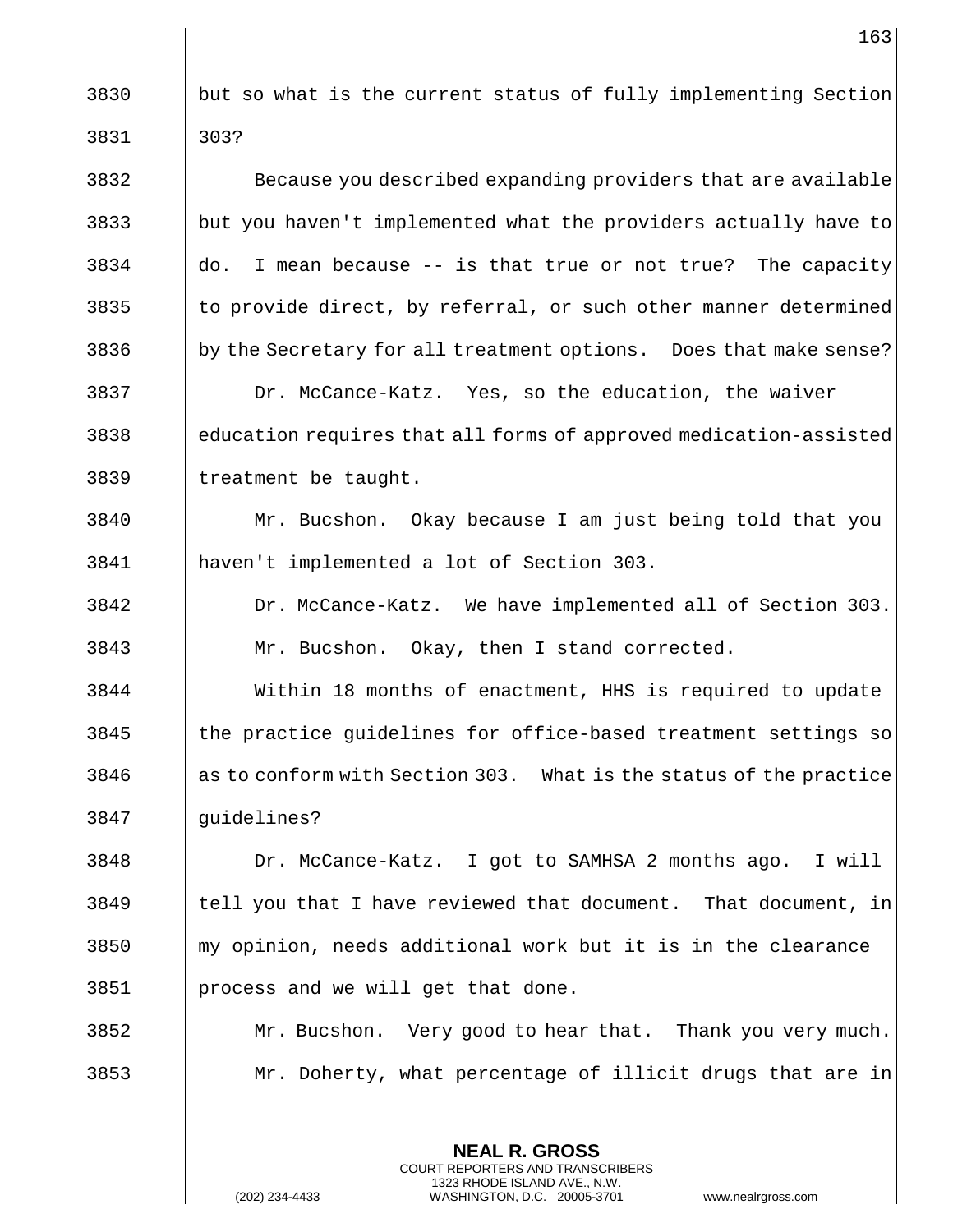|| the United States come across our southern border, do you have ||any idea? 3856 | Mr. Doherty. Sir, I could not give you an exact percentage || but we determined that the Sinaloa Cartel, who currently has the  $\Box$  control of the U.S. market share for heroin and now, alarmingly, **follogily** fentanyl, they control a predominately large portion of the 3860 Southwest border in terms of importation routes and 3861 | transportation routes. Mr. Bucshon. So at least for them, it is 100 percent? Mr. Doherty. Yes, sir. Mr. Bucshon. And so do you think we are doing enough to ||stop it? Mr. Doherty. Sir -- | Mr. Bucshon. That is not a criticism, by the way. I mean ||overall, as a country, do you think we doing enough to stop it? Mr. Doherty. Sir, as a DEA agent for 28 years and someone || that worked in Arizona and knows the border area, I would say that a comprehensive strategy, one that involves technology and | power, boots on the ground, as well as intelligence is crucial || to stopping the, for lack of a better term, poly-criminal organizations, ones that traffic in drugs, humans, contraband, weapons along our southwest border.  $\parallel$  So we would stand with all of our Federal, State, and local | partners in coming up with new innovative solutions; however,

> **NEAL R. GROSS** COURT REPORTERS AND TRANSCRIBERS 1323 RHODE ISLAND AVE., N.W.

(202) 234-4433 WASHINGTON, D.C. 20005-3701 www.nealrgross.com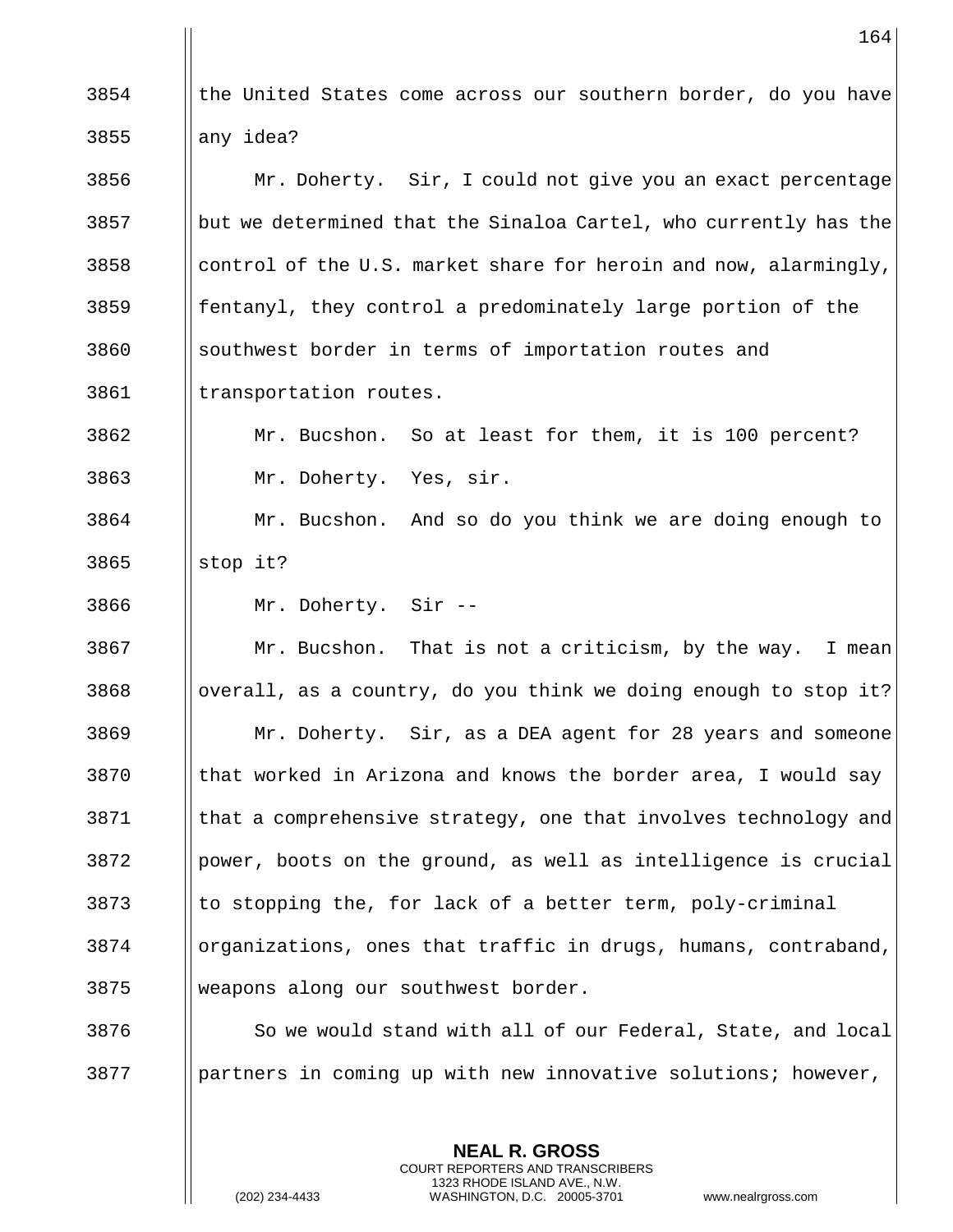||it has to be a comprehensive approach, sir. Mr. Bucshon. Yes, I don't want to cause you too much grief || but is a physical barrier part of that? 3881 | Mr. Doherty. Sir, again, it would have to be a comprehensive strategy and any measure that would lend itself to stop drug 3883 | trafficking and other means of illegal activity from entering || the United States, fold into an overall approach. As I said, || technology, manpower, and intelligence I think would be beneficial. Mr. Bucshon. Great. Thanks for that. 3888 So I don't think we can overstate the importance of 3889 decreasing the demand for the product but also it is very important || to prevent the supply. And I would encourage all my colleagues across Congress to work with the administration to secure the ||southern border using, as described, a multi-pronged approach, which may or may not include a physical barrier, and to quit actively preventing the administration from trying to secure the 3895 || southern border. With that, Mr. Chairman, I yield back. The Chairman. The gentleman yields back. I recognize the gentleman from New York. Mr. Tonko. Mr. Chair, I asked that three letters be included ||in the record. They include the American Hospital Association, a second from Protecting Access to Pain Relief Coalition, and

> **NEAL R. GROSS** COURT REPORTERS AND TRANSCRIBERS 1323 RHODE ISLAND AVE., N.W.

(202) 234-4433 WASHINGTON, D.C. 20005-3701 www.nealrgross.com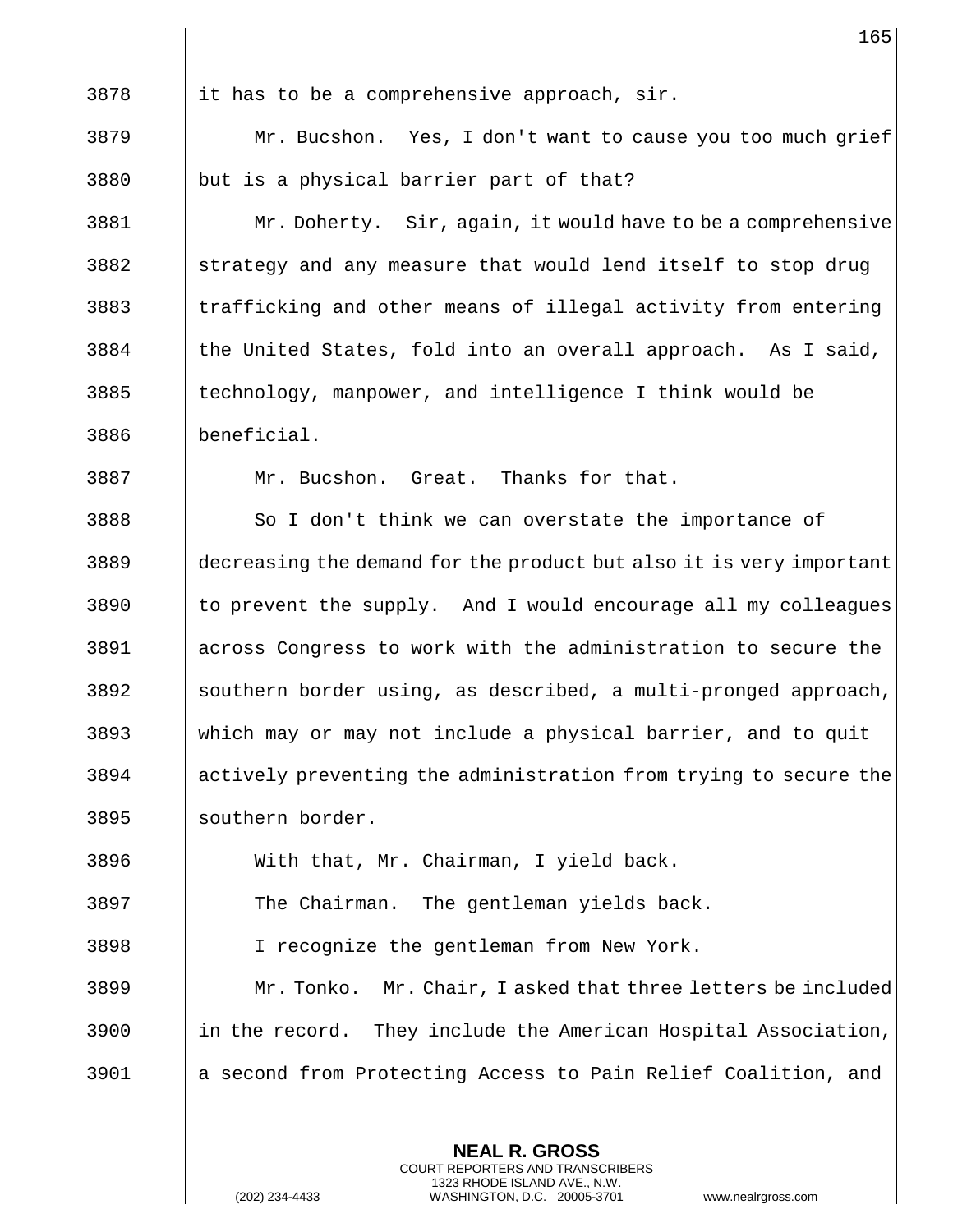|      | 166                                                           |
|------|---------------------------------------------------------------|
| 3902 | finally, the American Society of Addiction Medicine.          |
| 3903 | The Chairman.<br>Without objection, they will be entered into |
| 3904 | the record.                                                   |
| 3905 | [The information follows:]                                    |
| 3906 |                                                               |
| 3907 | **********COMM<br>8**********<br>INSERT<br>TEE                |
|      |                                                               |

 $\mathbf{I}$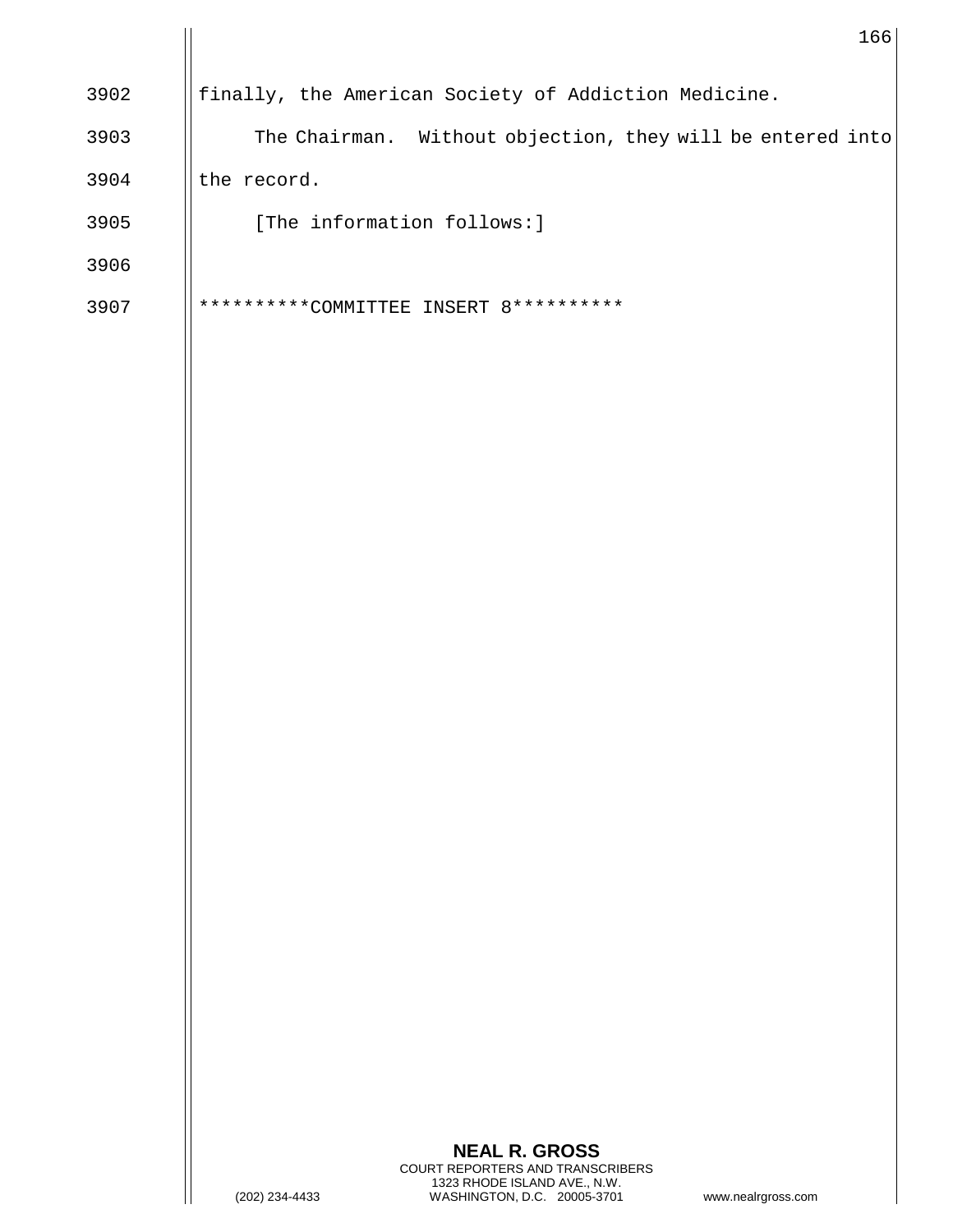|      | 167                                                                 |
|------|---------------------------------------------------------------------|
| 3908 | The Chairman. For our witnesses, we probably won't be back          |
| 3909 | for 1/2 an hour. So if you want to grab something to eat and        |
| 3910 | whatever else, probably at least a 1/2 an hour before the committee |
| 3911 | starts, probably closer to 2:30.                                    |
| 3912 | And Dr. Burgess will take over there because I know we still        |
| 3913 | have members that want to ask questions.                            |
| 3914 | So with that, we will stand in recess.                              |
| 3915 | [Whereupon, at 1:43 p.m., the subcommittee recessed, to             |
| 3916 | reconvene at 2:27 p.m., the same day.]                              |
| 3917 | Mr. Burgess. [Presiding.] Very well, I will ask everyone            |
| 3918 | to take their seats and I will call the subcommittee back to order. |
| 3919 | When the subcommittee adjourned for votes, pending for              |
| 3920 | questions was Dr. Raul Ruiz. So we will recognize Dr. Ruiz for      |
| 3921 | 5 minutes for questions, please.                                    |
| 3922 | Mr. Ruiz. Thank you, Mr. Chairman. Welcome back,                    |
| 3923 | everybody. I hope you had a little nice break. I would like         |
| 3924 | to thank all the witnesses for joining us.                          |
| 3925 | Many of you know I am an emergency physician. I have taken          |
| 3926 | care hundreds of patients who have come in respiratory arrest       |
| 3927 | from opioid overdose. I have taken care of toddlers who             |
| 3928 | accidently got into the cabinet. I have taken care of adolescents   |
| 3929 | and young adults who took it for the high, while they were          |
| 3930 | partying. And I have taken care of seniors who have gotten          |
| 3931 | addicted throughout the time because of chronic pain usage of       |

**NEAL R. GROSS** COURT REPORTERS AND TRANSCRIBERS 1323 RHODE ISLAND AVE., N.W.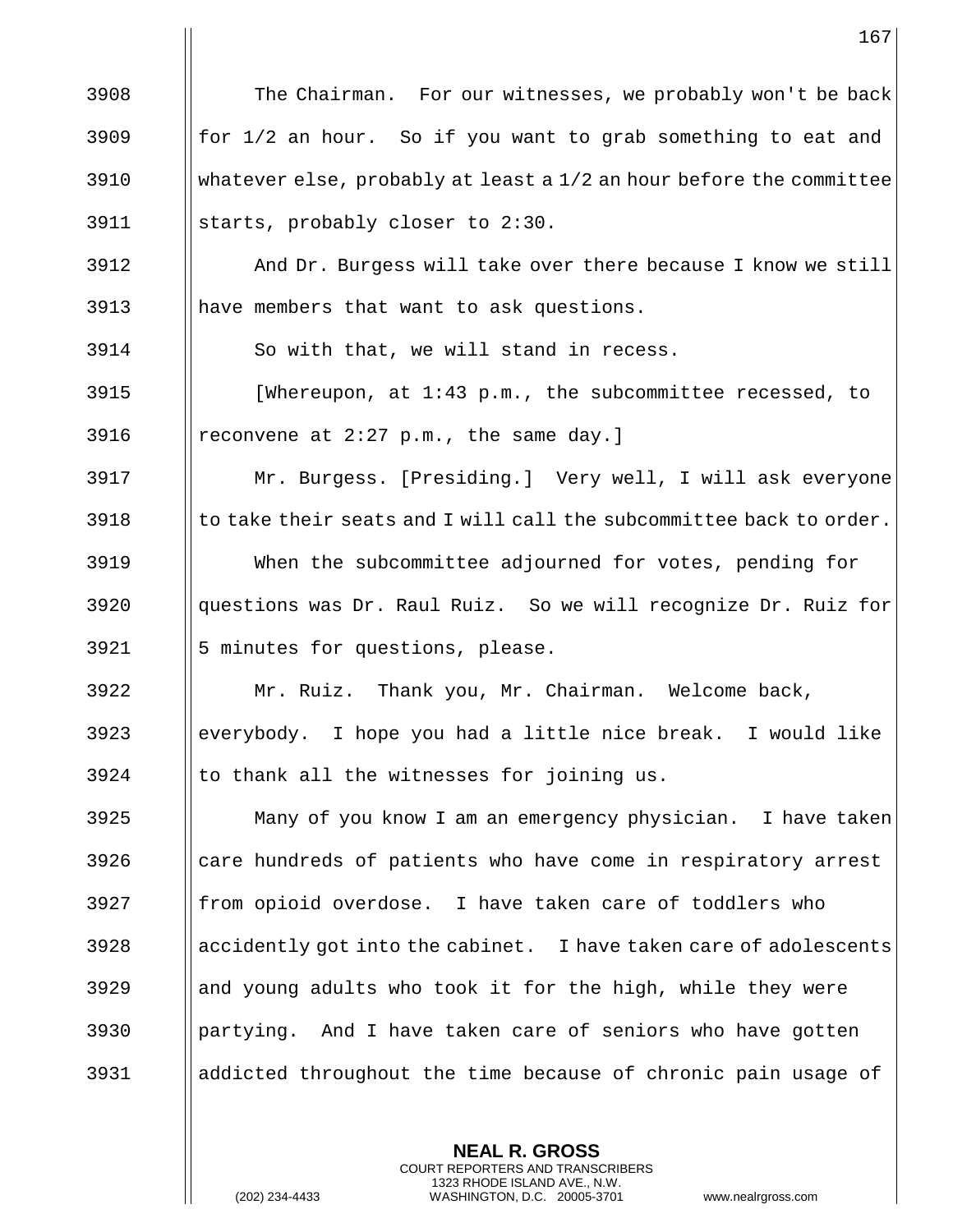||opioids and took that extra sedative to help them sleep, you know  $\parallel$  the sleep pill, and also maybe a little cocktail, two cocktails  $\parallel$  at night. The next thing you know, they stop breathing during  $\parallel$  the night, and their spouses wake up, and they are blue, and they  $\|\right.$  bring them into the emergency department.

 And most of the time, we are able to resuscitate and put || them on mechanical ventilation, give them the appropriate medication soon enough to reverse it but sometimes, it is unfortunate, they are pronounced dead on the field or, after an incredible amount of resuscitation, their hearts don't come back, || and so we can't get a beat, and we have to pronounce them dead.

 || So this is something that I know firsthand in the community ||and in emergency departments that we are faced with. And I am extremely proud of our first responders who, in the patient's  $\parallel$  home, in the streets, at the clubs, at the bars, like are the || first people on scene and provide the first live-saving 3948 | resuscitation, anywhere from paramedics, EMTs, the firemen and women, men and women who wear the badge in our law enforcement. You know they are there. And they oftentimes then come to us ||in the emergency department with the handoff and we take over. We know that last Congress and during the Obama administration, we took some steps to expand the workforce and efforts to ease the access due to buprenorphine so that these

**follog First responders and healthcare providers can provide a** 

**NEAL R. GROSS** COURT REPORTERS AND TRANSCRIBERS 1323 RHODE ISLAND AVE., N.W.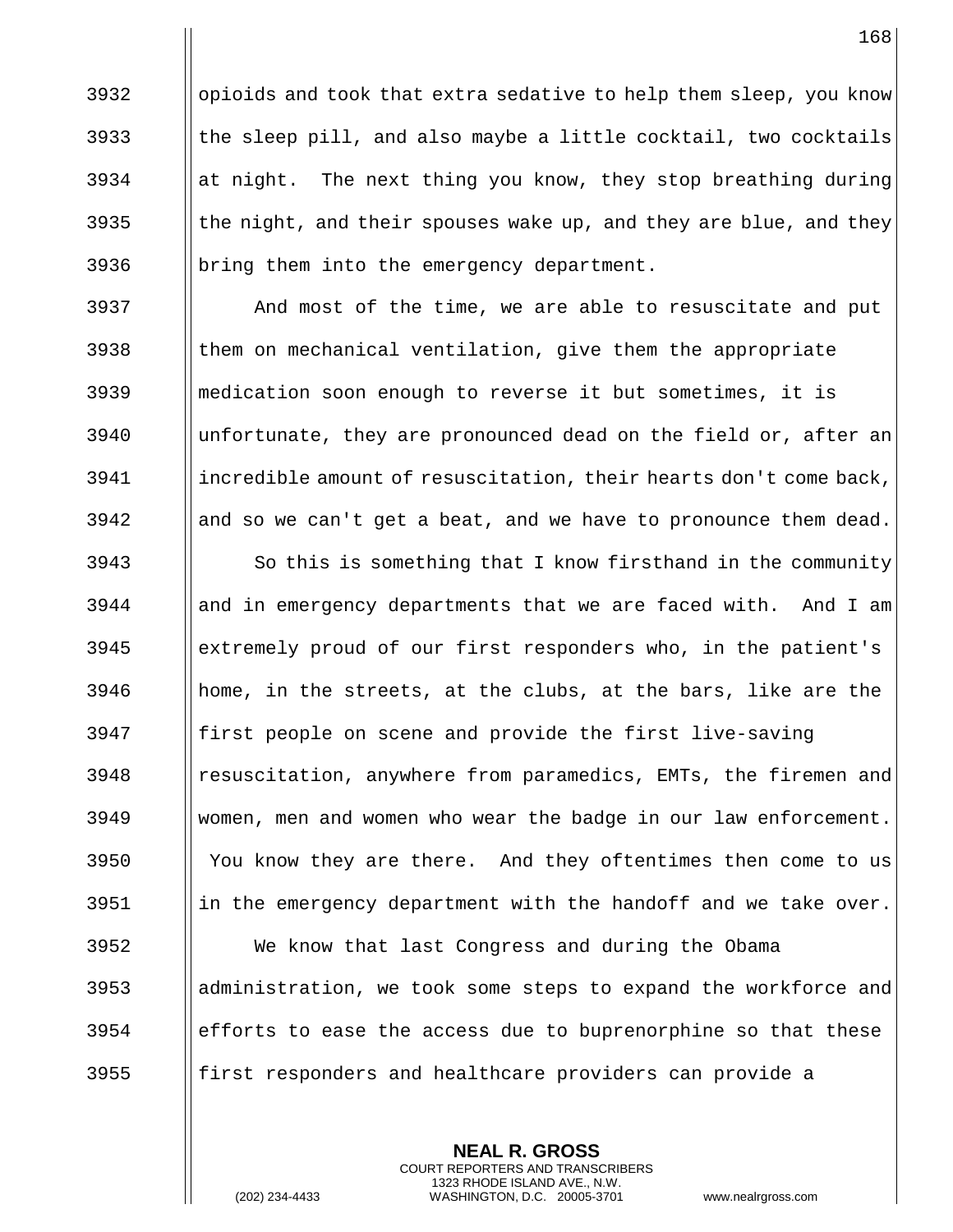$\parallel$  treatment.

 I want to revisit the workforce effort because we know there **indepth** is folks in prevention that oftentimes we don't really think of. || These are the high school counselors and teachers, the public 3960 || health educators, the community health workers, the primary care docs, family medicine, internal medicines that can identify risks **and education.** Then we have the acute crisis, right, the emergency medicine, the first responders, the law enforcement, || the nurses in the emergency departments. And then we have the ||detox and treatments, the addiction services for adolescents, 3966 | adults, emergency physician nurses, psychiatrists, | psychologists, mental health. And then we have the long-term || rehabilitation services. 3969 | So in your opinion, are we working in a coordinated mechanism With a strategic vision to provide enough training to all these different workforce healthcare providers with a clear set of 3972 Ipriorities and understandings or is it scattered from here and 3973 | there? I will ask Dr. Schuchat. 3975 | Dr. Schuchat. Yes, I can begin and then I think my || colleagues will probably expand.

 Our piece is the prevention piece, prevention for | prescribing, and then supporting state and local public health, 3979  $\parallel$  who have a role in the data to speed up the information so we

> **NEAL R. GROSS** COURT REPORTERS AND TRANSCRIBERS 1323 RHODE ISLAND AVE., N.W.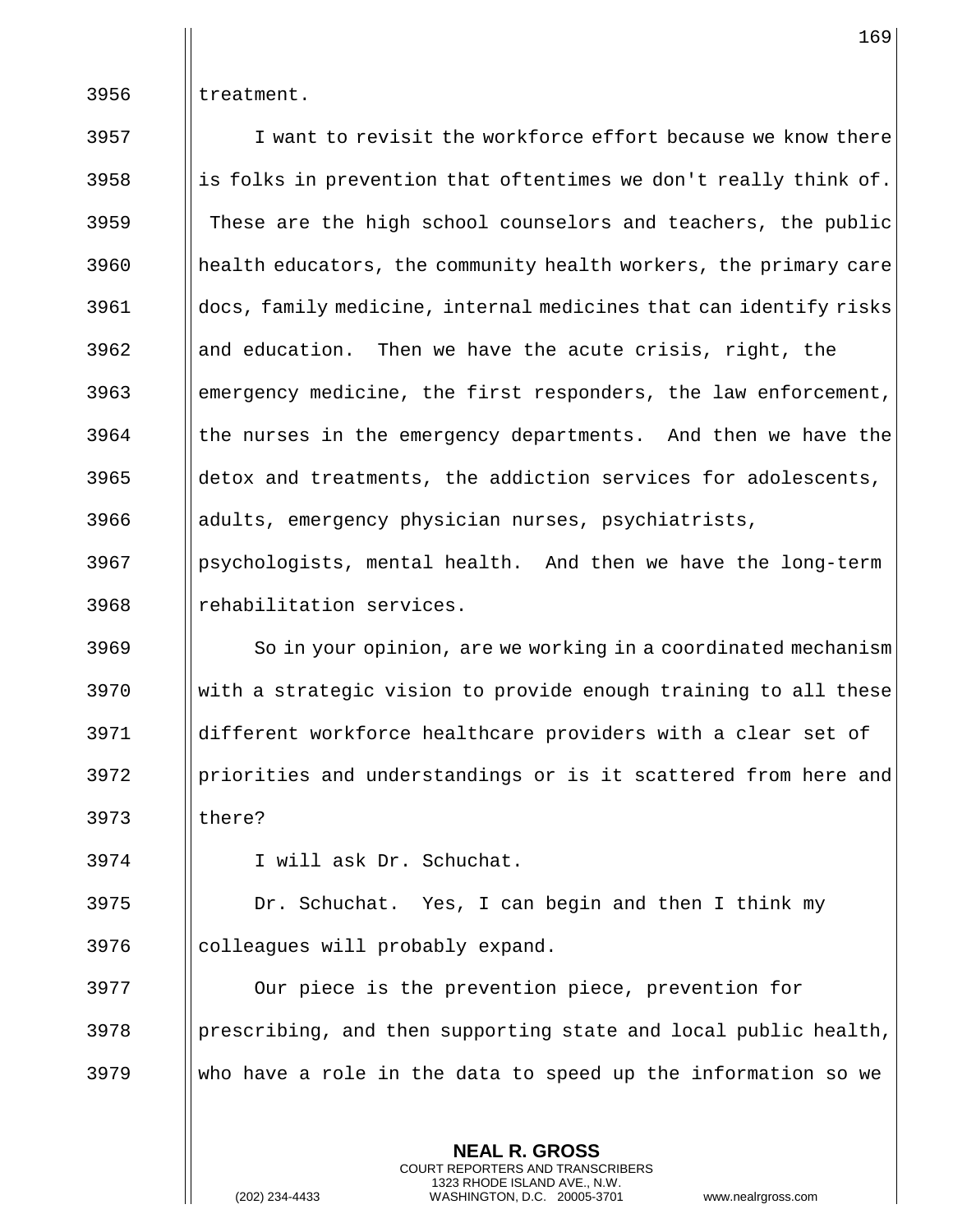3980  $\parallel$  know where the hot spots are, and a role in evaluating the policies.

 Mr. Ruiz. Is it coordinated in curriculum and outreach to I these individuals?

 | Dr. Schuchat. Yes, so what I can say is that the guidelines **for treatment of chronic pain have been adopted by dozens of**  states, and medical societies, and are now being taken up by the medical schools, the pharmacy schools, and the nursing schools. Mr. Ruiz. So your answer is no because every different ||groups are working in silos and what we need is a coordinated 3990 | response with leadership from the top.

 Let me ask another question. I have a minute left.  $\parallel$  We know what the public health motto is. We do have a plan. There is a framework. You are trained in it. I am trained in ||it. You know the framework to come to the answer to identify ||high risk, to institute programs catering to high risk, and then measuring the outcomes of those and expanding those to the population.

 || So what are the highest risk individuals, and what are the | programs out there where we are addressing them to prevent them **foll** from being evicted, and also the highest risk for relapse, and what are we doing for them, Dr. McCance-Katz?

 Dr. McCance-Katz. So we have training programs that one is our Providers' Clinical Support System for Medication Assisted

> **NEAL R. GROSS** COURT REPORTERS AND TRANSCRIBERS 1323 RHODE ISLAND AVE., N.W.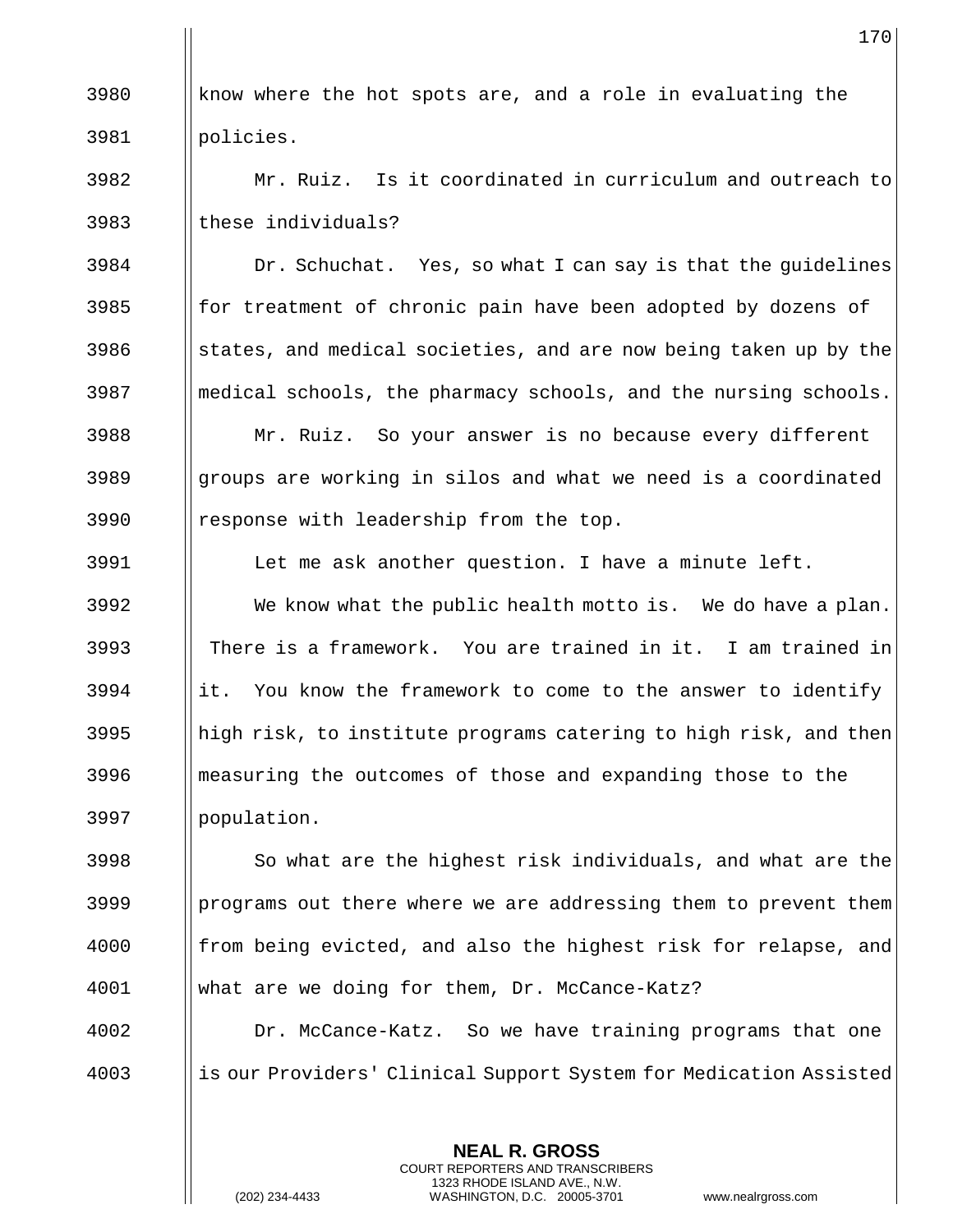|      | 171                                                                |
|------|--------------------------------------------------------------------|
| 4004 | Treatment and that provides structured training and mentoring      |
| 4005 | $-$                                                                |
| 4006 | Mr. Ruiz. What is the population base most at risk of              |
| 4007 | starting an addictive addiction and what are you doing to combat   |
| 4008 | those in the public?                                               |
| 4009 | Dr. McCance-Katz. So we know from a lot of research studies        |
| 4010 | that people who are at highest risk are people who have a history  |
| 4011 | of substance use disorder, a history of previous opiate addiction, |
| 4012 | a history of mental illness. We know that. And that is             |
| 4013 | curriculum that is taught within our Providers' Clinical Support   |
| 4014 | System, which is a consortium of a large number of different types |
| 4015 | of professional health organizations that do outreach to their     |
| 4016 | members so that we can train them.                                 |
| 4017 | We also have the Addiction Technology Transfer Centers that        |
| 4018 | have the Nation divided into ten regions and we have one that      |
| 4019 | also focuses on Native American issues. And those provide          |
| 4020 | training to other types of practitioners, counselors, nurses,      |
| 4021 | et cetera.                                                         |
| 4022 | Mr. Ruiz. Thank you.                                               |
| 4023 | Mr. Burgess. The gentleman's time has expired.<br>The              |
| 4024 | gentleman yields back.                                             |
| 4025 | The chair recognizes the gentleman from Michigan, Mr.              |
| 4026 | Walberg, for 5 minutes for questions please.                       |
| 4027 | Mr. Walberg. Thank you, Chairman, for that opportunity and         |
|      |                                                                    |
|      | <b>NEAL R. GROSS</b>                                               |

COURT REPORTERS AND TRANSCRIBERS 1323 RHODE ISLAND AVE., N.W.

 $\frac{1}{2}$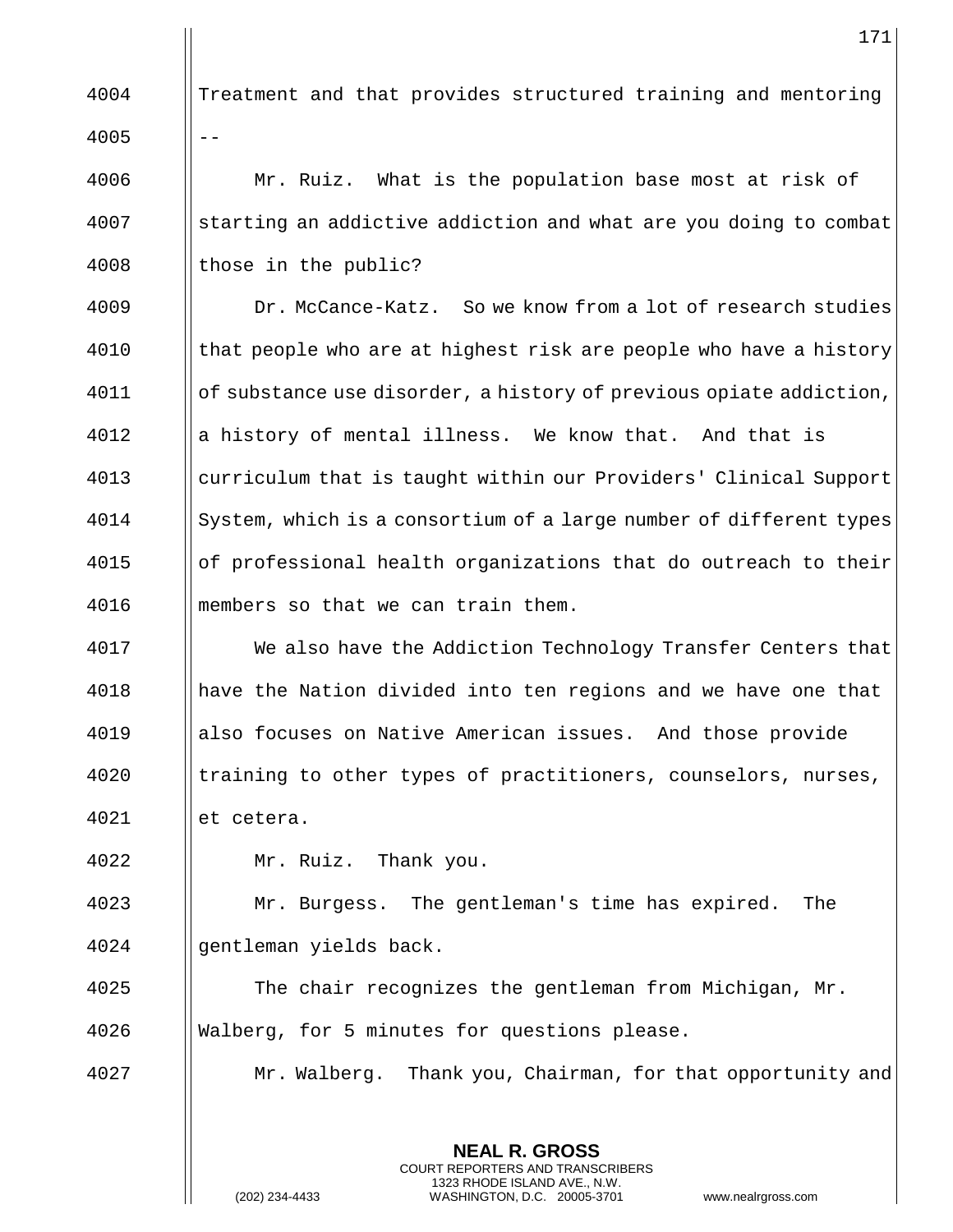|| thank you for being here today. As has been noted on numerous | occasions -- I am having a hard time working with one wing here, Doctor, but we will get it working right -- we all share the 4031 | concerns together. It is how we meet the needs, and how we can  $\|\$ be an assist to all the things that you do, and have the communications that make us a resource and a partner alongside. Dr. McCance-Katz, PDNPs normally include a patient's history of prescriptions for controlled substances using data submitted by pharmacies and dispensing practitioners. Under Jessie's Law, || a bill that I have introduced with Representative Dingle, HHS would be required to develop best practices for including a patient's history of addiction treatment with patient consent, || of course, in their electronic health records. This information helps to better inform, I believe, a provider and avoids risk **for relapse or dangerous side effects when a patient seeks** 4043 Itreatment for a condition or illness separate from their addiction. And that was the genesis for this piece of legislation 4045 | because of a very unfortunate outcome where things were missed. For similar reasons, should this same information be made available in PDNPs across the country as a way to better inform providers? Dr. McCance-Katz. So those kinds of questions I think are best left to Congress and the administration. The administration, to my knowledge, does not have a position on that

> **NEAL R. GROSS** COURT REPORTERS AND TRANSCRIBERS 1323 RHODE ISLAND AVE., N.W.

(202) 234-4433 WASHINGTON, D.C. 20005-3701 www.nealrgross.com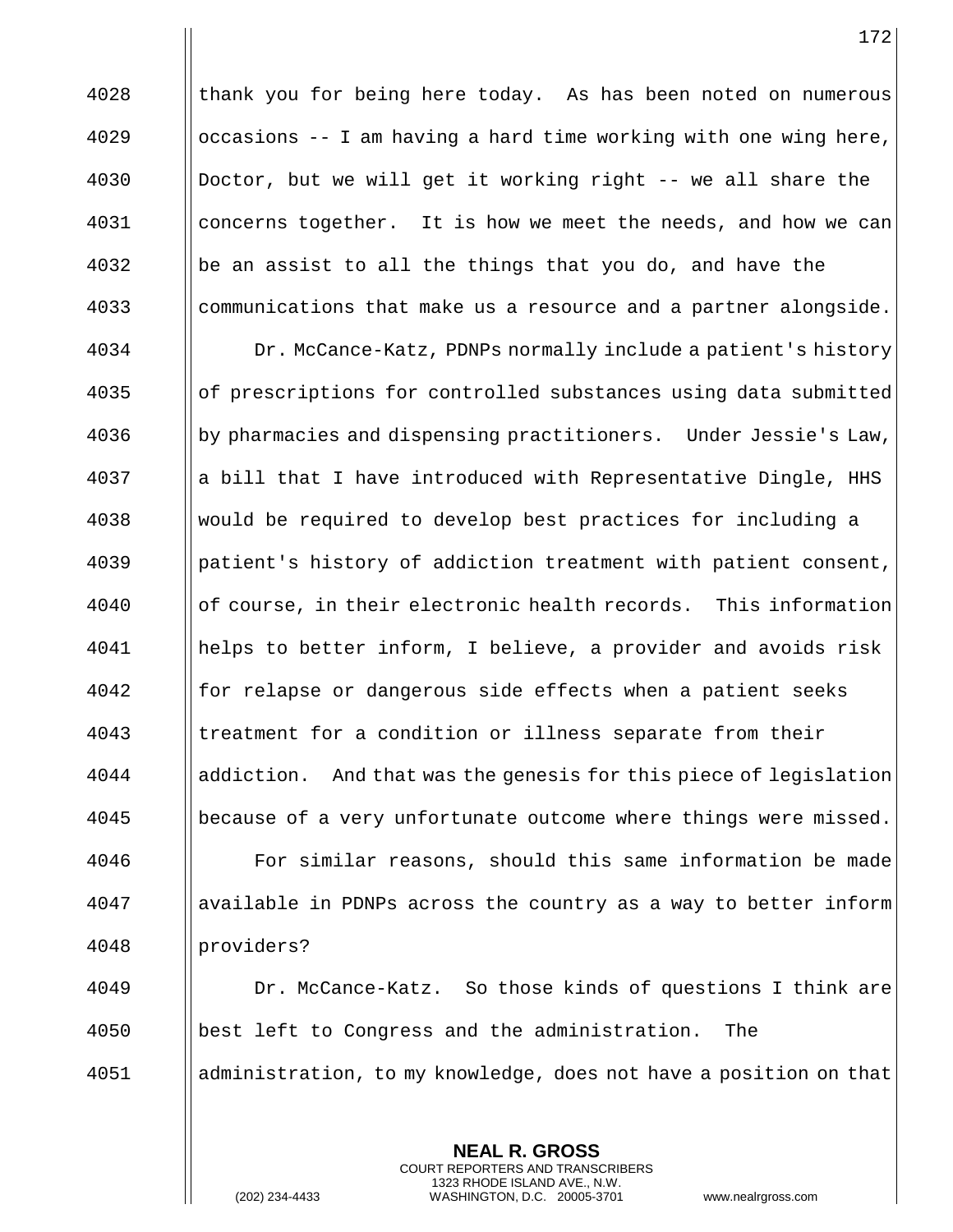|| but we would be happy to work with you and provide any technical || assistance to move that forward.

4054 | Mr. Walberg. I appreciate that and I understand that a ||position has to be taken when the administration takes a position  $\parallel$  but this is something that would be of great help so that we don't || run amuck of a lot of things that you have to consider in the ||day-to-day practice in meeting the needs. And while we want to **I** make sure those needs are met, we provide resources, we need the 4060 | support. So we will take you up on that.

Dr. McCance-Katz. Thank you.

 Mr. Walberg. Mr. Doherty, drug diversion remains a serious ||problem and I have become aware of a particular challenge that exists in circumstances of in-home hospice care. DEA regulations 4065 increased in 2014 specifically forbid hospice staff from destroying | leftover controlled substances, unless allowed for by state law. 4067 | As a result, leftover pills belong to the family, which has no || legal obligation to destroy them or give them up.

 I believe hospice staff could play a very meaningful role **in helping to prevent instances of diversion but those regulations**  prohibit hospice personnel from taking a more active role in disposing or removing medications from the home.

 And so for the first question, I would ask is your agency willing to work with me and this committee to help establish a uniform set of practices that will allow hospice professionals

> **NEAL R. GROSS** COURT REPORTERS AND TRANSCRIBERS 1323 RHODE ISLAND AVE., N.W.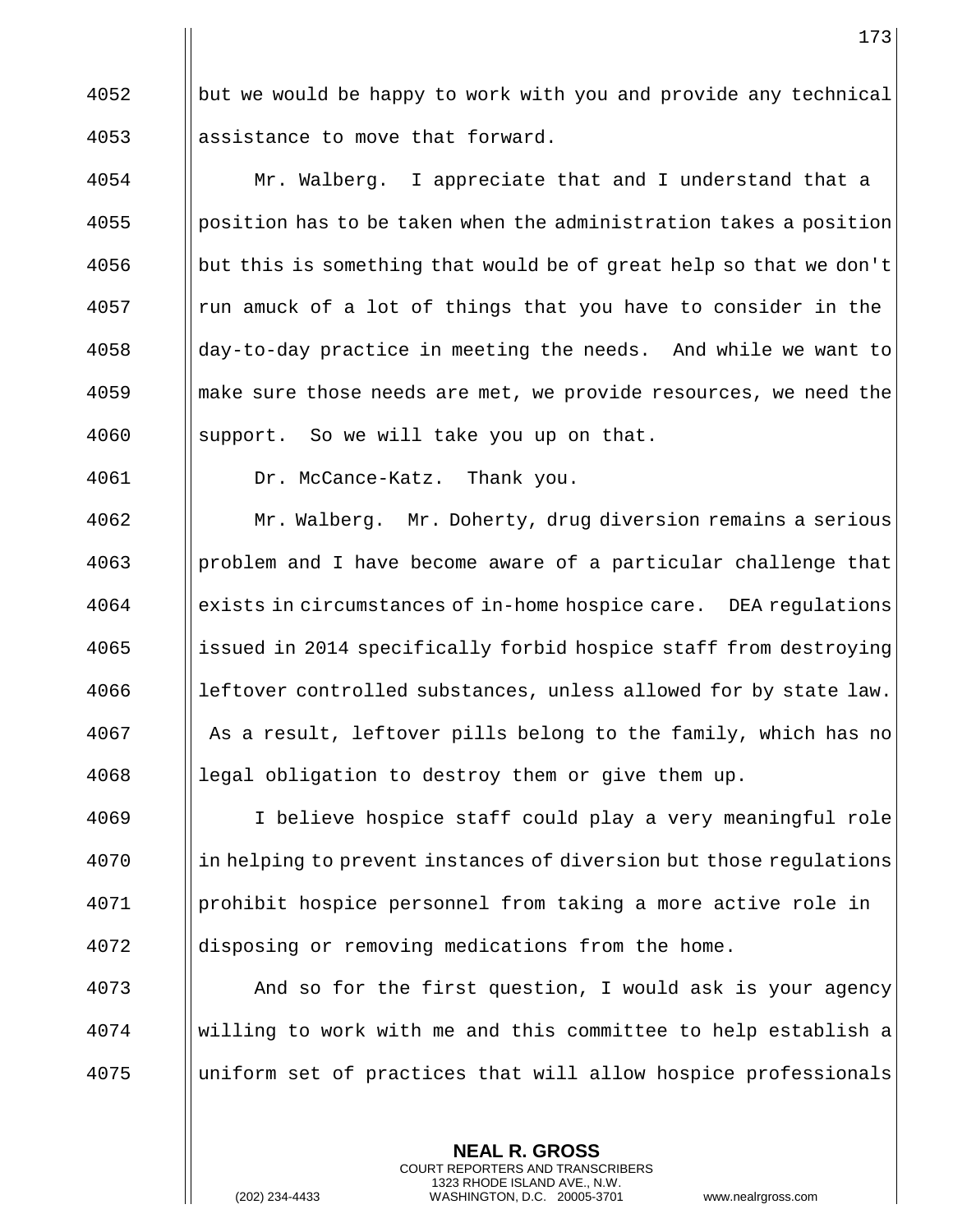4076 | better to assist families to dispose of leftover drugs? Mr. Doherty. Congressman, thank you for that issue. And of course we can all look to all of our resources to do better || and do more. We will be happy to work with Congress and the Department of Justice on that issue. Mr. Walberg. Well along that line, in addition to 4082 Prescription takebacks, what other opportunities exist for **foll** families in this situation to properly dispose of opioids? Mr. Doherty. Sir, DEA has been a leader in the proper 4085 ||disposal, safe and effective disposal of unwanted and unused prescription drugs through our Take Back Initiative. As you 4087 | mentioned, sir, we have run that program since 2011. We have  $\frac{4088}{}$  had 13 iterations of that program and, collectively, we have taken 4089 in 8.1 million pounds of unused and unwanted prescription pain **I** medication. And we feel it is terribly important due to the fact || that we need to keep these things out of the medicine cabinet. Another issue I would point to, sir, is under CARA we have ||a provision that we worked on in conjunction with our partners || that allows the option to not fill a complete prescription when Wellyou are going to get your medication. We think that is certainly 4096 important for, for example, teenagers that have their wisdom teeth | out and you have a parent caring for them. It is certainly ethical 4098 and reasonable to take only take 5 out of 30 oxycodone if you ||are caring for a teenager with that procedure.

> **NEAL R. GROSS** COURT REPORTERS AND TRANSCRIBERS 1323 RHODE ISLAND AVE., N.W.

(202) 234-4433 WASHINGTON, D.C. 20005-3701 www.nealrgross.com

174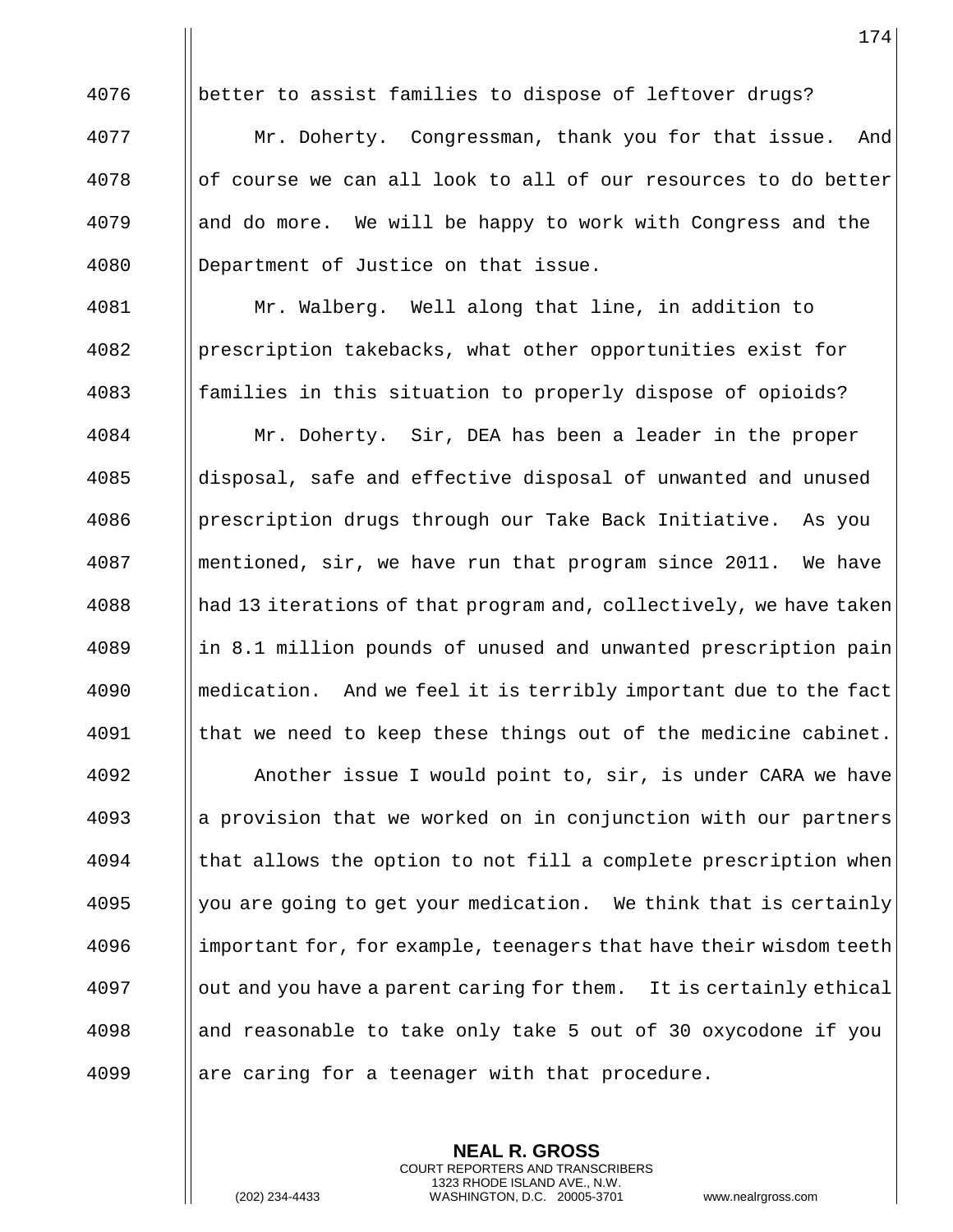4100 | So we think that is another important factor. DEA has worked 4101 | hard with HHS on that issue. Thank you for your concern, sir. 4102 | Mr. Walberg. We appreciate that and we will be looking 4103  $\parallel$  forward to working with you.

4104 I yield back.

4105 | Mr. Burgess. The chair thanks the gentleman. The 4106 || gentleman yields back.

4107 | The chair recognizes the gentlelady from Florida, Ms. 4108 | Castor, for 5 minutes for questions, please.

 Ms. Castor. Thank you. I would like to focus on an issue | that this committee has been investigating and that I raised in 4111 | committee last spring after the reports in the Charleston Gazette Mail that drug distributors shipped 780 million hydrocodone and oxycodone pills to West Virginia over 6 years, which amounted | to 433 pills for every man, woman, and child in the state. And another news network further reported that one pharmacy in the 4116 Small town of Kermit, with just 392 residents received nine million hydrocodone pills in just 2 years.

 So after our previous hearing in March, the committee asked  $\parallel$  the DEA what actions it took in response to the reported oversupply **ording 120** of opioids in West Virginia over the course of the 6 years. In DEA's response that we just received last night, DEA noted that ||it established a tactical diversion squad in Clarksburg, West Virginia in December 2016. But DEA's own data would suggest that

> **NEAL R. GROSS** COURT REPORTERS AND TRANSCRIBERS 1323 RHODE ISLAND AVE., N.W.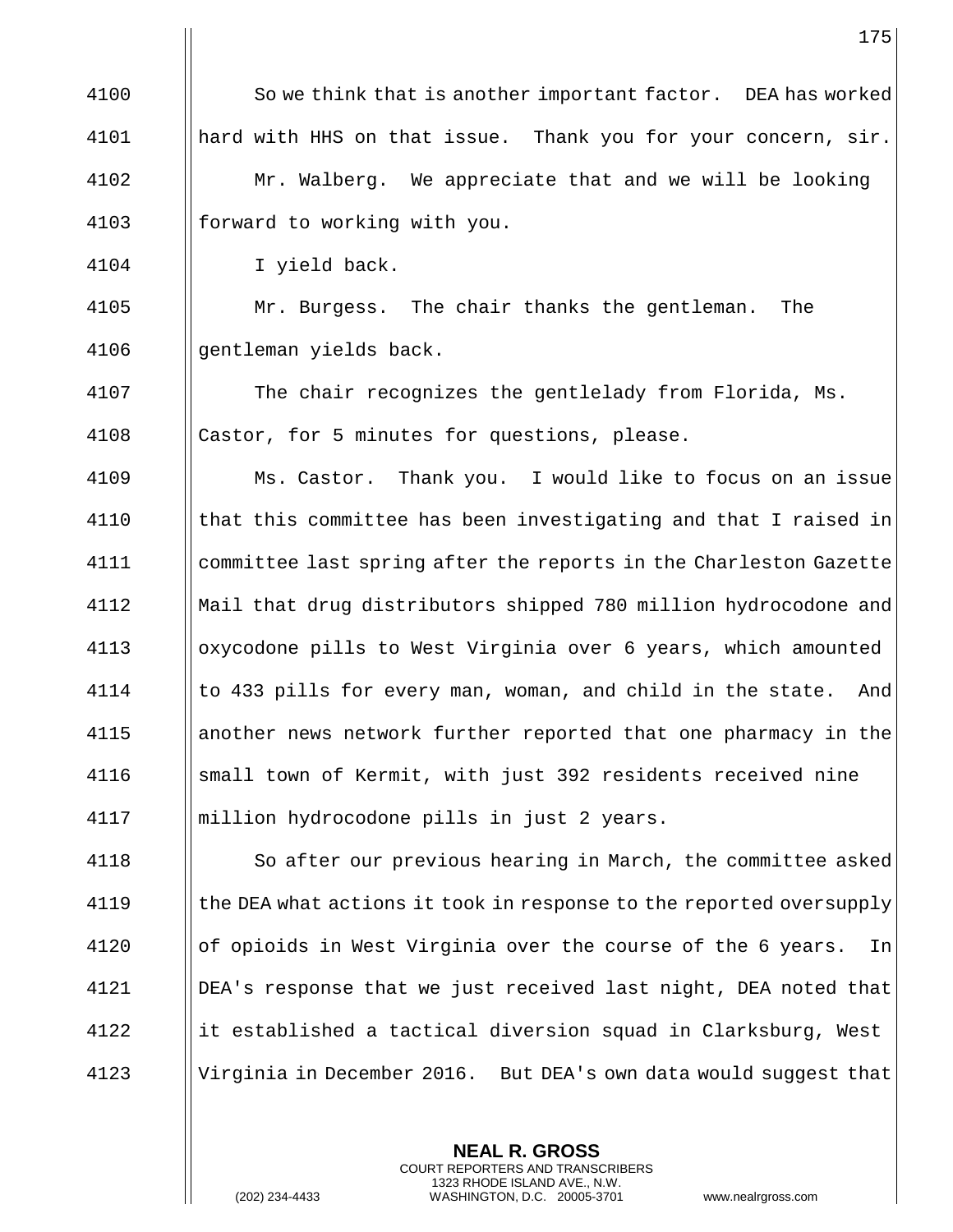4124 the distributors began sending large shipments of opioids to West 4125 | Virginia well before that date.

4126 | Mr. Doherty, please refer to the committee's October 13th 4127 | letter to DEA. The charts in this letter, which utilized DEA's 4128  $\parallel$  ARCOS data, showed that these massive shipments began taking place 4129  $\parallel$  as early as 2007 and 2008.

4130 | I am glad that DEA has now established a greater presence 4131  $\parallel$  in West Virginia but, in hindsight, should DEA have spotted these 4132 || trends earlier?

4133 | Mr. Doherty. Ma'am, thank you for that question. And DEA agrees the amount of pills going into that area was excessive 4135 in looking back. At the time that you referenced, ma'am, and  $\|\cdot\|$  to your point, we had another phenomenon going on in this country. It was the proliferation of rogue pain clinics and pill mills ||in Florida. Florida was the epicenter of the beginning, in some  $\parallel$  ways, of the opioid crisis that we face today.

4140 DEA devoted a tremendous amount of resources and then we 4141 shifted our resources. We shifted our resources to areas like 4142 West Virginia when we realized this problem.

**Ms. Castor.** So that tells me, though, that maybe DEA did 4144 | not have the information on the flood of opioids going into West Virginia because certainly if you knew 780 million hydrocodone/oxycodone pills -- I mean that is your own, the data

> **NEAL R. GROSS** COURT REPORTERS AND TRANSCRIBERS 1323 RHODE ISLAND AVE., N.W.

4147  $\parallel$  of the pills flooding in there.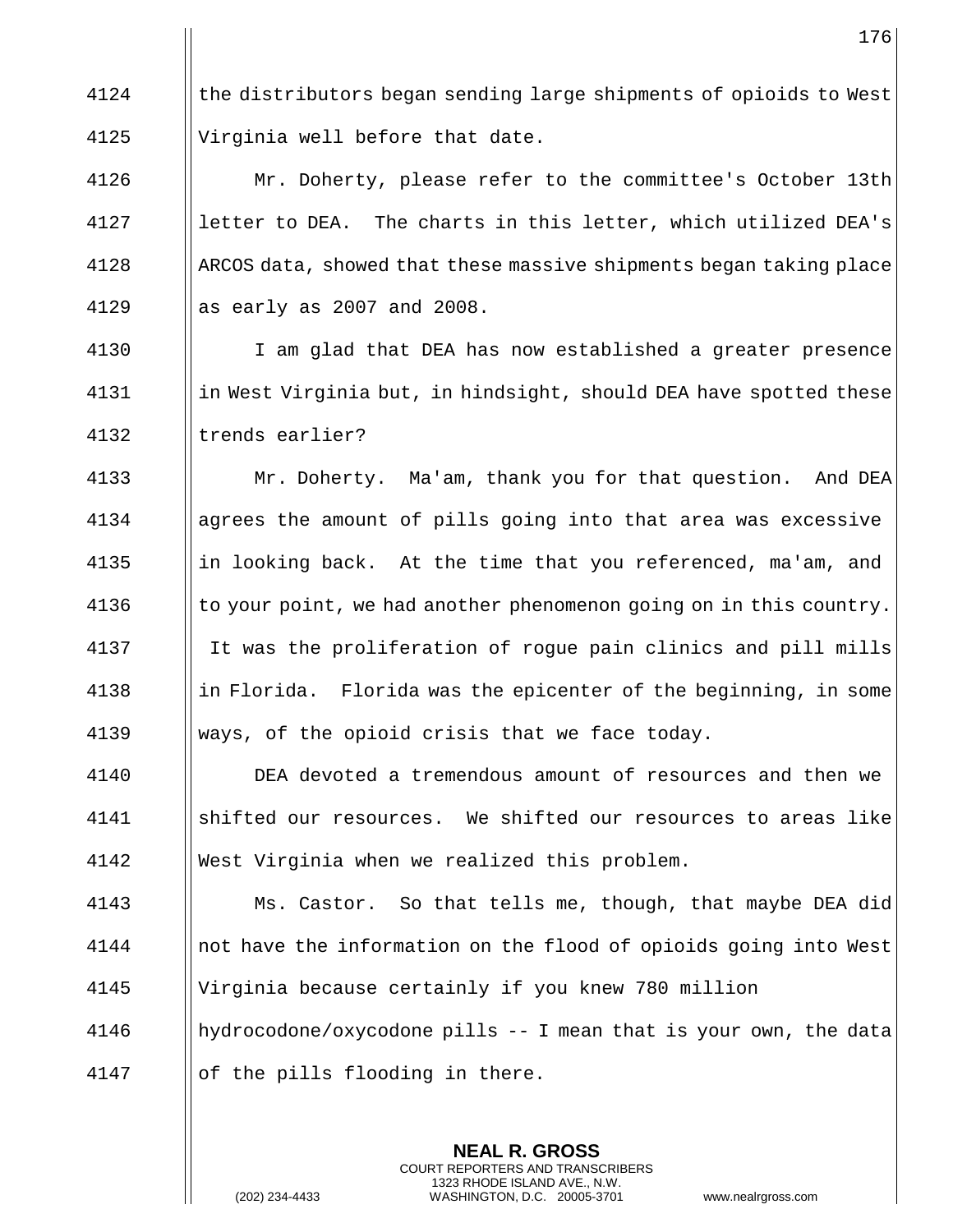|      | 177                                                               |
|------|-------------------------------------------------------------------|
| 4148 | How were you monitoring the flood of opioids into a               |
| 4149 | particular community at that time?                                |
| 4150 | Mr. Doherty. Ma'am, I was not assigned to the Diversion           |
| 4151 | Control Division at that time. I could tell you --                |
| 4152 | Ms. Castor. How as the agency?                                    |
| 4153 | Mr. Doherty. I could not speak to that, ma'am.                    |
| 4154 | Ms. Castor. Don't they have the tools to monitor shipments,       |
| 4155 | a flood of opioids into a particular community? Weren't you able  |
| 4156 | to monitor that?                                                  |
| 4157 | Mr. Doherty. Ma'am, the way these are monitored in                |
| 4158 | conjunction with distributors, they are monitored through the     |
| 4159 | submission of suspicious orders. And the distributors have an     |
| 4160 | obligation to report that to DEA and that was a flaw and that     |
| 4161 | is why $--$                                                       |
| 4162 | Ms. Castor. Are you saying they did not report it and DEA         |
| 4163 | had to rely on news reports? That can't be the case.              |
| 4164 | Mr. Doherty. No, ma'am, that is not what I am saying.<br>What     |
| 4165 | I am saying is in combined with the suspicious orders that are    |
| 4166 | reported in oversight of our regulatory registrant community,     |
| 4167 | specifically the distributors, as you mentioned, we realized that |
| 4168 | some were not reporting as required. And then we shifted          |
| 4169 | resources to those areas and we became more stringent with our    |
| 4170 | distributors by initiating a --                                   |
| 4171 | Ms. Castor. So besides some suspicious, besides the               |

**NEAL R. GROSS** COURT REPORTERS AND TRANSCRIBERS 1323 RHODE ISLAND AVE., N.W.

(202) 234-4433 WASHINGTON, D.C. 20005-3701 www.nealrgross.com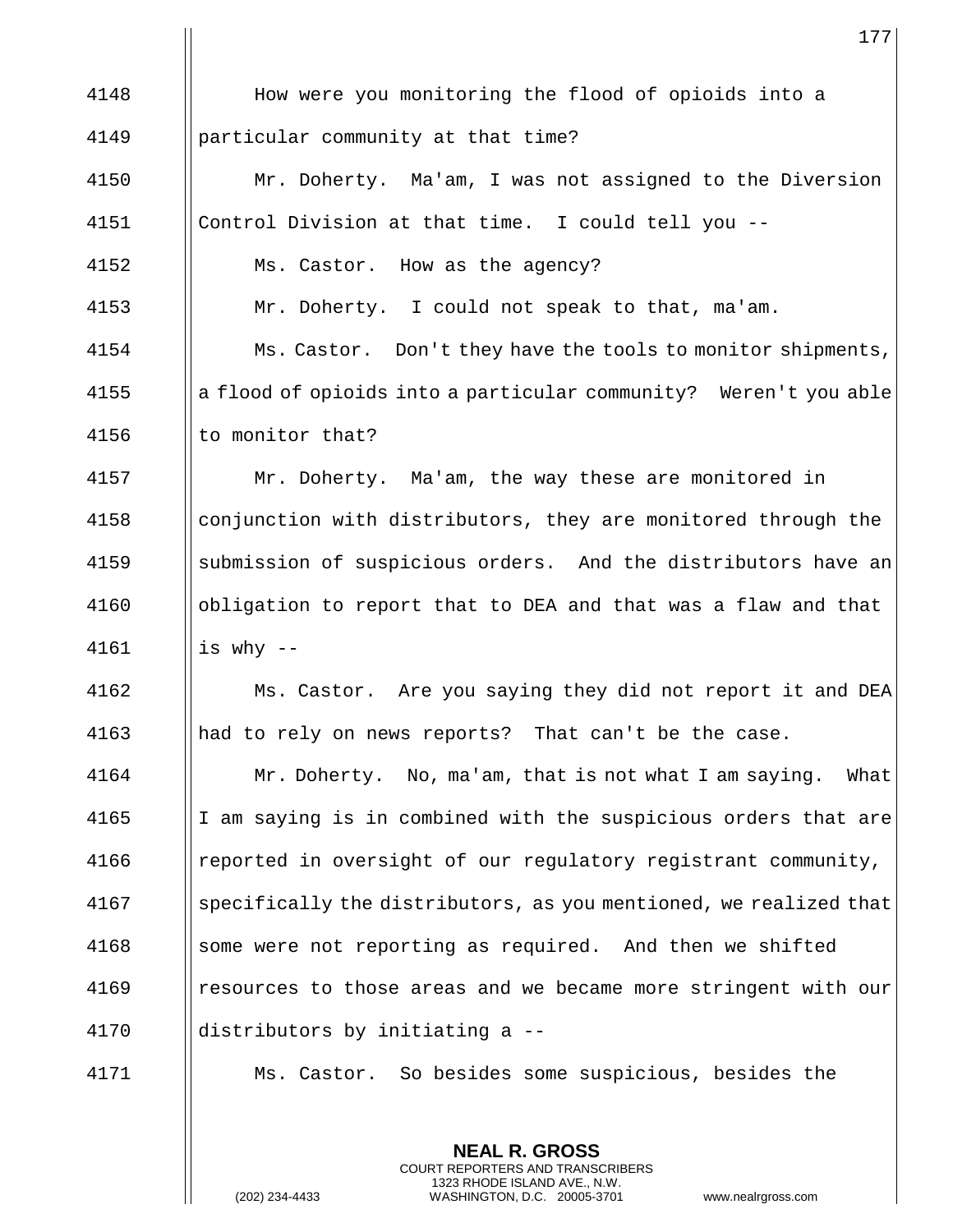distributors reporting and some suspicious filing, DEA didn't have any other tools at its disposal to understand the flood of opioids into a community?

4175 | Mr. Doherty. Ma'am, we do have, as you mentioned, in these  $\parallel$  charts, ARCOS data, which is not real-time data. And we use data analytics and we are getting better at data analytics to prevent  $\parallel$  this from happening again.

4179 | Ms. Castor. What is the lag time in the ARCOS data? Mr. Doherty. I do not have that information, ma'am. 4181 | Ms. Castor. So clearly, there is a breakdown here. What can you say to other communities across the country 4183 (that maybe experiencing something similar right now, a flood of opioids, some new epidemic, some hot spot? What is DEA able to  $\parallel$  do to monitor that situation so it is not too late? Mr. Doherty. Ma'am, as I mentioned earlier, we are

4187 | providing threat assessments to our 21 Domestic Field Divisions, with respect to ARCOS data specifically, and we are conducting a long-term overhaul of our SORS system, Suspicious Order Report System, to keep distributors in line and to prevent this from ever happening again.

 Ms. Castor. And then what other tools do you need from the Congress?

 Mr. Doherty. Ma'am, we would be happy to work with Members || of Congress through the Department of Justice and we would also

> **NEAL R. GROSS** COURT REPORTERS AND TRANSCRIBERS 1323 RHODE ISLAND AVE., N.W.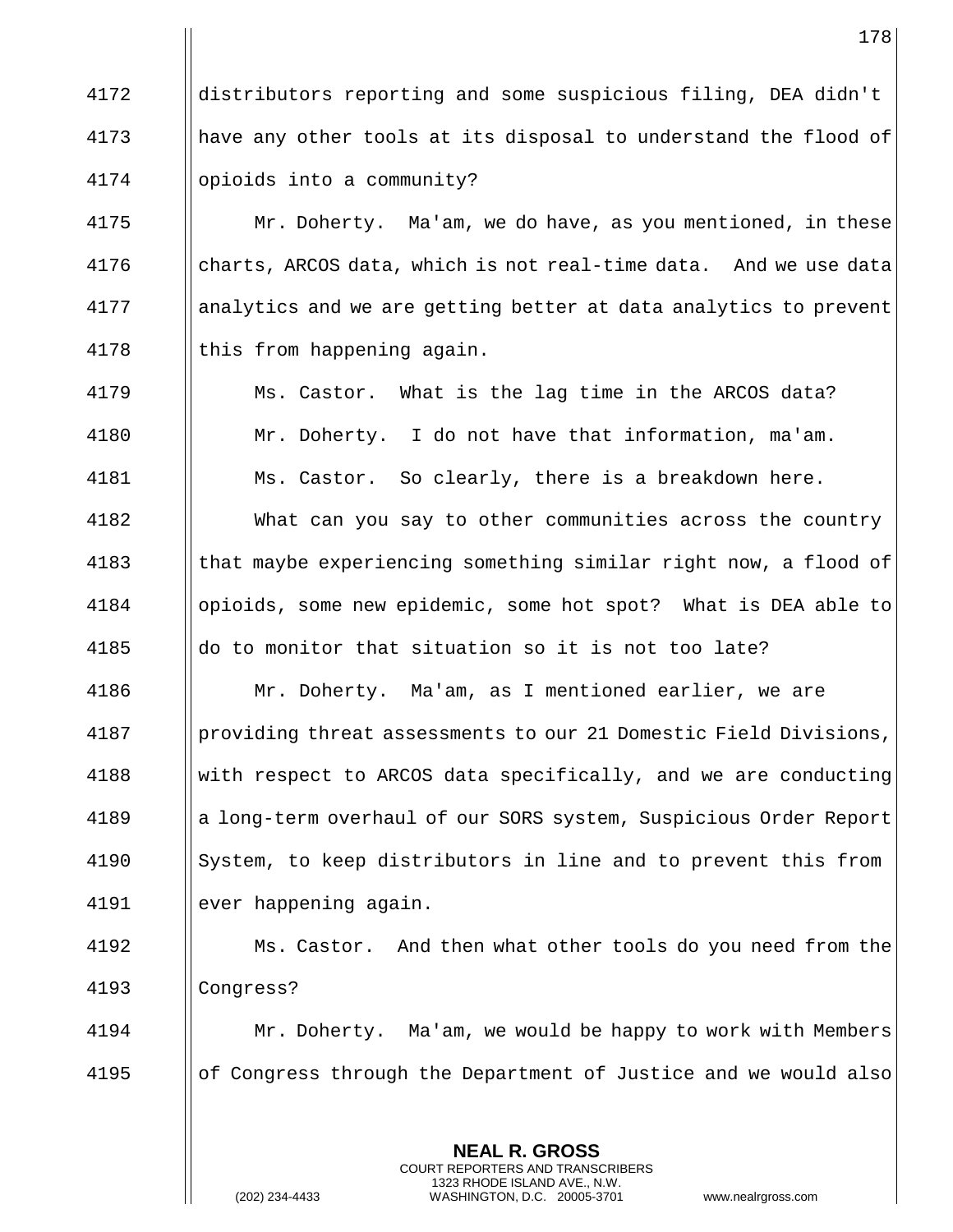| Ms. Castor. Well, we need to get to the bottom of this to<br>protect communities that have been damaged by opioids and to<br>ensure that other communities do not suffer the same fate. |
|-----------------------------------------------------------------------------------------------------------------------------------------------------------------------------------------|
|                                                                                                                                                                                         |
|                                                                                                                                                                                         |
|                                                                                                                                                                                         |
|                                                                                                                                                                                         |
| And people are relying on DEA to be the safeguard. And I                                                                                                                                |
| hope the agency can be more proactive and use all the data at                                                                                                                           |
|                                                                                                                                                                                         |
|                                                                                                                                                                                         |
| Mr. Burgess. The gentlelady yields back. The chair thanks                                                                                                                               |
|                                                                                                                                                                                         |
| The chair recognizes the gentleman from Pennsylvania, Mr.                                                                                                                               |
|                                                                                                                                                                                         |
|                                                                                                                                                                                         |
|                                                                                                                                                                                         |
| Mr. Doherty. Deputy Assistant Administrator Office of                                                                                                                                   |
|                                                                                                                                                                                         |
| Mr. Costello. Amongst your duties is to stem the flow or                                                                                                                                |
| ensure that the excessive illegal distribution of opiates around                                                                                                                        |
|                                                                                                                                                                                         |
|                                                                                                                                                                                         |
| Mr. Costello. If we could refer to the chart, if you could                                                                                                                              |
| put that chart up, I am going to reference the bill that passed                                                                                                                         |
| last year that is the subject of some journalistic inspection                                                                                                                           |
|                                                                                                                                                                                         |
|                                                                                                                                                                                         |

**NEAL R. GROSS** COURT REPORTERS AND TRANSCRIBERS 1323 RHODE ISLAND AVE., N.W.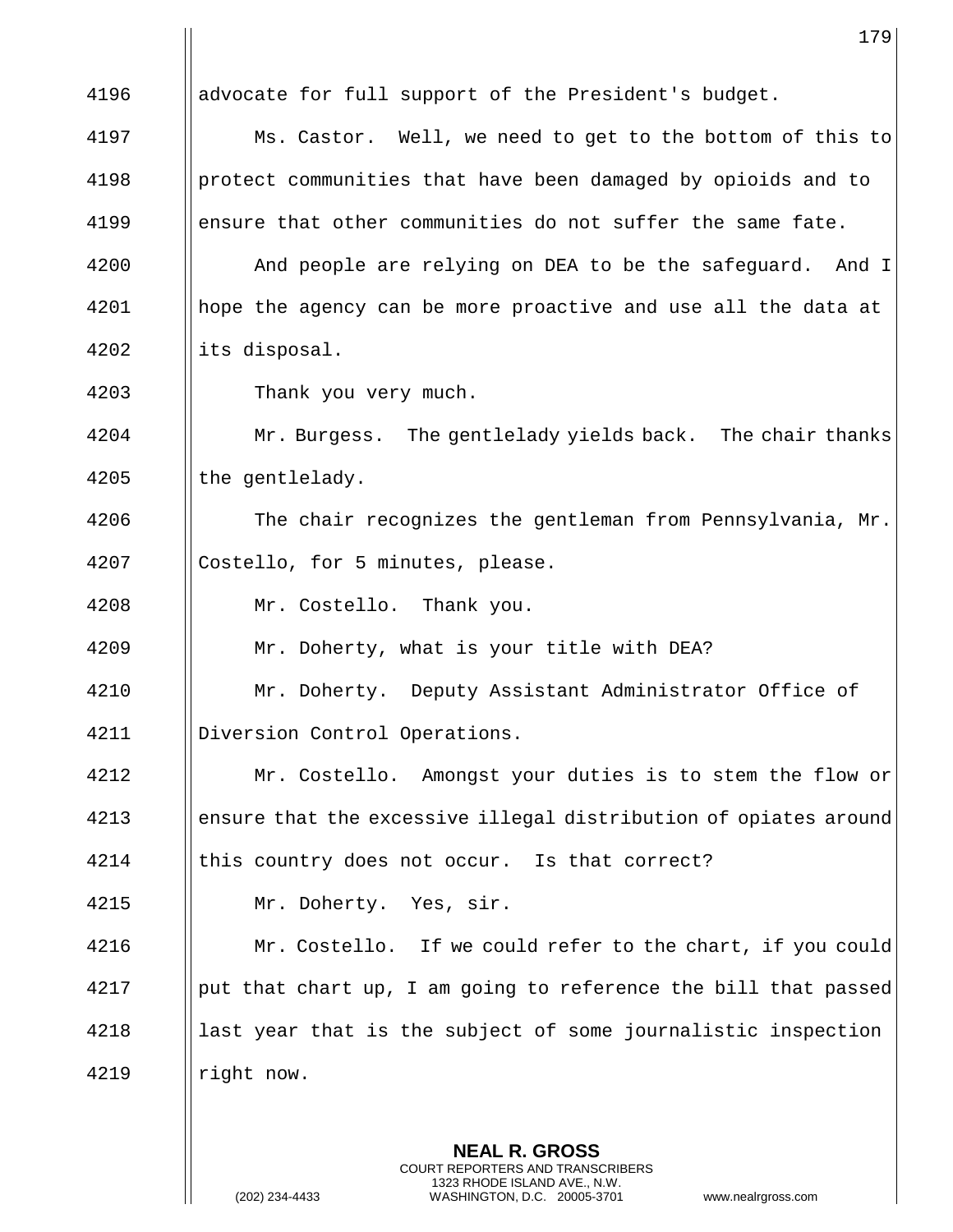Clearly, between 2011 and 2016, prior to this bill being passed, the number of immediate suspension orders has reduced substantially, correct? Mr. Doherty. Yes. **Mr. Costello.** And an immediate suspension order is an order ||that, without prior notice, terminates a distributor's ability || to distribute controlled substances. It is an extraordinary measure intended to supplement standard agency procedures in || cases of imminent danger. Is that correct? Mr. Doherty. Yes, sir. **Mr. Costello.** And the legislation sought to define the term 4231 | imminent danger because there was litigation and concern raised by many patient advocate groups, local pharmacies, et cetera, 4233 Ithat that standard was unclear. Is that correct? 4234 | Mr. Doherty. That is my understanding, sir. Mr. Costello. Is it true that since passage of the bill 4236 I the number of ISOs has actually increased? Mr. Doherty. That is not true, sir. Mr. Costello. I believe that eight orders have been issued 4239 Subsequent to the passage of the bill. Isn't that correct? Mr. Doherty. I stand corrected, sir. Since the passage of the bill, yes, sir. **Mr.** Costello. It has increased. Has the amount of opiates 4243 ||distributed decreased since passage of the bill?

> **NEAL R. GROSS** COURT REPORTERS AND TRANSCRIBERS 1323 RHODE ISLAND AVE., N.W.

(202) 234-4433 WASHINGTON, D.C. 20005-3701 www.nealrgross.com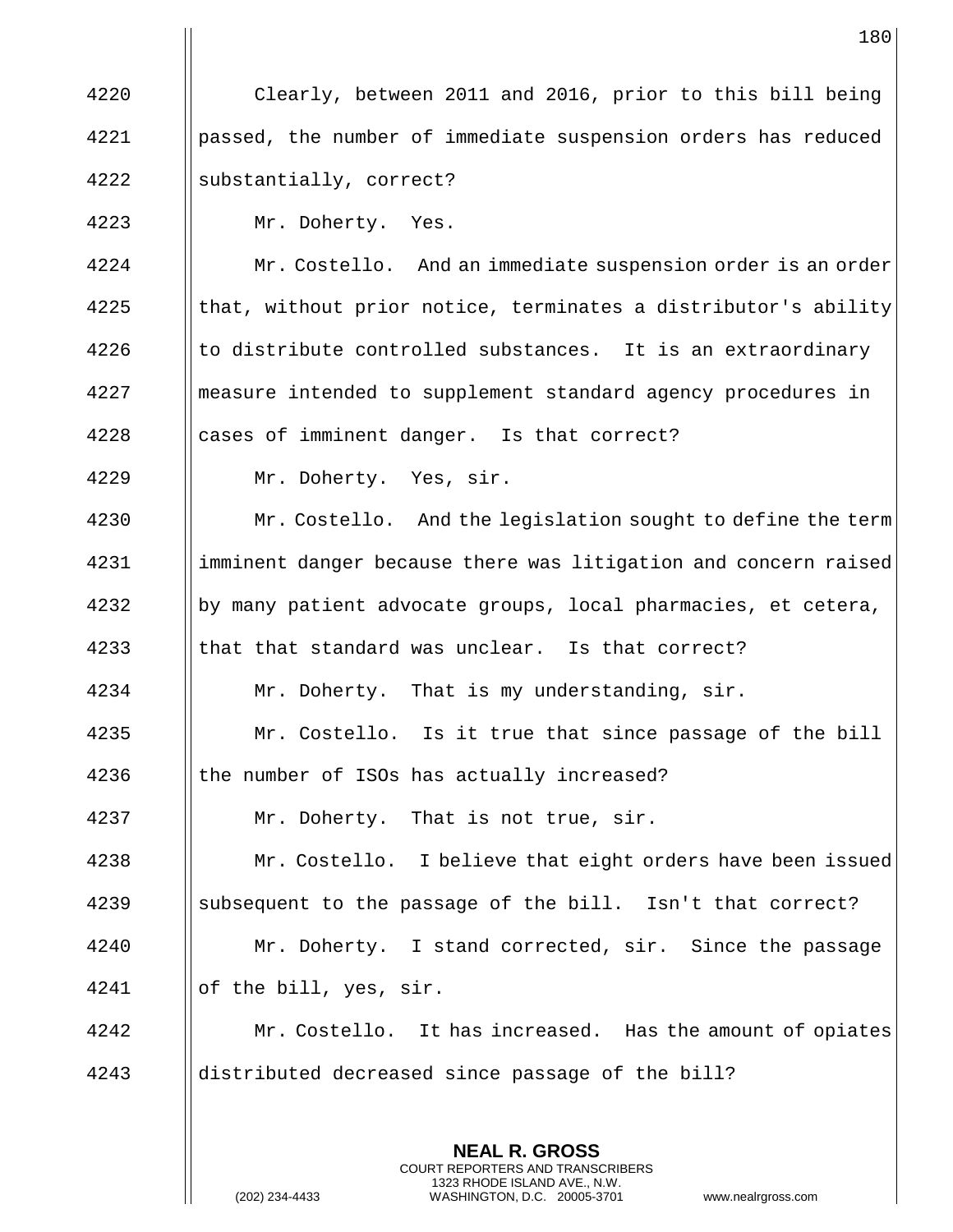4244 **Mr.** Doherty. I would have to confer with my diversion staff 4245 **and get back to you on that.** 4246 | Mr. Costello. If I read data points that indicated that 4247 | amount of opiates manufactured and distributed in 2017 is less  $4248$  | than 2016, would that be accurate? 4249 **Mr.** Doherty. That would be accurate, sir. 4250 | Mr. Costello. So is it fair to say that since passage of  $\frac{4251}{\text{the bill}}$ , the number of opiates manufactured and distributed has 4252 | been less than before it was passed? 4253 | Mr. Doherty. Yes, sir, and that would be directly in line 4254 with the reduction in the APQ, the aggregate production quota  $4255$   $|| - -$ 4256 Mr. Costello. Yes. 4257 Mr. Doherty. -- that DEA oversees. 4258 | Mr. Costello. So if someone says the law has helped fuel  $4259$  || the opiate epidemic, would that have any basis in fact, given  $4260$  || the fact that the number of ISOs has increased since passage of 4261 | the bill and then the number of opiates manufactured and 4262 distributed has decreased since the passage of the bill? 4263 Mr. Doherty. No, sir, I don't believe the data shows that. 4264 Mr. Costello. Okay, thank you. 4265 **DEA** and DOJ contributed significantly to the language of  $\frac{4266}{\pi}$  the bill that was passed. This has been generally represented 4267 by Senator Hatch and Senator Whitehouse, a Republican and a

> **NEAL R. GROSS** COURT REPORTERS AND TRANSCRIBERS 1323 RHODE ISLAND AVE., N.W.

(202) 234-4433 WASHINGTON, D.C. 20005-3701 www.nealrgross.com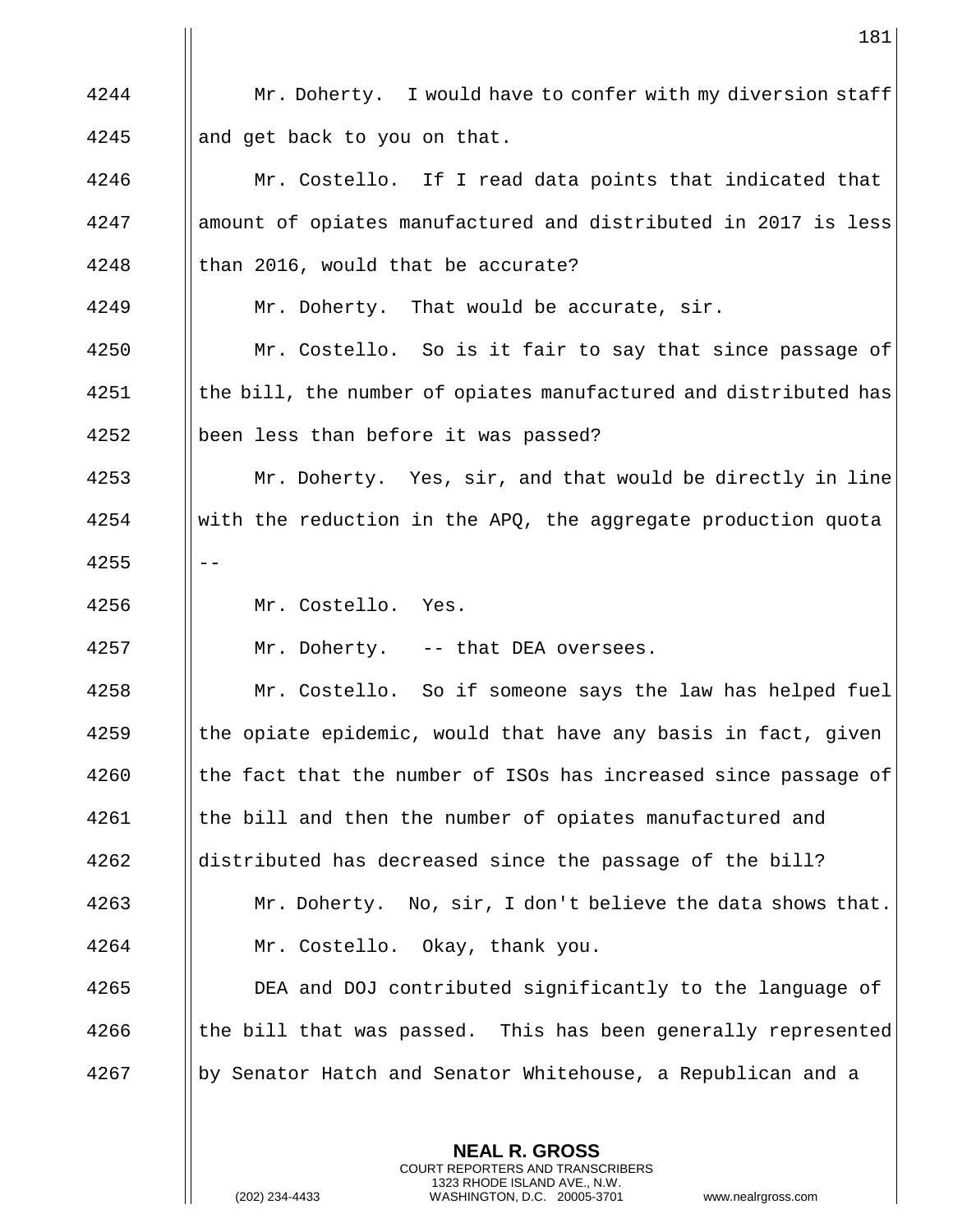Democrat, in the Senate. Do you agree that the DEA and the Department of Justice provided technical assistance to the bill || that was ultimately passed and signed into law? 4271 | Mr. Doherty. Yes, sir, that is my understanding. **Mr.** Costello. And if DEA had opposed the bill, they would have provided testimony, or correspondence, or done some level 4274 | of advocacy with Members of Congress. Is that correct? Mr. Doherty. Yes, sir, I believe there was a technical 4276 advisement period and then, ultimately, the bill moved forward 4277 || and was signed into law last April. **Mr. Costello.** And it is fair to say that there were previous ||iterations of the bill that the DEA took issue with and they did  $\parallel$  object to it. Is that correct? 4281 | Mr. Doherty. That is my understanding, yes, sir. **Mr.** Costello. Is it further true, based upon reports that Ithe Obama administration actually requested of the DEA whether 4284 | or not they recommend that the President sign it and the DEA must 4285 || have said, in some form or fashion, yes, this bill is appropriate  $\parallel$  to sign. Is that correct? Mr. Doherty. That is correct, sir. Mr. Costello. Let's talk about this. Do you think that || the law should be repealed? Mr. Doherty. Sir, in terms of the bill that affects, as | you say, the ISOs that we use in our administrative toolbox, we

> **NEAL R. GROSS** COURT REPORTERS AND TRANSCRIBERS 1323 RHODE ISLAND AVE., N.W.

(202) 234-4433 WASHINGTON, D.C. 20005-3701 www.nealrgross.com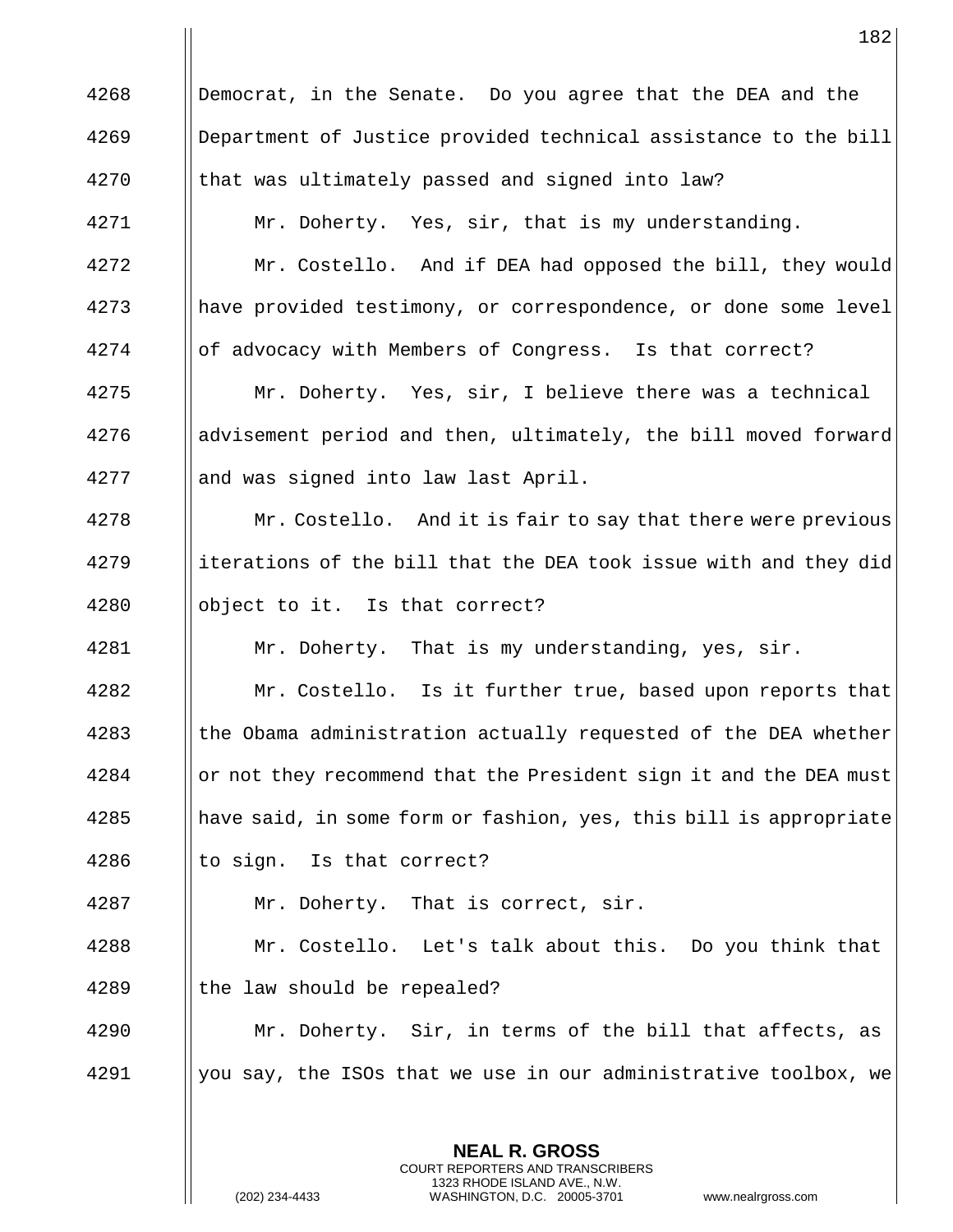$\parallel$  also use criminal tools.

Mr. Costello. Absolutely.

4294 | Mr. Doherty. We also use investigative tools.

4295 | Mr. Costello. There is a lot of other things you do. Mr. Doherty. Right.

4297 | Mr. Costello. And you do it effectively in very many **m** | measures. But on this specific bill, which deals with ISOs, do  $\parallel$  you think it should be repealed or do you think that it is doing what it what it was intended to do, which was provide clarity ||so that you can actually go out and issue ISOs without having || to deal with litigation that might actually call into question 4303 || your enforcement powers in the first instance?

**Mr. Doherty.** Sir, let me say that the bill -- the law changed  $\frac{4305}{1000}$  the way that we looked at ISOs. It did not stop DEA from doing  $\frac{4306}{100}$  its job in the diversion space and we would be happy to work with Congress and DOJ, who is looking at this issue, as I said earlier, || currently, to make sure that DEA has all the appropriate and updated tools.

 Mr. Costello. Do you agree that if we did repeal this law, and didn't supplement it with something else, then the same vagueness that caused litigation to occur, that raised concerns **follow** from a whole host of constituencies would come to bear once again? Mr. Doherty. Yes, sir, I believe we do need a mechanism  $\|\$ at that level with respect to that tool.

> **NEAL R. GROSS** COURT REPORTERS AND TRANSCRIBERS 1323 RHODE ISLAND AVE., N.W.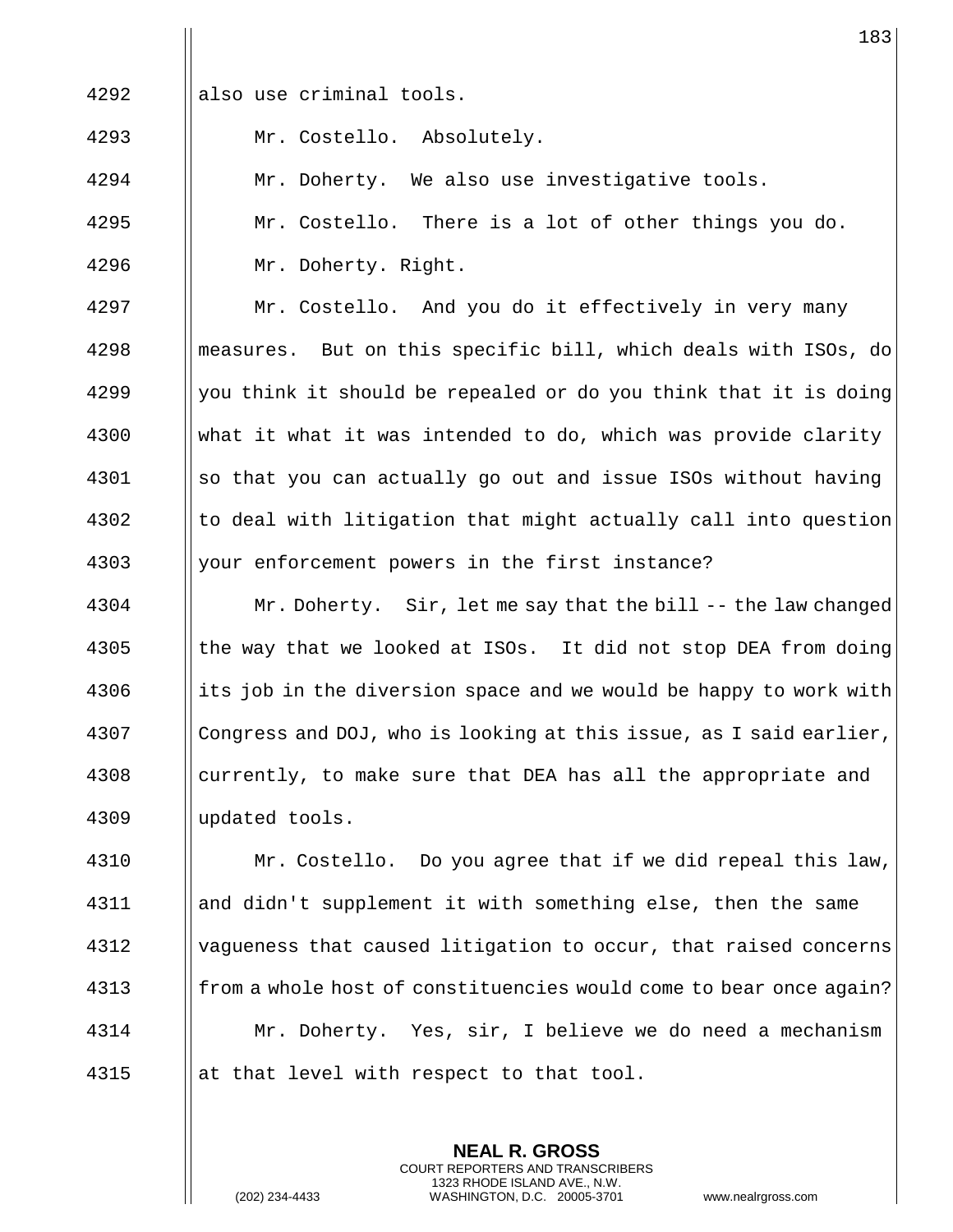|      | 184                                                               |
|------|-------------------------------------------------------------------|
| 4316 | Mr. Costello. One final question I am going to try and sneak      |
| 4317 | in.                                                               |
| 4318 | Was there an internal policy change why the DEA so                |
| 4319 | dramatically reduced ISOs between 2011 and 2016?                  |
| 4320 | Mr. Doherty. Not to my knowledge, sir.                            |
| 4321 | Mr. Costello. Thank you. I yield back.                            |
| 4322 | Mr. Burgess. The gentleman yields back. The chair thanks          |
| 4323 | the gentleman.                                                    |
| 4324 | The chair recognizes the gentleman from Georgia, Mr. Carter,      |
| 4325 | 5 minutes for questions, please.                                  |
| 4326 | Mr. Carter. Thank you, Mr. Chairman and thank you for this        |
| 4327 | most important hearing.                                           |
| 4328 | Mr. Chairman, I would ask unanimous consent to add into the       |
| 4329 | record the written testimony from the International Chiropractors |
| 4330 | Association about non-pharmacological treatment of pain.<br>Mr.   |
| 4331 | Chairman?                                                         |
| 4332 | Mr. Chairman --                                                   |
| 4333 | Mr. Burgess. Is that your unanimous consent request?              |
| 4334 | Mr. Carter. Yes.                                                  |
| 4335 | Mr. Burgess. Would you restate it, please?                        |
| 4336 | Mr. Carter. Yes, sir. Mr. Chairman, I would ask unanimous         |
| 4337 | consent to add into the record the written testimony by the       |
| 4338 | International Chiropractors Association on non-pharmaceutical     |
| 4339 | treatment of pain.                                                |
|      |                                                                   |

**NEAL R. GROSS** COURT REPORTERS AND TRANSCRIBERS 1323 RHODE ISLAND AVE., N.W.

(202) 234-4433 WASHINGTON, D.C. 20005-3701 www.nealrgross.com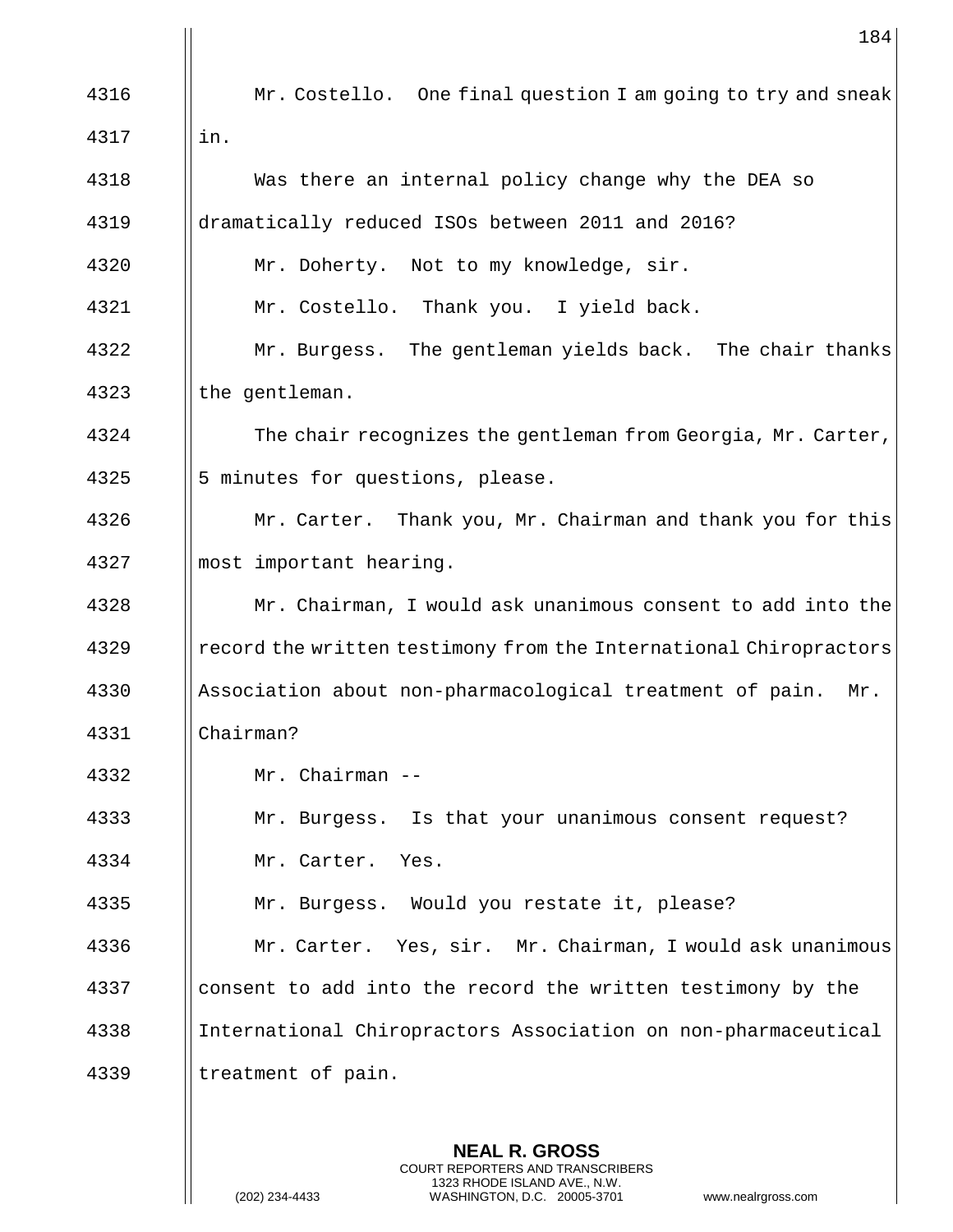|      |                                        |                                                             | $1\,$              |
|------|----------------------------------------|-------------------------------------------------------------|--------------------|
| 4340 |                                        | Mr. Burgess. Without objection, so ordered.                 |                    |
| 4341 | [The information follows:]             |                                                             |                    |
| 4342 |                                        |                                                             |                    |
| 4343 | **********COMMITTEE INSERT 9********** |                                                             |                    |
|      |                                        |                                                             |                    |
|      |                                        |                                                             |                    |
|      |                                        |                                                             |                    |
|      |                                        |                                                             |                    |
|      |                                        |                                                             |                    |
|      |                                        |                                                             |                    |
|      |                                        |                                                             |                    |
|      |                                        |                                                             |                    |
|      |                                        |                                                             |                    |
|      |                                        |                                                             |                    |
|      |                                        |                                                             |                    |
|      |                                        |                                                             |                    |
|      |                                        |                                                             |                    |
|      |                                        |                                                             |                    |
|      |                                        |                                                             |                    |
|      |                                        |                                                             |                    |
|      |                                        |                                                             |                    |
|      |                                        |                                                             |                    |
|      |                                        |                                                             |                    |
|      |                                        |                                                             |                    |
|      |                                        |                                                             |                    |
|      |                                        | <b>NEAL R. GROSS</b><br>COURT REPORTERS AND TRANSCRIBERS    |                    |
|      | (202) 234-4433                         | 1323 RHODE ISLAND AVE., N.W.<br>WASHINGTON, D.C. 20005-3701 | www.nealrgross.com |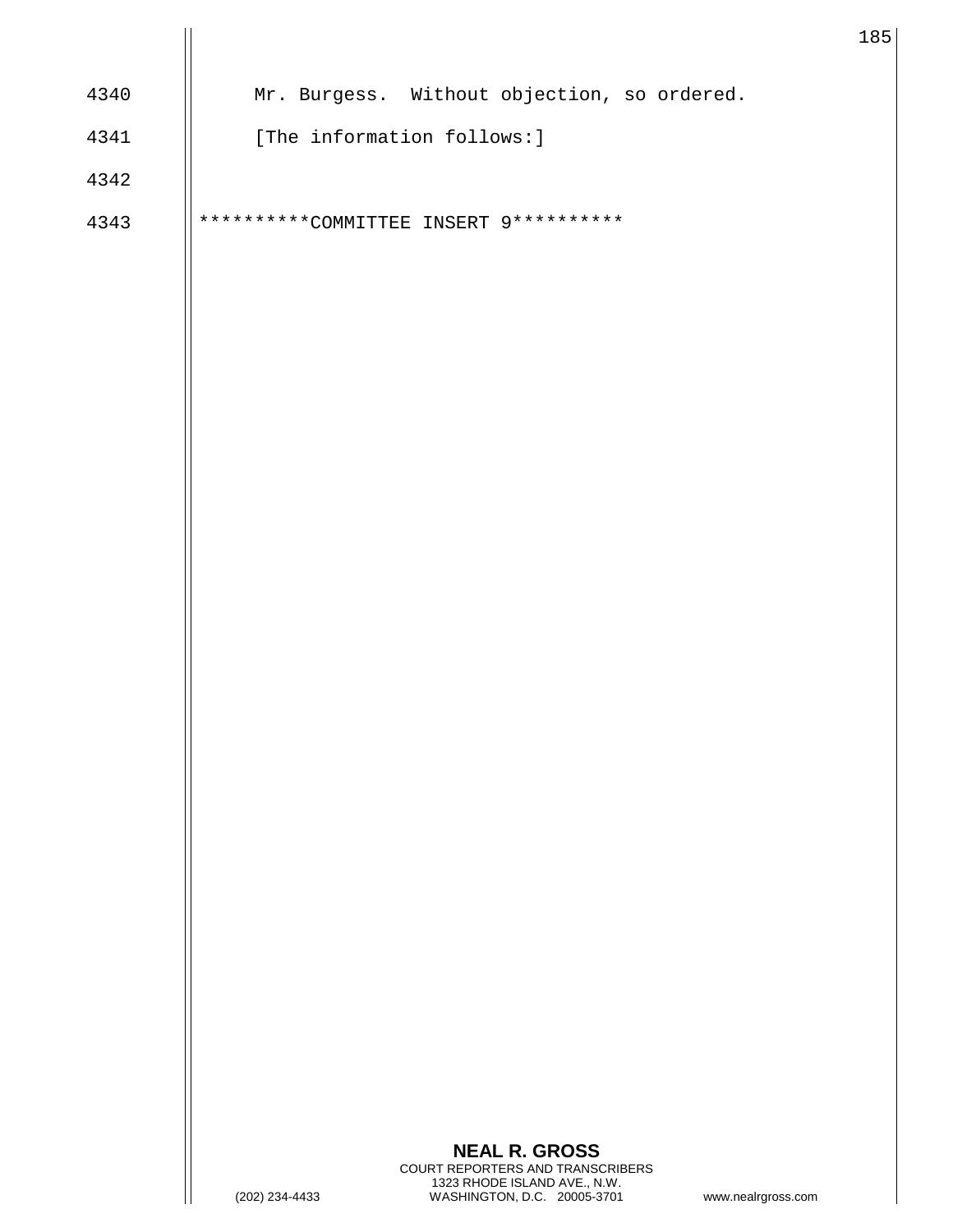4344 Mr. Carter. Thank you.

 $\parallel$  Dr. Schuchat, last year there was a study done that I believe 4346 Was done in collaboration with the CDC and John Hopkins, and HHS, 4347 || and NIH, and CMS that was called examining insurance coverage **for acute and chronic back pain treatment pilots.** Now are you || familiar with this, dealing with insurance companies and how they 4350 | can actually not approve non-pharmaceutical treatments and actually push more opioid use by what they cover and what they ||don't cover?

4353 | Dr. Schuchat. I am not familiar with the specific study 4354 but I am familiar with that issue of what is reimbursed and what  $\frac{1}{355}$  || isn't and that there has been a problem with opioids being easily 4356 **e** reimbursed and the alternative approaches were recommended not 4357  $\parallel$  to be paid.

4358 **Mr. Carter.** Okay, well this is the study that I am speaking  $\frac{4359}{\text{of}}$ . Because I want to make sure because CMS has actually cited 4360 || this as being a problem.

4361 Also, in the New York Times, there was an article last week  $4362$  || that addressed this well that I want to bring to your attention. 4363 And essentially what it says, it gave very many examples about 4364 | how pharmacy benefit managers, PBMs, if you will, and insurance 4365 companies are actually pushing more opioid use by the fact that 4366 In they are not approving the use of non-pharmaceutical or 4367 non-opioids.

> **NEAL R. GROSS** COURT REPORTERS AND TRANSCRIBERS 1323 RHODE ISLAND AVE., N.W.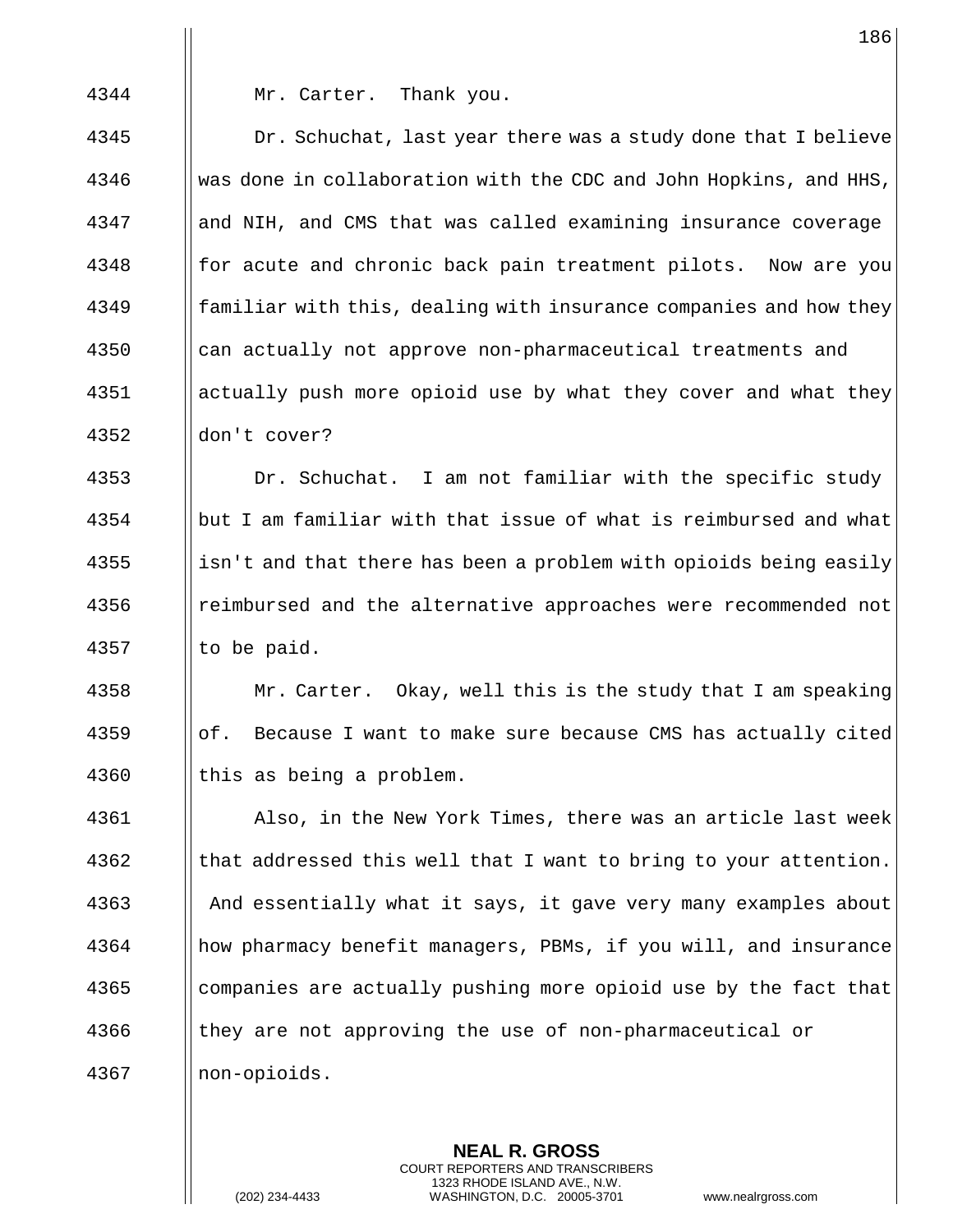**NEAL R. GROSS** 4368 **Whereas, I agree with Dr. Gottlieb that there is a gap there** 4369 between ibuprofen and the NSAIDs and then we go to opioids and 4370 We need to fill in that gap but there are some things can be used. 4371 You can use gabapentin. You can use Neurontin, Lyrica, those  $4372$  I type of things but, in many cases, the insurance companies don't 4373 | cover them. The PBMs don't cover them. The copay is higher,  $4374$  | or you have to get a prior approval, or it is another tier, a 4375 helphigher tier so that you have to go through more hoops in order 4376 the get it approved which, of course, is leaning to more opioid 4377 use. 4378 **Do you care to comment on that?** Is that something you see? 4379 | Dr. Schuchat. Yes, our incentives have been going the wrong 4380 way to get better practice, better paying management, and avoiding 4381 | the harms of opioids. 4382 Mr. Carter. What can you do? What can CDC do? I mean is  $\frac{4383}{\pi}$  there anything you can do to encourage -- I have not had any success  $4384$  ||in dealing with the PBMs, I can tell you that, but perhaps you 4385 will. 4386 **Dr. Schuchat.** You know CDC's quidelines for the treatment  $\frac{4387}{\text{10}}$  of chronic pain are now being taken up by a number of health plans, 4388 insurers, medical societies and the defaults in the electronic 4389 medical records -- 4390 Mr. Carter. Okay. 4391 | Dr. Schuchat. -- and the ordering are better in many

> COURT REPORTERS AND TRANSCRIBERS 1323 RHODE ISLAND AVE., N.W.

(202) 234-4433 WASHINGTON, D.C. 20005-3701 www.nealrgross.com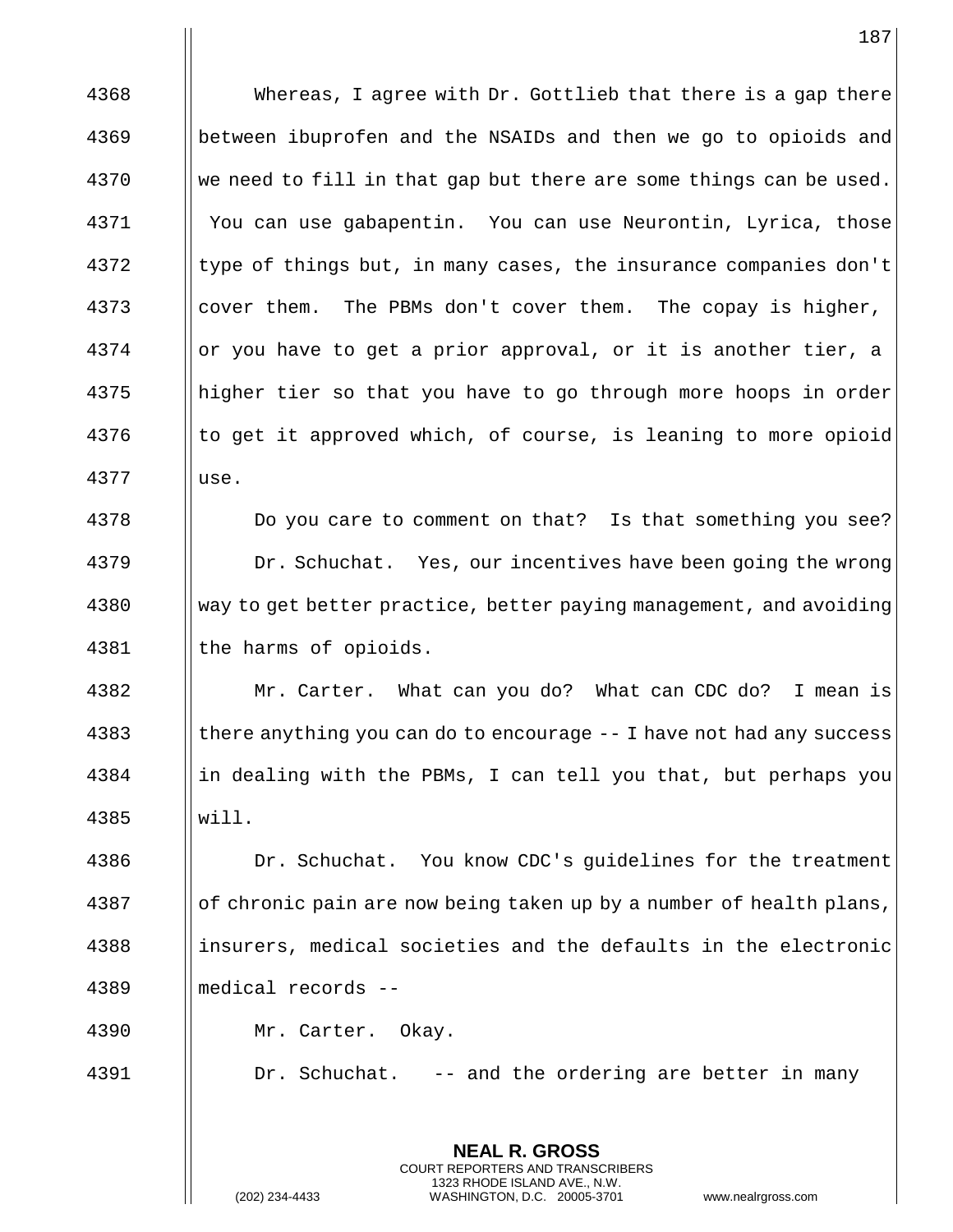|      | 188                                                             |
|------|-----------------------------------------------------------------|
| 4392 | places.                                                         |
| 4393 | But I wanted to say something about the pharmacy benefit        |
| 4394 | managers and the --                                             |
| 4395 | Mr. Carter. Please hurry.                                       |
| 4396 | Dr. Schuchat. Sorry. Just that they have actually been          |
| 4397 | helpful in spotting the problematic providers.                  |
| 4398 | Mr. Carter. They have been helpful to a certain extent but      |
| 4399 | also they have been part of the problem because they have been  |
| 4400 | not approving some of the drugs that could have been used and,  |
| 4401 | instead, have been approving the cheaper opioids; therefore,    |
| 4402 | increasing the amount of opioid use. So that is the point that  |
| 4403 | I am trying to make here.                                       |
| 4404 | Dr. Schuchat. Yes, absolutely.                                  |
| 4405 | Mr. Carter. Okay.                                               |
| 4406 | Dr. Schuchat. We need better prescribing.                       |
| 4407 | Mr. Carter. Okay, Dr. Gottlieb, I want to first of all          |
| 4408 | applaud you. In July you made an announcement that you were     |
| 4409 | expanding, that FDA was expanding prescriber educational        |
| 4410 | opportunities for instant release opioids. And this is a step   |
| 4411 | in the right direction. There is no question about that.<br>As  |
| 4412 | a practicing pharmacists for many years, I can tell you we need |
| 4413 | more physician education.                                       |
| 4414 | And you also said at that time that you were exploring making   |
| 4415 | prescription training mandatory. Has FDA addressed that in any  |
|      |                                                                 |

**NEAL R. GROSS** COURT REPORTERS AND TRANSCRIBERS 1323 RHODE ISLAND AVE., N.W.

 $\mathsf{I}$ 

(202) 234-4433 WASHINGTON, D.C. 20005-3701 www.nealrgross.com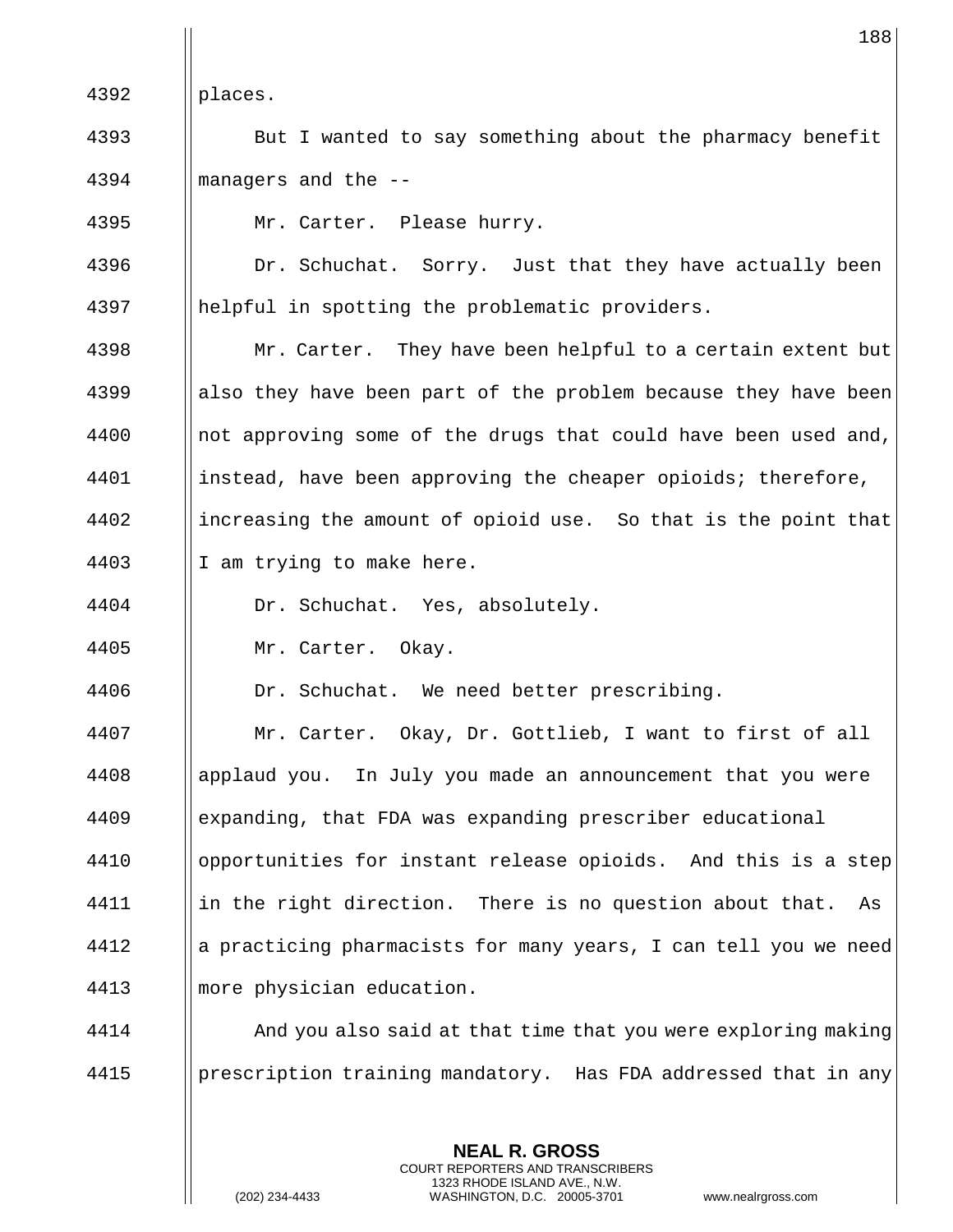way at all?

 Dr. Gottlieb. We also expanded that education for pharmacists as well, Congressman Carter.

4419 | Mr. Carter. And thank you for doing that. That needs to | be done.

 Dr. Gottlieb. Right. We are still working -- we have a  $\parallel$  task force, a working group that is looking at different ways || that we would operationalize a potential mandatory requirement || for education, some of which could be contemplated by working ||in close concert, which we have been doing, with our partners at DEA. But we are looking at alternatives for how we could make education mandatory.

**Mr. Carter.** One other thing I want to get in before my time || is up and that is this. Dr. Gottlieb, I thought you made a great | point in your opening statement when you made the point that there  $\parallel$  really are two problems we are facing here.

**Fixaller** First of all, we are facing the prevention of this happening 4433 and trying to prevent people from being addicted. But another | problem that we have is that we have got over 11 million people  $\parallel$  that are addicted now. We have got to deal with that and that  $\parallel$  is a big, big problem.

 My question is -- you know last week I was in the treatment || centers -- what will work? It is going to take more than just  $\parallel$  throwing money at it. This is not a situation where we can say

> **NEAL R. GROSS** COURT REPORTERS AND TRANSCRIBERS 1323 RHODE ISLAND AVE., N.W.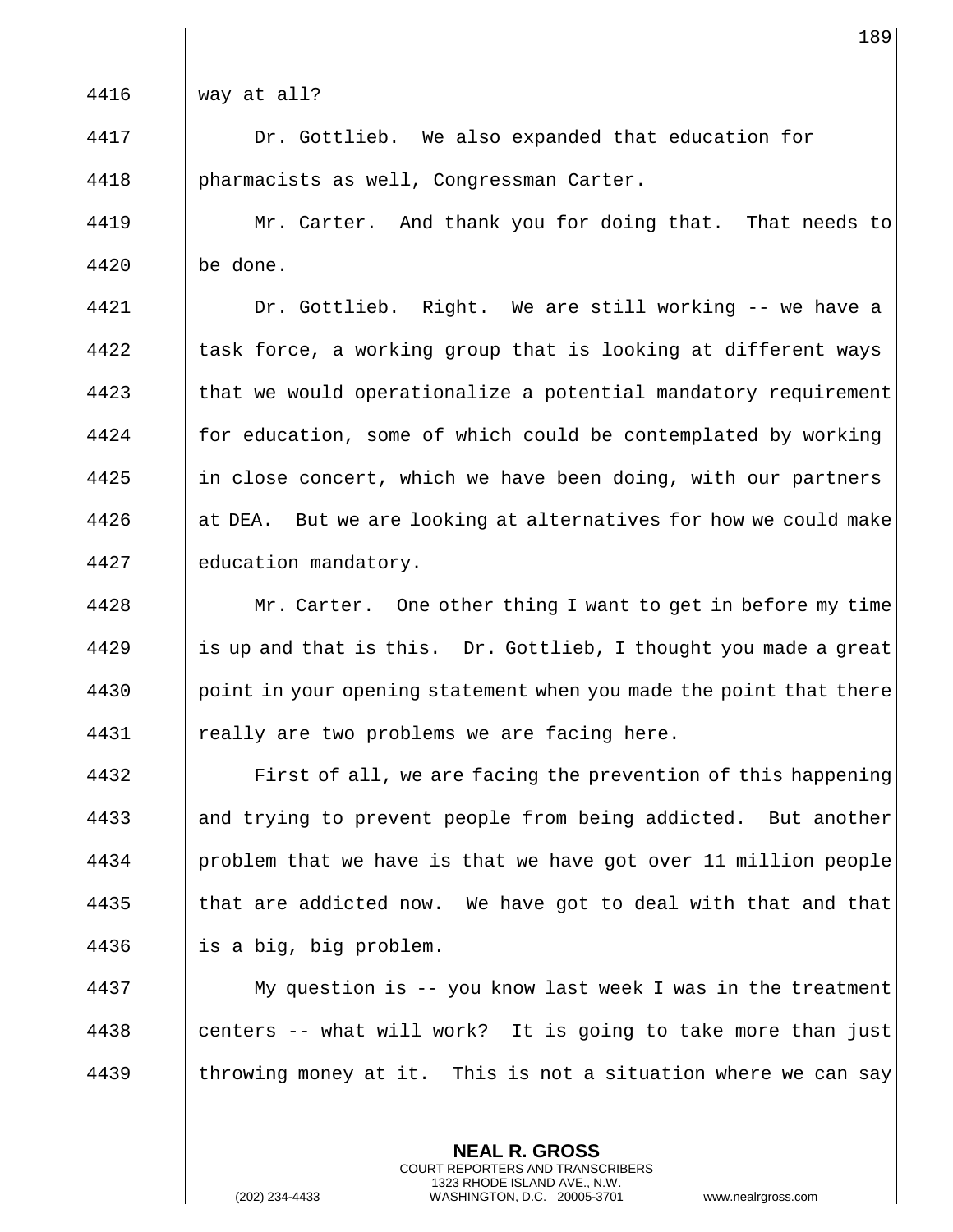$\parallel$  okay, we have hit \$50 billion; therefore, we have done our job. That is not what I am looking for at all. I am looking for 4442  $\parallel$  effective treatments that are going to work.

**And I can tell you from personal experience I have seen opioid**  abuse firsthand. I have seen it ruin lives. I have seen it ruin **families and careers.** It is tough.

 What do you know, Dr. Volkow -- I have served on many panels 4447 With you and you do a great job. What works? What works in the way of rehabilitation?

4449 | Dr. Volkow. First of all, I want to thank you for bringing ||up the issue that it is not just throwing money at something. You have to actually throw money at a solution that is going  $\parallel$  to be effective. And I think that what we are demanding. That || is why one of the things that we are demanding is that the treatment **that is provided for individuals with opioid use disorder with**  ||quality care treatment for which there is evidence of benefit || and that we need to actually change the way that we provide that I treatment so that we have a means to monitor the outcomes of the | patients such that we can learn from what leads to a good response ||in a given patient and what in another one.

 We know, in general, that medication-assisted treatment significantly improved the outcomes and it prevents overdoses | but we also know that not every patient responds and there is ||still significant relapse.

> **NEAL R. GROSS** COURT REPORTERS AND TRANSCRIBERS 1323 RHODE ISLAND AVE., N.W.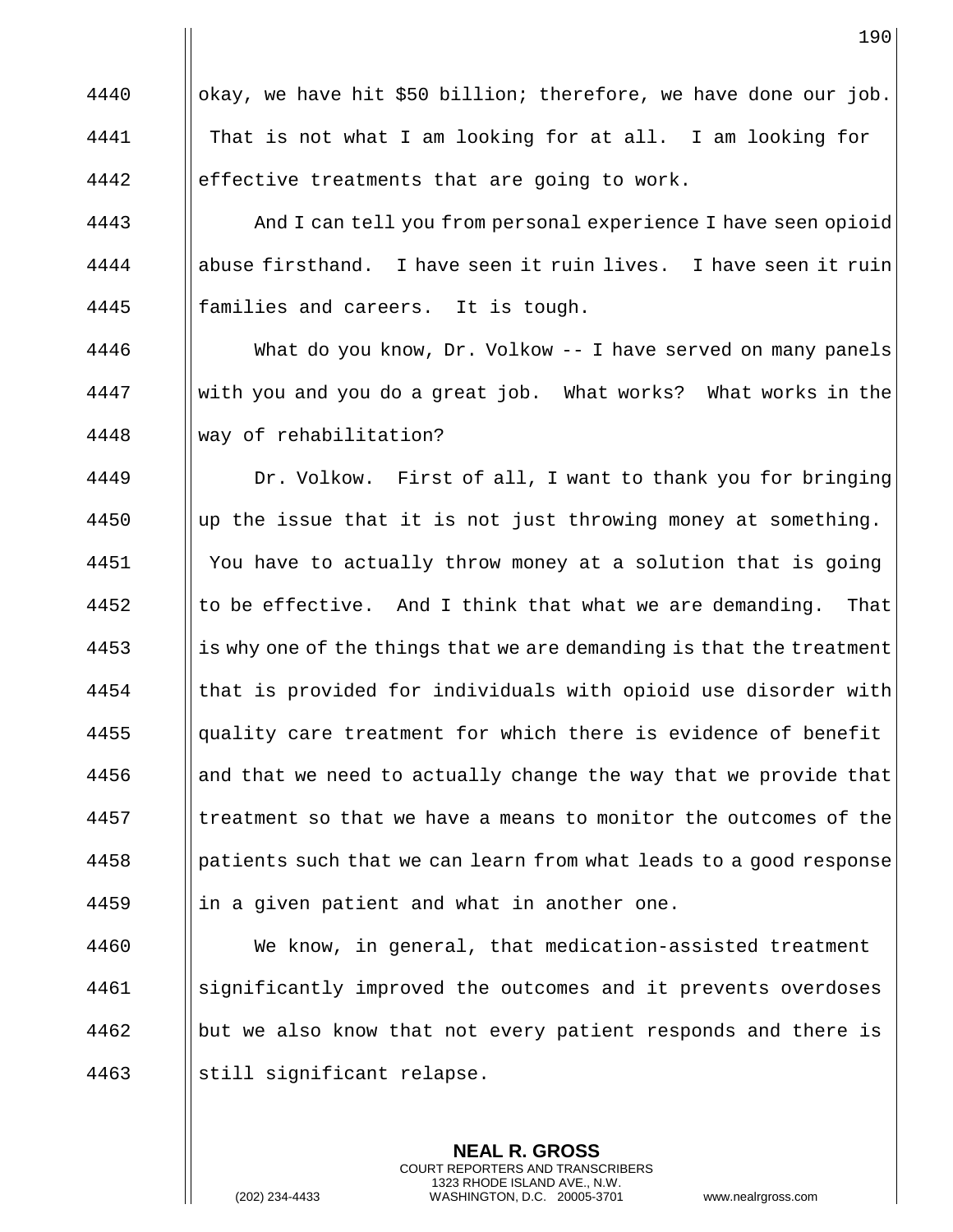|      | 191                                                                |
|------|--------------------------------------------------------------------|
| 4464 | Mr. Carter. And thank you for that.                                |
| 4465 | And I am way over my time but one thing I want to warn all         |
| 4466 | of us is that let's don't become too dependent on naloxone because |
| 4467 | it becomes a crutch and that is just not good.                     |
| 4468 | We have had problems already in Jacksonville, Florida, south       |
| 4469 | of my district, where they can't even carry it on the ambulances   |
| 4470 | anymore because of the high cost and people getting it three or    |
| 4471 | four times a week. It does not need to become a crutch for these   |
| 4472 | people as well, although I understand fully the value of it.       |
| 4473 | Thank you, Mr. Chairman.                                           |
| 4474 | Mr. Burgess. The gentleman's time has expired.                     |
| 4475 | The chair recognizes the gentleman from South Carolina, Mr.        |
| 4476 | Duncan, the newest member of the committee, 5 minutes for          |
| 4477 | questions, please.                                                 |
| 4478 | Mr. Duncan. Thank you, Mr. Chairman. And I have waited             |
| 4479 | a long time to be on this committee. It is an honor to be part     |
| 4480 | of Energy and Commerce.                                            |
| 4481 | I would be remiss if I didn't mention the work of a good           |
| 4482 | friend of mine, State Representative Eric Bedingfield in South     |
| 4483 | Carolina, who lost his son a year ago after a decade-long battle   |
| 4484 | with opioids. And Eric and his family are very much in my thoughts |
| 4485 | as we have this hearing today. So I want to honor his continuing   |
| 4486 | work and the state legislature on this issue.                      |
| 4487 | As we have seen today, this is an issue that transcends            |
|      |                                                                    |

**NEAL R. GROSS** COURT REPORTERS AND TRANSCRIBERS 1323 RHODE ISLAND AVE., N.W.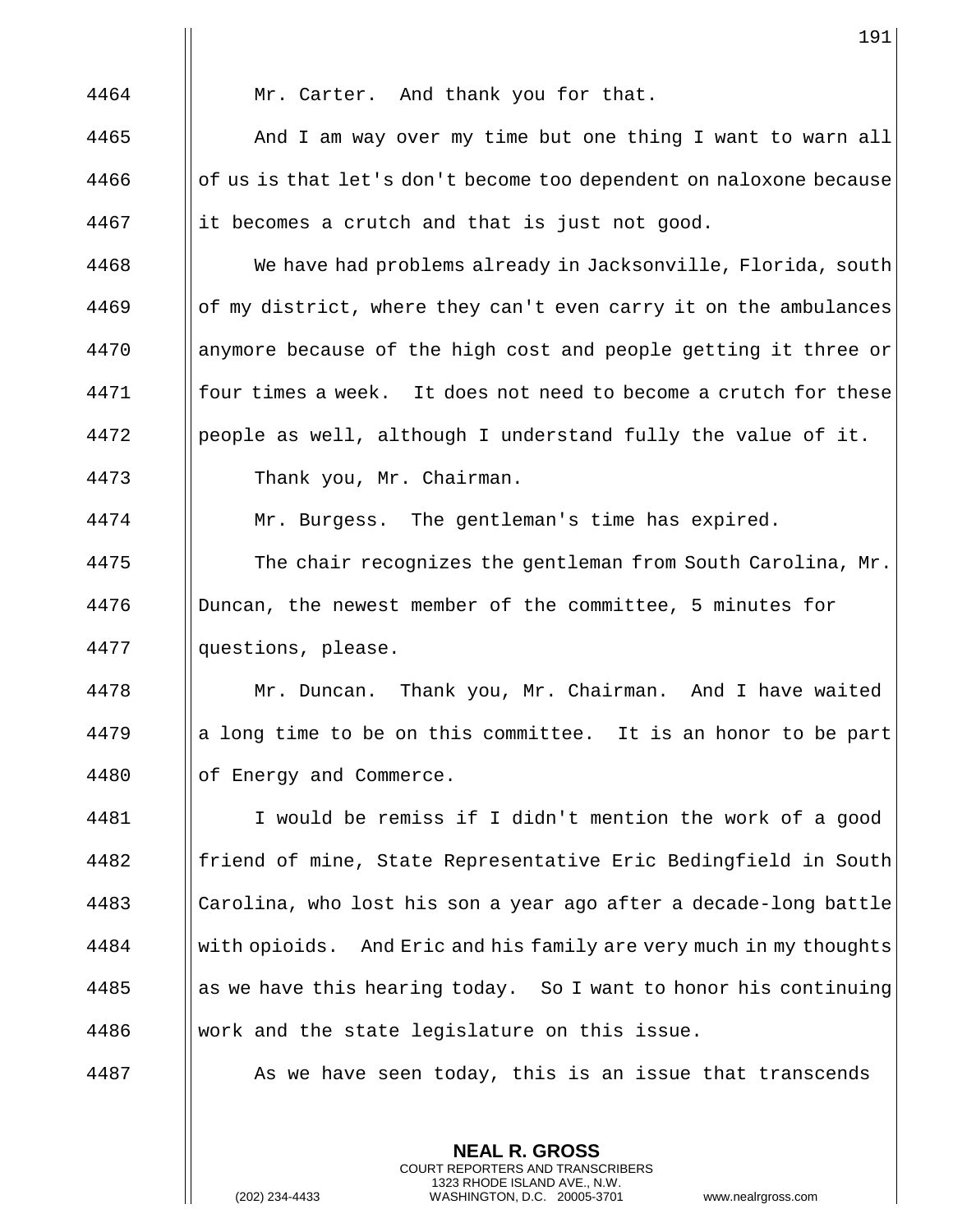4488 | partisanship. It affects Americans in all 50 states. The opioid epidemic is real.

**Mr.** Doherty, you mentioned tools that you had in your tool 4491 | box for combatting the opioid epidemic. Could you tell me what 4492 Some of those tools are, if not all of them? And then what would  $\parallel$  you say is the most valuable tools you have in this fight? Mr. Doherty. Congressman, thank you for that question. || And I would say that from a law enforcement perspective and a **DEA perspective, first of all, the scope of the problem is enormous**  || and we need, literally, all hands on deck across the Federal, State, and local level, the medical community, the scientific 4499 | community, and the law enforcement community.

4500 I In terms of addressing the problem, we need to attack supply With the overseas suppliers with respect to heroin and fentanyl. We need to work to take the gang element out.

 Mr. Duncan. How do you do that without cooperation of the foreign governments? Are they cooperating, I guess is what I || am asking?

 Mr. Doherty. Yes, sir, we have had great cooperation at || the international level, the bilateral level, and the multilateral level. Yes, sir.

 Additionally, I would add that domestically we are initiating additional 360 Program cities for fiscal year 2018  $\parallel$  and the 360 Program has been a crucial part of having, as I said,

> **NEAL R. GROSS** COURT REPORTERS AND TRANSCRIBERS 1323 RHODE ISLAND AVE., N.W.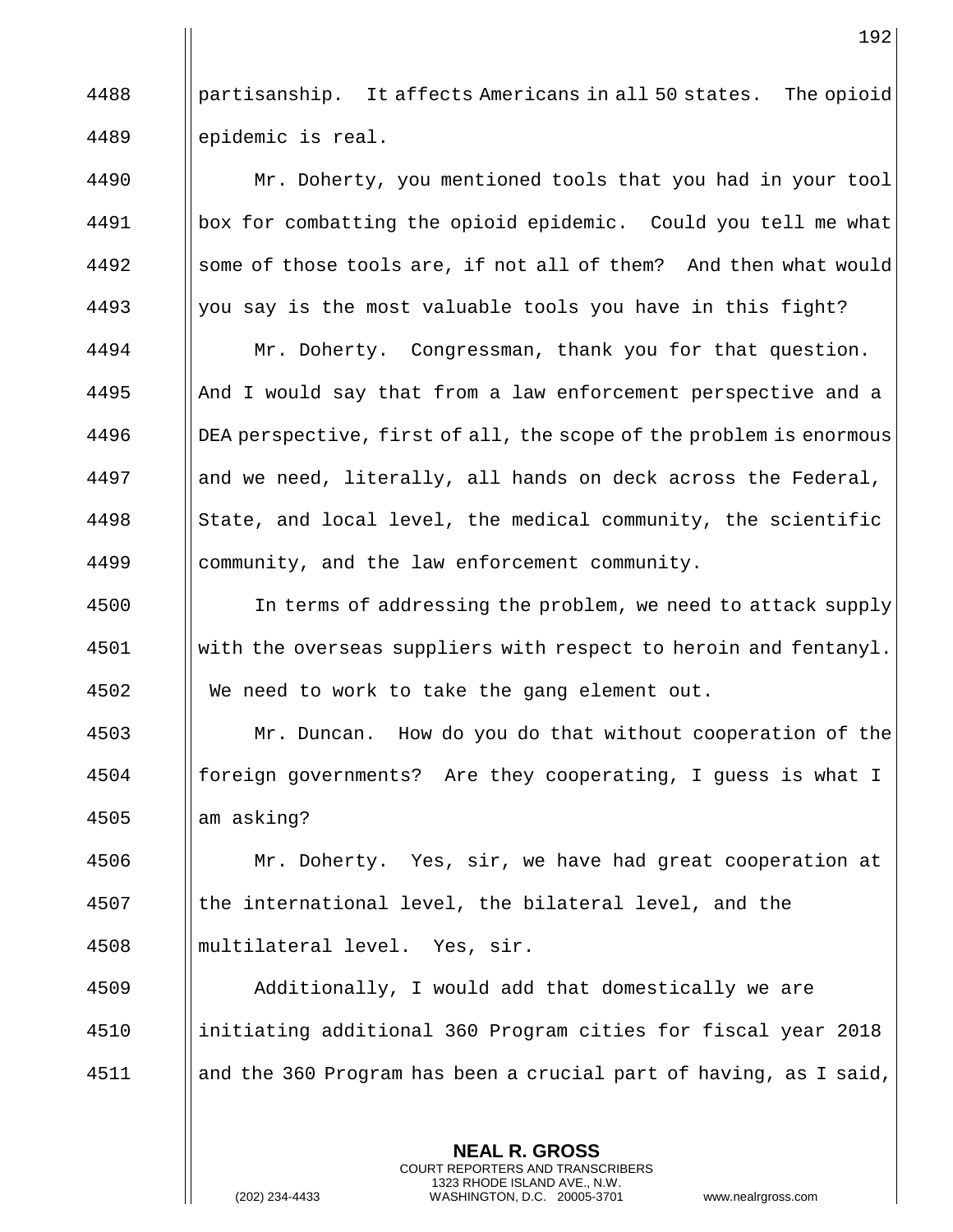|| three distinct pillars of law enforcement attack this problem.

 We are also very much into the prevention space with the 360 Prevention and also with Operation Prevention, which is a web-based curriculum that is cutting edge and designed to teach  $\parallel$  young adults the dangers of opioid use. And it is free. It is distributed to educators throughout the country and it has been  $\parallel$  viewed by hundreds of thousands of individuals so far.

 And we feel that partnership across government is key to establishing a dialogue, number one, about new and innovative ways to attack the opioid crisis. And I think that no idea facing  $\parallel$  all of us is off the table with respect to this problem. Mr. Duncan. All right. It is an immense challenge. I came to this committee from Homeland Security Committee and also the Foreign Affairs Committee, where I chaired the Western Hemisphere Subcommittee. Opioids is the focus of this || today but let me just let the committee know that due to circumstances in Colombia and Peru, the cocoa production has been || up over the last year, 18 months. Coca production has been up. 4530 As a result, there is a lot of cocaine out there ready to come north. They are not flooding the market with it. That is going || to be our next issue to deal with with regard to drugs.

 I appreciate the work you guys do, your men and women around  $\parallel$  the globe. And I have dealt with them in South America, so I 4535  $\parallel$  know the challenges they face.

> **NEAL R. GROSS** COURT REPORTERS AND TRANSCRIBERS 1323 RHODE ISLAND AVE., N.W.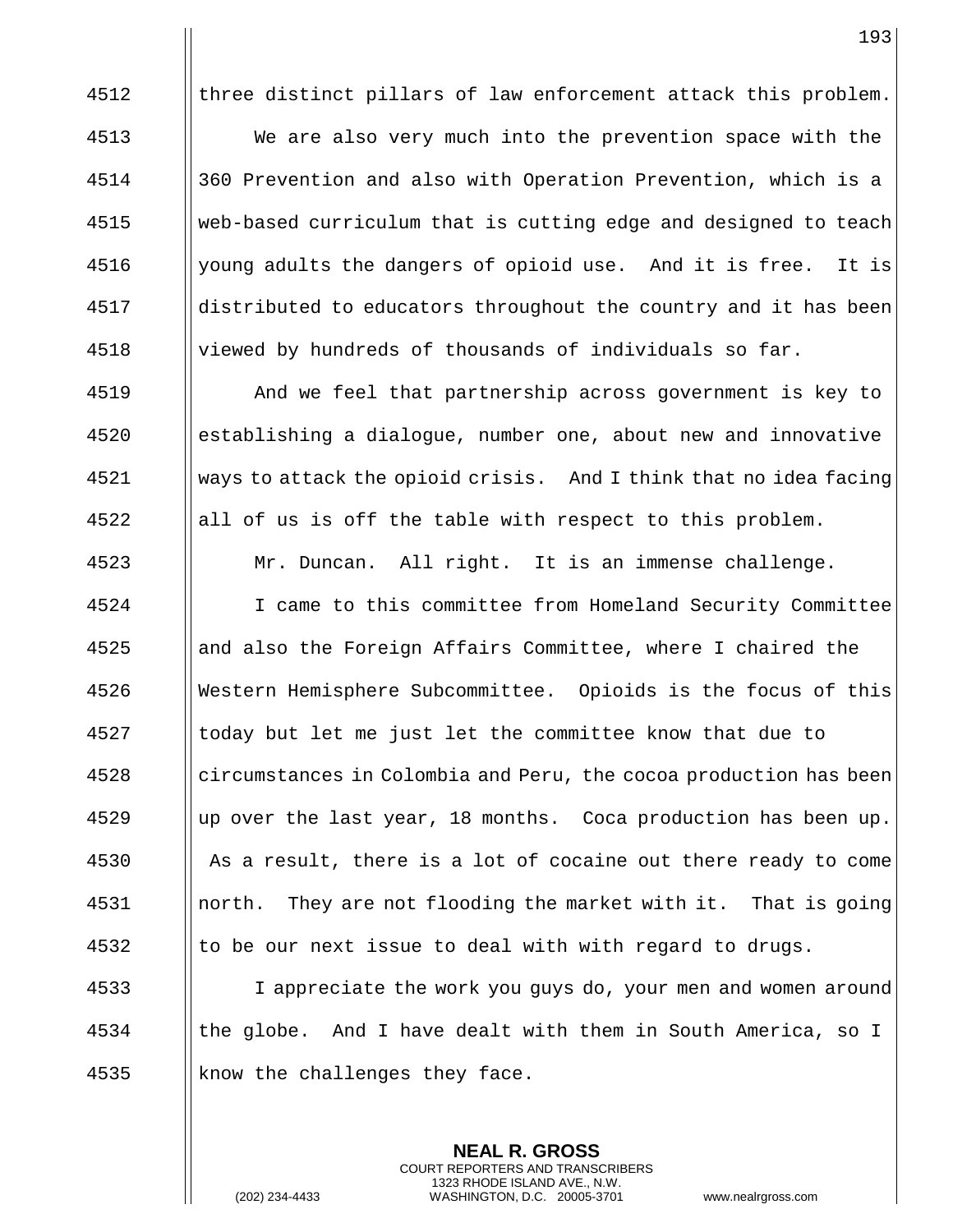4536 | Mr. Chairman, thank you so much and I yield back. **Mr. Burgess.** The chair thanks the gentleman. 4538  $\parallel$  The chair recognizes the gentlelady from Indiana, Mrs. 4539 | Brooks, 5 minutes for questions.

**Mrs. Brooks.** Thank you, Mr. Chairman and I appreciate the fact that you all got a break. I want to thank you all so very **M** much for your work because each of your agencies is so critically important.

 And I want to start out because in the CARA effort the first ||section of that bill was a section that my colleague from Massachusetts, Representative Kennedy and I worked on, and it was to establish an interagency and medical professional task **force to review and, when necessary, update and modify the CDC** best practices guidelines for pain management.

 And so, Dr. Schuchat, can you tell me did you know about this formation and that it needs to be formed by the end of December of 2018 and report? And you are looking at Dr. McCance-Katz. 4553 So I am curious. I just want to know. Is it happening? Is ||it in formation and will we get a report without great detail? I just want to know. You know we have had a change in || administration. So I want to know that it is on people's radars. Dr. McCance-Katz. Yes, it is. And so we have members of I the public that the application process closed. They are in the | process of being selected now. And that committee is definitely

> **NEAL R. GROSS** COURT REPORTERS AND TRANSCRIBERS 1323 RHODE ISLAND AVE., N.W.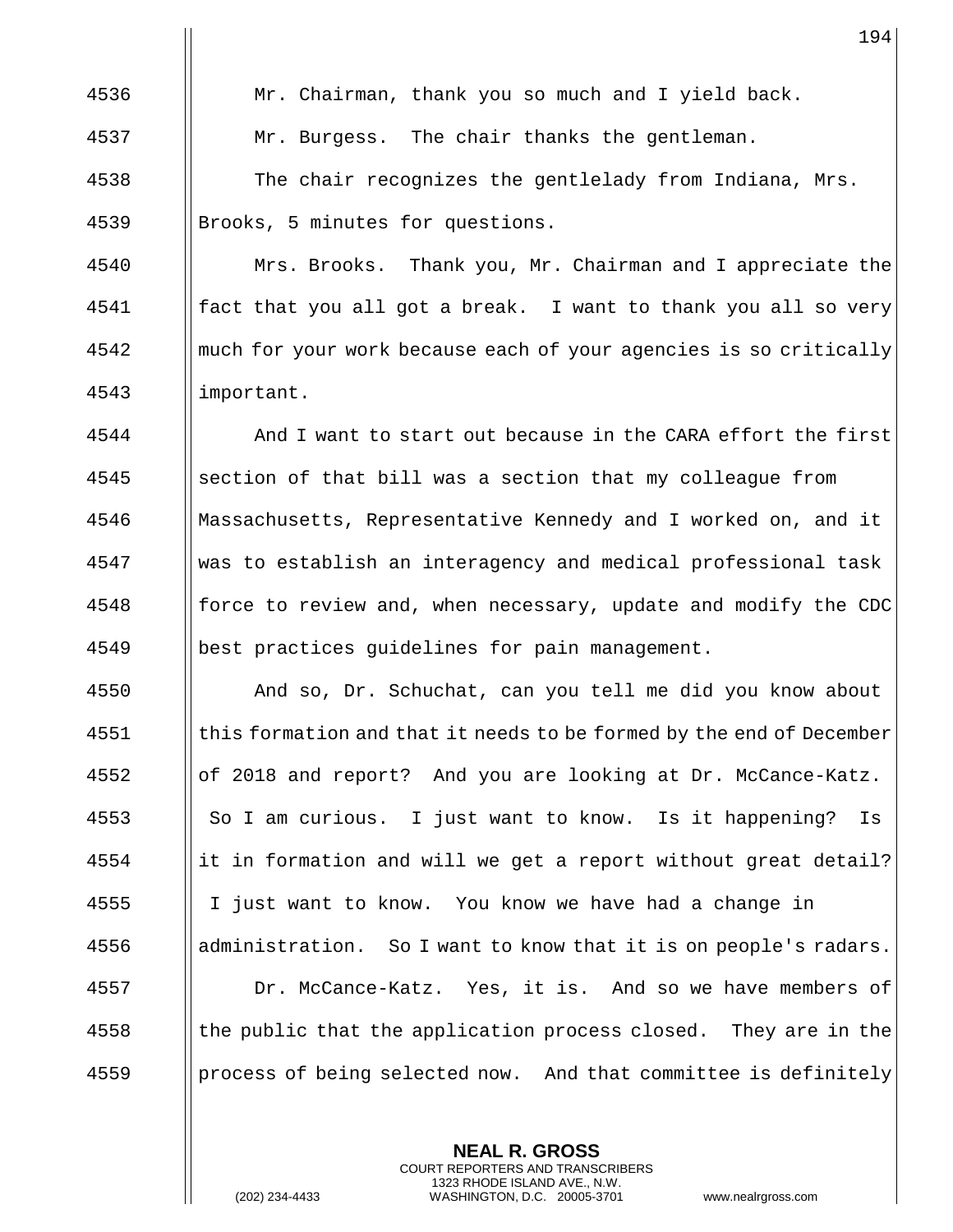|      | 195                                                              |
|------|------------------------------------------------------------------|
| 4560 | going to be in place and you will get the report.                |
| 4561 | Mrs. Brooks. Okay, outstanding. Thank you.                       |
| 4562 | Dr. Gottlieb, building on what Representative Carter talked      |
| 4563 | about with respect to prescriber education, you talked about we  |
| 4564 | are at a point, in your opening remarks you said, where we might |
| 4565 | be doing some hard things, things we are not really comfortable  |
| 4566 | with. And you talked about prescriber education and that we have |
| 4567 | a generation of prescribers that need more education.            |
| 4568 | Can you -- and I am interested in the entire panel's very        |
| 4569 | quick answer because I have like so many things I would like to  |
| 4570 | ask all of you. Do you believe that mandatory prescriber         |
| 4571 | education for either renewal, or for the first DEA licensure of  |
| 4572 | someone who gets a DEA license or for renewal, that should come  |
| 4573 | up with some mandatory prescriber education?                     |
| 4574 | Dr. Gottlieb. I would certainly support that goal and I          |
| 4575 | have said as much.                                               |
| 4576 | One caveat I would add is I don't think it needs to be a         |
| 4577 | 3-day course. I think it is more efficient if it a short course  |
| 4578 | and we hit doctors with some key principles. I think there is    |
| 4579 | ways to do that.                                                 |
| 4580 | Mrs. Brooks. Okay, where does a 3-day course come in?            |
| 4581 | Dr. Gottlieb. I just threw it out there because there some       |
| 4582 | states that have these long courses.                             |
| 4583 | Mrs. Brooks. Okay.                                               |
|      |                                                                  |

**NEAL R. GROSS** COURT REPORTERS AND TRANSCRIBERS 1323 RHODE ISLAND AVE., N.W.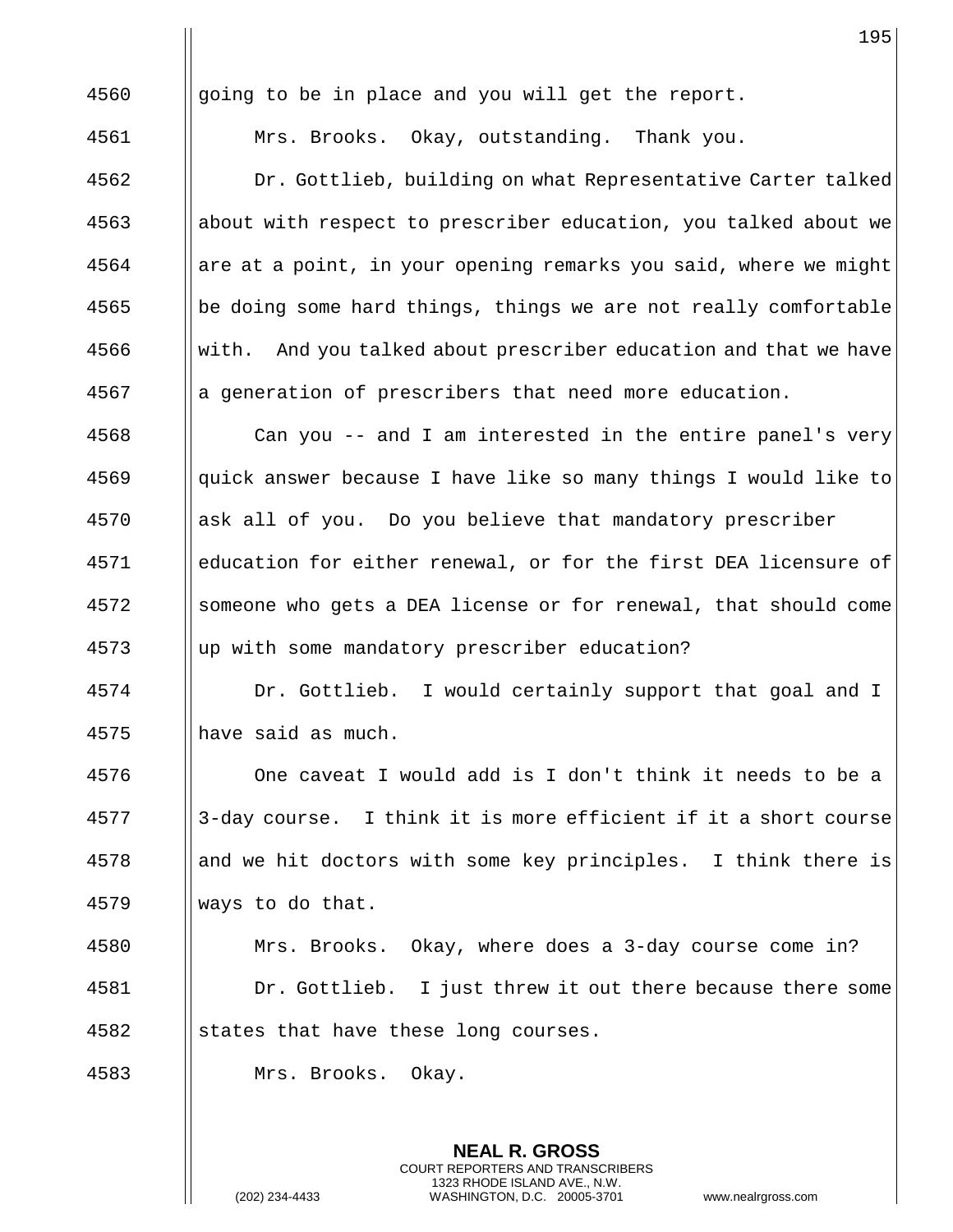4584 | Dr. Gottlieb. But I think something short, and targeted, 4585 and focused would be the most effective way to try to 4586 | operationalize this. 4587 | Mrs. Brooks. Do you agree with that, Dr. McCance-Katz? 4588 | Dr. McCance-Katz. I agree with it in general. I think that 4589 any prescriber who wants to prescribe controlled substances needs 4590  $\parallel$  to have that education. 4591 Mrs. Brooks. Needs to have that education. 4592 Dr. McCance-Katz. Absolutely. 4593 | Mrs. Brooks. Does anyone disagree with that? 4594 | [No response.] 4595 Mrs. Brooks. Okay, thank you. 4596 **Mr. Doherty, you may not know but I am a former U.S. Attorney** 4597 and I did an OxyContin case against a physician that distributed  $4598$  || to a community in southern Indiana and where people died, an  $4599$  | OxyContin mill that was happening. 4600 | So this type of challenge has been with us for a long time 4601 but when I met with IMPD last week, our Indianapolis Metropolitan 4602 Police Department, they said they took off a 55-gallon drum of 4603 pills in our community, full of pills laced with fentanyl. And 4604 can you tell me do you need any additional authorities that would 4605 help DEA improve its enforcement actions that have to do with 4606 | pill presses? 4607 Mr. Doherty. Ma'am, DEA has been very active in leaning

> **NEAL R. GROSS** COURT REPORTERS AND TRANSCRIBERS 1323 RHODE ISLAND AVE., N.W.

(202) 234-4433 WASHINGTON, D.C. 20005-3701 www.nealrgross.com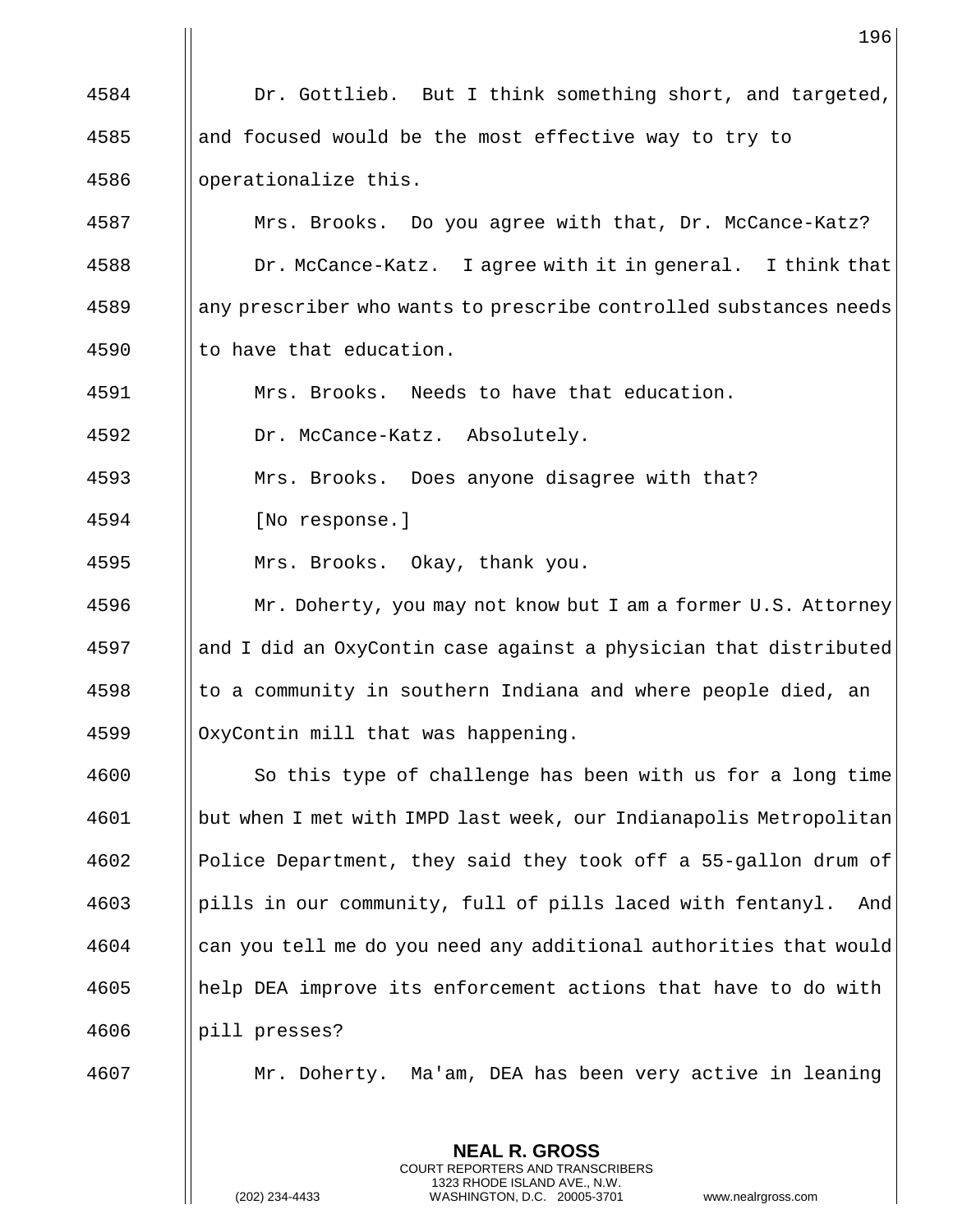$\frac{4608}{10000}$  forward on issues with respect to pill presses. We have  $\frac{4609}{\text{normalized}}$  a rule that requires the import/export of pill presses  $\parallel$  4610  $\parallel$  to be electronically sent to DEA. We work very closely with CBP. That said, we would certainly welcome a dialogue with Congress and with the Department of Justice to look at -- Mrs. Brooks. Do you need more teeth? Do you need anything? **And if you would please give some thought to that, whether or**  not legislation needs to happen. Because as I understand, some of these pills that are coming in our police department believes | that the traffickers don't even know what is in them. They don't 4618 even know that they are dealing fentanyl, necessarily. 4619 | Is that something that you have seen? Mr. Doherty. Yes, ma'am, we have seen the fact that certainly the end user doesn't know what they are getting and ||some individuals in the supply chain are also unwitting, to a ||certain extent in terms of what they are trafficking. So I would be happy to take that back, ma'am, and have a dialogue on that and reengage with Congress and the Department. Mrs. Brooks. And then finally, Dr. McCance-Katz, in the context of the opioid crisis, do you believe it is important that ||a patient's provider, their primary care or their main doctor, has access to his or her substance use disorder records? Because I understand there is not a connection between the behavioral specialists -- and I am seeing nodding here from Dr. Volkow and

> **NEAL R. GROSS** COURT REPORTERS AND TRANSCRIBERS 1323 RHODE ISLAND AVE., N.W.

(202) 234-4433 WASHINGTON, D.C. 20005-3701 www.nealrgross.com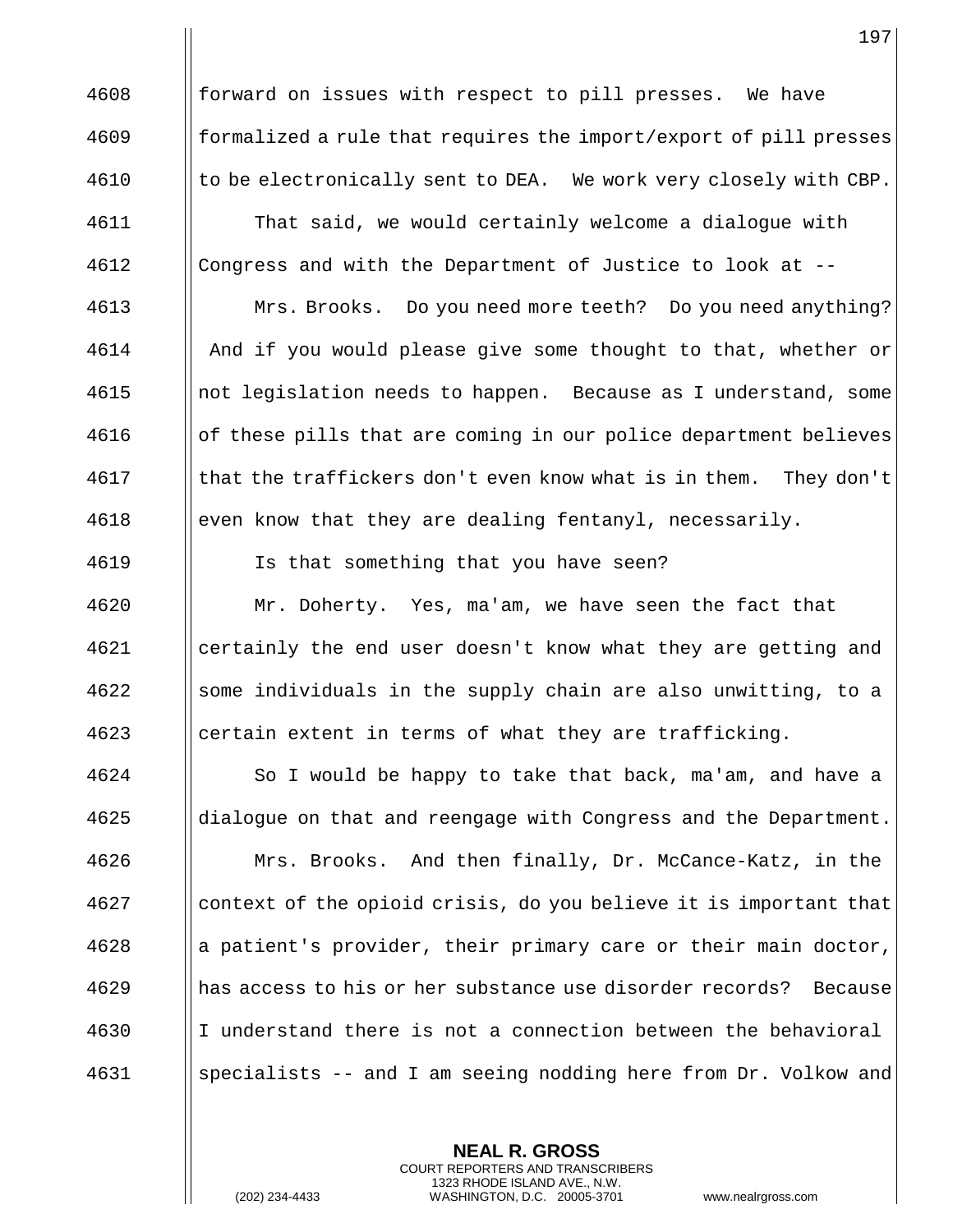4632 | Dr. Schuchat.

 $\parallel$  And so why is that a problem and how do we fix that, that a primary care provider or another physician cannot have access 4635  $\parallel$  to the mental health provider record?

4636 | Dr. McCance-Katz. So there are several laws in place that prevent certain types of communications and the 42 CFR prevents 4638 | organizations or treatment providers, if you will, that hold themselves out as substance abuse treatment providers from sharing records without specific permission from the patient.

4641 | I will tell you that this is something that the Trump administration has been looking at since before I got here. We will be coming out in a couple of months with some revisions to communication that could be allowed under 42 CFR to better serve communication with physicians who are not substance abuse I treatment providers but may be treating a patient with a substance use disorder.

 Why is this important? Because very often, somebody has got a co-occurring illness which will require them to be on a medication and could have a significant drug-drug interaction that could place a person's life at risk, even on standard doses || of medication. So it becomes a very important issue clinically. Mrs. Brooks. Thank you.

 And if I could just close with, and I know I am over time, ||but I think what hopefully you have seen is that if there is

> **NEAL R. GROSS** COURT REPORTERS AND TRANSCRIBERS 1323 RHODE ISLAND AVE., N.W.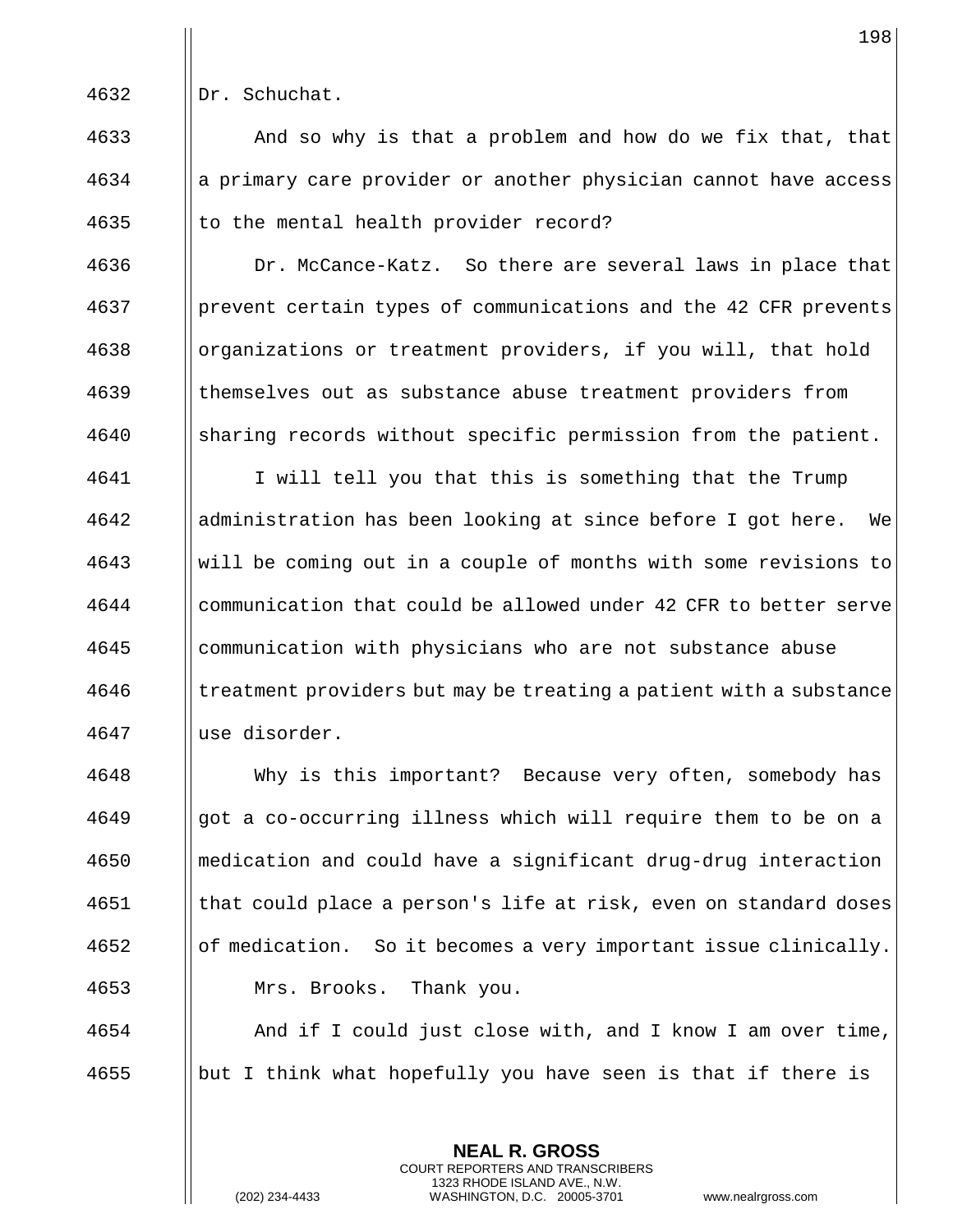|      | 199                                                                                      |
|------|------------------------------------------------------------------------------------------|
| 4656 | legislation that anyone on either side of the aisle of this hearing                      |
| 4657 | we want to either resolve issues that occur either in statute                            |
| 4658 | or in regulation and please make sure we know what those are.                            |
| 4659 | Thank you. I yield back.                                                                 |
| 4660 | Mr. Burgess. The chair thanks the gentlelady. The                                        |
| 4661 | gentlelady yields back.                                                                  |
| 4662 | I recognize the gentlelady from California, Mrs. Walters,                                |
| 4663 | 5 minutes for questions.                                                                 |
| 4664 | Mrs. Walters. Thank you, Mr. Chairman. And I have a letter                               |
| 4665 | from the Peace Officers Research Association of California that                          |
| 4666 | I would like to submit for the record.                                                   |
| 4667 | Mr. Burgess. Without objection, so ordered.                                              |
| 4668 | [The information follows:]                                                               |
| 4669 |                                                                                          |
| 4670 | $10************$<br>**********COMMITTEE INSERT                                           |
|      |                                                                                          |
|      |                                                                                          |
|      |                                                                                          |
|      |                                                                                          |
|      |                                                                                          |
|      |                                                                                          |
|      |                                                                                          |
|      |                                                                                          |
|      |                                                                                          |
|      |                                                                                          |
|      | <b>NEAL R. GROSS</b><br>COURT REPORTERS AND TRANSCRIBERS<br>1323 RHODE ISLAND AVE., N.W. |
|      | (202) 234-4433<br>WASHINGTON, D.C. 20005-3701<br>www.nealrgross.com                      |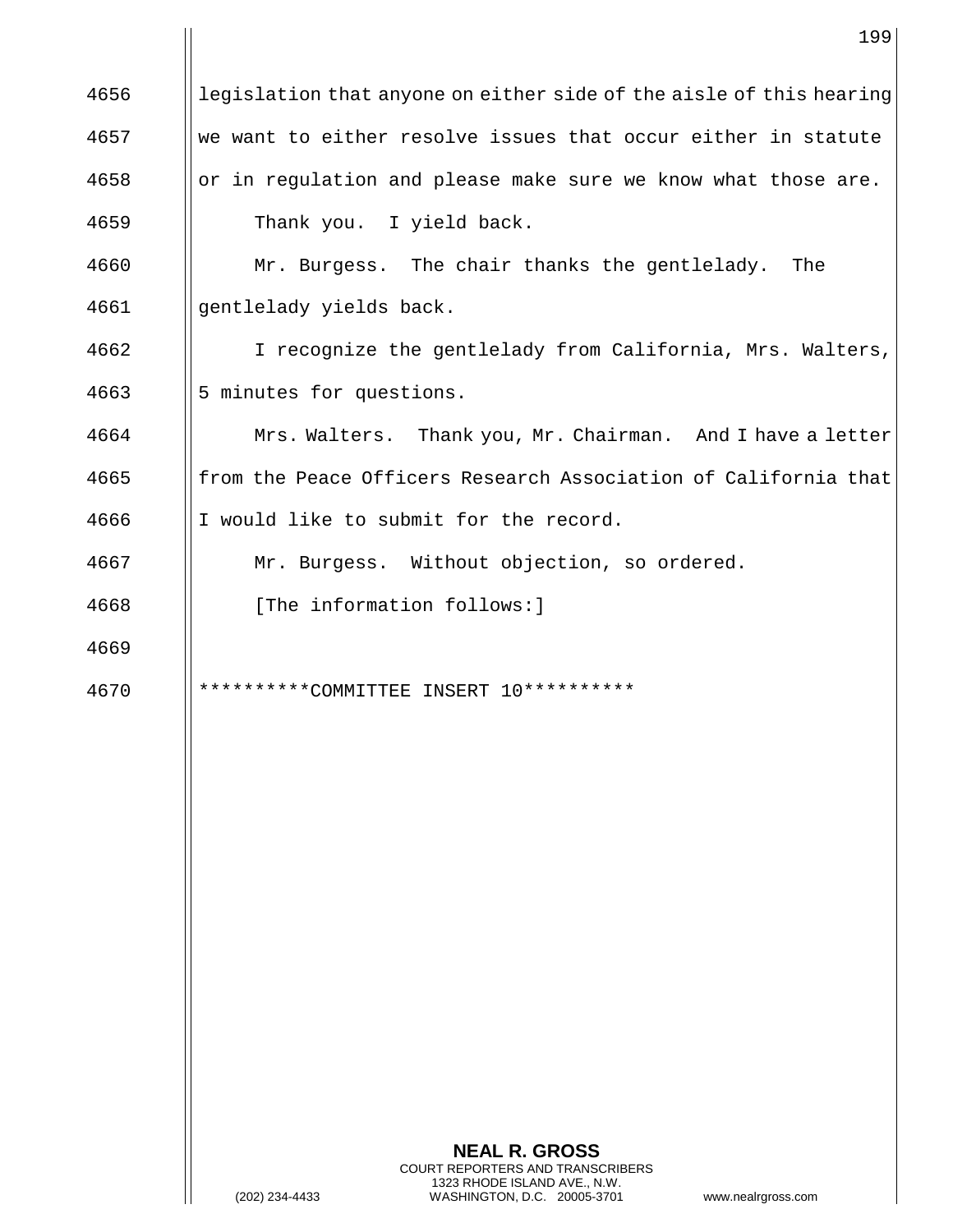Mrs. Walters. Thank you, Mr. Chairman.

 An increasing number of reports have revealed problems resulting from the dramatic surge of addiction facilities in sober homes. My home of Orange County, California has a significant number of these facilities.

4676 | These reports detail how individuals, as patient brokers, || are recruiting patients and, in many cases, are flying them to || a treatment facility across state lines, California being a very common destination. These patient brokers receive a generous **foll** financial kickback, amounts reportedly ranging from \$500 to | \$5,000 for each patient who has successfully entered into a || treatment facility or sober home.

4683 I It is appalling that there are individuals treating those fighting addiction as a commodity and prioritizing profit over || the well-being and sobriety of these vulnerable individuals.

 In light of these disturbing reports, the committee has sent HHS a letter on this very issue on July 13th. HHS provided a  $\frac{4688}{\text{resphere}}$  response last month and I have some questions for Dr. McCance-Katz 4689 || following up on that response.

 Dr. McCance-Katz, in response, HHS noted that 80 percent of treatment facilities are licensed or certified by state bodies. First question: Who licenses and certifies these facilities? Dr. McCance-Katz. The states do and some of these facilities are not licensed or regulated within states.

> **NEAL R. GROSS** COURT REPORTERS AND TRANSCRIBERS 1323 RHODE ISLAND AVE., N.W.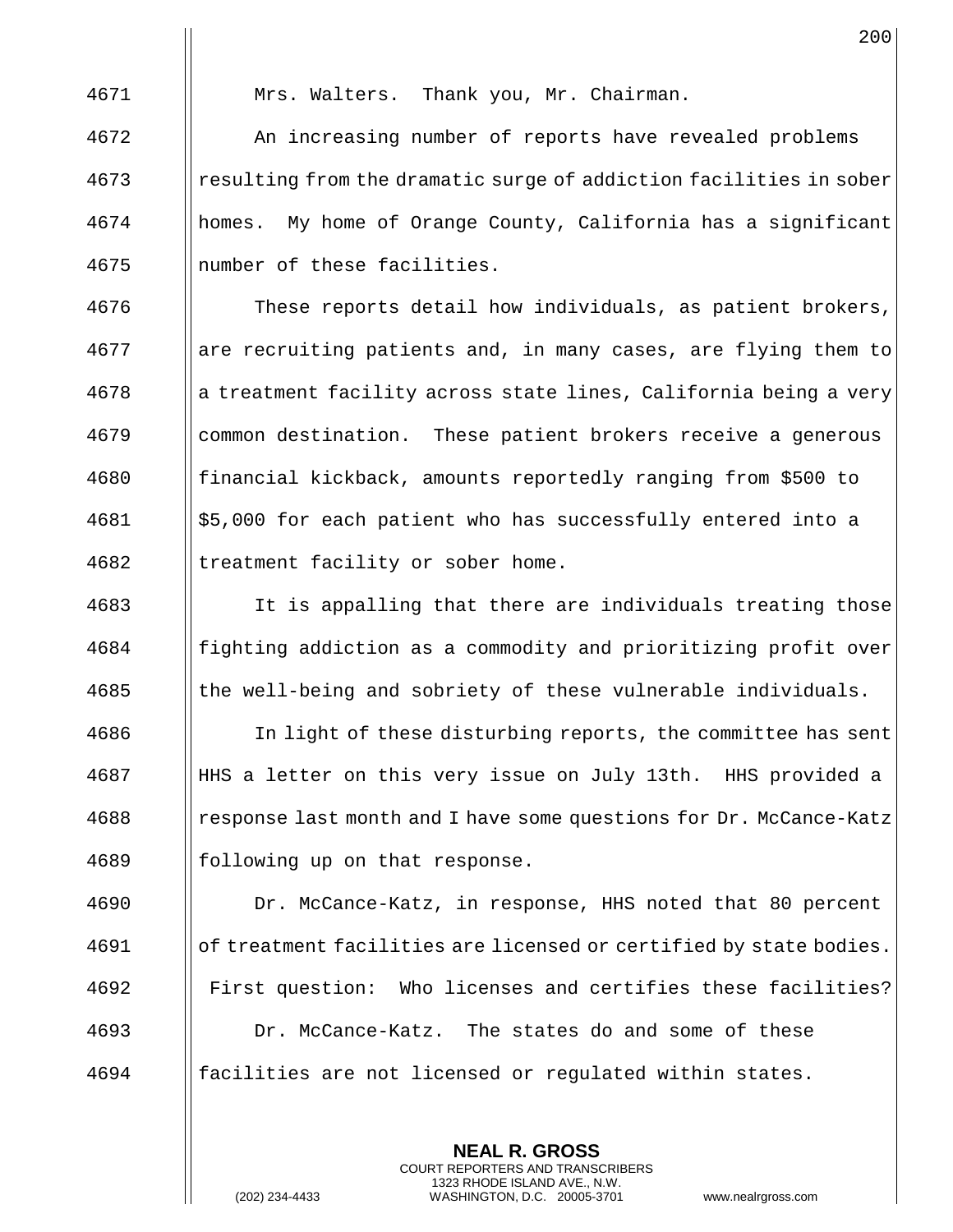So the Federal Government -- SAMHSA regulates opioid **the Interpretence is an** evaluate types of credentialing of | providers but we do not have purview over what goes on in the ||states regarding other types of substance abuse treatment 4699 | programs or recovery housing.

4700 | Mrs. Walters. Okay so if you flip that 80 percent figure, | that means that 20 percent of the facilities are not licensed 4702 | or certified.

 Okay, so why aren't all facilities licensed or certified? Dr. McCance-Katz. Different states take different approaches to this. I would recommend that one of the things || that states consider is requiring that these types of facilities  $\frac{4707}{1000}$  et credentialed. There are national accreditation bodies that 4708 election could do this. States would need to require it and then states would charge a licensing fee.

**The other thing that happens at these facilities is that**  they often use practitioners, or what they call practitioners, who have no certification or qualifications in the field. That 4713 | can also be addressed by state regulatory bodies.

 Mrs. Walters. So do you know which states do require certifications and licenses and which don't?

 Dr. McCance-Katz. I don't have that information at my 4717 | fingertips.

Mrs. Walters. Okay. HHS also noted in its response that

**NEAL R. GROSS** COURT REPORTERS AND TRANSCRIBERS 1323 RHODE ISLAND AVE., N.W.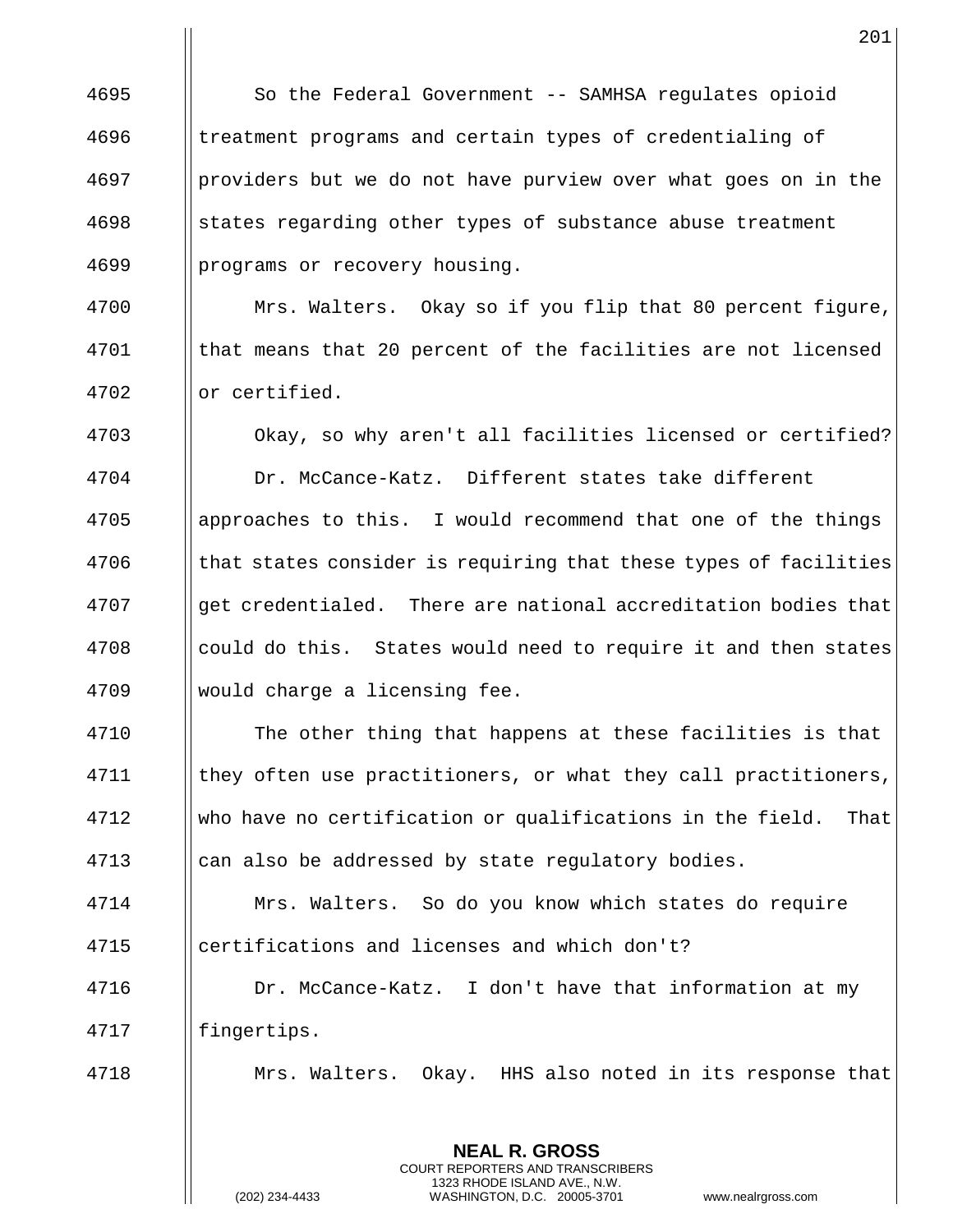4719 SAMHSA is working with states to share best practices on how to address patient brokering with provider associations. And what 4721 || are those best practices and who developed them?

4722 | Dr. McCance-Katz. So SAMHSA does have a work group on this  $\parallel$  and that work group met over the summer. There is a report that 4724 | is being put together right now.

**But I** can tell you that some of the best practices that will  $\parallel$  come out will be, as I mentioned, requiring the licensure of | practitioners in these programs, requiring accreditation of the || programs themselves.

 We are going to make a bigger effort than we already do to ||put families in touch with our treatment locator system. We actually have a treatment locator system on our SAMHSA website || that is linked to by other HHS agencies as well that has 4733 investigation that goes on. All of the programs on our system || are approved by the SSAs in the different states. So they have || a certain quality indicator if they are on that treatment locator. We also think it is important for families to be able to ask specific questions. So if I am a family member looking for || a provider, I need to ask, What are your credentials? Are you accredited by a national organization? Have you been inspected? **And if you have been inspected, were there any citations of your**  facility and what did you do about them? Those questions right there can tell families whether that is a facility that they would

> **NEAL R. GROSS** COURT REPORTERS AND TRANSCRIBERS 1323 RHODE ISLAND AVE., N.W.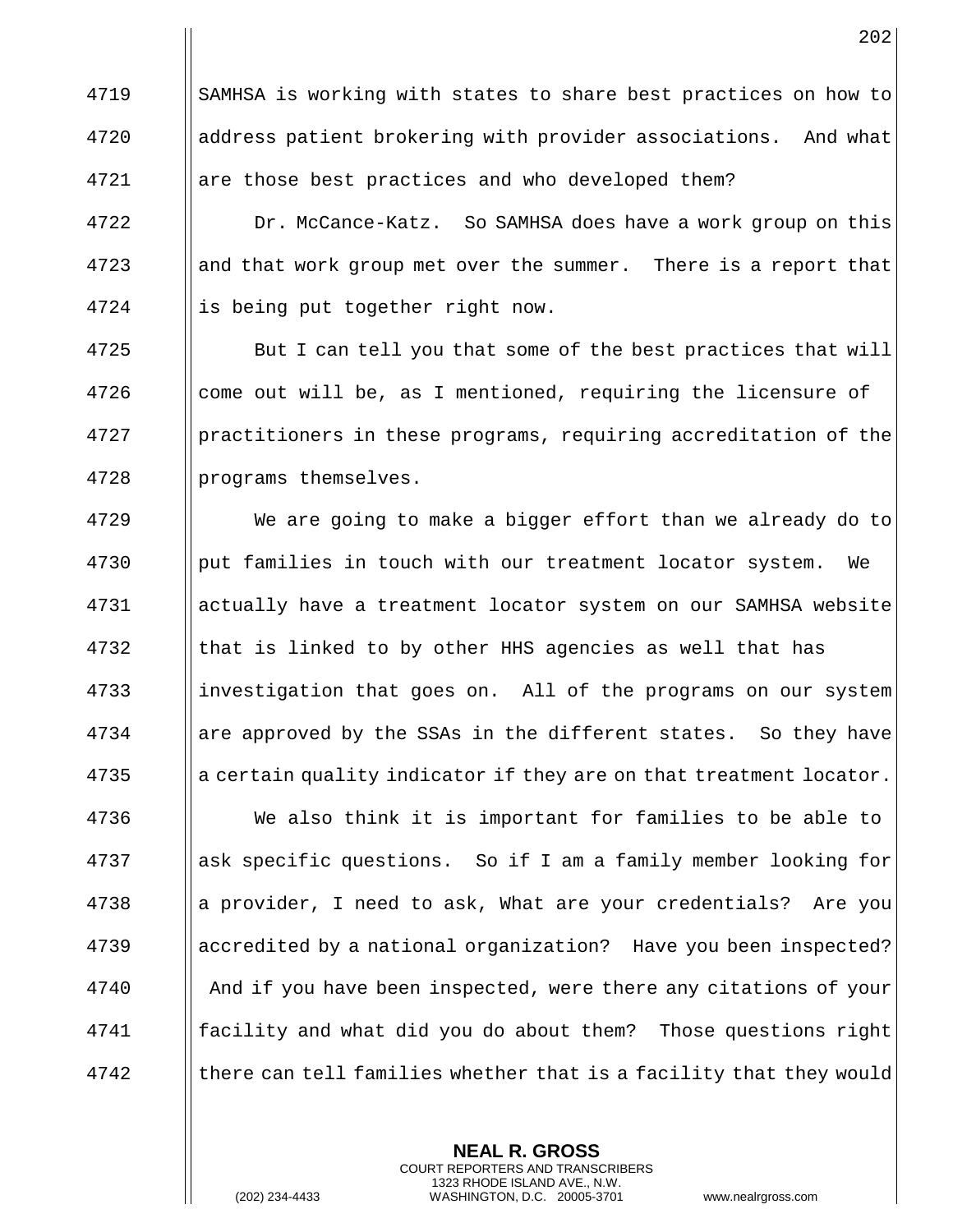4743 want their loved one at.

4744 Mrs. Walters. Okay, just shifting gears a bit to focus on 4745 sober homes, which, based on the aforementioned reports, are equal 4746 | offenders in the patient broker scheme.

4747 | It is the committee's understanding that sober homes are 4748 regulated much differently than treatment facilities. Is that 4749 correct?

4750 | Dr. McCance-Katz. That is my understanding.

4751 Mrs. Walters. Okay and what is SAMHSA's role in overseeing  $4752$  | or regulating sober homes?

4753 | Dr. McCance-Katz. We have no authority over sober homes. 4754 | Mrs. Walters. Okay. Well, I will yield the balance of my  $4755$  ||time.

4756  $\parallel$  Mr. Burgess. The chair thanks the gentlelady. The 4757 | gentlelady yields back.

 And I believe that concludes members' questions. I was 4759 Supering to yield 5 minutes for questions to Mr. Green because he has been sitting her so patiently, if you have a follow-up or redirect.

4762 Mr. Green. Thank you, Mr. Chairman.

**Mr. Doherty, among the things the Controlled Substances Act**  establishes is a quota system that controls the qualities of basic 4765 ingredients needed to manufacture controlled substances. These || quotas serve to try and reduce diversion, while also providing

> **NEAL R. GROSS** COURT REPORTERS AND TRANSCRIBERS 1323 RHODE ISLAND AVE., N.W.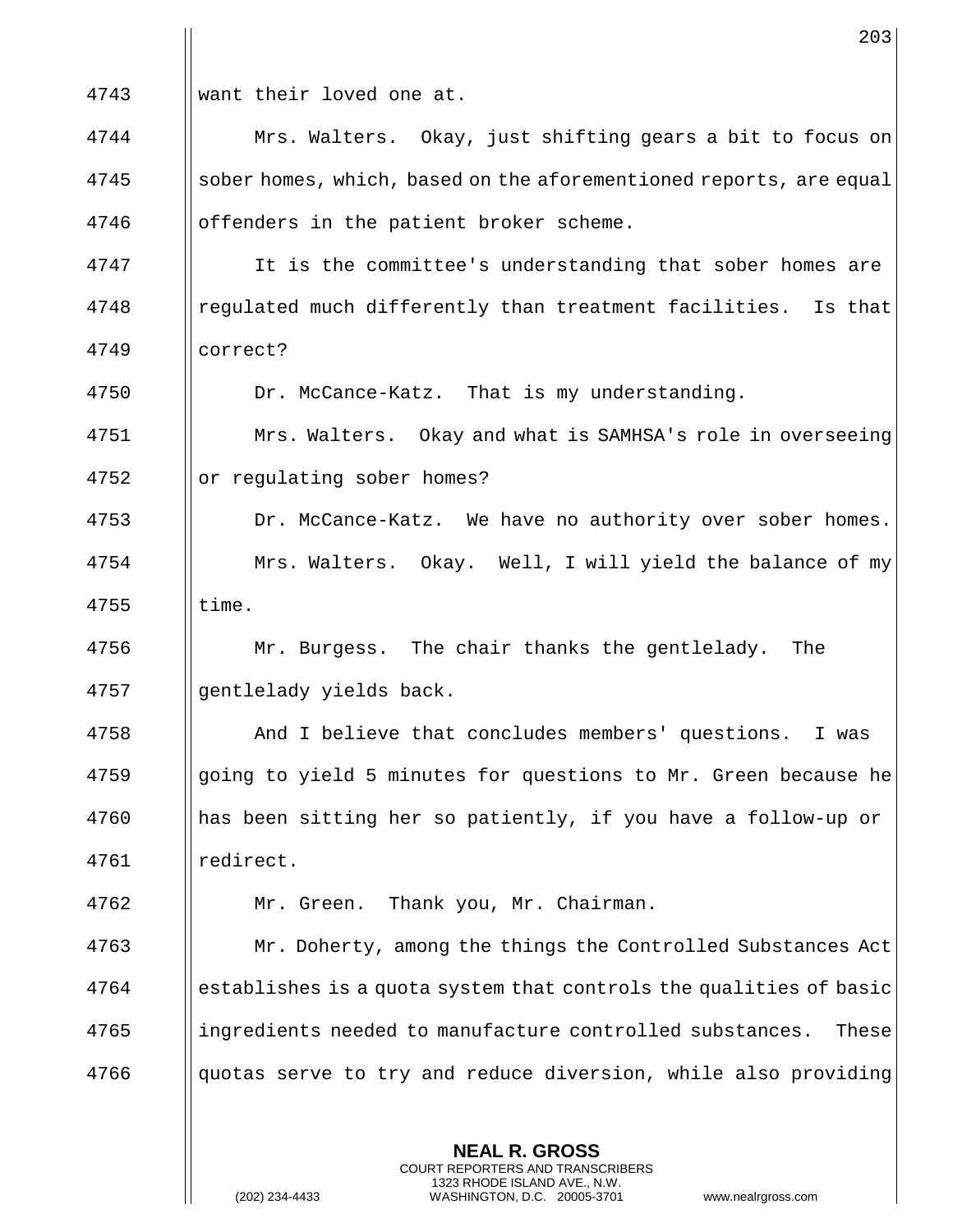I the adequate supply of controlled substance for legitimate medical need. DEA sets these quotas using data regarding manufacturing history, forecasts, prescriptions dispensed, past quota histories, and internal DEA data on controlled substance 4772 Iltransactions. Deputy Assistant Administrative Doherty, I would like to

4774 | ask about DEA's process on establishing these quotas. In reviewing the aggregate production quota history of oxycodone, hydrocodone, and morphine, and fentanyl, the quotas from 2007 || to 2015 show dramatic increase.

4778 | For example, the quota for oxycodone doubled from 70,000 kilograms in 2007 to 149,000 in 2014. This is true for hydrocodone, which increased from 46,000 kilograms in 2007 to 99,000 kilograms in 2014.

 Can you explain to the committee the process DEA undertakes || in setting these quotas?

 Mr. Doherty. Sir, thank you for that question. Sir, my 4785 Share oversight responsibilities with respect to the Diversion Control | Division are over the criminal investigative side of the house, || the law enforcement side of the house.

4788  $\parallel$  Last year, the DEA Diversion Control Division was | reorganized in such that we are now a complete division. We were **formally an office, an Office of Diversion Control under the** 

> **NEAL R. GROSS** COURT REPORTERS AND TRANSCRIBERS 1323 RHODE ISLAND AVE., N.W.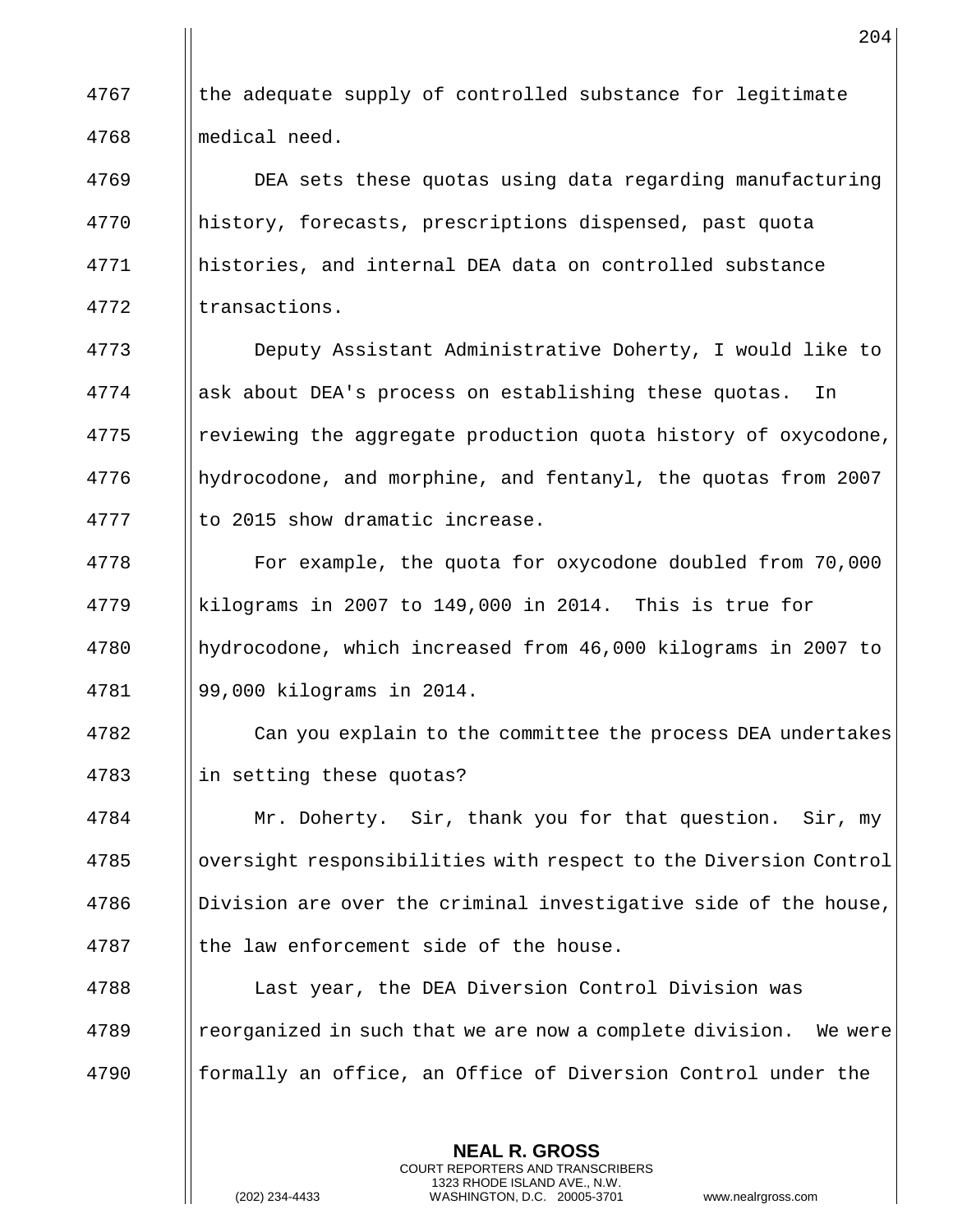Operations Division of DEA. We are now a standalone division **and we have two offices, the Office of Diversion Control**  || Operations, which I oversee, as the law enforcement arm, running || the criminal investigations and technology aspect. And then we  $\parallel$  have a regulatory compliance oversight arm, which is the Office of Diversion Control Regulatory.

4797 | So, sir, I am generally aware of the quota system, in terms of the points you mentioned. And I can state that last year the  $\frac{1}{2}$  APQ, the aggregate production quota, was reduced 25 percent across || the board and additional reductions are proposed for, as you mentioned, certain drugs, hydrocodone, oxycodone, and fentanyl || for an additional 20 percent.

 I would be happy to take that back and get you a complete 4804 | answer, sir.

 Mr. Green. Yes, if you could, just to share with the | committee, to the chair of how that decision is made. Because again, from 2007 to 2015, the quotas were double and I wanted || to see why DEA decided to do that, if they felt like that was needed.

 According to DEA's history, quota history, it is not until 4811 || 2016 and 2017 that DEA announced that the quotas for oxycodone, hydrocodone, and morphine, and fentanyl would be reduced. And ||if you don't know that question, if you could get it back to us why all of a sudden they waited until 2016 and 2017 to do that.

> **NEAL R. GROSS** COURT REPORTERS AND TRANSCRIBERS 1323 RHODE ISLAND AVE., N.W.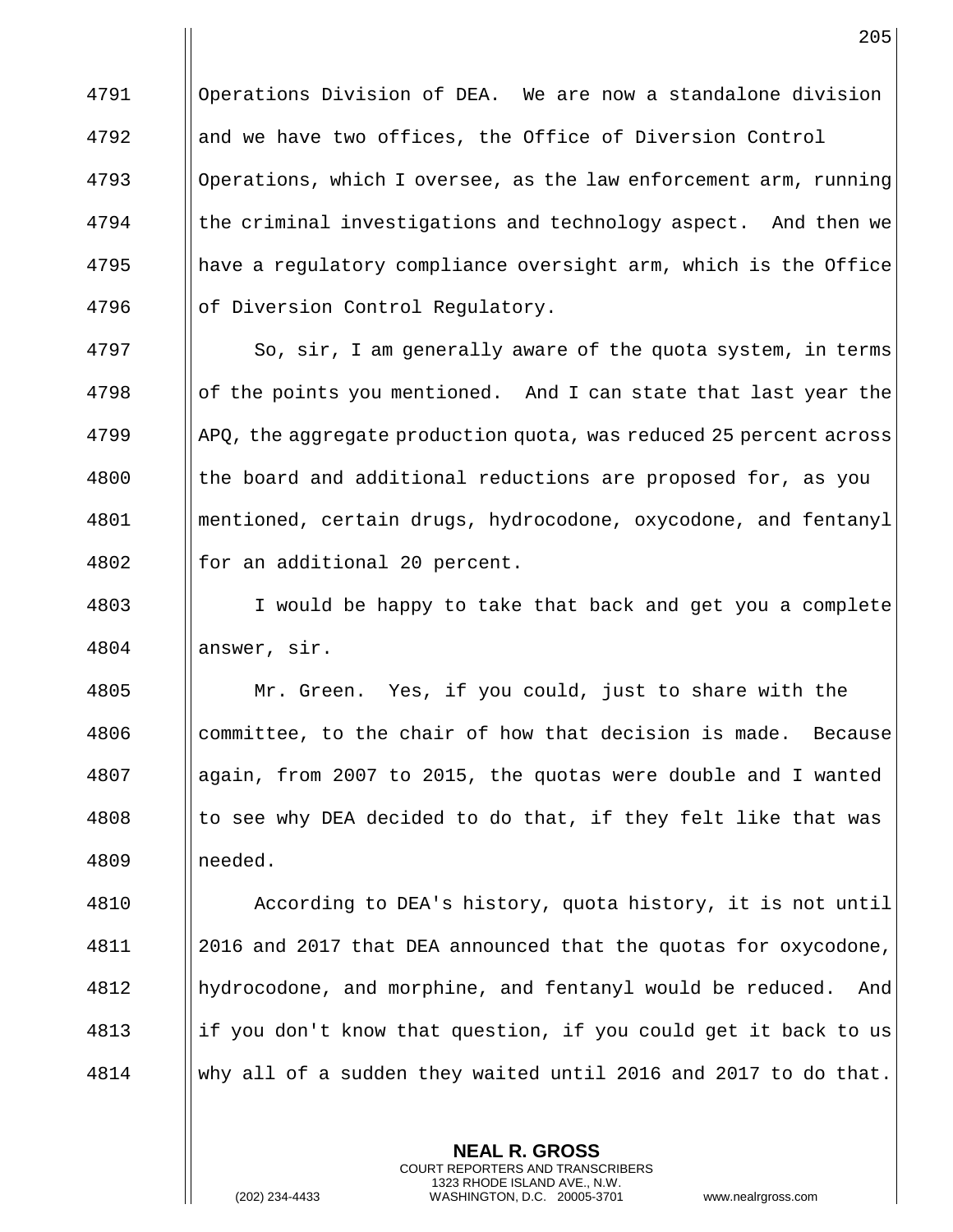**And I** understand the DEA has the authority to revise their  $\Box$  quota at any during the year in response to change in sales, new manufacturers entering the market, new product development, or 4818 | product recalls.

**I** Does DEA have the authority to revise the quota of controlled substance in response to patterns of abuse, or misuse, or increase diversion?

 Mr. Doherty. Again, sir, not under my direct purview but || I do know, generally speaking, that that authority does rest with DEA, as well as decreasing quota when requested by a registrant. Mr. Green. Okay. Well, Mr. Chairman, I would hope we could || get -- if you could have somebody who has that information to ||get to the committee. And if we have to send a letter, hopefully || the committee would send that.

 Mr. Chairman, before I yield back, when we did the Affordable 4830 | Care Act, it is crucial to address the opioid crisis. And what 4831 We did with the Affordable Care Act, prior to the ACA there was 34 percent of individual market policies did not cover substance use treatment. Now all health care policies that are sold in marketplaces must include these services for substance use disorders. And repealing the mental health and substance use disorder coverage provisions of the ACA will remove at least \$5.5 4837 | billion annually from the treatment of low-income people with **mental and substance use disorders.** 

> **NEAL R. GROSS** COURT REPORTERS AND TRANSCRIBERS 1323 RHODE ISLAND AVE., N.W.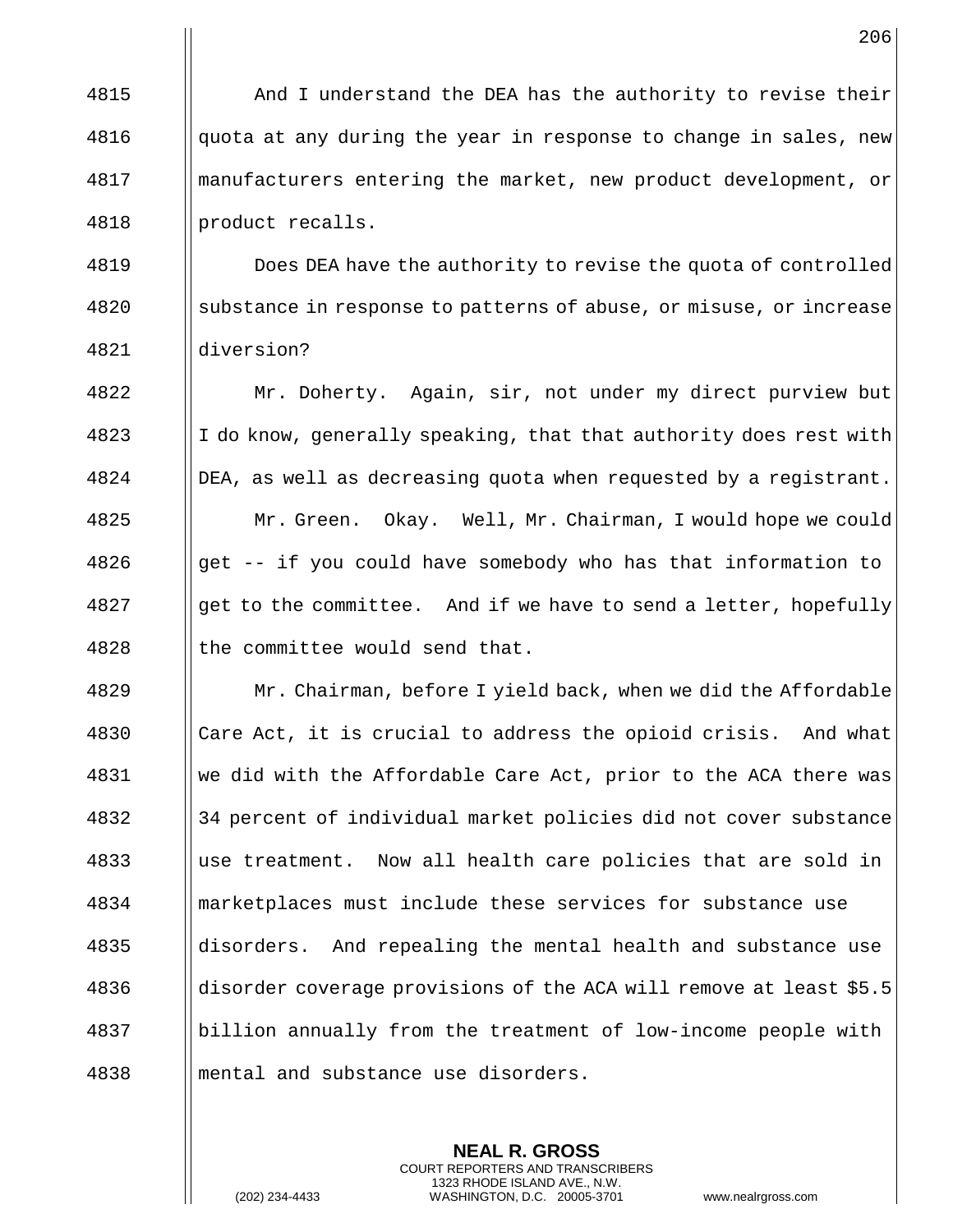In my early days as a probate lawyer, I also did mental health. And so often, back in the 1980s and even the 1990s, we | did not have a place where people would go. And most insurance | policies in Texas, in their State, did not cover mental health, unless you were very wealthy.

4844 | And so that is why the ACA was changed, to do that. And  $\frac{4845}{ }$  as I recall, for mental health and substance abuse, Medicaid is | probably still the biggest provider in the country. And so by cutting Medicaid, it is making it even more of a problem.

 And I know I am running 17 minutes -- 17 seconds over my 4849  $\parallel$  time but I run through the 3 minutes. So, I yield back.

4850 | Mr. Burgess. The chair thanks the gentleman. The gentleman is correct to observe the chair has been very indulgent with letting people go over because this is an important topic. And I am also going to yield myself a time for redirect. I want to ask a couple of additional questions on the PDMD programs.

 $\parallel$  This committee authorized NASPER, probably in 2005. It has been funded. In this year's Labor/HHS appropriations bill as || passed by the house in September, there was an amendment offered || and accepted by your chairman that funded, for the first time,  $\parallel$  the NASPER program, which I think is terribly important. 4861 In my home community, an obituary in the paper the other

> **NEAL R. GROSS** COURT REPORTERS AND TRANSCRIBERS 1323 RHODE ISLAND AVE., N.W.

day of a young man in the mid-20s was the child of a woman who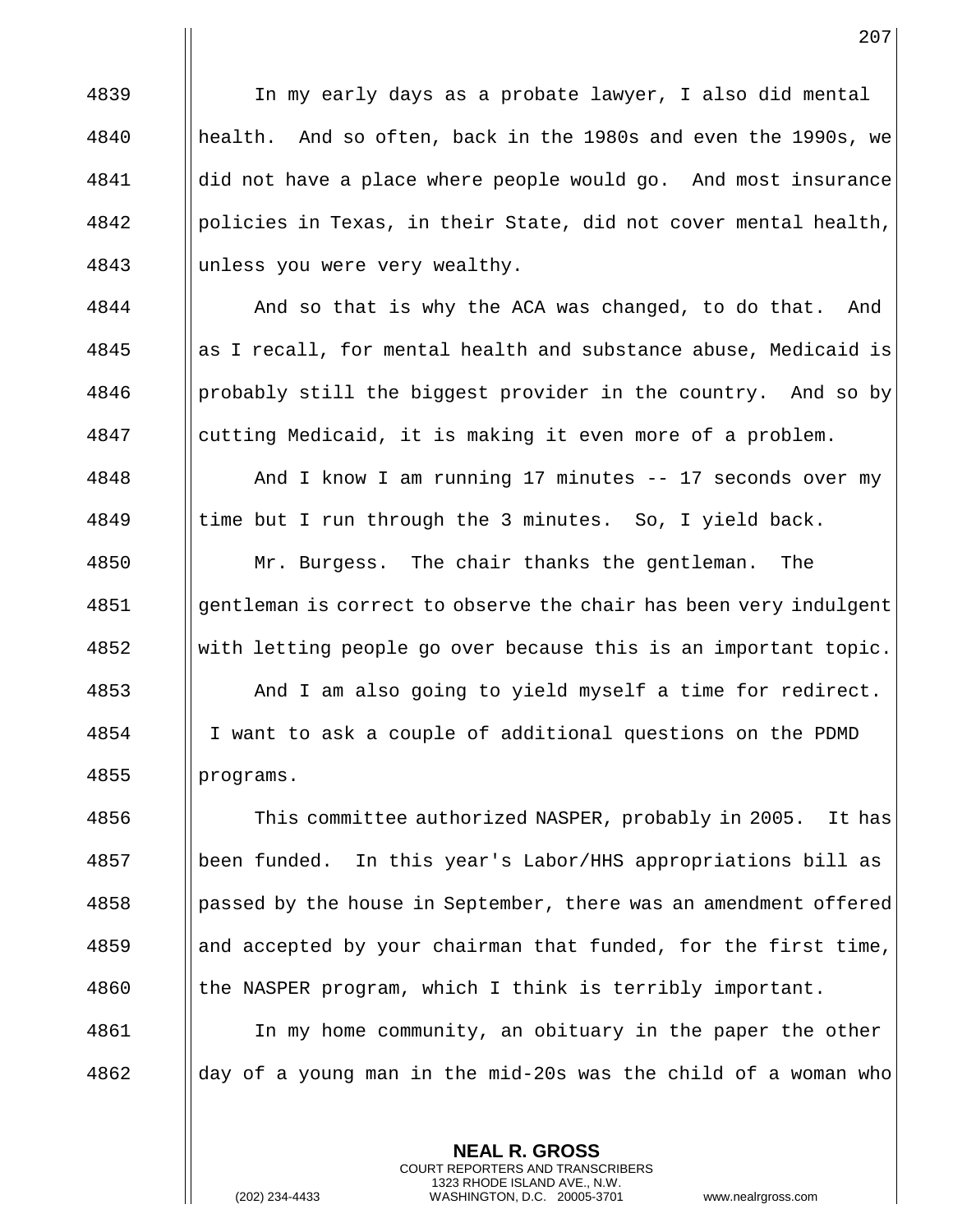was my daughter's best friend -- my sister's best friend in high  $\parallel$  school. And it was quite a shock to the community. And you ask || questions and it comes out that it probably was opiate-related || and probably was a rather substantial number of pills that this young man was given his last physician visit.

 $\parallel$  So it bothers me that we have the data and Mr. Doherty, this | probably for you. I realize it is not law enforcement data but I will even broaden it for anyone. The information is now there. It is being collected in a prescription drug monitoring program. 4872 | There has to be some sort of algorithm and a red flag go up, 4873 even de-identified patient data, to help identify a hot spot, either a pharmacy -- so much of the PDMP program is provider-directed but it seems like it could also be pharmacy-directed as well.

4877 | You identify a hot spot. Here is one prescriber where more | pills are going out the door than any other prescriber in town || or here is a pharmacy where more are filled. Is there any way || to create that nexus so that at least there is the reason to do 4881 | a little bit more investigation?

 De-identify the patient data. I am not trying to out the ||patient who has a problem but where are these facilities where 4884 | the difficulty is occurring?

 Mr. Doherty. Sir, thank you for that question. And in  $\parallel$  terms of data analytics, such as a PDMP, DEA supports them and

> **NEAL R. GROSS** COURT REPORTERS AND TRANSCRIBERS 1323 RHODE ISLAND AVE., N.W.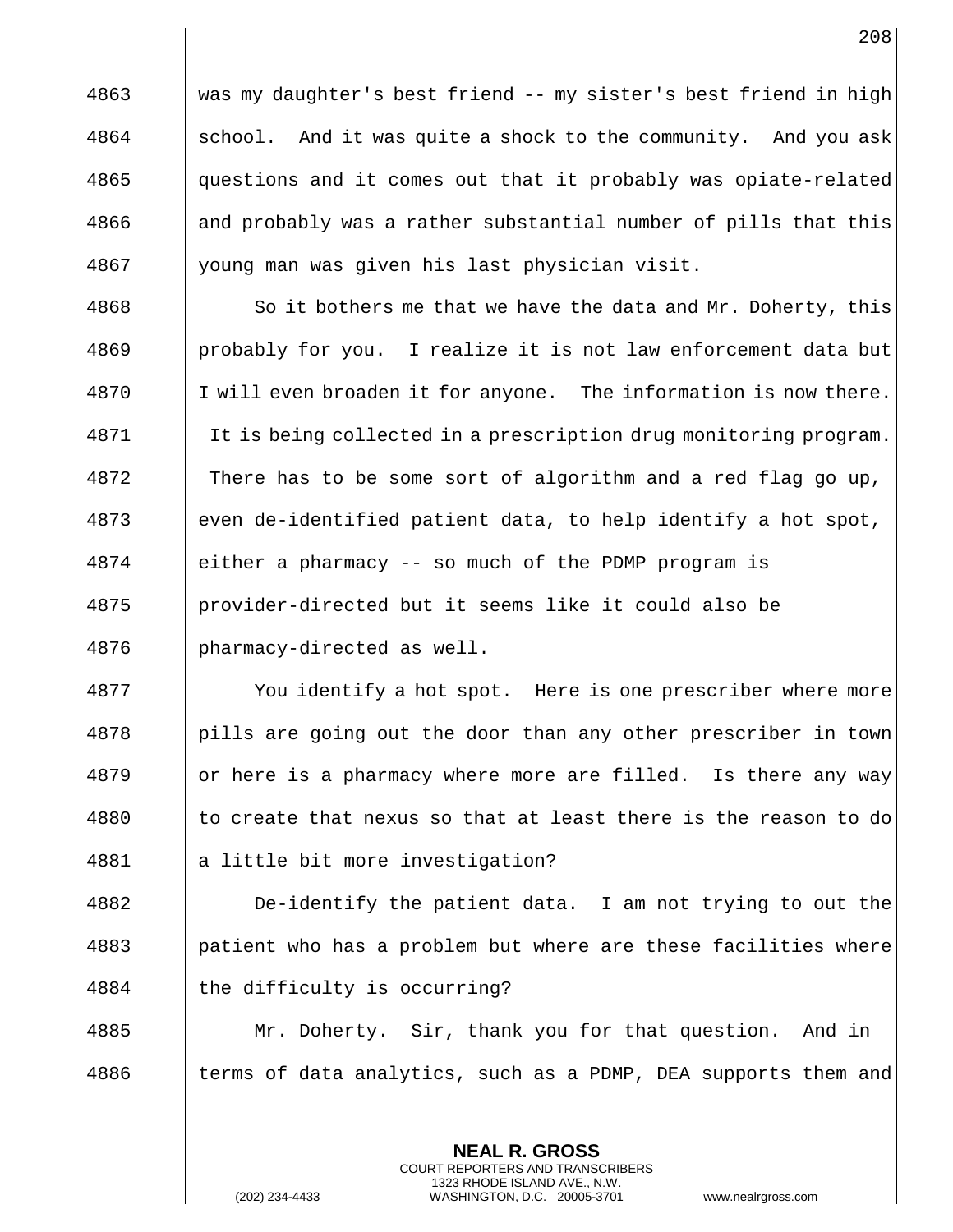4887 DEA supports law enforcement access to them.

4888 | Unfortunately, sir, the 49 states that currently have PDMPs || have a varying degree of access. Some require a court order. DEA advocates for law enforcement access, obviously with the | PII, personal identification information, in mind and we feel 4892 in it is a vital tool for law enforcement to do as you said, sir, to identify hot spots and to further our criminal investigations || and take action against registrants operating outside the law. 4895 As I said, 49 states have them; 41, to my knowledge, re || connected through a program called InterConnect. We think that || is a positive step as well. However, as I stated before, the  $\parallel$  degree of access varies. It varies quite a bit, sir.

**Mr. Burgess.** I think going forward that is something that  $\parallel$  we do have to keep in mind. There has to be a way to identify these places where problems are occurring and at least have a 4902 || chance for intervention.

4903 **Dr. McCance-Katz, you and I talked briefly before the hearing** 4904 started. You know I am not a fan of needle exchange programs 4905 | but let me just ask you this.

4906 There is technology where a syringe and needle can only be 4907 used one time. Retractable Technologies, in my district, has  $4908$  developed such a syringe. You push the plunger all the way in 4909 and the needle retracts up into the barrel and you cannot retrieve 4910  $\parallel$  the needle without destroying the device.

> **NEAL R. GROSS** COURT REPORTERS AND TRANSCRIBERS 1323 RHODE ISLAND AVE., N.W.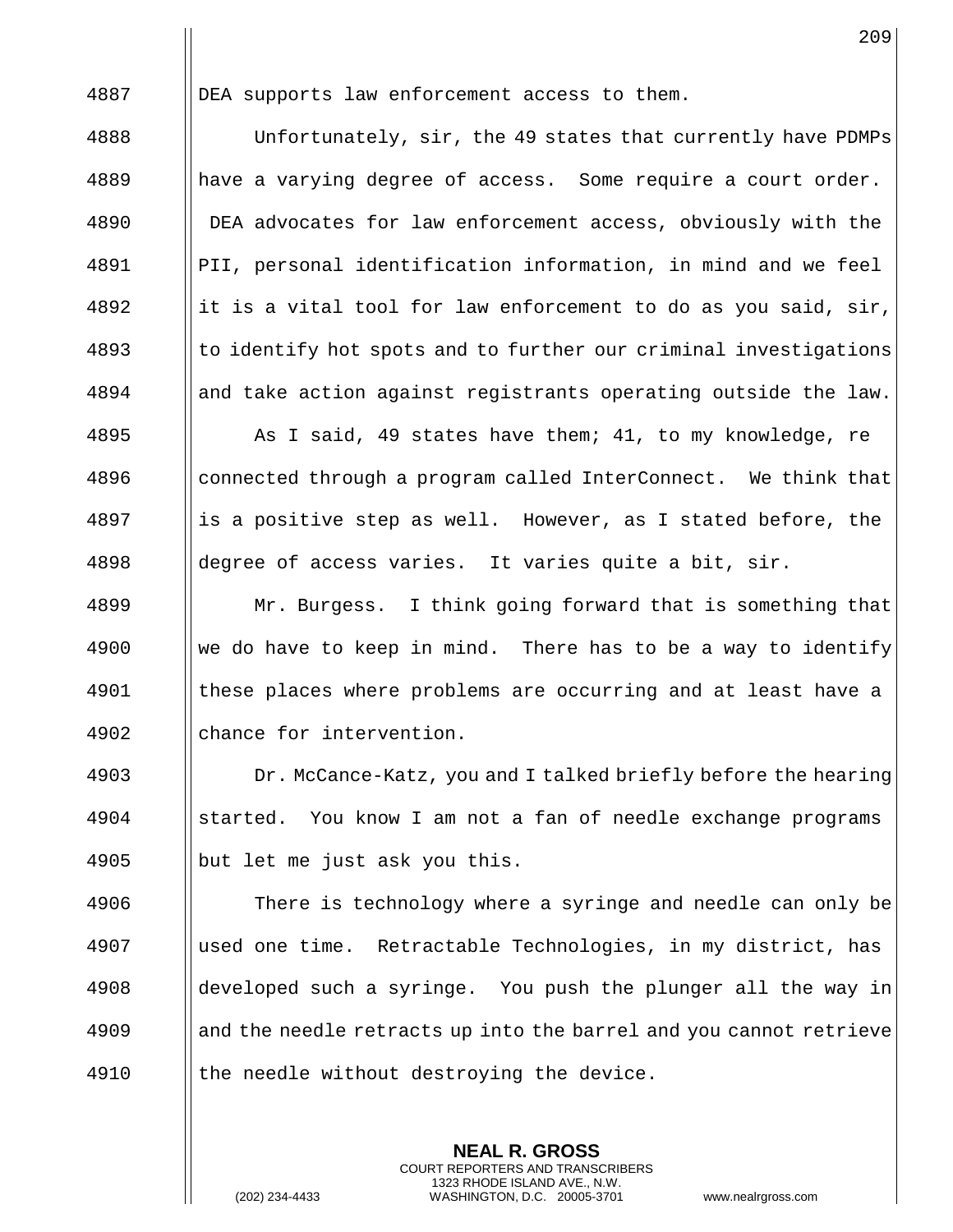4911 I don't know whether that is something that SAMHSA has looked 4912 at but in the needle exchange programs, as they exist, I would 4913 at least like the assurance that it is a true single-use device 4914  $\parallel$  that is being dispensed in a needle exchange program.

4915 | Dr. McCance-Katz. Well, what I believe to be the case, sir, 4916 is that the Federal Government, our funds do not go to purchase 4917 September 1 and the state of any kind. What funds can be used for are  $4918$  || things like support staff within a program that does syringe 4919 exchange, mainly to help people get to treatment.

4920 | So we do not have any authority over that and are not involved  $4921$   $\parallel$  in that.

 Mr. Burgess. To get the continuing medical education I required for my license this year, I took your online 4924 | SAMHSA-sponsored opioid abuse. I took two of the three modules. And thank you for having it online. Thank you for having it  $\parallel$  at a price I could afford.

**But one of the harm-reduction strategies that they talk about** 4928 in this SAMHSA-authorized product out of Harvard Medical School || is our needle exchange programs. And again, I am not a fan of  $\parallel$  that. But if we are involved in that, I really think the effort  $\parallel$  should be that they be a single-use device and this retractable || technology is FDA approved. It has been around for a while. 4933 It has never been widely used because they are a little bit more expensive. But if we are going to the trouble to do harm

> **NEAL R. GROSS** COURT REPORTERS AND TRANSCRIBERS 1323 RHODE ISLAND AVE., N.W.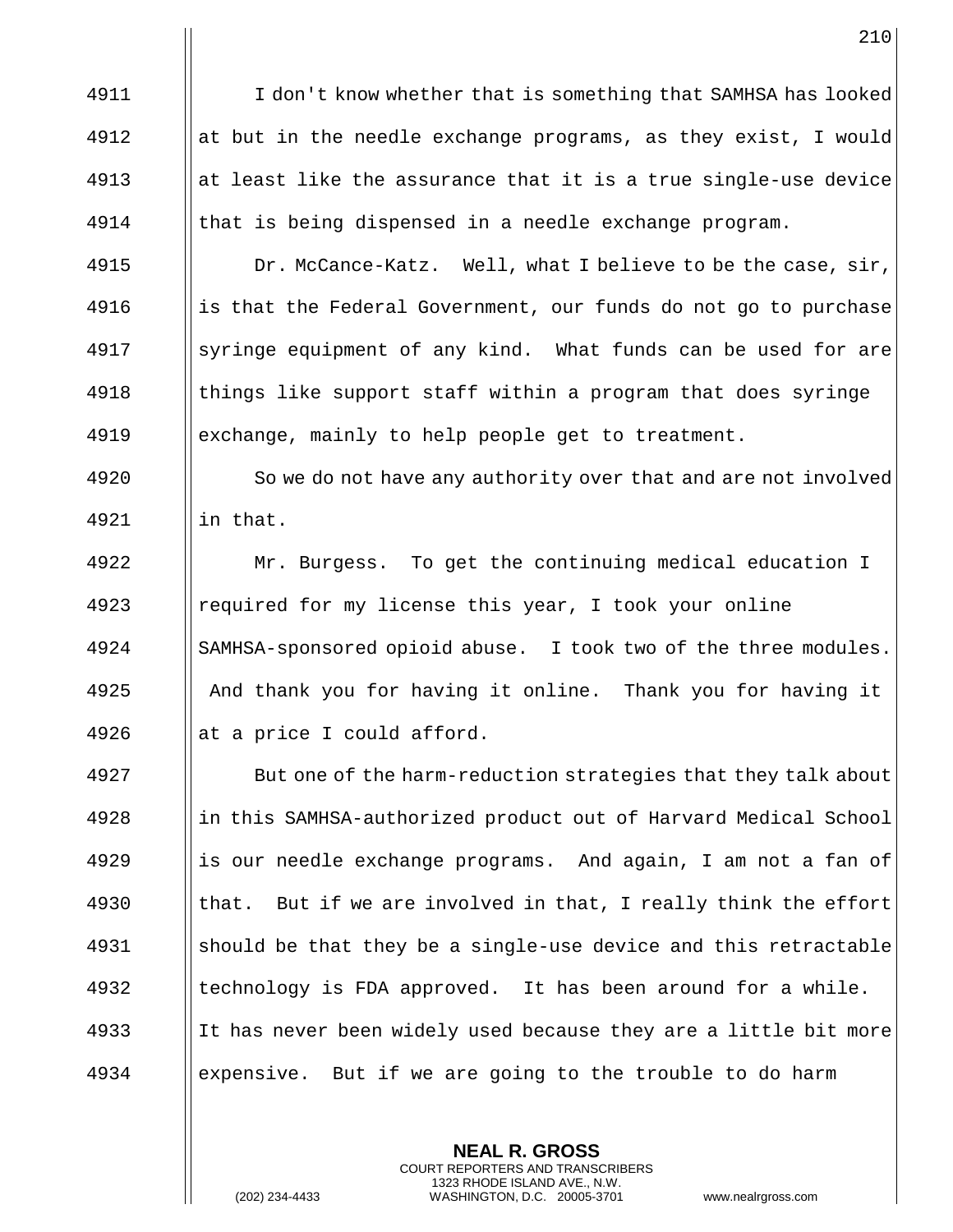**e** || reduction, I think that is a type of harm reduction I would like || to see. 4937 | Dr. McCance-Katz. I think that is a very good suggestion.  $\parallel$  And I actually, since you bring that up, I will take it back  $\parallel$  to our staff at SAMHSA and we will look at that course you are 4940 | talking about. 4941 | Mr. Burgess. Thank you. I am not trying to be the Chamber of Commerce guy for Retractable Technologies, but they do have || a good product. 4944 | I want to thank all of you. This has been a lengthy but | I think important and informative hearing. I know I have gotten || a lot of information. This coupled with the 50 members that we heard from 2 weeks' ago with the individual opiate problems they || have in their district, I hope will form the nidus of the ability || to come together on some things. We obviously have a problem || that needs to be fixed. We have heard it expressed passionately several times today. 4952 | Dr. Gottlieb, I do have one question for the record that I am going to submit to you in writing because it was so technically complicated, I didn't think I could do it justice by reading it || to you. But it is an important question and it deals with distribution of counterfeit products. And again, I will submit || that in writing because we have gone significantly overtime.

> **NEAL R. GROSS** COURT REPORTERS AND TRANSCRIBERS 1323 RHODE ISLAND AVE., N.W.

4958 | Seeing that there are no further members wishing to ask

(202) 234-4433 WASHINGTON, D.C. 20005-3701 www.nealrgross.com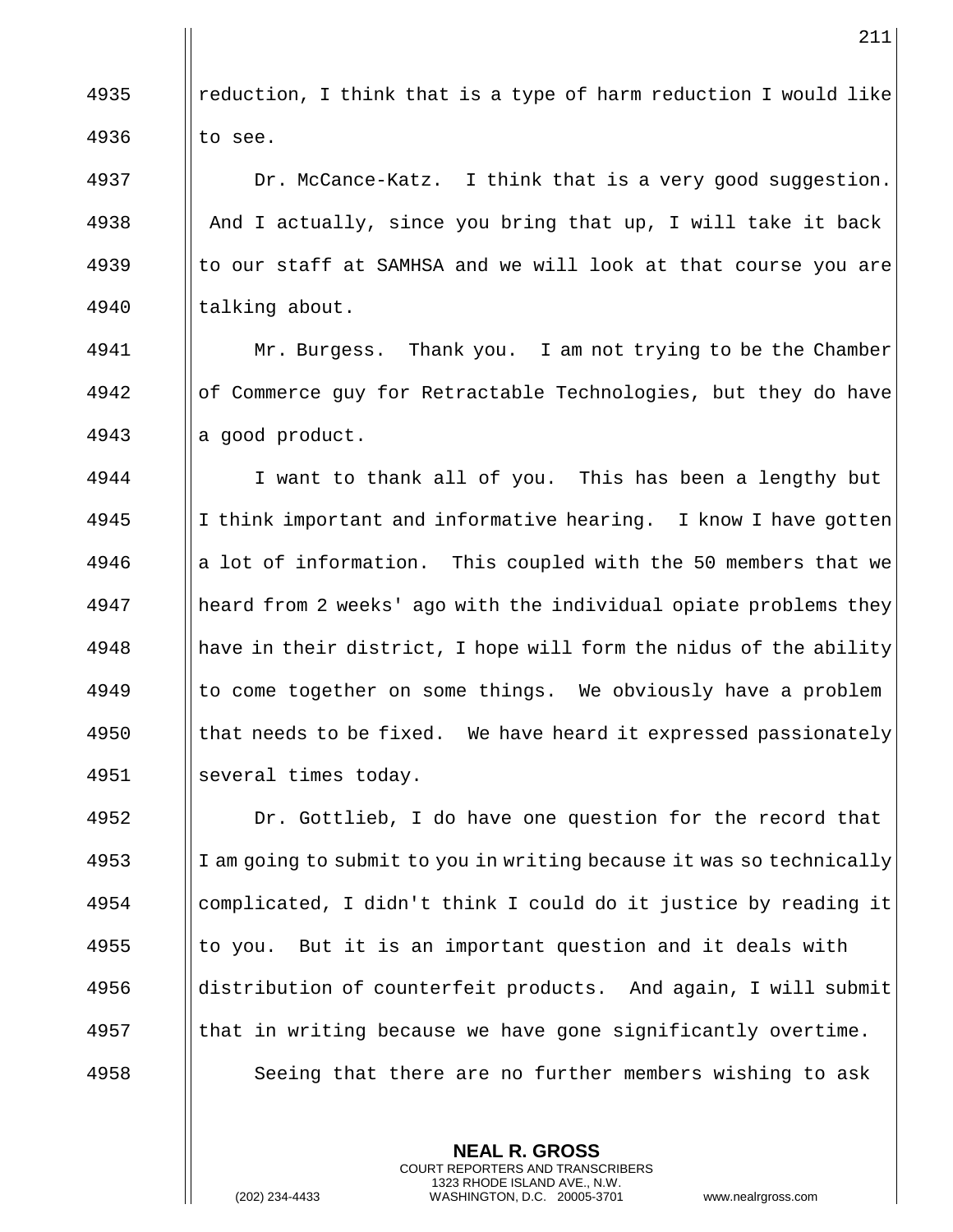|| questions, I do want to thank all of our witnesses for being here | today.

 We have received outside feedback from a number of organizations and I would like to submit statements from the **following for the record:** The American Medical Association, the Academy of Integrated Pain Management, the American Dental 4965 Association, the American Society of Addiction Medicine, Medication Assisted Treatment Coalition, International Chiropractors Association, Oxford Housing Incorporated, American 4968 Association of Nurse Anesthetists, Protecting Access to Pain Relief, and America's Health Insurance Plans.

Without objection, so ordered.

- 4971 | [The information follows:]
- 
- 

\*\*\*\*\*\*\*\*\*\*COMMITTEE INSERT 11\*\*\*\*\*\*\*\*\*\*